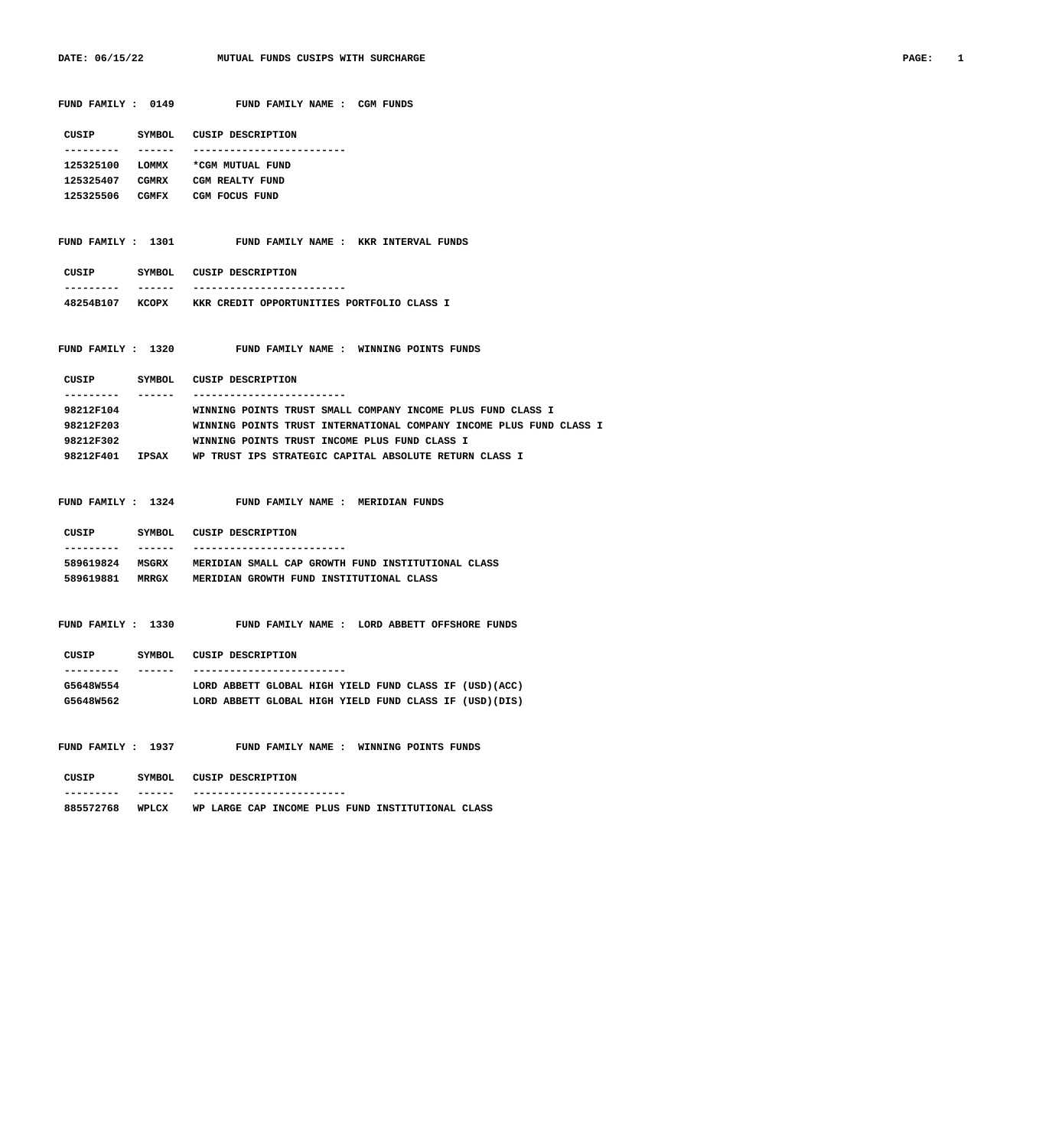| FUND FAMILY : 2686             | FUND FAMILY NAME : CALVERT FUNDS                                             |
|--------------------------------|------------------------------------------------------------------------------|
|                                | CUSIP SYMBOL CUSIP DESCRIPTION                                               |
| ---------<br>-------           | -------------------------                                                    |
|                                | 131582280 CEYRX CALVERT EQUITY FUND CLASS R6                                 |
|                                | 131649766 CVMRX CALVERT EMERGING MARKETS EQUITY FUND CLASS R6                |
|                                |                                                                              |
| FUND FAMILY : 2902             | <b>FUND FAMILY NAME : EASTERLY FUNDS</b>                                     |
|                                | CUSIP SYMBOL CUSIP DESCRIPTION                                               |
| ---------<br>-------           | -------------------------                                                    |
|                                | 470258617 JARSX EASTERLY GLOBAL REAL ESTATE FUND CLASS R6                    |
|                                | 470258641 JDSEX EASTERLY HEDGED EQUITY FUND CLASS R6                         |
|                                | 470258682 JAHSX EASTERLY EHS FUND CLASS R6                                   |
|                                | 470258724 JTHSX EASTERLY TOTAL HEDGE PORTFOLIO CLASS R6                      |
|                                | 470258765 JASSX EASTERLY STRUCTURED CREDIT VALUE FUND CLASS R6               |
|                                |                                                                              |
|                                | FUND FAMILY : 3016 FUND FAMILY NAME : ROCKEFELLER FUNDS                      |
|                                | CUSIP SYMBOL CUSIP DESCRIPTION                                               |
| ---------<br>-------           | -------------------------                                                    |
| 89834E435 RCTEX                | ROCKEFELLER INTERMEDIATE TAX EXEMPT NATIONAL BOND FUND INST CLASS            |
| 89834E450 RCFIX                | ROCKEFELLER CORE TAXABLE BOND FUND INSTUTITIONAL CLASS                       |
| 89834E476 ROCKX                | ROCKEFELLER EQUITY ALLOCATION FUND INSTITUTIONAL CLASS                       |
|                                |                                                                              |
|                                | FUND FAMILY : 3123 FUND FAMILY NAME : THE MP 63 FUNDS                        |
|                                | CUSIP SYMBOL CUSIP DESCRIPTION                                               |
|                                | -------------------------                                                    |
| 553422106 DRIPX THE MP 63 FUND |                                                                              |
|                                |                                                                              |
| FUND FAMILY : 3163             | FUND FAMILY NAME : AVONDALE FUNDS                                            |
| CUSIP                          |                                                                              |
| ----------<br>-------          | SYMBOL CUSIP DESCRIPTION<br>--------------------------                       |
| 05434P109                      | <b>AVONDALE CORE INVESTMENT FUND</b>                                         |
|                                |                                                                              |
|                                | FUND FAMILY : 3220 FUND FAMILY NAME : PRESERVER FUNDS                        |
|                                | CUSIP SYMBOL CUSIP DESCRIPTION<br>-------------------------                  |
|                                | 14064D857 PAOIX PRESERVER ALTERNATIVE OPPORTUNITIES FUND INSTITUTIONAL CLASS |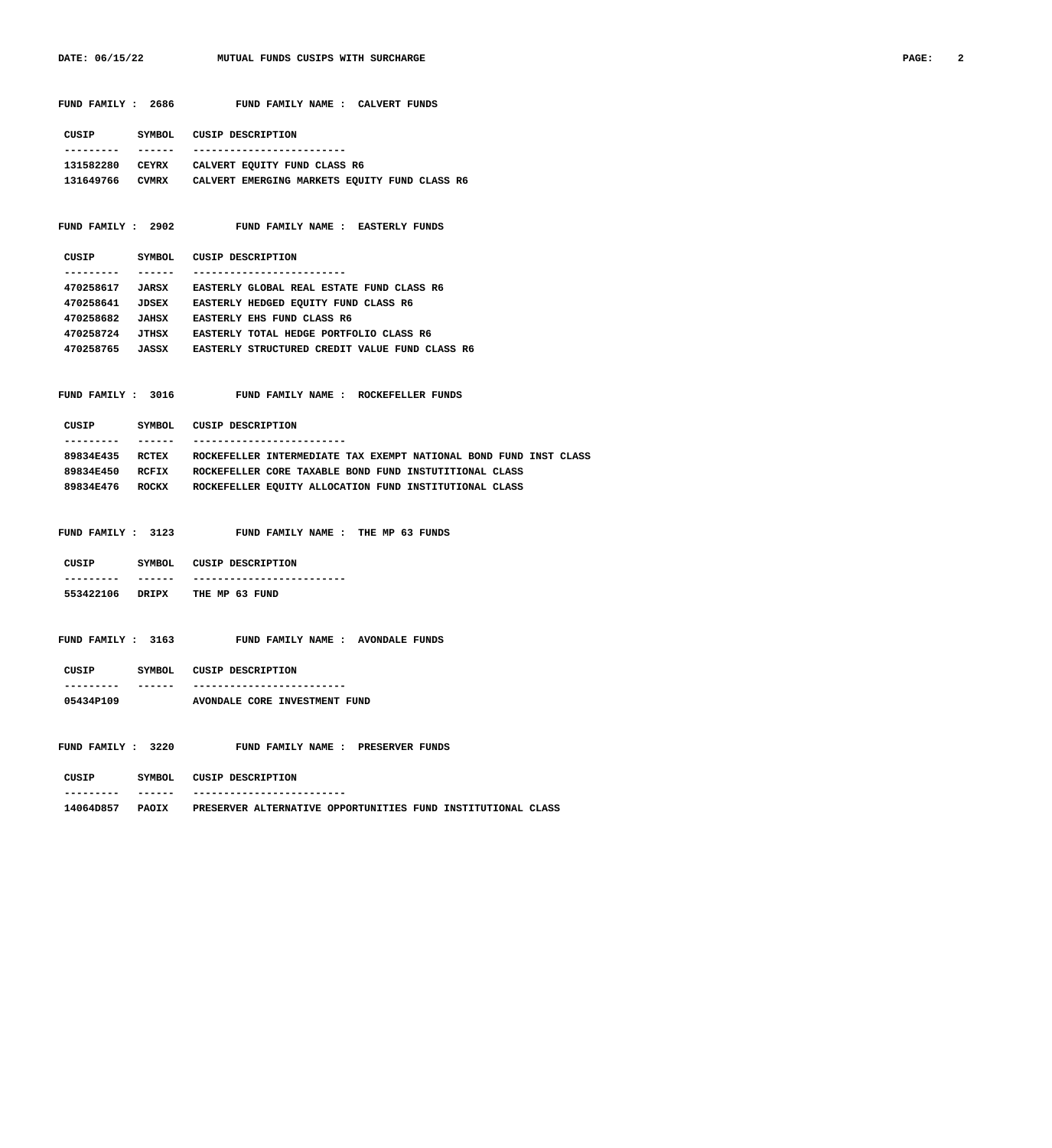|                                        | FUND FAMILY : 3270 FUND FAMILY NAME : FULLER & THALER FUNDS               |
|----------------------------------------|---------------------------------------------------------------------------|
| CUSIP SYMBOL CUSIP DESCRIPTION         |                                                                           |
| -------                                | ---------------------------                                               |
|                                        | 14064D873 FTHFX FULLER & THALER BEHAVIORAL SMALL CAP EQUITY FUND CLASS R6 |
|                                        | FUND FAMILY : 3275 FUND FAMILY NAME : FORMULA FOLIO FUNDS                 |
| CUSIP SYMBOL CUSIP DESCRIPTION         |                                                                           |
| -------                                | -------------------------                                                 |
|                                        | 66538F512 FFIOX FORMULA FOLIOS U.S. EQUITY FUND INVESTOR CLASS            |
|                                        | 66538F520 FFILX FORMULA FOLIOS U.S. EQUITY FUND INSTITUTIONAL CLASS       |
|                                        | FUND FAMILY : 3305 FUND FAMILY NAME : LOGAN FUNDS                         |
| CUSIP SYMBOL CUSIP DESCRIPTION         |                                                                           |
| -------<br>---------                   | --------------------------                                                |
|                                        | 00768D319 LGNGX LOGAN CAPITAL LARGE CAP GROWTH FUND INSTITUTIONAL CLASS   |
|                                        | 00768D327 LGNHX LOGAN CAPITAL LARGE CAP GROWTH FUND INVESTOR CLASS        |
| 00770X402                              | LOGAN CAPITAL LONG/SHORT FUND INVESTOR CLASS                              |
|                                        |                                                                           |
|                                        | FUND FAMILY : 3349 FUND FAMILY NAME : 361 CAPITAL FUNDS                   |
| CUSIP SYMBOL CUSIP DESCRIPTION         |                                                                           |
| -------                                | -------------------------                                                 |
|                                        | 46141Q865 AGAWX 361 GLOBAL LONG/SHORT EQUITY FUND CLASS Y                 |
|                                        |                                                                           |
|                                        |                                                                           |
|                                        | FUND FAMILY : 3677 FUND FAMILY NAME : NORTH SQUARE FUNDS                  |
| CUSIP SYMBOL CUSIP DESCRIPTION         |                                                                           |
| -------                                | -------------------------                                                 |
|                                        | 66263L759 NMKBX NORTH SQUARE MCKEE BOND FUND CLASS R6                     |
|                                        |                                                                           |
| FUND FAMILY : 3726                     | FUND FAMILY NAME : SEQUOIA FUND                                           |
| CUSIP SYMBOL                           | CUSIP DESCRIPTION                                                         |
| ------<br>817418106 SEQUX SEQUOIA FUND |                                                                           |
|                                        |                                                                           |
| FUND FAMILY : 3754                     | FUND FAMILY NAME : INDEPENDENT FRANCHISE FUND                             |

| --------- | ------ | ------------------------- |
|-----------|--------|---------------------------|

|  | 00770G102 | IFPUX |  |  |  |  |  |  | INDEPENDENT FRANCHISE PARTNERS U.S. EQUITY FUND INSTITUTIONAL CLASS |  |
|--|-----------|-------|--|--|--|--|--|--|---------------------------------------------------------------------|--|
|--|-----------|-------|--|--|--|--|--|--|---------------------------------------------------------------------|--|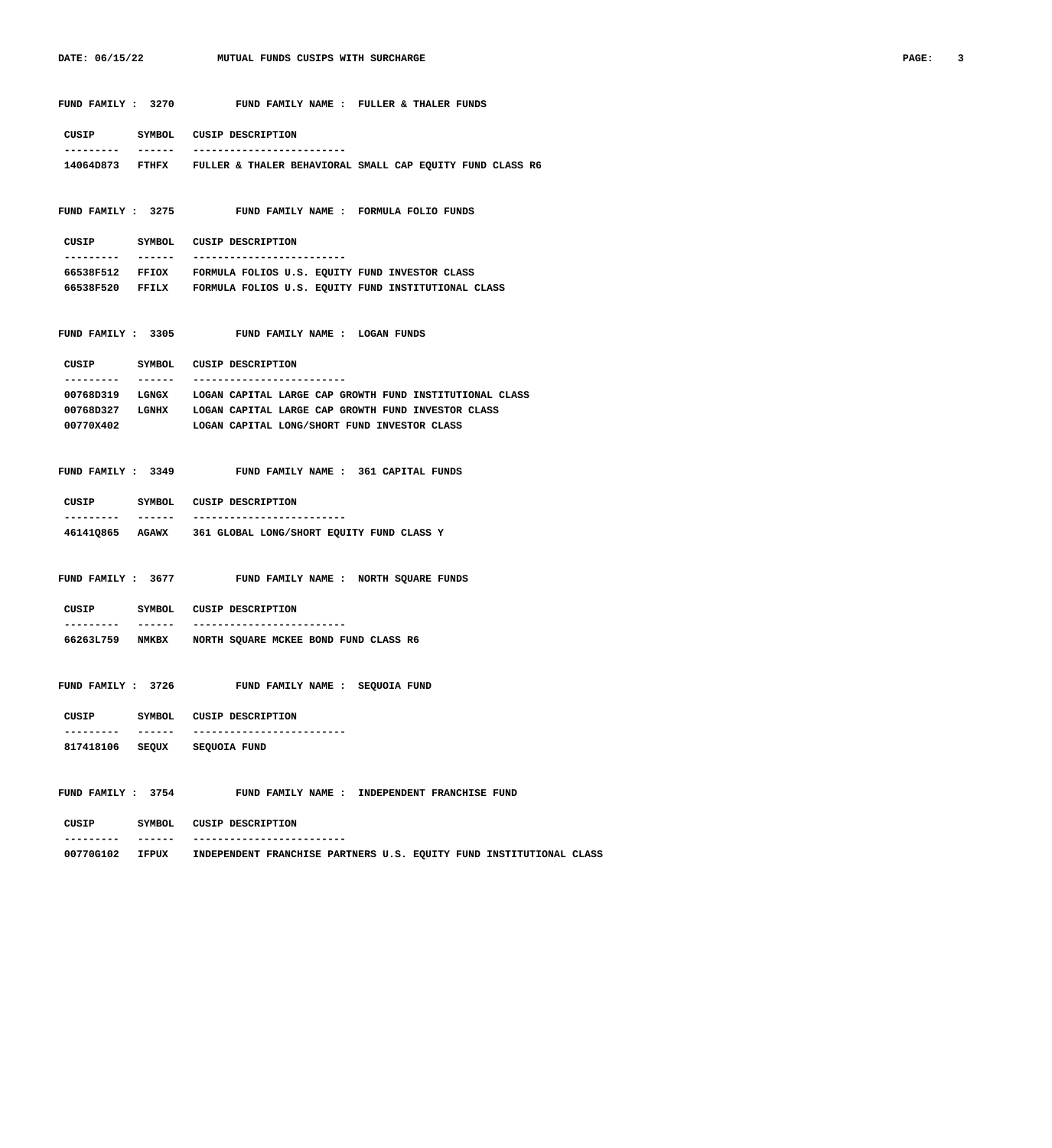| FUND FAMILY : 3761        | FUND FAMILY NAME : VERICIMETRY FUNDS                             |
|---------------------------|------------------------------------------------------------------|
| CUSIP                     | SYMBOL CUSIP DESCRIPTION                                         |
| -------<br>----------     | --------------------------                                       |
|                           | 92343G107 VYSVX VERICIMETRY U.S. SMALL CAP VALUE FUND            |
| FUND FAMILY: 4004         | FUND FAMILY NAME : MAN OFFSHORE FUNDS                            |
|                           |                                                                  |
| CUSIP                     | SYMBOL CUSIP DESCRIPTION                                         |
| ------<br>---------       | --------------------------                                       |
| G5789P269                 | MAN GLG PAN EUROPEAN EQUITY GROWTH FUND CLASS D C (USD)          |
| FUND FAMILY : 4178        | FUND FAMILY NAME : LEGG MASON INTERVAL FUNDS                     |
|                           |                                                                  |
| CUSIP                     | SYMBOL CUSIP DESCRIPTION                                         |
| -------<br>---------      | -------------------------                                        |
|                           | 180567109 CPRSX CLARION PARTNERS REAL ESTATE INCOME FUND CLASS S |
|                           |                                                                  |
| FUND FAMILY : 4729        | FUND FAMILY NAME : DIAMOND HILL FUNDS                            |
| CUSIP                     | SYMBOL CUSIP DESCRIPTION                                         |
| ---------<br>-------      | -------------------------                                        |
|                           | 25264S676 DHLYX DIAMOND HILL LARGE-CAP FUND CLASS Y              |
|                           | 25264S684 DHMYX DIAMOND HILL SMALL MID CAP FUND CLASS Y          |
|                           |                                                                  |
|                           |                                                                  |
| <b>FUND FAMILY : 4851</b> | FUND FAMILY NAME : OAKMARK FUNDS                                 |
|                           |                                                                  |
| CUSIP                     | SYMBOL CUSIP DESCRIPTION                                         |
| ---------<br>------       | ---------------------                                            |
|                           | 413838541 OAZCX OAKMARK BOND FUND CLASS R6                       |
| 413838558                 | OAZBX OAKMARK EQUITY AND INCOME FUND CLASS R6                    |
|                           | 413838566 OAZEX OAKMARK INTERNATIONAL SMALL-CAP FUND CLASS R6    |
| 413838574<br><b>OAZIX</b> | OAKMARK INTERNATIONAL FUND CLASS R6                              |
| 413838582<br><b>OAZWX</b> | OAKMARK GLOBAL SELECT FUND CLASS R6                              |
| 413838590<br>OAZGX        | OAKMARK GLOBAL FUND CLASS R6                                     |
| 413838616<br>OAZLX        | OAKMARK SELECT FUND CLASS R6                                     |
| 413838624<br>OAZMX        | OAKMARK FUND CLASS R6                                            |
| 413838632<br>OANCX        | OAKMARK BOND FUND INSTITUTIONAL CLASS                            |
| 413838657<br><b>OANEX</b> | OAKMARK INTERNATIONAL SMALL CAP FUND INSTITUTIONAL CLASS         |
| 413838673<br>OANGX        | OAKMARK GLOBAL FUND INSTITUTIONAL CLASS                          |
| 413838699<br><b>OANLX</b> | OAKMARK SELECT FUND INSTITUTIONAL CLASS                          |
| 413838723<br><b>OANIX</b> | OAKMARK INTERNATIONAL FUND INSTITUTIONAL CLASS                   |
| 413838749<br><b>OANWX</b> | OAKMARK GLOBAL SELECT FUND INSTITUTIONAL CLASS                   |
|                           |                                                                  |

DATE: 06/15/22 MUTUAL FUNDS CUSIPS WITH SURCHARGE **PAGE: 4**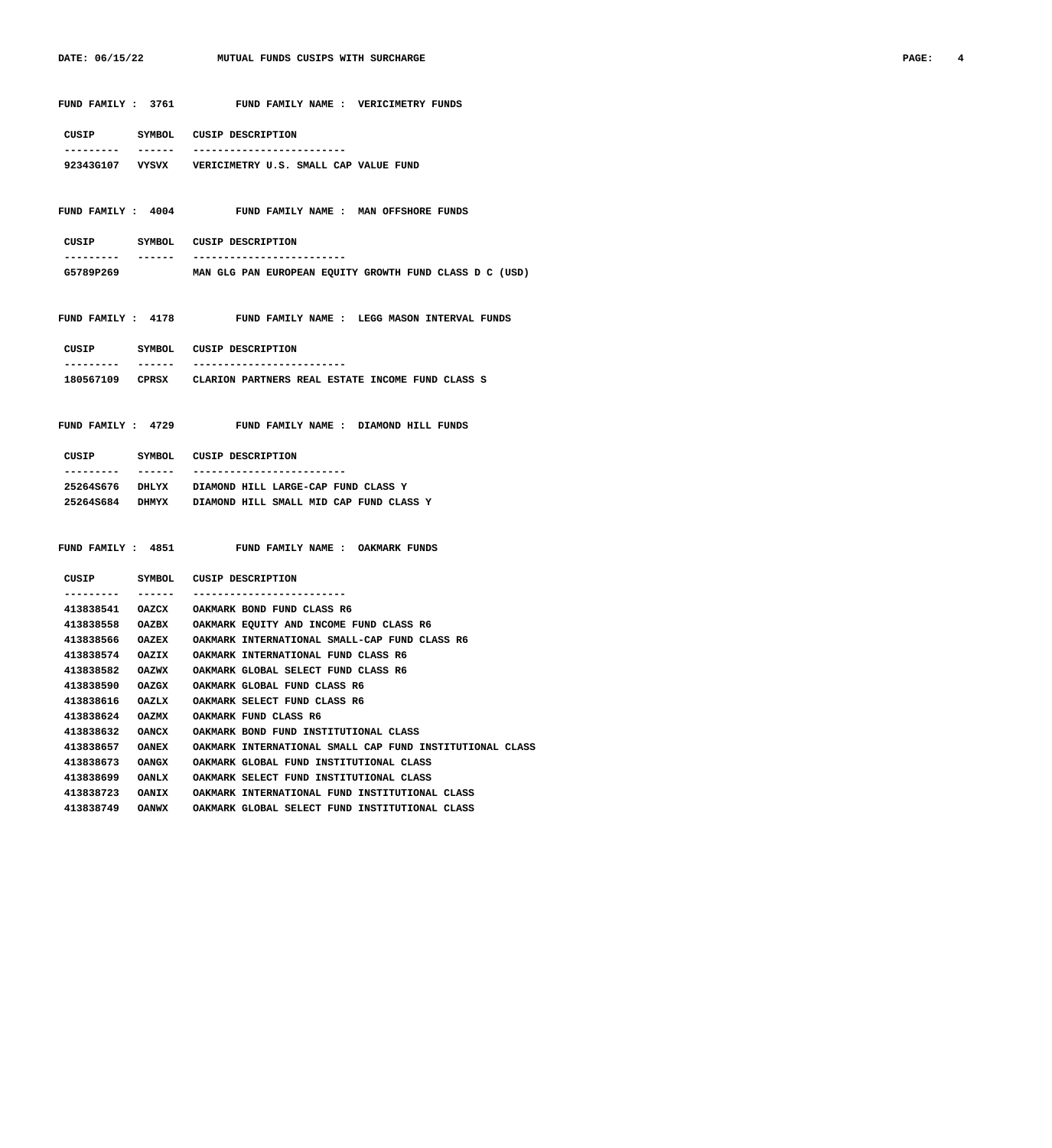| FUND FAMILY : 4851        |              | FUND FAMILY NAME : OAKMARK FUNDS                                   |
|---------------------------|--------------|--------------------------------------------------------------------|
|                           |              |                                                                    |
| CUSIP                     |              | SYMBOL CUSIP DESCRIPTION                                           |
|                           |              | -------------------------                                          |
|                           |              | 413838764 OANBX OAKMARK EQUITY AND INCOME FUND INSTITUTIONAL CLASS |
| 413838780 OANMX           |              | OAKMARK FUND INSTITUTIONAL CLASS                                   |
|                           |              |                                                                    |
|                           |              |                                                                    |
| <b>FUND FAMILY : 4856</b> |              | FUND FAMILY NAME : HARTFORD FUNDS                                  |
|                           |              |                                                                    |
| CUSIP                     |              | SYMBOL CUSIP DESCRIPTION                                           |
|                           |              | -------------------------                                          |
| 41664R184                 | <b>HAITX</b> | HARTFORD CORE EQUITY FUND CLASS R6                                 |
| 41664R218                 | HWDVX        | THE HARTFORD WORLD BOND FUND CLASS R6                              |
| 41664R226                 | <b>ITBVX</b> | THE HARTFORD TOTAL RETURN BOND FUND CLASS R6                       |
| 41664R234                 | <b>HSNVX</b> | THE HARTFORD STRATEGIC INCOME FUND CLASS R6                        |
| 41664R242                 | IHSVX        | THE HARTFORD SMALL COMPANY FUND CLASS R6                           |
| 41664R267                 | <b>HFMVX</b> | THE HARTFORD MIDCAP FUND CLASS R6                                  |
| 41664R283                 | HQIVX        | THE HARTFORD EQUITY INCOME FUND CLASS R6                           |
| 41664R291                 | HDGVX        | THE HARTFORD DIVIDEND AND GROWTH FUND CLASS R6                     |
| 41664R317                 | <b>ITHVX</b> | HARTFORD CAPITAL APPRECIATION FD CL R6                             |
| 41664R325                 | HBLVX        | HARTFORD BALANCED INCOME FUND CLASS R6                             |
| 41664T222                 | HWDFX        | THE HARTFORD WORLD BOND FUND CLASS F                               |
| 41664T255                 | ITBFX        | THE HARTFORD TOTAL RETURN BOND FUND CLASS F                        |
| 41664T263                 | HSNFX        | THE HARTFORD STRATEGIC INCOME FUND CLASS F                         |
| 41664T271                 | IHSFX        | THE HARTFORD SMALL COMPANY FUND CLASS F                            |
| 41664T297                 | HSMFX        | HARTFORD SMALL CAP CORE FUND CLASS F                               |
| 41664T313                 | HSDFX        | THE HARTFORD SHORT DURATION FUND CLASS F                           |
| 41664T362                 | <b>HHMFX</b> | HARTFORD MUNICIPAL OPPORTUNITIES FUND CLASS F                      |
| 41664T370                 | <b>HMKFX</b> | HARTFORD SUSTAINABLE MUNICIPAL BOND FUND CLASS F                   |
| 41664T388                 | HAFDX        | HARTFORD AARP BALANCED RETIREMENT FUND CLASS F                     |
| 41664T396                 | HBADX        | HARTFORD MODERATE ALLOCATION FUND CLASS F                          |
| 41664T412                 | <b>HMVFX</b> | HARTFORD MIDCAP VALUE FUND CLASS F                                 |
| 41664T420                 | <b>HMDFX</b> | THE HARTFORD MID CAP FUND CLASS F                                  |
| 41664T446                 | HILDX        | THE HARTFORD INTERNATIONAL VALUE FUND CLASS F                      |
| 41664T461                 | IHOFX        | THE HARTFORD INTERNATIONAL OPPORTUNITIES FUND CLASS F              |
| 41664T479                 | HNCFX        | THE HARTFORD INTERNATIONAL GROWTH FUND CLASS F                     |
| 41664T487                 | <b>HDVFX</b> | HARTFORD INTERNATIONAL EOUITY FUND CLASS F                         |
|                           |              | 41664T495 HIPFX THE HARTFORD INFLATION PLUS FUND CLASS F           |
| 41664T511 HAHFX           |              | THE HARTFORD HIGH YIELD FUND CLASS F                               |
| 41664T529 HGHFX           |              | THE HARTFORD HEALTHCARE FUND CLASS F                               |
| 41664T545 HRAFX           |              | THE HARTFORD GROWTH ALLOCATION FUND CLASS F                        |
| 41664T594 HFHFX           |              | THE HARTFORD FLOATING RATE HIGH INCOME FUND CLASS F                |
| 41664T610 HFLFX           |              | THE HARTFORD FLOATING RATE FUND CLASS F                            |
| 41664T628 HQIFX           |              | THE HARTFORD EQUITY INCOME FUND CLASS F                            |
| 41664T636 HEOFX           |              | HARTFORD CLIMATE OPPORTUNITIES FUND CLASS F                        |
| 41664T644 HLDFX           |              | THE HARTFORD EMERGING MARKETS LOCAL DEBT FUND CLASS F              |
| 41664T651 HERFX           |              | HARTFORD EMERGING MARKETS EQUITY FUND CLASS F                      |
| 41664T669 HDGFX           |              | THE HARTFORD DIVIDEND AND GROWTH FUND CLASS F                      |
|                           |              | 41664T677 HGIFX HARTFORD CORE EQUITY FUND CLASS F                  |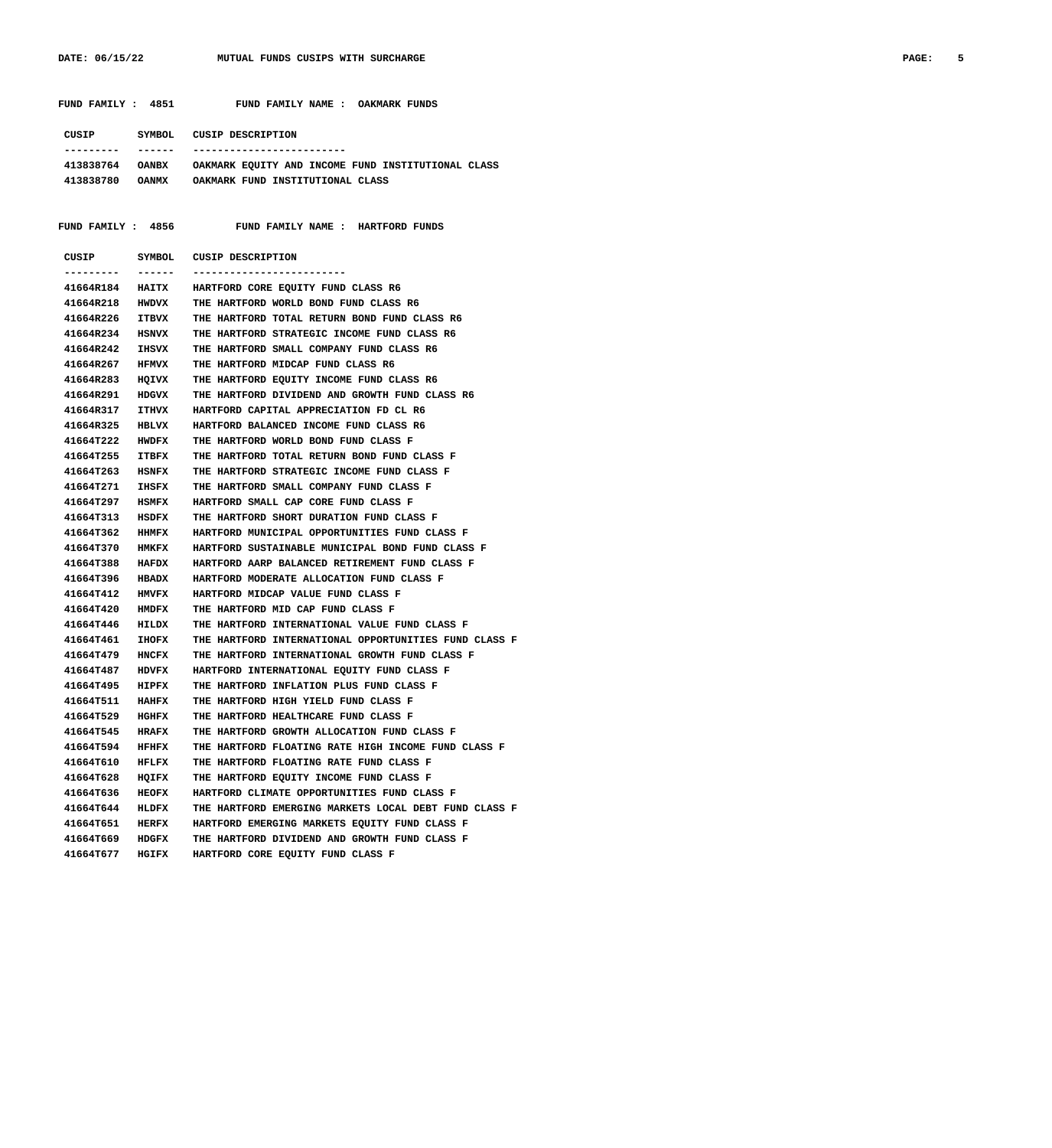### FUND FAMILY : 4856 FUND FAMILY NAME : HARTFORD FUNDS

| CUSIP           | SYMBOL       | CUSIP DESCRIPTION                                                  |
|-----------------|--------------|--------------------------------------------------------------------|
|                 | ------       |                                                                    |
| 41664T685       | HCVFX        | THE HARTFORD CONSERVATIVE ALLOCATION FUND CLASS F                  |
| 41664T693       | HCKFX        | HARTFORD CHECKS AND BALANCES FUND CLASS F                          |
| 41664T719       | HCAFX        | THE HARTFORD CAPITAL APPRECIATION FUND CLASS F                     |
| 41664T727 HBLFX |              | THE HARTFORD BALANCED INCOME FUND CLASS F                          |
| 41664T735       | ITTFX        | HARTFORD MULTI-ASSET INCOME FUND CLASS F                           |
| 41664T743       | <b>HGXVX</b> | HARTFORD GLOBAL IMPACT FUND CLASS R6                               |
| 416641785       | HGOVX        | THE HARTFORD GROWTH OPPORTUNITIES FUND CLASS R6                    |
| 41665K386       | <b>HAHVX</b> | THE HARTFORD HIGH YIELD FUND CLASS R6                              |
| 41665K428       | HILUX        | THE HARTFORD INTERNATIONAL VALUE FUND CLASS R6                     |
| 41665K493       | HDVVX        | HARTFORD INTERNATIONAL EOUITY FUND CLASS R6                        |
| 41665K543       | <b>HGXFX</b> | HARTFORD GLOBAL IMPACT FUND CLASS F                                |
| 41665X297       | HSDEX        | HARTFORD SCHRODERS DIVERSIFIED EMERGING MARKETS FUND CLASS SDR     |
| 41665X578       | <b>HVOFX</b> | HARTFORD OUALITY VALUE FUND CLASS F                                |
| 41665X594       | HSLFX        | THE HARTFORD SMALL CAP GROWTH FUND CLASS F                         |
| 41665X644       | <b>HGOFX</b> | THE HARTFORD GROWTH OPPORTUNITIES FUND CLASS F                     |
| 41665X776       | HFDFX        | HARTFORD SCHRODERS U.S. MID CAP OPPORTUNITIES FUND CLASS F         |
| 41665X784       | HOOFX        | HARTFORD SCHRODERS U.S. SMALL CAP OPPORTUNITIES FUND CLASS F       |
| 41665X792       | <b>HFYFX</b> | HARTFORD SCHRODERS INTERNATIONAL MULTI CAP VALUE FUND CLASS F      |
| 41665X818       | <b>HSWFX</b> | HARTFORD SCHRODERS INTERNATIONAL STOCK FUND CLASS F                |
| 41665X842       | HFZFX        | HARTFORD SCHRODERS EMERGING MARKETS MULTI SECTOR BOND FUND CLASS F |
| 41665X859       | HHHFX        | HARTFORD SCHRODERS EMERGING MARKETS EOUITY FUND CLASS F            |
| 41665X867 HFKFX |              | HARTFORD SCHRODERS TAX AWARE BOND FUND CLASS F                     |
|                 |              |                                                                    |

 **FUND FAMILY : 4862 FUND FAMILY NAME : BARON FUNDS**

| CUSIP     | SYMBOL       |              | CUSIP DESCRIPTION               |
|-----------|--------------|--------------|---------------------------------|
|           |              |              |                                 |
| 068278795 | <b>BIOUX</b> |              | BARON OPPORTUNITY FUND CLASS R6 |
| 06828M553 | <b>BTEUX</b> |              | BARON TECHNOLOGY FUND CLASS R6  |
| 06828M587 | <b>BNAUX</b> |              | BARON NEW ASIA FUND CLASS R6    |
| 06828M629 | BFIUX        |              | BARON FINTECH FUND CLASS R6     |
| 06828M652 | BHCUX        |              | BARON HEALTH CARE FUND CLASS R6 |
| 06828M785 | <b>BFGUX</b> | <b>BARON</b> | GROWTH FUND CLASS R6<br>FOCUSED |
| 06828M793 | <b>BPTUX</b> | <b>BARON</b> | PARTNERS FUND<br>CLASS R6       |
|           |              |              |                                 |

FUND FAMILY : 4870 FUND FAMILY NAME : THE FAIRHOLME FUNDS

| CUSIP     | SYMBOL.      | CUSIP DESCRIPTION             |
|-----------|--------------|-------------------------------|
|           |              |                               |
| 304871106 | <b>FATRX</b> | THE FAIRHOLME FUND            |
| 304871304 | <b>FOCTX</b> | FAIRHOLME FOCUSED INCOME FUND |
| 304871403 | <b>FAAFX</b> | FAIRHOLME ALLOCATION FUND     |
|           |              |                               |

### FUND FAMILY : 4879 FUND FAMILY NAME : IVY FUNDS

| CUSIP     | SYMBOL | CUSIP DESCRIPTION |                                              |  |  |  |
|-----------|--------|-------------------|----------------------------------------------|--|--|--|
|           |        |                   |                                              |  |  |  |
| 465898138 |        |                   | DELAWARE IVY SECURIAN CORE BOND FUND CLASS E |  |  |  |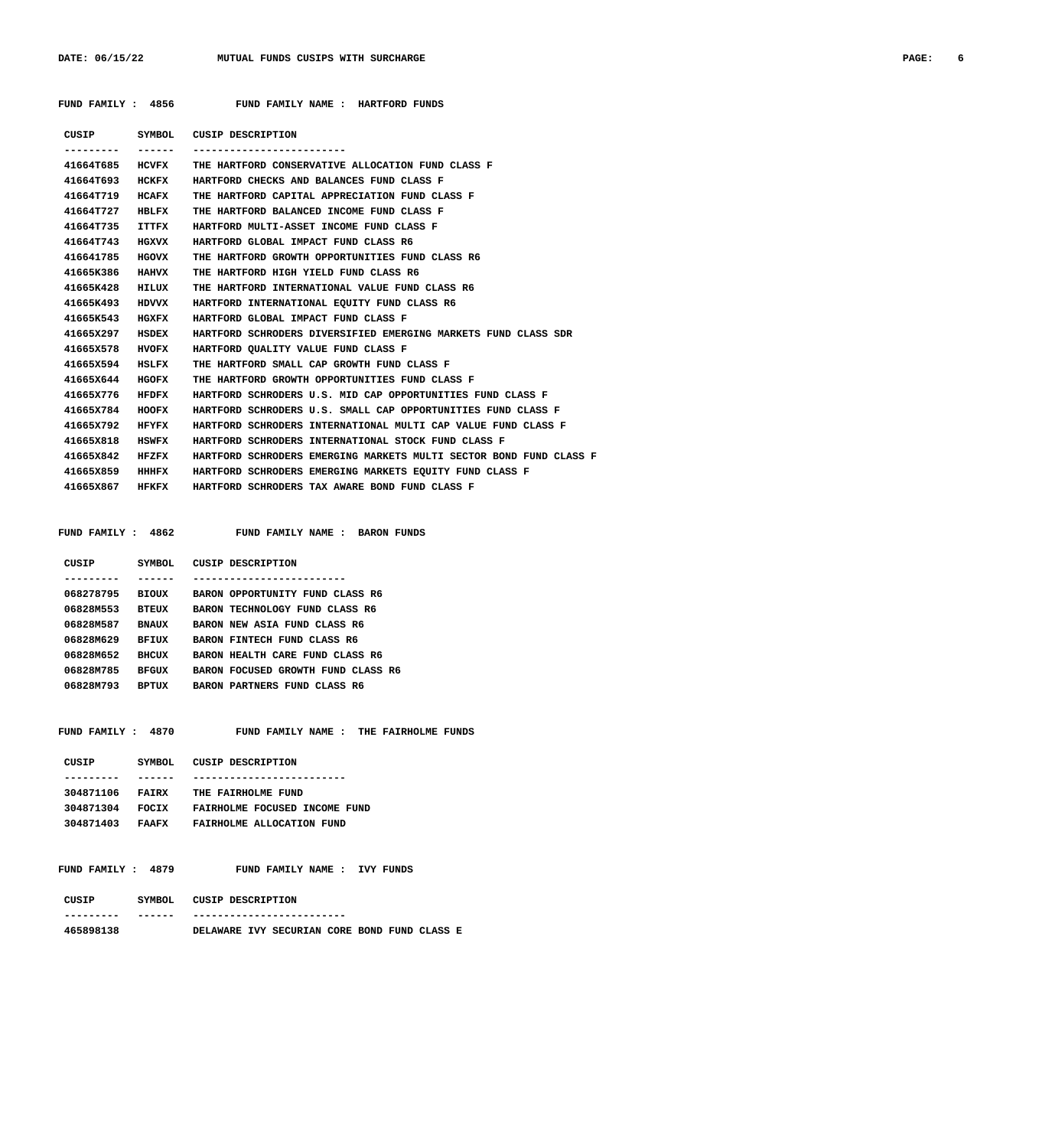FUND FAMILY : 4879 FUND FAMILY NAME : IVY FUNDS

| CUSIP<br>------- | SYMBOL<br>------- | CUSIP DESCRIPTION                                                        |
|------------------|-------------------|--------------------------------------------------------------------------|
| 465899151 IMMCX  |                   | DELAWARE IVY EMERGING MARKETS LOCAL CURRENCY DEBT FUND CLASS R6          |
| 465899409        |                   | DELAWARE IVY NATURAL RESOURCES FUND CLASS E                              |
| 465899607        |                   | DELAWARE IVY INTERNATIONAL CORE EQUITY FUND CLASS E                      |
| 465899805        |                   | IVY GLOBAL GROWTH FUND CLASS E                                           |
| 465899847        |                   | DELAWARE IVY SECURIAN REAL ESTATE SECURITIES FUND CLASS E                |
| 465899862        |                   | IVY EMERGING MARKETS EQUITY FUND CLASS E                                 |
| 46600A104        | IASTX             | DELAWARE IVY ASSET STRATEGY FUND CLASS R6                                |
| 46600A203        | <b>IBARX</b>      | DELAWARE IVY BALANCED FUND CLASS R6                                      |
| 46600A286        | <b>IPNNX</b>      | DELAWARE IVY HIGH YIELD FUND CLASS R6                                    |
| 46600A302        | <b>IBNDX</b>      | DELAWARE IVY SECURIAN CORE BOND FUND CLASS R6                            |
| 46600A401        | ICEQX             | DELAWARE IVY CORE EQUITY FUND CLASS R6                                   |
| 46600A500        | ICNGX             | DELAWARE IVY INTERNATIONAL VALUE FUND CLASS R6                           |
| 46600A534        | IRUNX             | DELAWARE IVY PROSHARES RUSSELL 2000 DIVIDEND GROWERS INDEX FUND CLASS R6 |
| 46600A591        | <b>IDANX</b>      | DELAWARE IVY S&P 500 DIVIDEND ARISTOCRATS INDEX FUND CLASS R6            |
| 46600A690        | IVJRX             | DELAWARE IVY INTERNATIONAL SMALL CAP FUND CLASS R6                       |
| 46600A708        | <b>IMEGX</b>      | DELAWARE IVY SYSTEMATIC EMERGING MARKETS EQUITY FUND CLASS R6            |
| 46600A716        | <b>IVALX</b>      | DELAWARE IVY VALUE FUND CLASS R6                                         |
| 46600A724        | ISPVX             | DELAWARE IVY SMID-CAP CORE FUND CLASS R6                                 |
| 46600A732        | <b>IRGFX</b>      | DELAWARE IVY SMALL-CAP GROWTH FUND CLASS R6                              |
| 46600A740        | ISTNX             | DELAWARE IVY SCIENCE AND TECHNOLOGY FUND CLASS R6                        |
| 46600A757        | IRSEX             | DELAWARE IVY SECURIAN REAL ESTATE SECURITIES FUND CLASS R6               |
| 46600A765        | IGRFX             | DELAWARE IVY MID-CAP GROWTH FUND CLASS R6                                |
| 46600A781        | ILMDX             | DELAWARE IVY LIMITED-TERM BOND FUND CLASS R6                             |
| 46600A799        | ILGRX             | DELAWARE IVY LARGE-CAP GROWTH FUND CLASS R6                              |
| 46600A807        | <b>IENRX</b>      | DELAWARE IVY ENERGY FUND CLASS R6                                        |
| 46600A815        | <b>ITGRX</b>      | DELAWARE IVY GLOBAL GROWTH FUND CLASS R6                                 |
| 46600A823        | <b>IINCX</b>      | DELAWARE IVY INTERNATIONAL CORE EQUITY FUND CLASS R6                     |
| 46600A831        | <b>IHIFX</b>      | DELAWARE IVY HIGH INCOME FUND CLASS R6                                   |
| 46600A849        | INRSX             | DELAWARE IVY NATURAL RESOURCES FUND CLASS R6                             |
| 46600A864        | IICNX             | DELAWARE IVY GLOBAL EQUITY INCOME FUND CLASS R6                          |
| 46600A872        | IVBDX             | DELAWARE IVY GLOBAL BOND FUND CLASS R6                                   |
| 46600B607        | IVOSX             | DELAWARE IVY MID-CAP INCOME OPPORTUNITIES FUND CLASS R6                  |
| 46600B698        |                   | DELAWARE IVY CROSSOVER CREDIT FUND CLASS R6                              |
| 46600G739        | <b>IWGNX</b>      | DELAWARE IVY WILSHIRE GLOBAL ALLOCATION FUND CLASS R6                    |
| 46600G820        | <b>IATNX</b>      | DELAWARE IVY ACCUMULATIVE FUND CLASS R6                                  |
| 46600G887        |                   | DELAWARE IVY GLOBAL EQUITY INCOME FUND CLASS E                           |
| 466000130        |                   | DELAWARE IVY HIGH INCOME FUND CLASS E                                    |
| 466000171        |                   | DELAWARE IVY CORE EQUITY FUND CLASS E                                    |
| 466000213        |                   | DELAWARE IVY ASSET STRATEGY FUND CLASS E                                 |
| 466000221        |                   | DELAWARE IVY GOVERNMENT MONEY MARKET FUND CLASS E                        |
| 466001104        |                   | DELAWARE IVY LARGE-CAP GROWTH FUND CLASS E                               |
|                  |                   |                                                                          |

 **FUND FAMILY : 4902 FUND FAMILY NAME : MUNDOVAL FUNDS**

| סדדי     |             | CUSIP DESCRIPTION         |
|----------|-------------|---------------------------|
| -------- | ----<br>--- | ------------------------- |

### **62613P202 MUNDX MUNDOVAL FUND**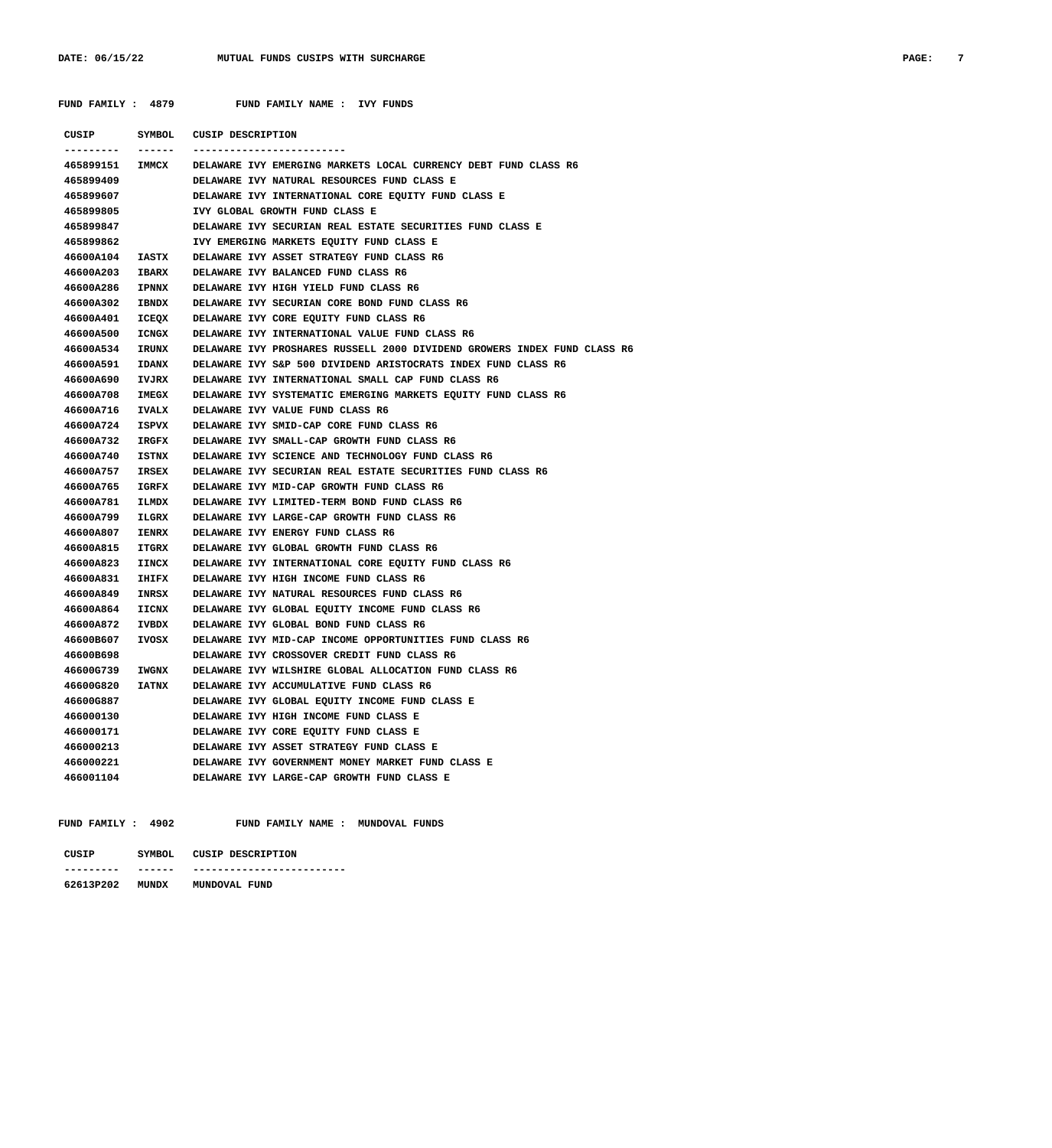**FUND FAMILY : 4912 FUND FAMILY NAME : GUGGENHEIM FUNDS**

|                    |         | CUSIP SYMBOL CUSIP DESCRIPTION                                          |
|--------------------|---------|-------------------------------------------------------------------------|
| ----------         | ------- | -------------------------                                               |
| 40168W111          |         | GIOSX GUGGENHEIM MACRO OPPORTUNITIES FUND CLASS R6                      |
|                    |         | 40168W145 SHYSX GUGGENHEIM HIGH YIELD FUND CLASS R6                     |
|                    |         | 40168W152 GIFSX GUGGENHEIM FLOATING RATE STRATEGIES FUND CLASS R6       |
|                    |         | 40169J200 GIBRX GUGGENHEIM TOTAL RETURN BOND FUND CLASS R6              |
|                    |         |                                                                         |
|                    |         |                                                                         |
|                    |         | FUND FAMILY : 4919 FUND FAMILY NAME : PEAR TREE FUNDS                   |
|                    |         |                                                                         |
|                    |         | CUSIP SYMBOL CUSIP DESCRIPTION                                          |
| ----------         |         | _______ __________________________                                      |
|                    |         | 704720765 QUSRX PEAR TREE POLARIS FOREIGN VALUE SMALL-CAP FUND CLASS R6 |
|                    |         | 704720773 OFVRX PEAR TREE POLARIS FOREIGN VALUE FUND CLASS R6           |
|                    |         |                                                                         |
|                    |         |                                                                         |
|                    |         | FUND FAMILY : 4950 FUND FAMILY NAME : ALGER OFFSHORE FUNDS              |
|                    |         |                                                                         |
|                    |         | CUSIP SYMBOL CUSIP DESCRIPTION                                          |
| ---------- ------- |         | ___________________________                                             |
| L0163W315          |         | ALGER AMERICAN ASSET GROWTH FUND CLASS I3 (USD)                         |
|                    |         | L0163W331 ALGER DYNAMIC OPPORTUNITIES FUND CLASS I3 (USD)               |
| L0163W356          |         | ALGER EMERGING MARKETS FUND CLASS I3 (USD)                              |
|                    |         | L0168S160 ALGER SICAV SMALL CAP FOCUS FUND CLASS I-3 U.S. (USD)         |
|                    |         |                                                                         |
|                    |         |                                                                         |
|                    |         | FUND FAMILY : 4951 FUND FAMILY NAME : ANCORA FUNDS                      |
|                    |         |                                                                         |
|                    |         | CUSIP SYMBOL CUSIP DESCRIPTION                                          |
|                    | ------  | -----------------                                                       |

| --------  |              |                                           |
|-----------|--------------|-------------------------------------------|
| 03332V203 |              | ANCORA INCOME FUND CLASS C                |
| 03332V690 |              | ANCORA SPECIAL OPPORTUNITY FUND CLASS S   |
| 03332V716 |              | ANCORA MICROCAP FUND CLASS S              |
| 03332V724 |              | ANCORA/THELEN SMALL-MID CAP FUND CLASS S  |
| 03332V732 |              | ANCORA EQUITY FUND CLASS S                |
| 03332V740 |              | ANCORA INCOME FUND CLASS S                |
| 03332V757 |              | ANCORA/THELEN SMALL-MID CAP FUND CLASS C  |
| 03332V765 | <b>AATTX</b> | ANCORA/THELEN SMALL-MID CAP FUND CLASS I  |
| 03332V781 | ANCIX        | ANCORA MICROCAP FUND CLASS I              |
| 03332V807 |              | ANCORA SPECIAL OPPORTUNITIES FUND CLASS C |
| 03332V815 | <b>AATTX</b> | ANCORA INCOME FUND CLASS I                |
| 03332V831 |              | ANCORA MICROCAP FUND CLASS C              |

FUND FAMILY : 4957 FUND FAMILY NAME : ABERDEEN OFFSHORE FUNDS  **CUSIP SYMBOL CUSIP DESCRIPTION**

| --------- | ------ |                 | ------------------------- |  |  |                                                |
|-----------|--------|-----------------|---------------------------|--|--|------------------------------------------------|
| L0020H188 |        | <b>ABERDEEN</b> |                           |  |  | EMERGING MARKETS BOND FUND CLASS B2 (OFFSHORE) |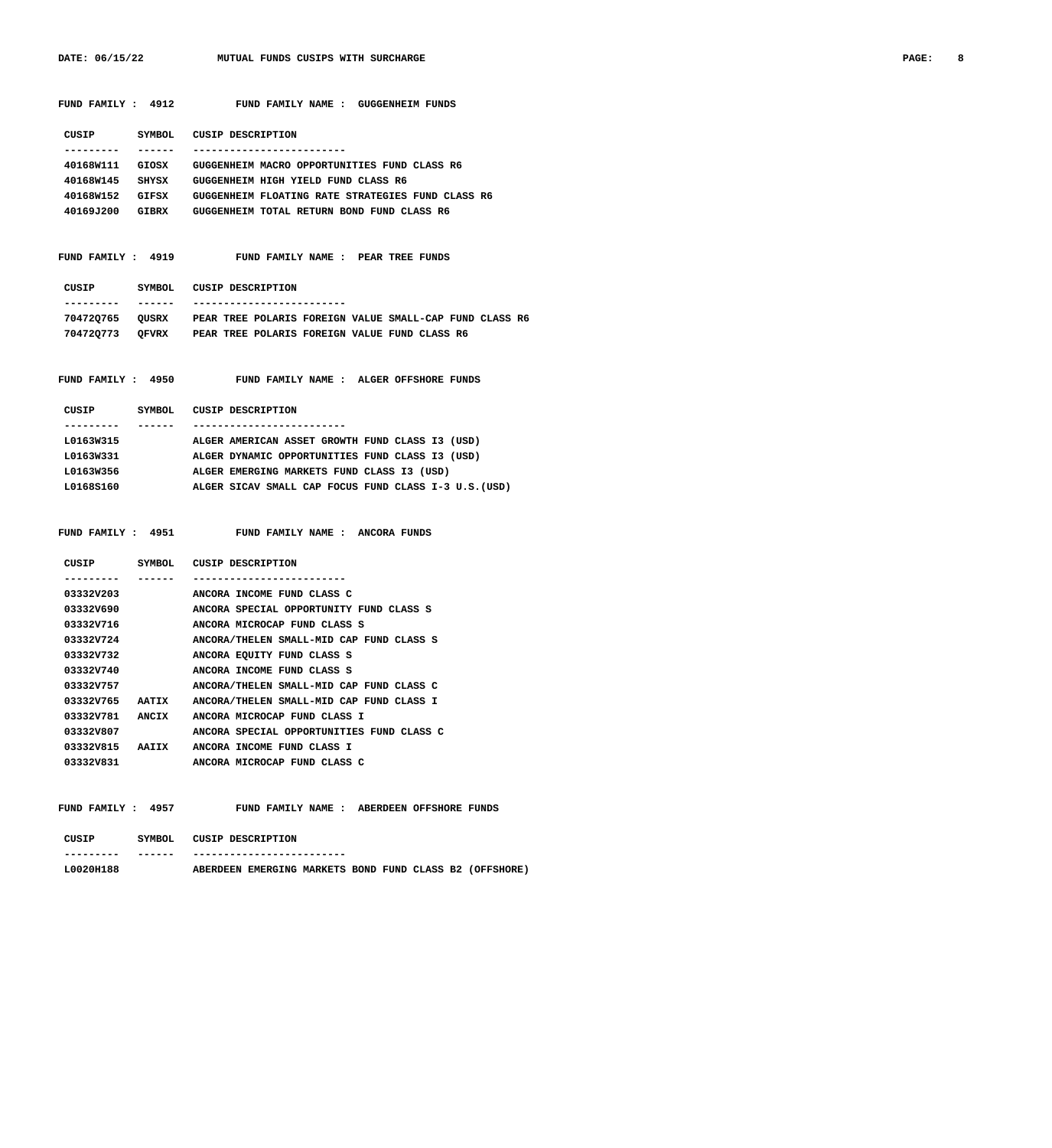**FUND FAMILY : 4957 FUND FAMILY NAME : ABERDEEN OFFSHORE FUNDS**

| CUSIP             | SYMBOL | CUSIP DESCRIPTION                                                    |
|-------------------|--------|----------------------------------------------------------------------|
|                   |        |                                                                      |
| L0020H196         |        | ABERDEEN EMERGING MARKET BOND FUND CLASS B1 (OFFSHORE)               |
| L0020H220         |        | ABERDEEN EMERGING MARKETS FUND CLASS B2 (USD) (ACC)                  |
| <b>1.0020Y181</b> |        | ABERDEEN AMERICAN OPPORTUNITIES FUND CL B2 (ACC) (OFFSHORE)          |
| L0020Y256         |        | ABERDEEN TECHNOLOGY FUND CLASS B2 (ACC) (OFFSHORE)                   |
| L0020Y322         |        | ABERDEEN WORLD EQUITY FUND CLASS B2 (ACC) (OFFSHORE)                 |
| L00210333         |        | ABERDEEN STANDARD SICAV I JAPANESE EOUITY FUND CLASS V-2 (USD) (ACC) |
| L00229440         |        | ABERDEEN GLOBAL ASIAN BOND FUND CLASS Z (USD) (ACC)                  |
|                   |        |                                                                      |

FUND FAMILY : 4970 FUND FAMILY NAME : MORGAN STANLEY FUNDS

| CUSIP     |              | SYMBOL CUSIP DESCRIPTION                                             |
|-----------|--------------|----------------------------------------------------------------------|
|           | ------       | -----------------------                                              |
| 242411908 |              | MORGAN STANLEY LIOUID ASSETS FUND CLASS A                            |
| 242411916 |              | MORGAN STANLEY LIQUID ASSETS FUND CLASS B                            |
| 242511905 |              | MORGAN STANLEY LIQUID ASSET EXCH. FUND CLASS C                       |
| 616983102 | <b>DWGXX</b> | MORGAN STANLEY U.S. GOVERNMENT MONEY MARKET TRUST FUND CLASS R       |
| 617455266 | MAADX        | MSIFT DYNAMIC VALUE PORTFOLIO CLASS R6                               |
| 617455308 | MMCGX        | MORGAN STANLEY TRUST DISCOVERY PORTFOLIO CLASS R6                    |
| 617455498 | <b>MUIMX</b> | MORGAN STANLEY ULTRA-SHORT MUNICIPAL INCOME FUND INSTITUTIONAL CLASS |
| 617455670 | <b>MUAIX</b> | MORGAN STANLEY ULTRA SHORT INCOME PORTFOLIO CLASS A                  |
| 617455688 | MUIIX        | MORGAN STANLEY TRUST ULTRA-SHORT INCOME PORTFOLIO FUND CLASS INST    |
| 617455696 | MULSX        | MORGAN STANLEY INST TRUST ULTRA SHORT INCOME PORT FUND CLASS IR      |
| 61747C814 |              | MORGAN STANLEY INSTL LIQUIDITY GOVT SECURITIES FUND CLASS IS         |
| 61747C848 | MUIXX        | MORGAN STANLEY INSTL GOVT SECURITITES FD INSTITUTIONAL CLASS         |
| 61760X562 | MSRFX        | MSIF NEXT GENERATION EMERGING MARKETS PORTFOLIO CLASS R6             |
| 61760X711 | MGRPX        | MSIF GROWTH PORTFOLIO CLASS R6                                       |
| 61760X778 | MGREX        | MSIF GLOBAL REAL ESTATE PORTFOLIO CLASS R6                           |
| 61760X786 | MGTSX        | MSIF GLOBAL OPPORTUNITY PORTFOLIO CLASS R6                           |
| 61760x794 | MMMPX        | MSIF EMERGING MARKETS PORTFOLIO CLASS R6                             |
| 61766J807 | MLNSX        | MSIF GLOBAL CONCENTRATED PORTFOLIO CLASS R6                          |
| 61766J815 | MUOSX        | MSIF U.S. CORE PORTFOLIO CLASS R6                                    |
| 61766J856 | MLMSX        | MSIF GLOBAL CORE PORTFOLIO CLASS R6                                  |
| 61768B646 | MSVOX        | MSIF VITALITY PORTFOLIO CLASS R6                                     |
| 61768B687 | MABCX        | MSIF U.S. FOCUS REAL ESTATE PORTFOLIO CLASS R6                       |
| 61768B737 | MSBPX        | MSIF GLOBAL FOCUS REAL ESTATE PORTFOLIO CLASS R6                     |
| 61768B778 | MGZZX        | MSIF GLOBAL INSIGHT PORTFOLIO CLASS R6                               |
| 61768B786 | MSHPX        | MSIF PERMANENCE PORTFOLIO CLASS R6                                   |
| 61768B802 | MAKSX        | MSIF CHINA EQUITY PORTFOLIO CLASS R6                                 |
| 61768B877 | MAIJX        | MSIF ACTIVE INTERNATIONAL ALLOCATION PORTFOLIO CLASS R6              |
| 812411916 |              | MORGAN STANLEY U.S. GOVT MONEY MKT TRUST EXCH. FD CL B               |
| 812511905 |              | MORGAN STANLEY U.S. GOVERNMENT MONEY MARKET EXCHANGE FD              |

FUND FAMILY : 4981 FUND FAMILY NAME : HARDING LOEVNER FUNDS

| CUSIP     | SYMBOL        | CUSIP DESCRIPTION         |  |                                                             |  |  |  |  |  |  |  |
|-----------|---------------|---------------------------|--|-------------------------------------------------------------|--|--|--|--|--|--|--|
| --------- | ------        | ------------------------- |  |                                                             |  |  |  |  |  |  |  |
| 412295719 | <b>HT.TZX</b> |                           |  | HARDING LOEVNER INTERNATIONAL EQUITY PORTFOLIO INST CLASS Z |  |  |  |  |  |  |  |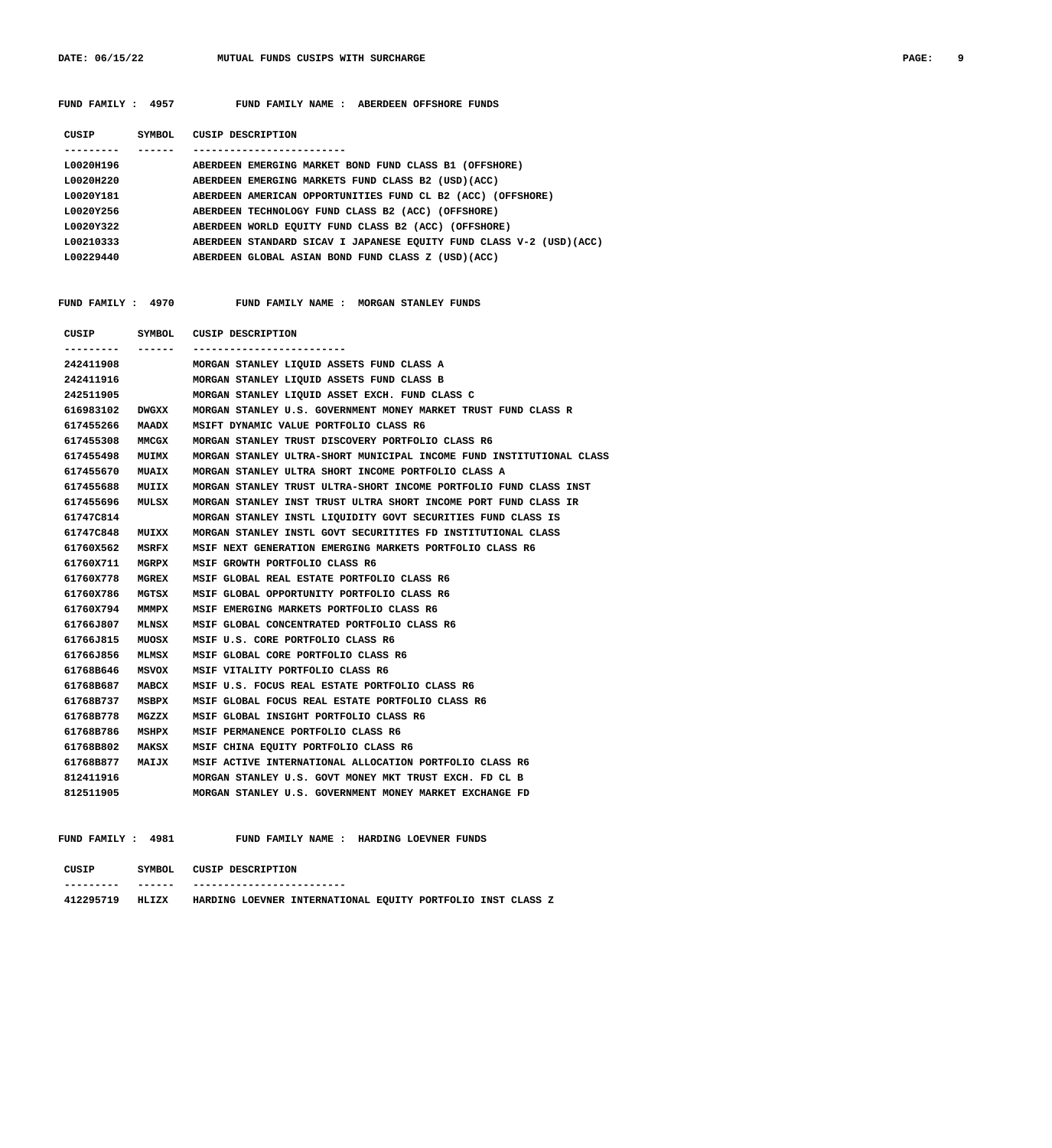|                        |                | FUND FAMILY : 4984 FUND FAMILY NAME : HOTCHKIS & WILEY FUNDS                          |
|------------------------|----------------|---------------------------------------------------------------------------------------|
| --------- ------       |                | CUSIP SYMBOL CUSIP DESCRIPTION<br>---------------------------                         |
|                        |                | 44134R529 HWHZX HOTCHKIS & WILEY HIGH YIELD FUND CLASS Z                              |
|                        |                |                                                                                       |
|                        |                | FUND FAMILY : 4989 FUND FAMILY NAME : SHELTON FUNDS                                   |
| ---------- ------      |                | CUSIP SYMBOL CUSIP DESCRIPTION<br>--------------------------                          |
|                        |                | 823010403 SHELTON U.S. GOV'T SECURITIES FUND CLASS B                                  |
|                        |                | FUND FAMILY : 4991 FUND FAMILY NAME : PIMCO FUNDS                                     |
| --------- ------       |                | CUSIP SYMBOL CUSIP DESCRIPTION<br>-------------------------                           |
| 69338T690              |                | PIMCO INTERNATIONAL FUND (ADMIN SHARES)                                               |
|                        |                | 69338T724 PIMCO EMERGING MARKETS FUND (ADMIN SHARES)                                  |
|                        |                |                                                                                       |
| 69338T781              |                | PIMCO SMALL-CAP GROWTH FUND (ADMIN SHARES)                                            |
|                        |                | 693389710 PNYIX PIMCO NEW YORK MUNICIPAL BOND FUND INSTITUTIONAL CLASS                |
|                        |                | 693389769 PCIMX PIMCO CALIFORNIA INTERMEDIATE MUNICIPAL BOND FUND INSTITUTIONAL CLASS |
|                        |                | 693389827 PSDIX PIMCO SHORT DURATION MUNICIPAL INCOME FUND INSTITUTIONAL CLASS        |
| 693390130              |                | PGBIX PIMCO GLOBAL BOND OPPORT FUND INSTL CL (U.S. DOLLAR- HEDGED)                    |
| 693390148              |                | PGDAX PIMCO GLOBAL BOND OPPORTUNITIES FUND ADMIN (U.S. DOLLAR- HEDGED)                |
| 693390205              |                | PGOVX PIMCO LONG-TERM U.S. GOVERNMENT FUND INSTITUTIONAL CLASS                        |
| 693390304              |                | PTLDX PIMCO LOW DURATION FUND INSTITUTIONAL CLASS                                     |
| 693390403              |                | PSTKX PIMCO STOCKS PLUS FUND INSTITUTIONAL CLASS                                      |
| 693390486              |                | PSTIX PIMCO STOCKSPLUS SHORT FUND INSTITUTIONAL CLASS                                 |
| 693390551              |                | PMBIX PIMCO TOTAL RETURN II FUND INSTITUTIONAL CLASS                                  |
| 693390593              |                | PMDRX PIMCO MODERATE DURATION FUND INSTITUTIONAL CLASS                                |
| 693390601              |                | PTSHX PIMCO SHORT-TERM FUND INSTITUTIONAL CLASS                                       |
| 693390627              |                | PRFAX PIMCO TOTAL RETURN ESG FUND ADMIN CLASS                                         |
|                        |                | 693390650 PHYAX PIMCO HIGH-YIELD FUND (ADMIN SHARES)                                  |
|                        |                | 693390668 PDFAX PIMCO LOW DURATION II FUND (ADMIN SHARES)                             |
| 693390684              | <b>PADMX</b>   | PIMCO GLOBAL BOND OPPORTUNITIES FUND ADMIN CLASS (UNHEDGED)                           |
| 693390692              | PFRAX          | PIMCO INTERNATIONAL BOND FUND ADMIN CL (U.S. DOLLAR-HEDGED)                           |
| 693390700<br>693390726 | PTTRX<br>PTRAX | PIMCO TOTAL RETURN FUND INSTITUTIONAL CLASS<br>PIMCO TOTAL RETURN FUND (ADMIN SHARES) |
| 693390734              | PSFAX          | PIMCO SHORT-TERM FUND (ADMIN SHARES)                                                  |
| 693390767              | PLDAX          | PIMCO LOW DURATION FUND (ADMIN SHARES)                                                |
| 693390791              | PLDTX          | PIMCO LOW DURATION II FUND INSTITUTIONAL CLASS                                        |
| 693390841              | PHIYX          | PIMCO HIGH YIELD FUND INSTITUTIONAL CLASS                                             |
| 693390858              | PLDIX          | PIMCO LOW DURATION ESG FUND CLASS INST                                                |
| 693390866              | PTSAX          | PIMCO TOTAL RETURN ESG FUND CLASS INSTL                                               |
| 693390874              | PIGLX          | PIMCO GLOBAL BOND OPPORTUNITIES FUND INSTL CLASS (UNHEDGED)                           |

 **693390882 PFORX PIMCO INTERNATIONAL BOND FUND INSTL CL (U.S. DOLLAR-HEDGED)**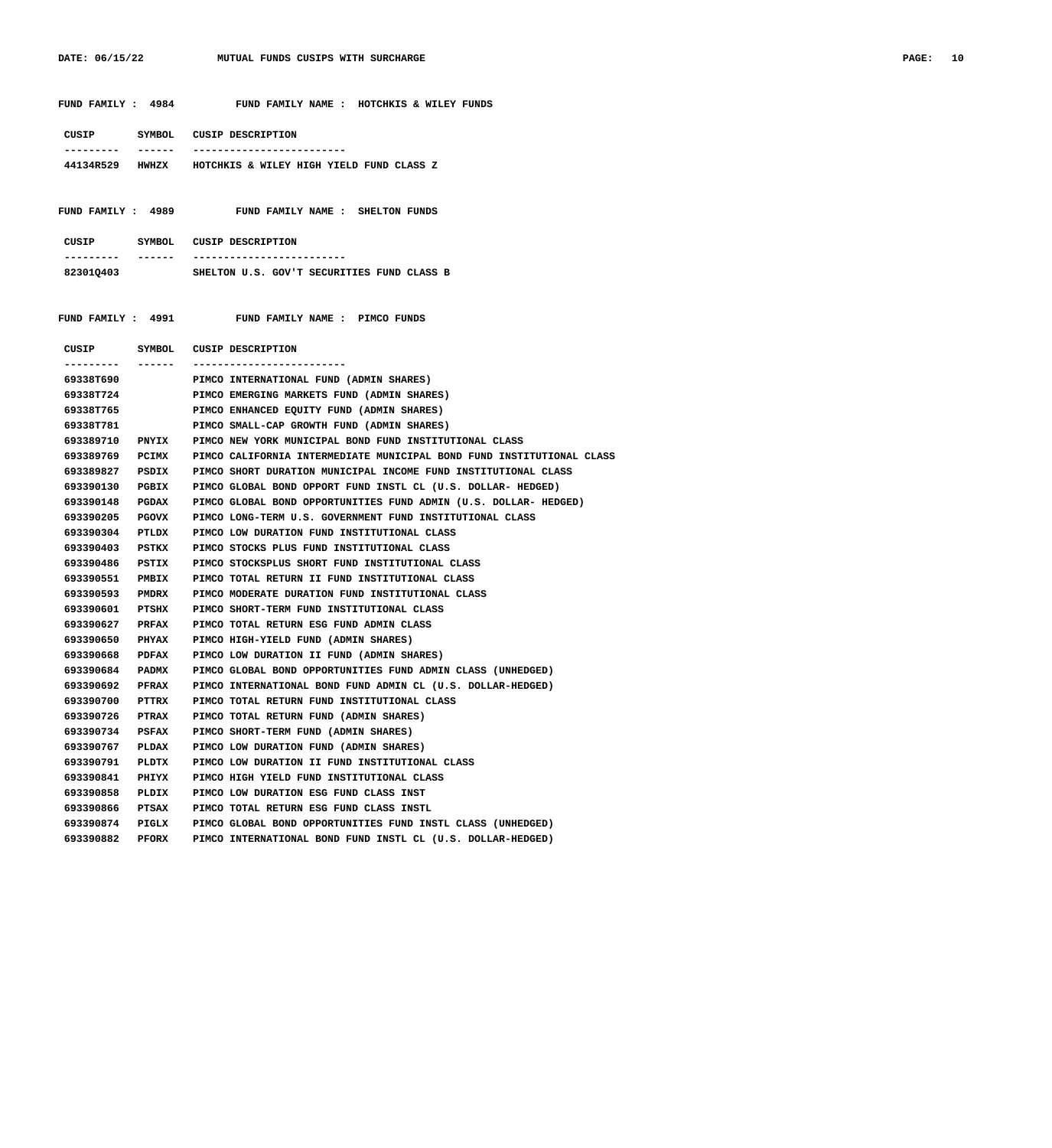| FUND FAMILY : 4991 |              | FUND FAMILY NAME : PIMCO FUNDS                                            |
|--------------------|--------------|---------------------------------------------------------------------------|
|                    |              | CUSIP SYMBOL CUSIP DESCRIPTION                                            |
| ----------         | -------      | -------------------------                                                 |
| 693391104          |              | PRRIX PIMCO REAL RETURN FUND INSTITUTIONAL CLASS                          |
| 693391112          |              | PARRX PIMCO REAL RETURN FUND (ADMIN SHARES)                               |
| 693391450          | PDMIX        | PIMCO GNMA AND GOVERNMENT SECURITIES FUND INSTL CL                        |
| 693391500          | <b>PTRIX</b> | PIMCO MORTGAGE-BACKED SECURITIES FUND INST CLASS                          |
| 693391559          | <b>PEBIX</b> | PIMCO EMERGING MARKETS BOND FUND INSTL CL                                 |
| 693391658          | <b>PFMIX</b> | PIMCO MUNICIPAL BOND FUND INSTITUTIONAL CLASS                             |
| 693391880          | PDIIX        | PIMCO DIVERSIFIED INCOME FUND INSTITUTIONAL CLASS                         |
| 72200Q182          | <b>PAUIX</b> | PIMCO ALL ASSET ALL AUTHORITY FUND INSTITUTIONAL SHARES                   |
| 72200Q257 PRRSX    |              | PIMCO REAL ESTATE REAL RETURN STRATEGY FUND INSTITUTIONAL CLASS           |
| 72200Q380          | <b>PISIX</b> | PIMCO STOCKPLUS INTERNATIONAL FUND INSTITUTIONAL CLASS (US DOLLAR HEDGED) |
| 72200Q505          | <b>PRAIX</b> | PIMCO LONG-TERM REAL RETURN FUND INSTL CLASS                              |
| 722005170          | PFIIX        | PIMCO LOW DURATION INCOME FUND INSTITUTIONAL CLASS                        |
| 722005220          | PFUIX        | PIMCO INTERNATIONAL BOND FUND INST CLASS (UNHEDGED)                       |
| 722005592          | <b>PGCAX</b> | PIMCO INVESTMENT GRADE CREDIT BOND FUND ADMIN CLASS                       |
| 722005618          | <b>PAALX</b> | PIMCO ALL ASSET FUND ADMIN CLASS                                          |
| 722005626          | <b>PAAIX</b> | PIMCO ALL ASSET FUND INSTITUTIONAL CLASS                                  |
| 722005642          | PSPTX        | PIMCO STOCKSPLUS ABSOLUTE RETURN FD INSTITUTIONAL CLASS                   |
| 722005659          | PCRRX        | PIMCO COMMODITY REAL RETURN STRATEGY FUND ADMIN CLASS                     |
| 722005667          | PCRIX        | PIMCO COMMODITY REAL RETURN STRATEGY FUND INSTITUTIONAL CLASS             |
| 722005816          | <b>PIGIX</b> | PIMCO INVESTMENT GRADE CREDIT BOND FUND INSTL CLASS                       |
| 72201F110          | <b>PFATX</b> | PIMCO FUNDAMENTAL ADVANTAGE ABSOLUTE RETURN STRATEGY FUND INST CLASS      |
| 72201F409          | <b>PLMIX</b> | PIMCO EMERG MRKTS CURRENCY AND SHORT- TERM INVESTS FUND INSTL CL          |
| 72201F433          | PSLDX        | PIMCO STOCKPLUS LONG DURATION FUND INSTITUTIONAL CLASS                    |
| 72201F482          | PIINX        | PIMCO INCOME FUND ADMIN CLASS                                             |
| 72201F490          | <b>PIMIX</b> | PIMCO INCOME FUND INSTITUTIONAL CLASS                                     |
| 72201F516          | PELBX        | PIMCO EMERGING MARKETS LOCAL CURRENCY AND BOND FUND INSTL CLASS           |
| 72201F573          | PSKIX        | PIMCO INTERNATIONAL STOCKSPLUS AR STRATEGY FUND (UNHEDGED) INST CL        |
| 72201F599          | <b>PEDIX</b> | PIMCO EXTENDED DURATION FUND INSTITUTIONAL CLASS                          |
| 72201F623          | PLRIX        | PIMCO LONG DURATION TOTAL RETURN FD INSTL CL                              |
| 72201F656          | PCDIX        | PIMCO CALIFORNIA SHORT DURATION MUNI INCOME FUND INSTL CL                 |
| 72201F672          | PHMIX        | PIMCO HIGH YIELD MUNICIPAL FUND INST CLASS                                |
| 72201F771          | PFUUX        | PIMCO INTERNATIONAL BOND FUND ADMIN CLASS (UNHEDGED)                      |
| 72201F797          | PSCSX        | PIMCO STOCKSPLUS SMALL FUND INSTITUTIONAL CLASS                           |
| 72201F839          | PXTAX        | PIMCO RAE PLUS FUND ADMIN CLASS                                           |
| 72201F854          | PXTIX        | PIMCO RAE PLUS FUND INSTL CLASS                                           |
| 72201M131          | PEFIX        | PIMCO RAE PLUS EMG FUND INST CLASS                                        |
| 72201M446          | PSAIX        | PIMCO GLOBAL ADVANTAGE STRATEGY BOND FD INSTL CLASS                       |
| 72201M487          | PFIUX        | PIMCO DYNAMIC BOND FUND INSTL CLASS                                       |
| 72201P100          | <b>PGAIX</b> | PIMCO GLOBAL CORE ASSET ALLOCATION FUND INSTITUTIONAL CLASS               |
| 72201P175          | PCLIX        | PIMCO COMMODITIES PLUS STRATEGY FUND INSTITUTIONAL CLASS                  |
| 72201P522          | PEMIX        | PIMCO EMERGING MARKETS CORPORATE BOND FUND INSTL CL                       |
| 72201P647          | PTCIX        | PIMCO LONG-TERM CREDIT BOND FUND INSTITUTIONAL CLASS                      |
| 72201P688          | AMGXX        | PIMCO GOVERNMENT MONEY MARKET FUND CLASS C                                |
| 72201P696          | AMAXX        | PIMCO GOVERNMENT MONEY MARKET FUND CLASS A                                |
| 72201P746          | PUTIX        | PIMCO STRATEGIC BOND FUND INST CLASS                                      |
| 72201P795          | PGPXX        | PIMCO GOVERNMENT MONEY MARKET FUND CLASS I-2                              |
| 72201T672          | PQIIX        | PIMCO DIVIDEND AND INCOME FUND INSTITUTIONAL CLASS                        |
|                    |              |                                                                           |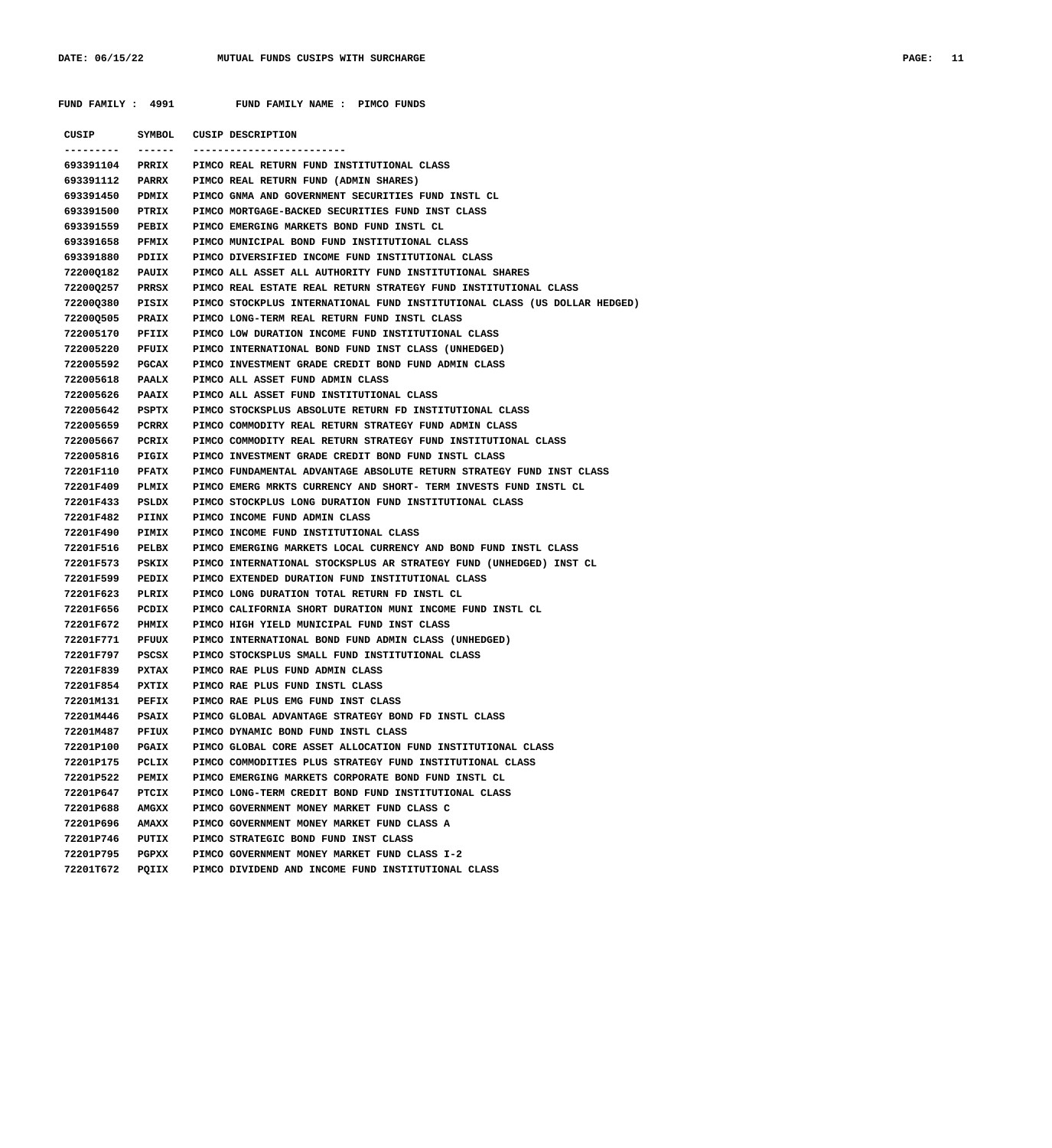|                        |                       | FUND FAMILY : 4991 FUND FAMILY NAME : PIMCO FUNDS                                                 |
|------------------------|-----------------------|---------------------------------------------------------------------------------------------------|
|                        |                       |                                                                                                   |
|                        |                       | CUSIP SYMBOL CUSIP DESCRIPTION                                                                    |
| ---------<br>72201U109 | -------               | --------------------------                                                                        |
|                        |                       | PMNIX PIMCO NATIONAL INTERMEDIATE MUNICIPAL BOND FUND INSTITUTIONAL CLASS                         |
|                        |                       | 72201U216 PCKTX PIMCO SMALL CAP STOCKSPLUS AR STRATEGY FUND ADMINISTRATIVE CLASS                  |
|                        |                       | 72201U455 PQTIX PIMCO TRENDS MANAGED FUTURES STRATEGY FUND INSTITUTIONAL CLASS                    |
|                        |                       | 72201U562 PFSIX PIMCO EMERGING MARKETS FULL SPECTRUM BOND FUND INSTITUTIONAL CLASS                |
|                        |                       | 72201U638 PMZIX PIMCO MORTGAGE OPPORTUNITIES AND BOND FUND INSTL CLASS                            |
|                        |                       | 72201U786 PAIQX PIMCO SHORT ASSET INVESTMENT FUND ADMINISTRATIVE CLASS                            |
|                        |                       | 72201U802 PCTIX PIMCO CALIFORNIA MUNICIPAL BOND FUND INSTITUTIONAL CLASS                          |
|                        |                       | 72201U828 PAIDX PIMCO SHORT ASSET INVESTMENT FUND INSTITUTIONAL CLASS                             |
|                        |                       | 72201W204 PHSIX PIMCO HIGH YIELD SPECTRUM FUND INSTITUTIONAL CLASS                                |
|                        |                       | 72201W337 PIRMX PIMCO INFLATION RESPONSE MULTI- ASSET FUND INSTL CLASS                            |
|                        |                       | 72201W394 PCARX PIMCO CREDIT OPPORTUNITIES BOND FUND INSTL CLASS                                  |
|                        |                       | 72201W667 PTSIX PIMCO RAE PLUS INTERNATIONAL FUND INSTL CLASS                                     |
|                        |                       | 72201W675 PCFIX PIMCO RAE PLUS SMALL FUND INSTL CLASS                                             |
|                        |                       | 72201W717 PTUIX PIMCO TOTAL RETURN FUND IV INSTITUTIONAL CLASS                                    |
|                        |                       | 72201W790 PSRIX PIMCO LOW DURATION CREDIT FUND INSTITUTIONAL CLASS                                |
|                        |                       | 72202E526 PGOXX PIMCO GOVERNMENT MONEY MARKET FUND ADMINISTRATIVE CLASS                           |
|                        |                       | 72202E534 PGYXX PIMCO GOVERNMENT MONEY MARKET FUND INSTITUTIONAL CLASS                            |
|                        |                       | 72202E609 PWLIX PIMCO RAE WORLDWIDE LONG/SHORT PLUS FUND INSTITUTIONAL CLASS                      |
|                        |                       | 72202E682 PFINX PIMCO PREFERRED AND CAPITAL SECURITIES FUND INSTL CL                              |
|                        |                       | 72202G166 PEGIX PIMCO ESG INCOME FUND INSTITUTIONAL CLASS                                         |
|                        |                       | 72202G216 PCEIX PIMCO CLIMATE BOND FUND INSTITUTIONAL CLASS                                       |
|                        |                       | 72202G299 GNMFX PIMCO NATIONAL MUNICIPAL OPPORTUNISTIC VALUE FUND INSTITUTIONAL CLASS             |
|                        |                       | 72202G315 GNMVX PIMCO NATIONAL MUNICIPAL INTERMEDIATE VALUE FUND INSTITUTIONAL CLASS              |
|                        |                       | 72202G323 GCMFX PIMCO CALIFORNIA MUNICIPAL OPPORTUNISTIC VALUE FUND INSTITUTIONAL CLASS           |
|                        |                       | 72202G331 GCMVX PIMCO CALIFORNIA MUNICIPAL INTERMEDIATE VALUE FUND INSTITUTIONAL CLASS            |
| 72202L207 PBRDX        |                       | PIMCO REALPATH BLEND INCOME FUND ADMIN CLASS                                                      |
| 72202L306 PBRNX        |                       | PIMCO REALPATH BLEND INCOME FUND INSTITUTIONAL CLASS                                              |
|                        |                       | 72202L314 PRBMX PIMCO REALPATH BLEND 2060 FUND INSTITUTIONAL CLASS                                |
|                        |                       | 72202L322 PRBEX PIMCO REALPATH BLEND 2060 FUND ADMIN CLASS                                        |
|                        |                       | 72202L421 PMJIX PIMCO RAE U.S. SMALL FUND INSTITUTIONAL CLASS                                     |
|                        |                       | 72202L462 PKAIX PIMCO RAE U.S. FUND INSTITUTIONAL CLASS                                           |
|                        |                       | 72202L512 PPYIX PIMCO RAE INTERNATIONAL FUND INSTL CLASS                                          |
|                        |                       | 72202L553 PZRIX PIMCO RAE GLOBAL EX-U.S. FUND INSTL CLASS                                         |
| 72202L595<br>72202L645 | PFQIX                 | PIMCO RAE GLOBAL FUND INSTITUTIONAL CLASS                                                         |
|                        | PEIFX                 | PIMCO RAE EMERGING MARKETS FUND INSTL CLASS<br>PIMCO REALPATH BLEND 2055 FUND INSTITUTIONAL CLASS |
| 72202L686              | PRQZX<br>PRODX        | PIMCO REALPATH BLEND 2055 FUND ADMINISTRATIVE CLASS                                               |
| 72202L694              |                       | PIMCO REALPATH BLEND 2050 FUND INSTITUTIONAL CLASS                                                |
| 72202L728<br>72202L736 | PPQZX                 | PIMCO REALPATH BLEND 2050 FUND ADMINISTRATIVE CLASS                                               |
| 72202L751              | PPQDX                 | PIMCO REALPATH BLEND 2045 FUND INSTITUTIONAL CLASS                                                |
|                        | PVQNX<br><b>PVODX</b> | PIMCO REALPATH BLEND 2045 FUND ADMINISTRATIVE CLASS                                               |
| 72202L769<br>72202L785 | PVPNX                 | PIMCO REALPATH BLEND 2040 FUND INSTITUTIONAL CLASS                                                |
| 72202L793              | PVPRX                 | PIMCO REALPATH BLEND 2040 FUND ADMINISTRATIVE CLASS                                               |
| 72202L801              | PPZDX                 | PIMCO REALPATH BLEND 2025 FUND ADMINISTRATIVE CLASS                                               |
| 72202L827              | PDGZX                 | PIMCO REALPATH BLEND 2035 FUND INSTITUTIONAL CLASS                                                |
| 72202L835              | PDGDX                 | PIMCO REALPATH BLEND 2035 FUND ADMINISTRATIVE CLASS                                               |
|                        |                       |                                                                                                   |
| 72202L850              | PBPNX                 | PIMCO REALPATH BLEND 2030 FUND INSTITUTIONAL CLASS                                                |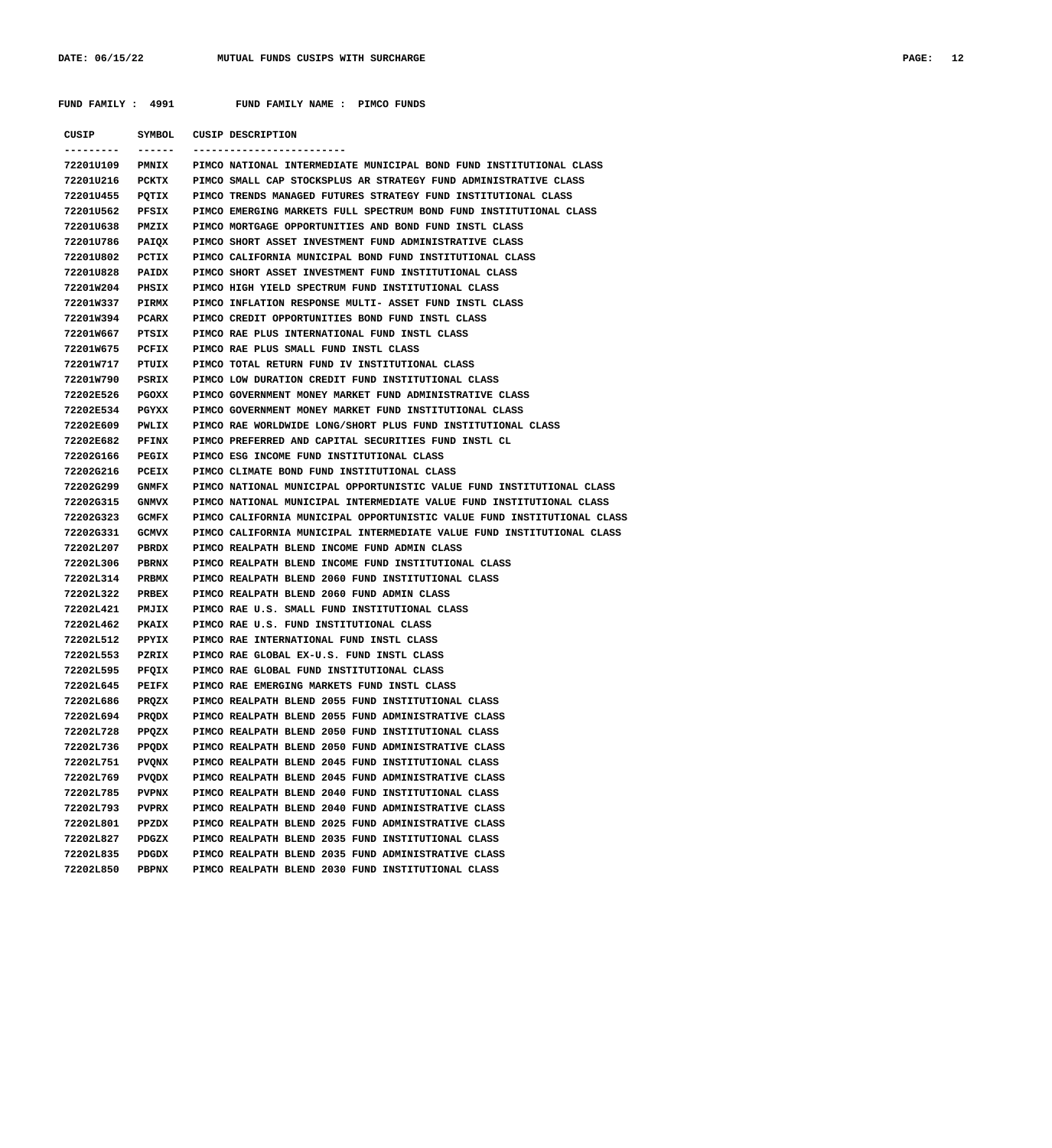|                                                    | FUND FAMILY : 4991 FUND FAMILY NAME : PIMCO FUNDS                                                                                                                                                                                          |
|----------------------------------------------------|--------------------------------------------------------------------------------------------------------------------------------------------------------------------------------------------------------------------------------------------|
| CUSIP SYMBOL CUSIP DESCRIPTION<br>--------- ------ | -----------------------                                                                                                                                                                                                                    |
|                                                    | 72202L868 PBPRX PIMCO REALPATH BLEND 2030 FUND ADMINISTRATIVE CLASS                                                                                                                                                                        |
|                                                    | 72202L884 PPZRX PIMCO REALPATH BLEND 2025 FUND INSTITUTIONAL CLASS                                                                                                                                                                         |
|                                                    |                                                                                                                                                                                                                                            |
|                                                    |                                                                                                                                                                                                                                            |
|                                                    | FUND FAMILY : 4996 FUND FAMILY NAME : VANGUARD OFFSHORE FUNDS                                                                                                                                                                              |
| CUSIP SYMBOL CUSIP DESCRIPTION                     |                                                                                                                                                                                                                                            |
|                                                    |                                                                                                                                                                                                                                            |
| G9317Y495                                          | VANGUARD GLOBAL CREDIT BOND FUND INVESTOR CLASS                                                                                                                                                                                            |
| G9317Y685                                          | VANGUARD U.S. TREASURY INFLATION-PROTECTED SECS IDX FUND (USD)(ACC)                                                                                                                                                                        |
| G9318R101                                          | VANGUARD U.S. TREASURY INFLATION-PROTECTED SECS IDX FUND (U<br>VANGUARD U.S. BOND INDEX FUND INST CLASS<br>VANGUARD U.S. OPPORTUNITIES FUND INST CLASS (OFFSHORE)<br>VANGUARD GLOBAL STOCK INDEX FUND INSTITUTIONAL CLASS (USD)<br>VANGUAR |
| G9318R119                                          |                                                                                                                                                                                                                                            |
| G9318R192                                          |                                                                                                                                                                                                                                            |
| G9318R226                                          |                                                                                                                                                                                                                                            |
| G9318R291                                          |                                                                                                                                                                                                                                            |
| G9318R309                                          |                                                                                                                                                                                                                                            |
| G9318R358                                          |                                                                                                                                                                                                                                            |
| G9318R366                                          |                                                                                                                                                                                                                                            |
| G9318R374                                          |                                                                                                                                                                                                                                            |
| G9318R473                                          |                                                                                                                                                                                                                                            |
| G9318R564                                          |                                                                                                                                                                                                                                            |
| G9318R630                                          | VANGUARD PACIFIC EX-JAPAN STOCK INDEX FUND (USD)(ACC)<br>VANGUARD JAPAN STOCK INDEX FD INVESTOR CL (USD)<br>VANGUARD GLOBAL SMALL-CAP INDEX FUND (USD)(ACC)<br>VANGUARD U.S. INVESTMENT CRADE GREDIT INDEX EUND (USD)                      |
| G9318R846                                          |                                                                                                                                                                                                                                            |
| G9318S554                                          |                                                                                                                                                                                                                                            |
| G9318T180                                          | VANGUARD U.S. INVESTMENT GRADE CREDIT INDEX FUND (USD) (ACC)                                                                                                                                                                               |
| G9318T461                                          | VANGUARD GLOBAL BOND INDEX FUND INSTITUTIONAL CLASS (USD) (HED)                                                                                                                                                                            |
| G9318T602                                          | VANGUARD GLOBAL ENHANCED EQUITY FUND INSTITUTIONAL CLASS (USD)                                                                                                                                                                             |
| G9318V193                                          | VANGUARD EURO GOVERNMENT BOND INDEX FUND (USD)(ACC)                                                                                                                                                                                        |
| G9318V284                                          | VANGUARD JAPAN GOVERNMENT BOND INDEX FUND (USD) (ACC)                                                                                                                                                                                      |
| G93183104                                          | VANGUARD U.S. FUNDAMENTAL VALUE FD INVESTOR CL (USD)                                                                                                                                                                                       |
| G93185612                                          | VANGUARD GLOBAL BOND INDEX FD INVESTOR CL (USD) (HDG)                                                                                                                                                                                      |
| G93185794                                          | VANGUARD GLOBAL SHORT-TERM BOND INDEX FUND INST CLASS (USD) (HDG)                                                                                                                                                                          |
| G93186263                                          | VANGUARD EMERGING MARKETS STOCK INDEX FUND INSTITUTIONAL CLASS (USD)                                                                                                                                                                       |
| G93186313                                          | VANGUARD EUROZONE STOCK INDEX FUND (USD)(ACC)                                                                                                                                                                                              |
| G93186388                                          | VANGUARD SRI EUROPEAN STOCK FUND INSTITUTIONAL CLASS (USD)                                                                                                                                                                                 |
| G93186396                                          | VANGUARD ESG DEVELOPED WORLD ALL CAP EQUITY INDEX FD INSTITUTIONAL CLASS (USD)(ACC)                                                                                                                                                        |
| G934L9316                                          | VANGUARD GLOBAL CORPORATE BOND INDEX FUND (USD) (ACC) (HDG)                                                                                                                                                                                |
| G934L9423                                          | VANGUARD GLOBAL SHORT-TERM CORP BOND IX INSTL CL (USD) (HED)                                                                                                                                                                               |
| G934L9530                                          | VANGUARD GLOBAL CREDIT BOND FUND INSTITUTIONAL CLASS (USD) (HED)                                                                                                                                                                           |
| G934L9852                                          | VANGUARD EMERGING MARKETS BOND FUND INVESTOR CLASS (USD) (ACC)                                                                                                                                                                             |

FUND FAMILY : 5107 FUND FAMILY NAME : CAPITAL INTL OFFSHORE

| CUSIP     | SYMBOL. | CUSIP DESCRIPTION |  |  |                       |  |  |  |  |  |                                                                           |
|-----------|---------|-------------------|--|--|-----------------------|--|--|--|--|--|---------------------------------------------------------------------------|
| --------- | ------  |                   |  |  | --------------------- |  |  |  |  |  |                                                                           |
| L1407H668 |         |                   |  |  |                       |  |  |  |  |  | CAPITAL GROUP NEW PERSPECTIVE FUND CLASS A9 (LUX) (USD) ISIN LU1295547621 |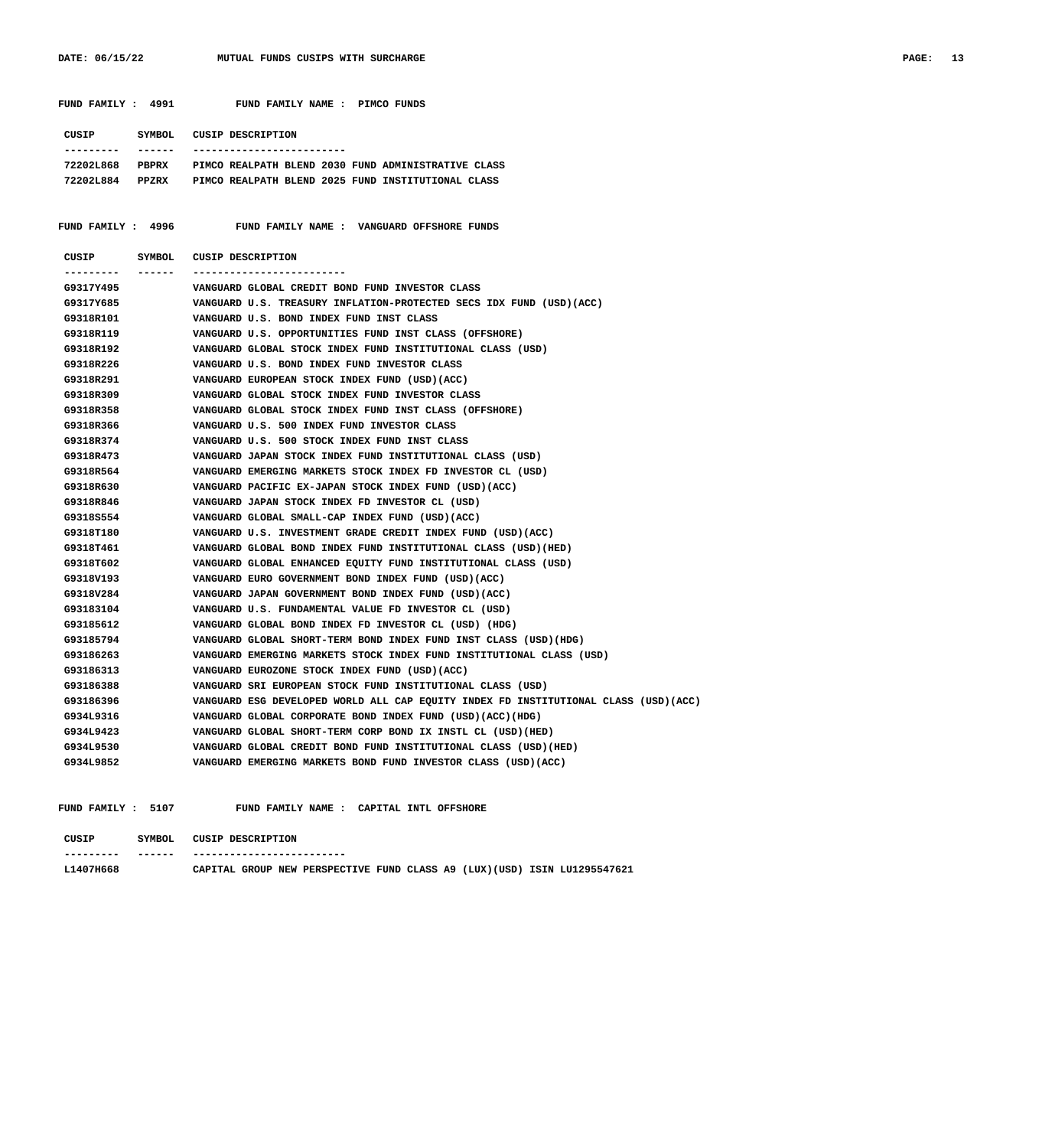**CUSIP SYMBOL CUSIP DESCRIPTION**

FUND FAMILY : 5107 FUND FAMILY NAME : CAPITAL INTL OFFSHORE

| ----------<br>------- | -------------------------                                                              |
|-----------------------|----------------------------------------------------------------------------------------|
| L1407Q346             | CAPITAL GROUP GLOBAL TOTAL RETURN BOND FUND CLASS A9 (USD)(HGD)(CAP) ISIN LU2469409911 |
| L1412B169             | CAPITAL GROUP GLOBAL EQUITY FUND CLASS A4 (LUX) (EUR)                                  |
| L1412B318             | CAPITAL GROUP GLOBAL BOND FUND CLASS A4 (LUX) (EUR) ISIN LU0342021259                  |
| L1412M645             | CAPITAL GROUP GLOBAL CORPORATE BOND FUND CLASS A7 (USD)(CAP) ISIN LU2368227026         |
|                       |                                                                                        |
|                       |                                                                                        |
| FUND FAMILY : 5353    | FUND FAMILY NAME : DOUBLELINE FUNDS                                                    |
|                       |                                                                                        |
|                       | CUSIP SYMBOL CUSIP DESCRIPTION                                                         |
| ----------<br>_______ | --------------------------                                                             |
|                       | 258620525 DDCPX DOUBLELINE SHILLER ENHANCED CAPE FUND CLASS R6                         |
|                       | 258620566 DDTRX DOUBLELINE TOTAL RETURN BOND FUND CLASS R6                             |
|                       |                                                                                        |
| FUND FAMILY : 5368    | FUND FAMILY NAME : FIRST AMERICAN FUNDS                                                |
|                       |                                                                                        |
|                       | CUSIP SYMBOL CUSIP DESCRIPTION                                                         |
| ----------            | _____________________________________                                                  |
|                       | 31846V849 FAAXX FIRST AMERICAN GOV'T OBLIGATION FD CLASS A                             |
| 31846V872             | FIRST AMERICAN RETAIL TAX FREE OBLIGATIONS FUND CLASS A                                |
|                       |                                                                                        |
|                       |                                                                                        |
| FUND FAMILY : 5369    | FUND FAMILY NAME : NUANCE FUNDS                                                        |
|                       |                                                                                        |
|                       | CUSIP SYMBOL CUSIP DESCRIPTION<br>_____________________________________                |
| ---------             | 56167N712 NMVZX NUANCE MID CAP VALUE FUND CLASS Z                                      |
|                       |                                                                                        |
|                       |                                                                                        |
| FUND FAMILY : 5384    | FUND FAMILY NAME : CORNERCAP FUNDS                                                     |
|                       |                                                                                        |
| CUSIP                 | SYMBOL CUSIP DESCRIPTION                                                               |
| --------- ------      | --------------------------                                                             |
|                       | 218920304 CSCVX CORNERCAP SMALL CAP VALUE FUND INVESTOR SHARES CLASS                   |
|                       | 218920403 CSCJX CORNERCAP SMALL CAP VALUE FUND INSTITUTIONAL CLASS                     |
|                       |                                                                                        |
|                       |                                                                                        |
| FUND FAMILY : 5410    | FUND FAMILY NAME : IVA GLOBAL OFFSHORE FUNDS                                           |
|                       |                                                                                        |
| CUSIP                 | SYMBOL CUSIP DESCRIPTION                                                               |
| ----------            | ______________________________________                                                 |
| L5608V103             | IVA GLOBAL SICAV I FUND CLASS I (USD)                                                  |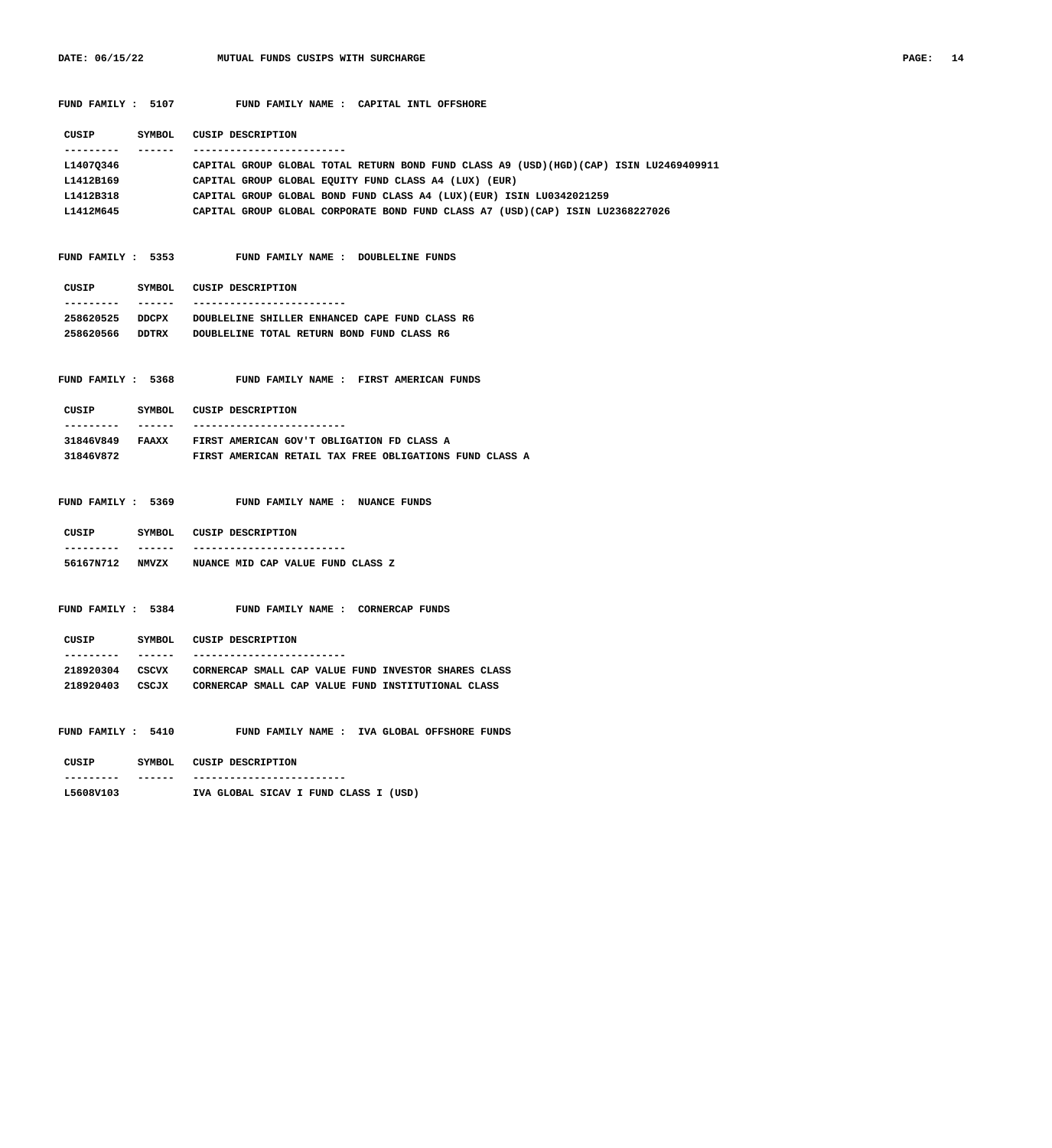**FUND FAMILY : 5410 FUND FAMILY NAME : IVA GLOBAL OFFSHORE FUNDS**

|                 |              | CUSIP SYMBOL CUSIP DESCRIPTION                                 |
|-----------------|--------------|----------------------------------------------------------------|
|                 |              |                                                                |
| L5608V137       |              | IVA GLOBAL SICAV (USD) FUND CLASS A (OFFSHORE)                 |
|                 |              |                                                                |
|                 |              |                                                                |
|                 |              | FUND FAMILY : 5413 FUND FAMILY NAME : RBC FUNDS                |
|                 |              |                                                                |
|                 |              | CUSIP SYMBOL CUSIP DESCRIPTION                                 |
| . <u>.</u> .    | _______      | ---------------------------                                    |
|                 |              | 74933U100 RREMX RBC EMERGING MARKETS EQUITY FUND CLASS R6      |
|                 |              |                                                                |
|                 |              |                                                                |
|                 |              | FUND FAMILY : 5471 FUND FAMILY NAME : HARBOR FUNDS             |
|                 |              |                                                                |
|                 |              | CUSIP SYMBOL CUSIP DESCRIPTION                                 |
| . <u>.</u>      | -------      |                                                                |
|                 |              | 411512155 HAORX HARBOR OVERSEAS FUND RETIREMENT CLASS          |
|                 |              | 411512189 HBFRX HARBOR CORE PLUS FUND RETIREMENT CLASS         |
|                 |              | 411512197 HCBRX HARBOR CORE BOND FUND RETIREMENT CLASS         |
|                 |              | 411512346 HNGSX HARBOR STRATEGIC GROWTH FUND RETIREMENT CLASS  |
| 411512379 HNHYX |              | HARBOR HIGH-YIELD BOND FUND RETIREMENT CLASS                   |
| 411512395       | <b>HNEMX</b> | HARBOR EMERGING MARKETS EQUITY FUND RETIREMENT CLASS           |
| 411512411       | <b>HNGIX</b> | HARBOR GLOBAL LEADERS FUND RETIREMENT CLASS                    |
| 411512429       | HNGFX        | HARBOR INTERNATIONAL GROWTH FUND RETIREMENT CLASS              |
| 411512437 HNIDX |              | HARBOR DIVERSIFIED INTERNATIONAL ALL CAP FUND RETIREMENT CLASS |
|                 |              | 411512445 HNINX HARBOR INTERNATIONAL FUND RETIREMENT CLASS     |
| 411512452 HNVRX |              | HARBOR SMALL CAP VALUE FUND RETIREMENT CLASS                   |
| 411512460 HNMVX |              | HARBOR MID CAP VALUE FUND RETIREMENT CLASS                     |
| 411512478 HNLVX |              | HARBOR LARGE CAP VALUE FUND RETIREMENT CLASS                   |
| 411512494 HNSGX |              | HARBOR SMALL-CAP GROWTH FUND RETIREMENT CLASS                  |
| 411512510 HNMGX |              | HARBOR DISRUPTIVE INNOVATION FUND RETIREMENT CLASS             |
| 411512528 HNACX |              | HARBOR CAPITAL APPRECIATION FUND RETIREMENT CLASS              |
| 411512536 HNISX |              | HARBOR INTERNATIONAL SMALL CAP FUND RETIREMENT CLASS           |
| 41152P104       |              | HARBOR FOCUSED INTERNATIONAL FUND RETIREMENT CLASS             |
| 41152P609 HMCRX |              | HARBOR MID-CAP FUND RETIREMENT CLASS                           |

 **FUND FAMILY : 5473 FUND FAMILY NAME : NN OFFSHORE FUNDS**

| CUSIP     | SYMBOL | CUSIP DESCRIPTION                                                    |
|-----------|--------|----------------------------------------------------------------------|
|           |        |                                                                      |
| L5075U331 |        | NN (L) FLEX EUROPEAN ABS FUND CLASS P (CAP) (USD) (HEDGED)           |
| L5075U349 |        | NN (L) FLEX EUROPEAN ABS FUND CLASS X (CAP) (USD) (HEDGED)           |
| L5076G356 |        | NN (L) INVEST EUROPE OPPORTUNITIES FUND CLASS P (CAP) (USD) (HEDGED) |
| L5076G364 |        | NN (L) INVEST EUROPE OPPORTUNITIES FUND CLASS X (CAP) (USD) (HEDGED) |
| L5116L563 |        | NN (L) FLEX SENIOR LOAN FUND CLASS I USD INC (HEDGED)                |
|           |        |                                                                      |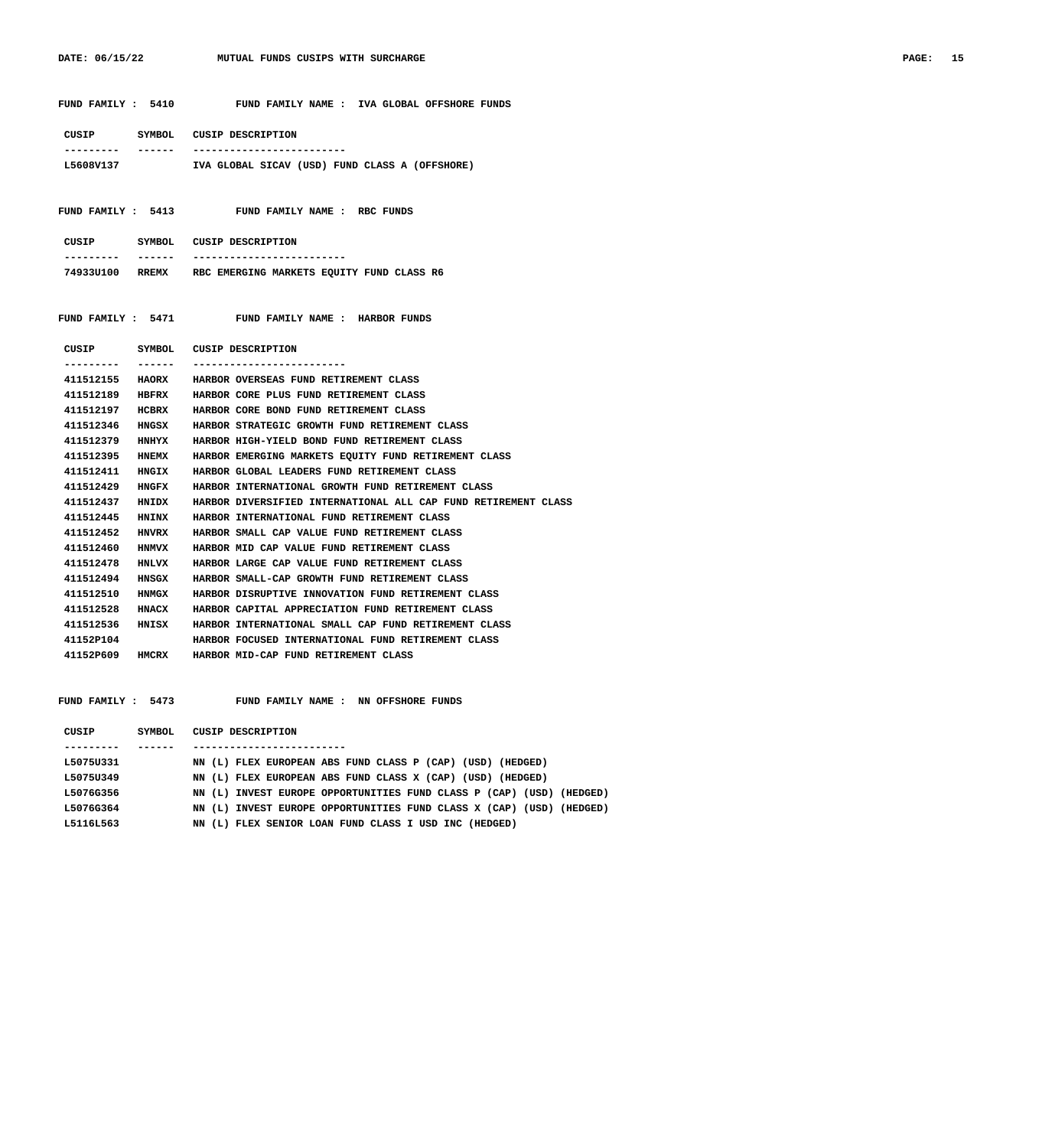| PAGE: | 16 |
|-------|----|
|-------|----|

| FUND FAMILY : 5473 | FUND FAMILY NAME : NN OFFSHORE FUNDS |
|--------------------|--------------------------------------|
|--------------------|--------------------------------------|

| CUSIP     | SYMBOL | CUSIP DESCRIPTION                                                    |
|-----------|--------|----------------------------------------------------------------------|
| --------  |        |                                                                      |
| L5121V713 |        | NN (L) PATRIMONIAL EMD OPPORTUNITIES FUND CLASS P (CAP) (USD)        |
| L51222799 |        | NN (L) INVEST EUROPE HIGH DIVIDEND FUND CLASS P (CAP) (USD)          |
| L51224274 |        | NN (L) RENTA GLOBAL HIGH YIELD FUND CLASS P (CAP) (USD)              |
| L51245287 |        | NN RENTA EUROPE HIGH YIELD FUND CLASS P DIS(M) (USD)                 |
| L51245337 |        | NN (L) INVEST ABSOLUTE RETURN BOND FUND CLASS P (CAP) (USD) (HEDGED) |
| L51245345 |        | NN (L) INVEST ABSOLUTE RETURN BOND FUND CLASS X (CAP) (USD) (HEDGED) |
| L51245394 |        | NN (L) FIRST CLASS MULTI ASSET FD CL P (USD) (CAP)                   |
| L6805C476 |        | NN (L) EURO HIGH DIVIDEND FUND CLASS R (USD)(CAP)(HDG)(I)            |
| L6805J117 |        | NN (L) FIRST CLASS YIELD OPPORTUNITIES FD CL P (USD)(CAP)            |
| L68050418 |        | NN (L) GREEN BOND FUND CLASS P (USD)(CAP)                            |
| L6805R143 |        | NN (L) FLEX SENIOR LOANS FUND CLASS X (USD) (CAP)                    |
| L6805S570 |        | NN (L) INTERNATIONAL CHINA A FUND CLASS X (USD) (CAP)                |
|           |        |                                                                      |

| <b>DIAD DAMILY</b> |  |
|--------------------|--|

 **FUND FAMILY : 5478 FUND FAMILY NAME : PACIFIC LIFE FUNDS**

| CUSIP     | SYMBOL. | CUSIP DESCRIPTION                     |
|-----------|---------|---------------------------------------|
|           |         |                                       |
| 69448A268 | PFOIX   | PACIFIC SMALL/MID CAP FUND R6 CLASS   |
| 69448A342 | PFRTX   | PACIFIC SMALL-CAP VALUE FUND R6 CLASS |
| 69448A417 | PEJTX   | PACIFIC SMALL-CAP FUND R6 CLASS       |
|           |         |                                       |

|  | FUND FAMILY: 5480 |  |  |  | FUND FAMILY NAME : BARRETT FUNDS |  |
|--|-------------------|--|--|--|----------------------------------|--|
|  |                   |  |  |  |                                  |  |

| CUSIP     | SYMBOL.      | CUSIP DESCRIPTION        |
|-----------|--------------|--------------------------|
|           |              |                          |
| 06847P108 | <b>SAOPX</b> | BARRETT OPPORTUNITY FUND |
| 89833W469 | <b>BGRWX</b> | BARRETT GROWTH FUND      |

### **FUND FAMILY : 5483 FUND FAMILY NAME : DODGE & COX FUNDS**

| CUSIP     | SYMBOL       | CUSIP DESCRIPTION                            |
|-----------|--------------|----------------------------------------------|
|           |              |                                              |
| 256201104 | <b>DODBX</b> | DODGE & COX BALANCED FUND CLASS T            |
| 256206103 | איזמסמ       | DODGE & COX INTERNATIONAL STOCK FUND CLASS I |
| 256206202 | <b>DODWX</b> | DODGE & COX GLOBAL STOCK FUND CLASS I        |
| 256206301 | <b>DODLX</b> | DODGE & COX GLOBAL BOND FUND CLASS I         |
| 256206400 | <b>DODEX</b> | DODGE & COX EMERGING MARKETS STOCK FUND      |
| 256210105 | DODIX        | DODGE & COX INCOME FUND CLASS I              |
| 256219106 | <b>DODGX</b> | DODGE & COX STOCK FUND CLASS I               |

 **FUND FAMILY : 5484 FUND FAMILY NAME : SPIRIT OF AMERICA FUNDS**

| CUSIP     | SYMBOL | CUSIP DESCRIPTION |                                        |  |  |
|-----------|--------|-------------------|----------------------------------------|--|--|
| --------- | ------ |                   | ----------------                       |  |  |
| 848604104 |        |                   | SPIRIT OF AMERICAN INCOME FUND CLASS A |  |  |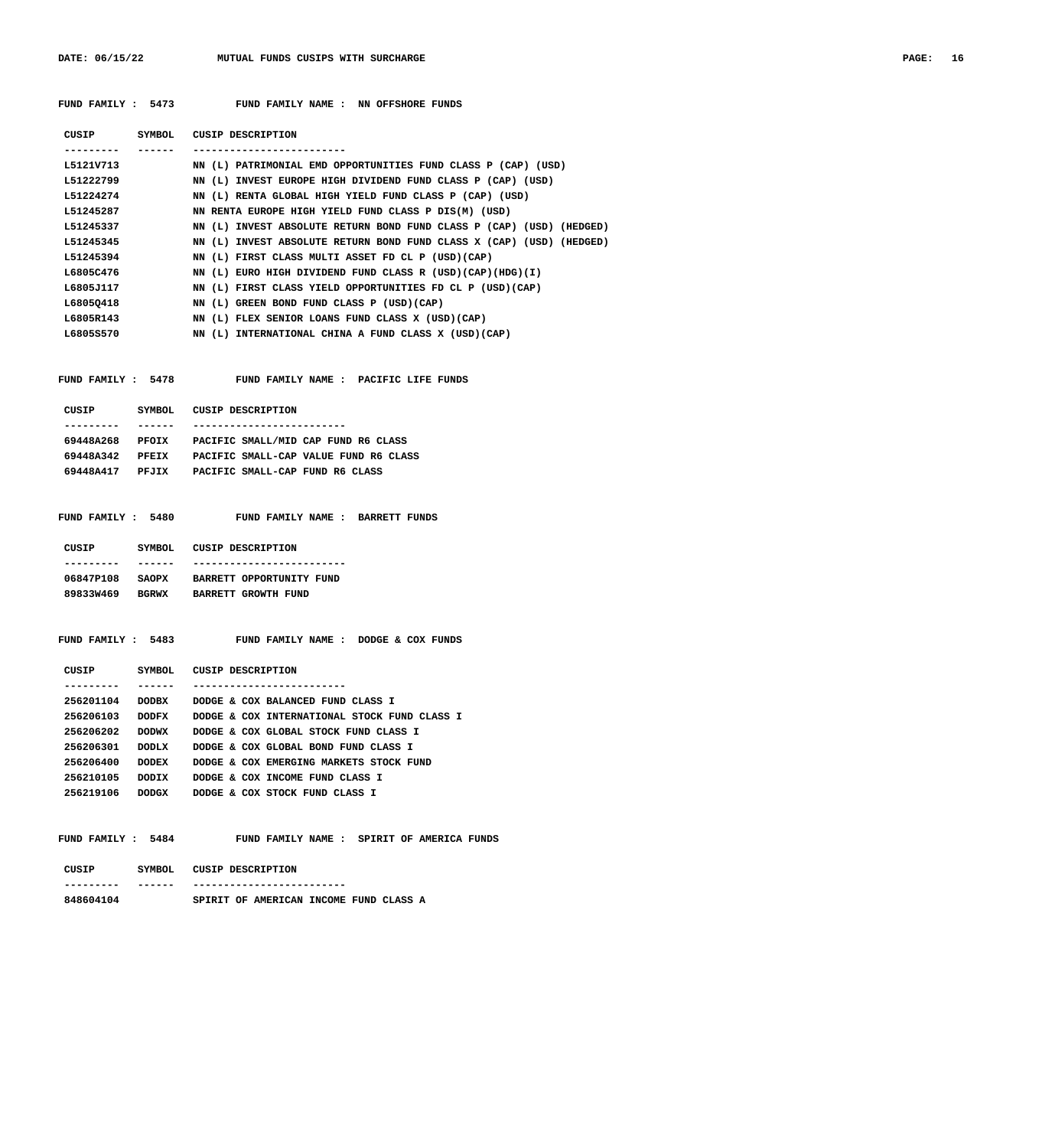**FUND FAMILY : 5489 FUND FAMILY NAME : SCHWAB FUNDS**

| <b>PAGE:</b> | 17 |
|--------------|----|
|--------------|----|

| --------        | ------- | CUSIP SYMBOL CUSIP DESCRIPTION                                            |
|-----------------|---------|---------------------------------------------------------------------------|
| 80850L205 SWYAX |         | SCHWAB TARGET 2010 INDEX FUND                                             |
|                 |         | 80850L403 SWYBX SCHWAB TARGET 2015 INDEX FUND                             |
|                 |         | 80850L601 SWYLX SCHWAB TARGET 2020 INDEX FUND                             |
| 80850L692       |         | SWYOX SCHWAB TARGET 2065 INDEX FUND                                       |
| 80850L718 SWLGX |         | SCHWAB U.S. LARGE- CAP GROWTH INDEX FUND                                  |
| 80850L726 SWMCX |         | SCHWAB U.S. MID-CAP INDEX FUND                                            |
| 80850L734 SWLVX |         | SCHWAB U.S. LARGE-CAP VALUE INDEX FUND                                    |
| 80850L742 SWYNX |         | SCHWAB TARGET 2060 INDEX FUND                                             |
| 80850L767 SWYJX |         | SCHWAB TARGET 2055 INDEX FUND                                             |
| 80850L783       | SWYMX   | SCHWAB TARGET 2050 INDEX FUND                                             |
| 80850L809 SWYDX |         | SCHWAB TARGET 2025 INDEX FUND                                             |
| 80850L817 SWYHX |         | SCHWAB TARGET 2045 INDEX FUND                                             |
| 80850L833 SWYGX |         | SCHWAB TARGET 2040 INDEX FUND                                             |
|                 |         | 80850L858 SWYFX SCHWAB TARGET 2035 INDEX FUND                             |
| 80850L874 SWYEX |         | SCHWAB TARGET 2030 INDEX FUND                                             |
| 808509160 SFREX |         | SCHWAB FUNDAMENTAL GLOBAL REAL ESTATE INDEX FUND                          |
| 808509319 SFILX |         | SCHWAB FUNDAMENTAL INTERNATIONAL SMALL COMPANY INDEX FUND                 |
| 808509343 SFENX |         | SCHWAB FUNDAMENTAL MARKETS LARGE COMPANY INDEX FUND                       |
|                 |         | 808509376 SFNNX SCHWAB FUNDAMENTAL INTERNATIONAL LARGE COMPANY INDEX FUND |
| 808509418 SFSNX |         | SCHWAB FUNDAMENTAL U.S. SMALL COMPANY INDEX FUND                          |
| 808509442       |         | SFLNX SCHWAB FUNDAMENTAL U.S. LARGE COMPANY INDEX FUND                    |
| 808509756 SWTSX |         | SCHWAB TOTAL STOCK MARKET INDEX FUND                                      |
| 808509830 SWISX |         | SCHWAB INTERNATIONAL INDEX FUND                                           |
| 808509848 SWSSX |         | SCHWAB SMALL-CAP INDEX FUND                                               |
| 808509855 SWPPX |         | SCHWAB S&P 500 INDEX FUND                                                 |
| 808517106 SNXFX |         | SCHWAB 1000 INDEX FUND                                                    |
| 808517692       | SWSBX   | SCHWAB SHORT TERM BOND INDEX FUND                                         |
| 808517718 SWAGX |         | SCHWAB U.S. AGGREGATE BOND INDEX FUND                                     |
| 808517817 SWRSX |         | SCHWAB TREASURY INFLATION PROTECTED SECURITIES INDEX FUND                 |

| FUND FAMILY: 5490         | FUND FAMILY NAME:<br>JAMESTOWN FUNDS                           |
|---------------------------|----------------------------------------------------------------|
| CUSIP<br>SYMBOL           | CUSIP DESCRIPTION                                              |
| 969557602<br><b>JAMEX</b> | <b>JAMESTOWN EQUITY FUND</b>                                   |
| FUND FAMILY: 5491         | <b>JENSEN PORTFOLIO</b><br><b>FAMILY NAME :</b><br><b>FUND</b> |
| <b>SYMBOL</b><br>CUSIP    | CUSIP DESCRIPTION                                              |
|                           |                                                                |
| 476313408<br><b>JENYX</b> | THE JENSEN OUALITY GROWTH FUND<br>CLASS Y                      |

| 476313408 | JENYX | THE JENSEN OUALITY GROWTH FUND CLASS Y    |
|-----------|-------|-------------------------------------------|
| 89834G869 | JGOYX | JENSEN GLOBAL OUALITY GROWTH FUND CLASS Y |
| 89834G877 | JNVYX | JENSEN QUALITY VALUE FUND CLASS Y         |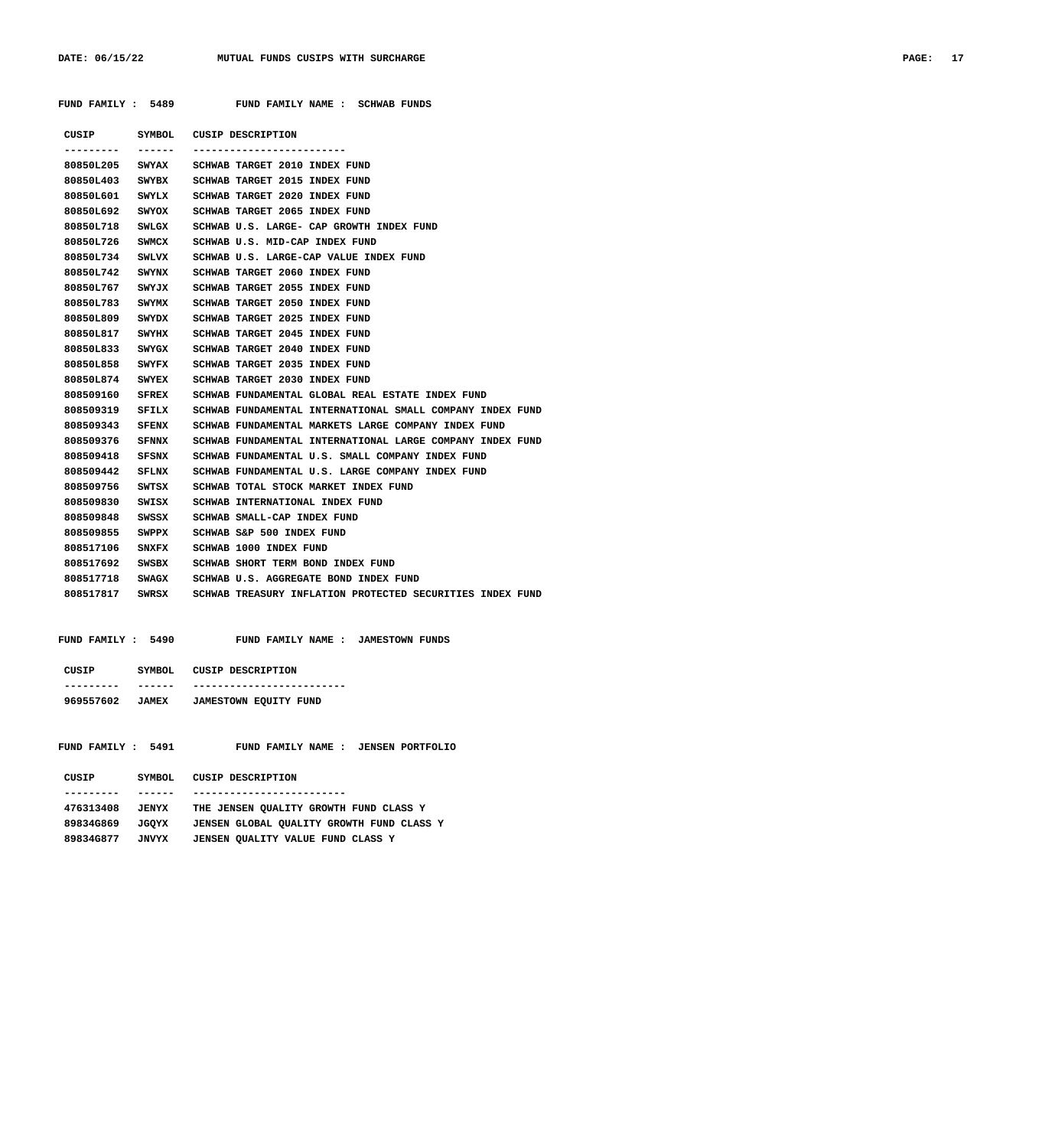| <b>PAGE:</b> | 18 |
|--------------|----|
|--------------|----|

| FUND FAMILY : | 5500 | FUND FAMILY NAME |  | LORD ABBETT FUNDS |  |
|---------------|------|------------------|--|-------------------|--|
|               |      |                  |  |                   |  |

| CUSIP           | SYMBOL       | CUSIP DESCRIPTION |                                                                    |
|-----------------|--------------|-------------------|--------------------------------------------------------------------|
|                 | ------       |                   | --------------------------                                         |
| 543902449       |              |                   | LSDOX LORD ABBETT SHORT DURATION TAX-FREE FUND CLASS F3            |
| 543902456       | HYMOX        |                   | LORD ABBETT SHORT DURATION HIGH YIELD MUNICIPAL BOND FUND CLASS F3 |
| 543902514       | HYMOX        |                   | LORD ABBETT HIGH INCOME MUNICIPAL BOND FUND CLASS F3               |
| 543913560       | LRMAX        |                   | LORD ABBETT DIVIDEND GROWTH FUND CLASS F3                          |
| 543913610       | LAMHX        |                   | LORD ABBETT DIVIDEND GROWTH FUND CLASS R6                          |
| 54400A399       | <b>LVOOX</b> |                   | LORD ABBETT VALUE OPPORTUNITIES FUND CLASS F3                      |
| 54400A449       | LGLOX        |                   | LORD ABBETT GROWTH LEADERS FUND CLASS F3                           |
| 54400A662       | LINVX        |                   | LORD ABBETT INTERNATIONAL OPPORTUNITIES FUND CLASS R6              |
| 54400A795       | LGLVX        |                   | LORD ABBETT GROWTH LEADERS FUND CLASS R6                           |
| 54400B660       | LMVWX        |                   | LORD ABBETT FOCUSED SMALL CAP VALUE FUND CLASS R6                  |
| 544001845       | LTFOX        |                   | LORD ABBETT AFFILIATED FUND CLASS F3                               |
| 544004849       | LBNOX        |                   | LORD ABBETT BOND DEBENTURE FUND CLASS F3                           |
| 544006844       | LOGWX        |                   | LORD ABBETT DEVELOPING GROWTH FUND CLASS F3                        |
| 544006869       | LADVX        |                   | LORD ABBETT DEVELOPING GROWTH FUND CLASS R6                        |
| 54401E127       | LUBOX        |                   | LORD ABBETT ULTRA SHORT BOND FUND CLASS F3                         |
| 54401E135       | LTROX        |                   | LORD ABBETT TOTAL RETURN FUND CLASS F3                             |
| 54401E143       | LOLDX        |                   | LORD ABBETT SHORT DURATION INCOME FUND CLASS F3                    |
| 54401E192       | LOGVX        |                   | LORD ABBETT INCOME FUND CLASS F3                                   |
| 54401E218       | LHYOX        |                   | LORD ABBETT HIGH YIELD FUND CLASS F3                               |
| 54401E226       | LFROX        |                   | LORD ABBETT FLOATING RATE FUND CLASS F3                            |
| 54401E259       | LCROX        |                   | LORD ABBETT INVESTMENT CORE FIXED INCOME FUND CLASS F3             |
| 54401E622       | LDLVX        |                   | LORD ABBETT SHORT DURATION INCOME FUND CLASS R6                    |
| 54401E721 LHYVX |              |                   | LORD ABBETT HIGH YIELD FUND CLASS R6                               |
|                 |              |                   |                                                                    |

FUND FAMILY : 5501 FUND FAMILY NAME : COLUMBIA FUNDS

| CUSIP     | SYMBOL       | CUSIP DESCRIPTION                                                       |
|-----------|--------------|-------------------------------------------------------------------------|
|           |              | --------------------------                                              |
| 197199284 | CAEYX        | COLUMBIA ACORN EUROPEAN FUND INST3 CLASS                                |
| 197199326 | CYYYX        | COLUMBIA THERMOSTAT FUND INST3 CLASS                                    |
| 197199458 | CCYIX        | COLUMBIA ACORN INTERNATIONAL FUND INST3 CLASS                           |
| 197199474 | CRBYX        | COLUMBIA ACORN FUND INST3 CLASS                                         |
| 19763T806 | CIOYX        | COLUMBIA INCOME OPPORTUNITIES FUND INST3 CLASS                          |
| 19765E823 | CMGUX        | COLUMBIA ULTRA SHORT TERM BOND FUND INST3 CLASS                         |
| 19765M213 | CSBYX        | COLUMBIA SHORT TERM BOND FUND INST3 CLASS                               |
| 19765M221 | CECYX        | COLUMBIA LARGE CAP ENHANCED CORE FUND INST3 CLASS                       |
| 19765M239 | CMVYX        | COLUMBIA SELECT MID-CAP VALUE FUND INST3 CLASS                          |
| 19765Y332 | CSVYX        | COLUMBIA SMALL-CAP VALUE I FUND INST3 CLASS                             |
| 19765Y357 | CMGYX        | COLUMBIA SELECT MID-CAP GROWTH FUND INST3 CLASS                         |
| 19765Y365 | CGFYX        | COLUMBIA LARGE CAP GROWTH FUND INSTITUTIONAL 3 CLASS                    |
| 19766B224 | <b>CPHNX</b> | COLUMBIA CAPITAL ALLOCATION MODERATE AGGRESSIVE PORTFOLIO INST3 CLASS   |
| 19766B232 | CPDGX        | COLUMBIA CAPITAL ALLOCATION MODERATE CONSERVATIVE PORT FUND INST3 CLASS |
| 19766B240 | <b>CRRYX</b> | COLUMBIA SMALL-CAP VALUE II FUND INST3 CLASS                            |
| 19766C271 | CLDYX        | COLUMBIA LIMITED DURATION CREDIT FUND INST3 CLASS                       |
| 19766C495 | <b>CHYYX</b> | COLUMBIA HIGH YIELD BOND FUND INST3 CLASS                               |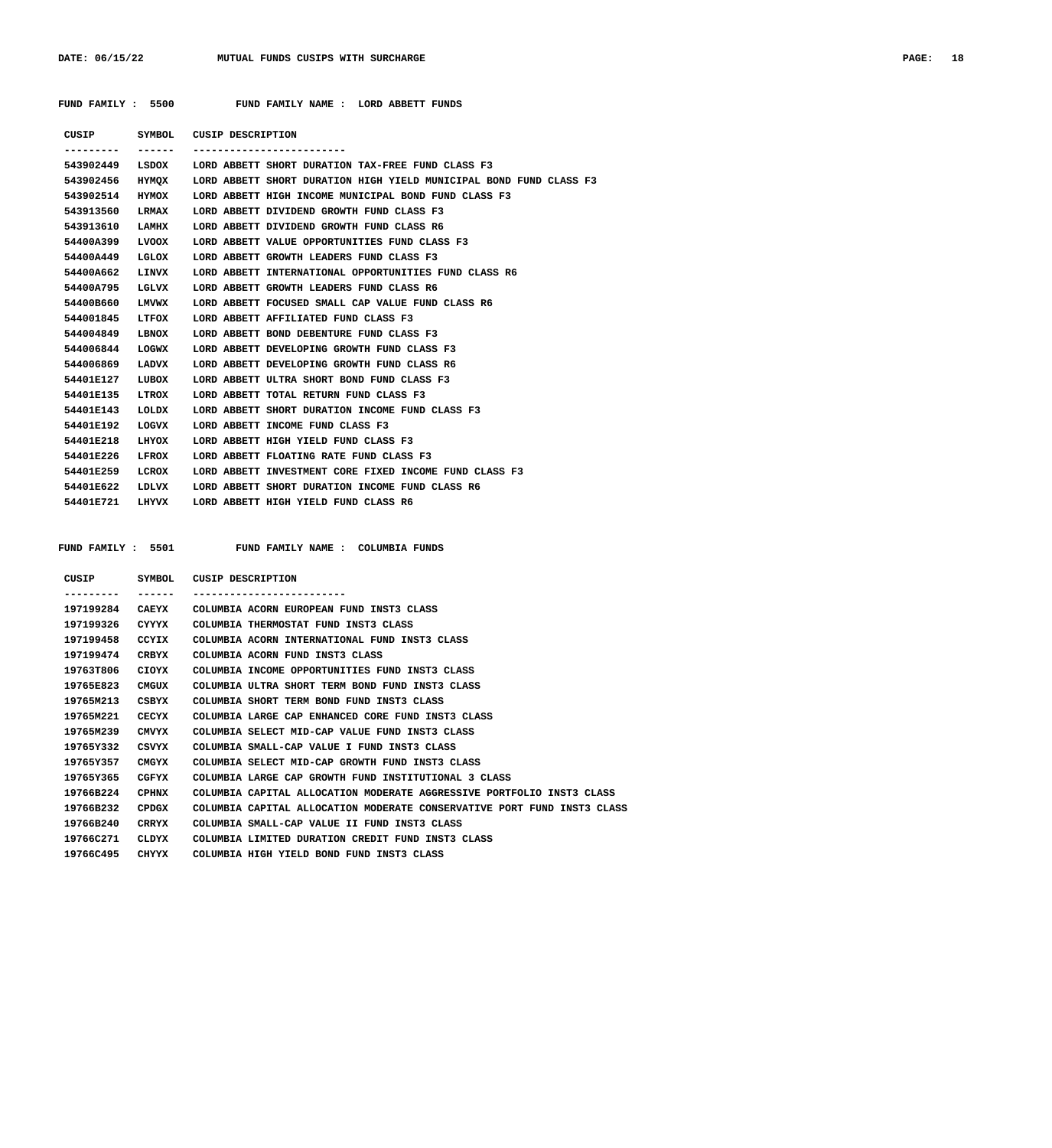**FUND FAMILY : 5501 FUND FAMILY NAME : COLUMBIA FUNDS**

| CUSIP            | SYMBOL       | CUSIP DESCRIPTION                                                 |
|------------------|--------------|-------------------------------------------------------------------|
| --------         | ------       | ------------------------                                          |
| 19766C560        | <b>CDOYX</b> | COLUMBIA DIVIDEND OPPORTUNITY FUND INST3 CLASS                    |
| 19766J193        | USMFX        | COLUMBIA ULTRA SHORT MUNICIPAL BOND FUND INST3 CLASS              |
| 19766J342        | CATYX        | COLUMBIA STRATEGIC MUNICIPAL INCOME FUND INST3 CLASS              |
| 19766J359        | CGTYX        | COLUMBIA SELIGMAN GLOBAL TECHNOLOGY FUND INST3 CLASS              |
| 19766J367        | CCOYX        | COLUMBIA SELIGMAN COMMUNICATIONS AND INFORMATION FUND INST3 CLASS |
| 19766J375        | CSEYX        | COLUMBIA SELECT GLOBAL EQUITY FUND INST3 CLASS                    |
| 19766J383        | CMOYX        | COLUMBIA MORTGAGE OPPORTUNITIES FUND INST3 CLASS                  |
| 19766J391        | CMNYX        | COLUMBIA MINNESOTA TAX-EXEMPT FUND INST3 CLASS                    |
| 19766J425        | CIBYX        | COLUMBIA INCOME BUILDER FUND INST3 CLASS                          |
| 19766J433        | CGMXX        | COLUMBIA GOVERNMENT MONEY MARKET FUND INST3 CLASS                 |
| 19766J441        | CGOYX        | COLUMBIA GLOBAL OPPORTUNITIES FUND INST3 CLASS                    |
| 19766J466        | CFCYX        | COLUMBIA FLEXIBLE CAPITAL INCOME FUND INST3 CLASS                 |
| 19766J516        | COLYX        | COLUMBIA DISCIPLINED VALUE FUND INST3 CLASS                       |
| 19766J573        | CFRYX        | COLUMBIA FLOATING RATE FUND INSTITUTIONAL 3 CLASS                 |
| 19766J581        | CUGYX        | COLUMBIA QUALITY INCOME FUND INST3 CLASS                          |
| 19766J599        | CSSYX        | COLUMBIA SELECT SMALL-CAP VALUE FUND INST3 CLASS                  |
| 19766J615        | CSRYX        | COLUMBIA SELECT LARGE-CAP VALUE FUND I3 CLASS                     |
| 19766J730        | CEVYX        | COLUMBIA GLOBAL EQUITY VALUE FUND INST3 CLASS                     |
| 19766M204        | CBDYX        | COLUMBIA BALANCED FUND INST3 CLASS                                |
| 19766М345        | CPHUX        | COLUMBIA STRATEGIC INCOME FUND INST3 CLASS                        |
| 19766М659        | <b>CCWRX</b> | COLUMBIA SELECT LARGE CAP GROWTH FUND INST3 CLASS                 |
| 19766М709        | COFYX        | COLUMBIA CONTRARIAN CORE FUND INST3 CLASS                         |
| 19766М758        | CTBYX        | COLUMBIA TOTAL RETURN BOND FUND INST3 CLASS                       |
| 19766M824        | CEKYX        | COLUMBIA EMERGING MARKETS FUND INST3 CLASS                        |
| 19766M840        | CDDYX        | COLUMBIA DIVIDEND INCOME FUND INST3 CLASS                         |
| 19766M873        | CRIYX        | COLUMBIA CORPORATE INCOME FUND INST3 CLASS                        |
| 19766N400        | <b>CPDHX</b> | COLUMBIA CAPITAL ALLOCATION CONSERVATIVE PORTFOLIO INST3 CLASS    |
| 19766N608        | <b>CPDMX</b> | COLUMBIA CAPITAL ALLOCATION MODERATE PORTFOLIO INST3 CLASS        |
| 19766N764        | CVSDX        | COLUMBIA MULTI-MANAGER VALUE STRATEGIES FUND INST3 CLASS          |
| <b>19766N806</b> | <b>CPDIX</b> | COLUMBIA CAPITAL ALLOCATION AGGRESSIVE PORTFOLIO INST3 CLASS      |
| 19766P678        | CSPYX        | COLUMBIA SMALL CAP INDEX FUND INST3 CLASS                         |
| 19766P686        | CSMYX        | COLUMBIA SHORT TERM MUNICIPAL BOND FUND INST3 CLASS               |
| 19766P694        | CLEYX        | COLUMBIA SELECT LARGE CAP EQUITY FUND INST3 CLASS                 |
| 19766P702        | CSFYX        | COLUMBIA CONVERTIBLE SECURITIES FUND INST3 CLASS                  |
| 19766P728        | <b>CMDYX</b> | COLUMBIA MID CAP INDEX FUND INST3 CLASS                           |
| 19766P736        | <b>CLPYX</b> | COLUMBIA LARGE CAP INDEX FUND INST3 CLASS                         |
| 19766P744        | CLRYX        | COLUMBIA LARGE-CAP GROWTH OPPORTUNITY FUND INSTITUTIONAL 3 CLASS  |
| 19766P769        | CVAYX        | COLUMBIA VIRGINIA INTERMEDIATE MUNICIPAL BOND FUND INST3 CLASS    |
| 19766P777        | CSOYX        | COLUMBIA S.CAROLINA INTERMEDIATE MUNI BOND FUND INST3 CLASS       |
| 19766P785        | CNCYX        | COLUMBIA N.CAROLINA INTERMEDIATE BOND FUND INST3 CLASS            |
| 19766P827        | <b>CCBYX</b> | COLUMBIA CALIFORNIA INTERMEDIATE MUNI BOND FUND INST3 CLASS       |
| 19766P868        | COSYX        | COLUMBIA OVERSEAS VALUE FUND INST3 CLASS                          |
| 19766Q676        | ISGQX        | COLUMBIA INTEGRATED SMALL-CAP GROWTH FUND INST3 CLASS             |
| 19766Q700        | ILGJX        | COLUMBIA INTEGRATED LARGE-CAP GROWTH FUND INST3 CLASS             |
| 19766Q759        | PISQX        | COLUMBIA PYRFORD INTERNATIONAL STOCK FUND INST3 CLASS             |
| 19766Q833        | <b>ILVHX</b> | COLUMBIA INTEGRATED LARGE-CAP VALUE FUND INST3 CLASS              |
| 19767A373        | CHHYX        | COLUMBIA HIGH YIELD MUNICIPAL FUND INST3 CLASS                    |
|                  |              |                                                                   |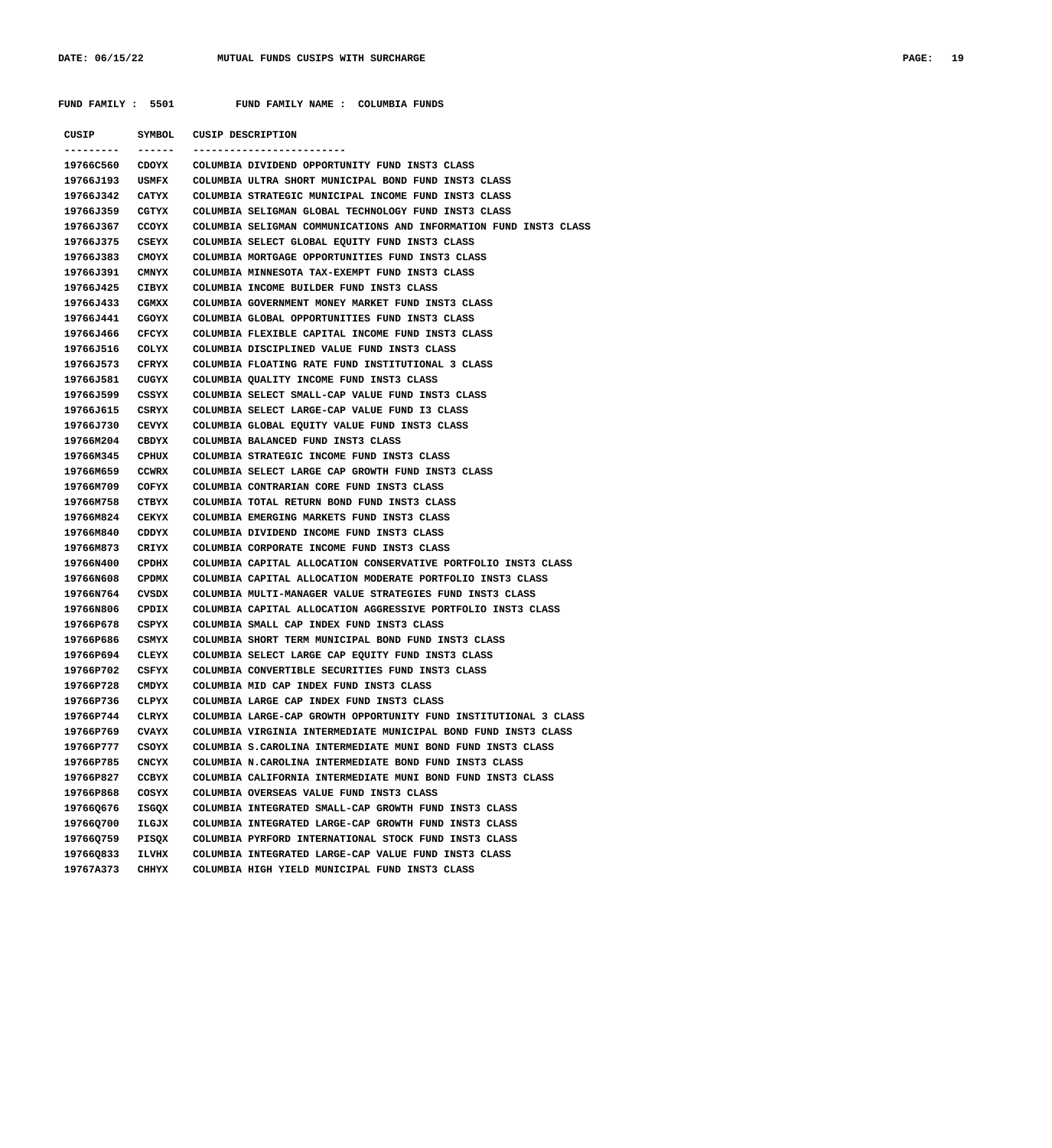## **FUND FAMILY : 5501 FUND FAMILY NAME : COLUMBIA FUNDS**

| CUSIP     |              | SYMBOL CUSIP DESCRIPTION                                              |
|-----------|--------------|-----------------------------------------------------------------------|
|           | ------       |                                                                       |
| 19767A381 |              | CUTYX COLUMBIA U.S. TREASURY INDEX FUND INST3 CLASS                   |
| 19767A399 | CONYX        | COLUMBIA U.S. SOCIAL BOND FUND INST3 CL                               |
| 19767A415 | CTEYX        | COLUMBIA TAX-EXEMPT FUND INST3 CLASS                                  |
| 19767A423 | CREYX        | COLUMBIA REAL ESTATE EOUITY FUND INST3 CLASS                          |
| 19767A449 | CNTYX        | COLUMBIA STRATEGIC NEW YORK MUNICIPAL INCOME FUND INST3 CLASS         |
| 19767A464 | CGCYX        | COLUMBIA GREATER CHINA FUND INST3 CLASS                               |
| 19767A514 | CCXYX        | COLUMBIA STRATEGIC CALIFORNIA MUNI INCOME FUND INST3 CLASS            |
| 19767A522 | CORYX        | COLUMBIA OREGON INTERMEDIATE MUNI BOND FUND INST3 CLASS               |
| 19767A530 | CNYYX        | COLUMBIA NEW YORK INTERMEDIATE MUNI BOND FUND INST3 CLASS             |
| 19767A548 | CMMYX        | COLUMBIA MASSACHUSETTS INTERMEDIATE MUNI BOND FUND INST3 CLASS        |
| 19767A555 | CIMYX        | COLUMBIA INTERMEDIATE MUNI BOND FUND INST3 CLASS                      |
| 19767A563 | CCTYX        | COLUMBIA CONNECTICUT INTERMEDIATE MUNICIPAL BOND FUND CLASS I3        |
| 19767A647 | CGTUX        | COLUMBIA GLOBAL TECHNOLOGY GROWTH FUND INSTITUTIONAL 3 CLASS          |
| 19767X654 | CTREX        | COLUMBIA MULTI-MANAGER TOTAL RETURN BOND STRATEGIES FUND INST3 CLASS  |
| 19767X662 | CSCLX        | COLUMBIA MULTI-MANAGER SMALL-CAP EQTY STRATEGIES FUND INST3 CLASS     |
| 19767X670 | <b>CIEEX</b> | COLUMBIA MULTI-MANAGER INTERNATIONAL EQTY STRATEGIES FUND INST3 CLASS |
| 19767X688 | CABGX        | COLUMBIA MULTI-MANAGER GROWTH STRATEGIES FUND INST3 CLASS             |
| 19767X712 | OSCBX        | COLUMBIA OVERSEAS SMA COMPLETION PORTFOLIO                            |
| 19767X720 | CUSOX        | COLUMBIA ULTRA SHORT TERM BOND FUND CLASS A                           |
| 19767X738 | CUSBX        | COLUMBIA ULTRA SHORT-TERM BOND FUND INSTITUTIONAL CLASS               |
| 19767X761 | CAIJX        | COLUMBIA ADAPTIVE RETIREMENT 2055 FUND INSTL 3 CLASS                  |
| 19767x787 | CAIHX        | COLUMBIA ADAPTIVE RETIREMENT 2045 FUND INSTL 3 CLASS                  |
| 19767X811 | CAIEX        | COLUMBIA ADAPTIVE RETIREMENT 2035 FUND INSTL 3 CLASS                  |
| 19767X837 | CAIDX        | COLUMBIA ADAPTIVE RETIREMENT 2025 FUND INST3 CLASS                    |
|           |              |                                                                       |

FUND FAMILY : 5502 FUND FAMILY NAME : PIONEER FUNDS

| CUSIP     | SYMBOL       | CUSIP DESCRIPTION                                  |
|-----------|--------------|----------------------------------------------------|
|           |              |                                                    |
| 723750702 | <b>PMCKX</b> | PIONEER MID-CAP VALUE FUND CLASS K                 |
| 723755104 | PMTXX        | PIONEER U.S. GOV'T MONEY MARKET FUND CLASS A       |
| 723755609 | <b>PRYXX</b> | PIONEER U.S. GOVERNMENT MONEY MARKET FUND CLASS Y  |
| 72387N663 | PGEKX        | PIONEER GLOBAL SUSTAINABLE EOUITY FUND CLASS K     |
| 72387W721 | PSMKX        | PIONEER SELECT MID-CAP GROWTH FUND CLASS K         |
| 72388E803 | MAUKX        | PIONEER MULTI-ASSET ULTRASHORT INCOME FUND CLASS K |
| 723884706 |              | PIONEER STRATEGIC INCOME FUND CLASS K              |

FUND FAMILY : 5503 FUND FAMILY NAME : DWS FUNDS

| CUSIP     | SYMBOL. | CUSIP DESCRIPTION                                                          |
|-----------|---------|----------------------------------------------------------------------------|
| --------- | ------  | -------------------------                                                  |
| 147539621 |         | DWS CASH ACCOUNT TRUST TAX-EXEMPT PORTFOLIO FUND TAX FREE INVESTMENT CLASS |
| 251557429 | GRRGX   | DWS GNMA FUND CLASS R6                                                     |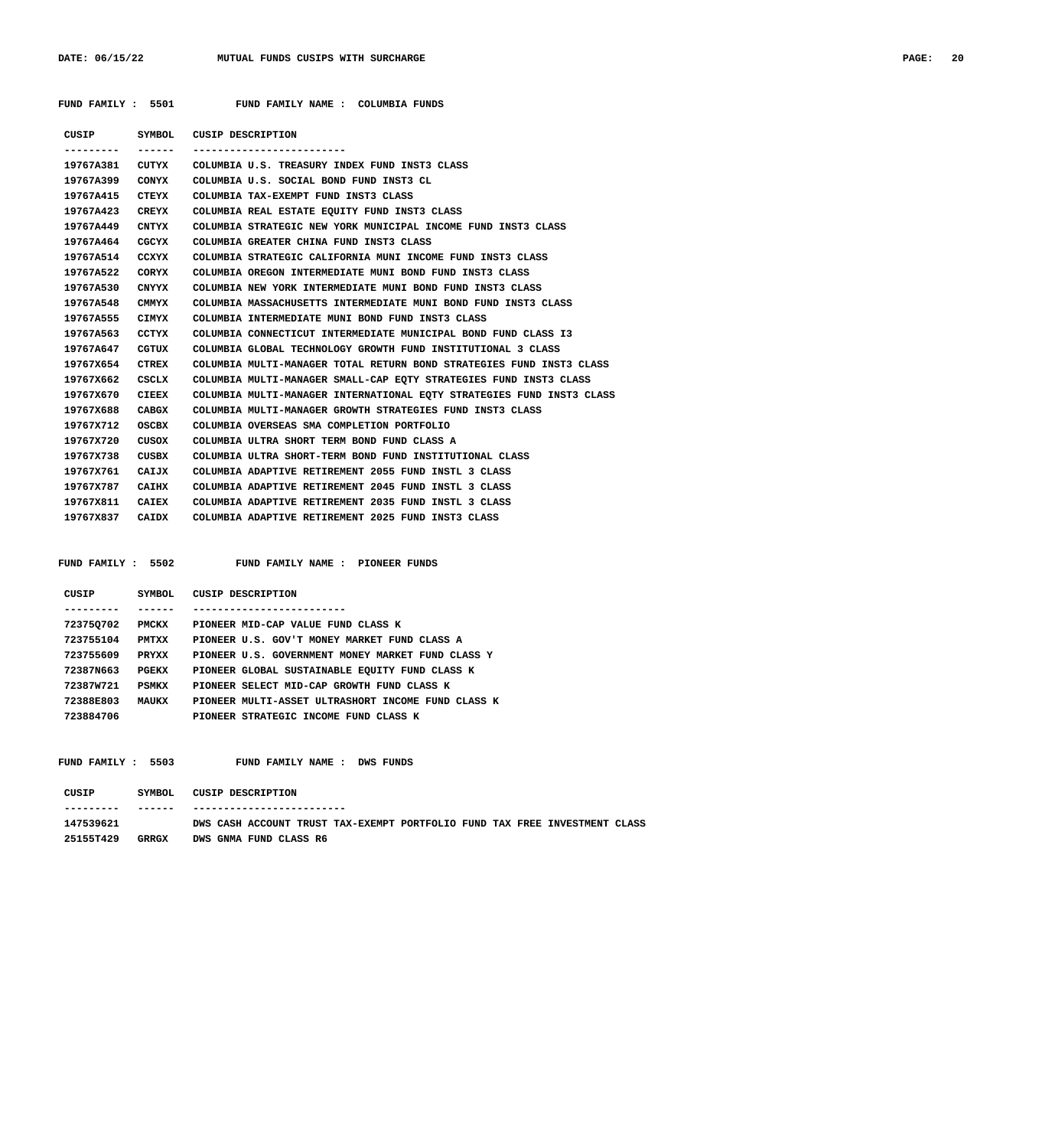DATE: 06/15/22 MUTUAL FUNDS CUSIPS WITH SURCHARGE **PAGE: 21** 

| FUND FAMILY : 5503        | FUND FAMILY NAME : DWS FUNDS          |
|---------------------------|---------------------------------------|
| CUSIP<br>SYMBOL.          | CUSIP DESCRIPTION                     |
|                           |                                       |
| 25156G582<br>SUIRX        | DWS CROCI INTERNATIONAL FUND CLASS R6 |
| 25157M562<br><b>DCURX</b> | DWS CROCI U.S. FUND CLASS R6          |
| 25157W875<br><b>DFRRX</b> | DWS FLOATING RATE FUND CLASS R6       |
| 25159K713<br><b>AAAVX</b> | DWS RREEF REAL ASSETS FUND CLASS R6   |
| 25159R106<br><b>BTTTX</b> | DWS EQUITY 500 INDEX FUND INSTL CLASS |
| 25159R841<br><b>SXPRX</b> | DWS S&P 500 INDEX FUND CLASS R6       |
| 25159R866<br>BTIRX        | DWS EQUITY 500 INDEX FUND CLASS R6    |
|                           |                                       |
|                           |                                       |
| FUND FAMILY : 5504        | AMERICAN FUNDS<br>FUND FAMILY NAME :  |
|                           |                                       |

| CUSIP      | SYMBOL       | <b>CUSIP DESCRIPTION</b>                                        |
|------------|--------------|-----------------------------------------------------------------|
| ---------  | ------       |                                                                 |
| 023375777  | FMACX        | AMCAP FUND CLASS F3                                             |
| 023375819  |              | RAFGX AMCAP FUNDS CLASS R6                                      |
| 024071771  | AFMBX        | AMERICAN BALANCED FUND CLASS F3                                 |
| 024071813  | RLBGX        | AMERICAN BALANCED FUND CLASS R6                                 |
| 02629H778  | CFBFX        | AMERICAN FUNDS CORPORATE BOND FUND CLASS F3                     |
| 0262911810 | RCBFX        | AMERICAN CORPORATE BOND FUND CLASS R6                           |
| 02629W775  | GFBLX        | AMERICAN FUNDS GLOBAL BALANCED FUND CLASS F3                    |
| 02629W817  | RGBGX        | AMERICAN FUNDS GLOBAL BALANCED FUND CLASS R6                    |
| 02630B703  | EXCAX        | THE TAX-EXEMPT FUND OF CALIFORNIA CLASS F3                      |
| 02630D774  | FILBX        | AMERICAN FUNDS INFLATION LINKED BOND FUND CLASS F3              |
| 02630D816  | RILFX        | AMERICAN FUNDS INFLATION LINKED BOND FUND CLASS R-6             |
| 02630F779  | <b>FDWGX</b> | AMERICAN FUNDS DEVELOPING WORLD GROWTH AND INCOME FUND CLASS F3 |
| 02630F811  | RDWGX        | AMERICAN DEVELOPING WORLD GROWTH AND INCOME FUND CL R-6         |
| 026300106  | BLPDX        | AMERICAN FUNDS MODERATE GROWTH AND INCOME FUND CLASS F-3        |
| 026300205  | INPDX        | AMERICAN FUNDS CONSERVATIVE GROWTH AND INCOME FUND CLASS F-3    |
| 026300304  | TYIFX        | AF TAX-AWARE CONSERVATIVE GROWTH AND INCOME FUND CLASS F3       |
| 026300403  | PPFFX        | AMERICAN FUNDS PRESERVATION PORTFOLIO CLASS F3                  |
| 026300502  | TYEFX        | AMERICAN FUNDS TAX-EXEMPT PRESERVATION PORTFOLIO CLASS F3       |
| 02630R104  | <b>RBAGX</b> | AMERICAN FUNDS MODERATE GROWTH AND INCOME FUND CLASS R-6        |
| 02630R344  | PGXFX        | AMERICAN FUNDS GLOBAL GROWTH PORTFOLIO CLASS F3                 |
| 02630R351  | GAIHX        | AMERICAN FUNDS GROWTH AND INCOME PORTFOLIO CLASS F3             |
| 02630R369  | <b>GWPDX</b> | AMERICAN FUNDS GROWTH PORTFOLIO CLASS F3                        |
| 02630R443  | RGGGX        | AMERICAN GLOBAL GROWTH PORTFOLIO FUND CLASS R-6                 |
| 02630R625  | RGWGX        | AMERICAN GROWTH PORTFOLIO FUND CLASS R-6                        |
| 02630R799  | RGNGX        | AMERICAN GROWTH AND INCOME PORTFOLIO FUND CLASS R-6             |
| 02630T217  | RFKTX        | AMERICAN FUNDS 2055 TARGET DATE RETIREMENT FD CL R6             |
| 02630T282  | RFTTX        | AMERICAN FUNDS 2010 TARGET DATE RETIREMENT FD CL R6             |
| 02630T290  | RFJTX        | AMERICAN FUNDS 2015 TARGET DATE RETIREMENT FD CL R6             |
| 02630T316  | RRCTX        | AMERICAN FUNDS 2020 TARGET DATE RETIREMENT FD CL R6             |
| 02630T324  | RFDTX        | AMERICAN FUNDS 2025 TARGET DATE RETIREMENT FD CL R6             |
| 02630T332  | RFETX        | AMERICAN FUNDS 2030 TARGET DATE RETIREMENT FD CL R6             |
| 02630T340  | <b>RFFTX</b> | AMERICAN FUNDS 2035 TARGET DATE RETIREMENT FD CL R6             |
| 02630T357  | RFGTX        | AMERICAN FUNDS 2040 TARGET DATE RETIREMENT FD CL R6             |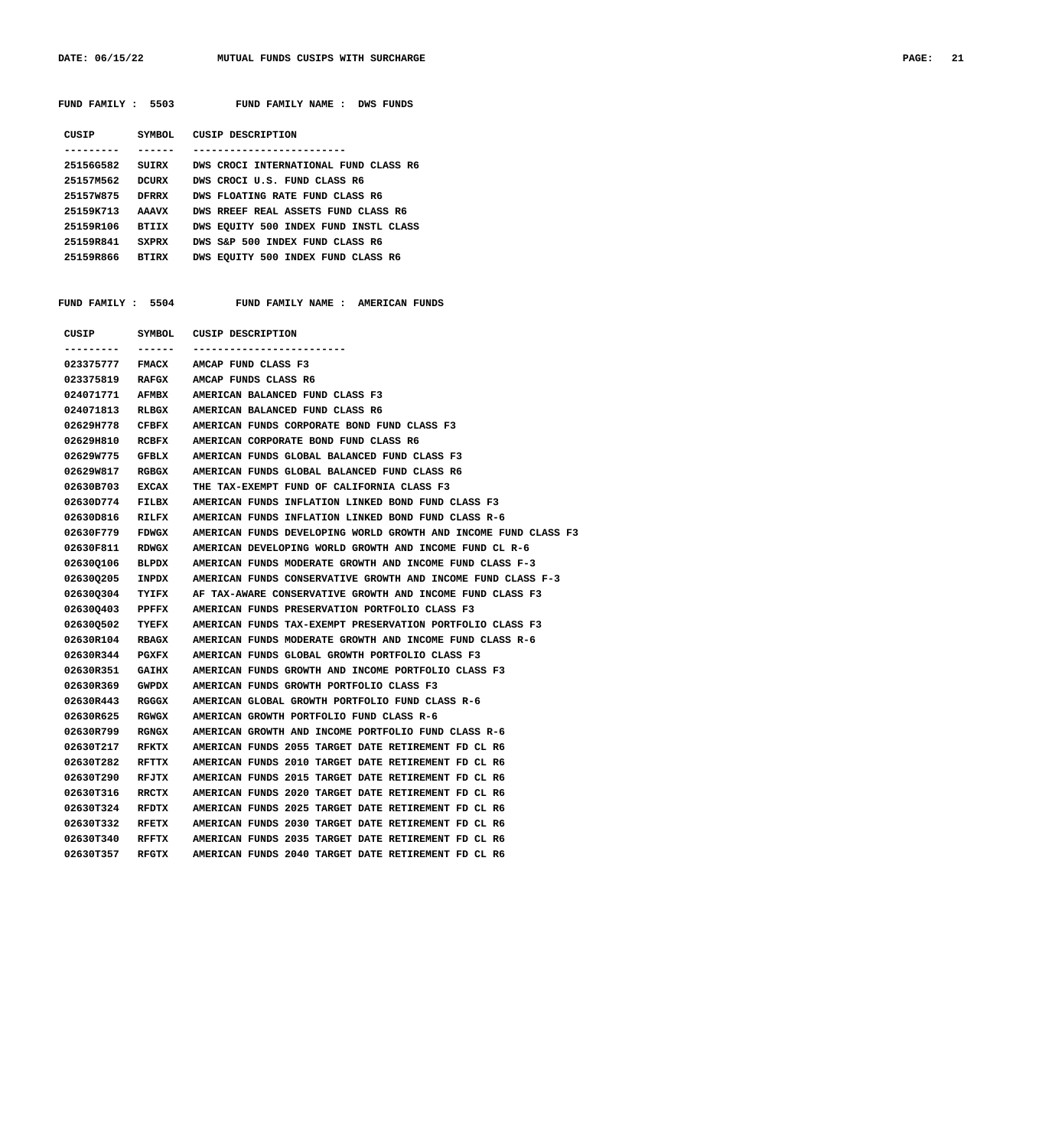**FUND FAMILY : 5504 FUND FAMILY NAME : AMERICAN FUNDS**

| CUSIP           | SYMBOL       | CUSIP DESCRIPTION                                                 |
|-----------------|--------------|-------------------------------------------------------------------|
| . <u>.</u> .    |              |                                                                   |
| 02630T365       | RFHTX        | AMERICAN FUNDS 2045 TARGET DATE RETIREMENT FD CL R6               |
| 02630T373       | RFITX        | AMERICAN FUNDS 2050 TARGET DATE RETIREMENT FD CL R6               |
| 02630U776       | USGXX        | AMERICAN FUNDS U.S. GOVERNMENT MONEY MARKET FUND CLASS F3         |
| 02630U818       | RAFXX        | AMERICAN FUNDS U.S. GOVERNMENT MONEY MARKET FUND CLASS R6         |
| 02630V774       | <b>AFFMX</b> | AMERICAN FUNDS MORTGAGE FUND CLASS F3                             |
| 02630V816       | RMAGX        | AMERICAN FUNDS MORTGAGE FUND CLASS R6                             |
| 02630W707       | SFTEX        | AMERICAN FUNDS SHORT-TERM TAX-EXEMPT BOND FUND CLASS F3           |
| 02630X606       | TFNYX        | AMERICAN FUNDS TAX-EXEMPT FUND OF NEW YORK CLASS F3               |
| 02630Y273       | RINGX        | AMERICAN FUNDS CONSERVATIVE GROWTH AND INCOME FUND CLASS R-6      |
| 02630Y638       | RPPGX        | AMERICAN PRESERVATION PORTFOLIO FUND CLASS R-6                    |
| 026300772       | USGFX        | U.S. GOVERNMENT SECURITIES FUND CLASS F3                          |
| 026300814       | RGVGX        | U.S. GOVERNMENT SECURITIES FUND CLASS R6                          |
| 02631C320       | RFUTX        | AMERICAN FUNDS 2060 TARGET DATE FUND CLASS R6                     |
| 02631E771       | ANBGX        | AMERICAN FUNDS STRATEGIC BOND FUND CLASS F3                       |
| 02631E789       | RANGX        | AMERICAN FUNDS STRATEGIC BOND FUND CLASS R-6                      |
| 02631F778       | EBNGX        | AMERICAN FUNDS EMERGING MARKETS BOND FUND CLASS F3                |
| 02631F786       | REGGX        | AMERICAN EMERGING MARKETS BOND FUND CLASS R6                      |
| 02631L528 FIEWX |              | AMERICAN FUNDS RETIREMENT INCOME PORTFOLIO ENCHANCED CLASS F3     |
| 02631L536 FIMWX |              | AMERICAN FUNDS RETIREMENT INCOME PORTFOLIO MODERATE CLASS F3      |
| 02631L544 FICWX |              | AMERICAN FUNDS RETIREMENT INCOME PORTFOLIO CONSERVATIVE CL F3     |
| 02631L585       | RVRPX        | AMERICAN FUNDS RETIREMENT INCOME PORT ENHANCED FUND CLASS R-6     |
| 02631L726       | RURPX        | AMERICAN FUNDS RETIREMENT INCOME PORT MODERATE FUND CLASS R-6     |
| 02631L858       | RTRPX        | AMERICAN FUNDS RETIREMENT INCOME PORT CONSERVATIVE FUND CLASS R-6 |
| 02631R103       | CGHGX        | AMERICAN GLOBAL GROWTH PORTFOLIO CLASS ABLE-F2                    |
| 02631R202       | CGRGX        | AMERICAN GROWTH PORTFOLIO CLASS ABLE-F2                           |
| 02631R301       | CGLGX        | AMERICAN GROWTH & INCOME PORTFOLIO CLASS ABLE-F2                  |
| 02631R400       | CBBGX        | AMERICAN MODERATE GROWTH AND INCOME PORTFOLIO CLASS ABLE-F2       |
| 02631R509       | CIQGX        | AMERICAN CONSERVATIVE GROWTH AND INCOME PORTFOLIO CLASS ABLE-F2   |
| 02631R608       | CPQGX        | AMERICAN PRESERVATION PORTFOLIO CLASS ABLE-F2                     |
| 02631T729       | CGNGX        | AMERICAN GROWTH AND INCOME PORTFOLIO ABLE-A CLASS                 |
| 02631T737       |              | AMERICAN GROWTH PORTFOLIO ABLE-A CLASS                            |
| 02631T745       |              | AMERICAN GLOBAL GROWTH PORTFOLIO ABLE-A CLASS                     |
| 02631V104 DJTFX |              | AMERICAN FUNDS 2010 TARGET DATE RETIREMENT FUND CLASS F3          |
| 02631V203 FDBTX |              | AMERICAN FUNDS 2015 TARGET DATE RETIREMENT FUND CLASS F3          |
| 02631V302 FCCTX |              | AMERICAN FUNDS 2020 TARGET DATE RETIREMENT FUND CLASS F3          |
| 02631V401       | <b>FDDTX</b> | AMERICAN FUNDS 2025 TARGET DATE RETIREMENT FUND CLASS F3          |
| 02631V500       | FCETX        | AMERICAN FUNDS 2030 TARGET DATE RETIREMENT FUND CLASS F3          |
| 02631V591       | RFVTX        | AMERICAN 2065 TARGET DATE RETIREMENT FUND CLASS R6                |
| 02631V609       | <b>FDFTX</b> | AMERICAN FUNDS 2035 TARGET DATE RETIREMENT FUND CLASS F3          |
| 02631V682       | FCQTX        | AMERICAN 2065 TARGET DATE RETIREMENT FUND CLASS F3                |
| 02631V708       | <b>FCGTX</b> | AMERICAN FUNDS 2040 TARGET DATE RETIREMENT FUND CLASS F3          |
| 02631V807       | FCHTX        | AMERICAN FUNDS 2045 TARGET DATE RETIREMENT FUND CLASS F3          |
| 02631V864       | FCKTX        | AMERICAN FUNDS 2060 TARGET DATE RETIREMENT FUND CLASS F3          |
| 02631V872       | FCJTX        | AMERICAN FUNDS 2055 TARGET DATE RETIREMENT FUND CLASS F3          |
| 02631V880       | <b>DITFX</b> | AMERICAN FUNDS 2050 TARGET DATE RETIREMENT FUND CLASS F3          |
| 02631W607       | <b>MIAZX</b> | AMERICAN MULTI-SECTOR INCOME FUND CLASS F3                        |
| 02631W771       | RMDUX        | AMERICAN MULTI-SECTOR INCOME FUND CLASS R6                        |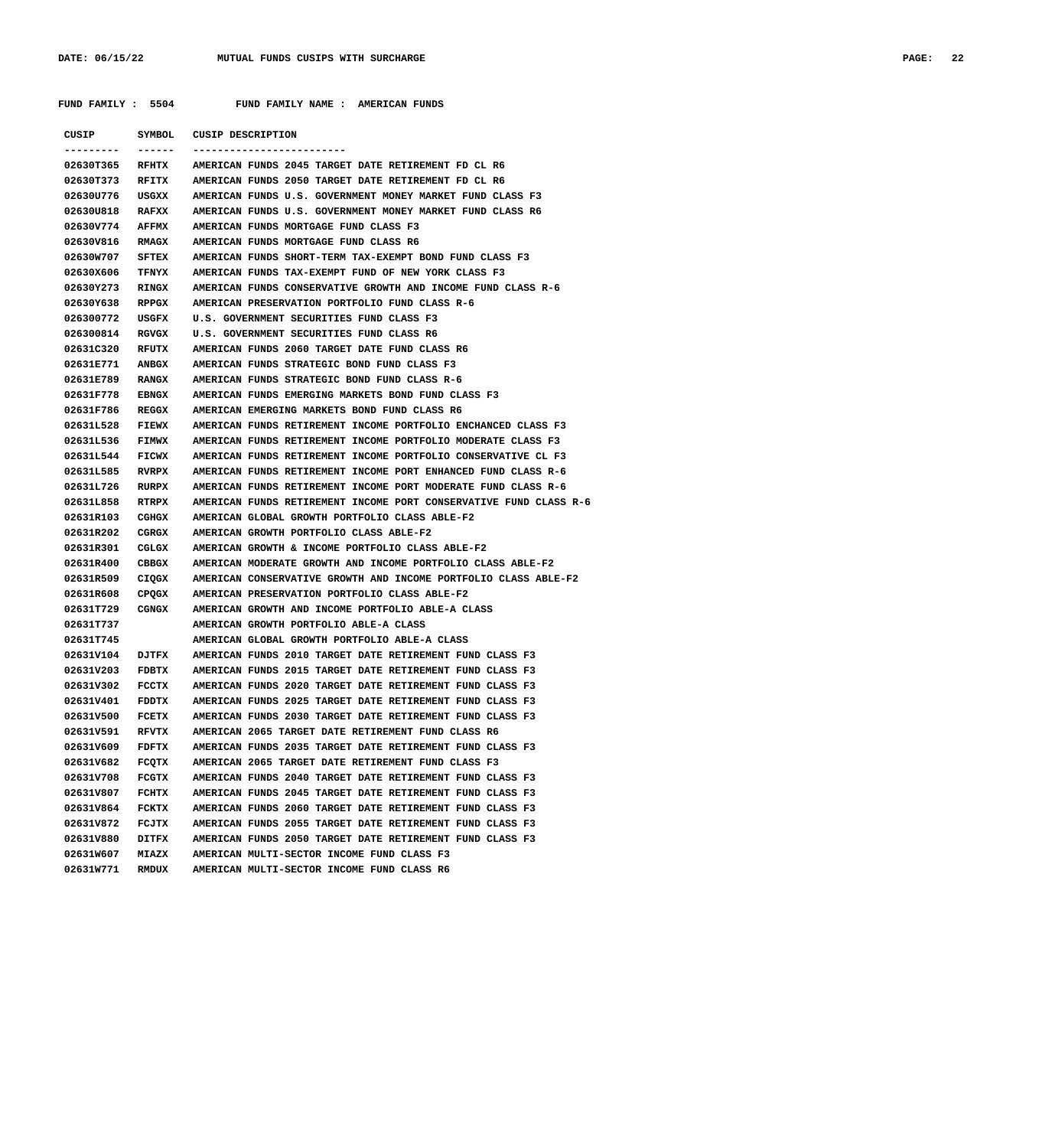**FUND FAMILY : 5504 FUND FAMILY NAME : AMERICAN FUNDS**

|                 |              | CUSIP SYMBOL CUSIP DESCRIPTION                             |
|-----------------|--------------|------------------------------------------------------------|
|                 | ------       |                                                            |
| 026545806 HIMFX |              | AMERICAN HIGH-INCOME MUNICIPAL BOND FUND CLASS F3          |
| 026547778 HIGFX |              | AMERICAN HIGH-INCOME TRUST CLASS F3                        |
| 026547810 RITGX |              | AMERICAN HIGH-INCOME TRUST CLASS R6                        |
| 027681774 AFMFX |              | AMERICAN MUTUAL FUND CLASS F3                              |
| 027681816 RMFGX |              | AMERICAN MUTUAL FUND CLASS R6                              |
| 097873772 BFFAX |              | THE BOND FUND OF AMERICA CLASS F3                          |
| 097873814 RBFGX |              | THE BOND FUND OF AMERICA CLASS R6                          |
| 14019V606 AIVGX |              | AMERICAN INTERNATIONAL VANTAGE FUND CLASS F3               |
| 14019V770 RIVGX |              | AMERICAN INTERNATIONAL VANTAGE FUND CLASS R6               |
| 140193780 CFIHX |              | CAPITAL INCOME BUILDER CLASS F3                            |
| 140193822 RIRGX |              | CAPITAL INCOME BUILDER FUND CLASS R6                       |
| 14020E601 AGVHX |              | AMERICAN GLOBAL INSIGHT FUND CLASS F3                      |
| 14020E775 RGLGX |              | AMERICAN GLOBAL INSIGHT FUND CLASS R6                      |
| 14042Y106 CCMPX |              | CAPITAL GROUP CORE MUNICIPAL FUND CLASS M                  |
| 14042Y205 CCSTX |              | CAPITAL GROUP CALIFORNIA SHORT TERM MUNICIPAL FUND CLASS M |
| 14042Y304 CCBPX |              | CAPITAL GROUP CORE BOND FUND CLASS M                       |
| 14042Y403       | CSTMX        | CAPITAL GROUP SHORT TERM MUNICIPAL FUND CLASS M            |
| 14042Y502 CCCMX |              | CAPITAL GROUP CALIFORNIA CORE MUNICIPAL FUND CLASS M       |
| 14042Y809 CUSEX |              | CAPITAL GROUP U.S. EQUITY FUND CLASS M                     |
| 140541111 WFBFX |              | CAPITAL WORLD BOND FUND CLASS F3                           |
| 140541814 RCWGX |              | CAPITAL WORLD BOND FUND CLASS R6                           |
| 140543117 FWGIX |              | CAPITAL WORLD GROWTH AND INCOME FUND CLASS F3              |
| 140543810 RWIGX |              | CAPITAL WORLD GROWTH & INCOME FUND CLASS R6                |
| 290886100 EMRGX |              | CAPITAL GROUP EMERGING MARKETS GROWTH FUND CLASS M         |
| 290886209 EMGEX |              | CAPITAL GROUP EMERGING MARKETS GROWTH FUND CLASS F3        |
| 298706110 FEUPX |              | EUROPACIFIC GROWTH FUND CLASS F3                           |
| 298706821 RERGX |              | EUROPACIFIC GROWTH FUND CLASS R6                           |
| 360802771 FUNFX |              | FUNDAMENTAL INVESTORS CLASS F3                             |
| 360802813 RFNGX |              | FUNDAMENTAL INVESTORS CLASS R6                             |
| 399874775 GAFFX |              | THE GROWTH FUND OF AMERICA CLASS F3                        |
| 399874817 RGAGX |              | THE GROWTH FUND OF AMERICA CLASS R6                        |
| 453320772 FIFAX |              | THE INCOME FUND OF AMERICA CLASS F3                        |
| 453320814 RIDGX |              | THE INCOME FUND OF AMERICA CLASS R6                        |
| 458809787       | IFBFX        | INTERMEDIATE BOND FUND OF AMERICA CLASS F3                 |
| 458809811       | RBOGX        | INTERMEDIATE BOND FUND OF AMERICA CLASS R6                 |
| 45956T774       | IGAIX        | INTERNATIONAL GROWTH AND INCOME FUND CLASS F3              |
| 45956T816       | RIGGX        | INTERNATIONAL GROWTH AND INCOME FUND CLASS R6              |
| 461308777       | <b>FFICX</b> | THE INVESTMENT COMPANY OF AMERICA CLASS F3                 |
| 461308819       | RICGX        | THE INVESTMENT COMPANY OF AMERICA CLASS R6                 |
| 532726809       | FLTEX        | LIMITED TERM TAX-EXEMPT BOND FUND OF AMERICA CLASS F3      |
| 643822778       | <b>FNEFX</b> | THE NEW ECONOMY FUND CLASS F3                              |
| 643822810       | RNGGX        | THE NEW ECONOMY FUND CLASS R6                              |
| 648018778       | <b>FNPFX</b> | NEW PERSPECTIVE FUND CLASS F3                              |
| 648018810       | <b>RNPGX</b> | NEW PERSPECTIVE FUND CLASS R6                              |
| 649280773       | <b>FNWFX</b> | NEW WORLD FUND CLASS F3                                    |
| 649280815       | <b>RNWGX</b> | NEW WORLD FUND CLASS R6                                    |
| 82524A771       | FSBTX        | SHORT-TERM BOND FUND OF AMERICA CLASS F3                   |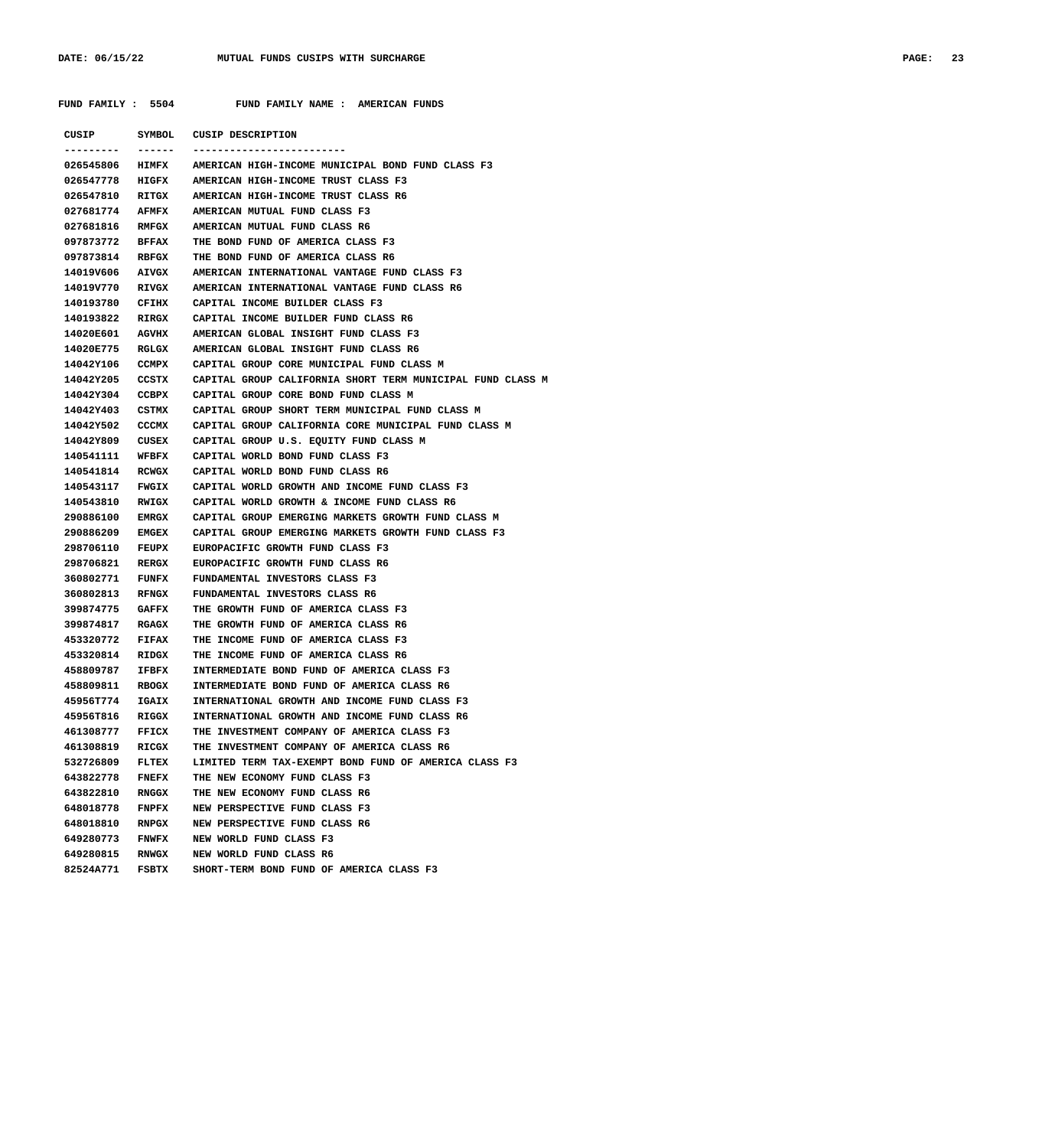DATE: 06/15/22 MUTUAL FUNDS CUSIPS WITH SURCHARGE **PAGE: 24** 

| CUSIP     | SYMBOL.      | CUSIP DESCRIPTION                            |
|-----------|--------------|----------------------------------------------|
|           |              |                                              |
| 82524A813 | <b>RMMGX</b> | SHORT-TERM BOND FUND OF AMERICA CLASS R6     |
| 831681770 | <b>SFCWX</b> | SMALLCAP WORLD FUND CLASS F3                 |
| 831681812 | RLLGX        | SMALL-CAP WORLD FUND CLASS R6                |
| 876902800 | TFEBX        | THE TAX-EXEMPT BOND FUND OF AMERICA CLASS F3 |
| 939330775 | <b>FWMTX</b> | WASHINGTON MUTUAL INVESTORS FUND CLASS F3    |
| 939330817 | <b>RWMGX</b> | WASHINGTON MUTUAL INVESTORS FUND CLASS R6    |

 **FUND FAMILY : 5504 FUND FAMILY NAME : AMERICAN FUNDS**

 **FUND FAMILY : 5505 FUND FAMILY NAME : PUTNAM FUNDS**

| CUSIP           |       | SYMBOL CUSIP DESCRIPTION                                 |
|-----------------|-------|----------------------------------------------------------|
|                 |       |                                                          |
|                 |       | 746745801 PEQSX PUTNAM LARGE-CAP VALUE FUND CLASS R6     |
| 74676A105       |       | PUTNAM SHORT DURATION BOND FUND CLASS R5                 |
| 74676A303       |       | PUTNAM FIXED INCOME ABSOLUTE RETURN FUND CLASS R5        |
| 74676A501       |       | PUTNAM ABSOLUTE RETURN 500 FUND CLASS R5                 |
| 74676A527 PIGWX |       | PUTNAM INTERNATIONAL VALUE FUND CLASS R6                 |
| 74676P342       | PMYTX | PUTNAM MULTI-CAP CORE FUND CLASS R6                      |
| 74676P391       |       | PEMOX PUTNAM EMERGING MARKETS EOUITY FUND CLASS R6       |
| 74676P672       | PSDOX | PUTNAM ULTRA SHORT DURATION INCOME FUND CLASS R6         |
| 746761709       |       | PUTNAM FUND FOR GROWTH AND INCOME FUND CLASS R5          |
| 746764158       |       | PUTNAM DYNAMIC RISK ALLOCATION FUND CLASS R5             |
| 746772805       | PGLEX | PUTNAM FOCUSED INTERNATIONAL EOUITY FUND CLASS R6        |
| 746778802       | PGHAX | PUTNAM GLOBAL HEALTH CARE FUND CLASS R6                  |
| 746792803 PINHX |       | PUTNAM INCOME FUND CLASS R6                              |
| 74680A208       | PGOEX | PUTNAM GROWTH OPPORTUNITIES FUND CLASS R6                |
| 74680E804       | POVEX | PUTNAM INTERNATIONAL EOUITY FUND CLASS R6                |
| 74680L378       | PICOX | PUTNAM INTERNATIONAL CAPITAL OPPORTUNITIES FUND CLASS R6 |
| 74680L410 PPRWX |       | PUTNAM PANAGORA RISK PARITY FUND CLASS R6                |
| 746809706       |       | PUTNAM INVESTORS FUND CLASS R5                           |
| 746916709 PSLGX |       | PUTNAM SUSTAINABLE LEADERS FUND CLASS R6                 |
|                 |       |                                                          |

FUND FAMILY : 5509 FUND FAMILY NAME : EATON VANCE FUNDS

| CUSIP     | SYMBOL        | CUSIP DESCRIPTION                                        |
|-----------|---------------|----------------------------------------------------------|
|           |               |                                                          |
| 277902185 | ESERX         | EATON VANCE ATLANTA CAPITAL SELECT EQUITY FUND CLASS R6  |
| 277902235 | ERASX         | EATON VANCE ATLANTA CAPITAL SMID-CAP FUND CLASS R6       |
| 277905212 | <b>FRI.VX</b> | EATON VANCE LARGE-CAP VALUE FUND CLASS R6                |
| 277907705 | <b>EIBRX</b>  | EATON VANCE INCOME FUND OF BOSTON CLASS R6               |
| 277919205 | <b>CAPEX</b>  | EATON VANCE TAX MANAGED GROWTH FUND 1.0                  |
| 27826A623 | <b>EFRRX</b>  | EATON VANCE FLOATING-RATE ADVANTAGE FUND CLASS R6        |
| 27826A730 | <b>ESBLX</b>  | EATON VANCE FLOATING RATE FUND CLASS R6                  |
| 27826A748 | ESFIIX        | EATON VANCE FLOATING RATE & HIGH INCOME FUND<br>CLASS R6 |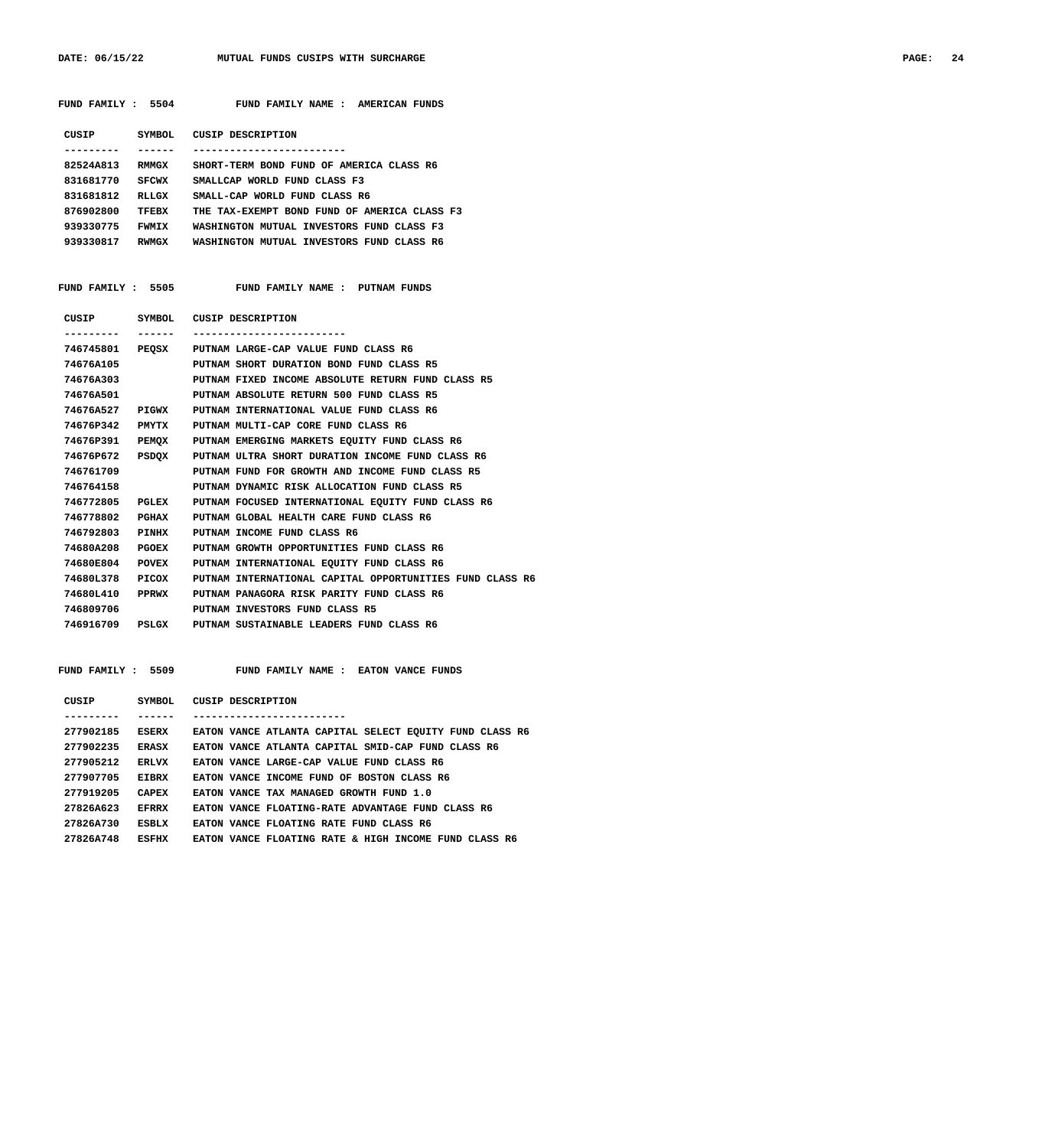DATE: 06/15/22 **MUTUAL FUNDS CUSIPS WITH SURCHARGE** 

| PAGE: | 25 |
|-------|----|
|-------|----|

 **FUND FAMILY : 5509 FUND FAMILY NAME : EATON VANCE FUNDS**

| CUSIP     | SYMBOL.      | CUSIP DESCRIPTION                                                |
|-----------|--------------|------------------------------------------------------------------|
|           |              |                                                                  |
| 27826A797 | <b>FREMX</b> | EATON VANCE PARAMETRIC EMERGING MARKETS FUND CLASS R6            |
| 27830W108 | <b>EGRSX</b> | EATON VANCE GLOBAL MACRO ABSOLUTE RETURN ADVANTAGE FUND R6 CLASS |
| 27831R108 | <b>ECMSX</b> | EATON VANCE GLOBAL MACRO ABSOLUTE RETURN FUND CLASS R6           |

FUND FAMILY : 5510 FUND FAMILY NAME : DELAWARE FUNDS

| CUSIP     |              | SYMBOL CUSIP DESCRIPTION                               |
|-----------|--------------|--------------------------------------------------------|
|           | -------      |                                                        |
| 245908595 | DDFZX        | DELAWARE FLOATING RATE FUND CLASS R6                   |
| 245912886 | DLTZX        | DELAWARE LIMITED-TERM DIVERSIFIED INCOME FUND CLASS R6 |
| 245914478 | <b>DEORX</b> | DELAWARE INTERNATIONAL VALUE EOUITY FUND CLASS R6      |
| 245914510 | DEMZX        | DELAWARE EMERGING MARKETS FUND CLASS R6                |
| 245917612 | DPZRX        | DELAWARE DIVERSIFIED INCOME FUND CLASS R6              |
| 24610A505 | DFZRX        | DELAWARE SMID CAP GROWTH FUND CLASS R6                 |
| 24610B818 | DVZRX        | DELAWARE SMALL-CAP VALUE FUND CLASS R6                 |
| 24610B826 | DCZRX        | DELAWARE SMALL CAP CORE FUND CLASS R6                  |
| 24610C840 | DDZRX        | DELAWARE VALUE FUND CLASS R6                           |
| 24610J100 | DGCZX        | DELAWARE CORPORATE BOND FUND CLASS R6                  |
| 24610J209 | DHIZX        | DELAWARE HIGH-YIELD OPPORTUNITIES FUND CLASS R6        |
| 24611D300 | FRCEX        | DELAWARE COVERED CALL STRATEGY FUND CLASS R6           |
| 24611D607 | FIUVX        | DELAWARE EOUITY INCOME FUND CLASS R6                   |
| 24611D623 | FITVX        | DELAWARE TOTAL RETURN FUND CLASS R6                    |
| 24611D680 | FICIX        | DELAWARE GROWTH EQUITY FUND CLASS R6                   |
| 24611D722 | FPIMX        | DELAWARE PREMIUM INCOME FUND CLASS R6                  |
| 24611D755 | <b>FIVVX</b> | DELAWARE OPPORTUNITY FUND CLASS R6                     |
| 24611D854 | FGIOX        | DELAWARE GROWTH AND INCOME FUND CLASS R6               |
| 24611D888 | FIIUX        | DELAWARE GLOBAL EOUITY FUND CLASS R6                   |
| 246248561 |              | DELAWARE GLOBAL LISTED REAL ASSETS FUND CLASS R        |
| 246248850 | <b>DPHYX</b> | DELAWARE POOLED TRUST HIGH-YIELD BOND PORTFOLIO FUND   |
|           |              |                                                        |

|  | FUND FAMILY |  | 5515 |
|--|-------------|--|------|
|--|-------------|--|------|

FUND FAMILY NAME : AB FUNDS

| CUSIP     | SYMBOL       | CUSIP DESCRIPTION                                            |
|-----------|--------------|--------------------------------------------------------------|
|           |              |                                                              |
| 01853W600 | <b>ANAIX</b> | ALLIANCE BERNSTEIN GLOBAL BOND FUND CLASS I                  |
| 01853W808 | ANAZX        | ALLIANCEBERNSTEIN GLOBAL BOND FUND CLASS Z                   |
| 01859M507 | AGDIX        | AB HIGH INCOME FUND CLASS I                                  |
| 018616664 | AIEXX        | AB GOVERNMENT MONEY MARKET PORTFOLIO FUND CLASS I            |
| 018616672 |              | ALLIANCE BERNSTEIN GOVERNMENT MONEY MARKET PORTFOLIO CLASS K |
| 018636803 | CHCZX        | ALLIANCEBERNSTEIN DISCOVERY GROWTH FUND CLASS Z              |
| 018642728 | ABTZX        | AB HIGH INCOME MUNICIPAL PORTFOLIO FUND CLASS Z              |
| 01877C507 | <b>ABPRX</b> | AB LARGE CAP GROWTH FUND CLASS R                             |
| 01877C705 | ALLIX        | ALLIANCEBERNSTEIN LARGE CAP GROWTH FUND INSTITUTIONAL CLASS  |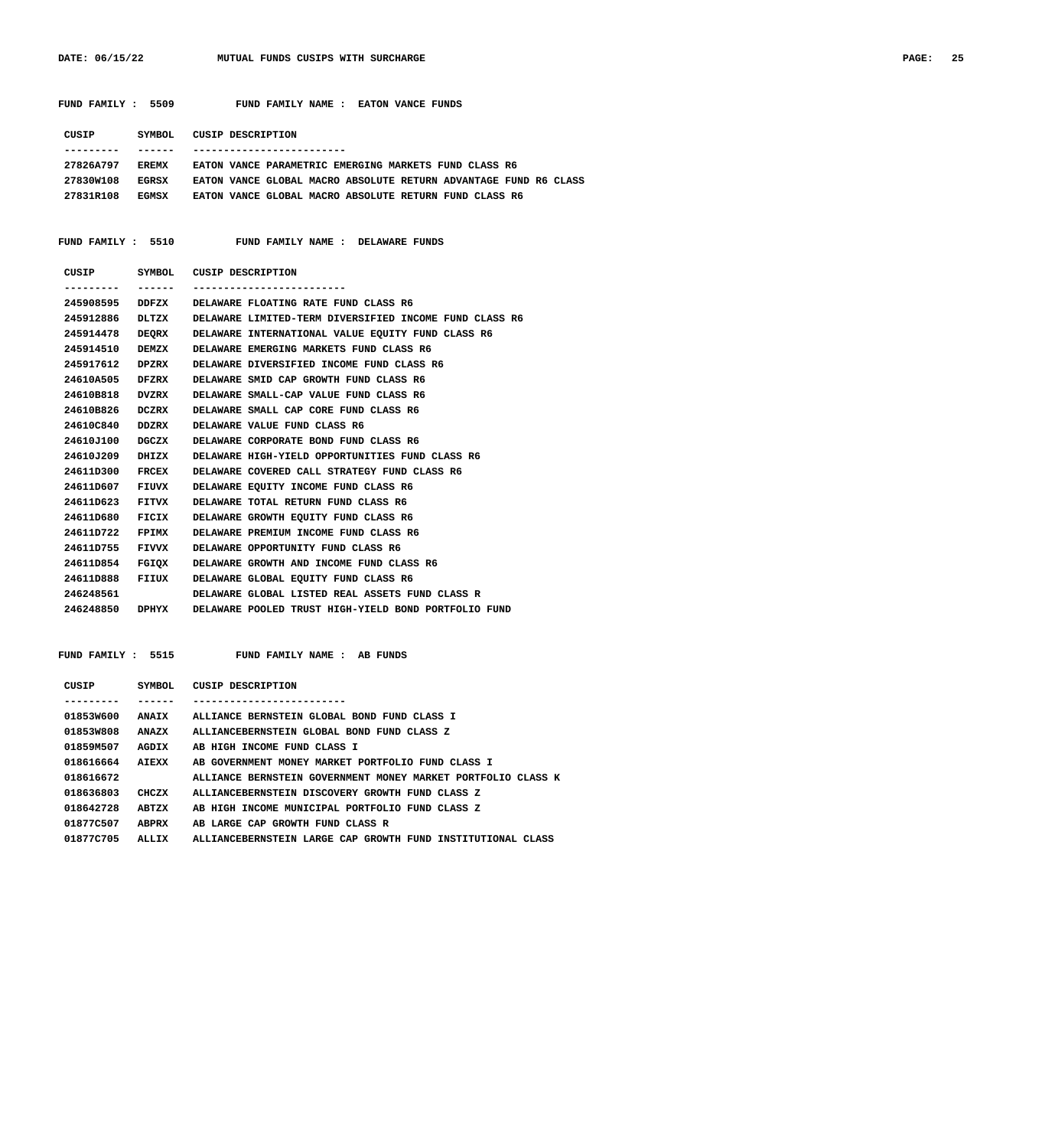|                    | FUND FAMILY : 5515 FUND FAMILY NAME : AB FUNDS                             |
|--------------------|----------------------------------------------------------------------------|
|                    | CUSIP SYMBOL CUSIP DESCRIPTION                                             |
|                    |                                                                            |
|                    | 01877F427 ABWIX AB ALL MARKET TOTAL RETURN PORTFOLIO CLASS I               |
|                    | 01877F518 ABWRX AB ALL MARKET TOTAL RETURN PORTFOLIO CLASS R               |
|                    | 01877F526 AWARX ALLIANCE BERNSTEIN WEALTH APPRECIATION STRAT FUND CLASS R  |
|                    | 01878H703 ISZRX AB INTERNATIONAL STRATEGIC CORE PORTFOLIO CLASS Z          |
|                    | 01878H802 OUAZX ALLIANCE BERNSTEIN SMALL CAP GROWTH FUND CLASS Z           |
| 01878H885 APGZX    | AB LARGE CAP GROWTH FUND CLASS Z                                           |
|                    | 01878T400 ASILX AB SELECT U.S. LONG/SHORT PORTFOLIO FUND CL I              |
| 018780874 ATEZX    | AB SUSTAINABLE GLOBAL THEMATIC FUND CLASS Z                                |
|                    | 01879V107 ACISX ALLIANCE BERNSTEIN CORPORATE INC SHARES                    |
|                    | 01879V206 MISHX ALLIANCE BERNSTEIN MUNICIPAL INCOME SHARES                 |
| 01879V305 CSHTX    | ALLIANCE BERNSTEIN MULTI SECTOR INCOME SHARES                              |
| 01879V404          | ALLIANCE BERNSTEIN TAX-AWARE REAL RETURN INCOME SHARES                     |
| 01879V602 ABIMX    | AB IMPACT MUNICIPAL INCOME SHARES                                          |
| 01879X707 AWPIX    | AB SUSTAINABLE INTERNATIONAL THEMATIC FUND CLASS I                         |
| 018791509 AUIRX    | ALLIANCE BERNSTEIN EQUITY INCOME FUND CLASS R                              |
| 01881M335 HIZYX    | AB FLEXFEE HIGH YIELD PORTFOLIO CLASS Z                                    |
|                    | 01881M350 ACGZX AB INCOME FUND CLASS Z                                     |
|                    | 01881M475 ABNZX ALLIANCEBERNSTEIN BOND INFLATION STRATEGY FUND CLASS Z     |
|                    | 01881M483 ABOZX ALLIANCEBERNSTEIN INTERMEDIATE BOND PORTFOLIO FUND CLASS Z |
| 018907501<br>ARIIX | AB GLOBAL REAL INVESTMENT FUND II                                          |
| 018913509          | ALLIANCE BERNSTEIN INTERNATIONAL VALUE FUND CLASS R                        |
|                    | 018914507 ABSRX AB DISCOVERY VALUE FUND CLASS R                            |
| 018914705 ABSIX    | AB DISCOVERY VALUE FUND CLASS I                                            |
|                    | 018914804 ABSZX ALLIANCEBERNSTEIN DISCOVERY VALUE FUND CLASS Z             |
|                    | 085568392 IDPZX AB INTERMEDIATE DURATION FUND CLASS Z                      |
| 085568426 AIDZX    | AB INTERMEDIATE DIVERSIFIED MUNICIPAL PORTFOLIO CLASS Z                    |

FUND FAMILY : 5516 FUND FAMILY NAME : MFS FUNDS

| CUSIP     | SYMBOL       | CUSIP DESCRIPTION                              |
|-----------|--------------|------------------------------------------------|
|           |              |                                                |
| 55273H122 | <b>MVGNX</b> | MFS LOW VOLTALITY GLOBAL EQUITY FUND CLASS R6  |
| 55273H221 | MLVTX        | MFS LOW VOLATILITY EQUITY FUND CLASS R6        |
| 55273H320 | <b>MRGKX</b> | MFS CORE EQUITY FUND CLASS R6                  |
| 55273H338 | MTCLX        | MFS TECHNOLOGY FUND CLASS R6                   |
| 55273H346 | <b>MNDKX</b> | MFS NEW DISCOVERY FUND CLASS R6                |
| 55273H353 | MEIKX        | MFS VALUE FUND CLASS R6                        |
| 55273H361 | MRSKX        | MFS RESEARCH INTERNATIONAL FUND CLASS R6       |
| 55273N111 | <b>MPWVX</b> | MFS WV MUNICIPAL BOND FUND CLASS R6            |
| 55273N129 | MPVOX        | MFS VIRGINIA MUNICIPAL BOND FUND CLASS R6      |
| 55273N186 | <b>MPMNX</b> | MFS MUNICIPAL INCOME FUND CLASS R6             |
| 55273W475 | MVCKX        | MFS MID-CAP VALUE FUND CLASS R6                |
| 55273W483 | MUEVX        | MFS BLENDED RESEARCH CORE EOUITY FUND CLASS R6 |
| 55274K603 | <b>MRBKX</b> | MFS TOTAL RETURN BOND FUND CLASS R6            |
| 55274K702 | MFBKX        | MFS CORPORATE BOND FUND CLASS R6               |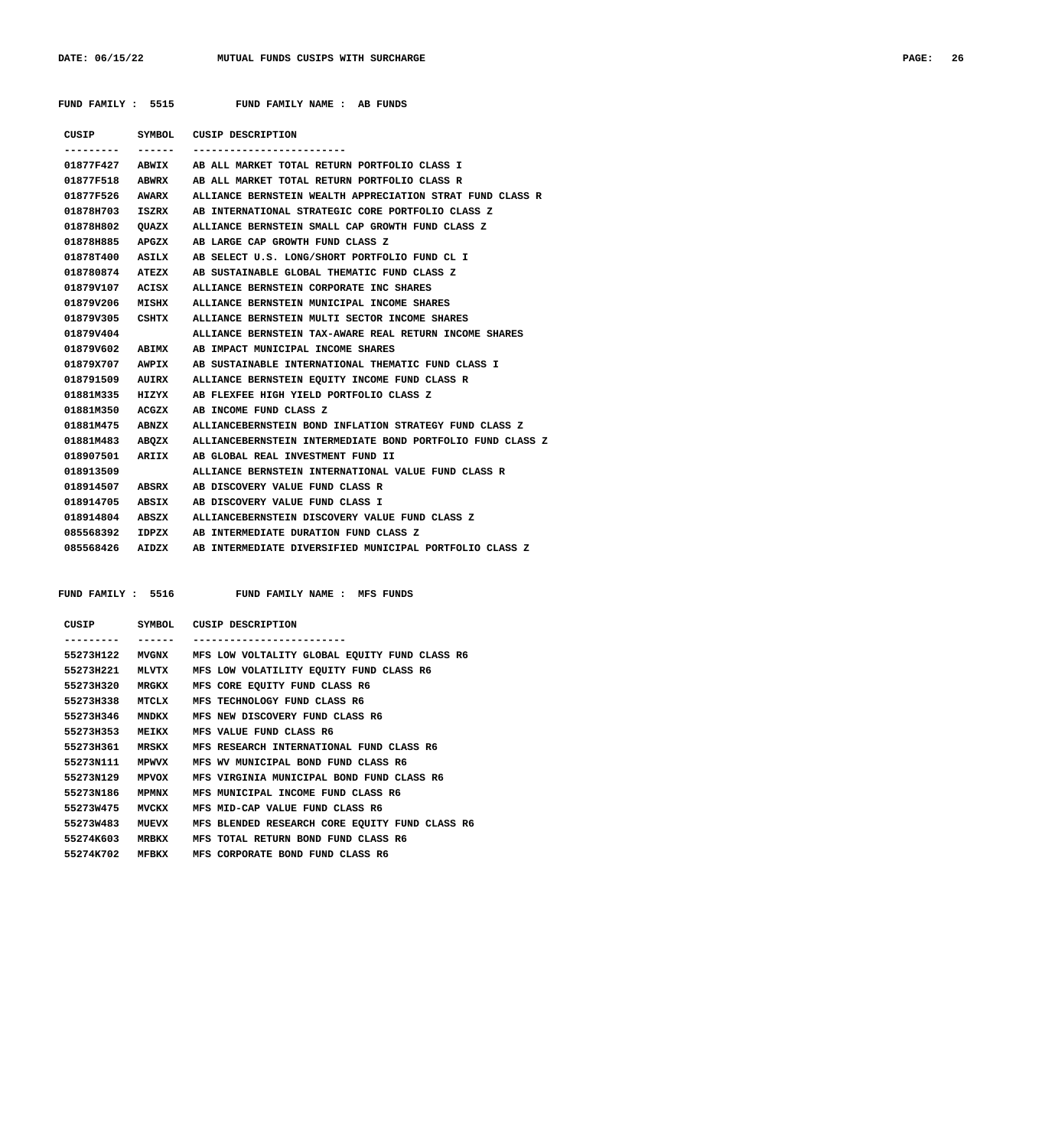| FUND FAMILY : 5516 |              | FUND FAMILY NAME : MFS FUNDS                                 |
|--------------------|--------------|--------------------------------------------------------------|
|                    |              | CUSIP SYMBOL CUSIP DESCRIPTION                               |
| . <b>.</b> .       | -------      | -------------------------                                    |
|                    |              | 55274K744 MTLRX MFS MUNICIPAL LIMITED MATURITY FUND CLASS R6 |
|                    |              | 55274K801 MQLKX MFS LIMITED MATURITY FUND CLASS R6           |
| 55274K884          |              | MIAKX MFS INFLATION- ADJUSTED BOND FUND CLASS R6             |
| 552743395          |              | MAMPX MFS MODERATE ALLOCATION FUND CLASS R6                  |
| 552743411          |              | MAGOX MFS GROWTH ALLOCATION FUND CLASS R6                    |
| 552743429          | MACOX        | MFS CONSERVATIVE ALLOCATION FUND CLASS R6                    |
| 552743437          | AGGPX        | MFS AGGRESSIVE GROWTH ALLOCATION FUND CLASS R6               |
| 552743445          | <b>MKVHX</b> | MFS INTERNATIONAL LARGE-CAP VALUE FUND CLASS R6              |
| 552743544          | MDIZX        | MFS INTERNATIONAL DIVERSIFICATION FUND CLASS R6              |
| 552743684          | BRSYX        | MFS BLENDED RESEARCH SMALL CAP EQUITY FUND CLASS R6          |
| 552743882          | MGBOX        | MFS GLOBAL OPPORTUNISTIC BOND FUND CLASS R6                  |
| 552746323          | <b>EMLNX</b> | MFS EMERGING MARKETS DEBT FUND CLASS R6                      |
| 552746331          | <b>MEMJX</b> | MFS EMERGING MARKETS EQUITY FUND CLASS R6                    |
| 552746349          | <b>MINJX</b> | MFS INTERNATIONAL INTRINSIC VALUE FUND CLASS R6              |
| 552746356          | MGRDX        | MFS INTERNATIONAL GROWTH FUND CLASS R6                       |
| 552746364          | MEDHX        | MFS EMERGING MARKETS DEBT FUND CLASS R6                      |
| 55275E226          | MLFKX        | MFS LIFETIME 2040 FUND CLASS R6                              |
| 55275E242          | MLTKX        | MFS LIFETIME 2030 FUND CLASS R6                              |
| 55275E267          | MFLKX        | MFS LIFETIME 2020 FUND CLASS R6                              |
| 55275E275          | MLLKX        | MFS LIFETIME INCOME FUND CLASS R6                            |
| 55276T834          | DVRLX        | MFS COMMODITY STRATEGY FUND CLASS R6                         |
| 55279J353          | LFTNX        | MFS LIFETIME 2065 FUND CLASS R6                              |
| 55283C402          | MIURX        | MFS MUNICIPAL INTERMEDIATE FUND CLASS R6                     |
| 552966806          | MIEIX        | MFS INTERNATIONAL EQUITY FUND INSTITUTIONAL CLASS            |
| 552981375          | MSFKX        | MFS TOTAL RETURN FUND CLASS R6                               |
| 552981383          | MIDLX        | MFS INTERNATIONAL NEW DISCOVERY FUND CLASS R6                |
| 552981391          | <b>MFRKX</b> | MFS RESEARCH FUND CLASS R6                                   |
| 552982696          | NDVVX        | MFS NEW DISCOVERY VALUE FUND CLASS R6                        |
| 552982712          | MFGKX        | MFS GOVERNMENT SECURITIES FUND CLASS R6                      |
| 552982720          | MGLRX        | MFS GLOBAL REAL ESTATE FUND CLASS R6                         |
| 552982738          | DIFHX        | MFS DIVERSIFIED INCOME FUND CLASS R6                         |
|                    |              | 552984650 MMHKX MFS MUNICIPAL HIGH INCOME FUND CLASS R6      |
|                    |              | 552984676 MHOVX MFS GLOBAL HIGH YIELD FUND CLASS R6          |
| 552984684          | <b>MHIKX</b> | MFS HIGH INCOME FUND CLASS R6                                |
| 552985673          |              | MFEKX MFS GROWTH FUND CLASS R6                               |
| 552986598          |              | MMUKX MFS UTILITIES FUND CLASS R6                            |
| 552986614          |              | MFWLX MFS GLOBAL TOTAL RETURN FUND CLASS R6                  |
| 552986622          |              | MWEMX MFS GLOBAL EQUITY FUND CLASS R6                        |
| 552987547          | <b>GLNNX</b> | MFS GLOBAL NEW DISCOVERY FUND CLASS R6                       |
| 552987554          | OTCKX        | MFS MID CAP GROWTH FUND CLASS R6                             |
| 552988453          | <b>EEMHX</b> | MFS EMERGING MARKETS EQUITY RESEARCH FUND CLASS R6           |
| 552988545          | EQNVX        | MFS EQUITY INCOME FUND CLASS R6                              |
| 552989774          |              | MFIWX MFS INCOME FUND CLASS R6                               |
| 552989782          |              | MWOKX MFS GLOBAL GROWTH FUND CLASS R6                        |
| 575719828          |              | MIGNX MFS MASSACHUSETTS INVESTORS GROWTH STOCK FUND CLASS R6 |
| 575736814          |              | MITJX MFS MASSACHUSETTS INVESTORS TRUST FUND CLASS R6        |
|                    |              |                                                              |

 **FUND FAMILY : 5517 FUND FAMILY NAME : VIRTUS FUNDS CUSIP SYMBOL CUSIP DESCRIPTION**

| --------- | ------ | -------------------------                 |
|-----------|--------|-------------------------------------------|
| 92828N247 | VRSGX  | VIRTUS KAR SMALL CAP GROWTH FUND CLASS R6 |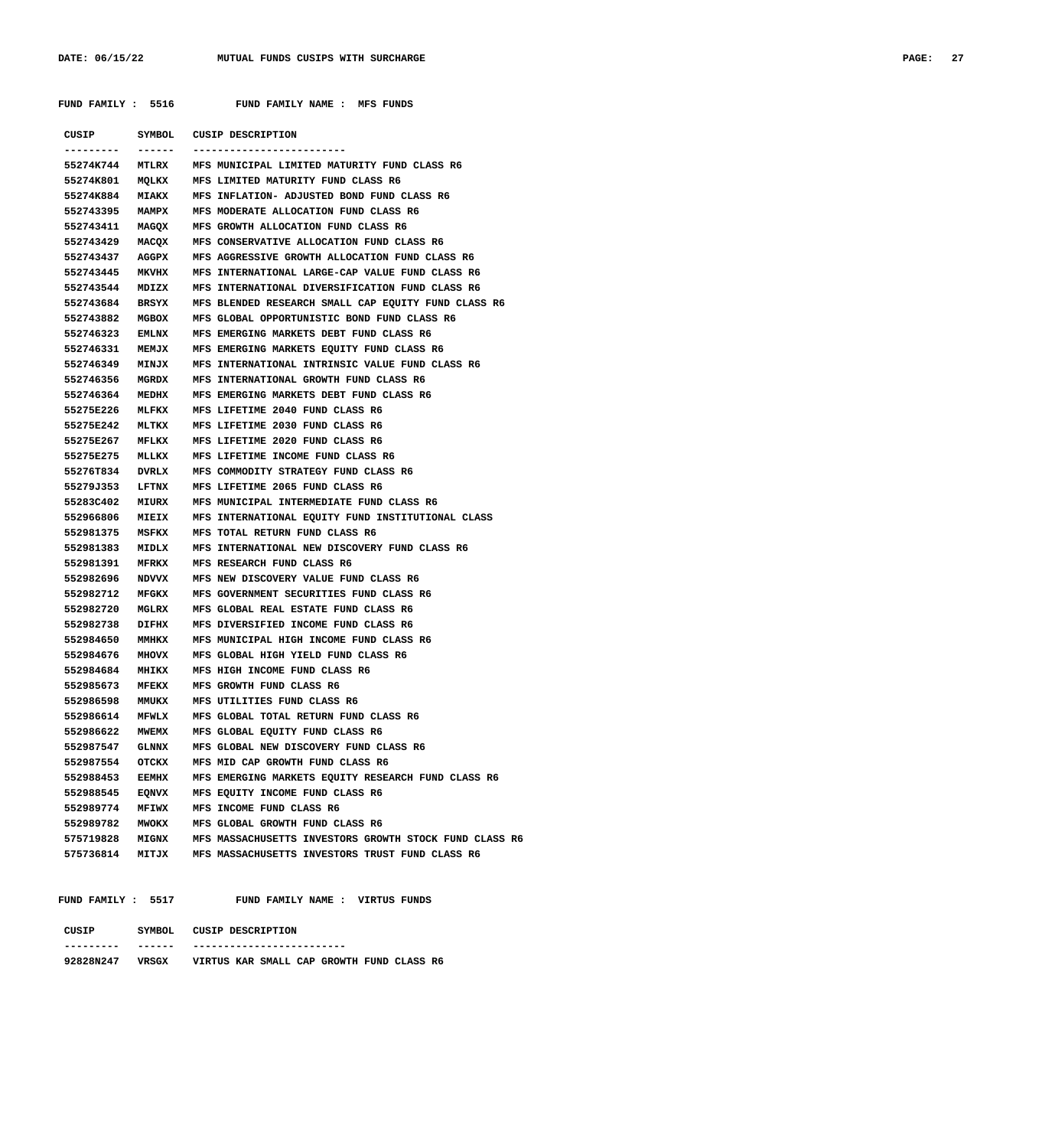**FUND FAMILY : 5517 FUND FAMILY NAME : VIRTUS FUNDS**

| CUSIP     | SYMBOL       | <b>CUSIP DESCRIPTION</b>                                         |
|-----------|--------------|------------------------------------------------------------------|
|           | ------       | --------------------------                                       |
| 92828N254 | VRMGX        | VIRTUS KAR MID CAP GROWTH FUND CLASS R6                          |
| 92828N411 | VOSRX        | VIRTUS KAR SMALL-CAP VALUE FUND CLASS R6                         |
| 92828N429 | <b>VSCRX</b> | VIRTUS KAR SMALL-CAP CORE FUND CLASS R6                          |
| 92828W213 | <b>VRGOX</b> | VIRTUS VONTOBEL GLOBAL OPPORTUNITIES CLASS R6                    |
| 92828W247 | VMSSX        | VIRTUS NEWFLEET MULTI-SECTOR SHORT-TERM BOND FUND CLASS R6       |
| 92828W353 | VREMX        | VIRTUS VONTOBEL EMERGING MARKETS OPPORTUNITIES CLASS R6          |
| 92828W528 | <b>VRREX</b> | VIRTUS DUFF & PHELPS REAL ESTATE SECURITIES FUND CLASS R6        |
| 92828W551 | VRISX        | VIRTUS KAR INTERNATIONAL SMALL/MID-CAP FUND CLASS R6             |
| 92828W569 | <b>VFOPX</b> | VIRTUS VONTOBEL FOREIGN OPPORTUNITIES CLASS R6                   |
| 92836N403 | <b>SGARX</b> | VIRTUS SGA GLOBAL GROWTH FUND CLASS R6                           |
| 92837F268 | SCIZX        | VIRTUS SGA INTERNATIONAL GROWTH FUND CLASS R6                    |
| 92837F367 | STCZX        | VIRTUS SILVANT LARGE-CAP GROWTH STOCK FUND CLASS R6              |
| 92837F409 | STGZX        | VIRTUS SEIX CORE BOND FUND CLASS R6                              |
| 92837F441 | SMVZX        | VIRTUS CEREDEX MID-CAP VALUE EQUITY FUND CLASS R6                |
| 92837F482 | STVZX        | VIRTUS CEREDEX LARGE-CAP VALUE EQUITY FUND CLASS R6              |
| 92837F664 | HYIZX        | VIRTUS SEIX HIGH YIELD FUND CLASS R6                             |
| 92837F714 | STHZX        | VIRTUS SEIX HIGH INCOME FUND CLASS R6                            |
| 92837F755 | <b>SFRZX</b> | VIRTUS SEIX FLOATING RATE HIGH INCOME FUND CLASS R6              |
| 92837F813 | SIGZX        | VIRTUS SEIX U.S. GOVERNMENT SECURITIES ULTRA SHORT BOND FD CL R6 |
| 92837F862 | SAMZX        | VIRTUS SEIX TOTAL RETURN BOND FUND CLASS R6                      |
| 92837N212 | <b>PRAAX</b> | VIRTUS NFJ MID-CAP VALUE FUND ADMINISTRATIVE CLASS               |
| 92837N246 | <b>ANPRX</b> | VIRTUS NFJ MID-CAP VALUE FUND CLASS R6                           |
| 92837N287 | <b>DRMAX</b> | VIRTUS MID-CAP GROWTH FUND ADMINISTRATIVE CLASS                  |
| 92837N360 | <b>ALNFX</b> | VIRTUS NFJ LARGE-CAP VALUE FUND ADMINISTRATIVE CLASS             |
| 92837N444 | <b>AIVAX</b> | VIRTUS NFJ INTERNATIONAL VALUE FUND ADMINISTRATIVE CLASS         |
| 92837N709 | <b>ANDAX</b> | VIRTUS NFJ DIVIDEND VALUE FUND ADMINISTRATIVE CLASS              |
| 92837N758 | PGFAX        | VIRTUS FOCUSED GROWTH FUND ADMINISTRATIVE CLASS                  |
| 928370702 | <b>PVADX</b> | VIRTUS NFJ SMALL-CAP VALUE FUND ADMINISTRATIVE CLASS             |
| 928370835 | DGTAX        | VIRTUS TECHNOLOGY FUND ADMINISTRATIVE CLASS                      |
| 92837X640 | VZGRX        | VIRTUS ZEVENBERGEN INNOVATIVE GROWTH STOCK FUND CLASS R6         |
| 92838V643 | ASHSX        | VIRTUS SHORT DURATION HIGH INCOME FUND CLASS R6                  |
| 92838V692 | AGFAX        | VIRTUS GLOBAL DYNAMIC ALLOCATION FUND ADMINISTRATIVE CLASS       |
| 92838V742 | AGAMX        | VIRTUS GLOBAL ALLOCATION FUND ADMINISTRATIVE CLASS               |
| 92838V809 | <b>AYBVX</b> | VIRTUS HIGH YIELD BOND FUND ADMINISTRATIVE CLASS                 |
| 92838V841 | <b>ANNAX</b> | VIRTUS CONVERTIBLE FUND ADMINISTRATIVE CLASS                     |
|           |              |                                                                  |

 **FUND FAMILY : 5520 FUND FAMILY NAME : NUVEEN FUNDS**

| CUSIP     | SYMBOL.      | CUSIP DESCRIPTION                                     |
|-----------|--------------|-------------------------------------------------------|
|           |              |                                                       |
| 670650558 | <b>NHMFX</b> | NUVEEN HIGH YIELD MUNICIPAL BOND FUND CLASS R6        |
| 670650566 | <b>FAAWX</b> | NUVEEN ALL AMERICAN MUNICIPAL BOND FUND CLASS R6      |
| 67066D556 | NFRFX        | NUVEEN FLOATING RATE INCOME FUND CLASS R6             |
| 67066D564 | NCSRX        | NUVEEN HIGH YIELD INCOME FUND CLASS R6                |
| 670678119 | FRECX        | REAL ESTATE SECURITIES FUND CLASS R6<br><b>NUVEEN</b> |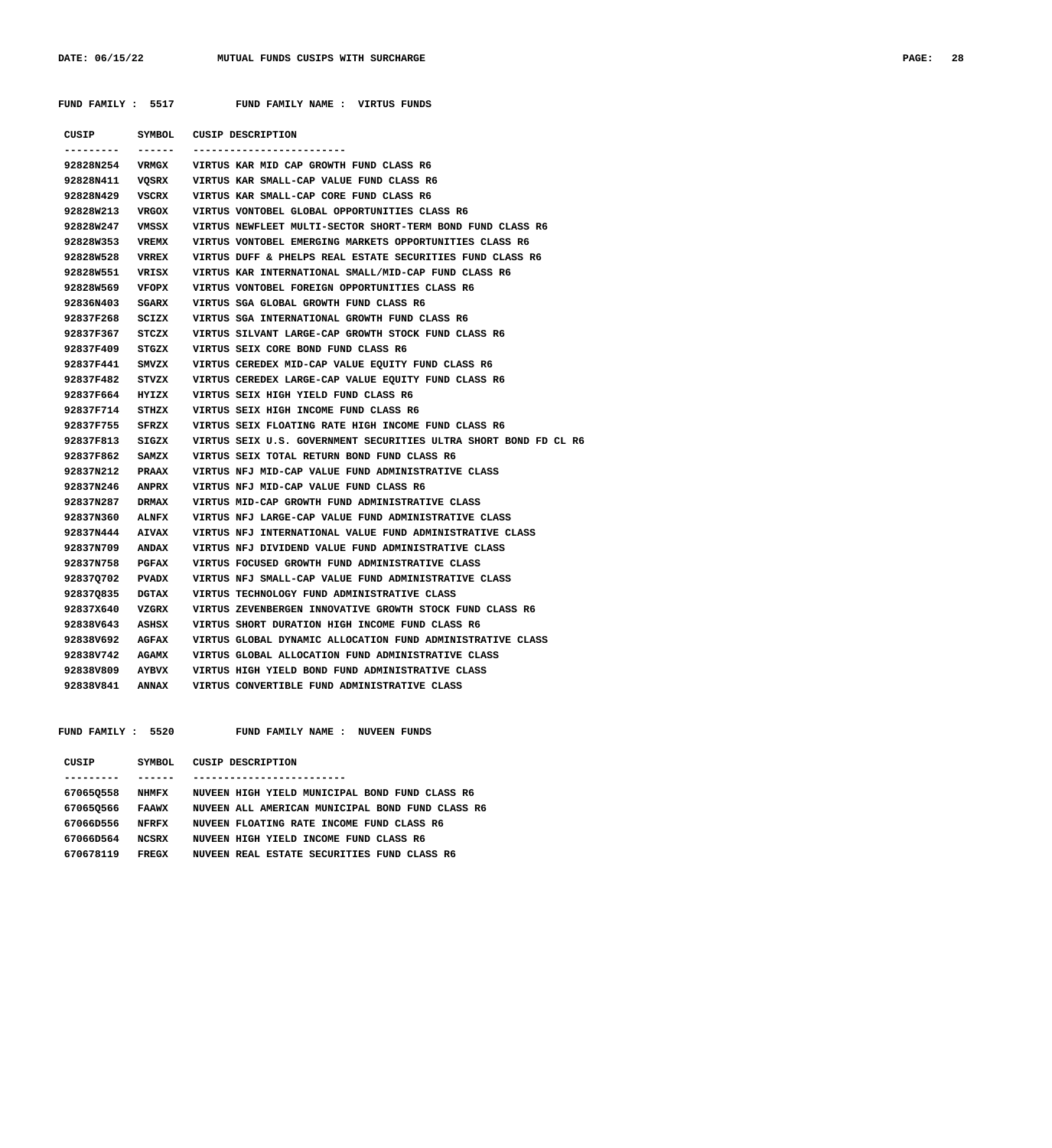| FUND FAMILY : 5520 |              | FUND FAMILY NAME :<br>NUVEEN FUNDS                   |
|--------------------|--------------|------------------------------------------------------|
| CUSIP              | SYMBOL       | CUSIP DESCRIPTION                                    |
|                    |              |                                                      |
| 670690114          | <b>FMEFX</b> | NUVEEN MID CAP GROWTH OPPORTUNITIES FUND CLASS R6    |
| 670690130          | <b>FFEFX</b> | NUVEEN DIVIDEND VALUE FUND CLASS R6                  |
| 670693837          | <b>FSCWX</b> | NUVEEN SMALL CAP VALUE FUND CLASS R6                 |
| 670693845          | <b>FMPFX</b> | NUVEEN SMALL CAP GROWTH OPPORTUNITIES FUND CLASS R6  |
| 670693852          | FGIWX        | NUVEEN GLOBAL INFRASTRUCTURE FUND CLASS R6           |
| 670693860          | <b>NRIFX</b> | NUVEEN REAL ASSET INCOME FUND CLASS R6               |
| 670693878          | FSFRX        | NUVEEN STRATEGIC INCOME FUND CLASS R6                |
| 670700632          | NGJFX        | NUVEEN GLOBAL REAL ESTATE SECURITIES FUND CLASS R6   |
| 670700798          | <b>NOWFX</b> | NUVEEN FLEXIBLE INCOME FUND CLASS R6                 |
| 670700814          | NPSFX        | NUVEEN PREFERRED SECURITIES AND INCOME FUND CLASS R6 |
| 670713304          | <b>NBOFX</b> | NUVEEN INTERNATIONAL GROWTH FUND CLASS R6            |
| 670713809          | <b>NWIFX</b> | NUVEEN INTERNATIONAL SMALL-CAP FUND CLASS R6         |
| 670725365          | <b>NSBFX</b> | NUVEEN DIVIDEND GROWTH FUND CLASS R6                 |
| 670725373          | <b>NWCFX</b> | NUVEEN WINSLOW LARGE-CAP GROWTH ESG FUND CLASS R6    |
| 670729466          | <b>NWOFX</b> | NUVEEN NWO SMALL/ MID CAP VALUE FUND CLASS R6        |
| 670729847          | NSCRY        | MINEEN SMALL-CAP VALUE OPPOPTINITIES FUND CLASS P6   |

| 670725373 | NWCFX | NUVEEN WINSLOW LARGE-CAP GROWTH ESG FUND CLASS R6  |
|-----------|-------|----------------------------------------------------|
| 670729466 | NWOFX | NUVEEN NWO SMALL/ MID CAP VALUE FUND CLASS R6      |
| 670729847 | NSCFX | NUVEEN SMALL-CAP VALUE OPPORTUNITIES FUND CLASS R6 |
|           |       |                                                    |

 **FUND FAMILY : 5523 FUND FAMILY NAME : BNY MELLON FUNDS**

| CUSIP SYMBOL CUSIP DESCRIPTION |              |                                                                |
|--------------------------------|--------------|----------------------------------------------------------------|
|                                |              |                                                                |
| 05569M301                      |              | MPISX BNY MELLON INCOME STOCK FUND CLASS M                     |
| 05569M368                      | BYMMX        | BNY MELLON CORPORATE BOND FUND CLASS M                         |
| 05569M384                      | MLIMX        | BNY MELLON INTERNATIONAL EQUITY INCOME FUND CLASS M            |
| 05569M434                      | MTSMX        | BNY MELLON TAX SENSITIVE LARGE CAP MULTI STRATEGY FUND CLASS M |
| 05569M475                      | MFOMX        | BNY MELLON FOCUSED EOUITY OPPORTUNITIES FUND CLASS M           |
| 05569M491                      | MOTMX        | BNY MELLON MUNI OPPORTUNITIES FUND CLASS M                     |
| 05569M509                      | MPMCX        | BNY MELLON MID CAP STOCK FUND CLASS M                          |
| 05569M525                      | <b>MNYMX</b> | BNY MELLON NEW YORK INTERM TAX-EXEMPT BOND FUND CLASS M        |
| 05569M616                      | <b>MLMXX</b> | BNY MELLON GOVERNMENT MONEY MARKET FUND CLASS M                |
| 05569M632                      |              | BNY MELLON NATIONAL MUNICIPAL MONEY MARKET FUND CLASS M        |
| 05569M657                      | MPBLX        | BNY MELLON BALANCED FUND CLASS M                               |
| 05569M681                      | MMBMX        | BNY MELLON MA INTERMEDIATE MUNI BOND FUND CLASS M              |
| 05569M715                      | MPPIX        | BNY MELLON PA INTERMEDIATE MUNI BOND FUND CLASS M              |
| 05569M731                      | MPSTX        | BNY MELLON NATIONAL SHORT TERM MUNI BOND FUND CLASS M          |
| 05569M764                      | MPNIX        | BNY MELLON NATIONAL INTERMEDIATE MUNI BOND FUND CLASS M        |
| 05569M780                      | MPSUX        | BNY MELLON SHORT TERM U.S. GOVERNMENT SECURITIES FUND CLASS M  |
| 05569M806                      | MPSSX        | BNY MELLON SMALL CAP STOCK FUND CLASS M                        |
| 05569M814                      | MPIBX        | BNY MELLON INTERMEDIATE BOND FUND CLASS M                      |
| 05569M830                      | MPBFX        | BNY MELLON BOND FUND CLASS M                                   |
| 05569M855                      | MEMKX        | BNY MELLON EMERGING MARKETS FUND CLASS M                       |
| 05569M871                      | MPITX        | BNY MELLON INTERNATIONAL FUND CLASS M                          |
| 05587K824                      | <b>DMVYX</b> | BNY MELLON SELECT MANAGERS SM CAP VALUE FUND CLASS Y           |
| 05587K832                      | DPUYX        | BNY MELLON U.S. EOUITY FUND CLASS Y                            |
| 05587K840                      | DGLYX        | BNY MELLON GLOBAL STOCK FUND CLASS Y                           |
|                                |              |                                                                |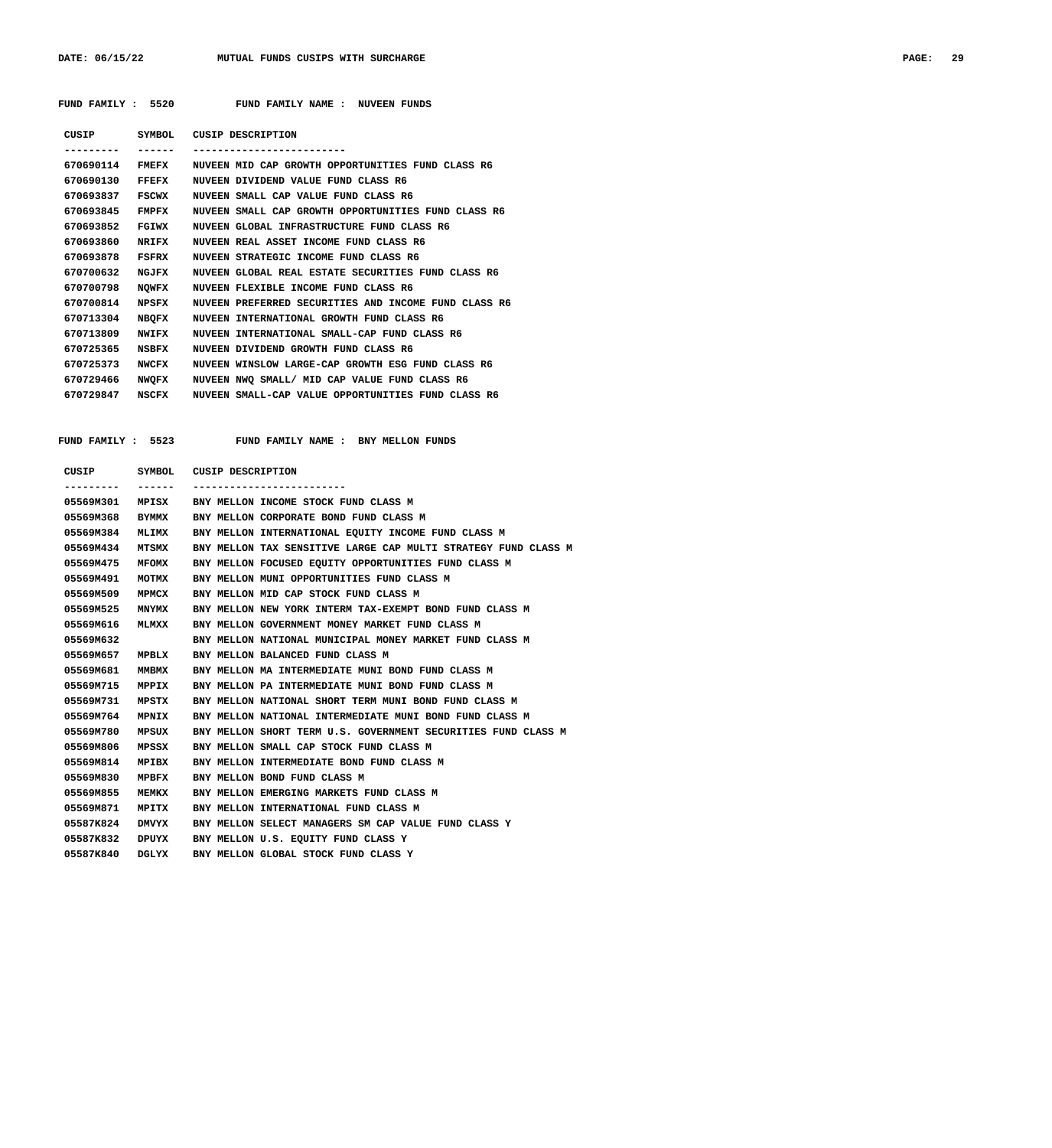## **FUND FAMILY : 5523 FUND FAMILY NAME : BNY MELLON FUNDS**

|                                                                                                      |         | CUSIP SYMBOL CUSIP DESCRIPTION                              |
|------------------------------------------------------------------------------------------------------|---------|-------------------------------------------------------------|
| . _ _ _ _ _ _ _ _                                                                                    | ------- | -------------------------                                   |
|                                                                                                      |         | 05587K857 DISYX BNY MELLON INTERNATIONAL STOCK FUND CLASS Y |
| 05587K865 DSGYX                                                                                      |         | BNY MELLON SELECT MANAGERS SMALL-CAP GROWTH FUND CLASS Y    |
| 05587N505 AVGYX                                                                                      |         | BNY MELLON DYNAMIC TOTAL RETURN FUND CLASS Y                |
| 05587N703 DRGYX                                                                                      |         | BNY MELLON DYNAMIC VALUE FUND CLASS Y                       |
| 05587N737 DSCYX                                                                                      |         | BNY MELLON OPPORTUNISTIC SMALL-CAP FUND CLASS Y             |
| 05587N794 DRRYX                                                                                      |         | BNY MELLON GLOBAL REAL RETURN FUND CLASS Y                  |
| 05587N851                                                                                            | DGDYX   | BNY MELLON GLOBAL DYNAMIC BOND INCOME FUND CLASS Y          |
| 05588D753 NIEYX                                                                                      |         | BNY MELLON INTERNATIONAL EOUITY FUND CLASS Y                |
| 05588D761 DSDYX                                                                                      |         | BNY MELLON GLOBAL FIXED INCOME FUND CLASS Y                 |
| 05588D795 DBMYX                                                                                      |         | BNY MELLON SMALL/MID-CAP GROWTH FUND CLASS Y                |
| 05588D811 SBYEX                                                                                      |         | BNY MELLON DIVERSIFIED EMERGING MARKETS FUND CLASS Y        |
| 05588E108 DIBYX                                                                                      |         | BNY MELLON INTERNATIONAL BOND FUND CLASS Y                  |
| 05588F501 DLACX                                                                                      |         | BNY MELLON LARGE-CAP EOUITY FUND CLASS Y                    |
| 05588F600 DDIFX                                                                                      |         | BNY MELLON DIVERSIFIED INTERNATIONAL FUND CLASS Y           |
| 05588F709 DRLYX                                                                                      |         | BNY MELLON GLOBAL REAL ESTATE FUND CLASS Y                  |
| 05588L409 DGEYX                                                                                      |         | BNY MELLON GLOBAL EMERGING MARKETS FUND CLASS Y             |
| 05588L839 DRYNX                                                                                      |         | BNY MELLON ALTERNATIVE DIVERSIFIER STRATEGIES FUND CLASS Y  |
| 05588L888 DABJX                                                                                      |         | BNY MELLON YIELD ENHANCEMENT FUND CLASS Y                   |
| 055880507 DRYOX                                                                                      |         | BNY MELLON RESEARCH GROWTH FUND CLASS Y                     |
| 05589K400 DFLYX                                                                                      |         | BNY MELLON FLOATING RATE FUND CLASS Y                       |
| 055890209 DGYGX                                                                                      |         | BNY MELLON APPRECIATION FUND CLASS Y                        |
| 05600G800 BYSYX                                                                                      |         | BNY MELLON SHORT-TERM INCOME FUND CLASS Y                   |
| 09661F701 DYYPX                                                                                      |         | BNY MELLON INTERNATIONAL SMALL-CAP FUND CLASS Y             |
| 26188X767                                                                                            |         | DREYFUS TOBAM EMERGING MARKETS FUND CLASS Y                 |
| 26188X809 and the set of the set of the set of the set of the set of the set of the set of the set o |         | DREYFUS SELECT MANAGERS LONG/SHORT FUND CLASS Y             |

FUND FAMILY : 5529 FUND FAMILY NAME : FEDERATED FUNDS

| CUSIP        | <b>SYMBOL</b> | CUSIP DESCRIPTION                                                   |
|--------------|---------------|---------------------------------------------------------------------|
| . <b>.</b> . |               | -----------------------                                             |
| 140411109    |               | FEDERATED CAPITAL PRESERVATION COLLECTIVE TRUST FUND CLASS ISP      |
| 313915605    | FDERX         | FEDERATED HERMES EOUITY INCOME FUND CLASS R                         |
| 31417P833    | STILX         | FEDERATED HERMES STRATEGIC INCOME FUND CLASS R6                     |
| 314172131    | KLCSX         | FEDERATED HERMES KAUFMANN LARGE-CAP FUND CLASS R6                   |
| 314172420    | KLCKX         | FEDERATED HERMES KAUFMANN LARGE-CAP FUND CLASS R                    |
| 314172529    | FGSKX         | FEDERATED HERMES MDT MID-CAP GROWTH FUND CLASS R6                   |
| 314172537    | FKKSX         | FEDERATED HERMES KAUFMANN SMALL-CAP FUND CLASS R                    |
| 314172644    | KAUFX         | FEDERATED HERMES KAUFMANN FUND CLASS R                              |
| 314197807    | FHYLX         | FEDERATED HERMES OPPORTUNISTIC HIGH YIELD BOND FUND CLASS R6        |
| 31420B847    | FIHLX         | FEDERATED HERMES INSTITUTIONAL HIGH YIELD BOND FUND CLASS R6        |
| 31420B854    | FGULX         | FEDERATED HERMES GOVERNMENT ULTRASHORT FUND CLASS R6                |
| 31420B862    | <b>SRBRX</b>  | FEDERATED HERMES SHORT-INTERMEDIATE TOTAL RETURN BOND FUND CLASS R6 |
| 31420C563    | FSILX         | FEDERATED HERMES SHORT-TERM INCOME FUND CLASS R6                    |
| 31420C571    | <b>FFRLX</b>  | FEDERATED HERMES FLOATING RATE STRATEGIC INCOME FUND CLASS R6       |
| 31420E809    | <b>FMXKX</b>  | FEDERATED HERMES MAX-CAP INDEX FUND CLASS R                         |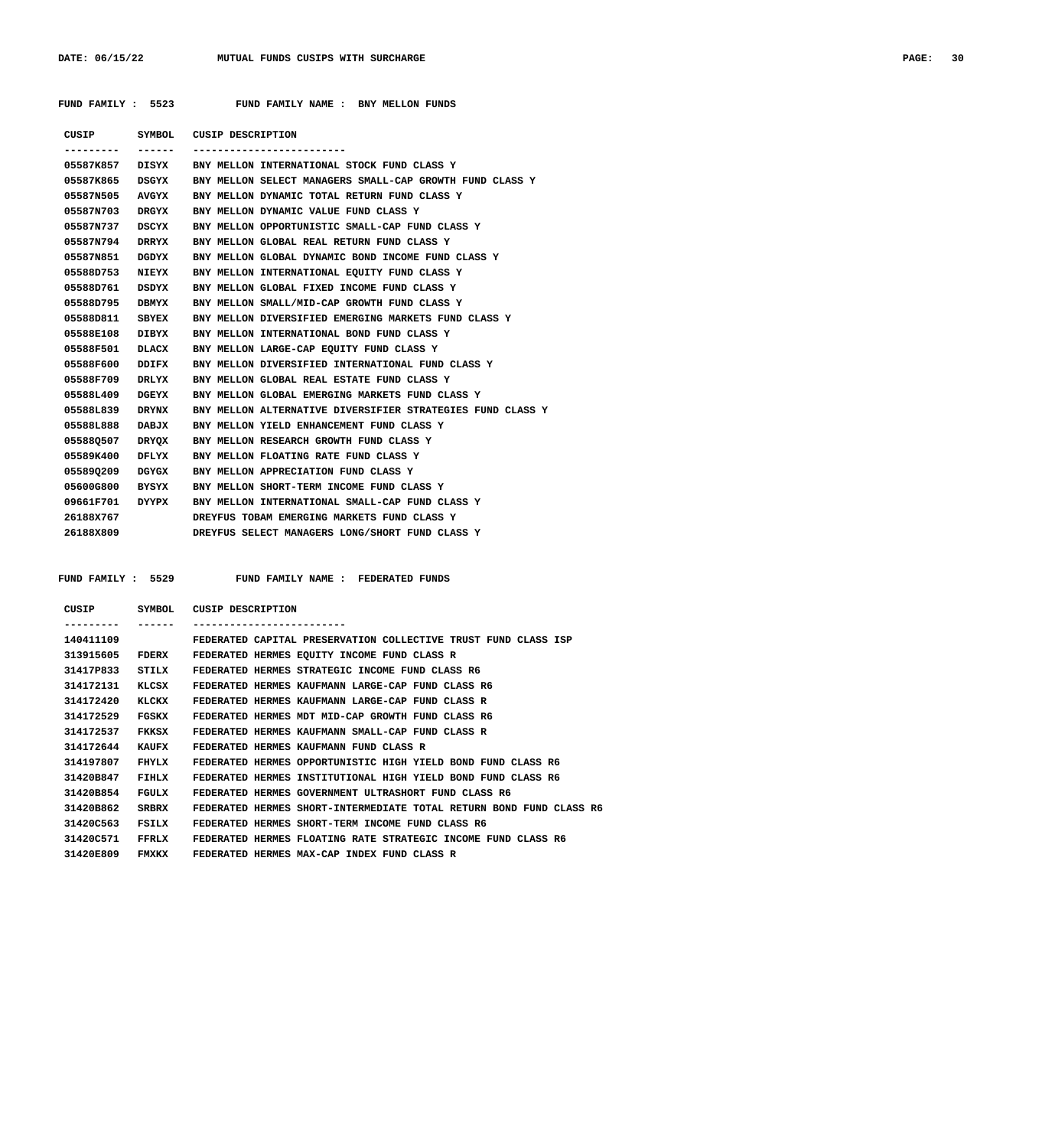**FUND FAMILY : 5529 FUND FAMILY NAME : FEDERATED FUNDS**

| CUSIP                  | SYMBOL         | <b>CUSIP DESCRIPTION</b>                                                                                                 |
|------------------------|----------------|--------------------------------------------------------------------------------------------------------------------------|
| 31420F608              | FDBLX          | FEDERATED HERMES CORPORATE BOND FUND CLASS R6                                                                            |
| 314209503              |                | FEDERATED HERMES MDT LARGE-CAP VALUE FUND CLASS R                                                                        |
| 314209602              | QRLVX          | FEDERATED HERMES MDT LARGE-CAP VALUE FUND CLASS R6                                                                       |
|                        | FSTLX          |                                                                                                                          |
| 31421N683              | <b>FKALX</b>   | FEDERATED HERMES KAUFMANN SMALL-CAP FUND CLASS R6                                                                        |
| 31421N824              | IVFLX          | FEDERATED HERMES INTERNATIONAL STRATEGIC VALUE DIVIDEND FUND CLASS R6                                                    |
| 31421N881              | <b>SVALX</b>   | FEDERATED HERMES STRATEGIC VALUE DIVIDEND FUND CLASS R6                                                                  |
| 31421P100              | FCSPX          | FEDERATED CORPORATE BOND STRATEGY PORTFOLIO FUND CL A                                                                    |
| 31421P209              | FHYSX          | FEDERATED HIGH- YIELD STRATEGY PORTFOLIO CLASS A                                                                         |
| 31421P308              | <b>FIBPX</b>   | FEDERATED INT'L BOND STRATEGY PORTFOLIO CLASS A                                                                          |
| 31421P407              | <b>FMBPX</b>   | FEDERATED MORTGAGE STRATEGY PORTFOLIO CLASS A                                                                            |
| 31421P506              | <b>FMVPX</b>   | FEDERATED MANAGED VOLATILITY STRATEGY PORTFOLIO                                                                          |
| 31421P605              | FIDPX          | FEDERATED INTERNATIONAL DIVIDEND STRATEGY PORTFOLIO                                                                      |
| 31421R619              | QLSGX          | FEDERATED HERMES MDT SMALL-CAP GROWTH FUND CLASS R6                                                                      |
| 31421R627              | QLSCX          | FEDERATED HERMES MDT SMALL-CAP CORE FUND CLASS R6                                                                        |
| 31421R692              | QKBGX          | FEDERATED HERMES MDT BALANCED FUND CLASS R6                                                                              |
| 31421R718              | QKACX          | FEDERATED HERMES MDT ALL-CAP CORE FUND CLASS R6                                                                          |
| 31423A457              | <b>FHMIX</b>   | FEDERATED HERMES CONSERVATIVE MUNICIPAL MICROSHORT FUND CLASS IS                                                         |
| 31423A473              | <b>FHCOX</b>   | FEDERATED CONSERVATIVE MICROSHORT FUND CLASS IS                                                                          |
| 31428Q713              | FULLX          | FEDERATED HERMES ULTRASHORT BOND FUND CLASS R6                                                                           |
| 31428Q739              | FTRLX          | FEDERATED HERMES TOTAL RETURN BOND FUND CLASS R6                                                                         |
| 31428Q770              | FTRKX          | FEDERATED HERMES TOTAL RETURN BOND FUND CLASS R                                                                          |
| 314280581              | FGRSX          | FEDERATED HERMES INTERNATIONAL LEADERS FUND CLASS R6                                                                     |
| 314280599              | FGFRX          | FEDERATED HERMES INTERNATIONAL LEADERS FUND CLASS R                                                                      |
| 608919478              | GRTXX          | FEDERATED HERMES GOVERNMENT OBLIGATIONS FUND CLASS SEL                                                                   |
| 608919486              | FFTXX          | FEDERATED HERMES INSTITUTIONAL TAX-FREE CASH TRUST FUND CLASS IS                                                         |
| 608919577              | PTRXX          | FEDERATED HERMES PRIME CASH OBLIGATIONS FUND CLASS R                                                                     |
| 608919619              | PTTXX          | FEDERATED HERMES PRIME CASH OBLIGATIONS FUND CLASS TR                                                                    |
| 608919718              | GOFXX          | FEDERATED HERMES GOVERNMENT OBLIGATIONS FUND CLASS PRM                                                                   |
| 608919809              | GOCXX          | FEDERATED HERMES GOVERNMENT OBLIGATIONS FUND CLASS CAP                                                                   |
| 60934N104              | GOIXX          | FEDERATED HERMES GOVERNMENT OBLIGATIONS FUND CLASS IS                                                                    |
| 60934N120              | TOTXX          | FEDERATED HERMES TREASURY OBLIGATIONS FUND CLASS TR                                                                      |
| 60934N203              | POIXX          | FEDERATED HERMES INSTITUTIONAL PRIME OBLIGATIONS FUND CLASS IS                                                           |
| 60934N211              | MMMXX          | FEDERATED HERMES INSTITUTIONAL MONEY MARKET MANAGEMENT FUND CLASS EAG                                                    |
| 60934N401              | TBIXX          | FEDERATED HERMES TAX-FREE OBLIGATIONS FUND CLASS WS                                                                      |
| 60934N500              | TOIXX          | FEDERATED HERMES TREASURY OBLIGATIONS FUND CLASS IS                                                                      |
| 60934N567              | PVCXX          | FEDERATED HERMES INSTITUTIONAL PRIME VALUE OBLIGATIONS FUND CLASS CAP                                                    |
| 60934N575              | PVSXX          | FEDERATED HERMES INSTITUTIONAL PRIME VALUE OBLIGATIONS FUND CLASS SS                                                     |
| 60934N583              | PVOXX          | FEDERATED HERMES INSTITUTIONAL PRIME VALUE OBLIGATIONS FUND CLASS IS                                                     |
| 60934N591              | PCCXX          | FEDERATED HERMES PRIME CASH OBLIGATIONS FUND CLASS CAP                                                                   |
| 60934N617              | PRCXX          | FEDERATED HERMES PRIME CASH OBLIGATIONS FUND CLASS SS                                                                    |
| 60934N625              | PCOXX          | FEDERATED HERMES PRIME CASH OBLIGATIONS FUND CLASS WS                                                                    |
| 60934N633              | MFCXX          | FEDERATED HERMES MUNICIPAL OBLIGATIONS FUND CLASS CAP                                                                    |
| 60934N641              | MOSXX          | FEDERATED HERMES MUNICIPAL OBLIGATIONS FUND CLASS SS                                                                     |
| 60934N658              | MOFXX          | FEDERATED HERMES MUNICIPAL OBLIGATIONS FUND CLASS WS                                                                     |
| 60934N666              |                | FEDERATED HERMES INSTITUTIONAL TAX-FREE CASH TRUST FUND CLASS PRM                                                        |
|                        | FTFXX          |                                                                                                                          |
| 60934N674<br>60934N682 | TISXX<br>UTIXX | FEDERATED HERMES U.S. TREASURY CASH RESERVES FUND CLASS SS<br>FEDERATED HERMES U.S. TREASURY CASH RESERVES FUND CLASS IS |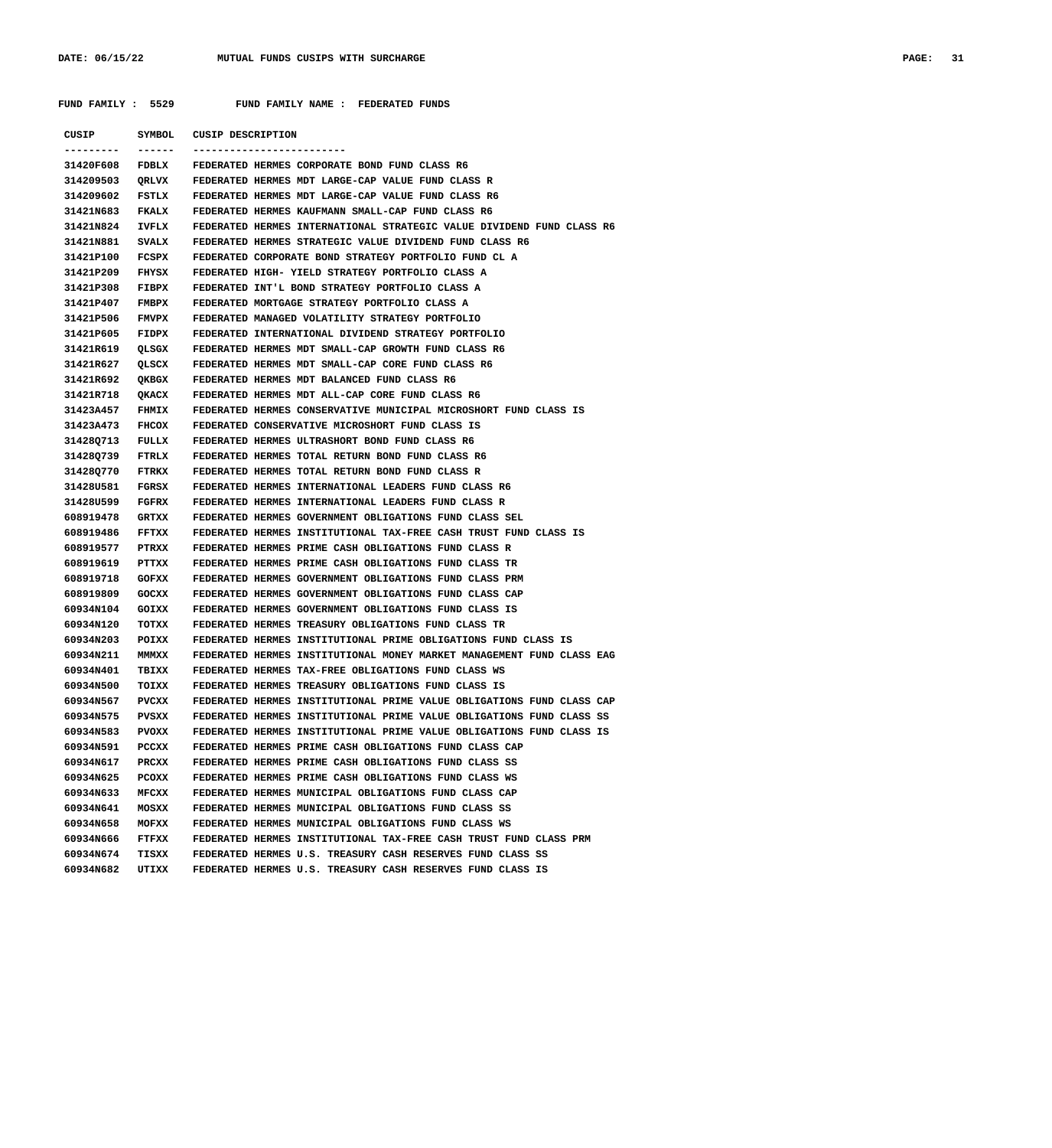DATE: 06/15/22 MUTUAL FUNDS CUSIPS WITH SURCHARGE **PAGE: 32** 

 **FUND FAMILY : 5529 FUND FAMILY NAME : FEDERATED FUNDS**

| CUSIP     | SYMBOL       | CUSIP DESCRIPTION                                                  |
|-----------|--------------|--------------------------------------------------------------------|
|           |              |                                                                    |
| 60934N708 | PRSXX        | FEDERATED HERMES INSTITUTIONAL PRIME OBLIGATIONS FUND CLASS SS     |
| 60934N799 | TTOXX        | FEDERATED HERMES TRUST FOR U.S. TREASURY OBLIGATIONS FUND CLASS IS |
| 60934N823 | TOCXX        | FEDERATED HERMES TREASURY OBLIGATIONS FUND CLASS CAP               |
| 60934N849 | <b>GTSXX</b> | FEDERATED HERMES GOVERNMENT OBLIGATIONS TAX-MANAGED FUND CLASS SS  |
| 60934N856 | <b>GOTXX</b> | FEDERATED HERMES GOVERNMENT OBLIGATIONS TAX-MANAGED FUND CLASS IS  |
| 60934N872 | TOSXX        | FEDERATED HERMES TREASURY OBLIGATIONS FUND CLASS SS                |
| 60934N880 | TBSXX        | HERMES TAX-FREE OBLIGATIONS FUND CLASS SS<br>FEDERATED             |
|           |              |                                                                    |

### **FUND FAMILY : 5534 FUND FAMILY NAME : FRANKLIN TEMPLETON FUNDS**

| CUSIP           | SYMBOL       | CUSIP DESCRIPTION                                                |
|-----------------|--------------|------------------------------------------------------------------|
|                 | -------      |                                                                  |
|                 |              | 35241W401 FASRX FRANKLIN K2 ALTERNATIVE STRATEGIES FUND CLASS R6 |
|                 |              | 35241W831 FKLQX FRANKLIN K2 LONG SHORT CREDIT FUND CLASS R6      |
| 352518609       | FKTQX        | FRANKLIN CALIFORNIA TAX-FREE INCOME FUND CLASS R6                |
| 352519847       | FCCRX        | FRANKLIN CALIFORNIA INTERMEDIATE TERM TAX FREE INC FD CL R6      |
| 353496615       | FUFRX        | FRANKLIN UTILITIES FUND CLASS R6                                 |
| 353496623       | FGORX        | FRANKLIN U.S. GOVERNMENT SECURITIES FUND CLASS R6                |
| 353496631       | <b>FNCFX</b> | FRANKLIN INCOME FUND CLASS R6                                    |
| 353496649       | FIFRX        | FRANKLIN GROWTH FUND CLASS R6                                    |
| 353496656       | FDTRX        | FRANKLIN DYNATECH FUND CLASS R6                                  |
| 353519606       | FFTQX        | FRANKLIN FEDERAL TAX-FREE INCOME FUND CLASS R6                   |
| 353533631       | FCAPX        | FRANKLIN INTERNATIONAL SMALL-CAP FUND CLASS R6                   |
| 353533649       | FILRX        | FRANKLIN INTERNATIONAL GROWTH FUND CLASS R6                      |
| 353533813       | FEMDX        | FRANKLIN EMERGING MARKET DEBT OPPORTUNITIES FUND                 |
| 353535503       | FGPMX        | FRANKLIN GOLD AND PRECIOUS METALS FUND CLASS R6                  |
| 353538606       | <b>FHRRX</b> | FRANKLIN HIGH INCOME FUND CLASS R6                               |
| 353612484 FCSKX |              | FRANKLIN CONVERTIBLE SECURITIES FUND CLASS R6                    |
| 353612492       | FAURX        | FRANKLIN ADJUSTABLE U.S. GOVERNMENT SECURITIES FUND CLASS R6     |
| 353612518       | FRERX        | FRANKLIN TOTAL RETURN FUND CLASS R6                              |
| 353612534       | FLRRX        | FRANKLIN LOW DURATION TOTAL RETURN FUND CLASS R6                 |
| 353612559       | FFRDX        | FRANKLIN FLOATING RATE DAILY ACCESS FUND CLASS R6                |
| 353612567       | <b>FEIQX</b> | FRANKLIN EQUITY INCOME FUND CLASS R6                             |
| 353612575       | FBFRX        | FRANKLIN MANAGED INCOME FUND CLASS R6                            |
| 353825888       | FRISX        | FRANKLIN RISING DIVIDENDS FUND CLASS R6                          |
| 354014102       | FMFXX        | FRANKLIN U.S. GOVERNMENT MONEY FUND CLASS A                      |
| 354014201       | FRRXX        | FRANKLIN U.S. GOVERNMENT MONEY FUND CLASS R6                     |
| 354014300       | FTQXX        | FRANKLIN U.S. GOVERNMENT MONEY FUND CLASS C                      |
| 354014409       | FRQXX        | FRANKLIN U.S. GOVERNMENT MONEY FUND CLASS R                      |
| 354025850       | FCAQX        | FRANKLIN CALIFORNIA HIGH YIELD MUNICIPAL FUND CLASS R6           |
| 354026742       | FMSHX        | FRANKLIN MUTUAL SHARES FUND CLASS R6                             |
| 354026759       | <b>FMQRX</b> | FRANKLIN MUTUAL QUEST FUND CLASS R6                              |
| 354026775       | FMDRX        | FRANKLIN MUTUAL GLOBAL DISCOVERY FUND CLASS R6                   |
| 354026783 FMFVX |              | FRANKLIN MUTUAL FINANCIAL SERVICES FUND CLASS R6                 |
| 354026791       | <b>FMEUX</b> | FRANKLIN MUTUAL EUROPEAN FUND CLASS R6                           |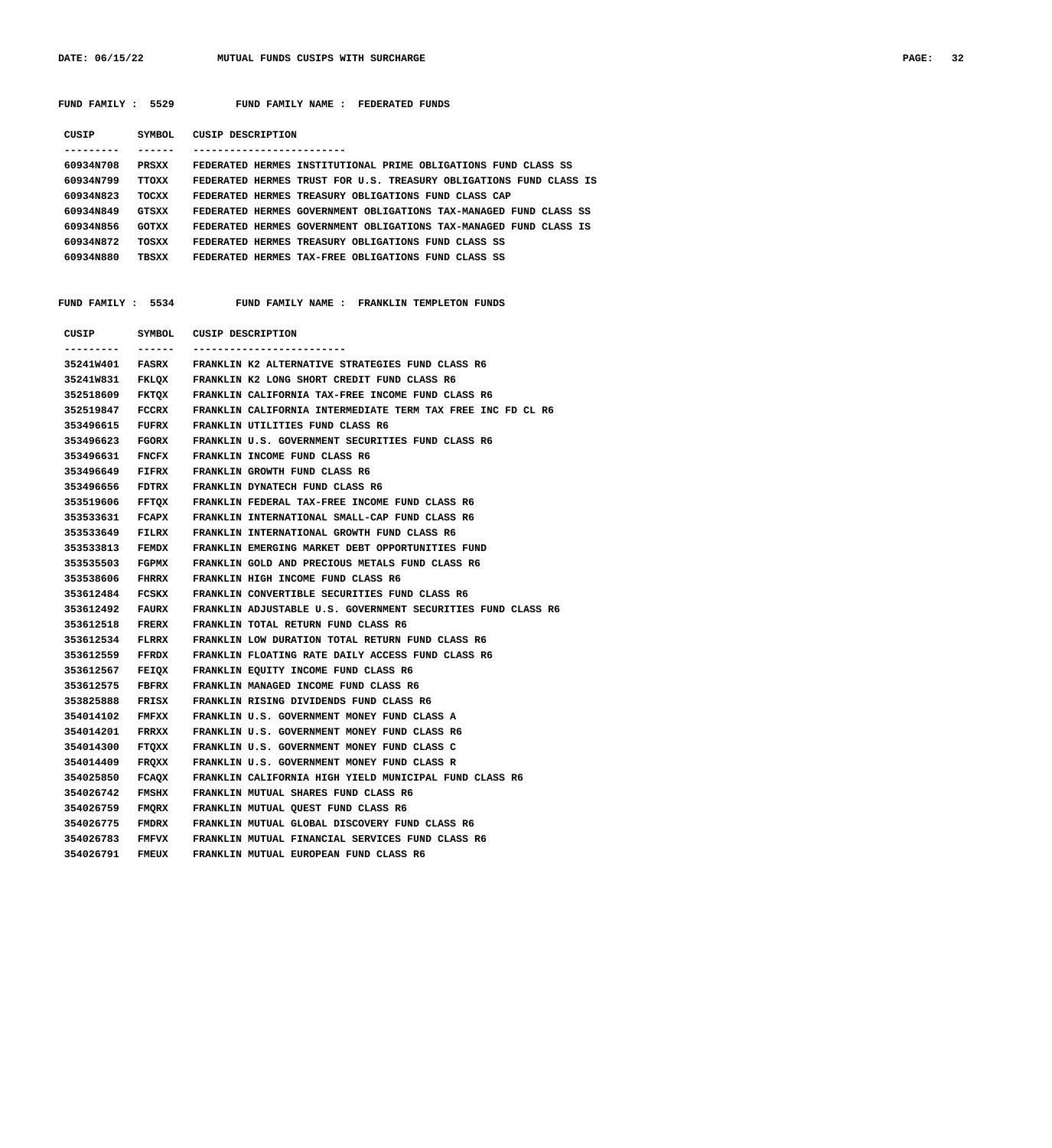# **FUND FAMILY : 5534 FUND FAMILY NAME : FRANKLIN TEMPLETON FUNDS**

| CUSIP           | SYMBOL       | CUSIP DESCRIPTION                                                                |
|-----------------|--------------|----------------------------------------------------------------------------------|
| ---------       | ------       | -------------------------                                                        |
| 354026817       | <b>FMBRX</b> | FRANKLIN MUTUAL BEACON FUND CLASS R6                                             |
| 354128878       | <b>FKNRX</b> | FRANKLIN NEW YORK INTERMEDIATE-TERM TAX-FREE INCOME FUND CLASS R6                |
| 354130601       | FKTJX        | FRANKLIN NEW YORK TAX-FREE INCOME FUND CLASS R6                                  |
| 354602500       | <b>FSERX</b> | FRANKLIN REAL ESTATE SECURITIES FUND CLASS R6                                    |
| 35471D107       | FQTEX        | FRANKLIN TEMPLETON SMACS FUND SERIES E                                           |
| 35471D206       | FQTIX        | FRANKLIN TEMPLETON SMACS FUND SERIES I                                           |
| 35471D305       | FQCHX        | FRANKLIN TEMPLETON SMACS FUND SERIES CH                                          |
| 35471D404       | FQTHX        | FRANKLIN TEMPLETON SMACS FUND SERIES H                                           |
| 35471H603       | FSMQX        | FRANKLIN STRATEGIC MORTGAGE PORTFOLIO CLASS R6                                   |
| 354713257       | FNCSX        | FRANKLIN NATURAL RESOURCES FUND CLASS R6                                         |
| 354713323       | <b>FGKNX</b> | FRANKLIN STRATEGIC INCOME FUND CLASS R6                                          |
| 354713331       | <b>FMGGX</b> | FRANKLIN SMALL-MID CAP GROWTH FUND CLASS R6                                      |
| 354713349       | <b>FSMLX</b> | FRANKLIN SMALL CAP GROWTH FUND CLASS R6                                          |
| 354713356       | FOPPX        | FRANKLIN GROWTH OPPORTUNITIES FUND CLASS R6                                      |
| 354713380       | <b>FRBRX</b> | FRANKLIN BIOTECHNOLOGY DISCOVERY FUND CLASS R6                                   |
| 35472P158       | <b>FRLEX</b> | FRANKLIN LIFESMART 2050 RETIREMENT TARGET FUND CLASS R6                          |
| 35472P216       | FLREX        | FRANKLIN LIFESMART 2040 RETIREMENT TARGET FUND CLASS R6                          |
| 35472P265       | <b>FLERX</b> | FRANKLIN LIFESMART 2030 RETIREMENT TARGET FUND CLASS R6                          |
| 35472P323       | FRTSX        | FRANKLIN LIFESMART 2020 RETIREMENT TARGET FUND CLASS R6                          |
| 35472P364       | <b>FMLTX</b> | FRANKLIN LIFESMART 2045 RETIREMENT TARGET FUND CLASS R6                          |
| 35472P372       | <b>FMTLX</b> | FRANKLIN LIFESMART 2035 RETIREMENT TARGET FUND CLASS R6                          |
| 35472P380       | FTLMX        | FRANKLIN LIFESMART 2025 RETIREMENT TARGET FUND CLASS R6                          |
| 35472P398       | <b>FLMTX</b> | FRANKLIN LIFESMART 2015 RETIREMENT TARGET FUND CLASS R6                          |
| 354724379       | FRPRX        | FRANKLIN PENNSYLVANIA TAX FREE INCOME FUND CLASS R6                              |
| 354724387       | FOFRX        | FRANKLIN OREGON TAX-FREE INCOME FUND CLASS R6                                    |
| 354724395       | <b>FKTOX</b> | FRANKLIN OHIO TAX FREE INCOME FUND CLASS R6                                      |
| 354724411       | <b>FKTDX</b> | FRANKLIN MINNESOTA TAX-FREE INCOME FUND CLASS R6                                 |
| 354724429       | <b>FKTNX</b> | FRANKLIN MICHIGAN TAX-FREE INCOME FUND CLASS R6                                  |
| 354724437       | FCTQX        | FRANKLIN CONNECTICUT TAX FREE INCOME FUND CLASS R6                               |
| 354724445       | FKTLX        | FRANKLIN COLORADO TAX-FREE INCOME FUND CLASS R6                                  |
| 354724452       | <b>FAZRX</b> | FRANKLIN ARIZONA TAX-FREE INCOME FUND CLASS R6                                   |
| 354724460       | FRVRX        | FRANKLIN VIRGINIA TAX-FREE INCOME FUND CLASS R6                                  |
| 354724478       | FNCQX        | FRANKLIN NORTH CAROLINA TAX-FREE INCOME FUND CLASS R6                            |
| 354724486       | FMOQX        | FRANKLIN MISSOURI TAX-FREE INCOME FUND CLASS R6                                  |
| 354724494       | <b>FMDQX</b> | FRANKLIN MARYLAND TAX-FREE INCOME FUND CLASS R6                                  |
| 354724510 FLAQX |              | FRANKLIN LOUISIANA TAX-FREE INCOME FUND CLASS R6                                 |
|                 |              | 354724536 FGFQX FRANKLIN GEORGIA TAX-FREE INCOME FUND CLASS R6                   |
|                 |              | 354724551 FALRX FRANKLIN ALABAMA TAX-FREE INCOME FUND CLASS R6                   |
|                 |              | 354724569 FNJRX FRANKLIN NEW JERSEY TAX-FREE INCOME FUND CLASS R6                |
|                 |              | 354724577 FKTMX FRANKLIN MASSACHUSETTS TAX FREE INCOME FUND CLASS R6             |
|                 |              | 354724585 FHYRX FRANKLIN HIGH YIELD TAX-FREE INCOME FUND CLASS R6                |
|                 |              | 354724593 FFTRX FRANKLIN FEDERAL LIMITED-TERM TAX FREE INCOME FUND CLASS R6      |
|                 |              | 354724619 FITQX FRANKLIN FEDERAL INTERMEDIATE-TERM TAX-FREE INCOME FUND CLASS R6 |
| 354726697       |              | FRANKLIN MUNICIPAL GREEN BOND FUND CLASS R6                                      |
|                 |              | 35473A408 FLSZX FRANKLIN LIFESMART TM 2055 RETIREMENT TARGET FUND CLASS R6       |
|                 |              | 35473A622 FFAQX FRANKLIN GLOBAL ALLOCATION FUND CLASS R6                         |
|                 |              | 35473A630 FTLQX FRANKLIN COREFOLIO ALLOCATION FUND CLASS R6                      |
|                 |              |                                                                                  |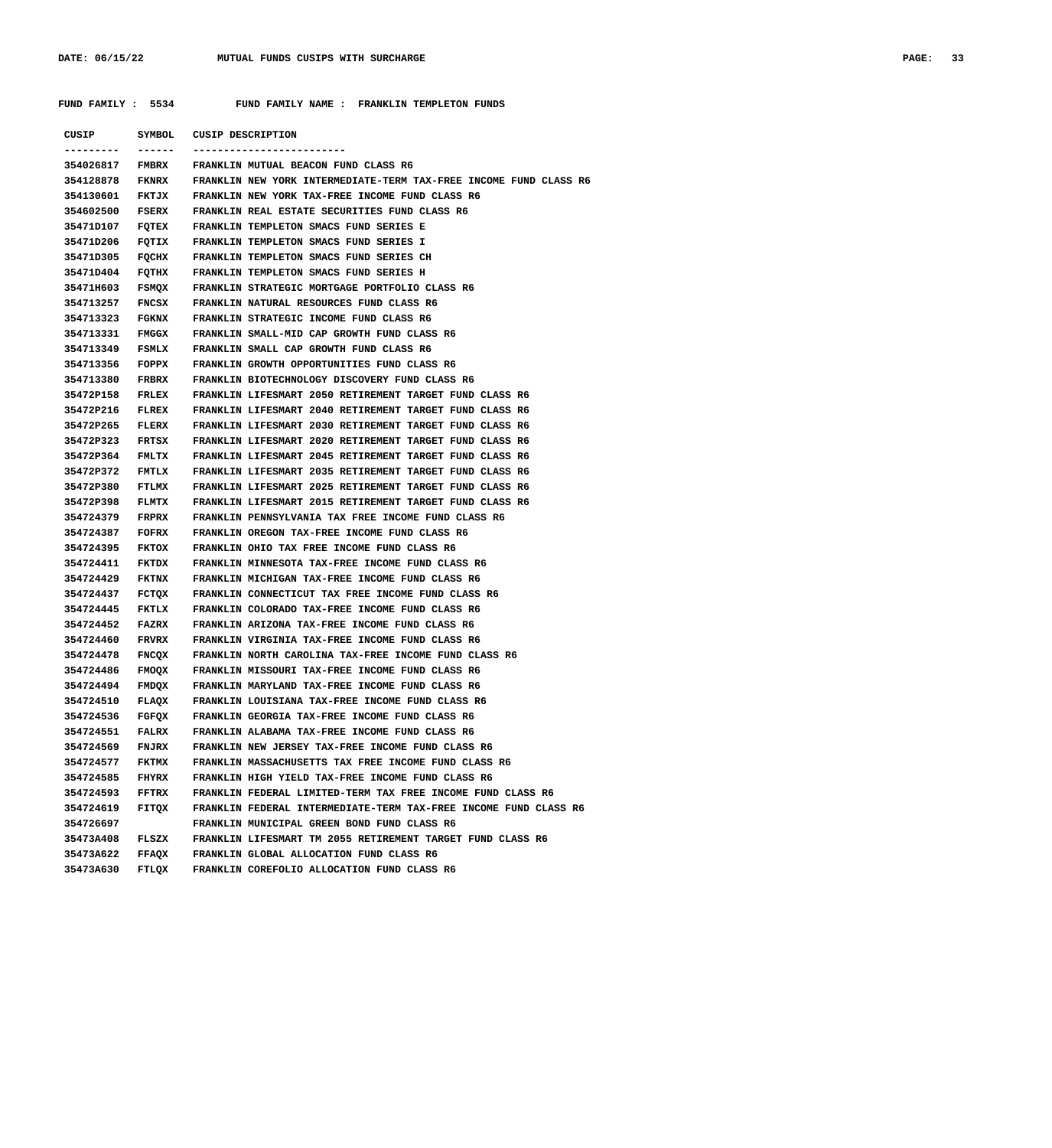**FUND FAMILY : 5534 FUND FAMILY NAME : FRANKLIN TEMPLETON FUNDS**

|                 |              | CUSIP SYMBOL CUSIP DESCRIPTION                            |
|-----------------|--------------|-----------------------------------------------------------|
|                 |              |                                                           |
| 355148669 FRCSX |              | FRANKLIN SMALL CAP VALUE FUND CLASS R6                    |
| 355148677       | FMCVX        | FRANKLIN MICROCAP VALUE FUND CLASS R6                     |
| 355148693 FBSIX |              | FRANKLIN MUTUAL U.S. MID-CAP VALUE FUND CLASS R6          |
| 457756500       |              | FRANKLIN IFT MONEY MARKET PORTFOLIO FUND CLASS A          |
| 52470G114       | LSMSX        | LEGG MASON WESTERN ASSET SMASH SERIES TF FUND             |
| 52470G460 WAADX |              | WESTERN ASSET SMASH SERIES CORE COMPLETION FUND           |
| 52470G734       | LMECX        | WESTERN ASSET SMASH SERIES CORE PLUS COMPLETION FUND      |
| 52470G742 LMLCX |              | WESTERN ASSET SMASH SERIES C FUND                         |
| 52470G759       | LMSMX        | WESTERN ASSET SMASH SERIES M FUND                         |
| 52471E290       | LCSMX        | LEGG MASON MARTIN CURRIE SMASH FUND SERIES EM             |
| 88018W609 FDEVX |              | TEMPLETON DEVELOPING MARKETS TRUST CLASS R6               |
| 88018X607 FCWRX |              | TEMPLETON CHINA WORLD FUND CLASS R6                       |
| 88019R385 FTEQX |              | TEMPLETON EMERGING MARKETS SMALL CAP FUND CLASS R6        |
| 88019R518       | FGGBX        | TEMPLETON GLOBAL BALANCED FUND CLASS R6                   |
| 880196860 FTWRX |              | TEMPLETON WORLD FUND CLASS R6                             |
| 880196878 FTFGX |              | TEMPLETON FOREIGN FUND CLASS R6                           |
| 880199609 FTGFX |              | TEMPLETON GROWTH FUND CLASS R6                            |
| 880208715       | <b>FIBOX</b> | TEMPLETON INTERNATIONAL BOND FUND CLASS R6                |
| 880208764       | FTTRX        | TEMPLETON GLOBAL TOTAL RETURN FUND CLASS R6               |
| 880208772 FBNRX |              | TEMPLETON GLOBAL BOND FUND CLASS R6                       |
| 880208798       | FEMRX        | TEMPLETON SUSTAINABLE EMERGING MARKETS BOND FUND CLASS R6 |
| 880210505 TFEOX |              | TIF INTERNATIONAL EQUITY SERIES PRIMARY SHARES            |
| 880210877       | TFSCX        | TEMPLETON FOREIGN SMALLER COMPANIES FUND ADVISOR CLASS    |
| 88022L508 FBOGX |              | TEMPLETON GLOBAL SMALLER COMPANIES FUND CLASS R6          |
|                 |              |                                                           |

 **FUND FAMILY : 5535 FUND FAMILY NAME : PAYDEN & RYGEL FUNDS**

| CUSIP     | SYMBOL       | CUSIP DESCRIPTION                                  |
|-----------|--------------|----------------------------------------------------|
|           |              |                                                    |
| 70432R200 | PKRTX        | PAYDEN & RYGEL P/K CASH BALANCE PLAN FUND CLASS SI |
| 70432T602 | <b>PYLSX</b> | PAYDEN LIMITED MATURITY FUND CLASS SI              |
| 70432T701 | PYGTX        | PAYDEN GLOBAL FIXED INCOME FUND CLASS SI           |
| 704329242 | PYRTX        | PAYDEN & RYGEL EMERGING MARKETS BOND FUND CLASS SI |
|           |              |                                                    |

 **FUND FAMILY : 5538 FUND FAMILY NAME : WILLIAM BLAIR FUNDS**

| CUSIP     | SYMBOL.      | CUSIP DESCRIPTION                                           |
|-----------|--------------|-------------------------------------------------------------|
|           |              |                                                             |
| 093001162 | WTTSX        | WILLIAM BLAIR INTERNATIONAL SMALL CAP GROWTH FUND CLASS R6  |
| 093001352 | WRTTX        | WILLIAM BLAIR INTERNATIONAL GROWTH FUND INSTITUTIONAL CLASS |
| 969251552 | WRTRX        | WILLIAM BLAIR INTERNATIONAL GROWTH FUND CLASS R6            |
| 969251750 | <b>WMCJX</b> | WILLIAM BLAIR MACRO ALLOCATION FUND CLASS R6                |
| 969251842 | WESJX        | WILLIAM BLAIR EMERGING MKTS SMALL-CAP GROWTH FUND CLASS R6  |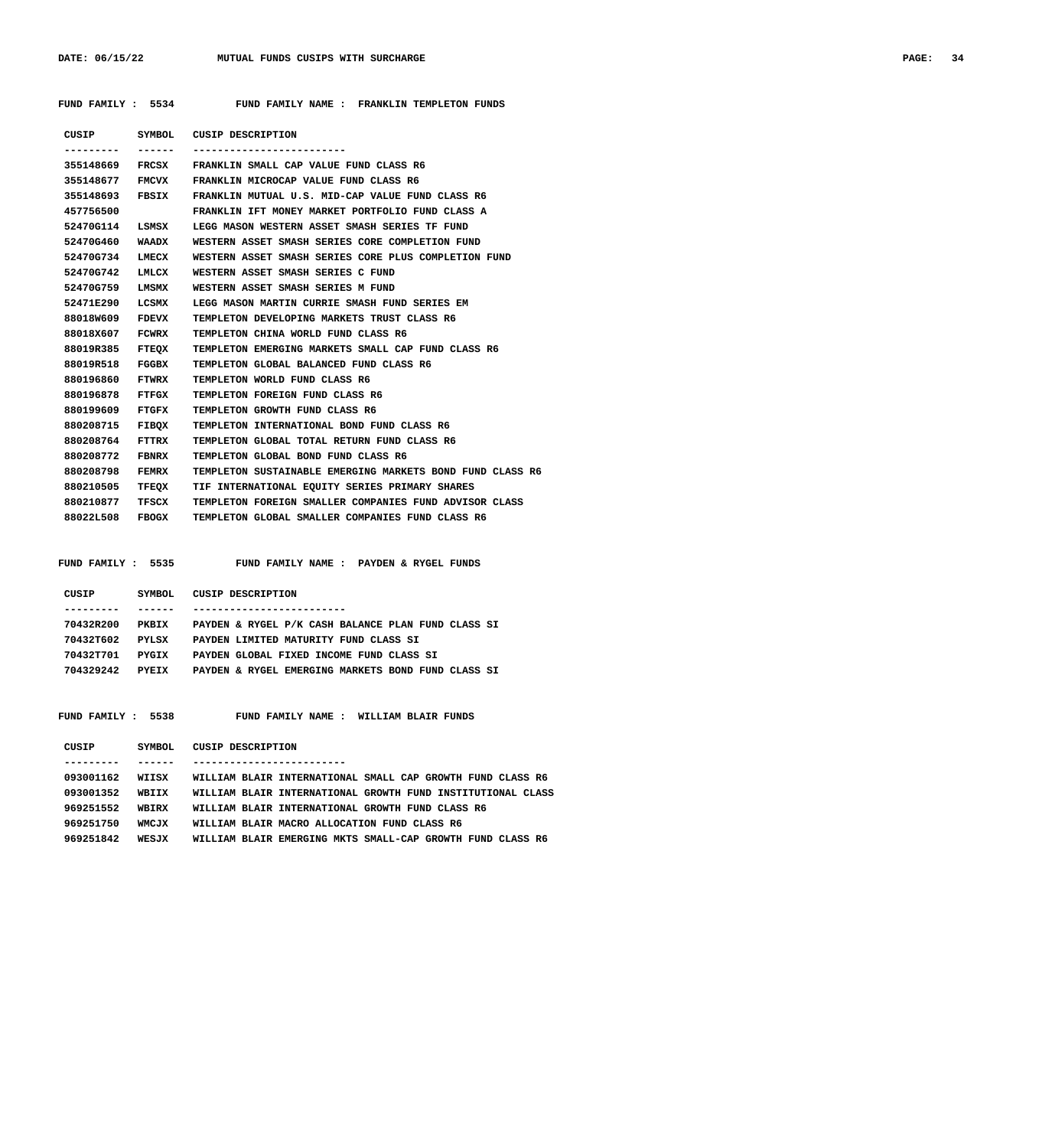DATE: 06/15/22 MUTUAL FUNDS CUSIPS WITH SURCHARGE **PAGE: 35** 

|                 |              | FUND FAMILY : 5539 FUND FAMILY NAME : MAINSTAY FUNDS                  |
|-----------------|--------------|-----------------------------------------------------------------------|
|                 |              | CUSIP SYMBOL CUSIP DESCRIPTION                                        |
| ---------       | -------      | -------------------------                                             |
| 56063N733       | <b>MGVDX</b> | MAINSTAY MACKAY U.S. INFRASTRUCTURE BOND FUND CLASS R6                |
| 56063N808       | <b>MLRSX</b> | MAINSTAY WINSLOW LARGE-CAP GROWTH FUND CLASS R6                       |
| 56063N881       | MHYSX        | MAINSTAY MACKAY HIGH YIELD CORPORATE BOND FUND CLASS R6               |
| 56064B431       | <b>MTRDX</b> | MAINSTAY MACKAY TOTAL RETURN BOND FUND CLASS R6                       |
| 56064L223       | VREQX        | MAINSTAY CBRE REAL ESTATE FUND CLASS R6                               |
| 56064L736       | MSTEX        | MAINSTAY MACKAY SHORT-TERM MUNICIPAL FUND CLASS R6                    |
| 56064L751 MMHEX |              | MAINSTAY MACKAY HIGH YIELD MUNICIPAL BOND FUND CLASS R6               |
| 56064L793 MXFEX |              | MAINSTAY FLOATING RATE FUND CLASS R6                                  |
|                 |              |                                                                       |
|                 |              | FUND FAMILY : 5540 FUND FAMILY NAME : INVESCO FDS                     |
|                 |              | CUSIP SYMBOL CUSIP DESCRIPTION                                        |
| ---------       | -------      | -------------------------                                             |
| 00141A396       | <b>VAFFX</b> | INVESCO AMERICAN FRANCHISE FUND CLASS R6                              |
| 00141A412       | ASRFX        | INVESCO GLOBAL REAL ESTATE INCOME FUND CLASS R6                       |
| 00141A420       | <b>AFRFX</b> | INVESCO FLOATING RATE ESG FUND CLASS R6                               |
| 00141A438       | CPBFX        | INVESCO CORE PLUS BOND FUND CLASS R6                                  |
| 00141B568       | OIRDX        | INVESCO RISING DIVIDENDS FUND CLASS R6                                |
| 00141B667       | OMSIX        | INVESCO MAIN STREET FUND CLASS R6                                     |
| 00141B733       | IOAPX        | INVESCO MAIN STREET ALL-CAP FUND CLASS R6                             |
| 00141B840       | LCEFX        | INVESCO DIVERSIFIED DIVIDEND FUND CLASS R6                            |
| 00141B857       | CHFTX        | INVESCO CHARTER FUND CLASS R6                                         |
| 00141G203       | ISHSX        | INVESCO SHORT DURATION HIGH YIELD MUNI FUND CLASS R6                  |
| 00141G377       | STMUX        | INVESCO SHORT-TERM MUNICIPAL FUND CLASS R6                            |
| 00141G427       |              | INVESCO OPPENHEIMER ROCHESTER SHORT DURATION HIGH YIELD MUNI FD CL R6 |
| 00141G641       | ODIIX        | INVESCO DISCOVERY FUND CLASS R6                                       |
| 00141G716       | OPTIX        | INVESCO CAPITAL APPRECIATION FUND CLASS R6                            |
| 00141G740       |              | INVESCO MASTER LOAN FUND CLASS R6                                     |
| 00141G856       | OOSIX        | INVESCO SENIOR FLOATING RATE FUND CLASS R6                            |
| 00141L723       | SMEFX        | INVESCO SMALL CAP EQUITY FUND CLASS R6                                |
| 00141L731       | <b>IEGFX</b> | INVESCO EQV INTERNATIONAL SMALL COMPANY FUND CLASS R6                 |
| 00141W406       | IORCX        | INVESCO CALIFORNIA MUNICIPAL FUND CLASS R6                            |
| 00141W661       | IORPX        | INVESCO PENNSYLVANIA MUNICIPAL FUND CLASS R6                          |
| 00141W711       | IORJX        | INVESCO NEW JERSEY MUNICIPAL FUND CLASS R6                            |
| 00141W752       | <b>IORUX</b> | INVESCO ROCHESTER NEW YORK MUNICIPALS FUND CLASS R6                   |
| 00141W794       | IORMX        | INVESCO ROCHESTER LIMITED-TERM NEW YORK MUNICIPAL FUND CLASS R6       |
| 00141W844       | IORLX        | INVESCO LIMITED-TERM CALIFORNIA MUNICIPAL FUND CLASS R6               |
| 00141W885       | IORYX        | INVESCO ROCHESTER MUNICIPAL OPPORTUNITIES FUND CLASS R6               |
| 001419134       | <b>IORNX</b> | INVESCO ROCHESTER AMT-FREE NEW YORK MUNICIPAL FUND CLASS R6           |
| 001419175       | <b>IORAX</b> | INVESCO AMT-FREE MUNICIPAL FUND CLASS R6                              |
| 001419225       | IOMUX        | INVESCO ENVIRONMENTAL FOCUS MUNICIPAL FUND R6                         |
| 001419357       | VKMSX        | INVESCO MUNICIPAL INCOME FUND CLASS R6                                |
| 001419373       | ATFSX        | INVESCO LIMITED-TERM MUNICIPAL INCOME FUND CLASS R6                   |
| 001419399       | VKLSX        | INVESCO INTERMEDIATE-TERM MUNICIPAL INCOME FUND CLASS R6              |
| 001419423       | ACTSX        | INVESCO HIGH YIELD MUNICIPAL FUND CLASS R6                            |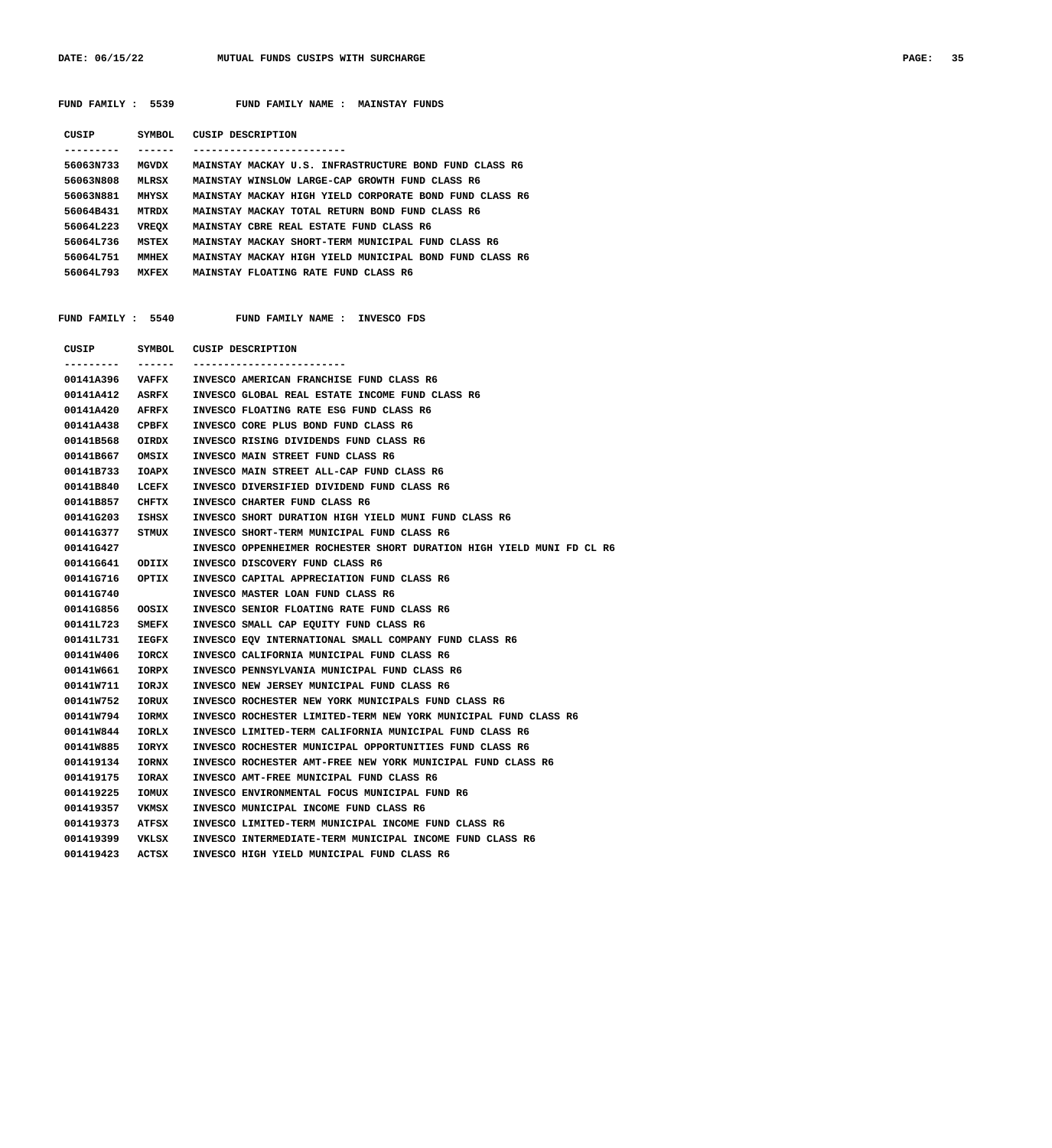**FUND FAMILY : 5540 FUND FAMILY NAME : INVESCO FDS**

|                 |              | CUSIP SYMBOL CUSIP DESCRIPTION                                            |
|-----------------|--------------|---------------------------------------------------------------------------|
| ---------       | -------      |                                                                           |
| 00142J115 GIFFX |              | INVESCO GROWTH AND INCOME FUND CLASS R6                                   |
| 00142J123 IEIFX |              | INVESCO EQUITY AND INCOME FUND CLASS R6                                   |
| 00142J131 VADFX |              | INVESCO EQUALLY-WEIGHTED S&P 500 FUND CL R6                               |
| 00142R521 GTDFX |              | INVESCO EARNINGS QUALITY VALUATION EMERGING MARKETS ALL-CAP FUND CLASS R6 |
| 00142R539 ALLFX |              | INVESCO BALANCED-RISK ALLOCATION FUND CLASS R6                            |
| 001421171       |              | INVESCO OPPENHEIMER MASTER INFLATION PROTECTED SECURITIES FUND CLASS R6   |
| 001421254 OFIIX |              | INVESCO INTERMEDIATE BOND FACTOR FUND CLASS R6                            |
| 001421379       | OGYIX        | INVESCO HIGH YIELD BOND FACTOR FUND CLASS R6                              |
| 001421486       | INVXX        | INVESCO GOVERNMENT MONEY MARKET FUND CLASS R6                             |
| 001421569       | ICBFX        | INVESCO CORPORATE BOND FUND CLASS R6                                      |
| 001421577       | ISTFX        | INVESCO SHORT-TERM BOND FUND CLASS R6                                     |
| 001421585       | <b>IARFX</b> | INVESCO REAL ESTATE FUND CLASS R6                                         |
| 001421619       | <b>FGREX</b> | INVESCO GLOBAL REAL ESTATE FUND CLASS R6                                  |
| 001422302       | GMLXX        | INVESCO U. S. GOVERNMENT MONEY PORTFOLIO CLASS R                          |
| 001422401       | <b>GMRXX</b> | INVESCO U. S. GOVERNMENT MONEY PORTFOLIO CLASS R6                         |
| 00143K228       | OSPSX        | INVESCO STEELPATH MLP SELECT 40 FUND CLASS R6                             |
| 00143K285       | OSPMX        | INVESCO STEELPATH MLP INCOME FUND CLASS R6                                |
| 00143K426 OSPPX |              | INVESCO STEELPATH MLP ALPHA PLUS FUND CLASS R6                            |
| 00143K483       | OSPAX        | INVESCO STEELPATH MLP ALPHA FUND CLASS R6                                 |
| 00143K624 OIBIX |              | INVESCO INTERNATIONAL BOND FUND CLASS R6                                  |
| 00143K756       | OSIIX        | INVESCO GLOBAL STRATEGIC INCOME FUND CLASS R6                             |
| 00143K822       | OEMIX        | INVESCO EMERGING MARKETS LOCAL DEBT FUND CLASS R6                         |
| 00143M315       | SMVSX        | INVESCO SMALL-CAP VALUE FUND CLASS R6                                     |
| 00143M331       | ICSFX        | INVESCO COMSTOCK FUND CLASS R6                                            |
| 00143м349       | <b>MSAFX</b> | INVESCO AMERICAN VALUE FUND CLASS R6                                      |
| 00143M356       | <b>IFUTX</b> | INVESCO DIVIDEND INCOME FUND CLASS R6                                     |
| 00143N560       | OGRIX        | INVESCO COMSTOCK SELECT FUND CLASS R6                                     |
| 00143N693       | OGMIX        | INVESCO GOLD & SPECIAL MINERALS FUND CLASS R6                             |
| 00143N834       | vvosx        | INVESCO VALUE OPPORTUNITIES FUND CLASS R6                                 |
| 00143W586       | QGRIX        | INVESCO GLOBAL ALLOCATION FUND CLASS R6                                   |
| 00143W602       | OPBIX        | INVESCO CORE BOND FUND CLASS R6                                           |
| 00143W651       | QOPIX        | INVESCO FUNDAMENTAL ALTERNATIVES FUND CLASS R6                            |
| 00143W727 EMVIX |              | INVESCO EMERGING MARKETS INNOVATORS FUND CLASS R6                         |
| 00143W784       | OEGIX        | INVESCO DISCOVERY MID-CAP GROWTH FUND CLASS R6                            |
| 00143W859       | ODVIX        | INVESCO DEVELOPING MARKETS FUND CLASS R6                                  |
| 00888U225       | VUSSX        | INVESCO QUALITY INCOME FUND CLASS R6                                      |
| 00888W213       | <b>AAESX</b> | INVESCO SELECT RISK GROWTH INVESTOR FUND CLASS R6                         |
| 00888W262       | CNSSX        | INVESCO SELECT RISK MODERATELY CONSERVATIVE INVESTOR FUND CLASS R6        |
| 00888Y219       | GIZSX        | INVESCO GLOBAL INFRASTRUCTURE FUND CLASS R6                               |
| 00888Y839       | PIFFX        | INVESCO MULTI-ASSET INCOME FUND CLASS R6                                  |
| 00888Y847       | IBRFX        | INVESCO BALANCED-RISK COMMODITY STRATEGY FUND CLASS R6                    |
| 00889A103       | AGGFX        | INVESCO GLOBAL GROWTH FUND CLASS R6                                       |
| 00889A400       | IGFRX        | INVESCO EQV INTERNATIONAL EQUITY FUND CLASS R6                            |
| 00889A848       | ASISX        | INVESCO EQV ASIA PACIFIC EQUITY FUND CLASS R6                             |
| 00900R309       |              | INVESCO INTERNATIONAL DIVERSIFIED FUND CLASS R6                           |
|                 | OIDIX        |                                                                           |
| 00900R440       |              | INVESCO MASTER EVENT-LINKED BOND FUND CLASS R6                            |
| 00900R481       | OSSIX        | INVESCO MAIN STREET SMALL-CAP FUND CLASS R6                               |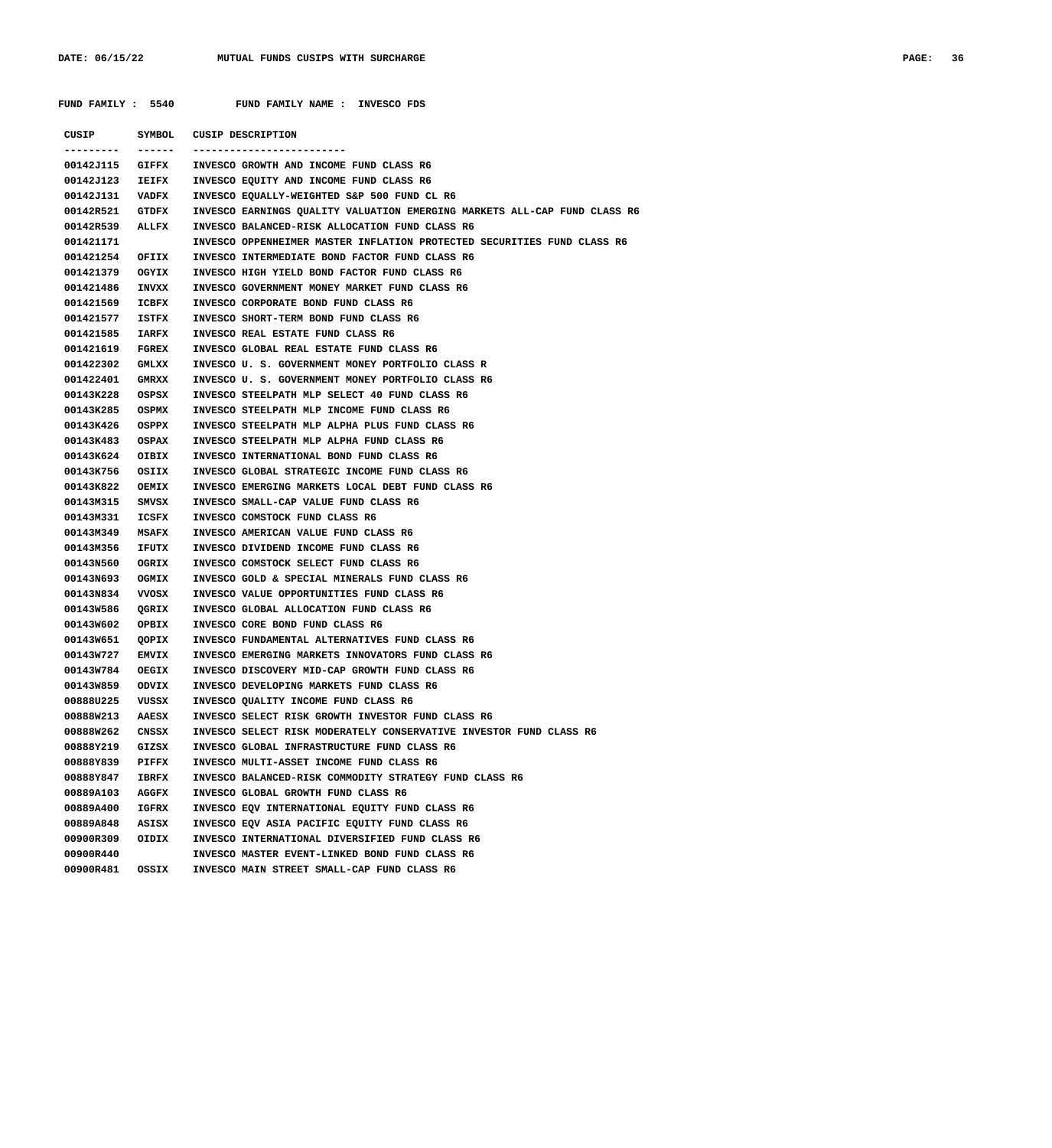|                  |              | FUND FAMILY : 5540 FUND FAMILY NAME : INVESCO FDS            |
|------------------|--------------|--------------------------------------------------------------|
|                  |              | CUSIP SYMBOL CUSIP DESCRIPTION                               |
| --------- ------ |              | ------------------------                                     |
|                  |              | 00900R556 OPMIX INVESCO MAIN STREET MID-CAP FUND CLASS R6    |
| 00900R580        | PXMMX        | INVESCO SELECT RISK MODERATE INVESTOR FUND CLASS R6          |
| 00900R655 PXGGX  |              | INVESCO SELECT RISK HIGH GROWTH INVESTOR FUND CLASS R6       |
| 00900R721 PXCCX  |              | INVESCO SELECT RISK CONSERVATIVE INVESTOR FUND CLASS R6      |
| 00900R788        | <b>PAAQX</b> | INVESCO ACTIVE ALLOCATION FUND CLASS R6                      |
| 00900W308        | OGLIX        | INVESCO GLOBAL FUND CLASS R6                                 |
| 00900W555        | OSCIX        | INVESCO INTERNATIONAL SMALL/MID COMPANY FUND CLASS R6        |
| 00900W621 OIGIX  |              | INVESCO OPPENHEIMER INTERNATIONAL GROWTH FUND CLASS R6       |
| 00900W688        | OIVIX        | INVESCO INTERNATIONAL EOUITY FUND CLASS R6                   |
| 00900W753        | OGIIX        | INVESCO GLOBAL OPPORTUNITIES FUND CLASS R6                   |
| 00900W829        | OMGIX        | INVESCO ADVANTAGE INTERNATIONAL FUND CLASS R6                |
| 00900W886        | GLVIX        | INVESCO GLOBAL FOCUS FUND CLASS R6                           |
| 46134M400 ICIRX  |              | INVESCO CONSERVATIVE INCOME FUND CLASS R6                    |
|                  |              |                                                              |
|                  |              |                                                              |
|                  |              | FUND FAMILY : 5541 FUND FAMILY NAME : THORNBURG FUNDS        |
|                  |              |                                                              |
|                  |              | CUSIP SYMBOL CUSIP DESCRIPTION                               |
|                  | -------      | -------------------------                                    |
|                  |              | 885216804 TGIRX THORNBURG INTERNATIONAL EQUITY FUND CLASS R6 |
| 885216820 THGIX  |              | THORNBURG INTERNATIONAL GROWTH FUND CLASS R6                 |
| 885216838 TDWRX  |              | THORNBURG DEVELOPING WORLD FUND CLASS R6                     |
|                  |              |                                                              |

## **FUND FAMILY : 5542 FUND FAMILY NAME : NATIXIS FUNDS**

| CUSIP           | SYMBOL       | CUSIP DESCRIPTION                                    |
|-----------------|--------------|------------------------------------------------------|
|                 |              |                                                      |
| 367829777 GTENX |              | GATEWAY FUND CLASS N                                 |
| 543488753       | LGMNX        | LOOMIS SAYLES GLOBAL EOUITY AND INCOME FUND CLASS N  |
| 543488795       | NEZNX        | LOOMIS SAYLES STRATEGIC INCOME FUND CLASS N          |
| 543488829       | LGBNX        | LOOMIS SAYLES INVESTMENT GRADE BOND FUND CLASS N     |
| 543488845       | LGRNX        | LOOMIS SAYLES GROWTH FUND CLASS N                    |
| 63872R350       | <b>MRVNX</b> | MIROVA INTERNATIONAL SUSTAINABLE EOUITY FUND CLASS N |
| 63872R392       | ESGNX        | MIROVA GLOBAL SUSTAINABLE EOUITY FUND CLASS N        |
| 63872R517       | MGGNX        | MIROVA GLOBAL GREEN BOND FUND CLASS N                |
| 63872R574       | <b>NERNX</b> | LOOMIS SAYLES CORE PLUS BOND FUND CLASS N            |
| 63872T430       | VNVNX        | VAUGHAN NELSON MID-CAP FUND CLASS N                  |
| 63872T448       | GAFNX        | ALPHASIMPLEX GLOBAL ALTERNATIVES FUND CLASS N        |
| 63872W508       | NRFNX        | AEW GLOBAL FOCUSED REAL ESTATE FUND CLASS N          |
| 63872W607       | NSFBX        | NATIXIS SUSTAINABLE FUTURE 2015 FUND CLASS N         |
| 63872W706       | NSFDX        | NATIXIS SUSTAINABLE FUTURE 2020 FUND CLASS N         |
| 63872W805       | NSFEX        | NATIXIS SUSTAINABLE FUTURE 2025 FUND CLASS N         |
| 63872W821       | NSFMX        | NATIXIS SUSTAINABLE FUTURE 2060 FUND CLASS N         |
| 63872W839 NSFLX |              | NATIXIS SUSTAINABLE FUTURE 2055 FUND CLASS N         |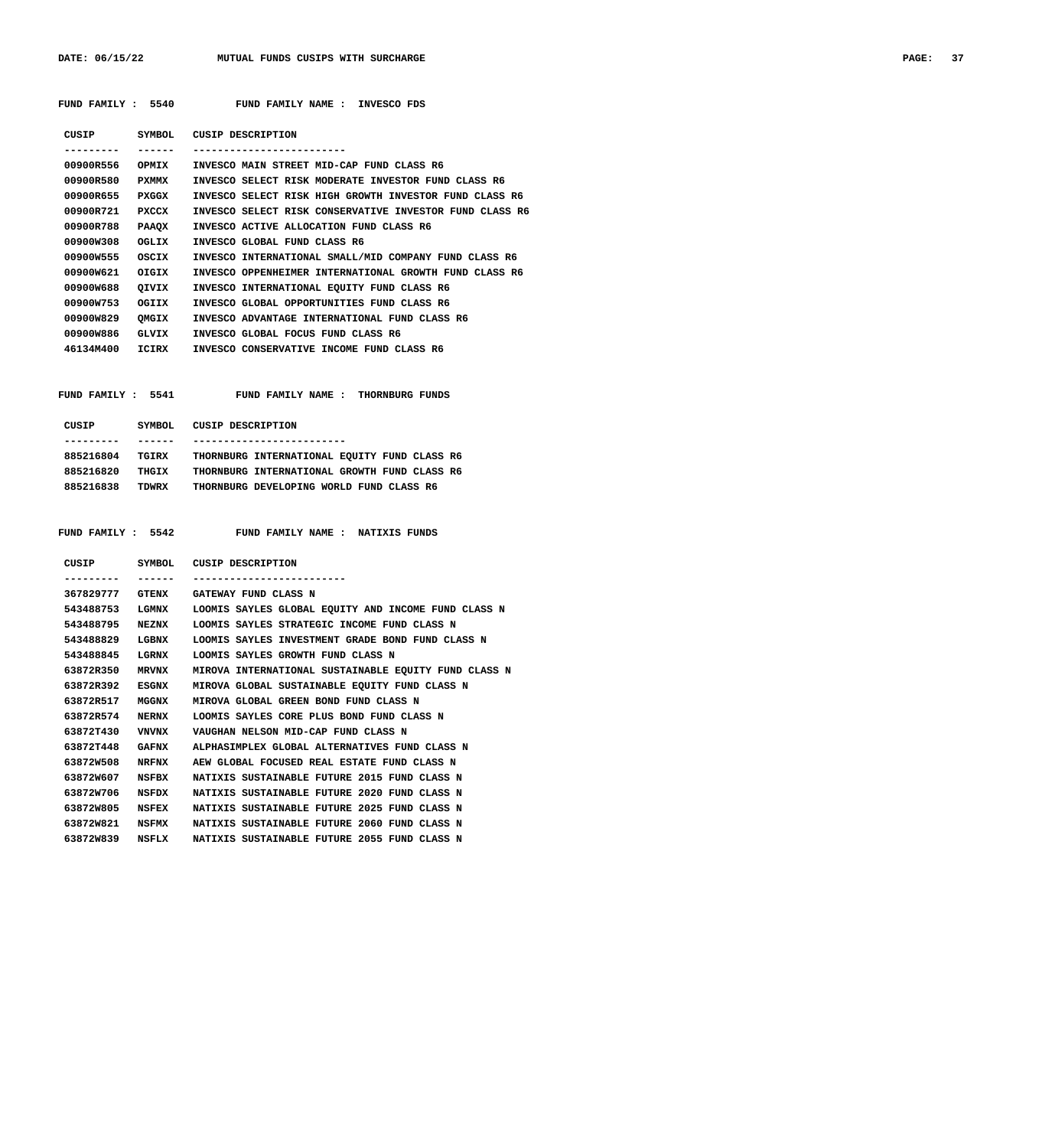DATE: 06/15/22 MUTUAL FUNDS CUSIPS WITH SURCHARGE **PAGE: 38** 

|                                                                                                      |         | FUND FAMILY : 5542 FUND FAMILY NAME : NATIXIS FUNDS                                                   |
|------------------------------------------------------------------------------------------------------|---------|-------------------------------------------------------------------------------------------------------|
|                                                                                                      |         | CUSIP SYMBOL CUSIP DESCRIPTION                                                                        |
| . <u>.</u> .                                                                                         | ------- | --------------------------                                                                            |
| 63872W847                                                                                            |         | NSFKX MATIXIS SUSTAINABLE FUTURE 2050 FUND CLASS N                                                    |
| 63872W854                                                                                            | NSFJX   | NATIXIS SUSTAINABLE FUTURE 2045 FUND CLASS N                                                          |
| 63872W862                                                                                            | NSFHX   | NATIXIS SUSTAINABLE FUTURE 2040 FUND CLASS N                                                          |
| 63872W870                                                                                            | NSFGX   | NATIXIS SUSTAINABLE FUTURE 2035 FUND CLASS N                                                          |
| 63872W888                                                                                            | NSFFX   | NATIXIS SUSTAINABLE FUTURE 2030 FUND CLASS N                                                          |
| 63873P817                                                                                            | LASNX   | LOOMIS SAYLES STRATEGIC ALPHA FUND CLASS N                                                            |
| 63873P841                                                                                            | VNSNX   | VAUGHAN NELSON SELECT FUND CLASS N                                                                    |
|                                                                                                      | LSFNX   | LOOMIS SAYLES SENIOR FLOATING RATE AND FIXED INCOME FUND CLASS N                                      |
| 63873P866                                                                                            |         |                                                                                                       |
|                                                                                                      |         | 63873P882 LSNGX LOOMIS SAYLES GLOBAL GROWTH FUND CLASS N                                              |
|                                                                                                      |         | FUND FAMILY : 5547 FUND FAMILY NAME : FIRST PUERTO RICO OFFSHORE                                      |
|                                                                                                      |         | CUSIP SYMBOL CUSIP DESCRIPTION                                                                        |
|                                                                                                      | ------- |                                                                                                       |
|                                                                                                      |         | 33613C103 FIRST PUERTO RICO DAILY LIQUIDITY FUND CLASS A                                              |
|                                                                                                      |         | 33613F106 FIRST PUERTO RICO STRATEGIC GROWTH TRADITIONAL FD CL C                                      |
|                                                                                                      |         | 33613F403 FIRST PUERTO RICO STRATEGIC GROWTH TRADITIONAL FD CL A                                      |
|                                                                                                      |         | 33613T106 FIRST PUERTO RICO FIXED INCOME IRA FUND INC CLASS A SHS                                     |
|                                                                                                      |         | 33613T205 FIRST PUERTO RICO FIXED INCOME IRA FUND INC IRA SHS                                         |
| 33613Y105                                                                                            |         | FIRST PUERTO RICO INTERMEDIATE FIXED INCOME FUND CLASS A                                              |
|                                                                                                      |         | 33613Y113 FIRST PUERTO RICO INTERMEDIATE FIXED INCOME FUND CLASS C                                    |
| 80280X308 and the set of the set of the set of the set of the set of the set of the set of the set o |         | 74514R104 PUERTO RICO CASH & MONEY MARKET WITHHOLDING<br>SANTANDER AM INTER FIXED INCOME FUND CLASS I |

 **FUND FAMILY : 5551 FUND FAMILY NAME : BNP PARIBAS OFFSHORE**

| CUSIP     | <b>SYMBOL</b> | CUSIP DESCRIPTION                                                              |
|-----------|---------------|--------------------------------------------------------------------------------|
| --------  |               |                                                                                |
| L1085B124 |               | BNP PARIBAS INSTICASH USD FUND                                                 |
| L1085K801 |               | BNP PARIBAS FLEXI I SICAV COMMODITIES CLASSIC CAPITALISATION FD (USD)          |
| L1176G222 |               | BNP PARIBAS EQUITY WORLD ENERGY FUND (OFFSHORE)                                |
| L74509693 |               | PARVEST BOND ASIA EX-JAPAN FUND CLASSIC (CAP) (USD) (OFFSHORE)                 |
| L74509784 |               | PARVEST BOND ASIA EX-JAPAN FUND INSTITUTIONAL CLASS (CAP) (USD)                |
| L74510105 |               | PARVEST BOND BEST SELECTION WORLD EMERGING FUND CLASSIC (CAP) (USD) (OFFSHORE) |
| L74510162 |               | PARVEST BOND BEST SELECTION WORLD EMERGING FUND INSTL CLASS (CAP) (OFFSHORE)   |
| L74510238 |               | PARVEST BOND EURO HIGH YIELD FUND CLASSIC CLASS (CAP) (OFFSHORE)               |
| L74510394 |               | PARVEST BOND WORLD EMERGING LOCAL FUND CLASSIC CLASS (CAP) (OFFSHORE)          |
| L74510493 |               | PARVEST BOND WORLD EMERGING LOCAL FUND INSTITUTIONAL CLASS (CAP) (OFFSHORE)    |
| L74510584 |               | PARVEST BOND WORLD HIGH YIELD FUND CLASSIC CLASS (CAP) (OFFSHORE)              |
| L74510709 |               | PARVEST CONVERTIBLE BOND WORLD FUND CLASSIC (CAP) (USD) (OFFSHORE)             |
| L74510857 |               | PARVEST EQUITY BEST SELECTION ASIA EX- JAPAN FUND INSTL CLASS (CAP) (OFFSHORE) |
| L74511129 |               | PARVEST EQUITY BEST SELECTION EUROPE FUND CLASSIC CLASS (CAP) (OFFSHORE)       |
| L74511228 |               | PARVEST EQUITY CHINA FUND CLASSIC (CAP) (USD) (OFFSHORE)                       |
|           |               |                                                                                |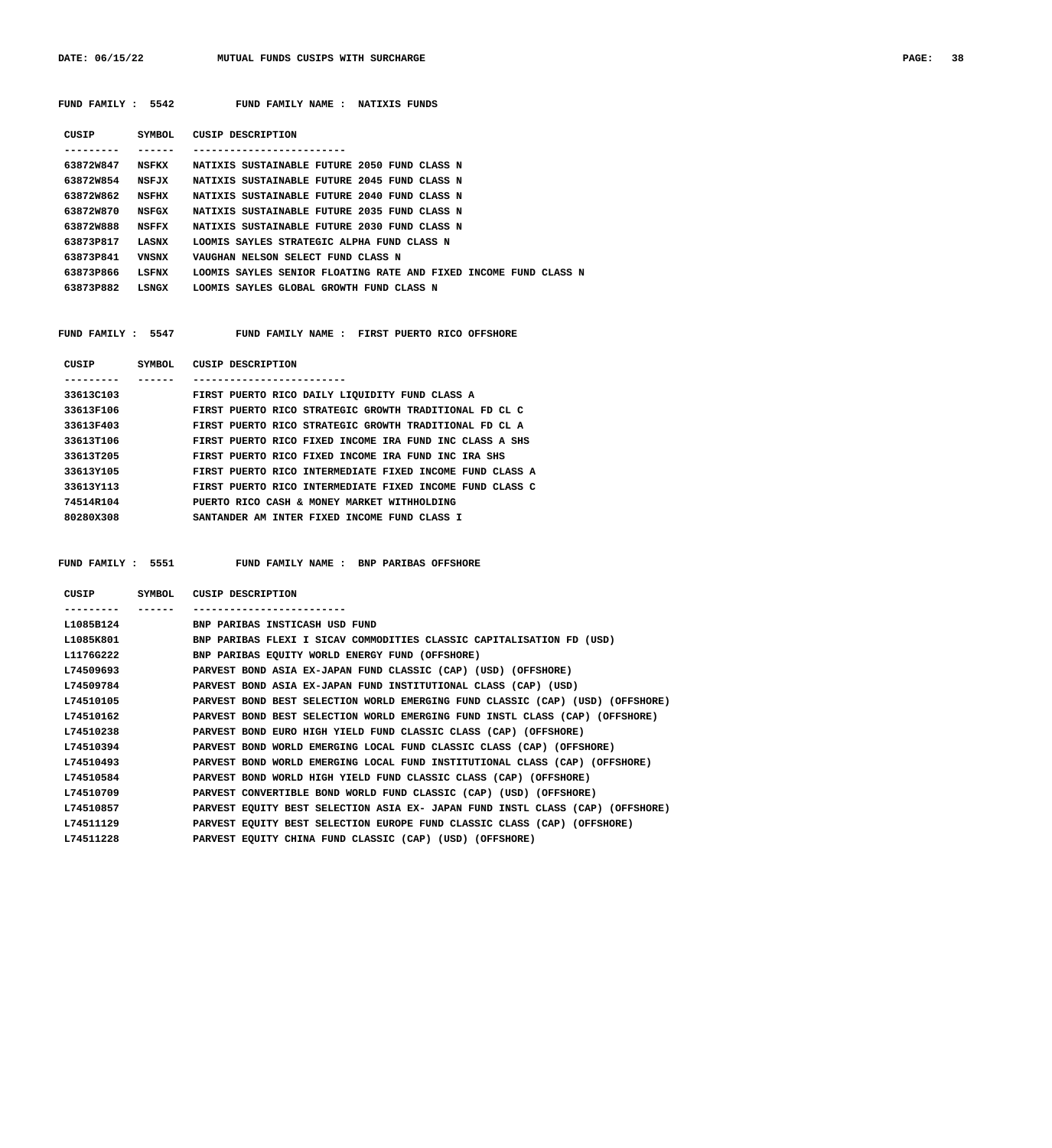**FUND FAMILY : 5551 FUND FAMILY NAME : BNP PARIBAS OFFSHORE**

| <b>CUSIP</b>      | SYMBOL | <b>CUSIP DESCRIPTION</b>                                                              |
|-------------------|--------|---------------------------------------------------------------------------------------|
| ---------- ------ |        | ----------------------                                                                |
| L74511269         |        | PARVEST EQUITY CHINA FUND INSTITUTIONAL CLASS (CAP) (OFFSHORE)                        |
| L74511327         |        | PARVEST EQUITY EUROPE EMERGING FUND CLASSIC CLASS (CAP) (OFFSHORE)                    |
| L74511350         |        | PARVEST EQUITY EUROPE EMERGING FUND INSTITUTIONAL CLASS (CAP) (OFFSHORE)              |
| L74511418         |        | PARVEST EQUITY HIGH DIVIDEND PACIFIC FUND CLASSIC CLASS (CAP) (OFFSHORE)              |
| L74511608         |        | PARVEST EQUITY INDIA FUND CLASSIC CLASS (CAP) (OFFSHORE)                              |
| L74511681         |        | PARVEST EQUITY RUSSIA FUND CLASSIC (CAP) (USD) (OFFSHORE)                             |
| L74511772         |        | PARVEST EQUITY INDONESIA FUND INSTITUTIONAL CLASS (CAP) (OFFSHORE)                    |
| L74511822         |        | PARVEST EQUITY INDONESIA FUND CLASSIC CLASS (CAP) (OFFSHORE)                          |
| L74511871         |        | PARVEST BOND WORLD EMERGING CORPORATE INSTITUTIONAL CLASS (CAP) (OFFSHORE)            |
| L74512101         |        | PARVEST EQUITY U.S.A. GROWTH FUND CLASSIC CLASS (CAP) (OFFSHORE)                      |
| L74512168         |        | PARVEST EQUITY U.S.A. GROWTH FUND INSTITUTIONAL CLASS (CAP) (OFFSHORE)                |
| L74512309         |        | PARVEST EQUITY WORLD EMERGING FUND CLASSIC (CAP) (USD)                                |
| L74512358         |        | PARVEST EQUITY WORLD EMERGING FUND INSTITUTIONAL CLASS (CAP) (USD) (OFFSHORE)         |
| L74512416         |        | PARVEST EQUITY WORLD ENERGY FUND CLASSIC CLASS (CAP) (OFFSHORE)                       |
| L74512499         |        | PARVEST EQUITY WORLD FINANCE FUND CLASSIC CLASS (CAP) (OFFSHORE)                      |
| L74512572         |        | PARVEST EQUITY WORLD HEALTH CARE FUND CLASSIC CLASS (CAP) (OFFSHORE)                  |
| L74512655         |        | PARVEST EQUITY WORLD LOW VOLATILITY FUND CLASSIC (CAP) (USD) (OFFSHORE)               |
| L74512747         |        | PARVEST EQUITY WORLD MATERIALS FUND CLASSIC CLASS (CAP) (OFFSHORE)                    |
| L74513125         |        | PARVEST EQUITY WORLD UTILITIES FUND CLASSIC CLASS (CAP) (OFFSHORE)                    |
| L74513299         |        | PARVEST OPPORTUNITIES USA FUND INSTITUTIONAL CLASS (CAP) (USD) (OFFSHORE)             |
| L74568442         |        | PARVEST EQUITY BRIC FUND CLASS A2 CLASSIC CAPITALISATION (OFFSHORE)                   |
| L74568665         |        | PARVEST BOND WORLD INFLATION-LINKED BOND FUND CLASS A2 CLASSIC CAP (OFFSHORE)         |
| L7572G476         |        | PARVEST BOND WORLD CORPORATE FUND CL A2 CLASSIC CAP. (OFFSHORE)                       |
| L7572H326         |        | PARVEST EQUITY BRAZIL FUND CL A2 CLASSIC CAPITALISATI (OFFSHORE)                      |
| L7572H409         |        | PARVEST EQUITY BRAZIL FUND CLASS N (USD) (OFFSHORE)                                   |
| L7572J793         |        | PARVEST EQUITY JAPAN FUND CLASSIC USD- CAPITALISATION (OFFSHORE)                      |
| L7572L210         |        | PARVEST EQUITY EUROPE ALPHA FUND FUND CL A2 CLASSIC CAPITALISATION (OFFSHORE)         |
| L7572M275         |        | PARVEST BOND WORLD FUND CLASSIC CLASS (CAP) (OFFSHORE)                                |
| L7572M341         |        | PARVEST BOND WORLD EMERGING CORPORATE FUND INSTITUTIONAL CLASS (CAP) (USD) (OFFSHORE) |
| L7572M408         |        | PARVEST REAL ESTATE SECURITIES PACIFIC FUND CLASSIC CLASS (CAP) (OFFSHORE)            |
| L7572M499         |        | PARVEST REAL ESTATE SECURITIES WORLD FUND CLASSIC CLASS (CAP) (OFFSHORE)              |
| L7572M754         |        | PARVEST WORLD COMMODITIES FUND CLASSIC CLASS (CAP) (OFFSHORE)                         |
| L7572Q565         |        | PARVEST EQUITY U.S.A. VALUE DEFI FUND CLASSIC (CAP) (USD) (OFFSHORE)                  |
| L7572Y451         |        | PARWORLD ENVIRONMENTAL OPPORTUNITIES CLASSIC CAP FUND (OFFSHORE)                      |
| L7573H721         |        | PARVEST BOND EURO CORPORATE FUND CLASS A2 CLASSIC CAPITALISATION (OFFSHORE)           |
| L7573K161         |        | PARVEST EQUITY EUROPE CONVERGING FUND CLASS A2 CLASSIC CAPITALISATI (OFFSHORE)        |
| L7573K302         |        | PARVEST EQUITY LATIN AMERICA FUND CLASS A2 CLASSIC CAP(OFFSHORE)                      |
| L7573K344         |        | PARVEST EQUITY EUROPE GROWTH FUND CL A2 CLASSIC CAP (OFFSHORE)                        |
| L7573K385         |        | PARVEST GLOBAL EQUITY CLASSIC FUND CLASS C                                            |
| L7573K419         |        | PARVEST BOND WORLD EMERGING FUND CLASS A2 CLASSIC CAP (OFFSHORE)                      |
| L7573K435         |        | PARVEST BOND EURO FUND CLASS A2 CLASSIC CAPITALISATI ON (OFFSHORE)                    |
| L7573K443         |        | PARVEST BOND EUROPE FUND CLASS A2 CLASSIC CAPITALISATION (OFFSHORE)                   |
| L7573K518         |        | PARVEST BOND USD GOVERNMENT FD CL A2 CLASSIC CAP. (OFFSHORE)                          |
| L7573K534         |        | PARVEST BOND U.S.A. HIGH YIELD FUND CL A2 CLASSIC CAP. (OFFSHORE)                     |
| L7573K559         |        | PARVEST CONVERTIBLE BOND EUROPE FUND CLASS A2 CLASSIC CAP (OFFSHORE)                  |
| L7573K583         |        | PARVEST SHORT TERM USD FUND CLASS A2 CLASSIC CAPITALISATI ON (OFFSHORE)               |
| L7573K658         |        | PARVEST TARGET RETURN PLUS (USD) FUND CLASS A2 CLASSIC CAP (OFFSHORE)                 |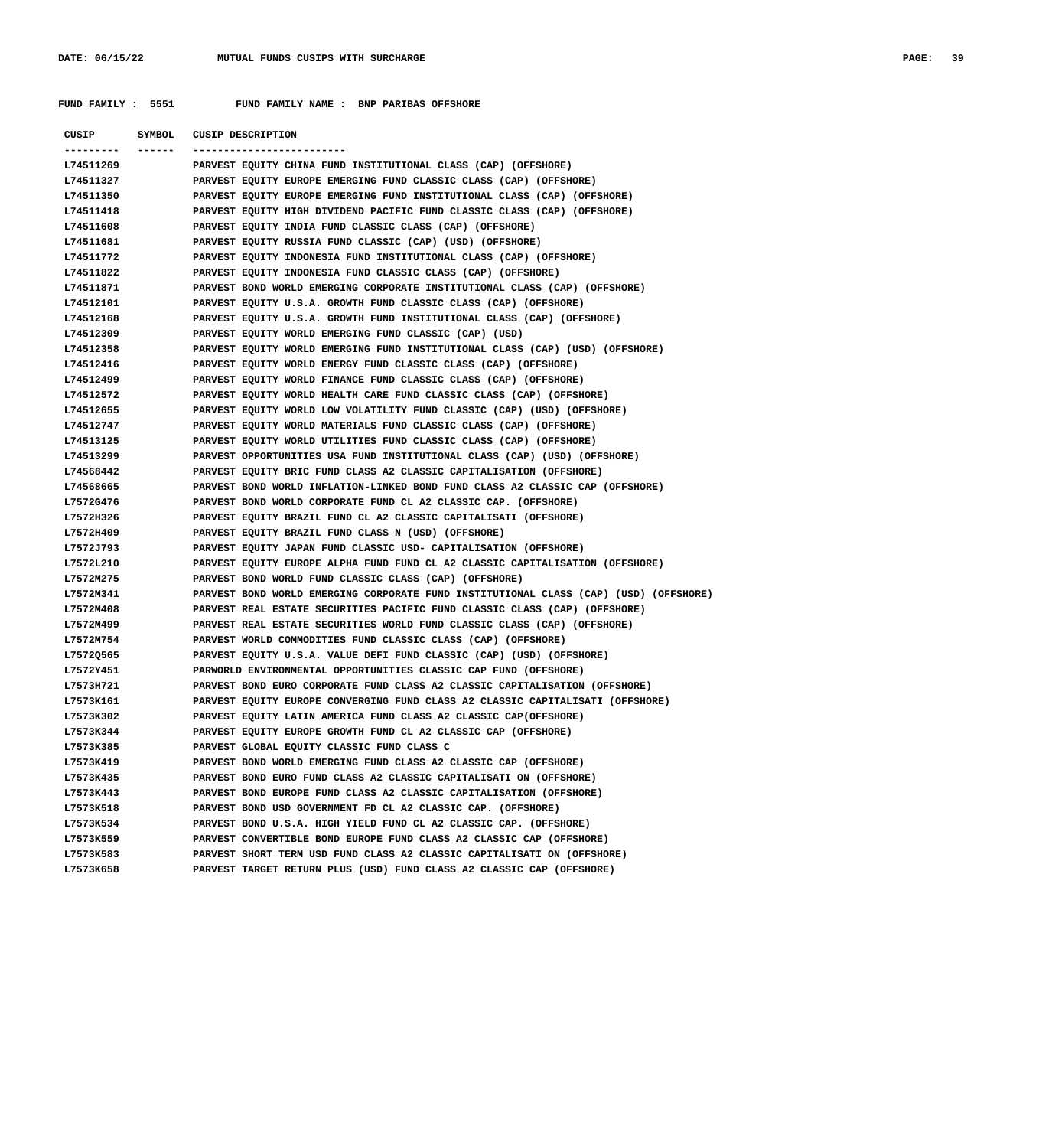## **FUND FAMILY : 5551 FUND FAMILY NAME : BNP PARIBAS OFFSHORE**

 **CUSIP SYMBOL CUSIP DESCRIPTION --------- ------ ------------------------- L7573K757 PARVEST EQUITY EUROPE FINANCE FUND CLASS A2 CLASSIC CAPITALISATION (OFFSHORE) L7573K799 PARVEST EQUITY HIGH DIVIDEND EUROPE FUND CLASS A2 CLASSIC CAP (OFFSHORE)**

| L7573K856 | PARVEST EQUITY JAPAN SMALLCAP FUND CLASS A2 CLASSIC CAPITALISATI ON (OFFSHORE) |
|-----------|--------------------------------------------------------------------------------|
| L7573K864 | PARVEST EQUITY U.S.A. SMALL CAP FUND CLASS A2 CLASSIC CAPITALISATI (OFFSHORE)  |
| L7573L516 | PARVEST BOND U.S.A. HIGH YIELD FUND CLASSIC (M-DIS) (USD) (OFFSHORE)           |
| L7573N546 | BNP PARIBAS USD MONEY MARKET FUND INSTITUTIONAL CLASS (USD) (CAP)              |
| L7573T675 | PARVEST EQUITY CHINA FUND CLASS A2 CLASSIC CAPITALISATION (OFFSHORE)           |
| L7573T824 | PARVEST EQUITY U.S.A. MID CAP FUND CLASS A2 CLASSIC CAP. (OFFSHORE)            |
| L7573Y849 | PARVEST U.S. VALUE FUND CLASS A2 CLASSIC CAPITALISATI ON (OFFSHORE)            |
| L75736402 | PARVEST EQUITY EUROPE MID CAP FUND CLASSIC CLASS (CAP) (USD)                   |
| L7574E586 | PARVEST RUSSIA CLASSIC CAPITALISATION FUND                                     |
| L7574N503 | PARVEST GLOBAL ENVIRONMENT FUND CL A2 CLASSIC CAP. (OFFSHORE)                  |
| L7574N636 | PARVEST BOND WORLD HIGH YIELD FUND CL A2 CLASSIC CAP. (OFFSHORE)               |
| L7574N859 | PARVEST WORLD AGRICULTURE FUND CLASS C (OFFSHORE)                              |
| L75743853 | PARVEST EQUITY U.S.A VALUE FUND CLASSIC (CAP) (USD) (OFFSHORE)                 |
| L75780106 | PARVEST BOND WORLD EMERGING CORPORATE FUND CLASSIC (CAP) (USD) (OFFSHORE)      |
| L7578Q189 | PARVEST EQUITY BEST SELECTION EURO FUND CLASSIC (CAP) (USD) (OFFSHORE)         |
| L7578Q346 | PARVEST EQUITY GERMANY FUND CLASSIC CLASS (CAP) (OFFSHORE)                     |
| L7578Q403 | PARVEST EQUITY HIGH DIVIDEND U.S.A. FUND CLASSIC CLASS (CAP) (OFFSHORE)        |
| L75780460 | PARVEST EOUITY HIGH DIVIDEND U.S.A. FUND INSTITUTIONAL CLASS (CAP) (OFFSHORE)  |
| L7578Q510 | PARVEST EOUITY TURKEY FUND CLASSIC (CAP) (USD) (OFFSHORE)                      |
| L7578Q825 | PARVEST OPPORTUNITIES WORLD FUND CLASSIC CLASS (CAP) (OFFSHORE)                |

 **FUND FAMILY : 5558 FUND FAMILY NAME : THE INVESTMENT HOUSE FUNDS**

| CUSIP     | SYMBOL. | CUSIP DESCRIPTION                |
|-----------|---------|----------------------------------|
|           |         |                                  |
| 461374100 | TTHCX   | THE INVESTMENT HOUSE GROWTH FUND |

 **FUND FAMILY : 5572 FUND FAMILY NAME : GOLDMAN SACHS FUNDS**

| CUSIP     | SYMBOL | CUSIP DESCRIPTION                                                       |
|-----------|--------|-------------------------------------------------------------------------|
|           |        |                                                                         |
| 380987735 |        | GS VIT HIGH OUALITY FLOATING RATE FUND SERVICE CLASS                    |
| 38141W174 | FEAXX  | GOLDMAN SACHS INVESTOR TAX-EXEMPT MONEY MARKET FUND ADMINISTRATION CL   |
| 38141W182 | FTXXX  | GOLDMAN SACHS INVESTOR TAX-EXEMPT MONEY MARKET FUND INSTITUTIONAL CLASS |
| 38141W190 |        | GOLDMAN SACHS FINL SOUARE MONEY MKT FD PFD CLASS                        |
| 38141W224 | FADXX  | GOLDMAN SACHS FINANCIAL SOUARE MONEY MARKET FUND ADMIN CLASS            |
| 38141W232 | FSMXX  | GOLDMAN SACHS FINANCIAL SOUARE MONEY MKT INST. SHRS                     |
| 38141W240 | GPGXX  | GOLDMAN SACHS FINANCIAL SOUARE GOVERNMENT FUND PREFERRED CLASS          |
| 38141W257 | FOSXX  | GOLDMAN SACHS FINANCIAL SOUARE GOVERNMENT FUND SERVICE CLASS            |
| 38141W265 | FOAXX  | GOLDMAN SACHS FINANCIAL SOUARE GOVERNMENT FUND ADMIN SHARES             |
| 38141W273 | FGTXX  | GOLDMAN SACHS FINANCIAL SOUARE GOVERNMENT FUND INSTITUTIONAL CLASS      |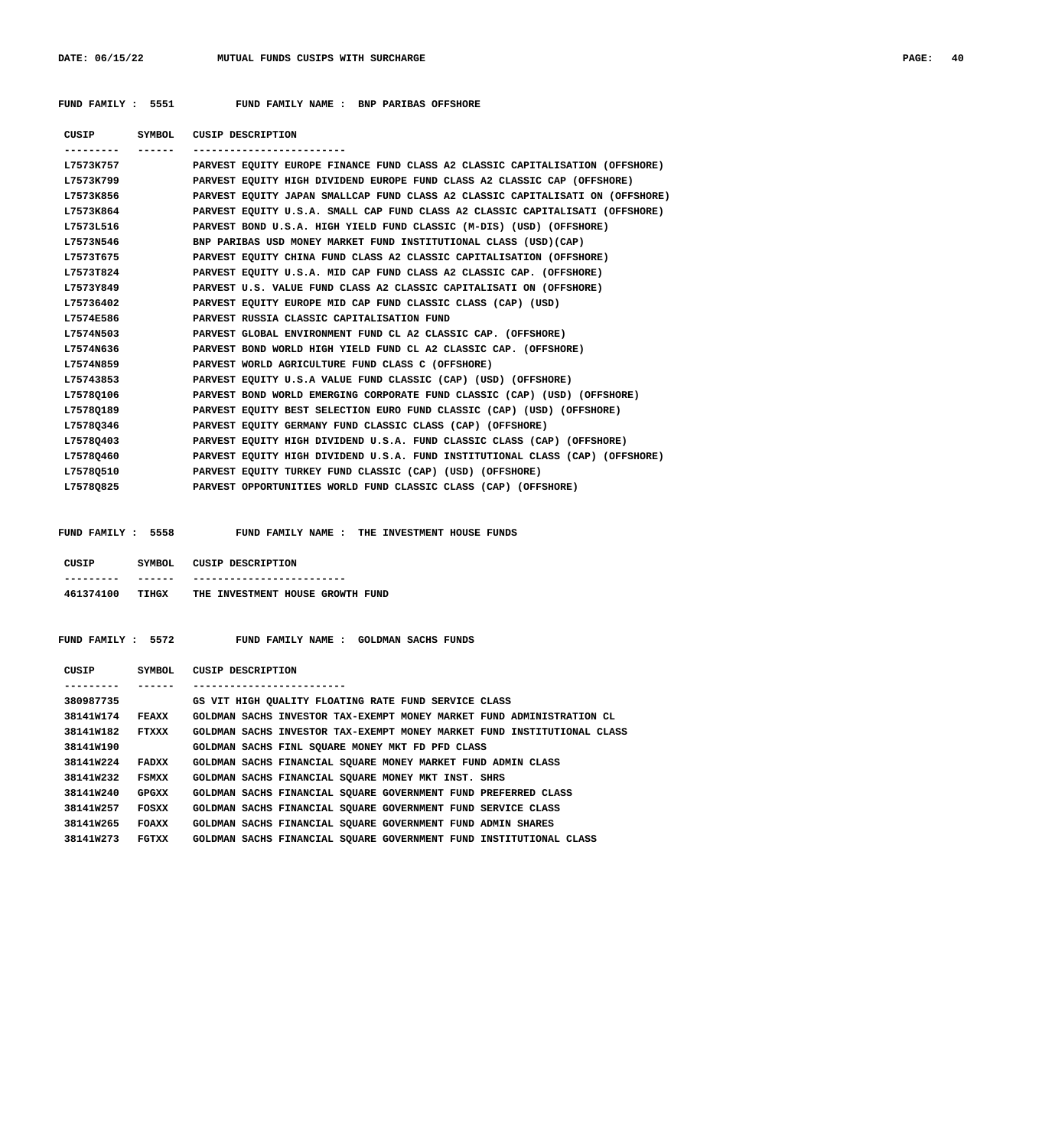**FUND FAMILY : 5572 FUND FAMILY NAME : GOLDMAN SACHS FUNDS**

| CUSIP           | SYMBOL       | <b>CUSIP DESCRIPTION</b>                                                 |
|-----------------|--------------|--------------------------------------------------------------------------|
| ---------       | ------       | _________________________                                                |
| 38141W281       | GPOXX        | GOLDMAN SACHS FINANCIAL SQUARE TREASURY OBLIGATIONS FUND PREFERRED CLASS |
| 38141w299       | <b>FYAXX</b> | GOLDMAN SACHS FINANCIAL SQUARE TREASURY OBLIGATIONS FUND SERVICE CLASS   |
| 38141W315       | FGAXX        | GOLDMAN SACHS FINANCIAL SQUARE TREASURY OBLIGATIONS FUND ADMIN CLASS     |
| 38141W323       | FTOXX        | GS FINANCIAL SQUARE TREASURY OBLIGATIONS FUND INSTITUTIONAL CLASS        |
| 38141W331       |              | GOLDMAN SACHS FINL SQUARE PRIME OBLIGS FD PFD CLASS                      |
| 38141W356       |              | GOLDMAN SACHS FINANCIAL SQUARE PRIME OBLIGATIONS ADMIN SHARES            |
| 38141W364       | FPOXX        | GOLDMAN SACHS FINANCIAL SQUARE PRIME OBLIGATIONS FUND INST SHARES        |
| 38141W380       | GSMSX        | GOLDMAN SACHS MID CAP EQUITY FUND SERVICE CLASS                          |
| 38141W422       | GSGSX        | GOLDMAN SACHS DYNAMIC U.S. EQUITY FUND SERVICE CLASS                     |
| 38141W430       | GSISX        | GOLDMAN SACHS INTERNATIONAL EQUITY ESG FUND SERVICE CLASS                |
| 38141W463       | GSESX        | GOLDMAN SACHS U.S. EQUITY INSIGHTS FUND SERVICE CLASS                    |
| 38141W661       | GSHSX        | GOLDMAN SACHS HIGH YIELD FUND SERVICE CLASS                              |
| 38141W729       | GGISX        | GOLDMAN SACHS GLOBAL CORE FIXED INCOME FUND SERVICE CLASS                |
| 38141W786       | GSCSX        | GOLDMAN SACHS CORE FIXED INCOME FUND SERVICE CLASS                       |
| 38141W869       | GSDSX        | GOLDMAN SACHS SHORT DURATION GOVERNMENT FUND SERVICE CLASS               |
| 38142B138       | GSPSX        | GOLDMAN SACHS LARGE-CAP CORE FUND SERVICE CLASS                          |
| 38142B500       | FTIXX        | GOLDMAN SACHS FINANCIAL SQUARE TREASURY INST. FUND                       |
| 38142B609       | <b>FRAXX</b> | GOLDMAN SACHS FINANCIAL SQUARE TREASURY INSTRUMENTS FUND ADMIN CLASS     |
| 38142B708       | FYSXX        | GOLDMAN SACHS FINANCIAL SQUARE TREASURY INSTRUMENTS FUND SERVICE CLASS   |
| 38142B807       | GPIXX        | GOLDMAN SACHS FINANCIAL SQUARE TREASURY INSTRUMENTS FUND PREFERRED CLASS |
| 38142B856       | GPFXX        | GOLDMAN SACHS FINANCIAL SQUARE TREASURY SOLUTIONS FUND PREFERRED CLASS   |
| 38142B864       | FVSXX        | GOLDMAN SACHS FINANCIAL SQUARE TREASURY SOLUTIONS FUND SERVICE CLASS     |
| 38142B872       | <b>FVAXX</b> | GOLDMAN SACHS FINANCIAL SQUARE TREASURY SOLUTIONS FUND ADMIN CLASS       |
| 38142B880       | <b>FEDXX</b> | GOLDMAN SACHS FINANCIAL SQUARE TREASURY SOLUTIONS FUND INSTL CLASS       |
| 38142V308       | GSSSX        | GOLDMAN SACHS SMALL CAP VALUE FUND SERVICE CLASS                         |
| 38142V464       | GAPSX        | GOLDMAN SACHS DYNAMIC GLOBAL EQUITY FUND SERVICE CLASS                   |
| 38142V514       | GOISX        | GOLDMAN SACHS GRWTH INCOME PRTFLO FD SERVICE CL                          |
| 38142V753       | GSOSX        | GOLDMAN SACHS GOVERNMENT INCOME FUND SERVICE CLASS                       |
| 38142V779       | GRESX        | GOLDMAN SACHS REAL ESTATE SECURITIES FUND SERVICE CLASS                  |
| 38142V837       | GCISX        | GOLDMAN SACHS INTERNATIONAL EQUITY INSIGHTS FUND SERVICE CLASS           |
| 38142V886       | GCSSX        | GOLDMAN SACHS SMALL CAP EQUITY INSIGHTS FUND SERVICE CLASS               |
| 38142Y500       | GGOSX        | GOLDMAN SACHS MID-CAP GROWTH FUND SERVICE CLASS                          |
| 38142Y526       | GEADX        | GOLDMAN SACHS ENHANCED INCOME (ADMIN CLASS)                              |
| 38142Y864       | GITSX        | GOLDMAN SACHS TECHNOLOGY OPPORTUNITIES FUND SERVICE CLASS                |
| 38143H399       | GSNSX        | GOLDMAN SACHS BOND FUND SERVICE CLASS                                    |
| 38143H738 GSMQX |              | GOLDMAN SACHS SMALL/MID-CAP GROWTH FUND SERVICE CLASS                    |
| 38145C729       | GICXX        | GOLDMAN SACHS FINANCIAL SQUARE INSTRUMENTS FUND CMS CLASS                |
| 38145C752       | GFCXX        | GOLDMAN SACHS FINANCIAL SQUARE TREASURY SOLUTIONS FUND CMS CLASS         |
| 38145C786       | GTOXX        | GOLDMAN SACHS FINANCIAL SQUARE TREASURY OBLIGATIONS FUND CMS CLASS       |
| 38145C810       | GVRXX        | GOLDMAN SACHS FINANCIAL SQUARE GOVERNMENT FUND RESOURCE CLASS            |
| 38145C828       | GVCXX        | GOLDMAN SACHS FINANCIAL SQUARE GOVERNMENT FUND CMS CLASS                 |
| 38145C844       |              | GOLDMAN SACHS FINL SQUARE PRIME OBLIGS FD RES CLASS                      |
| 38145C877       |              | GOLDMAN SACHS FINL SQUARE MONEY MKT FDS CASH MGMT CLASS                  |
| 38145L406       | GXSSX        | GOLDMAN SACHS SATELLITE STRAT FUND SERVICE CLASS                         |
| 38147N228       | <b>GGIPX</b> | GS GOG PARTNERS INTERNATIONAL OPPORTUNITIES FUND CLASS P                 |
| 38147N269       | GSIYX        | GOLDMAN SACHS GOG PARTNERS INTERNATIONAL OPPORTUNITIES FUND CLASS R6     |
| 38147N368 GTVIX |              | GOLDMAN SACHS TARGET DATE 2055 FUND SERVICE CLASS                        |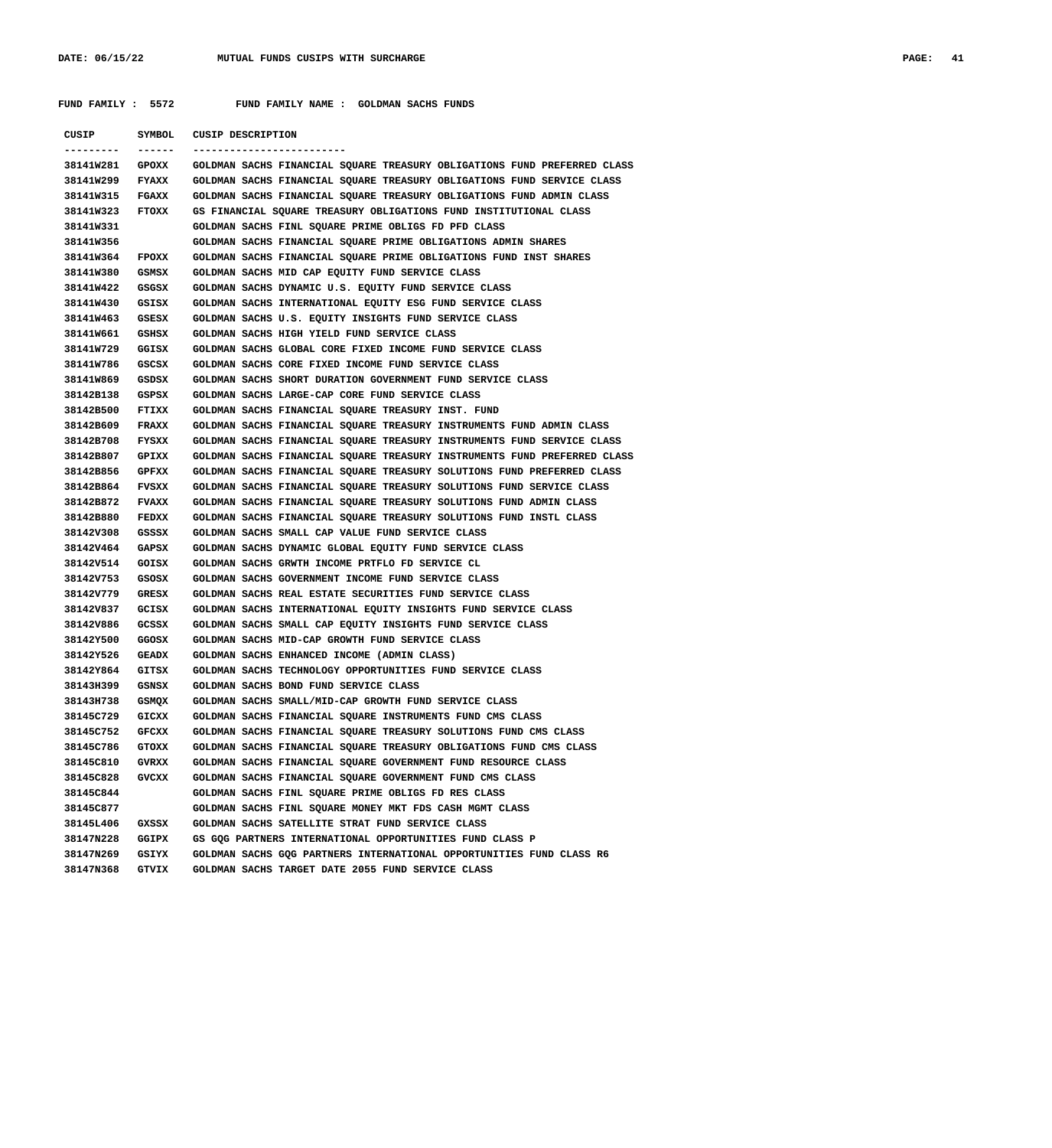**FUND FAMILY : 5572 FUND FAMILY NAME : GOLDMAN SACHS FUNDS**

| CUSIP           | SYMBOL       | <b>CUSIP DESCRIPTION</b>                                              |
|-----------------|--------------|-----------------------------------------------------------------------|
| . <u>.</u> .    | ------       | ------------------------                                              |
| 38147N434 GTVSX |              | GOLDMAN SACHS TARGET DATE 2050 FUND SERVICE CLASS                     |
| 38147N491       | <b>GTVEX</b> | GOLDMAN SACHS TARGET DATE 2045 FUND SERVICE CLASS                     |
| 38147N566       | GTVMX        | GOLDMAN SACHS TARGET DATE 2040 FUND SERVICE CLASS                     |
| 38147N632       | GTVOX        | GOLDMAN SACHS TARGET DATE 2035 FUND SERVICE CLASS                     |
| 38147N699       | GTVJX        | GOLDMAN SACHS TARGET DATE 2030 FUND SERVICE CLASS                     |
| 38147N764       | GTVFX        | GOLDMAN SACHS TARGET DATE 2025 FUND SERVICE CLASS                     |
| 38147N830       | GTVHX        | GOLDMAN SACHS TARGET DATE RETIREMENT PORTFOLIO FUND SERVICE CLASS     |
| 38147x234       | GICUX        | GOLDMAN SACHS INTERNATIONAL SMALL-CAP INSIGHTS FUND CLASS R6          |
| 38147x259       | <b>GERUX</b> | GOLDMAN SACHS EMERGING MARKETS EQUITY INSIGHTS FUND CLASS R6          |
| 38147X317       | GCCUX        | GOLDMAN COMMODITY STRATEGY FUND CLASS R6                              |
| 38147x333       | <b>GCFUX</b> | GOLDMAN SACHS CORE FIXED INCOME FUND CLASS R6                         |
| 38147x424       | GSSUX        | GOLDMAN SACHS SMALL CAP VALUE FUND CLASS R6                           |
| 38147x531       | GSZUX        | GOLDMAN SACHS STRATEGIC INCOME BOND FUND CLASS R6                     |
| 38147x572       | GSOUX        | GOLDMAN SACHS GOVERNMENT INCOME FUND CLASS R6                         |
| 38147X606       | <b>GPPAX</b> | GOLDMAN SACHS SHORT TERM CONSERVATIVE INCOME FUND ADMIN CLASS         |
| 38148U114       | GSRFX        | GOLDMAN SACHS RISING DIVIDEND GROWTH FUND CLASS R6                    |
| 38148U445       | FSGXX        | GOLDMAN SACHS FINANCIAL SQUARE GOVERNMENT FUND CLASS C                |
| 38148U452       | FSOXX        | GOLDMAN SACHS FINANCIAL SQUARE GOVERNMENT FUND FST CLASS A            |
| 38148U569       | <b>FMKXX</b> | GOLDMAN SACHS INVESTOR MONEY MARKET FUND ADMIN CLASS                  |
| 381480577       | FMJXX        | GOLDMAN SACHS INVESTOR MONEY MARKET FUND INSTITUTIONAL CLASS          |
| 38148U593       | <b>FMEXX</b> | GOLDMAN SACHS INVESTOR MONEY MARKET FUND CLASS A                      |
| 38148U627       | FILXX        | GOLDMAN SACHS FINANCIAL SQUARE FEDERAL INSTRUMENTS FUND SERVICE CLASS |
| 38148U650       | FIHXX        | GOLDMAN SACHS FINANCIAL SQUARE INSTRUMENTS FUND PREFERRED CLASS       |
| 381480668       | <b>FIWXX</b> | GOLDMAN SACHS FINANCIAL SQUARE FEDERAL INSTRUMENTS FUND CMS CLASS     |
| 381480684       | FIOXX        | GOLDMAN SACHS FINANCIAL SQUARE FEDERAL INSTRUMENTS FUND ADMIN CLASS   |
| 38148U692       | FIRXX        | GOLDMAN SACHS FSQ FEDERAL INSTRUMENTS FUND INSTITUTIONAL CLASS        |
| 38148U882       | GSIUX        | GS EMERGING MARKETS DEBT FUND CLASS R6                                |
| 38150B178       | GSDPX        | GS U.S. TAX-MANAGED EQUITY FUND CLASS P                               |
| 38150B186       | <b>GSEPX</b> | GS U.S. EQUITY INSIGHTS FUND CLASS P                                  |
| 38150B194       | GSFPX        | GS U.S. EQUITY DIVIDEND AND PREMIUM FUND CLASS P                      |
| 38150B202       | GSGPX        | GS ABSOLUTE RETURN TRACKER FUND CLASS P                               |
| 38150B236       | GSKPX        | GS TAX-ADVANTAGED GLOBAL EQUITY FUND CLASS P                          |
| 38150B269       | GSNPX        | GOLDMAN SACHS INTERNATIONAL EQUITY INCOME FUND CLASS P                |
| 38150B277       | GSOPX        | GS STRATEGIC INCOME FUND CLASS P                                      |
| 38150B335       | GSXPX        | GS SMALL-CAP VALUE INSIGHTS FUND CLASS P                              |
| 38150B343 GSYPX |              | GOLDMAN SACHS SMALL-CAP VALUE FUND CLASS P                            |
| 38150B350       | GSZPX        | GS SMALL-CAP GROWTH INSIGHTS FUND CLASS P                             |
| 38150B368       | <b>GMAPX</b> | GS SMALL-CAP EQUITY FUND CLASS P                                      |
| 38150B376       | GMBPX        | GS SHORT-TERM CONSERVATIVE INCOME FUND CLASS P                        |
| 38150B384       | <b>GMCPX</b> | GOLDMAN SACHS SHORT DURATION BOND FUND CLASS P                        |
| 38150B392       | GMDPX        | GS SHORT DURATION GOVERNMENT FUND CLASS P                             |
| 38150B400       | <b>GMEPX</b> | GOLDMAN SACHS CHINA EQUITY FUND CLASS P                               |
| 38150B434       | <b>GMJPX</b> | GOLDMAN SACHS REAL ESTATE SECURITIES FUND CLASS P                     |
| 38150B459       | <b>GMNPX</b> | GS MLP ENERGY INFRASTRUCTURE FUND CLASS P                             |
| 38150B475       | GMPPX        | GOLDMAN SACHS MID-CAP VALUE FUND CLASS P                              |
| 38150B533       | <b>GMYPX</b> | GOLDMAN SACHS LARGE-CAP VALUE FUND CLASS P                            |
| 38150B558       | GGBPX        | GS INVESTMENT GRADE CREDIT FUND CLASS P                               |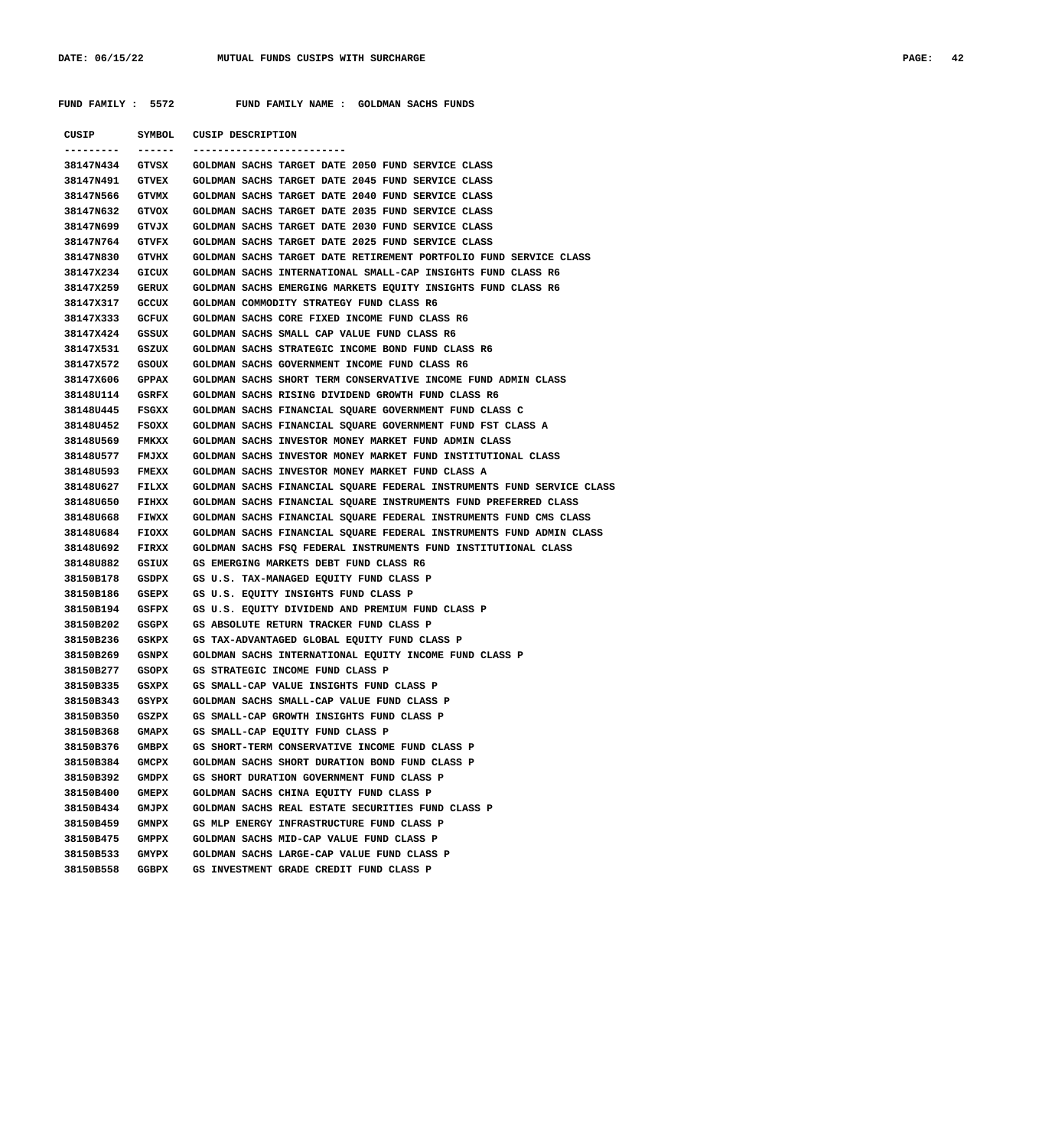| FUND FAMILY : 5572 |  |  |  | FUND FAMILY NAME : GOLDMAN SACHS FUNDS |  |
|--------------------|--|--|--|----------------------------------------|--|
|                    |  |  |  |                                        |  |

|                 |              | CUSIP SYMBOL CUSIP DESCRIPTION                               |
|-----------------|--------------|--------------------------------------------------------------|
|                 |              | -------------------------                                    |
| 38150B566       |              | GGCPX GS INTERNATIONAL TAX-MANAGED EQUITY FUND CLASS P       |
| 38150B590       | <b>GGFPX</b> | GS INTERNATIONAL EQUITY INSIGHTS FUND CLASS P                |
| 38150B608       | GGGPX        | GOLDMAN SACHS LARGE-CAP CORE FUND CLASS P                    |
| 38150B632       | <b>GGKPX</b> | GS INCOME BUILDER FUND CLASS P                               |
| 38150B640       | GGLPX        | GS HIGH YIELD MUNICIPAL FUND CLASS P                         |
| 38150B657       | GGMPX        | GS HIGH YIELD FUND CLASS P                                   |
| 38150B665       | <b>GGNPX</b> | GS HIGH YIELD FLOATING RATE FUND CLASS P                     |
| 38150B681       | GGPPX        | GOLDMAN SACHS GROWTH STRATEGY PORTFOLIO CLASS P              |
| 38150B806       | <b>GACPX</b> | GOLDMAN SACHS CONCENTRATED GROWTH FUND CLASS P               |
| 38150B830       | <b>GAFPX</b> | GS ENHANCED DIVIDEND GLOBAL EOUITY PORTFOLIO CLASS P         |
| 38150B848       | <b>GAGPX</b> | GS EMERGING MARKETS EOUITY INSIGHTS FUND CLASS P             |
| 38150B855       | <b>GAHPX</b> | GS EMERGING MARKETS EOUITY FUND CLASS P                      |
| 38150B871       | <b>GAJPX</b> | GS DYNAMIC MUNICIPAL INCOME FUND CLASS P                     |
| 38150B889       | <b>GAKPX</b> | GS CORE FIXED INCOME FUND CLASS P                            |
| 38150C200       | <b>GAMPX</b> | GOLDMAN SACHS ENERGY INFRASTRUCTURE FUND CLASS P             |
| 38150C309       | <b>GANPX</b> | GS SHORT DURATION TAX-FREE FUND CLASS P                      |
| 38150C457 GESVX |              | GOLDMAN SACHS ENHANCED INCOME FUND SERVICE CLASS             |
| 38150C804       | GIDWX        | GOLDMAN SACHS U.S. EQUITY DIVIDEND AND PREMIUM FUND CLASS R6 |
|                 |              |                                                              |

 **FUND FAMILY : 5574 FUND FAMILY NAME : GABELLI FUNDS**

| CUSIP     | SYMBOL.      | CUSIP DESCRIPTION                               |
|-----------|--------------|-------------------------------------------------|
|           |              |                                                 |
| 36239W106 | GABXX        | THE GABELLI U.S. TREASURY MONEY MARKET FUND     |
| 362403107 | <b>GRAXX</b> | GABELLI U.S. TREASURY MONEY MARKET FUND CLASS A |
| 362403115 | <b>GBCXX</b> | GABELLI U.S. TREASURY MONEY MARKET FUND CLASS C |
|           |              |                                                 |

 **FUND FAMILY : 5576 FUND FAMILY NAME : ALLSPRING FUNDS**

| CUSIP                 | SYMBOL | CUSIP DESCRIPTION                                         |
|-----------------------|--------|-----------------------------------------------------------|
| .                     |        |                                                           |
| 94987W513             | WFPRX  | ALLSPRING SPECIAL MID-CAP VALUE FUND CLASS R6             |
| 94987W539             | EMGDX  | ALLSPRING EMERGING MARKETS EOUITY FUND CLASS R6           |
| 94987 <sub>w794</sub> | WTRIX  | ALLSPRING CORE BOND FUND CLASS R6                         |
| 94988A668             | ESPRX  | ALLSPRING SPECIAL SMALL-CAP VALUE FUND CLASS R6           |
| 94988A676             | WSCRX  | ALLSPRING SMALL COMPANY GROWTH FUND CLASS R6              |
| 94988A684             | WENRX  | ALLSPRING DISCOVERY MID-CAP GROWTH FUND CLASS R6          |
| 94988A692             | WARRX  | ALLSPRING ABSOLUTE RETURN FUND CLASS R6                   |
| 94988V308             | EVSRX  | ALLSPRING DISCIPLINED U.S. CORE FUND CLASS R6             |
| 94988V324             | WUSRX  | ALLSPRING ULTRA SHORT-TERM MUNICIPAL INCOME FUND CLASS R6 |
| 94988V340             | WSSRX  | ALLSPRING SHORT-TERM MUNICIPAL BOND FUND CLASS R6         |
| 94988V357             | SSTYX  | ALLSPRING SHORT-TERM BOND PLUS FUND CLASS R6              |
| 94988V365             | WMBRX  | ALLSPRING MUNICIPAL BOND FUND CLASS R6                    |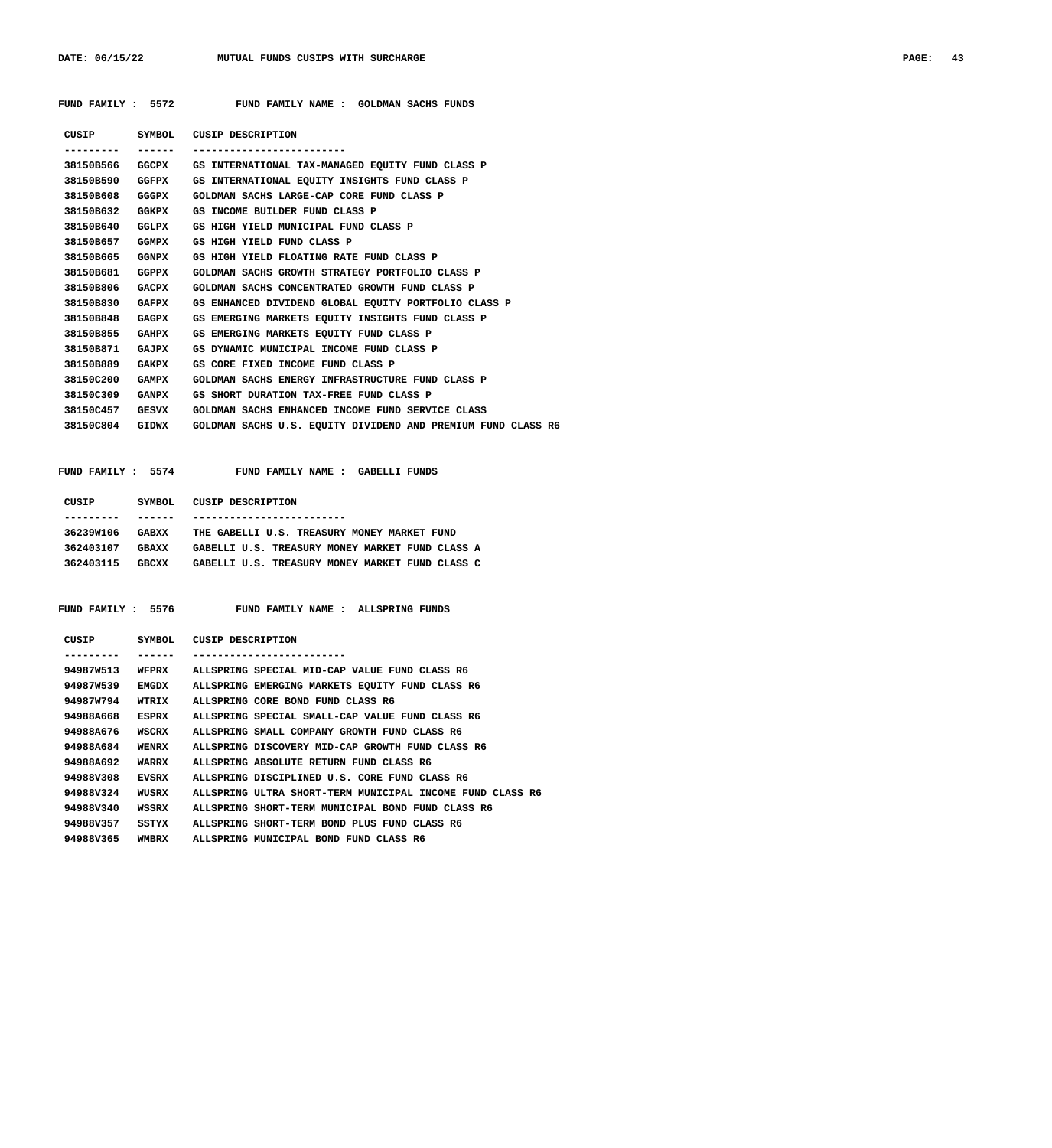DATE: 06/15/22 MUTUAL FUNDS CUSIPS WITH SURCHARGE **PAGE: 44** 

| FUND FAMILY : 5576 |              | FUND FAMILY NAME : ALLSPRING FUNDS                               |
|--------------------|--------------|------------------------------------------------------------------|
| CUSIP<br>--------- | -------      | SYMBOL CUSIP DESCRIPTION<br>-------------------------            |
| 94988V399          |              | WFRTX ALLSPRING INTERMEDIATE TAX/AMT-FREE FUND CLASS R6          |
| 94988V415          | EKHRX        | ALLSPRING HIGH YIELD MUNICIPAL BOND FUND CLASS R6                |
|                    |              | 94988V449 CBMYX ALLSPRING C&B MID-CAP VALUE FUND CLASS R6        |
| 94988V886          |              | WFEHX ALLSPRING INTERNATIONAL EQUITY FUND CLASS R6               |
| 94990B100          |              | CBEJX ALLSPRING C&B LARGE-CAP VALUE FUND CLASS R6                |
| 94990B209          | SCVJX        | ALLSPRING SMALL COMPANY VALUE FUND CLASS R6                      |
| 94990B746          | <b>WTLVX</b> | ALLSPRING LARGE COMPANY VALUE FUND CLASS R6                      |
| 949915300          | WFOBX        | ALLSPRING TARGET DATE 2020 FUND CLASS R6                         |
| 949917165          |              | WICRX ALLSPRING SPECIAL INTERNATIONAL SMALL-CAP FUND CLASS R6    |
|                    |              | 949921837 WFCMX ALLSPRING COREBUILDER SHARES SERIES FUND CLASS M |
|                    |              | CUSIP SYMBOL CUSIP DESCRIPTION                                   |
| . <b>.</b> .       | ------       | -------------------------                                        |
| 893961284          | <b>TSMVX</b> | TRANSAMERICA SMALL/ MID CAP VALUE FUND CLASS I2                  |
| 893961540          |              | TRANSAMERICA GROWTH FUND CLASS I2                                |
| 893961722          | IMLXX        | TRANSAMERICA GOVERNMENT MONEY MARKET CLASS C                     |
|                    |              | 893961755 IATXX TRANSAMERICA GOVERNMENT MONEY MARKET CLASS A     |
|                    |              | 893962126 TAMXX TRANSAMERICA GOVERNMENT MONEY MARKET CLASS I     |
| 893962373          |              | TRANSAMERICA DIVERSIFIED EQUITY FUND CLASS I2                    |
|                    |              |                                                                  |
|                    |              | FUND FAMILY : 5581 FUND FAMILY NAME : FIRST EAGLE FUNDS          |
|                    | -------      | CUSIP SYMBOL CUSIP DESCRIPTION                                   |
|                    |              | 32008F176 FERRX FIRST EAGLE GLOBAL REAL ASSETS FUND CLASS R6     |

| 32008F218 | FESRX | FIRST EAGLE SMALL-CAP OPPORTUNITY FUND CLASS R6 |  |  |
|-----------|-------|-------------------------------------------------|--|--|
| 32008F325 | FEFRX | FIRST EAGLE FUND OF AMERICA CLASS R6            |  |  |
| 32008F457 | FEURX | FIRST EAGLE GOLD FUND CLASS R6                  |  |  |
| 32008F499 | FEVRX | FIRST EAGLE U.S. VALUE FUND CLASS R6            |  |  |
| 32008F549 | FEORX | FIRST EAGLE OVERSEAS FUND CLASS R6              |  |  |
| 32008F580 | FEGRX | FIRST FAGLE GLOBAL FUND CLASS R6                |  |  |
|           |       |                                                 |  |  |

 **FUND FAMILY : 5582 FUND FAMILY NAME : JOHN HANCOCK FUNDS**

| CUSIP     | SYMBOL. | CUSIP DESCRIPTION                                             |
|-----------|---------|---------------------------------------------------------------|
|           |         |                                                               |
| 409902335 | UGLSX   | JOHN HANCOCK U.S. GLOBAL LEADERS GROWTH FUND CLASS R6         |
| 41014P532 | TFHYX.  | JOHN HANCOCK HIGH YIELD FUND CLASS R6                         |
| 410153318 |         | JOHN HANCOCK MULTI-INDEX 2055 PRESERVATION PORT FUND CLASS R6 |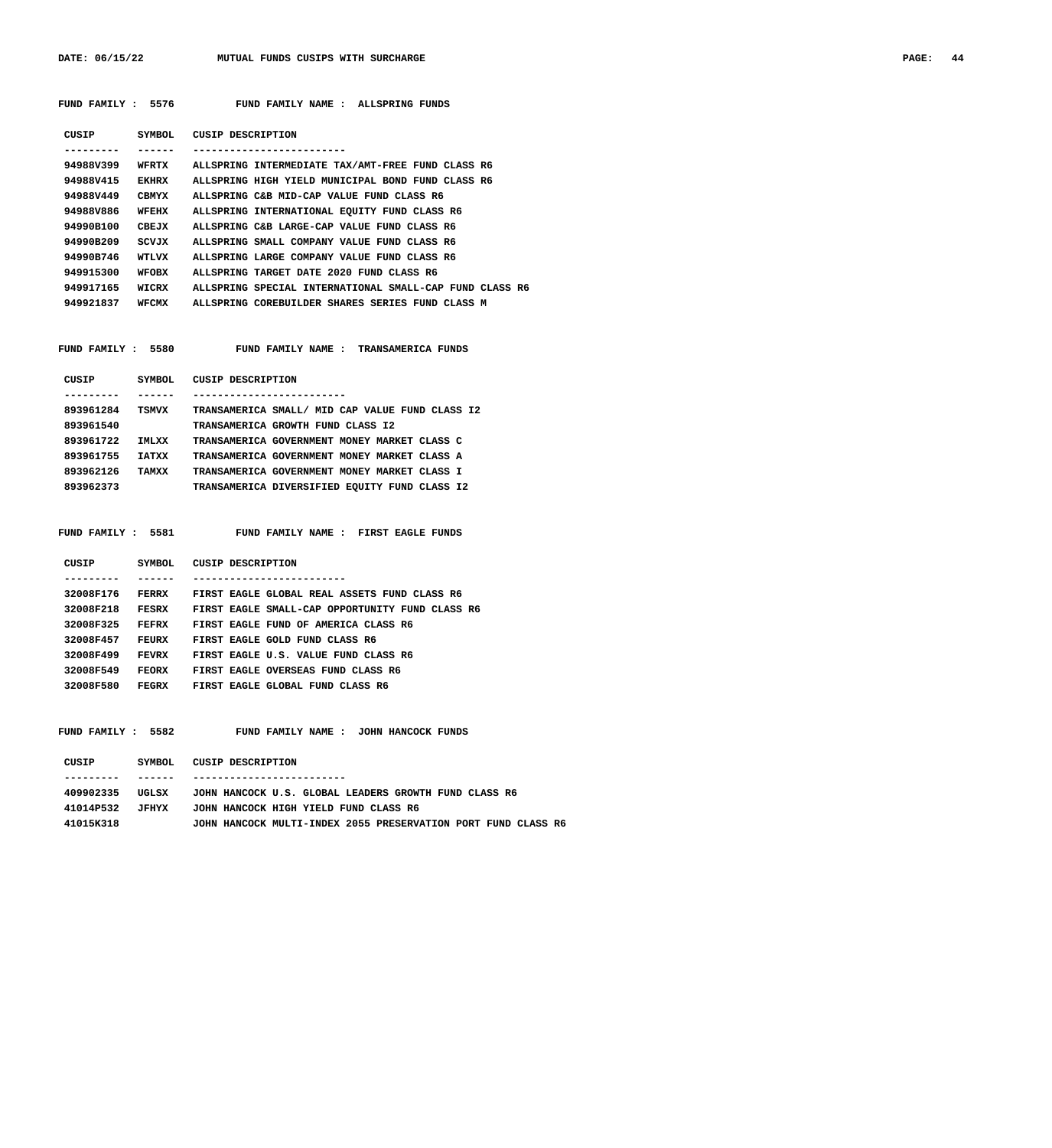|  | FUND FAMILY |  | 5582 |
|--|-------------|--|------|
|--|-------------|--|------|

FUND FAMILY NAME : JOHN HANCOCK FUNDS

|                  |              | CUSIP SYMBOL CUSIP DESCRIPTION                                         |
|------------------|--------------|------------------------------------------------------------------------|
| ---------        | -------      | ------------------------                                               |
| 41015K367        |              | JOHN HANCOCK MULTI-INDEX 2055 LIFETIME PORTFOLIO FUND CLASS R6         |
| 41015K417        |              | JOHN HANCOCK MULTIMANAGER 2055 LIFETIME PORTFOLIO FUND CLASS R6        |
|                  |              | 41015K516 JIPRX JOHN HANCOCK STRATEGIC OPPORTUNITIES FUND CLASS R6     |
| 41015K524        |              | JOHN HANCOCK FUNDS NATURAL RESOURCES FUND CLASS R6                     |
| 41015K532        |              | JOHN HANCOCK MULTIMANAGER LIFESTYLE MODERATE PORT FUND CLASS R6        |
| 41015K698        | <b>JEVRX</b> | JOHN HANCOCK II EMERGING MARKETS FUND CLASS R6                         |
| 410223606        | JHBSX        | JOHN HANCOCK BOND FUND CLASS R6                                        |
| 410227755        | JMADX        | JOHN HANCOCK MGD ACCT SHRS NON-INVESTMENT GRADE CORP BD PORT SMA CLASS |
| 410227763        | <b>JMAEX</b> | JOHN HANCOCK MANAGED ACCT SHRS SECURITIZED DEBT PORT SMA CLASS         |
| 410227771        | <b>JMABX</b> | JOHN HANCOCK MGD ACCT INVESTMENT GRADE CORP BOND PORT SMA CLASS        |
| 410227813        | <b>JSNWX</b> | JOHN HANCOCK INCOME FUND CLASS R6                                      |
| 47803N497        | JDJRX        | JHANCOCK DIVERSIFIED MACRO FUND CLASS R6                               |
| 47803P138        | JORSX        | JOHN HANCOCK SMALL-CAP CORE FUND CLASS R6                              |
| 47803P146        | JEMGX        | JOHN HANCOCK EMERGING MARKETS EQUITY FUND CLASS R6                     |
| 47803P237        | JDIUX        | JOHN HANCOCK DISCIPLINED VALUE INTERNATIONAL FUND CLASS R6             |
| 47803P427        | <b>JEEDX</b> | JOHN HANCOCK INFRASTRUCTURE FUND CLASS R6                              |
| 47803P633        | JLCWX        | JOHN HANCOCK FUNDAMENTAL LARGE CAP CORE FUND CL R6                     |
| 47803U418        | <b>JDVWX</b> | JOHN HANCOCK DISCIPLINED VALUE FUND CLASS R6                           |
| 47803W646        | JSGTX        | JOHN HANCOCK U.S. GROWTH FUND CLASS R6                                 |
| 47803W679        | JIGTX        | JOHN HANCOCK INTERNATIONAL GROWTH FD CL R6                             |
| 47803W703        | <b>JVMRX</b> | JOHN HANCOCK DISCIPLINED VALUE MID-CAP FUND CLASS R6                   |
| 47803W802        | JGRSX        | JOHN HANCOCK GLOBAL SHAREHOLDER YIELD FUND CLASS R6                    |
| 478030307        | <b>JIGEX</b> | JOHN HANCOCK INVESTMENT GRADE BOND FUND CLASS R6                       |
| 47804M696        | JHASX        | JOHN HANCOCK MULTI-ASSET ABSOLUTE RETURN FUND CLASS R6                 |
| 47804U318        | JSCCX        | JOHN HANCOCK SMALL-CAP VALUE FUND CLASS R6                             |
| 47805A832        |              | JOHN HANCOCK MULTI-ASSET HIGH INCOME FUND CLASS R6                     |
| 47805T484 JHSMX  |              | JOHN HANCOCK II INTERNATIONAL SMALL COMPANY FUND CLASS R6              |
| <b>47805T526</b> |              | JOHN HANCOCK FUNDAMENTAL GLOBAL FRANCHISE FUND CLASS R6                |

| CUSIP     | SYMBOL       | CUSIP DESCRIPTION                                        |
|-----------|--------------|----------------------------------------------------------|
|           |              |                                                          |
| 45775L101 | PMEGX        | T ROWE PRICE INSTITUTIONAL MID CAP EOUITY GROWTH FUND    |
| 45775L200 | TILCX        | T. ROWE PRICE LARGE-CAP VALUE FUND CLASS I               |
| 45775L309 | TRSSX        | T ROWE PRICE INSTITUTIONAL SMALL CAP STOCK               |
| 45775L408 | TRLGX        | T. ROWE PRICE LARGE-CAP GROWTH FUND CLASS I              |
| 45775L507 | TPLGX        | T ROWE PRICE INSTITUTIONAL LARGE CAP CORE GROWTH FUND    |
| 741440203 | IEMFX        | T ROWE PRICE INST'L EMERGING MARKETS EOUITY FUND         |
| 741440401 | TREBX        | T ROWE PRICE INSTITUTIONAL EMERGING MKTS BOND FUND       |
| 741440807 | RPICX        | T ROWE PRICE INST INTERNATIONAL CONCENTRATED EOUITY FUND |
| 741440872 | PRIGX        | T ROWE PRICE GLOBAL VALUE EOUITY FUND CLASS I            |
| 741479406 | <b>PRUFX</b> | T ROWE PRICE GROWTH STOCK FUND CLASS I                   |
| 741481303 | PRHIX        | T ROWE PRICE HIGH YIELD FUND CLASS I                     |
| 741481600 | TUHIX        | T. ROWE U.S. HIGH YIELD FUND CLASS I                     |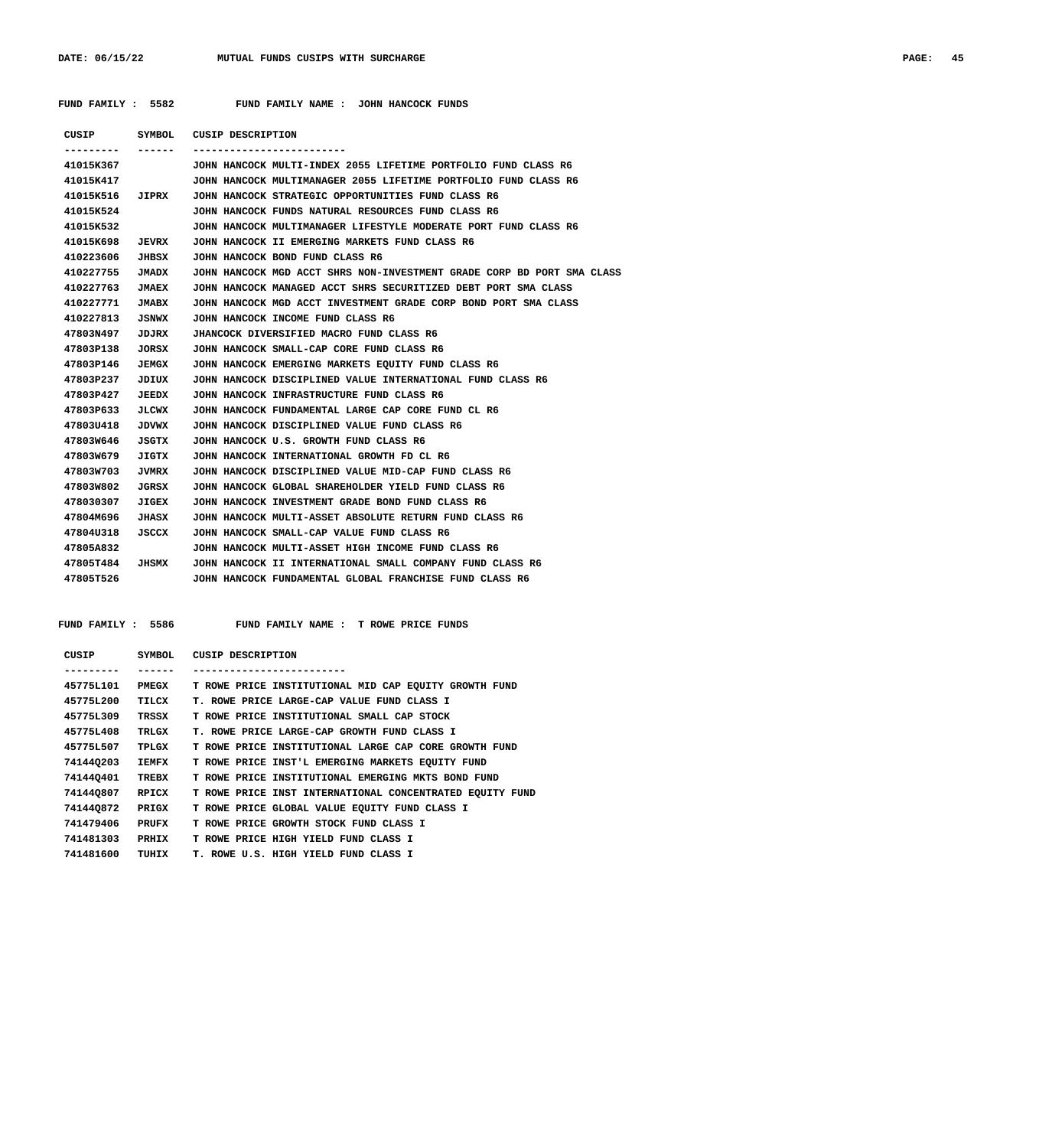| CUSIP      |              | SYMBOL CUSIP DESCRIPTION                                        |
|------------|--------------|-----------------------------------------------------------------|
| --------   | ------       |                                                                 |
| 741486302  | PTYIX        | T. ROWE PRICE TAX FREE HIGH YIELD FUND CLASS I                  |
| 74149R305  | RCLIX        | T.ROWE PRICE U.S. LARGE CAP CORE FUND CLASS I                   |
| 741494306  | PGTIX        | <b>T.ROWE PRICE GLOBAL TECHNOLOGY FUND CLASS I</b>              |
| 77954G207  | <b>RBAIX</b> | T. ROWE PRICE BALANCED FUND CLASS I                             |
| 77954J300  | TCFEX        | T. ROWE PRICE CALIFORNIA TAX-FREE BOND FUND CLASS I             |
| 77954M303  | <b>TRAIX</b> | T. ROWE PRICE CAPITAL APPRECIATION FD CL I                      |
| 77954Q403  | TBCIX        | T. ROWE PRICE BLUE CHIP GROWTH FUND CLASS I                     |
| 779546308  | PDGIX        | T. ROWE PRICE DIVIDEND GROWTH FUND CLASS I                      |
| 779547405  | <b>REIPX</b> | T. ROWE PRICE EQUITY INCOME FUND CLASS I                        |
| 779549203  | PRXAX        | <b>T.ROWE GNMA FUND CLASS I</b>                                 |
| 779552405  | <b>PRUIX</b> | T ROWE PRICE EQUITY INDEX 500 FUND CLASS I                      |
|            |              |                                                                 |
| 779556406  | RPTIX        | T ROWE PRICE MID CAP GROWTH FUND CLASS I                        |
| 779557305  | <b>PNAIX</b> | T. ROWE PRICE ALL-CAP OPPORTUNITIES FUND CLASS I                |
| 77956H161  | RPELX        | T. ROWE PRICE DYNAMIC CREDIT FUND CLASS I                       |
| 77956H195  | <b>TNBMX</b> | T. ROWE PRICE INTERNATIONAL BOND FUND CLASS I (USD) (HDG)       |
| 77956H229  | TRGAX        | T.ROWE GLOBAL INDUSTRIALS FUND CLASS I                          |
| 77956H237  | <b>REVIX</b> | T. ROWE PRICE EMERGING MARKETS DISCOVERY STOCK FUND CLASS I     |
| 77956H245  | TTEEX        | T. ROWE PRICE EMERGING EUROPE FUND CLASS I                      |
| 77956H252  | TRASX        | T.ROWE PRICE ASIA OPPORTUNITIES FUND CLASS I                    |
| 77956H260  | <b>PRAMX</b> | T.ROWE PRICE AFRICA & MIDDLE EAST FUND CLASS I                  |
| 77956H278  | <b>RLAIX</b> | T. ROWE PRICE LATIN AMERICA FUND CLASS I                        |
| 77956H286  | RJAIX        | T.ROWE PRICE JAPAN FUND CLASS I                                 |
| 77956H294  | RGGIX        | T ROWE PRICE GLOBAL GROWTH STOCK FUND CLASS I                   |
| 77956H310  | TEUIX        | T. ROWE PRICE EUROPEAN STOCK FUND CLASS I                       |
| 77956H328  | TRGLX        | T.ROWE PRICE GLOBAL STOCK FUND CLASS I                          |
| 77956н336  | RICIX        | T.ROWE PRICE INTERNATIONAL DISCIPLINED EQUITY FUND CLASS I      |
| 77956H351  | TECIX        | T. ROWE PRICE EMERGING MARKETS CORPORATE BOND FUND CLASS I      |
| 77956H369  | TEIMX        | T. ROWE PRICE EMERGING MARKETS LOCAL CURRENCY BOND FUND CLASS I |
| 77956H377  | TIDDX        | T. ROWE PRICE INTERNATIONAL DISCOVERY FD CL I                   |
| 77956H385  | PNSIX        | T. ROWE PRICE NEW ASIA FUND CLASS I                             |
| 77956H435  | TROIX        | T. ROWE PRICE OVERSEAS STOCK FUND CLASS I                       |
| 77956H450  | RPISX        | T ROWE PRICE INTERNATIONAL BOND FUND CLASS I                    |
| 77956H468  | RPEIX        | T.ROWE PRICE DYNAMIC GLOBAL BOND FUND CLASS I                   |
| 77956H476  | RPOIX        | T ROWE PRICE GLOBAL HIGH INCOME BOND FUND CLASS I               |
| 7795611484 | PRZIX        | T ROWE PRICE EMERGING MARKETS STOCK FUND CLASS I                |
| 77956н518  | TRTIX        | T ROWE PRICE INTERNATIONAL VALUE EQUITY FUND CLASS I            |
| 77956H526  | PRIUX        | T. ROWE PRICE INTERNATIONAL STOCK FUND CLASS I                  |
| 77956H534  | PRXIX        | T ROWE PRICE EMERGING MARKETS BOND FUND CLASS I                 |
| 779562206  | <b>PRJIX</b> | T ROWE PRICE NEW HORIZONS FUND CLASS I                          |
| 77957L401  | TPPAX        | TROWE PRICE SPECTRUM MODERATE ALLOCATION FUND CLASS I           |
| 77957L500  | TGIPX        | TROWE PRICE SPECTRUM MODERATE GROWTH ALLOCATION FUND CLASS I    |
| 77957L609  | PPIPX        | TROWE PRICE SPECTRUM CONSERVATIVE ALLOCATION FUND CLASS I       |
| 77957N605  | <b>PRTMX</b> | T. ROWE PRICE SUMMIT MUNICIPAL INTERMEDIATE FUND CLASS I        |
| 77957N704  | <b>PRIMX</b> | T. ROWE PRICE SUMMIT MUNICIPAL INCOME FUND CLASS I              |
| 77957P402  | TBSIX        | T. ROWE PRICE SHORT TERM BOND FUND CLASS I                      |
| 77957P501  | TRSTX        | T. ROWE PRICE ULTRA SHORT TERM BOND FUND CLASS I                |
|            |              |                                                                 |
| 77957P709  | TSIDX        | T. ROWE PRICE SHORT DURATION INCOME FUND CLASS I                |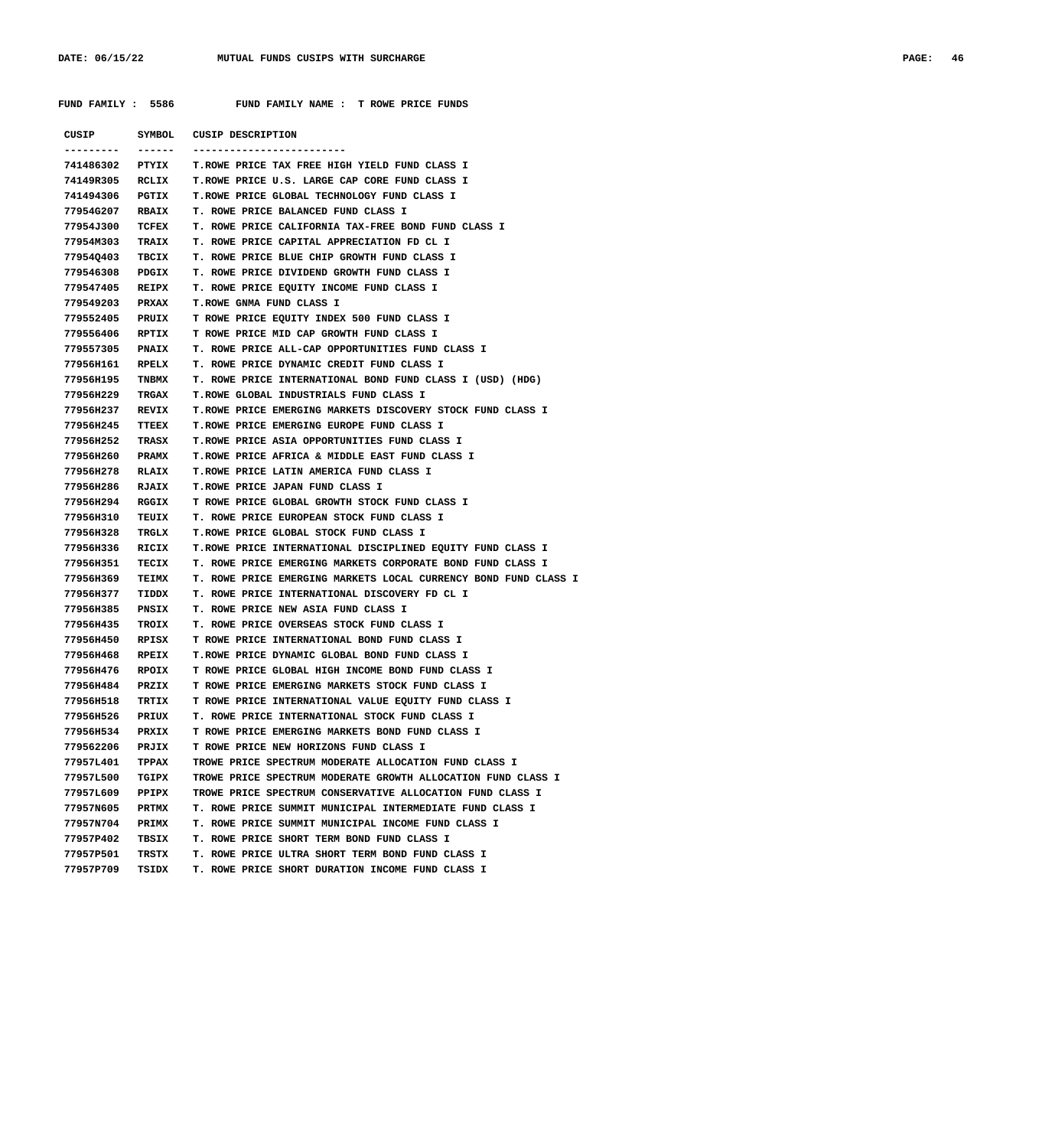| CUSIP     | SYMBOL       | CUSIP DESCRIPTION                                              |
|-----------|--------------|----------------------------------------------------------------|
|           | ------       |                                                                |
| 77957Q301 | <b>PRVIX</b> | <b>T ROWE PRICE SMALL CAP VALUE FUND CLASS I</b>               |
| 77957R788 | TFBVX        | <b>T. ROWE PRICE VIRGINIA TAX-FREE BOND FUND CLASS I</b>       |
| 77957R820 | TRJIX        | T. ROWE PRICE NEW JERSEY TAX-FREE BOND FUND CLASS I            |
| 77957R838 | <b>TRMUX</b> | T. ROWE PRICE MARYLAND SHORT-TERM TAX-FREE BOND FD CL I        |
| 77957R846 | TWNXX        | T. ROWE PRICE MARYLAND TAX-FREE MONEY FUND CLASS I             |
| 77957R853 | TFBIX        | T. ROWE PRICE MARYLAND TAX-FREE BOND FUND CLASS I              |
| 77957R861 | TBGAX        | T. ROWE PRICE GEORGIA TAX-FREE BOND FUND CLASS I               |
| 77957T404 | <b>PRKIX</b> | T. ROWE PRICE U.S. TREASURY INTERMEDIATE INDEX FUND CLASS I    |
| 77957T503 | PRUUX        | T. ROWE PRICE U.S. TREASURY LONG-TERM INDEX FUND CLASS I       |
| 77957T602 | TRGXX        | T.ROWE U.S.TREASURY MONEY FUND CLASS I                         |
| 77957Y403 | <b>TRMIX</b> | T ROWE PRICE MID CAP VALUE FUND CLASS I                        |
| 779570407 | PRXEX        | T ROWE PRICE NEW INCOME FUND CLASS I                           |
| 779571306 | TRYIX        | T. ROWE PRICE NEW YORK TAX-FREE BOND FUND CLASS I              |
| 779572502 | OTIIX        | T ROWE PRICE SMALL CAP STOCK FUND CLASS I                      |
| 779575307 | TERXX        | T. ROWE PRICE TAX-EXEMPT MONEY FUND CLASS I                    |
| 779576305 | TFILX        | T. ROWE PRICE TAX FREE INCOME FUND CLASS I                     |
| 779578301 | TRPIX        | T ROWE PRICE VALUE FUND CLASS I                                |
| 77958B204 | TRHYX        | T ROWE PRICE INSTITUTIONAL HIGH YIELD FUND                     |
| 77958B402 | RPIFX        | T ROWE PRICE INSTITUTIONAL FLOATING RATE FUND                  |
| 77958B600 | RPLCX        | T. ROWE PRICE INSTITUTIONAL LONG DURATION CREDIT FUND          |
| 77958B808 |              | T. ROWE PRICE INSTL CREDIT OPPORTUNITIES FUND                  |
| 77958D200 | TIIPX        | T. ROWE PRICE INFLATION PROTECTED BOND FUND CLASS I            |
| 77958R209 | TMSSX        | T ROWE PRICE MULTI STRATEGY TOTAL RETURN FUND CLASS I          |
| 779585207 | RPTTX        | T.ROWE DIVERSIFIED MID CAP GROWTH FUND CLASS I                 |
| 779917400 | TQGIX        | T. ROWE QM GLOBAL EQUITY FUND CLASS I                          |
| 779917707 | TQSIX        | T. ROWE PRICE QM U.S. SMALL & MID CAP CORE EQUITY FUND CLASS I |
| 779917871 | TQVIX        | T. ROWE PRICE OM U.S. VALUE EQUITY FUND CLASS I                |
| 779918408 | TEEFX        | T. ROWE PRICE TAX EFFICIENT EQUITY FUND CLASS I                |
| 779919307 | TIRRX        | T. ROWE PRICE REAL ESTATE FUND CLASS I                         |
| 87279B304 | TFAIX        | T. ROWE PRICE FLOATING RATE FUND CLASS I                       |
| 87279J307 | TCRRX        | T.ROWE PRICE CREDIT OPPORTUNITIES FUND CLASS I                 |
| 87279L302 | TFHAX        | T. ROWE PRICE INTERMEDIATE TAX FREE HIGH YIELD FD CL I         |
| 87279M300 | TIRGX        | T.ROWE PRICE GLOBAL REAL ESTATE FUND CLASS I                   |
| 87279V102 | TTGXX        | T.ROWE GOVERNMENT MONEY FUND CLASS I                           |
| 87279W209 |              | PRIKX T ROWE PRICE REAL ASSETS FUND CLASS I                    |
| 872797105 | TRPFX        | <b>T. ROWE PRICE RETIREMENT 2005 FUND CLASS I</b>              |
| 872797204 | TRPAX        | T. ROWE PRICE RETIREMENT 2010 FUND CLASS I                     |
| 872797303 | TRFGX        | T. ROWE PRICE RETIREMENT 2015 FUND CLASS I                     |
| 872797337 | TBLOX        | T. ROWE PRICE RETIREMENT BLEND 2065 FUND CLASS I               |
| 872797345 | TBLNX        | T. ROWE PRICE RETIREMENT BLEND 2060 FUND CLASS I               |
| 872797352 | TBLMX        | T. ROWE PRICE RETIREMENT BLEND 2055 FUND CLASS I               |
| 872797360 | TBLLX        | T. ROWE PRICE RETIREMENT BLEND 2050 FUND CLASS I               |
| 872797378 | TBLKX        | T. ROWE PRICE RETIREMENT BLEND 2045 FUND CLASS I               |
| 872797386 | TBLJX        | T. ROWE PRICE RETIREMENT BLEND 2040 FUND CLASS I               |
| 872797394 | TBLHX        | T. ROWE PRICE RETIREMENT BLEND 2035 FUND CLASS I               |
| 872797402 | TRBRX        | T. ROWE PRICE RETIREMENT 2020 FUND CLASS I                     |
|           |              | T. ROWE PRICE RETIREMENT BLEND 2030 FUND CLASS I               |
| 872797410 | TBLGX        |                                                                |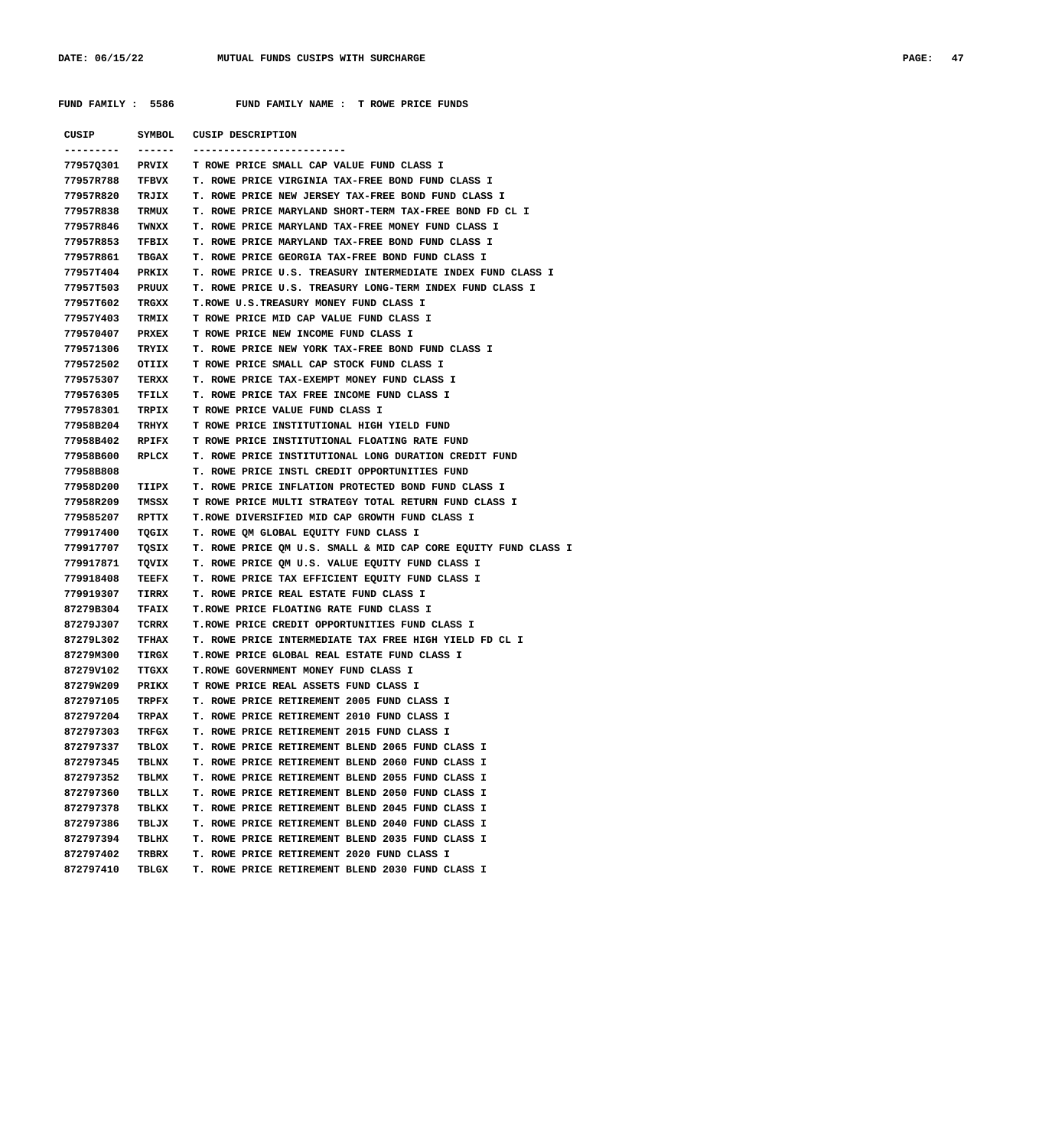| CUSIP     | SYMBOL       | CUSIP DESCRIPTION                                                  |
|-----------|--------------|--------------------------------------------------------------------|
|           |              |                                                                    |
| 872797428 | TBLEX        | T. ROWE PRICE RETIREMENT BLEND 2025 FUND CLASS I                   |
| 872797436 | TBLDX        | T. ROWE PRICE RETIREMENT BLEND 2020 FUND CLASS I                   |
| 872797444 | TBLCX        | T. ROWE PRICE RETIREMENT BLEND 2015 FUND CLASS I                   |
| 872797451 | TBLBX        | T. ROWE PRICE RETIREMENT BLEND 2010 FUND CLASS I                   |
| 872797469 | TBLAX        | T. ROWE PRICE RETIREMENT BLEND 2005 FUND CLASS I                   |
| 872797501 | TRPHX        | T. ROWE PRICE RETIREMENT 2025 FUND CLASS I                         |
| 872797600 | TRPCX        | T. ROWE PRICE RETIREMENT 2030 FUND CLASS I                         |
| 872797626 | RPFDX        | T. ROWE PRICE TARGET 2065 FUND CLASS I                             |
| 872797667 | TRFKX        | T. ROWE PRICE RETIREMENT I 2065 FUND CLASS I                       |
| 872797691 | TRLAX        | T. ROWE PRICE RETIREMENT INCOME 2020 FD INVESTOR CL                |
| 872797709 | TRPJX        | T. ROWE PRICE RETIREMENT 2035 FUND CLASS I                         |
| 872797717 | TTOIX        | T. ROWE PRICE TARGET 2060 FUND CLASS I                             |
| 872797725 | <b>TRPPX</b> | T. ROWE PRICE TARGET 2055 FUND CLASS I                             |
| 872797733 | TOORX        | T. ROWE PRICE TARGET 2050 FUND CLASS I                             |
| 872797741 | TRFWX        | T. ROWE PRICE TARGET 2045 FUND CLASS I                             |
| 872797758 | TRXRX        | T. ROWE PRICE TARGET 2040 FUND CLASS I                             |
| 872797766 | TPGPX        | T. ROWE PRICE TARGET 2035 FUND CLASS I                             |
| 872797774 | TWRRX        | T. ROWE PRICE TARGET 2030 FUND CLASS I                             |
| 872797782 | TRVVX        | T. ROWE PRICE TARGET 2025 FUND CLASS I                             |
| 872797790 | TTURX        | T. ROWE PRICE TARGET 2020 FUND CLASS I                             |
| 872797808 | TRPDX        | T. ROWE PRICE RETIREMENT 2040 FUND CLASS I                         |
| 872797816 | TTRTX        | T. ROWE PRICE TARGET 2015 FUND CLASS I                             |
| 872797824 | TORFX        | T. ROWE PRICE TARGET 2010 FUND CLASS I                             |
| 872797832 | TFRRX        | T. ROWE PRICE TARGET 2005 FUND CLASS I                             |
| 872797840 | TRPTX        | T. ROWE PRICE RETIREMENT BALANCED FUND CLASS I                     |
| 872797857 | TRPLX        | T. ROWE PRICE RETIREMENT 2060 FUND CLASS I                         |
| 872797865 | TRPNX        | T. ROWE PRICE RETIREMENT 2055 FUND CLASS I                         |
| 872797873 | TRPMX        | T. ROWE PRICE RETIREMENT 2050 FUND CLASS I                         |
| 872797881 | TRPKX        | T. ROWE PRICE RETIREMENT 2045 FUND CLASS I                         |
| 872798202 | TRLDX        | T. ROWE PRICE LIMITED DURATION INFLATION FOCUSED BOND FUND CLASS I |
| 872803200 | PTKIX        | T. ROWE PRICE TOTAL RETURN FUND CLASS I                            |
| 87281D603 | TRCLX        | T. ROWE PRICE CHINA EVOLUTION EQUITY FUND CLASS I                  |
| 87281D819 | TGBLX        | T. ROWE PRICE GLOBAL IMPACT EQUITY FUND CLASS I                    |
| 87281Q109 | TICCX        | T. ROWE PRICE CORPORATE INCOME FUND CLASS I                        |
| 87281T301 | TGAFX        | T.ROWE PRICE GLOBAL ALLOCATION FUND CLASS I                        |
| 87281Y102 | THISX        | T. ROWE PRICE HEALTH SCIENCES FUND CLASS I                         |
| 87282A103 | TTSIX        | T.ROWE PRICE TAX FREE SHORT INTERMEDIATE FD CL I                   |
| 87282F102 | PCCOX        | T. ROWE PRICE U.S. EQUITY RESEARCH FUND CLASS I                    |
| 87282H108 | TFIFX        | T.ROWE PRICE FINANCIAL SERVICES FUND CLASS I                       |
| 87282K101 | TRNEX        | T. ROWE PRICE NEW ERA FUND CLASS I                                 |
| 87282M107 | PGMSX        | T.ROWE GLOBAL MULTI-SECTOR BOND FUND CLASS I                       |
| 87282N105 | TSNIX        | T.ROWE PRICE SCIENCE AND TECHNOLOGY FUND CLASS I                   |
| 87282P100 | <b>TTMIX</b> | T.ROWE PRICE COMMUNICATIONS & TECHNOLOGY FUND CLASS I              |
| 87283A102 | TQAIX        | T. ROWE PRICE OM U.S. SMALL CAP GROWTH EQUITY CLASS I              |
| 87283F606 | TLDUX        | T. ROWE PRICE U.S. LIMITED DURATION TIPS INDEX FUND CLASS I        |
| 87283G109 | TSVPX        | T. ROWE PRICE SPECTRUM DIVERSIFIED EQUITY FUND CLASS I             |
| 87283G208 | TSPNX        | T. ROWE PRICE SPECTRUM INCOME FUND CLASS I                         |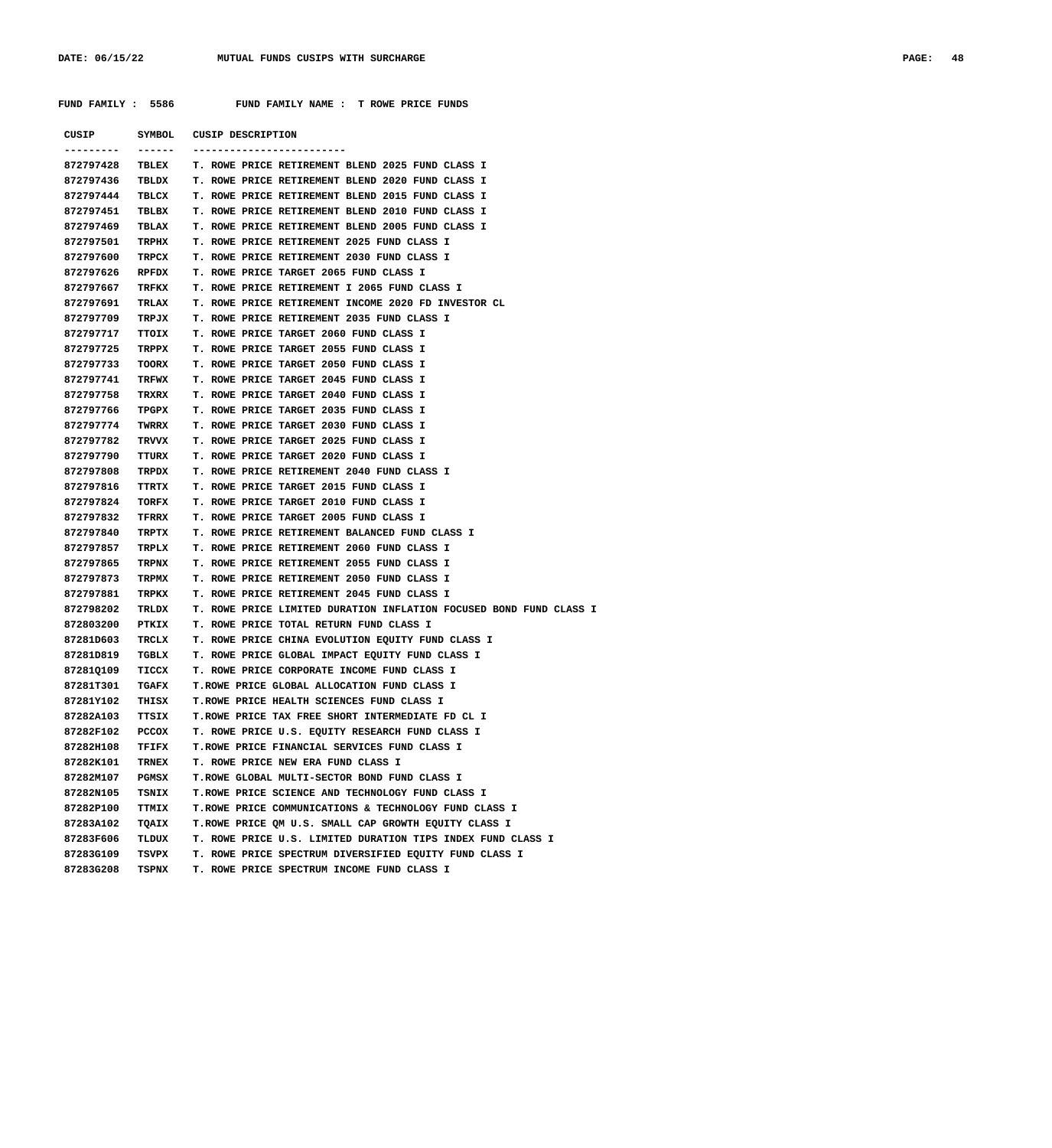| FUND FAMILY : 5586 | FUND FAMILY NAME : T ROWE PRICE FUNDS                           |
|--------------------|-----------------------------------------------------------------|
| CUSIP<br>SYMBOL    | <b>CUSIP DESCRIPTION</b>                                        |
|                    |                                                                 |
| 87283G307<br>TSINX | <b>T. ROWE PRICE SPECTRUM INTERNATIONAL EQUITY FUND CLASS I</b> |
| 872840103<br>TSBLX | T. ROWE PRICE OM U.S. BOND INDEX FUND CLASS I                   |
|                    | FUND FAMILY : 5593 FUND FAMILY NAME : MULTI-SELECT OFFSHORE     |
| CUSIP<br>SYMBOL    | CUSIP DESCRIPTION                                               |
|                    |                                                                 |
| 62544R103          | MULTI-SELECT SECS. PR FD LARGE CAP VALUE PORT I CL A            |
| 62544R202          | MULTI-SELECT SECS. PR FD LARGE CAP VALUE PORT I CL C            |

| 62544R202 | MULTI-SELECT SECS. PR FD LARGE CAP VALUE PORT I CL C        |
|-----------|-------------------------------------------------------------|
| 62544R301 | MULTI-SELECT SECS. PR FD LARGE CAP VALUE PORT I CL L        |
| 62544R400 | MULTI-SELECT SECS. PR FD LARGE CAP VALUE PORT II CL A       |
| 62544R509 | MULTI-SELECT SECS. PR FD LARGE CAP VALUE PORT II CL C       |
| 62544R608 | MULTI-SELECT SECS. PR FD LARGE CAP VALUE PORT II CL L       |
| 62544R640 | MULTI-SELECT SECS PR FD INTERNATIONAL PORTFOLIO II CLASS L  |
| 62544R657 | MULTI-SELECT SECS PR FD INTERNATIONAL PORTFOLIO II CLASS C  |
| 62544R665 | MULTI-SELECT SECS. PR FD INTERNATIONAL PORTFOLIO II CLASS A |
| 62544R673 | MULTI-SELECT SECS. PR FD INTERNATIONAL PORTFOLIO I CLASS L  |
| 62544R681 | MULTI-SELECT SECS PR FD INTERNATIONAL PORTFOLIO I CLASS C   |
| 62544R699 | MULTI-SELECT SECS PR FD INTERNATIONAL PORTFOLIO I CLASS A   |
| 62544R707 | MULTI-SELECT SECS PR FD LARGE CAP CORE PORT I CL A          |
| 62544R715 | MULTI-SELECT SECS PR FD SMALL CAP CORE PORT I CLASS L       |
| 62544R723 | MULTI-SELECT SECS PR FD SMALL CAP CORE PORT I CLASS C       |
| 62544R731 | MULTI-SELECT SECS. PR FD SMALL CAP CORE PORT. I CLASS A     |
| 62544R749 | MULTI-SELECT SECS. PR FD MID CAP CORE PORTFOLIO I CLASS L   |
| 62544R756 | MULTI-SELECT SECS PR FD MID CAP CORE PORTFOLIO I CLASS C    |
| 62544R764 | MULTI-SELECT SECS. PR FD MID-CAP CORE PORTFOLIO I CLASS A   |
| 62544R772 | MULTI-SELECT SECS. PR FD LARGE CAP GROWTH PORT II CL L      |
| 62544R780 | MULTI-SELECT SECS. PR FD LARGE CAP GROWTH PORT II CL C      |
| 62544R798 | MULTI-SELECT SECS. PR FD LARGE CAP GROWTH PORT II CL A      |
| 62544R806 | MULTI-SELECT SECS PR FD LARGE CAP CORE PORT I CLASS C       |
| 62544R814 | MULTI-SELECT SECS. PR FD LARGE CAP GROWTH PORT I CL L       |
| 62544R822 | MULTI-SELECT SECS. PR FD LARGE-CAP GROWTH PORT I CL C       |
| 62544R830 | MULTI-SELECT SECS. PR FD LARGE CAP GROWTH PORT I CL A       |
| 62544R848 | MULTI-SELECT SECS. PR FD LARGE CAP CORE PORT II CLASS L     |
| 62544R855 | MULTI-SELECT SECS. PR FD LARGE CAP CORE PORT. II CL C       |
| 62544R863 | MULTI-SELECT SECS PR FD LARGE CAP CORE PORT II CLASS A      |
| 62544R871 | MULTI-SELECT SECS PR FD LARGE CAP CORE PORT I CLASS L       |

# **FUND FAMILY : 5594 FUND FAMILY NAME : ALGER FUNDS**

| CUSIP     | SYMBOL. | CUSIP DESCRIPTION                |
|-----------|---------|----------------------------------|
|           |         |                                  |
| 015565138 | ALOYX   | ALGER MID-CAP FOCUS FUND CLASS Y |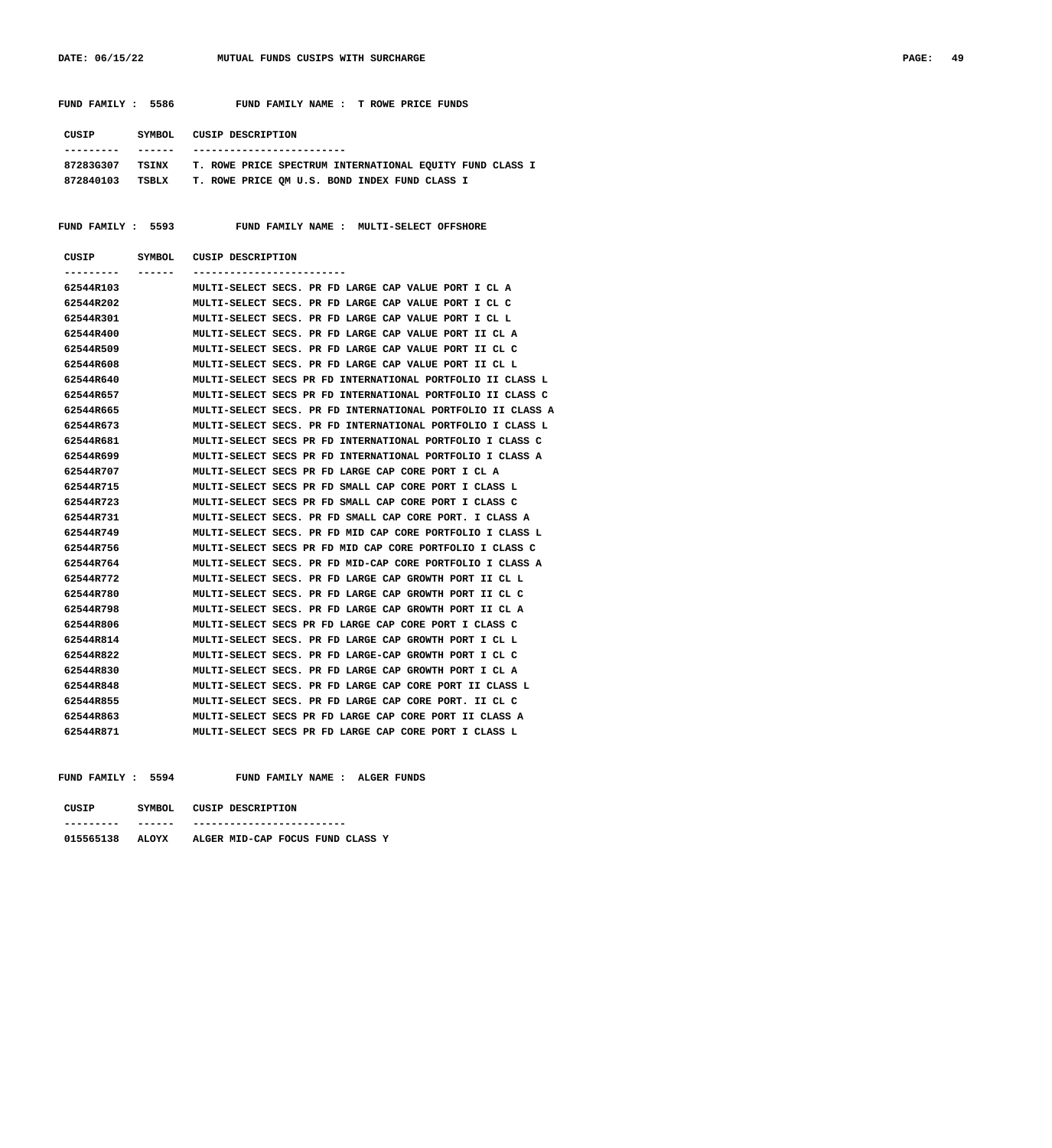|                  |              | FUND FAMILY : 5594 FUND FAMILY NAME : ALGER FUNDS                      |
|------------------|--------------|------------------------------------------------------------------------|
|                  |              | CUSIP SYMBOL CUSIP DESCRIPTION                                         |
| --------- ------ |              | -------------------------                                              |
|                  |              | 015566623 ASPYX ALGER SPECTRA FUND CLASS Y                             |
|                  |              | FUND FAMILY : 5599 FUND FAMILY NAME : JPMORGAN FUNDS                   |
| CUSIP            |              | SYMBOL CUSIP DESCRIPTION                                               |
| ----------       | -------      | -------------------------                                              |
| 466360264        | <b>JMYAX</b> | JPMORGAN SMARTRETIREMENT BLEND 2045 R6                                 |
| 466360538        | JBYSX        | JPMORGAN SMARTRETIREMENT BLEND 2025 R6                                 |
| 46636U736        | JIYBX        | JPMORGAN SMARTRETIREMENT BLEND INCOME FUND CLASS R6                    |
| 466360876        | OIEJX        | JP MORGAN EQUITY INCOME FUND CLASS R6                                  |
| 46637K174        | <b>JPPEX</b> | JPMORGAN MID-CAP EQUITY FUND CLASS R6                                  |
| 46637K216        | JMSFX        | JPMORGAN INCOME FUND CLASS R6                                          |
| 46637K257        | <b>JPHRX</b> | JPMORGAN FLOATING RATE INCOME FUND CLASS R6                            |
| 46637K265        | <b>JHQRX</b> | JPMORGAN HEDGED EQUITY FUND CLASS R6                                   |
| 46637K547        | CBFVX        | JPMORGAN CORPORATE BOND FUND CLASS R6                                  |
| 46637K679        | <b>GBONX</b> | JPMORGAN GLOBAL BOND OPPORTUNITIES FUND CLASS R6                       |
| 46637K778        |              | JPMORGAN EMERGING MARKETS STRATEGIC DEBT FUND CLASS R6                 |
| 46640W108        | <b>JGVVX</b> | JPMORGAN GROWTH ADVANTAGE FUND CLASS R6                                |
| 46641U382        | <b>JVAYX</b> | JP MORGAN VALUE ADVANTAGE FUND CLASS R6                                |
| 46641U515        | JNPXX        | JPMORGAN NEW YORK MUNICIPAL MONEY MARKET FUND PREMIER CLASS            |
| 46641U523        | JCPXX        | JPMORGAN CALIFORNIA MUNICIPAL MONEY MARKET FUND RESERVE CLASS          |
| 46641U531        | JCRXX        | JPMORGAN CALIFORNIA MUNICIPAL MONEY MARKET FUND PREMIER CLASS          |
| 46641U861        | <b>JOERX</b> | JPMORGAN OPPORTUNISTIC EQUITY LONG/SHORT FUND CLASS R6                 |
| 46645V295        | <b>JHTRX</b> | JPMORGAN HEDGED EQUITY 3 FUND CLASS R6                                 |
| 46645V352        | <b>JHDRX</b> | JPMORGAN HEDGED EQUITY 2 FUND CLASS R6                                 |
| 46645V568        | <b>JIHRX</b> | JPMORGAN INTERNATIONAL HEDGED EQUITY FUND CLASS R6                     |
| 46645V659        | <b>JEPRX</b> | JPMORGAN EQUITY PREMIUM INCOME FUND CLASS R6                           |
| 46647B404        | <b>JMVYX</b> | JPMORGAN MID CAP VALUE FUND CLASS R6                                   |
| 4812A0375        | CJTXX        | JPMORGAN 100% U.S. TREASURY SECURITIES MONEY MARKET FUND CAPITAL CLASS |
| 4812A0383        |              | JP MORGAN 100% U.S. TREASURY SECS MONEY MARKET FD RESERVE CL           |
| 4812A0805        | <b>VCAXX</b> | JP MORGAN CA MUNICIPAL MONEY MARKET FD MORGAN CL                       |
| 4812A0813        | VNYXX        | JP MORGAN NEW YORK MUNICIPAL MONEY MARKET FD MORGAN CL                 |
| 4812A1837        | <b>JDEUX</b> | JPMORGAN DISCIPLINED EQUITY FUND CLASS R6                              |
| 4812A2504        | VMIXX        | JPMORGAN PRIME MONEY MARKET FUND AGENCY CLASS                          |
| 4812A2603        | <b>JINXX</b> | JP MORGAN PRIME MONEY MARKET FUND INST CLASS                           |
| 4812A2702        | VMVXX        | JP MORGAN PRIME MONEY MARKET FUND MORGAN CLASS                         |
| 4812A2728        | VTMXX        | JP MORGAN TAX-FREE MONEY MARKET FUND MORGAN CLASS                      |
| 4812A2736        | VXPXX        | JP MORGAN TAX FREE MONEY MARKET FUND PREMIER CLASS                     |
| 4812A2744        | JTFXX        | JPMORGAN TAX FREE MONEY MARKET FUND INSTITUTIONAL SHARES               |
| 4812A2769        | VFVXX        | JP MORGAN FEDERAL MONEY MARKET FUND MORGAN CLASS                       |
| 4812A2777        | VFPXX        | JP MORGAN FEDERAL MONEY MARKET FUND PREMIER CLASS                      |
|                  |              | JPMORGAN FEDERAL MONEY MARKET FUND CLASS I                             |
| 4812A2785        | <b>JFMXX</b> |                                                                        |
| 4812A2801        | VPMXX        | JPMORGAN PRIME MONEY MARKET FUND PREMIER CLASS                         |
| 4812A2819        | VHPXX        | JPMORGAN 100% U.S. TREASURY SECURITIES MONEY MARKET FUND PREMIER CLASS |
| 4812A2827        | HTSXX        | JP MORGAN 100% U.S. TREASURY SECS MONEY MARKET FD MORGAN CL            |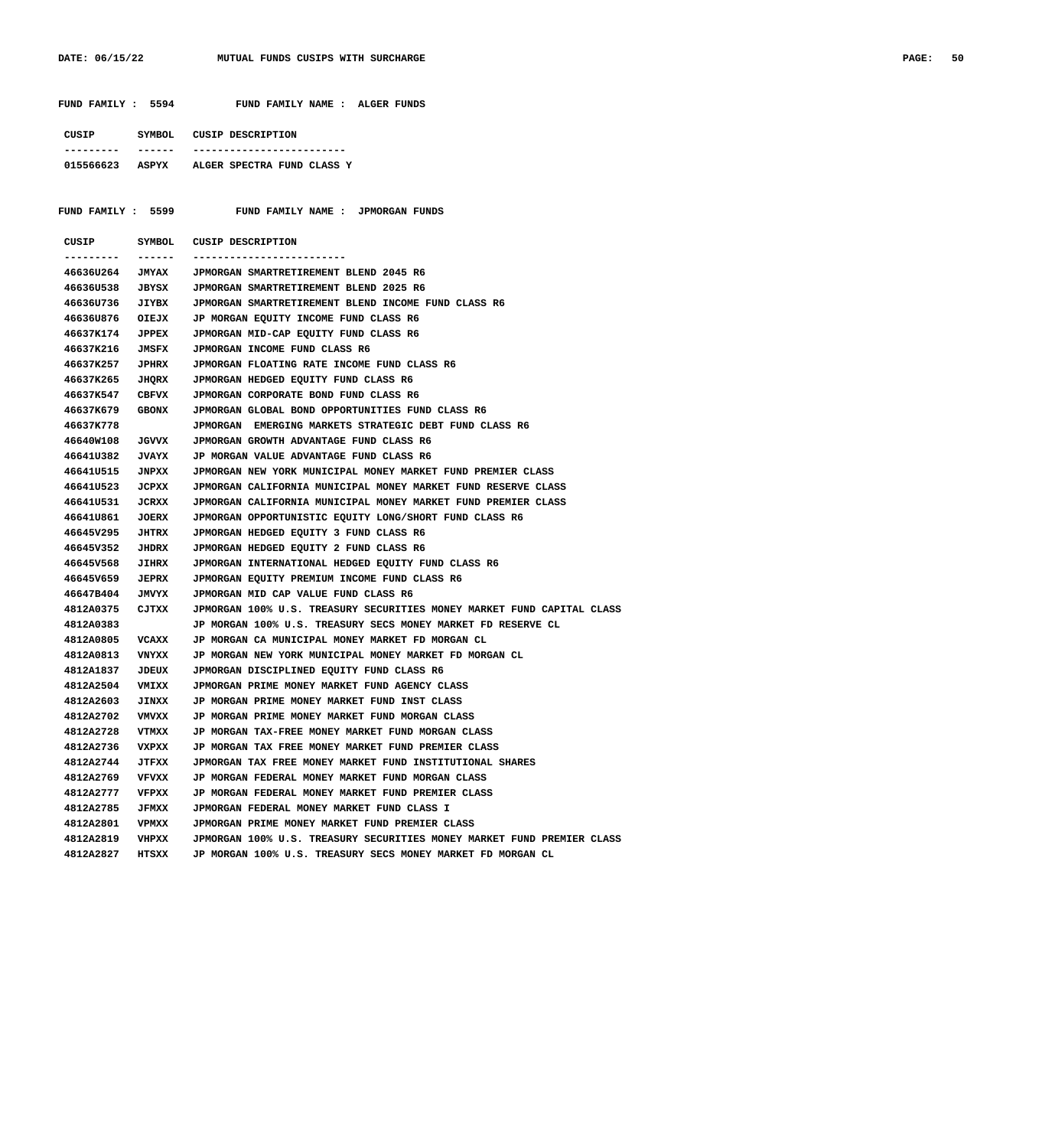FUND FAMILY : 5599 FUND FAMILY NAME : JPMORGAN FUNDS

 **CUSIP SYMBOL CUSIP DESCRIPTION --------- ------ ------------------------- 4812A2835 JTSXX JPMORGAN 100% U.S. TREASURY SECS MONEY MARKET FD INST CLASS 4812A2843 VPIXX JP MORGAN 100% U.S. TREASURY SECS MONEY MARKET FD AGENCY CL 4812A2868 JXCXX JP MORGAN PRIME MONEY MARKET FUND CLASS C 4812CA587 JPMORGAN MARKET EXPANSION ENHANCED INDEX FUND CLASS R6 \*MER\* 46641Q118 EFF 5/6/22 4812CA629 OSTSX JP MORGAN SHORT INTERMEDIATE MUNICIPAL BOND FUND CLASS R6 4812CA637 JPMORGAN INTL RESEARCH C/A EFF 06/10/22 1 OLD / .3446 NEW CU 46641Q134 JPMORGAN INTL RESEARCH 4812CA645 HLTZX JPMORGAN SUSTAINABLE MUNICIPAL INCOME FUND CLASS R6 4812CA652 JFTUX JP MORGAN INVESTOR GROWTH FUND CLASS R6 4812CA660 JFBUX JPMORGAN INVESTOR GROWTH AND INCOME FUND CLASS R6 4812CA678 JFQUX JPMORGAN INVESTOR BALANCED FUND CLASS R6 4812CA686 JFLJX JPMORGAN INVESTOR CONSERVATIVE GROWTH FUND CLASS R6 4812C0100 JCBUX JPMORGAN CORE BOND FUND CLASS R6 4812C0118 OGGYX JPMORGAN GOVERNMENT BOND FUND CLASS R6 4812C0126 JHYUX JPMORGAN HIGH YIELD FUND CLASS R6 4812C0134 JCPUX JPMORGAN CORE PLUS BOND FUND CLASS R6 4812C0159 JMBUX JPMORGAN MORTGAGE BACKED SECURITIES FUND CLASS R6 4812C0167 JSDUX JPMORGAN SHORT DURATION BOND FUND CLASS R6 4812C0175 JUSUX JPMORGAN LIMITED DURATION BOND FUND CLASS R6 4812C0225 JSVUX JPMORGAN SMALL-CAP VALUE FUND CLASS R6 4812C0241 IJMXX JPMORGAN MUNICIPAL MONEY MARKET FUND INSTITUTIONAL CLASS 4812C0266 MJMXX JP MORGAN MUNICIPAL MONEY MARKET FUND MORGAN CLASS 4812C0308 AJLXX JP MORGAN LIQUID ASSETS MONEY MARKET FUND AGENCY CLASS 4812C0316 CJLXX JPMORGAN LIQUID ASSETS MONEY MARKET FUND CAPITAL CLASS 4812C0324 MJLXX JP MORGAN LIQUID ASSETS MONEY MARKET FUND MORGAN CLASS 4812C0332 PJLXX JPMORGAN LIQUID ASSETS MONEY MARKET FUND PREMIER CLASS 4812C0340 IJLXX JPMORGAN LIQUID ASSETS MONEY MARKET FUND CLASS I 4812C0621 JP MORGAN LIQUID AASETS MONEY MARKET FUND RESERVE CLASS 4812C0647 OPCXX JPMORGAN LIQUID ASSETS MONEY MARKET FUND CLASS C 4812C0654 HLPXX JP MORGAN LIQUID ASSETS MONEY MARKET FUND INVESTOR CLASS 4812C0662 JP MORGAN U.S. GOVERNMENT MONEY MARKET FD AGENCY CL 4812C0670 OGVXX JPMORGAN U.S. GOVERNMENT MONEY MARKET FUND CAPITAL CLASS 4812C0688 OGSXX JPMORGAN U.S. GOVERNMENT MONEY MARKET FUND PREMIER CLASS 4812C0696 JP MORGAN U.S. TREASURY PLUS MONEY MARKET FD RESERVE CL 4812C0712 OTCXX JPMORGAN U.S. TREASURY PLUS MONEY MARKET FUND CLASS C 4812C0720 JP MORGAN U.S. TREASURY PLUS MONEY MARKET FD INVESTOR CLASS 4812C2213 OGFAX JPMORGAN EQUITY INDEX FUND CLASS R6 4812C2288 JMGMX JPMORGAN MID-CAP GROWTH FUND CLASS R6 4812C2676 MJGXX JP MORGAN U.S. GOVERNMENT MONEY MARKET FD MORGAN CL 4812C2684 IJGXX JPMORGAN U.S. GOVERNMENT MONEY MARKET FUND CLASS I 4812C2718 PJTXX JPMORGAN U.S. TREASURY PLUS MONEY MARKET FUND PREMIER CLASS 4812C2726 MJTXX JP MORGAN U.S. TREASURY PLUS MONEY MARKET FD MORGAN CL 4812C2734 IJTXX JPMORGAN U.S. TREASURY PLUS MONEY MARKET FUND CLASS I 4812C2742 JP MORGAN U.S. TREASURY PLUS MONEY MARKET FD AGENCY CL 4812C2775 HTOXX JP MORGAN MUNICIPAL MONEY MARKET FUND PREMIER CLASS 48121A126 TXRRX JPMORGAN TAX-AWARE REAL RETURN FUND CLASS R6 48121L114 JSOZX JPMORGAN STRATEGIC INCOME OPPORTUNITIES FUND CLASS R6 48121L122 JEMWX JPMORGAN EMERGING MARKETS EQUITY FUND CLASS R6**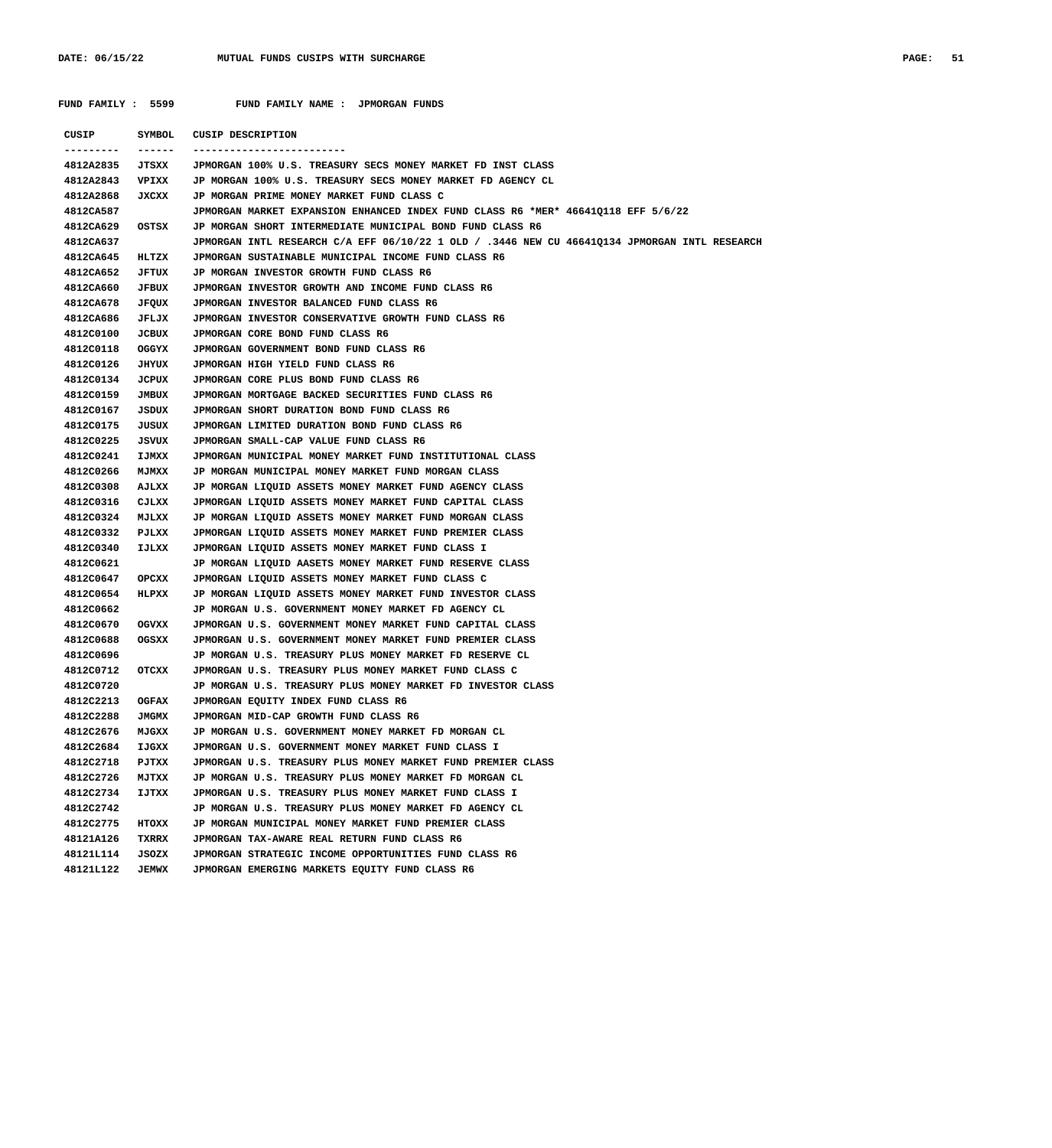| CUSIP SYMBOL<br>--------- | $- - - - - -$ | <b>CUSIP DESCRIPTION</b>                                                                |
|---------------------------|---------------|-----------------------------------------------------------------------------------------|
| 48121L130                 | IUENX         | JPMORGAN INTERNATIONAL FOCUS FUND CLASS R6                                              |
| 48121L320                 | JSIMX         | JP MORGAN UNCONSTRAINED DEBT FUND CLASS R6                                              |
| 48121L346                 | JUSMX         | JPMORGAN U.S. SMALL COMPANY FUND CLASS R6                                               |
| 48121L809                 |               | JPMORGAN INFLATION C/A EFF 04/08/22 1 OLD / .212323 NEW CU 466540104 JPMORGAN INFLATION |
| 48121L817                 | JUEMX         | JPMORGAN U.S. EQUITY FUND CLASS R6                                                      |
| 48121L825                 | JGSMX         | JPMORGAN SMALL-CAP GROWTH FUND CLASS R6                                                 |
| 48121L833                 | <b>JLVMX</b>  | JPMORGAN LARGE-CAP VALUE FUND CLASS R6                                                  |
| 48121L841                 | JLGMX         | JPMORGAN LARGE-CAP GROWTH FUND CLASS R6                                                 |
| 48121L858                 | <b>JIVMX</b>  | JPMORGAN U.S. APPLIED DATA SCIENCE VALUE FUND CLASS R6                                  |
| 48121L866                 | <b>JNVMX</b>  | JPMORGAN INTERNATIONAL VALUE FUND CLASS R6                                              |
| 48121L882                 | <b>JNEMX</b>  | JPMORGAN INTERNATIONAL EQUITY FUND CLASS R6                                             |
| 48123X843                 | JSCIIX        | JPMORGAN SMALL-CAP BLEND FUND CLASS R6                                                  |
| 48127B862                 | <b>VSENX</b>  | JPMORGAN SMALL-CAP EQUITY FUND CLASS R6                                                 |
| 48127B870                 | VSSLX         | JPMORGAN SMALL-CAP SUSTAINABLE LEADERS FUND CLASS R6                                    |
| 48129C108                 | <b>JITZX</b>  | JPMORGAN INTERMEDIATE TAX-FREE BOND FUND CLASS R6                                       |
| 48129C306                 | GAOZX         | JPMORGAN GLOBAL ALLOCATION FUND CLASS R6                                                |
| 48129C405                 | JNBZX         | JPMORGAN INCOME BUILDER FUND CLASS R6                                                   |
| 48129C603                 | JLPYX         | JPMORGAN U.S. LARGE-CAP CORE PLUS FUND CLASS R6                                         |
| 48129C702                 | JCBSX         | JPMORGAN CALIFORNIA TAX-FREE BOND FUND CLASS R6                                         |
| 48129C736                 | JIIGX         | JP MORGAN U.S. SUSTAINABLE LEADERS FUND CLASS R6                                        |
| 48129C777                 | <b>JGCXX</b>  | JPMORGAN CA MUNICIPAL MMK FUND INSTITUTIONAL CLASS                                      |
| 48129C785                 | <b>JGNXX</b>  | JPMORGAN NY MUNICIPAL MMK FUND INSTITUTIONAL CLASS                                      |
| 48129C835                 | JPELX         | JP MORGAN TAX-AWARE EQUITY FUND CLASS R6                                                |
| 48129C843                 | <b>VEUVX</b>  | JPMORGAN EUROPE DYNAMIC FUND CLASS R6                                                   |
| 904504453                 |               | JPMORGAN REALTY INCOME FUND CLASS R6 *MER* 46641Q126 EFF 5/20/22                        |
| 904504479 UBVFX           |               | J.P. MORGAN UNDISCOVERED MANAGERS BEHAVIORAL VALUE FUND CLASS R6                        |
|                           |               | FUND FAMILY: 5611 FUND FAMILY NAME: FUNDVANTAGE TRUST FUNDS                             |
|                           |               |                                                                                         |
|                           |               | CUSIP SYMBOL CUSIP DESCRIPTION                                                          |
| ----------                |               |                                                                                         |
| 694048869                 | PTFSX         | PACIFIC CAPITAL TAX-FREE SHORT INTERMIDIATE SEC FD CLASS Y                              |

| FUND FAMILY : 5613 |  | FUND FAMILY NAME : JAMES FUNDS |  |  |
|--------------------|--|--------------------------------|--|--|
|                    |  |                                |  |  |

| CUSIP     | SYMBOL | CUSIP DESCRIPTION |  |                                                        |  |
|-----------|--------|-------------------|--|--------------------------------------------------------|--|
|           |        |                   |  |                                                        |  |
| 470259821 | GLRTX  |                   |  | JAMES BALANCED GOLDEN RAINBOW FUND INSTITUTIONAL CLASS |  |

 **FUND FAMILY : 5641 FUND FAMILY NAME : SSGA FUNDS**

| CUSIP     | SYMBOL. | CUSIP DESCRIPTION                       |
|-----------|---------|-----------------------------------------|
|           | ------  | ---------------                         |
| 78472P109 | SVSPX   | STATE STREET S&P 500 INDEX FUND CLASS N |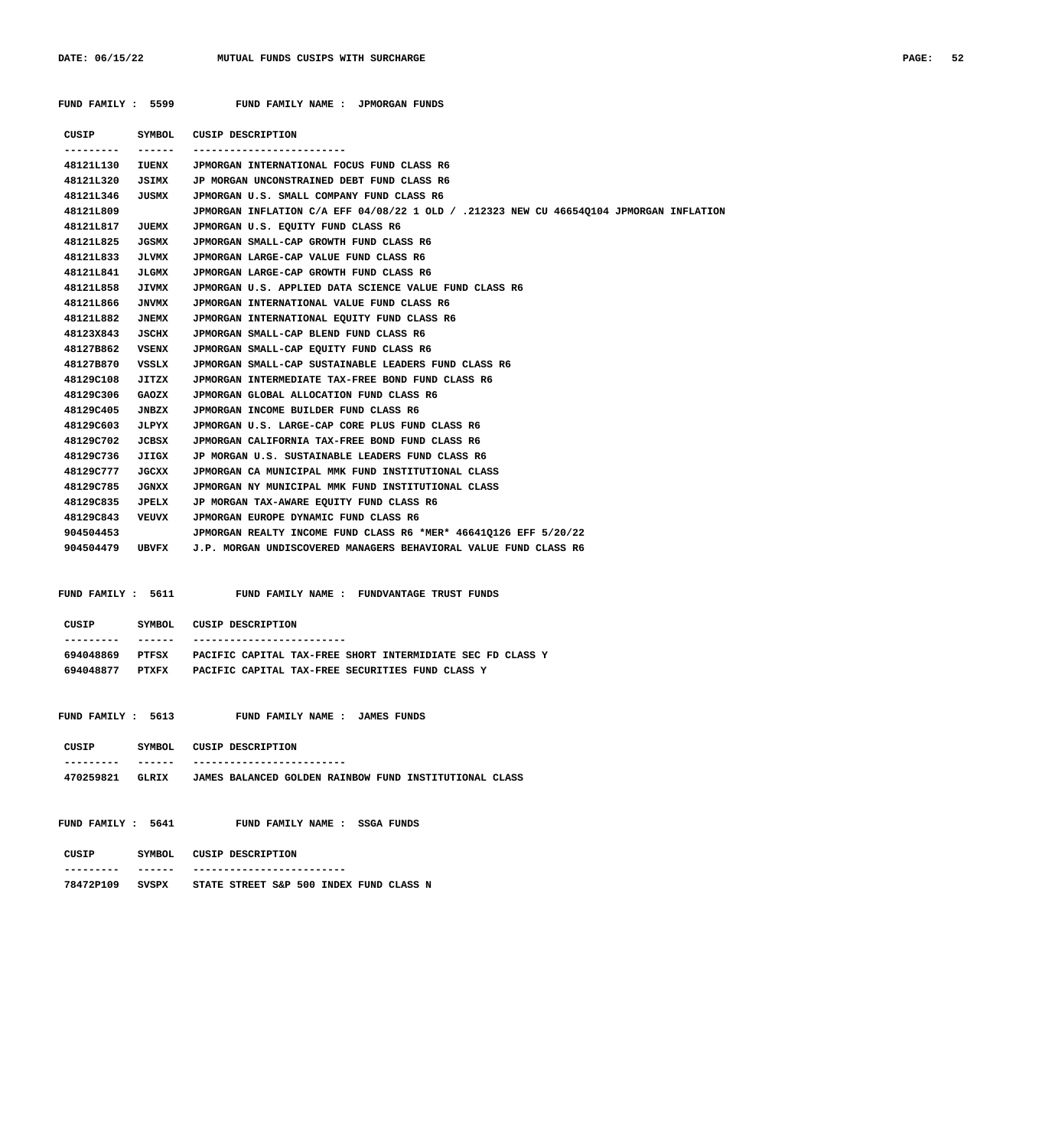| FUND FAMILY : 5641 |              | FUND FAMILY NAME : SSGA FUNDS                                              |
|--------------------|--------------|----------------------------------------------------------------------------|
| CUSIP              |              | SYMBOL CUSIP DESCRIPTION                                                   |
|                    |              | ------------------------                                                   |
| 784924243          |              | SSIQX STATE STREET INTERNATIONAL STOCK SELECTION FUND CLASS K              |
| 784924284          | SSEQX        | SSGA EMERGING MARKETS FUND CLASS K                                         |
| 857490216          |              | STATE STREET CHINA EQUITY SELECT FUND CLASS K                              |
| 85749R479          | SSYXX        | STATE STREET INSTITUTIONAL LIQUID RESERVES FUND ADMIN CLASS                |
| 85749R495          | SSFOX        | STATE STREET TARGET RETIREMENT FUND CLASS K                                |
| 85749R545          | SSDYX        | STATE STREET TARGET RETIREMENT 2060 FUND CLASS K                           |
| 85749R586          |              | SSDQX STATE STREET TARGET RETIREMENT 2055 FUND CLASS K                     |
| 85749R636          | SSDLX        | STATE STREET TARGET RETIREMENT 2050 FUND CLASS K                           |
| 85749R677          | SSDEX        | STATE STREET TARGET RETIREMENT 2045 FUND CLASS K                           |
| 85749R727          | SSCQX        | STATE STREET TARGET RETIREMENT 2040 FUND CLASS K                           |
| 85749R768          | SSCKX        | STATE STREET TARGET RETIREMENT 2035 FUND CLASS K                           |
| 85749R800          | SSBOX        | STATE STREET TARGET RETIREMENT 2020 FUND CLASS K                           |
| 85749R818          | SSBYX        | STATE STREET TARGET RETIREMENT 2030 FUND CLASS K                           |
| 85749R859          | SSBSX        | STATE STREET TARGET RETIREMENT 2025 FUND CLASS K                           |
| 85749T202          | SSKEX        | STATE STREET EMERGING MARKETS EQUITY INDEX FUND CLASS K                    |
| 85749T400          | <b>SSMKX</b> | STATE STREET SMALL/MID-CAP EQUITY INDEX FUND CLASS K                       |
| 85749T814          | SSSYX        | STATE STREET EQUITY 500 INDEX FUND CLASS K                                 |
| 85749T848          | SSGLX        | STATE STREET GLOBAL ALL-CAP EQUITY EX-U.S. INDEX FUND CLASS K              |
| 85749T871          | SSFEX        | STATE STREET AGGREGATE BOND INDEX FUND CLASS K                             |
| 85749T889          | SSHQX        | STATE STREET HEDGED INTERNATIONAL DEVELOPED EQUITY INDEX FUND CLASS K      |
| 857492169          | SSFKX        | STATE STREET TARGET RETIREMENT 2065 FUND CLASS K                           |
| 857492185          | <b>GVSXX</b> | STATE STREET INSTITUTIONAL U.S. GOVERNMENT MONEY MARKET FUND SERVICE CLASS |
| 857492557          | SAJXX        | STATE STREET INST TREASURY PLUS MONEY MARKET FUND INSTITUTIONAL CLASS      |
| 857492565          | SSJXX        | STATE STREET INST TREASURY MONEY MARKET FUND INSTITUTIONAL CLASS           |
| 857492573          | SAIIXX       | STATE STREET INST U.S. GOVERNMENT MONEY MARKET FUND INST CLASS             |
| 857492599          | SAEXX        | STATE STREET INST TREASURY PLUS MONEY MARKET FUND INVESTOR CLASS           |
| 857492615          | SSQXX        | STATE STREET INST TREASURY PLUS MONEY MARKET FUND ADMIN CLASS              |
| 857492623          | SSNXX        | STATE STREET INSTITUTIONAL TREASURY MONEY MARKET FUND INVESTOR CLASS       |
| 857492631          | SSKXX        | STATE STREET INSTITUTIONAL TREASURY MONEY MARKET FUND ADMIN CLASS          |
| 857492649          | SAMXX        | STATE STREET INST U.S. GOVERNMENT MONEY MARKET FUND INVESTOR CLASS         |
| 857492656          | SALXX        | STATE STREET INST U.S. GOVERNMENT MONEY MARKET FUND ADMIN CLASS            |
| 857492706          | <b>GVMXX</b> | STATE STREET INST U.S. GOVERNMENT MONEY MARKET FUND PREMIER CLASS          |
| 857492805          | GVVXX        | STATE STREET INST U.S. GOVERNMENT MONEY MARKET FUND INVESTMENT CLASS       |
| 857492854          | TPVXX        | STATE STREET INST TREASURY PLUS MONEY MARKET FUND INVESTMENT CLASS         |
| 857492862          | TPIXX        | STATE STREET INST TREASURY PLUS MONEY MARKET FUND PREMIER CLASS            |
| 857492870          | TRVXX        | STATE STREET INSTITUTIONAL TREASURY MONEY MARKET FUND INVESTMENT CLASS     |
| 857492888          | TRIXX        | STATE STREET INSTITUTIONAL TREASURY MONEY MARKET FUND PREMIER CLASS        |

 **FUND FAMILY : 5646 FUND FAMILY NAME : AMERICAN CENTURY FUNDS**

| CUSIP     | SYMBOL.      | CUSIP DESCRIPTION                                     |
|-----------|--------------|-------------------------------------------------------|
|           |              |                                                       |
| 024932105 | <b>BPRXX</b> | AMERICAN CENTURY PRIME MONEY MARKET FUND              |
| 024932154 | NPHTX        | AMERICAN CENTURY HIGH INCOME FUND CLASS Y             |
| 024932220 | AGHXX        | AMERICAN CENTURY U.S. GOVERNMENT MONEY MARKET FD CL C |
|           |              |                                                       |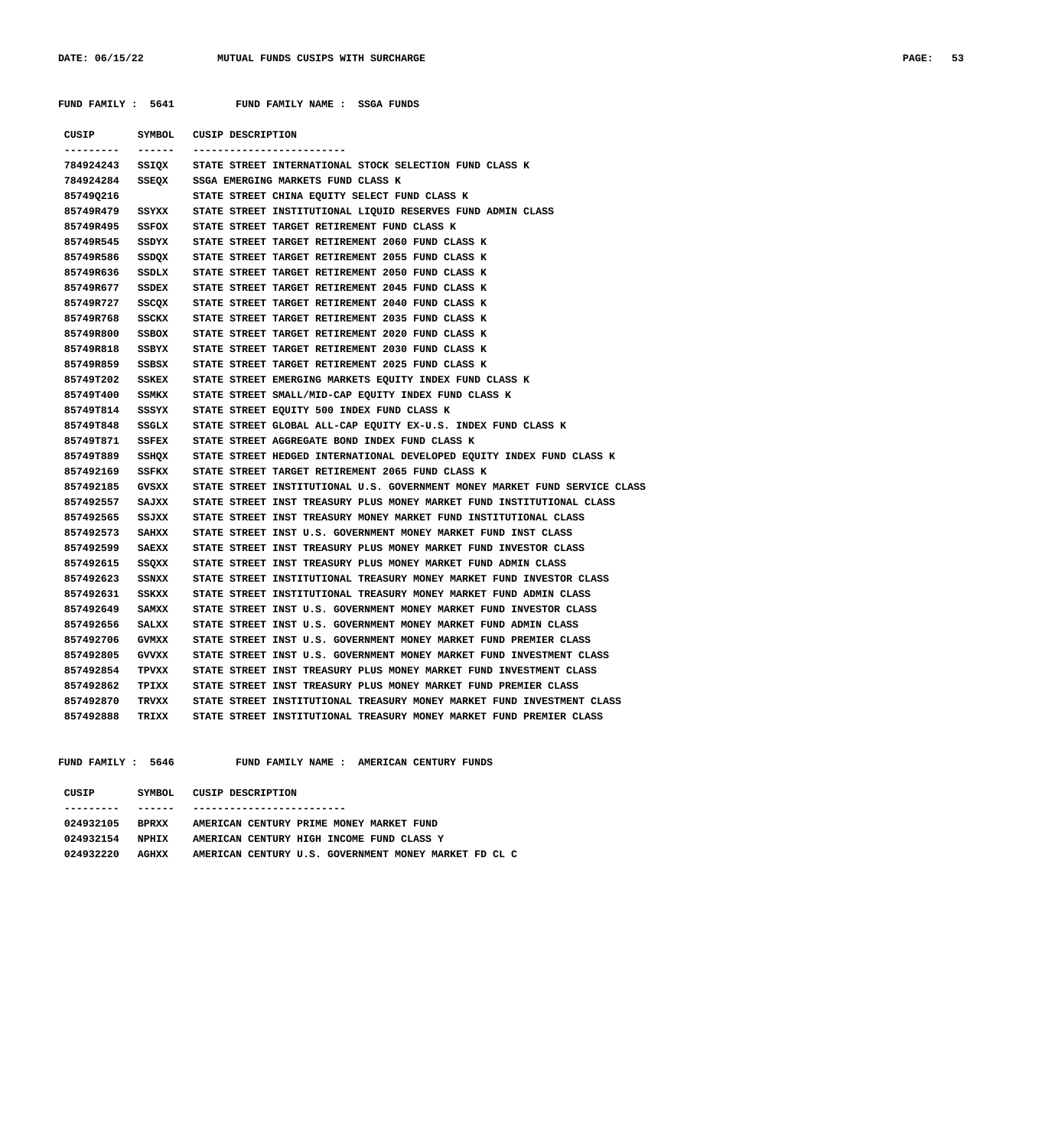**FUND FAMILY : 5646 FUND FAMILY NAME : AMERICAN CENTURY FUNDS**

| CUSIP           | SYMBOL       | CUSIP DESCRIPTION                                                       |
|-----------------|--------------|-------------------------------------------------------------------------|
| 024932238       | AGQXX        | AMERICAN CENTURY U.S. GOVERNMENT MONEY MARKET FD CLA                    |
| 024932246       | <b>ASDJX</b> | AMERICAN CENTURY SHORT DURATION STRATEGIC INCOME FUND CLASS R5          |
| 024932311       | ASIJX        | AMERICAN CENTURY STRATEGIC INCOME FUND CLASS R5                         |
| 024932428       | ACSUX        | AMERICAN CENTURY SHORT DURATION FUND CLASS R5                           |
| 024932485       | ACCUX        | AMERICAN CENTURY CORE PLUS FUND CLASS R5                                |
| 024932709       | TCRXX        | AMERICAN CENTURY U.S. GOV'T MONEY MARKET FD INVESTOR CLASS              |
| 024932766       | APISX        | AMERICAN CENTURY SHORT DURATION INFLATION PROTECTION BOND FUND CLASS R5 |
| 024932782       | ACYIX        | AMERICAN CENTURY HIGH YIELD FUND CLASS R5                               |
| 024934408       | <b>BNTXX</b> | AMERICAN CENTURY TAX FREE MONEY MARKET FUND INVESTOR CLASS              |
| 024934614       | ATBYX        | AMERICAN CENTURY INTERMEDIATE TERM TAX FREE BOND FUND CL Y              |
| 024934622       | <b>AYMYX</b> | AMERICAN CENTURY HIGH YIELD MUNICIPAL FUND CLASS Y                      |
| 025072828       | AVUVX        | AVANTIS U.S. SMALL-CAP VALUE FUND INSTITUTIONAL CLASS                   |
| 025072836       | AVUSX        | AVANTIS U.S. EQUITY FUND INSTITUTIONAL CLASS                            |
| 025072844       | AVDVX        | AVANTIS INTERNATIONAL SMALL-CAP VALUE FUND INSTITUTIONAL CLASS          |
| 025072851       | <b>AVDEX</b> | AVANTIS INTERNATIONAL EQUITY FUND INSTITUTIONAL CLASS                   |
| 025075300       | BCTXX        | AMERICAN CENTURY CALIFORNIA TAX-FREE MONEY MARKET FUND INVESTOR CLASS   |
| 025075763       | ACYTX        | AMERICAN CENTURY CA INTERMEDIATE TERM TAX FREE BOND FUND CL Y           |
| 025075771       | ACYHX        | AMERICAN CENTURY CA HIGH YIELD MUNICIPAL FD CL Y                        |
| 02508F729       | AVUYX        | AMERICAN CENTURY VALUE FUND CLASS Y                                     |
| 02508F745       | ASVYX        | AMERICAN CENTURY SMALL CAP VALUE FUND CLASS Y                           |
| 02508F760       | <b>AMVYX</b> | AMERICAN CENTURY MID CAP VALUE FUND CLASS Y                             |
| 02508F810       | <b>AEIYX</b> | AMERICAN CENTURY EQUITY INCOME FUND CLASS Y                             |
| 02508F828       | <b>ARYEX</b> | AMERICAN CENTURY REAL ESTATE FUND CLASS Y                               |
| 02508F844       | <b>ARYYX</b> | AMERICAN CENTURY GLOBAL REAL ESTATE FUND CLASS Y                        |
| 02508G875       | ADCYX        | AMERICAN CENTURY DISCIPLINED GROWTH FUND CLASS Y                        |
| 02508H261       | AULYX        | AMERICAN CENTURY ULTRA FUND CLASS Y                                     |
| 02508H287       | AFYDX        | AMERICAN CENTURY SUSTAINABLE EQUITY FUND CLASS Y                        |
| 02508H311       | <b>ANOYX</b> | AMERICAN CENTURY SMALL CAP GROWTH FUND CLASS Y                          |
| 02508H337       | <b>ASLWX</b> | AMERICAN CENTURY SELECT FUND CLASS Y                                    |
| 02508H352       | ATHYX        | AMERICAN CENTURY HERITAGE FUND CLASS Y                                  |
| 02508H378       | AGYWX        | AMERICAN CENTURY GROWTH FUND CLASS Y                                    |
| 02508J309       | <b>ADVYX</b> | AMERICAN CENTURY DIVERSIFIED BOND FUND CLASS Y                          |
| 02508J606       | AHYLX        | AMERICAN CENTURY HIGH YIELD FUND CLASS Y                                |
| 02508J846       | ASYIX        | AMERICAN CENTURY STRATEGIC INCOME FUND CLASS Y                          |
| 02508J861       | ASYDX        | AMERICAN CENTURY SHORT DURATION STRATEGIC INCOME FUND CL Y              |
| 02508J887 APOYX |              | AMERICAN CENTURY SHORT DURATION INFLATION PROTECT BOND FD CL Y          |
| 025081621       | <b>AIAYX</b> | AMERICAN CENTURY INFLATION ADJUSTED BOND FUND CLASS Y                   |
| 025081670       | TWUOX        | AMERICAN CENTURY SHORT-TERM GOV'T FUND CLASS R5                         |
| 025081753       | <b>ABTIX</b> | AMERICAN CENTURY GOVERNMENT BOND FUND CLASS R5                          |
| 025081787       | <b>AGMNX</b> | AMERICAN CENTURY GINNIE MAE FUND CLASS R5                               |
| 025081795       | <b>AIANX</b> | AMERICAN CENTURY INFLATION ADJ BOND FUND CLASS R5                       |
| 025081803       | CPFXX        | AMERICAN CENTURY CAPITAL PRESERVATION FD INVESTOR CLASS                 |
| 025082306       | AIDIX        | AMERICAN CENTURY INT'L BOND FUND CLASS R5                               |
| 025082694       | AIBYX        | AMERICAN CENTURY INTERNATIONAL BOND FUND CLASS Y                        |
| 025082736       | <b>AGBWX</b> | AMERICAN CENTURY GLOBAL BOND FUND CLASS Y                               |
| 025082751       | <b>AEYDX</b> | AMERICAN CENTURY EMERGING MARKETS DEBT FUND CLASS Y                     |
| 025082827       | <b>AEDJX</b> | AMERICAN CENTURY EMERGING MARKETS DEBT FUND CLASS R5                    |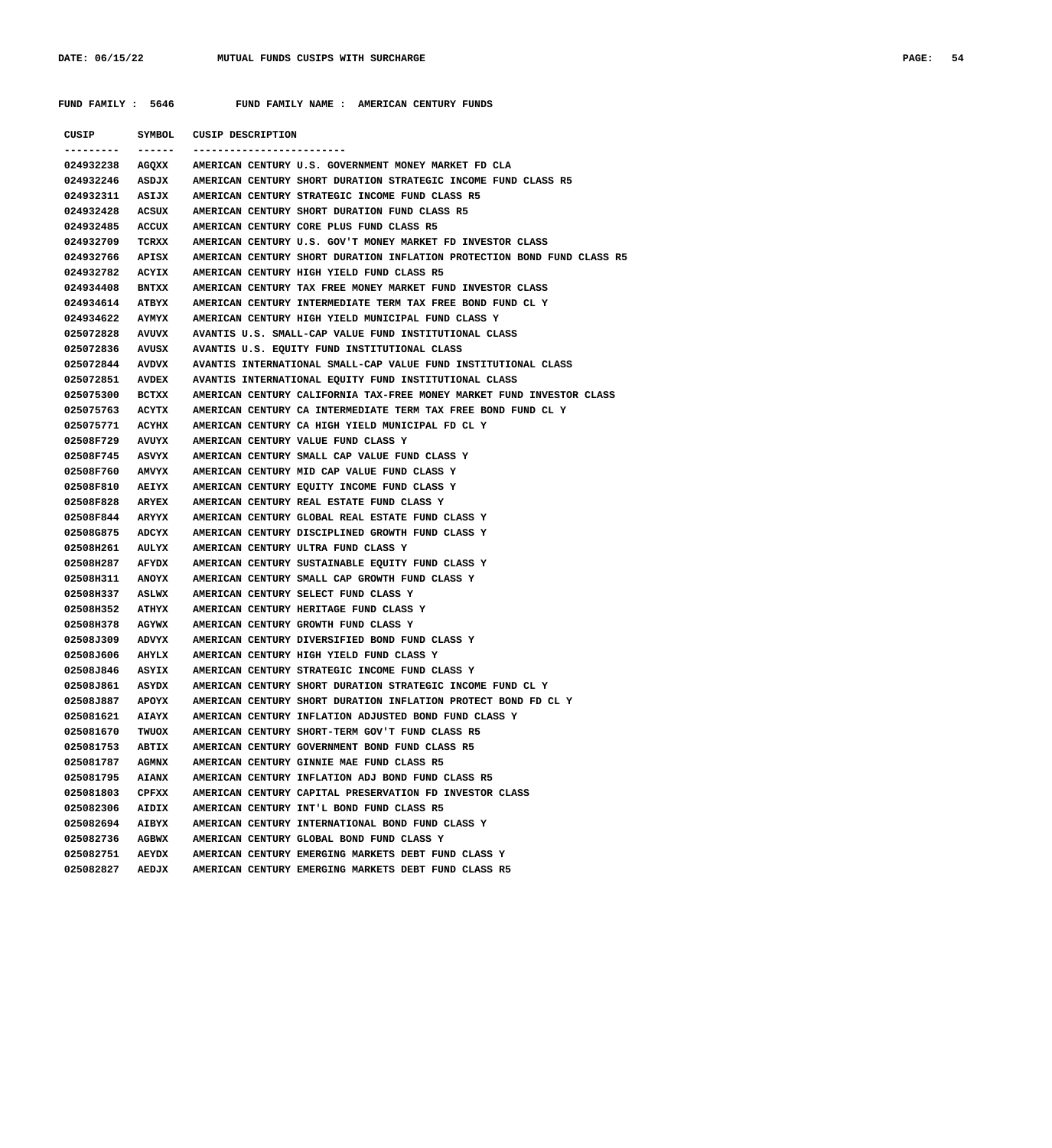DATE: 06/15/22 MUTUAL FUNDS CUSIPS WITH SURCHARGE **PAGE: 55** 

| FUND FAMILY : 5646                                    | FUND FAMILY NAME : AMERICAN CENTURY FUNDS                                                                  |
|-------------------------------------------------------|------------------------------------------------------------------------------------------------------------|
| CUSIP<br>------<br>.                                  | SYMBOL CUSIP DESCRIPTION<br>-------------------------                                                      |
| 025082868                                             | AGBNX AMERICAN CENTURY GLOBAL BOND FUND CLASS R5                                                           |
|                                                       | 02509A703 ATYGX AMERICAN CENTURY INTERNATIONAL GROWTH FUND CLASS Y                                         |
| 02509A828                                             | AMERICAN CENTURY INTERNATIONAL DISCOVERY FUND CLASS Y                                                      |
| 02509A844 AGYGX                                       | AMERICAN CENTURY FOCUSED GLOBAL FUND CLASS Y                                                               |
|                                                       | 02509A885 AEYMX AMERICAN CENTURY EMERGING MARKETS FUND CLASS Y                                             |
| FUND FAMILY : 5659                                    | FUND FAMILY NAME : FORUM FUNDS                                                                             |
| CUSIP SYMBOL CUSIP DESCRIPTION                        |                                                                                                            |
| ------<br>---------                                   | -------------------------                                                                                  |
| 077021103 BEEHX THE BEEHIVE FUND                      |                                                                                                            |
| FUND FAMILY : 5663                                    | FUND FAMILY NAME : ROYCE FUNDS                                                                             |
| CUSIP                                                 | SYMBOL CUSIP DESCRIPTION<br>--------------------------                                                     |
| ------<br>---------                                   |                                                                                                            |
| 78081A303<br><b>RPMIX</b><br>780811576<br>RIPIX       | ROYCE PENNSYLVANIA MUTUAL FUND INSTITUTIONAL CLASS<br>ROYCE INTERNATIONAL PREMIER FUND INSTITUTIONAL CLASS |
| 780811626 RGFIX                                       | ROYCE GLOBAL FINANCIAL SERVICES FUND INSTITUTIONAL CLASS                                                   |
| 780811717 RDIIX                                       | ROYCE DIVIDEND VALUE FUND INSTITUTIONAL CLASS                                                              |
| 780905337 RVPIX                                       | ROYCE SMALLER COMPANIES GROWTH FUND INST CLASS                                                             |
| 780905535<br><b>RSEIX</b>                             | ROYCE SPECIAL EQUITY FUND INSTITUTIONAL CLASS                                                              |
| 780905683<br>RPFIX                                    | ROYCE PREMIER FUND INSTITUTIONAL CLASS                                                                     |
| 780905691 ROFIX                                       | ROYCE OPPORTUNITY FUND INSTITUTIONAL CLASS                                                                 |
|                                                       | 780905717 RTRIX ROYCE TOTAL RETURN FUND INST CLASS                                                         |
|                                                       |                                                                                                            |
| FUND FAMILY : 5664                                    | FUND FAMILY NAME : NC SHAREHOLDER SERVICES                                                                 |
| CUSIP SYMBOL CUSIP DESCRIPTION<br>---------<br>------ | -------------------------                                                                                  |
|                                                       | 85520V285 QCILX QCI BALANCED FUND RETAIL CLASS                                                             |
|                                                       | 85520V731 NAVFX SECTOR ROTATION FUND                                                                       |
|                                                       |                                                                                                            |
|                                                       | FUND FAMILY : 5668 FUND FAMILY NAME : TIAA CREF FUNDS                                                      |
| CUSIP SYMBOL CUSIP DESCRIPTION                        | ------------------------                                                                                   |
| ------<br>----------                                  | 87245M103 TRPGX TIAA-CREF GROWTH & INCOME FUND PREMIER CLASS                                               |
|                                                       | 87245M335 TPILX TIAA-CREF LIFECYCLE RETIREMENT INCOME FUND PREMIER CLASS                                   |
|                                                       |                                                                                                            |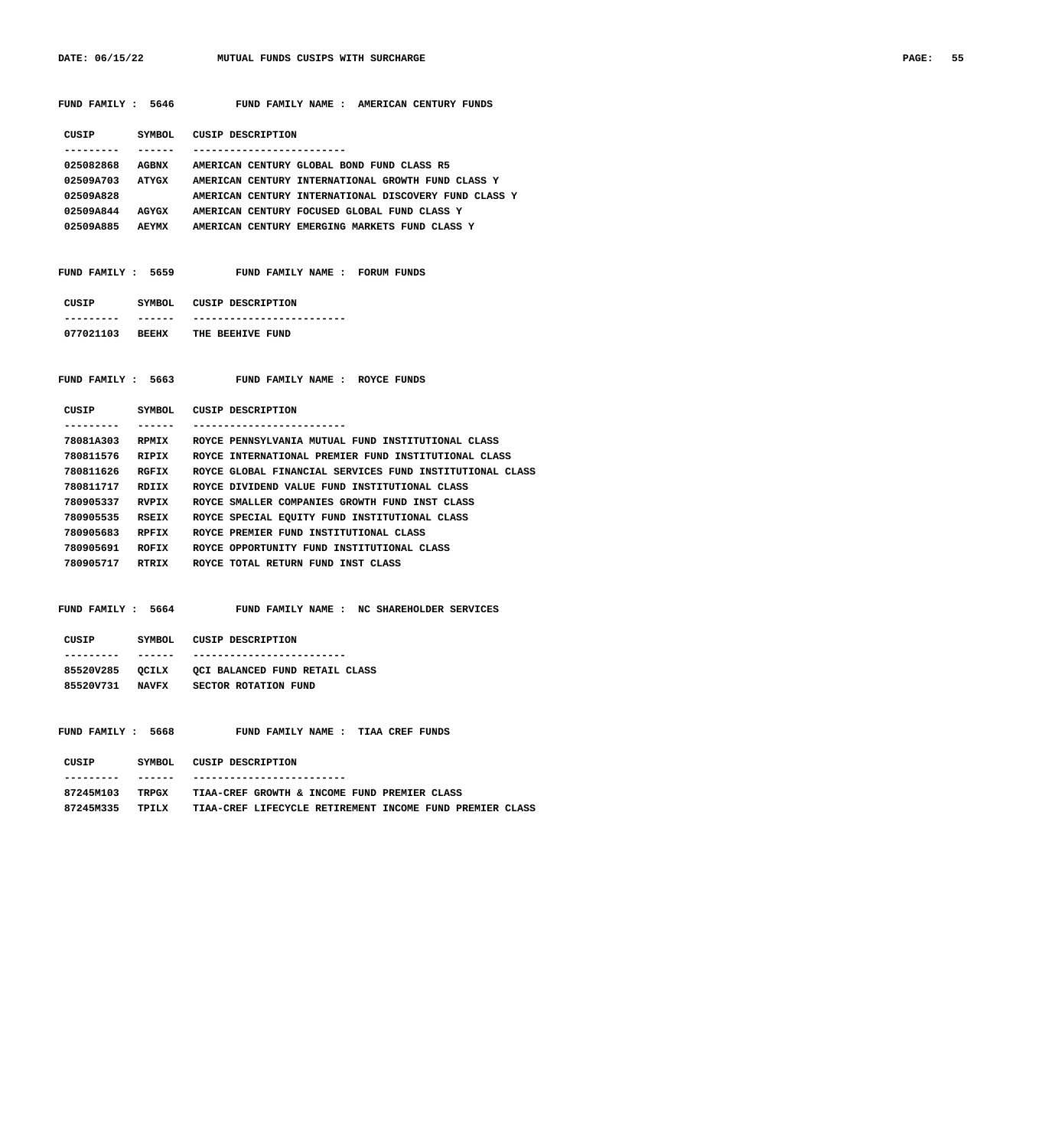DATE: 06/15/22 MUTUAL FUNDS CUSIPS WITH SURCHARGE **PAGE: 56** PAGE: 56

| FUND FAMILY : 5668 |              | FUND FAMILY NAME : TIAA CREF FUNDS                               |
|--------------------|--------------|------------------------------------------------------------------|
|                    |              | CUSIP SYMBOL CUSIP DESCRIPTION                                   |
| . _ _ _ _ _ _ _ .  | ------       |                                                                  |
| 87245M343          | TCLPX        | TIAA-CREF LIFECYCLE 2050 FUND PREMIER CLASS                      |
| 87245M376          | TCYPX        | TIAA-CREF LIFECYCLE 2035 FUND PREMIER CLASS                      |
| 87245M566          | TRCPX        | TIAA-CREF LARGE CAP VALUE FUND PREMIER CLASS                     |
| 87245M590          | TBIPX        | TIAA-CREF BOND INDEX PREMIER CLASS                               |
| 87245R680          | TSBPX        | TIAA-CREF CORE IMPACT BOND FUND PREMIER CLASS                    |
| 87249N719          | TFIPX        | TIAA CREF LIFECYCLE INDEX 2065 FUND PREMIER CLASS                |
|                    |              | 87249N750 TSFPX TIAA CREF LIFECYCLE 2065 FUND PREMIER CLASS      |
|                    |              |                                                                  |
|                    |              | FUND FAMILY : 5678 FUND FAMILY NAME : THE NEW ALTERNATIVES FUNDS |
|                    |              | CUSIP SYMBOL CUSIP DESCRIPTION                                   |
|                    | ------       | -----------------------                                          |
| 641868104 NALFX    |              | NEW ALTERNATIVES FUND CLASS A                                    |
|                    |              | 641868203 NAEFX NEW ALTERNATIVES FUND INVESTORS CLASS            |
|                    |              | FUND FAMILY : 5686 FUND FAMILY NAME : VICTORY FUNDS              |
|                    |              | CUSIP SYMBOL CUSIP DESCRIPTION                                   |
| . <u>.</u> .       | ------       | -----------------------                                          |
| 903288769          | USPRX        | USAA 500 INDEX FUND REWARD SHARES                                |
| 903289403          | USEXX        | USAA TAX-EXEMPT MONEY MARKET FUND                                |
| 92646A427          | <b>VEVRX</b> | VICTORY SYCAMORE ESTABLISHED VALUE FUND CLASS R6                 |
| 92646A435          | VDSRX        | VICTORY DIVERSIFIED STOCK FUND CLASS R6                          |
| 926460307          |              | VICTORY VARIABLE INSURANCE DIVERSIFIED STOCK FUND CLASS A        |
| 92647K598          | <b>MRIMX</b> | VICTORY INTEGRITY MID-CAP VALUE FUND CLASS R6                    |
| 92647K630          | VSORX        | VICTORY SYCAMORE SMALL COMPANY OPPORTUNITY FUND CLASS R6         |
| 92647K739          | MIRSX        | VICTORY INTEGRITY SMALL/MID-CAP VALUE FUND CLASS R6              |
| 92647K788          | MVSSX        | VICTORY INTEGRITY SMALL CAP VALUE R6                             |
| 92647K846          | <b>MGOSX</b> | VICTORY MUNDER MID-CAP CORE GROWTH FUND CLASS R6                 |
| 926470363          | <b>RSEJX</b> | RS SMALL CAP GROWTH FUND CLASS R6                                |
| 926470389 RMORX    |              | VICTORY RS MID-CAP GROWTH FUND CLASS R6                          |
| FUND FAMILY : 5687 |              | FUND FAMILY NAME : POPULAR OFFSHORE FUNDS                        |
| CUSIP SYMBOL       |              | CUSIP DESCRIPTION                                                |
|                    |              |                                                                  |
| U73175207          |              | POPULAR TOTAL RETURN FUND CLASS B                                |
|                    |              |                                                                  |

FUND FAMILY : 5693 FUND FAMILY NAME : BRANDES FUNDS  **CUSIP SYMBOL CUSIP DESCRIPTION**

 **--------- ------ -------------------------**

 **105262885 SMARX BRANDES INV PART SEPARATELY MANAGED ACCT RESERVE TRUST**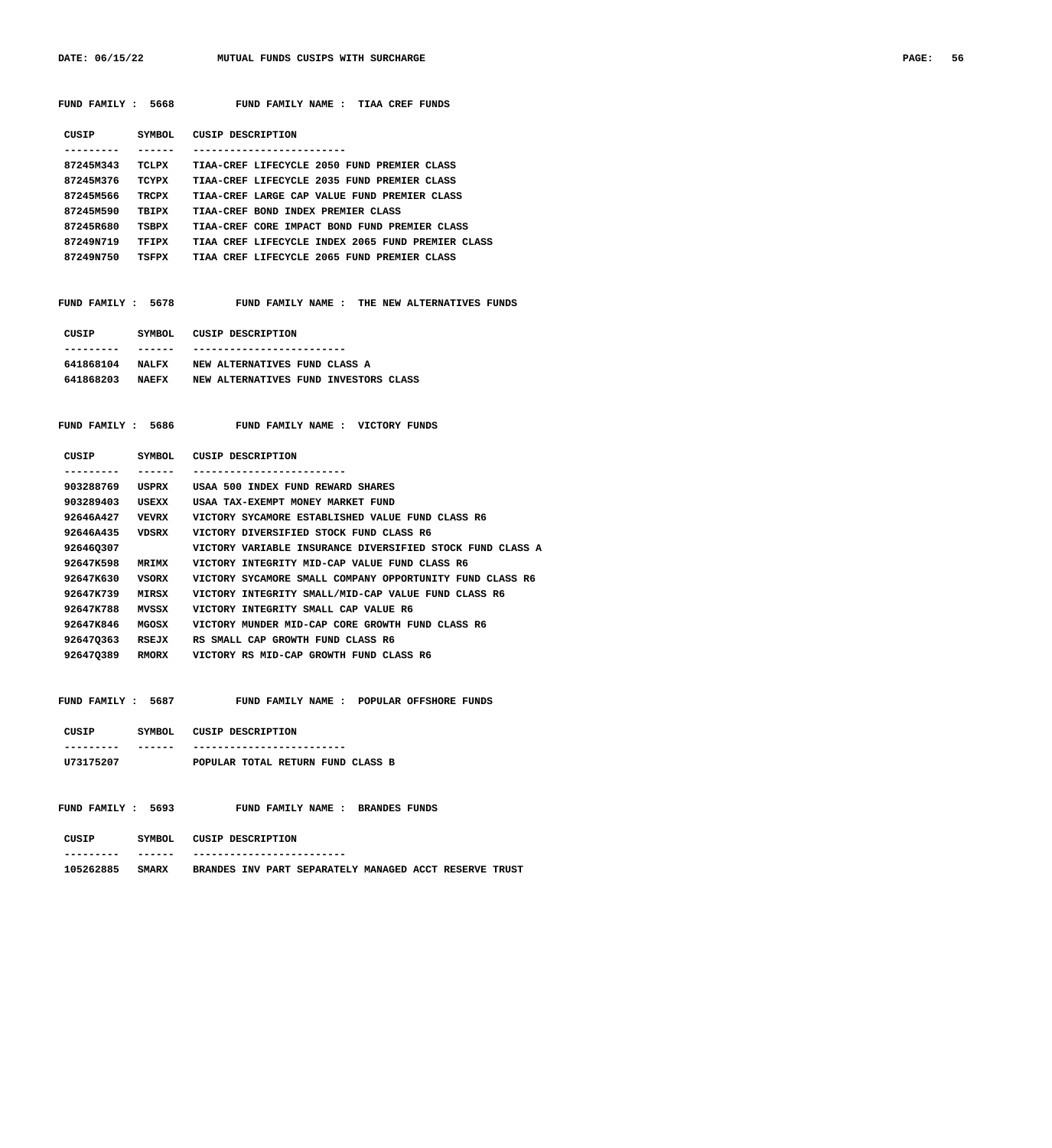| PAGE: | 57 |
|-------|----|
|-------|----|

 **FUND FAMILY : 5696 FUND FAMILY NAME : WILMINGTON FUNDS**

| CUSIP     | SYMBOL       | CUSIP DESCRIPTION                                               |
|-----------|--------------|-----------------------------------------------------------------|
|           |              |                                                                 |
| 97181C316 | WTIXX        | WILMINGTON U.S. TREASURY MONEY MARKET FUND INSTITUTIONAL CLASS  |
| 97181C324 | <b>WRAAX</b> | WILMINGTON GLOBAL ALPHA EOUITIES FUND CLASS A                   |
| 97181C332 | <b>WRAIX</b> | WILMINGTON GLOBAL ALPHA EQUITIES FUND CLASS I                   |
| 97181C415 | WMLIX        | WILMINGTON LARGE- CAP STRATEGY FUND INSTITUTIONAL CLASS         |
| 97181C431 | WMRIX        | WILMINGTON REAL ASSET FUND CLASS I                              |
| 97181C449 | WMMRX        | WILMINGTON REAL ASSET FUND CLASS A                              |
| 97181C456 | WTAIX        | WILMINGTON MUNICIPAL BOND FUND INSTITUTIONAL CLASS              |
| 97181C464 | <b>WTABX</b> | WILMINGTON MUNICIPAL BOND FUND CLASS A                          |
| 97181C480 | <b>WTAXX</b> | WILMINGTON U.S. TREASURY MONEY MARKET FUND ADMINISTRATIVE CLASS |
| 97181C506 | WGSXX        | WILMINGTON U.S. GOVERNMENT MONEY MARKET FUND SERVICE CLASS      |
| 97181C514 | WTEXX        | WILMINGTON U.S. TREASURY MONEY MARKET FUND SELECT CLASS         |
| 97181C571 | WNYIX        | WILMINGTON NEW YORK MUNICIPAL BOND FUND INSTITUTIONAL CLASS     |
| 97181C589 | <b>WNYAX</b> | WILMINGTON NEW YORK MUNICIPAL BOND FUND CLASS A                 |
| 97181C605 | WGOXX        | WILMINGTON U.S. GOVT MONEY MARKET INSTITUTIONAL CLASS           |
| 97181C704 | WGEXX        | WILMINGTON U.S. GOVERNMENT MONEY MARKET FUND SELECT CLASS       |
| 97181C738 | WDIIX        | WILMINGTON ENHANCED DIVIDEND INCOME STRATEGY FUND CLASS I       |
| 97181C746 | WDIAX        | WILMINGTON ENHANCED DIVIDEND INCOME STRATEGY FUND CLASS A       |
| 97181C787 | WINIX        | WILMINGTON INTERNATIONAL FUND CLASS I                           |
| 97181C795 | <b>WINAX</b> | WILMINGTON INTERNATIONAL FUND CLASS A                           |
| 97181C803 | WAGXX        | WILMINGTON U.S. GOVERNMENT MONEY MARKET FUND ADMINISTRATIVE CL  |
| 97181C811 | <b>WIBMX</b> | WILMINGTON BROAD MARKET BOND FUND INSTITUTIONAL CLASS           |
| 97181C829 | WABMX        | WILMINGTON BROAD MARKET BOND FUND CLASS A                       |
|           |              |                                                                 |

 **FUND FAMILY : 5708 FUND FAMILY NAME : COLORADO BOND SHARES**

| CUSIP     | SYMBOL.      | CUSIP DESCRIPTION                      |
|-----------|--------------|----------------------------------------|
| --------- | ------       | -------------                          |
| 196332100 | <b>HTCOX</b> | COLORADO BOND SHARES A TAX-EXEMPT FUND |

| FUND FAMILY : 5711<br>FUND FAMILY NAME : TOUCHSTONE FUNDS |  |
|-----------------------------------------------------------|--|
|-----------------------------------------------------------|--|

| CUSIP     | SYMBOL.      | CUSIP DESCRIPTION                                              |
|-----------|--------------|----------------------------------------------------------------|
|           |              |                                                                |
| 89154M702 | TSRMX        | TOUCHSTONE SANDS CAPITAL EMERGING MARKETS GROWTH FUND CLASS R6 |
| 891540232 | SSRRX        | TOUCHSTONE SMALL COMPANY FUND CLASS R6                         |
| 891557490 | <b>TMPRX</b> | TOUCHSTONE MID-CAP FUND CLASS R6                               |

 **FUND FAMILY : 5714 FUND FAMILY NAME : LOOMIS SAYLES FUNDS**

| CUSIP     | SYMBOL       | CUSIP DESCRIPTION                          |
|-----------|--------------|--------------------------------------------|
| --------- | ------       |                                            |
| 543495683 | <b>LSCNX</b> | LOOMIS SAYLES SMALL-CAP VALUE FUND CLASS N |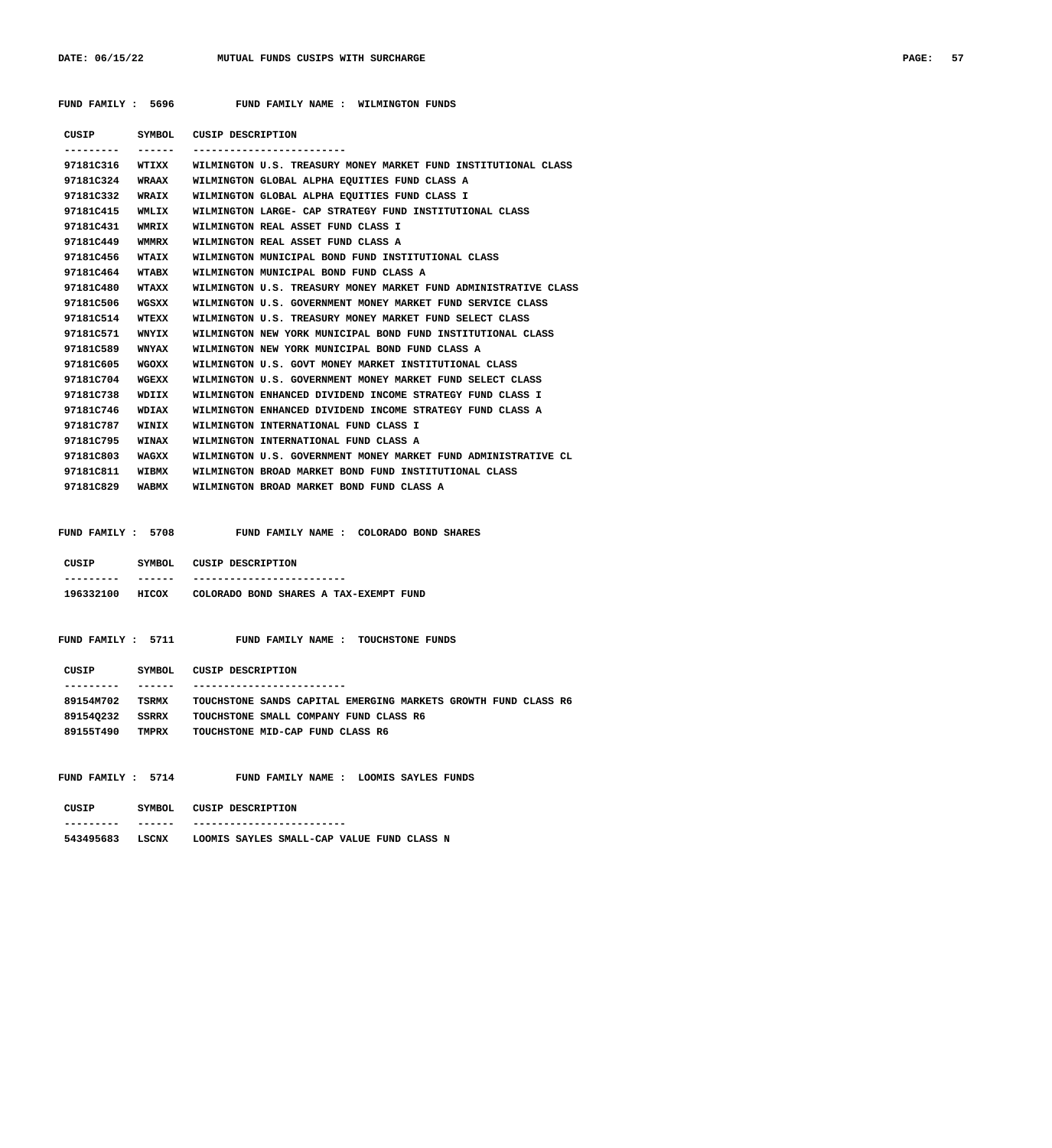**FUND FAMILY : 5714 FUND FAMILY NAME : LOOMIS SAYLES FUNDS**

| CUSIP     | SYMBOL.       | CUSIP DESCRIPTION                                                |
|-----------|---------------|------------------------------------------------------------------|
|           |               |                                                                  |
| 543495691 | LSGNX         | LOOMIS SAYLES GLOBAL BOND FUND CLASS N                           |
| 543495717 | LSBNX         | LOOMIS SAYLES BOND FUND CLASS N                                  |
| 543495741 | LSSAX         | LOOMIS SAYLES SECURITIZED ASSET FUND                             |
| 543495758 | LSIOX         | LOOMIS SAYLES HIGH INCOME OPPORTUNITIES FUND INSTITUTIONAL CLASS |
| 543495857 | <b>T.BFAX</b> | LOOMIS SAYLES BOND FUND ADMINSTRATIVE CLASS                      |
|           |               |                                                                  |

 **FUND FAMILY : 5717 FUND FAMILY NAME : SEI FUNDS**

| CUSIP     | SYMBOL       | CUSIP DESCRIPTION                                |
|-----------|--------------|--------------------------------------------------|
| --------- | ----         |                                                  |
| 783925365 |              | *SEI EOUITY U.S. MANAGED VOLATILITY FUND CLASS I |
| 783965593 | <b>SEOXX</b> | SEI GOVERNMENT FUND CLASS F                      |

 **783980816 SEI INSTITUTIONAL INVESTMENT TRUST SMALL/MID CAP EQUITY FUND CLASS A**

 **FUND FAMILY : 5722 FUND FAMILY NAME : BBH FUNDS**

| CUSIP     | SYMBOL        | CUSIP DESCRIPTION                             |
|-----------|---------------|-----------------------------------------------|
| --------- | ------        | -------------------------                     |
| 05528X406 | <b>BBIILX</b> | BBH PARTNER INTERNATIONAL EOUITY FUND CLASS I |

 **FUND FAMILY : 5732 FUND FAMILY NAME : GOVERNMENT STREET FUNDS**

| CUSIP     | SYMBOL.      | CUSIP DESCRIPTION             |
|-----------|--------------|-------------------------------|
|           |              |                               |
| 969557305 | <b>GVEOX</b> | GOVERNMENT STREET EQUITY FUND |

 **FUND FAMILY : 5734 FUND FAMILY NAME : VOYA FUNDS**

| CUSIP     | SYMBOL       | CUSIP DESCRIPTION                                          |
|-----------|--------------|------------------------------------------------------------|
|           |              |                                                            |
| 92913E409 | TMSXX        | VOYA MONEY MARKET PORTFOLIO SERVICE CLASS                  |
| 92913H105 | IIVGX        | VOYA GROWTH AND INCOME PORTFOLIO FUND CLASS I              |
| 929138303 | <b>IAVGX</b> | VOYA GROWTH AND INCOME PORTFOLIO CLASS A                   |
| 92913K553 | vaosx        | VOYA LARGE-CAP GROWTH FUND CLASS R6                        |
| 92913P305 | TSOPX        | VOYA SMALLCAP OPPORTUNITIES PORTFOLIO CLASS A              |
| 92913P503 | <b>IAMOX</b> | VOYA MIDCAP OPPORTUNITIES PORTFOLIO CLASS A                |
| 929137216 | <b>VTPAX</b> | VOYA INDEX PLUS LARGECAP PORTFOLIO FUND ADVISOR CLASS      |
| 92913T281 | <b>VGVTX</b> | VOYA GLOBAL HIGH DIVIDEND LOW VOLATILITY PORTFOLIO CLASS T |
| 92913T307 | IRGJX        | VOYA RUSSELL MID CAP GROWTH IDX PORTFOLIO FUND CLASS I     |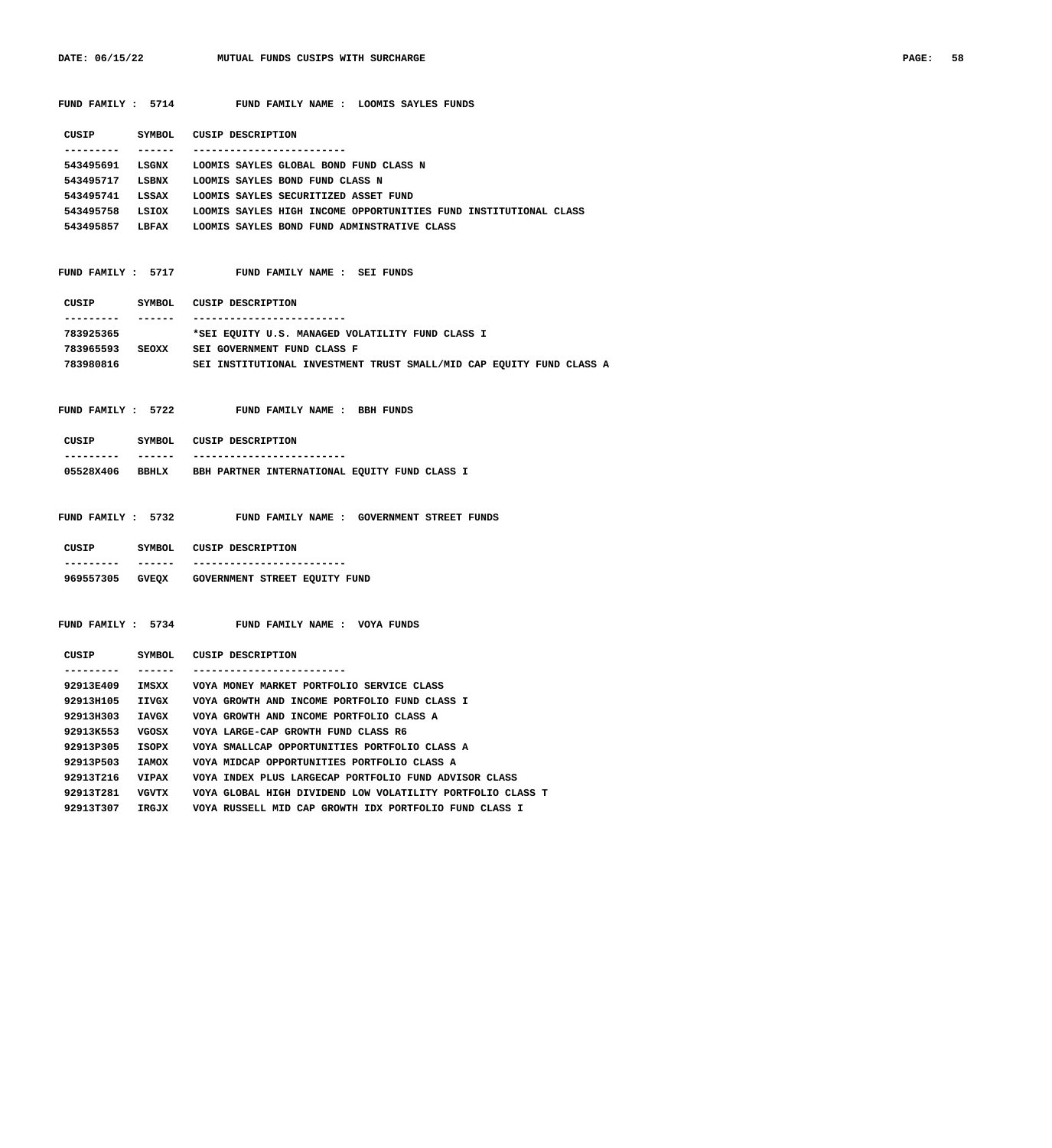| FUND FAMILY : 5734 |              | FUND FAMILY NAME : VOYA FUNDS                                              |
|--------------------|--------------|----------------------------------------------------------------------------|
|                    |              |                                                                            |
|                    |              | CUSIP SYMBOL CUSIP DESCRIPTION                                             |
|                    |              | 92913T430 IVCSX VOYA SMALL COMPANY PORTFOLIO FUND CLASS I                  |
|                    |              | 92913T489 IGHAX VOYA GLOBAL HIGH DIVIDEND LOW VOLATILITY PORTFOLIO CLASS A |
| 92913T513          |              | VOYA RUSSELL MID CAP INDEX PORTFOLIO CLASS I                               |
|                    |              | 92913T638 IRMAX VOYA RUSSELL MID CAP INDEX PORTFOLIO FUND CLASS A          |
|                    |              | 92913T661 ILUAX VOYA U.S. BOND INDEX PORTFOLIO CLASS A                     |
| 92913T679 IIIAX    |              | VOYA INTERNATIONAL INDEX PORTFOLIO CLASS A                                 |
|                    |              | 92913T695 IASCX VOYA SMALL COMPANY PORTFOLIO CLASS A                       |
|                    |              | 92914C626 IPEAX VOYA LARGE CAP VALUE PORTFOLIO CLASS A                     |
| 92914C634 IPEIX    |              | VOYA LARGE CAP VALUE PORTFOLIO FUND CLASS I                                |
| 92914C667 IBRAX    |              | VY BLACKROCK INFLA PROTECTED BOND PORTFOLIO CLASS A                        |
| 92914C709 IRGPX    |              | VOYA RETIREMENT GROWTH PORTFOLIO CLASS A                                   |
| 92914C840 IRCAX    |              | VOYA RETIREMENT CONSERVATIVE PORTFOLIO CLASS A                             |
| 92914C865 IRMPX    |              | VOYA RETIREMENT MODERATE PORTFOLIO CLASS A                                 |
| 92914C881 IRMGX    |              | VOYA RETIREMENT MODERATE GROWTH PORTFOLIO CLASS A                          |
| 92914E101 IPYAX    |              | VOYA PIMCO HIGH YIELD PORTFOLIO CLASS A                                    |
| 92914E200 IMBAX    |              | VOYA LIMITED MATURITY BOND PORTFOLIO CLASS A                               |
| 92914E705 IIFAX    |              | VY FRANKLIN INCOME PORTFOLIO CLASS A                                       |
|                    |              | 92914E796    ICRNX    VY CBRE GLOBAL REAL ESTATE PORTFOLIO CLASS A         |
|                    |              | 92914E804 ICRPX VY CBRE REAL ESTATE PORTFOLIO CLASS A                      |
|                    |              | 92914E812 IRGIX VY CBRE GLOBAL REAL ESTATE PORTFOLIO CLASS I               |
|                    |              | 92914E861 IJEAX VY JPMORGAN EMERGING MKTS EQTY PORTFOLIO CLASS A           |
|                    |              | 92914E887 IGFAX VY MORGAN STANLEY GLOBAL FRANCHISE PORTFOLIO CLASS A       |
|                    |              | 92914F769 IJSIX VY JP MORGAN SMALL CAP CORE EQUITY PORTFOLIO FUND CLASS I  |
| 92914G536 IVGIX    |              | VOYA INVESCO GROWTH AND INCOME PORTFOLIO FUND CLASS I                      |
| 92914G569 IVRIX    |              | VY CBRE REAL ESTATE PORTFOLIO CLASS I                                      |
| 92914G619 ITRAX    |              | VY T.ROWE PRICE CAP APPRECIATION PORTFOLIO CLASS A                         |
|                    |              | 92914G627 IJSAX VY JP MORGAN SMALL CAP CORE EQUITY PORTFOLIO CLASS A       |
| 92914G650 ITEAX    |              | VY T.ROWE PRICE EQUITY INCOME PORTFOLIO CLASS A                            |
| 92914G668 IVGAX    |              | VY INVESCO VAN KAMPEN GROWTH AND INCOME PORTFOLIO CLASS A                  |
| 92914G692 ITCSX    |              | VY T. ROWE PRICE CAPITAL APPREC PORTFOLIO CLASS S                          |
| 92914G718 ISIVX    |              | VOYA U.S. STOCK INDEX PORTFOLIO CLASS A                                    |
|                    |              | 92914G775 IEOHX VOYA LARGE CAP GROWTH PORT FUND CLASS I                    |
|                    |              | 92914G783 IEOPX VOYA LARGE CAP GROWTH PORTFOLIO CLASS A                    |
| 92914G874          | IMIOX        | VY T.ROWE PRICE INTERNATIONAL PORTFOLIO CLASS A                            |
| 92914H302          | ISWAX        | VOYA SOLUTION INCOME PORTFOLIO CLASS A                                     |
| 92914H484          | <b>IFTAX</b> | VY TEMPLETON FOREIGN EQUITY PORTFOLIO CLASS A                              |
| 92914H526          | IPHIX        | VY PIONEER HIGH YIELD PORTFOLIO FUND CLASS I                               |
| 92914H559          | ISKAX        | VOYA INDEX SOLUTION INCOME PORTFOLIO CLASS A                               |
| 92914H575          | ISDAX        | VOYA INDEX SOLUTION 2025 PORTFOLIO CLASS A                                 |
| 92914H583          | <b>ISEAX</b> | VOYA INDEX SOLUTION 2035 PORTFOLIO CLASS A                                 |
| 92914H591          | ISJAX        | VOYA INDEX SOLUTION 2045 PORTFOLIO CLASS A                                 |
| 92914H708          | ISZIX        | VOYA SOLUTION 2025 PORTFOLIO FUND CLASS I                                  |
| 92914H823          | ISRAX        | VOYA SOLUTION 2045 PORTFOLIO CLASS A                                       |
| 92914H856          | ISQAX        | VOYA SOLUTION 2035 PORTFOLIO CLASS A                                       |
| 92914H880          | ISZAX        | VOYA SOLUTION 2025 PORTFOLIO CLASS A                                       |
| 92914K552          | IACIX        | VOYA FUNDS VY AMERICAN CENTURY SMALL MID CAP VALUE PORTFOLIO FD CL I       |
| 92914K578          | IASAX        | VOYA AMERICAN CENTURY SMALL-MID CAP VALUE PORTFOLIO CLASS A                |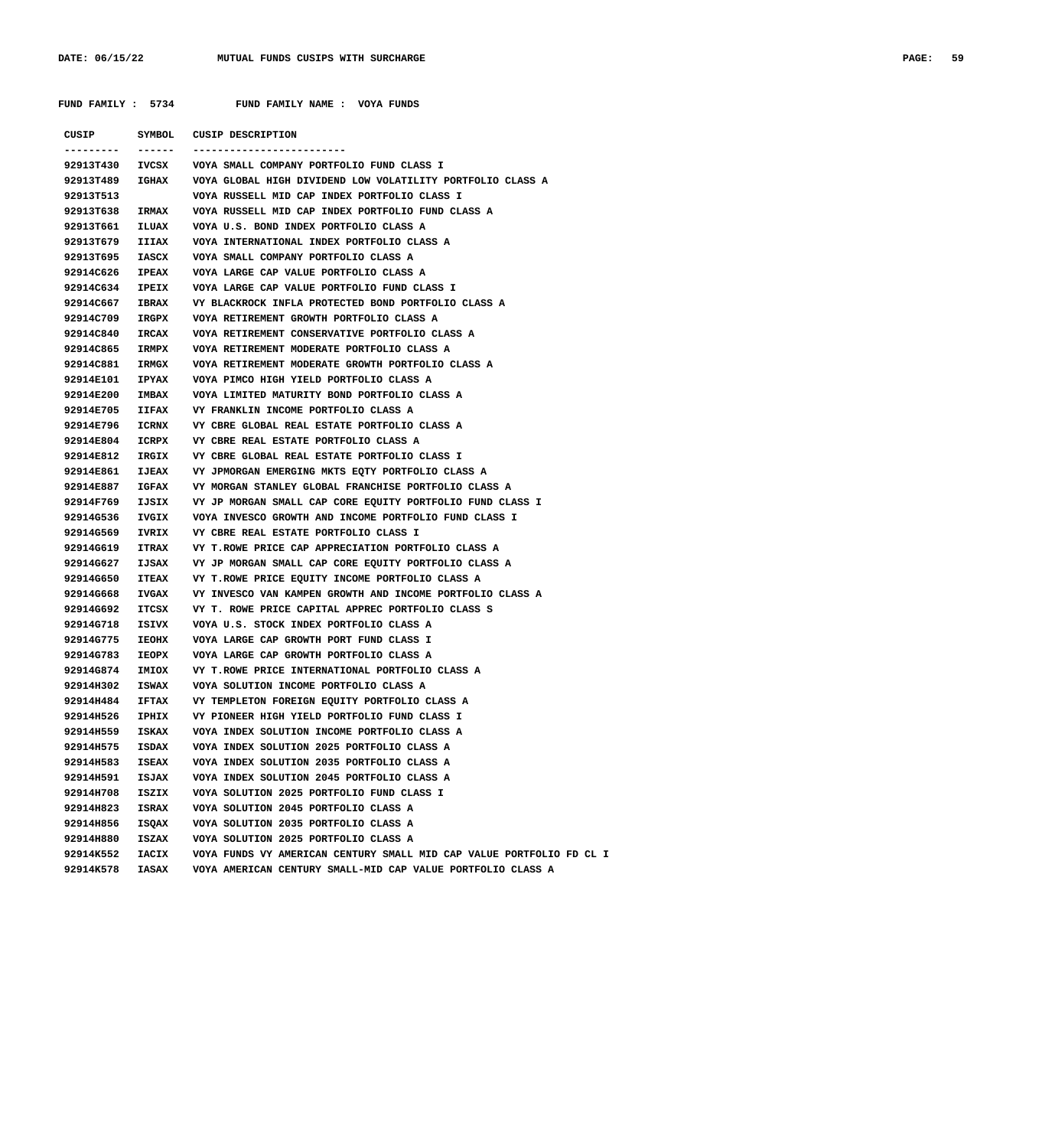|                 |              | FUND FAMILY : 5734 FUND FAMILY NAME : VOYA FUNDS                   |
|-----------------|--------------|--------------------------------------------------------------------|
|                 |              | CUSIP SYMBOL CUSIP DESCRIPTION                                     |
| ---------       |              | --------------------------                                         |
| 92914K610       |              | IBSAX VOYA BARON GROWTH PORTFOLIO CLASS A                          |
| 92914K644       |              | IJMAX VY JP MORGAN MID CAP VALUE PORTFOLIO CLASS A                 |
| 92914K677       | <b>IGMAX</b> | VY INVESCO GLOBAL PORTFOLIO ADVISER CLASS                          |
| 92914K735       |              | ISBAX VOYA COLUMBIA CONTRARIAN CORE PORTFOLIO CLASS A              |
| 92914K768       |              | IAXAX VY T.ROWE DIVERSIFIED MIDCAP GROWTH PORTFOLIO CLASS A        |
| 92914K784       |              | IGEAX VY T.ROWE PRICE GROWTH EOUITY PORTFOLIO CLASS A              |
| 92914K826       | <b>IAXIX</b> | VY T. ROWE PRICE DIVERSIFIED MID CAP GROWTH PORTFOLIO FUND CLASS I |
| 92914K834       | <b>IVKAX</b> | VY INVESCO VAN KAMPEN COMSTOCK PORTFOLIO CLASS A                   |
| 92914K859       | IUAIX        | VOYA INVESCO EQUITY AND INCOME PORTFOLIO FUND INITIAL CLASS        |
| 92914K875       | <b>TUAAX</b> | VY INVESCO VAN KAMPEN EQUITY AND INCOME PORTFOLIO CLASS A          |
| 92914K883       | IOSAX        | VOYA GLOBAL BOND PORTFOLIO CLASS A                                 |
| 92914L105       | ICSAX        | VOYA COLUMBIA SMALL CAP VALUE II PORTFOLIO CLASS A                 |
| 92914L352       | ISPGX        | VOYA SOLUTION MODERATE PORTFOLIO CLASS A CLASS                     |
| 92914L386       | ISGAX        | VOYA SOLUTION GROWTH PORTFOLIO CLASS A                             |
| 92914L683       | IISAX        | VOYA INDEX SOLUTION 2055 PORTFOLIO CLASS A                         |
| 92914L741       | IASPX        | VOYA SOLUTION 2055 PORTFOLIO CLASS A                               |
| 92914L790       | IAGAX        | VOYA SOLUTION AGGRESSIVE GROWTH PORTFOLIO CLASS A                  |
| 92914L840       | ICGAX        | VOYA SOLUTION CONSERVATIVE PORTFOLIO CLASS A                       |
| 92914P106       | IPIIX        | VOYA INTERMEDIATE BOND PORTFOLIO FUND CLASS I                      |
| 92914P304       | IIBPX        | VOYA INTERMEDIATE BOND PORTFOLIO CLASS A                           |
| 92918A824 VYSEX |              | VOYA SMALL COMPANY FUND CLASS R6                                   |
|                 |              |                                                                    |

| CUSIP     | SYMBOL        | CUSIP DESCRIPTION                                    |
|-----------|---------------|------------------------------------------------------|
|           |               |                                                      |
| 00170J714 | MBDLX         | AMG GW&K CORE BOND ESG FUND CLASS Z                  |
| 00170J821 | <b>MMAFX</b>  | AMG FO GLOBAL RISK-BALANCED FUND CLASS Z             |
| 00170K232 | GWGZX         | AMG GW&K SMALL/MID-CAP FUND CLASS Z                  |
| 00170K695 | TCMIX         | AMG TIMESSQUARE INTERNATIONAL SMALL CAP FUND CLASS Z |
| 00170K729 | TSCIX         | AMG TIMESSOUARE SMALL CAP GROWTH FUND CLASS Z        |
| 00170K745 | TMDIX         | AMG TIMESSOUARE MID CAP GROWTH FUND CLASS Z          |
| 00170K828 | <b>MRT.TX</b> | AMG RENAISSANCE LARGE CAP GROWTH FUND CLASS Z        |
| 00170L727 | MECZX         | AMG GW&K INTERNATIONAL SMALL-CAP FUND CLASS Z        |
| 00170M501 | MBEYX         | AMG GW&K GLOBAL ALLOCATION FUND CLASS Z              |
| 00170M881 | MFDYX         | AMG GW&K ENHANCED CORE BOND ESG FUND CLASS Z         |
| 00171C403 | APCZX         | AMG BEUTEL GOODMAN INTERNATIONAL EOUITY FUND CLASS Z |

FUND FAMILY : 5736 FUND FAMILY NAME : AMG FUNDS

FUND FAMILY : 5749 FUND FAMILY NAME : LEGG MASON FUNDS

| CUSIP     | SYMBOL | CUSIP DESCRIPTION         |  |  |  |  |                                                                |
|-----------|--------|---------------------------|--|--|--|--|----------------------------------------------------------------|
| --------- | ------ | ------------------------- |  |  |  |  |                                                                |
| G21540102 |        |                           |  |  |  |  | WESTERN ASSET/ CITI CASH RESERVES, LTD FUND CLASS 1 (OFFSHORE) |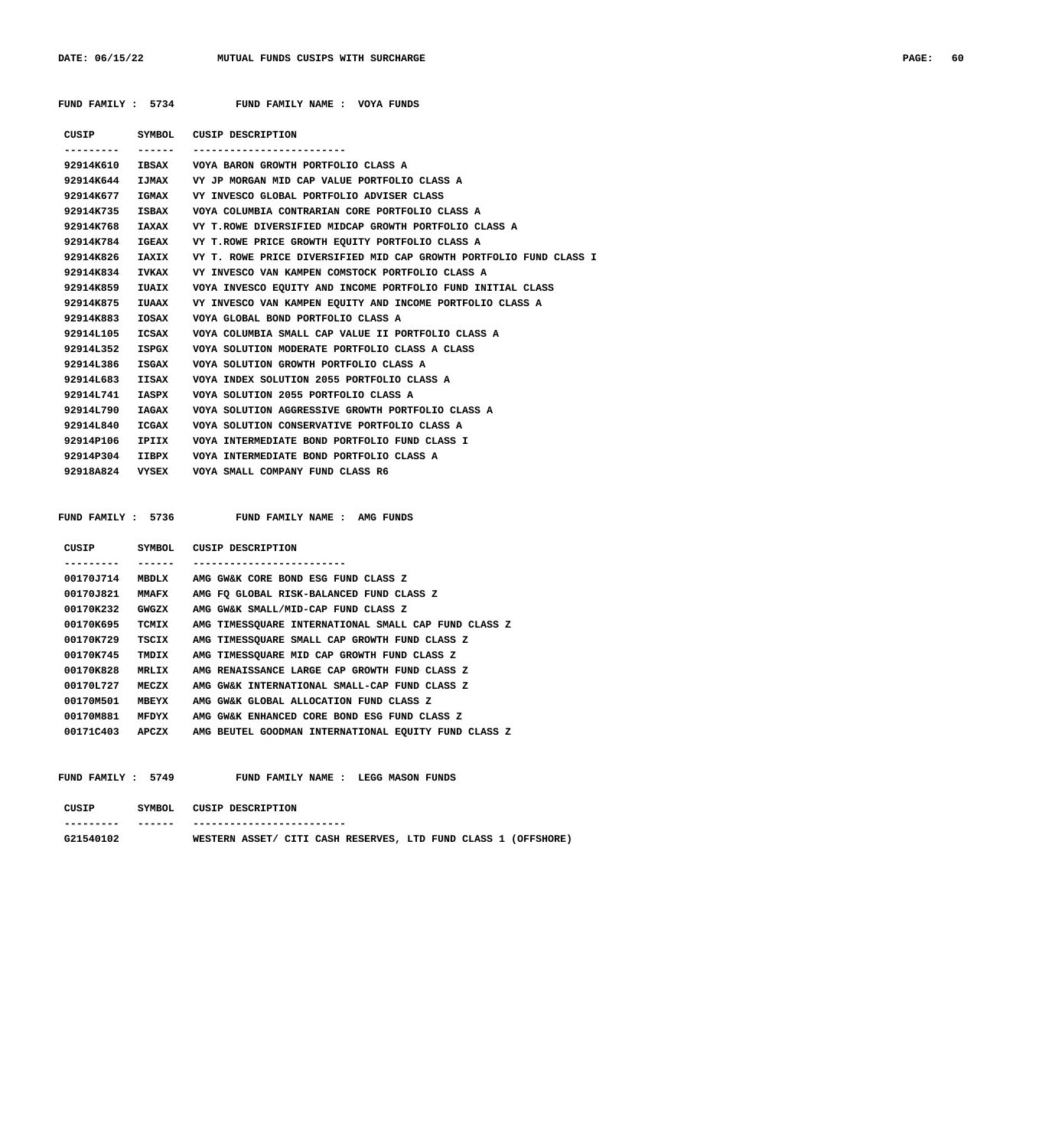FUND FAMILY : 5749 FUND FAMILY NAME : LEGG MASON FUNDS

| CUSIP     | SYMBOL       | CUSIP DESCRIPTION                                                  |
|-----------|--------------|--------------------------------------------------------------------|
|           |              |                                                                    |
| G9554E103 |              | WESTERN ASSET U.S. TREASURY RESERVES, LTD FUND (OFFSHORE)          |
| G95545102 |              | WESTERN ASSET GOVERNMENT MONEY MARKET FUND, LTD (OFFSHORE)         |
| 52470G791 | INGXX        | LEGG MASON WESTERN ASSET INST GOVERNMENT RESERVES FUND INST CLASS  |
| 52470G841 | CIIXX        | WESTERN ASSET INST U.S. TREASURY RESERVES FUND INSTITUTIONAL CLASS |
| 52470G858 | <b>CIFXX</b> | WESTERN ASSET SELECT TAX FREE RESERVES FUND SELECT SHARES          |
| 52470R367 |              | WESTERN ASSET GOVERNMENT RESERVES FUND CLASS A2                    |
| 52470R847 | SMGXX        | WESTERN ASSET GOVERNMENT MONEY MARKET FUND CLASS A                 |

### FUND FAMILY : 5751 FUND FAMILY NAME : ARIEL FUNDS

| CUSIP     | SYMBOL       | CUSIP DESCRIPTION                                   |
|-----------|--------------|-----------------------------------------------------|
|           |              |                                                     |
| 040337826 | AFOYX        | ARIEL FOCUS FUND INSTITUTIONAL CLASS                |
| 040337834 | <b>CAATX</b> | ARIEL APPRECIATION FUND INSTITUTIONAL CLASS         |
| 040337842 | <b>ARATX</b> | ARIEL FUND INSTITUTIONAL CLASS                      |
| 040337859 | AGLYX        | ARIEL GLOBAL EQUITY FUND INSTITUTIONAL CLASS        |
| 040337875 | AINIX        | ARIEL INTERNATIONAL EOUITY FUND INSTITUTIONAL CLASS |
|           |              |                                                     |

 **FUND FAMILY : 5753 FUND FAMILY NAME : MANNING & NAPIER FUNDS**

| SYMBOL       | CUSIP DESCRIPTION                                                     |
|--------------|-----------------------------------------------------------------------|
|              |                                                                       |
|              | MANNING & NAPIER RETIREMENT TARGET 2060 COLLECTIVE INVT TRUST CLASS S |
|              | MANNING & NAPIER RETIREMENT TARGET 2060 COLLECTIVE INVT TRUST CLASS I |
| MHYZX        | MANNING & NAPIER HIGH YIELD BOND SERIES FUND CLASS Z                  |
| <b>MNRZX</b> | MANNING & NAPIER REAL ESTATE SERIES FUND CLASS Z                      |
| <b>MDVZX</b> | MANNING & NAPIER DISCIPLINED VALUE SERIES FUND CLASS Z                |
| <b>MNOZX</b> | MANNING & NAPIER OVERSEAS SERIES FUND CLASS Z                         |
| <b>RAIRX</b> | MANNING & NAPIER RAINIER INTERNATIONAL DISCOVERY SERIES FUND CLASS Z  |
| <b>EXDVX</b> | MANNING & NAPIER FD INC. DIVERSIFIED TAX EXEMPT SERIES                |
| EXNTX        | MANNING & NAPIER FD INC. NY TAX EXEMPT SERIES                         |
|              |                                                                       |

 **FUND FAMILY : 5762 FUND FAMILY NAME : RUSSELL FUNDS CUSIP SYMBOL CUSIP DESCRIPTION --------- ------ ------------------------- 782478713 RREYX RUSSELL INVESTMENTS GLOBAL REAL ESTATE SECS FUND CLASS Y 78249R214 RMYYX RUSSELL MULTI STRATEGY INCOME FUND CLASS Y 78249R289 RTIYX RUSSELL MULTIFACTOR INTERNATIONAL EQUITY FUND CLASS Y 78249R347 RTDYX RUSSELL MULTIFACTOR U.S. EQUITY FUND CLASS Y 78249R867 RMSYX RUSSELL MULTI-STRATEGY ALTERNATIVE FUND CLASS Y**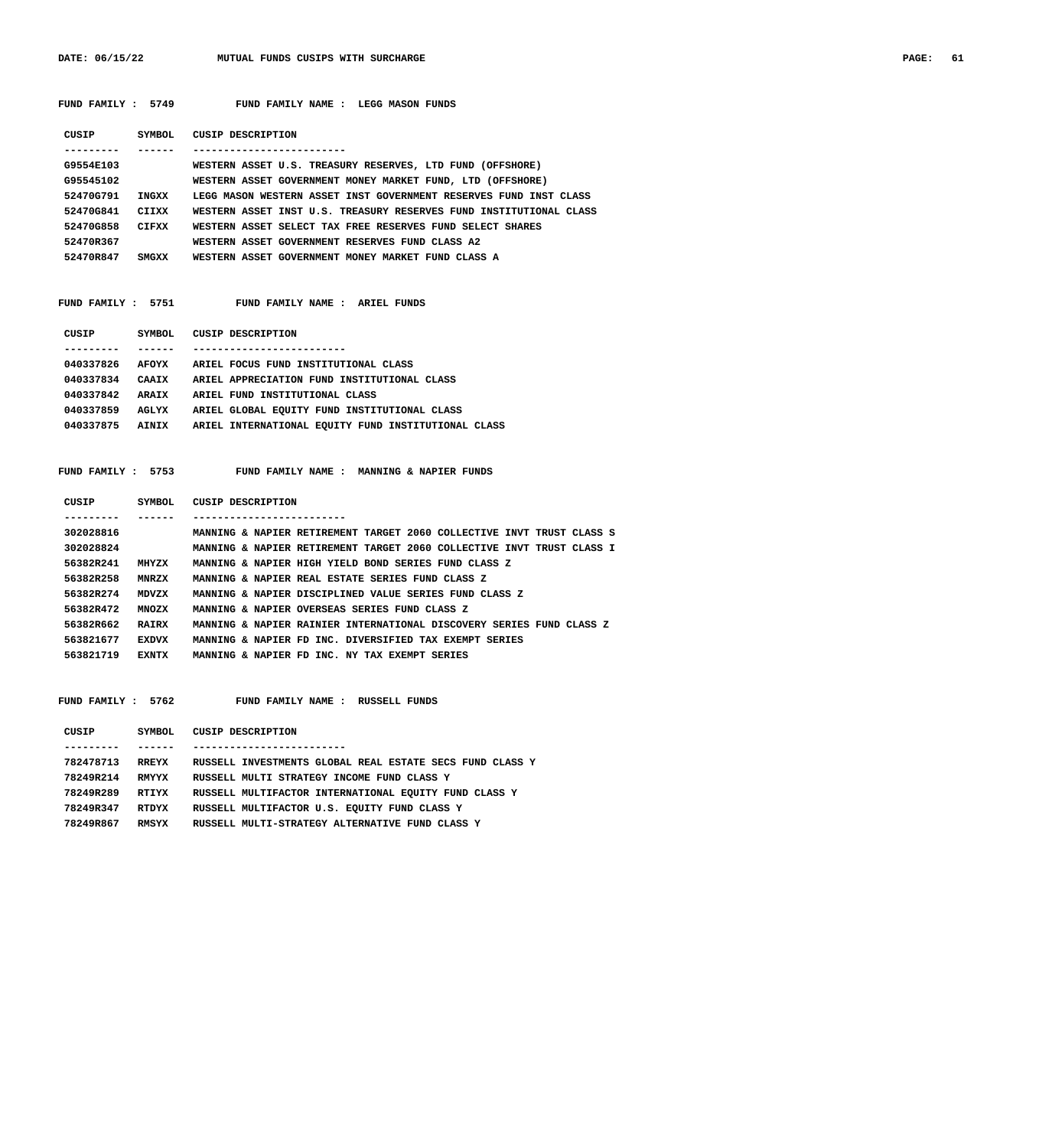DATE: 06/15/22 MUTUAL FUNDS CUSIPS WITH SURCHARGE **PAGE: 62** 

| FUND FAMILY : 5762 |         | FUND FAMILY NAME : RUSSELL FUNDS                                                                                                           |
|--------------------|---------|--------------------------------------------------------------------------------------------------------------------------------------------|
|                    |         | CUSIP SYMBOL CUSIP DESCRIPTION                                                                                                             |
| ----------         | ------- | -------------------------                                                                                                                  |
|                    |         | 782494249 RGIYX RUSSELL INVESTMENTS GLOBAL INFRASTRUCTURE FUND CLASS Y                                                                     |
| 782494421 RSBYX    |         | RUSSELL SHORT DURATION BOND FUND CLASS Y                                                                                                   |
|                    |         | 78250F398 RMHYX RUSSELL INVESTMENTS MULTIFACTOR BOND FUND CLASS Y                                                                          |
|                    |         | 78250F547 RMGYX RUSSELL INV MULTI-ASSET GROWTH STRATEGY FUND CLASS Y                                                                       |
|                    |         | 78250F679 RUTYX RUSSELL UNCONSTRAINED TOTAL RETURN FUND CLASS Y                                                                            |
|                    |         | FUND FAMILY : 5763 FUND FAMILY NAME : ADVISORS INNER CIRCLE FDS                                                                            |
|                    |         | CUSIP SYMBOL CUSIP DESCRIPTION                                                                                                             |
| ----------         |         | ------ --------------------------                                                                                                          |
|                    |         | 00774Q361 AFOEX APERTURE INTERNATIONAL EQUITY FUND CLASS X                                                                                 |
|                    |         | 00774Q379 AFORX APERTURE INTERNATIONAL EQUITY FUND INSTITUTIONAL CLASS                                                                     |
|                    |         | 00774Q429 ADSRX APERTURE DISCOVER EQUITY FUND CLASS X                                                                                      |
|                    |         | 00774Q437 ADISX APERTURE DISCOVER EQUITY FUND INSTITUTIONAL CLASS                                                                          |
|                    |         | 00774Q585 APEEX APERTURE ENDEAVOUR EQUITY FUND CLASS X                                                                                     |
|                    |         | 00774Q593 ATOMX APERTURE ENDEAVOR EQUITY FUND INSTITUTIONAL CLASS                                                                          |
|                    |         | 00774Q619 ANWRX APERTURE NEW WORLD OPPORTUNITIES FUND CLASS X<br>00774Q742 ANWOX APERTURE NEW WORLD OPPORTUNITIES FUND INSTITUTIONAL CLASS |
|                    |         | FUND FAMILY : 5771 FUND FAMILY NAME : TANAKA GROWTH FUNDS<br>CUSIP SYMBOL CUSIP DESCRIPTION                                                |
| ---------          | ------- | -------------------------                                                                                                                  |
|                    |         | 875353302 TGFRX TANAKA GROWTH FUND CLASS R                                                                                                 |
|                    |         |                                                                                                                                            |
|                    |         | FUND FAMILY : 5772 FUND FAMILY NAME : VANGUARD FUNDS                                                                                       |
|                    |         | CUSIP SYMBOL CUSIP DESCRIPTION                                                                                                             |
| ---------          | ------- | -------------------------                                                                                                                  |
| G9318R150          |         | VANGUARD GLOBAL STOCK INDEX FUND INVESTOR CLASS                                                                                            |
| 921908109          | VGENX   | VANGUARD ENERGY FUND                                                                                                                       |
| 921908208          | VGPMX   | VANGUARD GLOBAL CAPITAL CYCLES FUND                                                                                                        |
| 921908307          | VGHCX   | VANGUARD HEALTH CARE FUND                                                                                                                  |
| 921908604          | VDIGX   | VANGUARD DIVIDEND GROWTH FUND INVESTOR CLASS                                                                                               |
| 921908794          | VESGX   | VANGUARD GLOBAL ESG SELECT STOCK FUND ADMIRAL CLASS                                                                                        |
| 921908802          | VGELX   | VANGUARD ENERGY FUND ADMIRAL SHARES                                                                                                        |
| 921908810          | VEIGX   | VANGUARD GLOBAL ESG SELECT STOCK FUND INVESTOR CLASS                                                                                       |
| 921908828          | VDADX   | VANGUARD DIVIDEND APPRECIATION INDEX FUND ADMIRAL SHARES                                                                                   |
| 921908836          |         |                                                                                                                                            |
|                    |         | VANGUARD REIT INDEX SIGNAL FUND<br>VANGUARD REIT INDEX FUND INSTITUTIONAL SHARES                                                           |

 **921908877 VGSLX VANGUARD REIT INDEX FUND ADMIRAL SHARES**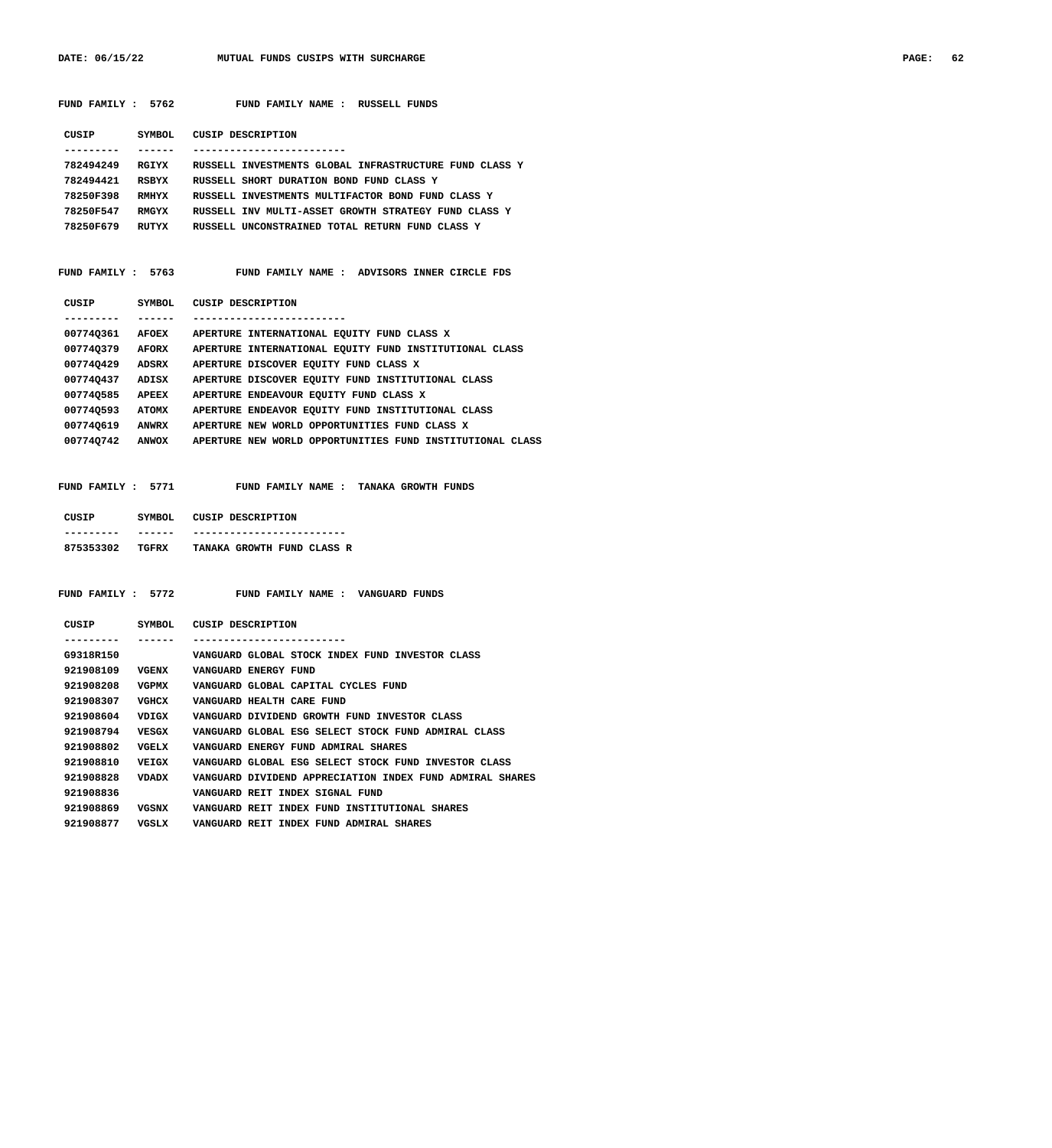|           | FUND FAMILY : 5772 | FUND FAMILY NAME : VANGUARD FUNDS                                          |
|-----------|--------------------|----------------------------------------------------------------------------|
| CUSIP     | SYMBOL             | CUSIP DESCRIPTION                                                          |
|           | 921908885<br>VGHAX | VANGUARD HEALTH CARE FUND ADMIRAL SHARES                                   |
| 921909107 | VGSTX              | VANGUARD STAR FUND                                                         |
| 921909206 | VASIX              | VANGUARD LIFE STRATEGY INCOME PORTFOLIO                                    |
| 921909305 | VSCGX              | VANGUARD LIFE STRATEGY CONSERVATIVE PORTFOLIO                              |
| 921909404 | VSMGX              | VANGUARD LIFE STRATEGY MODERATE GROWTH PORTFOLIO                           |
| 921909503 | VASGX              | VANGUARD LIFE STRATEGY GROWTH PORTFOLIO                                    |
| 921909776 | VTPSX              | VANGUARD TOTAL INTERNATIONAL STOCK INDEX FUND INST PLUS SHARES             |
| 921909784 | VTSNX              | VANGUARD TOTAL INTL STOCK INDEX FUND INSTITUTIONAL SHARES                  |
| 921909792 |                    | VANGUARD TOTAL INTERNATIONAL STOCK INDEX SIGNAL FUND                       |
| 921909818 | <b>VTIAX</b>       | VANGUARD TOTAL INTERNATIONAL STOCK INDEX FUND ADMIRAL SHARES               |
| 921910105 | VWUSX              | VANGUARD U.S. GROWTH FUND                                                  |
| 921910204 | VWIGX              | VANGUARD INTERNATIONAL GROWTH FUND                                         |
| 921910402 | VFTNX              | VANGUARD CALVERT SOCIAL INDEX FUND INSTITUTIONAL SHARES                    |
| 921910501 | VWILX              | VANGUARD INTERNATIONAL GROWTH FUND ADMIRAL CLASS                           |
| 921910600 | <b>VWUAX</b>       | VANGUARD U.S. GROWTH FUND ADMIRAL SHARES                                   |
| 921910717 | VFTAX              | VANGUARD FTSE SOCIAL INDEX FUND ADMIRAL SHARE CLASS                        |
| 921910741 | VGYAX              | VANGUARD GLOBAL WELLESLEY INCOME FUND ADMIRAL CLASS                        |
| 921910758 | VGWIX              | VANGUARD GLOBAL WELLESLEY INCOME FUND INVESTOR CLASS                       |
| 921910766 | <b>VGWAX</b>       | VANGUARD GLOBAL WELLINGTON FUND ADMIRAL CLASS                              |
| 921910774 | VGWLX              | VANGUARD GLOBAL WELLINGTON FUND INVESTOR CLASS                             |
| 921910782 | VMGAX              | VANGUARD MEGA CAP GROWTH INDEX FUND INSTITUTIONAL SHARES                   |
| 921910808 | VEDIX              | VANGUARD EXTENDED DURATION TREASURY INDEX FD INSTL PLUS                    |
| 921910824 | VMVLX              | VANGUARD MEGA CAP 300 VALUE INDEX FUND INSTITUTIONAL CLASS                 |
| 921910857 | VMCTX              | VANGUARD MEGA CAP 300 INDEX FUND INSTITUTIONAL SHARES                      |
| 921910881 | VEDTX              | VANGUARD EXTENDED DURATION TREASURY INDEX FUND INSTITUTIONAL SHARES        |
| 921913109 | VQNPX              | VANGUARD GROWTH & INCOME FUND INVESTOR SHARES                              |
| 921913208 | <b>VGIAX</b>       | VANGUARD GROWTH & INCOME FUND ADMIRAL SHARES                               |
| 921921102 | VEIPX              | VANGUARD EQUITY INCOME FUND INVESTOR CLASS                                 |
| 921921300 | <b>VEIRX</b>       | VANGUARD EQUITY INCOME FUND ADMIRAL SHARES                                 |
| 921921508 | VPCCX              | VANGUARD PRIMECAP CORE FUND INVESTOR SHARES                                |
| 921926101 | VEXPX              | VANGUARD EXPLORER FUND                                                     |
| 921926200 | <b>VEXRX</b>       | VANGUARD EXPLORER FUND ADMIRAL SHARES                                      |
| 921929204 | VOHIX              | VANGUARD OHIO LONG-TERM TAX-FREE FUND                                      |
|           | 921931200 VBIAX    | VANGUARD BALANCED INDEX FUND ADMIRAL SHARES                                |
| 921931309 | <b>VBAIX</b>       | VANGUARD BALANCED INDEX FIND INST CLASS                                    |
| 921931408 |                    | VANGUARD BALANCED INDEX SIGNAL FUND                                        |
| 921932109 | VUSXX              | VANGUARD ADMIRAL TREASURY MONEY MARKET FUND INVESTOR CLASS                 |
| 921932604 | VSPGX              | VANGUARD S&P 500 GROWTH INDEX FUND INSTITUTIONAL CLASS                     |
| 921932760 | <b>VSMVX</b>       | VANGUARD S&P SMALL CAP 600 VALUE INDEX FUND INSTITIONAL CLASS              |
| 921932786 | VSGNX              | VANGUARD S&P SMALL CAP 600 GROWTH INDEX FUND INSTITUTIONAL CLASS           |
| 921932802 | VSPVX              | VANGUARD S&P 500 VALUE INDEX FUND INSTITUTIONAL CLASS                      |
|           |                    | 921932810 VSMSX VANGUARD S&P SMALL-CAP 600 INDEX FUND INSTITUTIONAL SHARES |

 **921932836 VMFVX VANGUARD S&P MIDCAP 400 VALUE INDEX FUND INSTITUTIONAL SHARES 921932877 VSPMX VANGUARD S&P MID-CAP 400 INDEX FUND INSTITUTIONAL SHARES**

 **921935102 VWELX VANGUARD WELLINGTON FUND**

 **921935201 VWENX VANGUARD WELLINGTON FUND ADMIRAL SHARES 921935888 VFMFX VANGUARD U.S. MULTIFACTOR FUND ADMIRAL SHARES**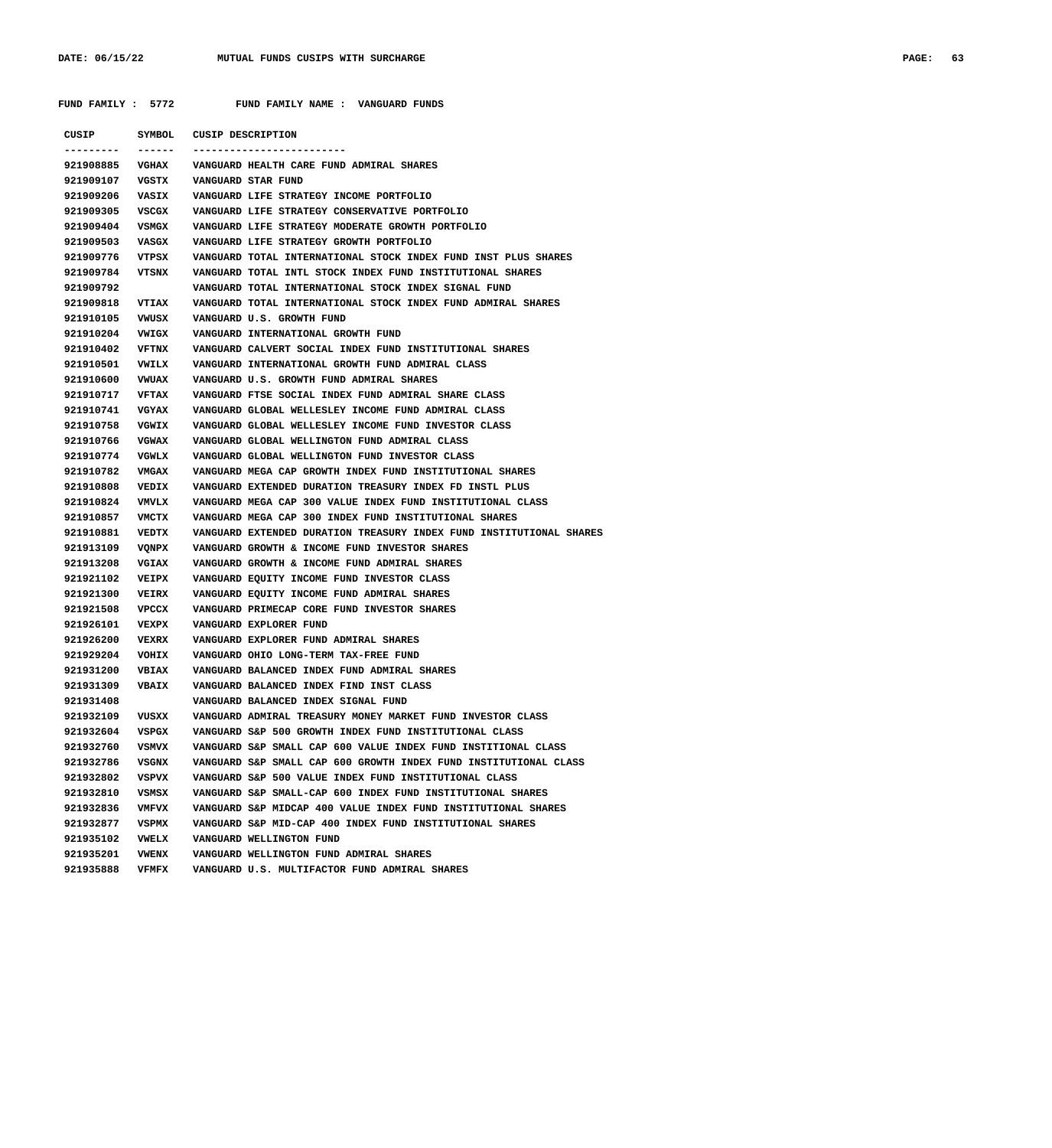|  | <b>PAGE</b> |
|--|-------------|
|  |             |

|                 |              | CUSIP SYMBOL CUSIP DESCRIPTION                                           |
|-----------------|--------------|--------------------------------------------------------------------------|
| . <b>.</b> .    | ------       | -----------------------                                                  |
| 921936100 VPMCX |              | VANGUARD PRIMECAP FUND                                                   |
| 921936209       | <b>VPMAX</b> | VANGUARD PRIMECAP FUND ADMIRAL SHARES                                    |
| 921937504 VBTIX |              | VANGUARD TOTAL BOND MARKET INDEX FUND INST SHARES                        |
| 921937603       | VBTLX        | VANGUARD TOTAL BOND MARKET INDEX FUND ADMIRAL SHARES                     |
| 921937652       | <b>VBLAX</b> | VANGUARD LONG TERM BOND INDEX FUND ADMIRAL SHARE CLASS                   |
| 921937686       | VSIAX        | VANGUARD SMALL-CAP VALUE INDEX FUND ADMIRAL CLASS                        |
| 921937694       | <b>VMVAX</b> | VANGUARD MID-CAP VALUE INDEX FUND ADMIRAL CLASS                          |
| 921937702       | <b>VBIRX</b> | VANGUARD SHORT-TERM BOND INDEX FUND ADMIRAL SHARES                       |
| 921937710       | VSGAX        | VANGUARD SMALL-CAP GROWTH INDEX FUND ADMIRAL CLASS                       |
| 921937728       | VMGMX        | VANGUARD MID CAP GROWTH INDEX FUND ADMIRAL CLASS                         |
| 921937736       | <b>VFWAX</b> | VANGUARD FTSE ALL WORLD EX-U.S. INDEX FUND ADMIRAL CLASS                 |
| 921937744       | VBLIX        | VANGUARD LONG TERM BOND FUND INSTITUTIONAL PLUS                          |
| 921937751       | VBIUX        | VANGUARD INTERM-TRM BOND INDEX FUND INSTITUTIONAL PLUS CLASS             |
| 921937769       | <b>VBIPX</b> | VANGUARD SHORT TERM BOND INDEX FUND INSTITUTIONAL PLUS CLASS             |
| 921937777 VBITX |              | VANGUARD SHORT TERM BOND INDEX FUND INSTITUTIONAL CLASS                  |
| 921937785       | VBMPX        | VANGUARD TOTAL BOND MARKET INDEX FUND INSTITUTIONAL PLUS SHARES          |
| 921937801 VBILX |              | VANGUARD INTERM TERM BOND INDEX FUND ADMIRAL SHARES                      |
| 921937843       |              | VANGUARD INTERMEDIATE-TERM BOND INDEX SIGNAL FD                          |
| 921937850       |              | VANGUARD SHORT-TERM BOND INDEX SIGNAL FUND                               |
| 921937868       |              | VANGUARD TOTAL BOND MARKET INDEX SIGNAL FUND                             |
| 921937876 VBLLX |              | VANGUARD LONG-TERM BOND INDEX FUND INSTITUTIONAL SHARES                  |
| 921937884       | <b>VBIMX</b> | VANGUARD INTERMEDIATE-TERM BOND INDEX FUND INSTITUTIONAL CLASS           |
| 921938106       | <b>VWINX</b> | VANGUARD WELLESLEY INCOME FUND INVESTOR SHARES                           |
| 921938205       | <b>VWIAX</b> | VANGUARD WELLESLEY INCOME FUND ADMIRAL SHARES                            |
| 921939203       | VTRIX        | VANGUARD INTERNATIONAL VALUE PORTFOLIO                                   |
| 921939401       | VDEQX        | VANGUARD DIVERSIFIED EQUITY FUND INVESTOR SHARES                         |
| 921939500       | VMMSX        | VANGUARD EMERGING MARKETS SELECT STOCK FUND INVESTOR CLASS               |
| 921939609       | VASFX        | VANGUARD ALTERNATIVE FUND INVESTOR CLASS                                 |
| 921939708       | VCMDX        | VANGUARD COMMODITY STRATEGY FUND ADMIRAL CLASS                           |
| 921943304       | VTMFX        | VANGUARD TAX- MANAGED BALANCED FUND ADMIRAL CLASS                        |
| 921943403       | VTMSX        | VANGUARD TAX- MANAGED SMALL-CAP FUND ADMIRAL CLASS                       |
| 921943502       | VTSIX        | VANGUARD TAX MANAGED SMALL-CAP FUND INST SHARES                          |
| 921943601       | VTCIX        | VANGUARD TAX MANAGED CAPITAL APPRECIATION FD INST                        |
| 921943809       | VTMGX        | VANGUARD DEVELOPED MARKETS INDEX FUND ADMIRAL CLASS                      |
| 921943866       | VTCLX        | VANGUARD TAX MANAGED CAPITAL APPRECIATION FUND ADMIRAL SHARES            |
| 921943882       | VTMNX        | VANGUARD DEVELOPED MARKETS INDEX FUND INSTITUTIONAL CLASS                |
| 921946109       | VASVX        | VANGUARD SELECTED VALUE FUND                                             |
| 921946208       | <b>VINEX</b> | VANGUARD INTERNATIONAL EXPLORER FUND                                     |
| 921946307       | VMGRX        | VANGUARD MID-CAP GROWTH FUND                                             |
| 921946703       | VGIVX        | VANGUARD EMERGING MARKETS GOVERNMENT BOND INDEX FUND INSTITUTIONAL CLASS |
| 921946786       | <b>VHYAX</b> | VANGUARD HIGH DIVIDEND YIELD INDEX FUND ADMIRAL SHARE CLASS              |
| 921946802       | VGAVX        | VANGUARD EMERGING MARKETS GOVERNMENT BOND INDEX FUND ADMIRAL SHARES      |
| 921946828       | <b>VIHAX</b> |                                                                          |
|                 |              | VANGUARD INT'L HIGH DIVIDEND YIELD INDEX FUND ADMIRAL CLASS              |
| 921946844       | <b>VIAAX</b> | VANGUARD INT'L DIVIDEND APPRECIATION INDEX FUND ADMIRAL CLASS            |
| 921946869       | VMNVX        | VANGUARD GLOBAL MINIMUM VOLATILITY FUND ADMIRAL SHARES                   |
| 921946877       | <b>VMVFX</b> | VANGUARD GLOBAL MINIMUM VOLATILITY FUND INVESTOR SHARES                  |
| 922018106       | VWNDX        | VANGUARD WINDSOR FUND                                                    |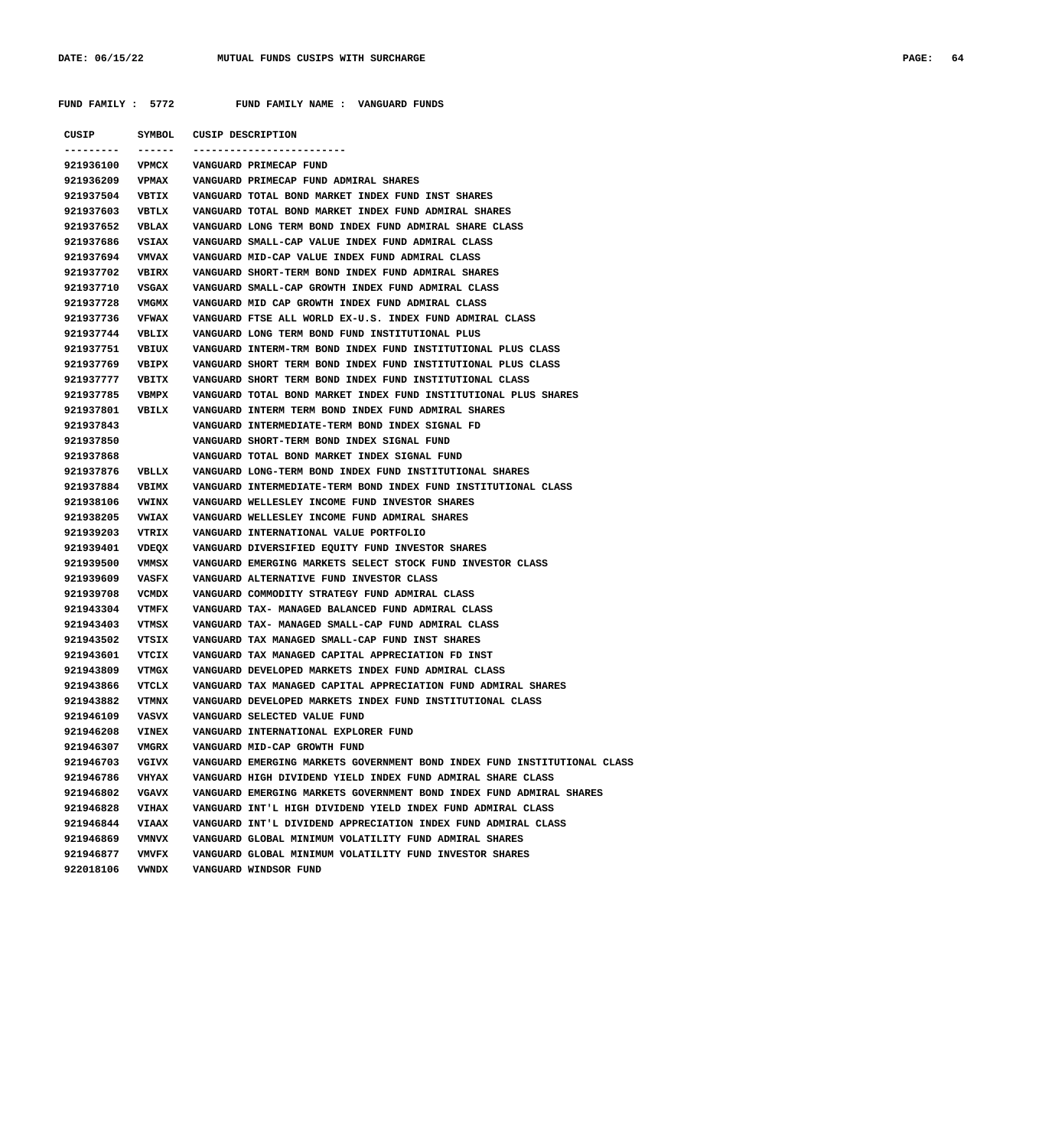**CUSIP SYMBOL CUSIP DESCRIPTION --------- ------ ------------------------- 922018205 VWNFX VANGUARD WINDSOR II FUND 922018304 VWNAX VANGUARD WINDSOR II FUND ADMIRAL SHARES 922018403 VWNEX VANGUARD WINDSOR FUND ADMIRAL SHARES 92202E102 VTINX VANGUARD TARGET RETIREMENT INCOME FUND 92202E300 VTXVX VANGUARD TARGET RETIREMENT 2015 FUND 92202E409 VTTVX VANGUARD TARGET RETIREMENT 2025 FUND 92202E508 VTTHX VANGUARD TARGET RETIREMENT 2035 FUND 92202E607 VTIVX VANGUARD TARGET RETIREMENT 2045 FUND 92202E680 VLXVX VANGUARD TARGET RETIREMENT 2065 FUND 92202E805 VTWNX VANGUARD TARGET RETIREMENT 2020 FUND 92202E839 VTTSX VANGUARD TARGET RETIREMENT 2060 FUND 92202E847 VFFVX VANGUARD TARGET RETIREMENT 2055 FUND 92202E862 VFIFX VANGUARD TARGET RETIREMENT 2050 FUND 92202E870 VFORX VANGUARD TARGET RETIREMENT 2040 FUND 92202E888 VTHRX VANGUARD TARGET RETIREMENT 2030 FUND 92202V112 VANGUARD TARGET RETIREMENT TRUST SELECT 2065 FUND 92202V120 VANGUARD TARGET RETIREMENT TRUST PLUS 2065 FUND 92202V138 VANGUARD TARGET RETIREMENT TRUST II 2065 FUND 92202V146 VANGUARD TARGET RETIREMENT TRUST I 2065 FUND 922020607 VTSPX VANGUARD SHORT-TERM INFLATION-PROTECTED SECURITIES INDEX FUND INST SHARES 922020706 VTAPX VANGUARD SHORT-TERM INFLATION-PROTECTED SECURITIES INDEX FUND ADMIRAL CLASS 922020789 VCPAX VANGUARD CORE PLUS BOND FUND ADMIRAL CLASS 922020797 VCPIX VANGUARD CORE PLUS BOND FUND INVESTOR CLASS 922020813 VEGBX VANGUARD EMERGING MARKETS BOND FUND ADMIRAL CLASS 922020821 VEMBX VANGUARD EMERGING MARKETS BOND FUND INVESTOR CLASS 922020839 VCOBX VANGUARD CORE BOND FUND ADMIRAL CLASS 922020847 VCORX VANGUARD CORE BOND FUND INVESTOR CLASS 922021100 VCITX VANGUARD CA LONG TERM TAX EXEMPT FUND INVESTOR SHARES 922021209 VCTXX VANGUARD CALIFORNIA MUNICIPAL MONEY MARKET FUNDS INVESTOR CLASS 922021308 VCAIX VANGUARD CA INTERMEDIATE-TERM TAX-EXEMPT FUND 922021407 VCADX VANGUARD CA INTERMEDIATE-TERM TAX EXEMPT FD ADMIRAL SHARES 922021506 VCLAX VANGUARD CA LONG-TERM TAX EXEMPT FUND ADMIRAL SHARES 92203C105 VTBIX VANGUARD TOTAL BOND MARKET II INDEX FUND INVESTOR CLASS 92203C204 VTBNX VANGUARD TOTAL BOND MARKET II INDEX FUND INSTITUTIONAL CLASS 92203J209 VTIFX VANGUARD TOTAL INTERNATIONAL BOND INDEX FUND INSTITUTIONAL SHARES 92203J308 VTABX VANGUARD TOTAL INTERNATIONAL BOND INDEX FUND ADMIRAL SHARES 92203J852 VGCAX VANGUARD GLOBAL CREDIT FUND ADMIRAL CLASS 92203J860 VGCIX VANGUARD GLOBAL CREDIT BOND FUND INVESTOR CLASS 922031109 VWESX VANGUARD LONG-TERM INVESTMENT GRADE FUND INVESTOR CLASS 922031208 VWEHX VANGUARD HIGH YIELD CORPORATE BOND FUND INVESTOR CLASS 922031307 VFIIX VANGUARD GNMA FUND 922031406 VFSTX VANGUARD SHORT-TERM INVESTMENT GRADE FUND INVESTOR SHARES 922031505 VUSTX VANGUARD LONG-TERM U.S. TREASURY PORTFOLIO 922031604 VSGBX VANGUARD SHORT-TERM FEDERAL BOND PORTFOLIO 922031703 VFISX VANGUARD SHORT-TERM U.S. TREASURY FUND 922031711 VUSFX VANGUARD ULTRA- SHORT-TERM BOND FUND ADMIRAL CLASS 922031729 VUBFX VANGUARD ULTRA- SHORT TERM BOND FUND INVESTOR CLASS**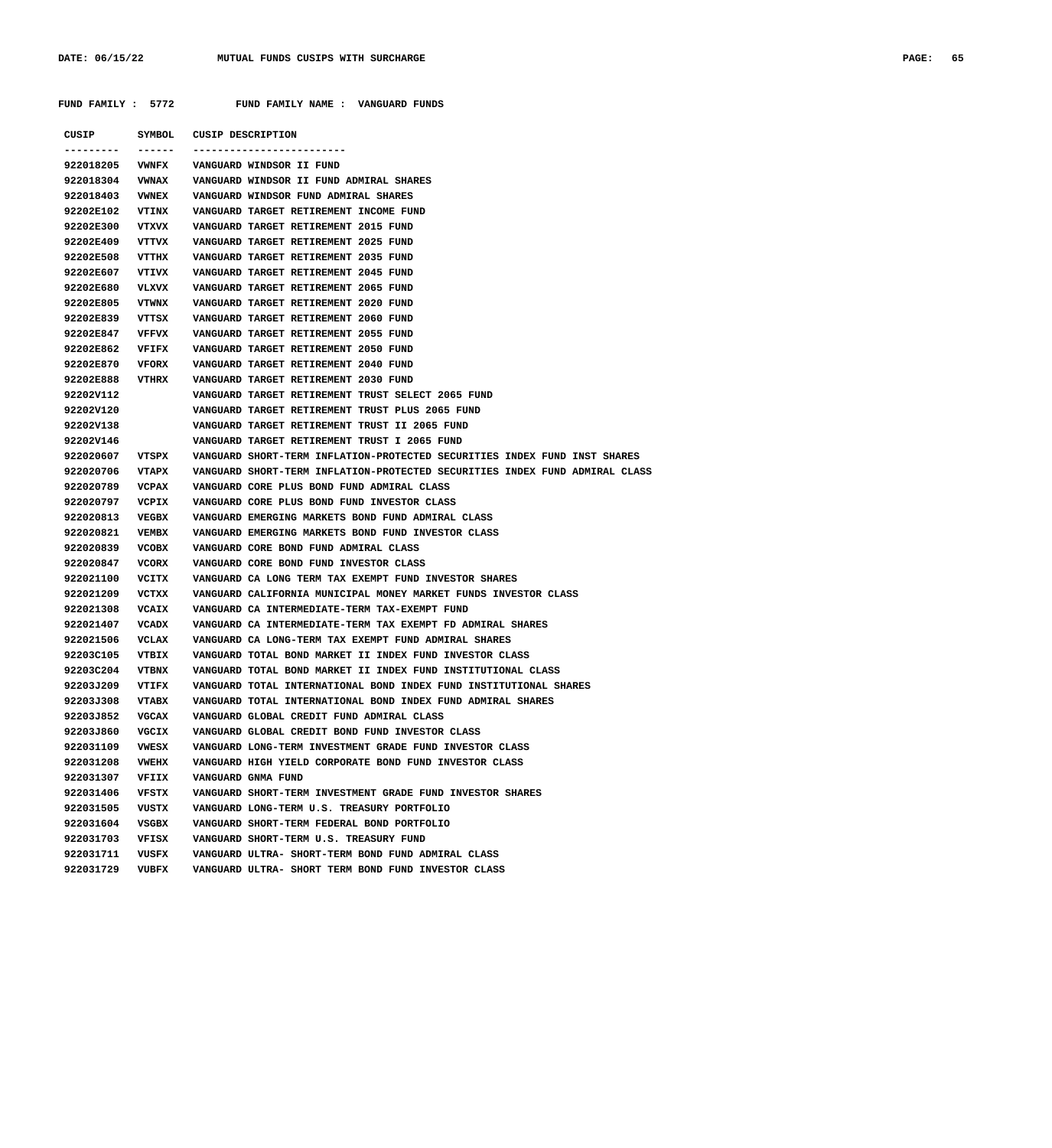| CUSIP           | SYMBOL       | CUSIP DESCRIPTION                                                        |
|-----------------|--------------|--------------------------------------------------------------------------|
|                 | ------       | -----------------------                                                  |
| 922031737       | <b>VAIPX</b> | VANGUARD INFLATION PROTECTED FUND ADMIRAL SHARES                         |
| 922031745 VIPIX |              | VANGUARD INFLATION PROTECTED SECURITIES FUND INST                        |
| 922031760       | <b>VWEAX</b> | VANGUARD HIGH YIELD CORPORATE BOND FUND ADMIRAL SHARES                   |
| 922031778       | <b>VWETX</b> | VANGUARD LONG-TERM INVESTMENT GRADE FUND ADMIRAL SHARES                  |
| 922031786       | VUSUX        | VANGUARD LONG-TERM TREASURY FUND ADMIRAL SHARES                          |
| 922031794       | VFIJX        | VANGUARD GNMA FUND ADMIRAL SHARES                                        |
| 922031802       | VFITX        | VANGUARD INTERMEDIATE-TERM U.S. TREASURY FUND                            |
| 922031810       | VFIDX        | VANGUARD INTERMEDIATE-TERM INVESTMENT GRADE FUND ADMIRAL SHARES          |
| 922031828       | VFIUX        | VANGUARD INT-TERM TREASURY FUND ADMIRAL SHARES                           |
| 922031836       | VFSUX        | VANGUARD SHORT-TERM INVESTMENT-GRADE FUND ADMIRAL SHARES                 |
| 922031844       | VSGDX        | VANGUARD SHORT-TERM FEDERAL FUND ADMIRAL SHARES                          |
| 922031851       | VFIRX        | VANGUARD SHORT-TERM TREASURY FUND ADMIRAL SHARES                         |
| 922031869       | VIPSX        | VANGUARD INFLATION PROTECTED SECURITIES FUND                             |
| 922031877       | VFSIX        | VANGUARD SHORT TERM CORP. FUND INST SHARES                               |
| 922031885       | VFICX        | VANGUARD INTERMEDIATE-TERM INVESTMENT GRADE FD INVESTOR CLASS            |
| 922038104       | VSEQX        | VANGUARD STRATEGIC EQUITY FUND                                           |
| 922038203       | <b>VHGEX</b> | VANGUARD GLOBAL EQUITY FUND                                              |
| 922038302       | VHCOX        | VANGUARD CAPITAL OPPORTUNITY FUND INVESTOR SHARES CLASS                  |
| 922038500       | VHCAX        | VANGUARD CAPITAL OPPORTUNITY FUND ADMIRAL SHARES                         |
| 922038609       | VSTCX        | VANGUARD STRATEGIC SMALL CAP EQUITY FUND INVESTOR SHARES                 |
| 922038807       | VWICX        | VANGUARD INTERNATIONAL CORE STOCK FUND INVESTOR SHARES                   |
| 922038880       |              |                                                                          |
|                 | VZICX        | VANGUARD INTERNATIONAL CORE STOCK FUND ADMIRAL SHARES                    |
| 92204A769       | <b>VUIAX</b> | VANGUARD UTILITIES INDEX FUND ADMIRAL SHARES                             |
| 92204A777       | VTCAX        | VANGUARD COMMUNICATIONS SERVICES INDEX FUND ADMIRAL CLASS                |
| 92204A785       | <b>VMIAX</b> | VANGUARD MATERIALS INDEX FUND ADMIRAL SHARES                             |
| 92204A793       | <b>VITAX</b> | VANGUARD INFORMATION TECH INDEX FUND ADMIRAL                             |
| 92204A819       | <b>VINAX</b> | VANGUARD INDUSTRIALS INDEX FUND ADMIRAL SHARES                           |
| 92204A827       | VHCIX        | VANGUARD HEALTH CARE INDEX FUND ADMIRAL SHARES                           |
| 92204A835       | <b>VFAIX</b> | VANGUARD FINANCIALS INDEX FUND ADMIRAL SHARES                            |
| 92204A843       | <b>VENAX</b> | VANGUARD ENERGY INDEX FUND ADMIRAL SHARES                                |
| 92204A850       | VCSAX        | VANGUARD CONSUMER STAPLES INDEX FUND ADMIRAL SHARES                      |
| 92204A868       | VCDAX        | VANGUARD CONSUMER DICRETIONARY INDEX FUND ADMIRAL SHARES                 |
| 92204F206       | <b>VNJTX</b> | VANGUARD NJ LONG-TERM TAX-EXEMPT FUND                                    |
| 92204F305       | VNJUX        | VANGUARD N J INSURED LONG TERM TAX EXEMPT FUND ADMIRAL SHARES            |
| 92204H103       | VNYTX        | VANGUARD NY LONG TERM TAX-EXEMPT FUND INVESTOR CLASS                     |
| 92204H202       | VYFXX        | VANGUARD NEW YORK MUNICIPAL MONEY MARKET FD INVESTOR CLASS               |
| 92204H301       | VNYUX        | VANGUARD NY LONG-TERM TAX- EXEMPT FUND ADMIRAL SHARES                    |
| 92204L104       | <b>VPAIX</b> | VANGUARD PA LONG-TERM TAX-EXEMPT FUND                                    |
| 92204L302       | VPALX        | VANGUARD PA LONG-TERM TAX -EXEMPT FUND ADMIRAL SHARES                    |
| 92204X108       | VMATX        | VANGUARD MASSACHUSETTS TAX-FREE MUNICIPAL BOND FUND                      |
| 922040100       | VINIX        | VANGUARD INSTITUTIONAL INDEX FUND INSTITUTIONAL SHARES                   |
| 922040209       | VIIIX        | VANGUARD INST INDEX INST PLUS SHARES                                     |
| 922040308       | VITNX        | VANGUARD INST TOTAL STOCK MARKET INDEX FUND INST                         |
| 922040407       | VITPX        | VANGUARD INST TOTAL STOCK MARKET INDEX FD INST PLUS                      |
| 922042403       | VPKIX        | VANGUARD PACIFIC STOCK INDEX FUND INSTITUTIONAL SHARES                   |
| 922042502       | VESIX        | VANGUARD EUROPEAN STOCK INDEX FUND INSTITUTIONAL SHARES                  |
| 922042593       | VFSAX        | VANGUARD FTSE ALL WORLD EX-U.S. SMALL CAP INDEX FUND ADMIRAL SHARE CLASS |
|                 |              |                                                                          |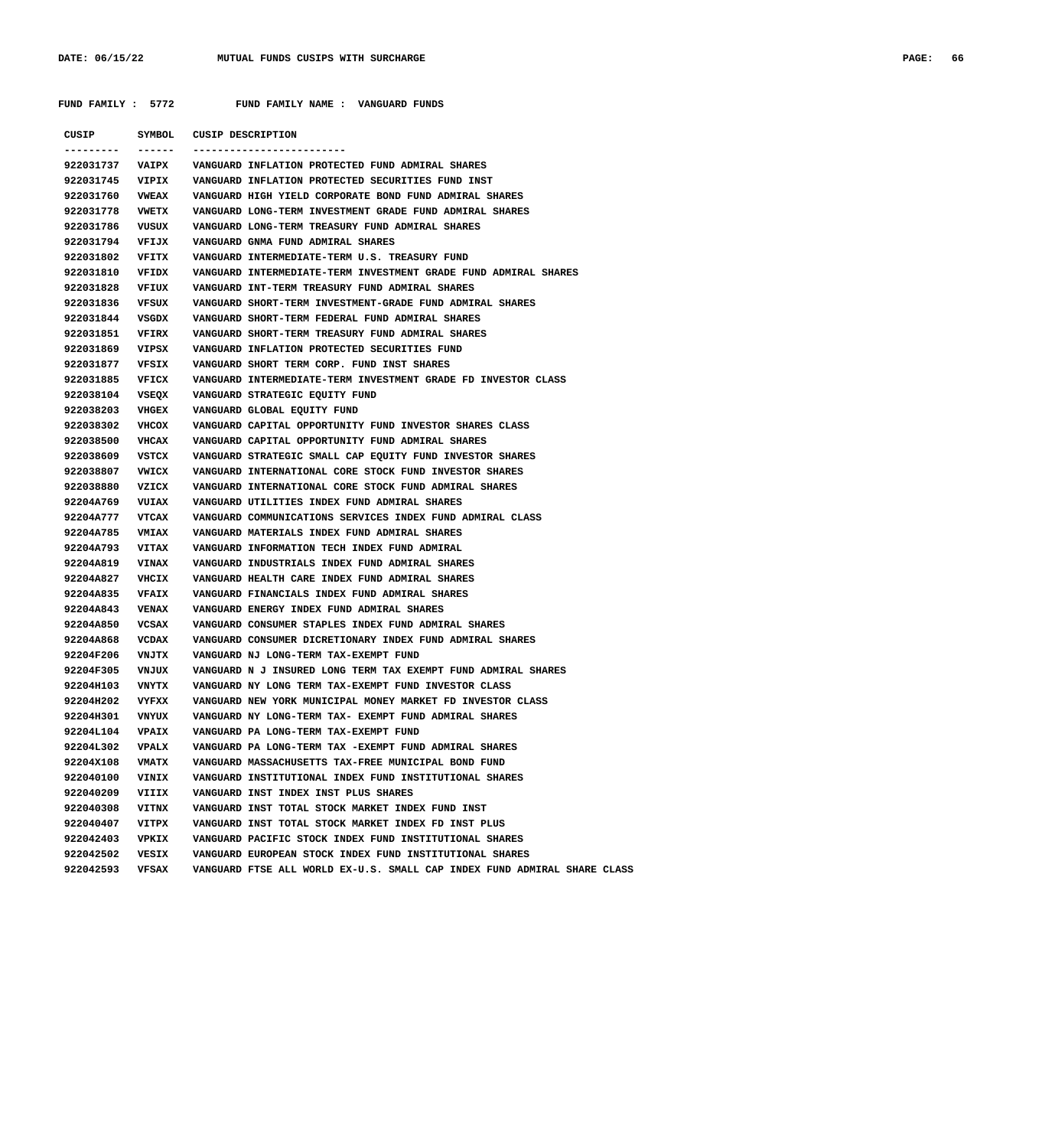| CUSIP                  |                         | SYMBOL CUSIP DESCRIPTION                                                              |
|------------------------|-------------------------|---------------------------------------------------------------------------------------|
| ---------<br>922042601 | -------<br><b>VEMIX</b> | --------------------------<br>VANGUARD EMERGING MARKETS STOCK INDEX FUND INST. SHARES |
| 922042619              |                         | VTWAX VANGUARD TOTAL WORLD STOCK INDEX FUND ADMIRAL SHARES                            |
| 922042635              |                         | VFWPX VANGUARD FTSE ALL-WORLD EX-U.S. INDEX FUND INSTITUTIONAL PLUS CLASS             |
| 922042650              | VEMRX                   | VANGUARD EMERGING MARKETS STOCK INDEX INSTITUTIONAL PLUS                              |
| 922042668              | VGRLX                   | VANGUARD GLOBAL EX- U.S. REAL ESTATE INDEX FUND ADMIRAL CLASS                         |
| 922042684              |                         | VGRNX VANGUARD GLOBAL EX-U.S. REAL ESTATE INDEX FUND INSTITUTIONAL CLASS              |
| 922042700              |                         | VPADX VANGUARD PACIFIC STOCK INDEX FUND ADMIRAL SHARES                                |
| 922042759              |                         | VTWIX VANGUARD TOTAL WORLD STOCK INDEX FUND INSTITUTIONAL SHARES                      |
| 922042783              | <b>VFWSX</b>            | VANGUARD FTSE ALL-WORLD EX-US INDEX FUND INSTL CL                                     |
| 922042809              | VEUSX                   | VANGUARD EUROPEAN STOCK INDEX FUND ADMIRAL SHARES                                     |
| 922042817              |                         | VANGUARD EMERGING MARKETS STOCK INDEX SIGNAL FUND                                     |
| 922042825              |                         | VANGUARD PACIFIC STOCK INDEX SIGNAL FUND                                              |
| 922042833              |                         | VANGUARD EUROPEAN STOCK INDEX SIGNAL FUND                                             |
| 922042841              | <b>VEMAX</b>            | VANGUARD EMERGING MARKETS STOCK INDEX FUND ADMIRAL CLASS                              |
| 92205G104 VMNFX        |                         | VANGUARD MARKET NEUTRAL FUND INVESTOR CLASS                                           |
| 92205G203              | <b>VMNIX</b>            | VANGUARD MARKET NEUTRAL FUND INSTITUTIONAL CLASS                                      |
| 92205M200              |                         |                                                                                       |
| 92206C201              |                         | VSBIX     VANGUARD SHORT-TERM TREASURY INDEX FUND INSTITUTIONAL CLASS                 |
| 92206C300              | VSBSX                   | VANGUARD SHORT-TERM TREASURY INDEX INDEX FUND ADMIRAL CLASS                           |
| 92206C508              |                         | VSTBX VANGUARD SHORT-TERM CORPORATE BOND INDEX FUND INSTITUTIONAL SHARES              |
| 92206C581              | VRTTX                   | VANGUARD RUSSELL 3000 INDEX FUND INSTITUTIONAL SHARES                                 |
| 92206C607              | VSCSX                   | VANGUARD SHORT-TERM CORPORATE BOND INDEX FUND ADMIRAL CLASS                           |
| 92206C656              |                         | VRTIX VANGUARD RUSSELL 2000 INDEX FUND INSTITUTIONAL SHARES CLASS                     |
| 92206C672              | VRGWX                   | VANGUARD RUSSELL GROWTH INDEX FUND INSTITUTIONAL SHARES                               |
| 92206C698              | VRVIX                   | VANGUARD RUSSELL 1000 VALUE INDEX FUND INSTITUTIONAL CLASS                            |
| 92206C722              | <b>VRNIX</b>            | VANGUARD RUSSELL 1000 INDEX FUND INSTITUTIONAL CLASS                                  |
| 92206C748              | VEVFX                   | VANGUARD EXPLORER VALUE FUND                                                          |
| 92206C755              | VMBSX                   | VANGUARD MORTGAGE- BACKED SECURITIES INDEX FUND ADMIRAL CLASS                         |
| 92206C763              | VMBIX                   | VANGUARD MORTGAGE-BACKED SECS INDEX FUND INSTITUTIONAL CLASS                          |
| 92206C789              | VLTCX                   | VANGUARD LONG-TERM CORPORATE BOND INDEX FUND ADMIRAL CLASS                            |
| 92206C797              | VLCIX                   | VANGUARD LONG-TERM CORPORATE BOND INDEX FUND INSTITUTIONAL CLASS                      |
| 92206C805              | VIIGX                   | VANGUARD INTERMEDIATE-TERM GOVERNMENT BOND INDEX FUND CLASS I                         |
| 92206C821              | VLGSX                   | VANGUARD LONG-TERM GOVERNMENT BOND INDEX FUND ADMIRAL CLASS                           |
| 92206C839              |                         | VLGIX VANGUARD LONG-TERM GOVERNMENT BOND INDEX FUND INSTITUTIONAL CLASS               |
|                        |                         | 92206C854 VICSX VANGUARD INTERMED TERM CORP BOND INDEX FUND ADMIRAL CLASS             |
| 92206C862              | VICBX                   | VANGUARD INTERMEDIATE TERM CORP BOND INDEX FUND INSTITUTIONAL                         |
| 92206C888              | VSIGX                   | VANGUARD INTERM- TERM GOVERNMENT BOND INDEX FUND ADMIRAL CLASS                        |
| 92206J206              | VDIPX                   | VANGUARD DEVELOPED MARKETS INDEX FUND INSTITUTIONAL PLUS SHARES                       |
| 922906201              | VMMXX                   | VANGUARD CASH RESERVES FEDERAL MM FD INVESTOR CL                                      |
| 922906300              | VMFXX                   | VANGUARD FEDERAL MONEY MARKET FUND                                                    |
| 922906508              | VMRXX                   | VANGUARD CASH RESERVES FEDERAL MONEY MARKET FUND ADMIRAL CLASS                        |
| 922907100              | VWSTX                   | VANGUARD SHORT-TERM TAX-EXEMPT BOND FUND                                              |
| 922907209              | VWITX                   | VANGUARD INTERMEDIATE-TERM TAX-EXEMPT FUND INVESTOR CLASS                             |
| 922907308              | VWLTX                   | VANGUARD LONG-TERM TAX-EXEMPT FUND                                                    |
| 922907407              | <b>VWAHX</b>            | VANGUARD HIGH YIELD TAX EXEMPT FUND                                                   |
| 922907506              | VMSXX                   | VANGUARD MUNICIPAL MONEY MARKET FUND INVESTOR CLASS                                   |
| 922907704              | VMLTX                   | VANGUARD LIMITED-TERM TAX-EXEMPT FUND INVESTOR CLASS                                  |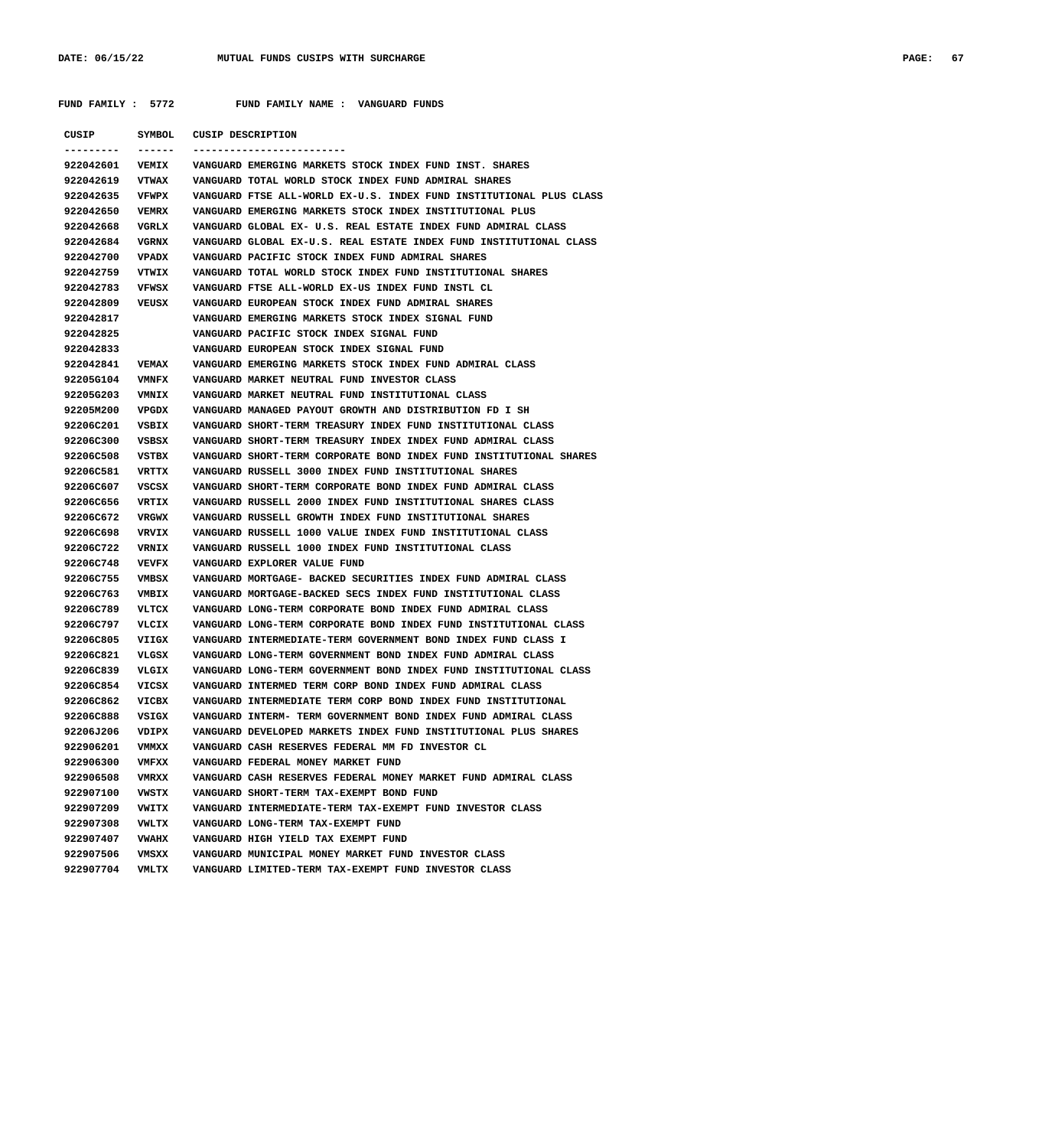| CUSIP     | <b>SYMBOL</b> | CUSIP DESCRIPTION                                               |
|-----------|---------------|-----------------------------------------------------------------|
| --------- | -------       | -------------------------                                       |
| 922907753 | <b>VTEAX</b>  | VANGUARD TAX-EXEMPT BOND INDEX FUND ADMIRAL CLASS               |
| 922907803 | VWSUX         | VANGUARD SHORT-TERM TAX-EXEMPT FUND ADMIRAL SHARES              |
| 922907845 | <b>VWALX</b>  | VANGUARD HIGH YIELD TAX EXEMPT FUND ADMIRAL SHARES              |
| 922907860 | VWLUX         | VANGUARD LONG TERM TAX EXEMPT FUND ADMIRAL SHARES               |
| 922907878 | VWIUX         | VANGUARD INTERMEDIATE-TERM TAX-EXEMPT ADMIRAL CLASS             |
| 922907886 | VMLUX         | VANGUARD LIMITED TAX -EXEMPT FUND ADMIRAL SHARES                |
| 922908355 | VSMPX         | VANGUARD TOTAL STOCK MARKET INDEX FUND INSTITUTIONAL PLUS CLASS |
| 922908371 | VEMPX         | VANGUARD EXTENDED MARKET INDEX FUND INSTITUTIONAL PLUS CLASS    |
| 922908389 | VMCPX         | VANGUARD MID CAP INDEX INSTITUTIONAL PLUS FUND                  |
| 922908397 | VSCPX         | VANGUARD SMALL-CAP INDEX FUND INSTITUTIONAL PLUS SHARES         |
| 922908421 |               | VANGUARD SMALL-CAP INDEX SIGNAL FUND                            |
| 922908439 |               | VANGUARD EXTENDED MARKET INDEX SIGNAL FUND                      |
| 922908447 |               | VANGUARD MID-CAP INDEX SIGNAL FUND                              |
| 922908454 |               | VANGUARD LARGE-CAP INDEX SIGNAL FUND                            |
| 922908462 |               | VANGUARD VALUE INDEX SIGNAL FUND                                |
| 922908470 |               | VANGUARD GROWTH INDEX SIGNAL FUND                               |
| 922908488 |               | VANGUARD TOTAL STOCK MARKET INDEX SIGNAL FUND                   |
| 922908496 |               | VANGUARD 500 INDEX SIGNAL FUND                                  |
| 922908561 |               | VLISX VANGUARD LARGE CAP INDEX FUND INST SHARES                 |
| 922908579 | VLCAX         | VANGUARD LARGE CAP INDEX FUND ADMIRAL SHARES                    |
| 922908645 | <b>VIMAX</b>  | VANGUARD MID-CAP INDEX FUND ADMIRAL SHARES                      |
| 922908660 | <b>VIGAX</b>  | VANGUARD GROWTH INDEX FUND ADMIRAL SHARES                       |
| 922908678 | <b>VVIAX</b>  | VANGUARD VALUE INDEX FUND ADMIRAL SHARES                        |
| 922908686 | VSMAX         | VANGUARD SMALL-CAP INDEX FUND ADMIRAL SHARES                    |
| 922908694 | VEXAX         | VANGUARD EXTENDED MARKET INDEX FUND ADMIRAL SHARES              |
| 922908710 | VFIAX         | VANGUARD 500 INDEX FUND ADMIRAL SHARES                          |
| 922908728 | VTSAX         | VANGUARD TOTAL STOCK MARKET INDEX FUND ADMIRAL SHARES           |
| 922908785 | VSIIX         | VANGUARD SMALL-CAP VALUE INDEX FUND INSTITUTIONAL CLASS         |
| 922908801 | VITSX         | VANGUARD INDEX TRUST TOTAL STOCK MARKET INDEX FUND INST CLASS   |
| 922908819 | VSGIX         | VANGUARD SMALL-CAP GROWTH INDEX FUND INSTL CLASS                |
| 922908835 | VMCIX         | VANGUARD MID-CAP INDEX FUND INSTITUTIONAL SHARES                |
| 922908850 | VIVIX         | VANGUARD VALUE INDEX FUND INST SHARES                           |
| 922908868 | VIGIX         | VANGUARD GROWTH INDEX FUND INSTITUTIONAL SHARES                 |
| 922908876 | VSCIX         | VANGUARD SMALL CAP INDEX FUND INST SHARES                       |
| 922908884 | VIEIX         | VANGUARD INDEX TRUST EXTENDED MARKET INDEX FUND INST CLASS      |
|           |               |                                                                 |

 **FUND FAMILY : 5778 FUND FAMILY NAME : NORTHEAST INVESTORS FUNDS**

| CUSIP             | SYMBOL        | CUSIP DESCRIPTION                                        |
|-------------------|---------------|----------------------------------------------------------|
|                   |               |                                                          |
| 664210101         | NTHEX         | NORTHEAST INVESTMENT TRUST FUND                          |
| FUND FAMILY: 5780 |               | COHEN & STEERS FUNDS<br>FUND FAMILY NAME:                |
| CUSIP             | <b>SYMBOL</b> | CUSIP DESCRIPTION                                        |
|                   |               |                                                          |
| 191912609         | CSZIX         | STEERS REAL ESTATE SECURITIES FUND CLASS Z<br>COHEN<br>s |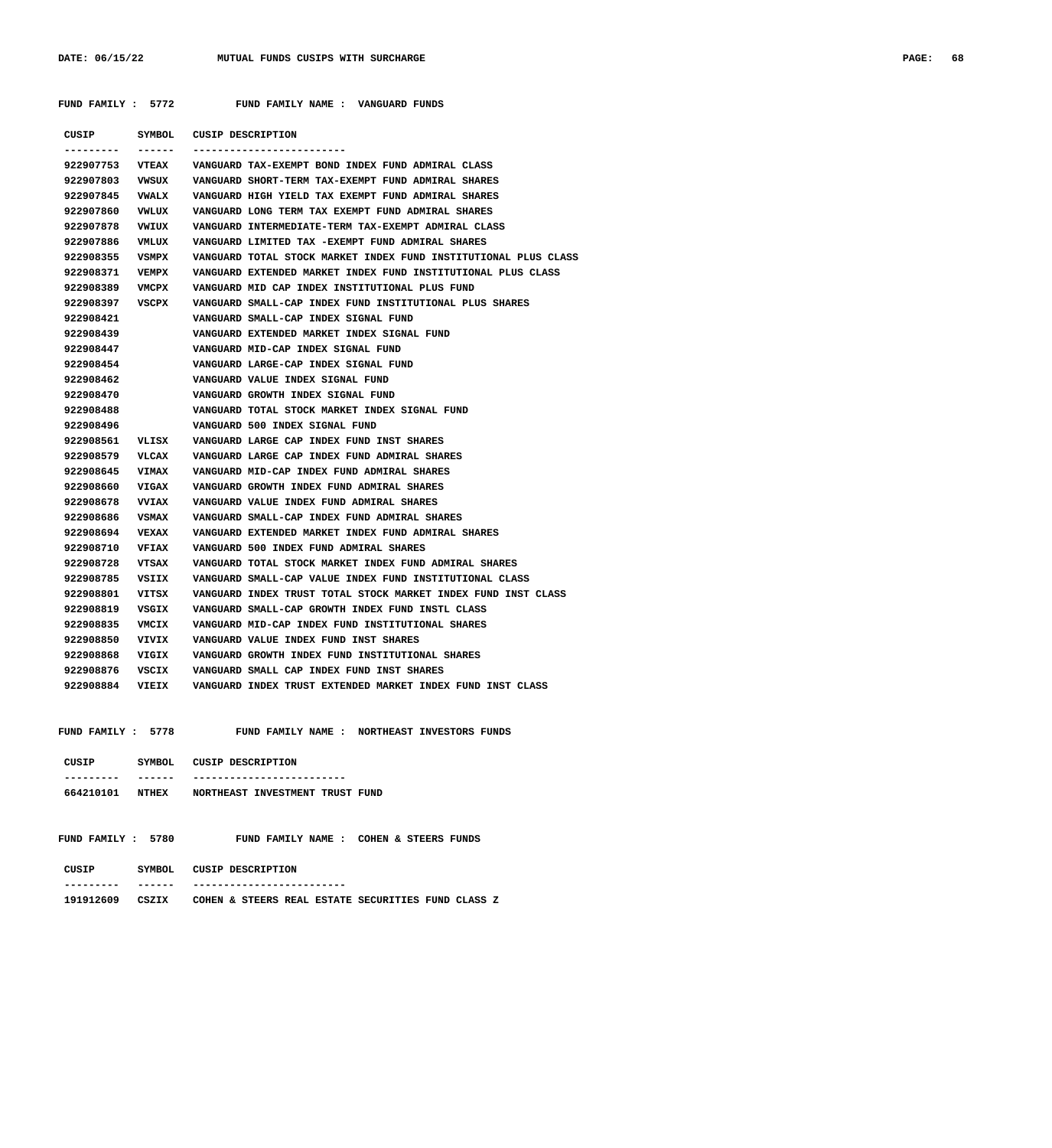DATE: 06/15/22 MUTUAL FUNDS CUSIPS WITH SURCHARGE **PAGE: 69** 

 **FUND FAMILY : 5780 FUND FAMILY NAME : COHEN & STEERS FUNDS**

| CUSIP      | SYMBOL | CUSIP DESCRIPTION                                           |
|------------|--------|-------------------------------------------------------------|
|            |        |                                                             |
| 191912708  | CREFX  | COHEN & STEERS REAL ESTATE SECURITIES INC. FUND CLASS F     |
| 19247N607  | CSFZX  | COHEN & STEERS GLOBAL REALTY SHARES CLASS Z                 |
| 192476703  | CSJZX  | COHEN & STEERS REALTY SHARES FUND CLASS Z                   |
| 19248B602  | CSUZX  | COHEN & STEERS GLOBAL INFRASTRUCTURE FUND CLASS Z           |
| 19248H609  | TRFZX  | COHEN & STEERS INTERNATIONAL REALTY FUND CLASS Z            |
| 192481.501 | DVF7.X | COHEN & STEERS ALTERNATIVE INCOME FUND CLASS Z              |
| 192488505  | CPXZX  | COHEN & STEERS PREFERRED SECURITIES AND INCOME FUND CLASS Z |
| 192488604  | CPXFX  | COHEN & STEERS PREFERRED SECURITIES AND INCOME FUND CLASS F |
| 19249C500  | RAPZX  | COHEN & STEERS REAL ASSETS FUND CLASS Z                     |
| 19249L500  | LPXZX  | COHEN & STEERS LOW DURATION PREFERRED AND INCOME FD CL Z    |
|            |        |                                                             |

FUND FAMILY : 5781 FUND FAMILY NAME : JANUS FUNDS

| CUSIP     |              | SYMBOL CUSIP DESCRIPTION |                                                         |
|-----------|--------------|--------------------------|---------------------------------------------------------|
|           | ------       |                          |                                                         |
| 47103D108 | <b>JABNX</b> |                          | JANUS HENDERSON BALANCED FUND CLASS N                   |
| 47103D181 | <b>JATNX</b> |                          | JANUS HENDERSON GLOBAL TECH AND INNOVATION FUND CLASS N |
| 47103D207 | JCNNX        |                          | JANUS HENDERSON CONTRARIAN FUND CLASS N                 |
| 47103D405 | <b>JDMNX</b> |                          | <b>JANUS HENDERSON ENTERPRISE FUND CLASS N</b>          |
| 47103D504 | JDFNX        |                          | JANUS HENDERSON FLEXIBLE BOND FUND CLASS N              |
| 47103D603 | <b>JFRNX</b> |                          | JANUS HENDERSON FORTY FUND CLASS N                      |
| 47103D728 | JDSNX        |                          | JANUS HENDERSON SMALL-CAP VALUE FUND CLASS N            |
| 47103D744 | JDPNX        |                          | JANUS HENDERSON MID CAP VALUE FUND CLASS N              |
| 47103D777 | <b>JDWNX</b> |                          | JANUS HENDERSON GLOBAL RESEARCH FUND CLASS N            |
| 47103D785 | JVTNX        |                          | JANUS HENDERSON VENTURE FUND CLASS N                    |
| 47103D827 | <b>JRANX</b> |                          | JANUS HENDERSON RESEARCH FUND CLASS N                   |
| 47103D835 | JDINX        |                          | JANUS HENDERSON OVERSEAS FUND CLASS N                   |
| 47103D850 | JHYNX        |                          | JANUS HENDERSON HIGHYIELD FUND CLASS N                  |
| 47103D876 | JSLNX        |                          | JANUS HENDERSON GLOBAL SELECT FUND CLASS N              |
| 47103X260 | HFOSX        |                          | JANUS HENDERSON INTERNATIONAL FUND CLASS N              |
| 47103X484 | HFORX        |                          | JANUS HENDERSON GLOBAL EQUITY INCOME FUND CLASS N       |
| 47103X591 | HFERX        |                          | JANUS HENDERSON EUROPEAN FOCUS FUND CLASS N             |
| 47103Y565 | JETNX        |                          | JANUS HENDERSON GLOBAL SUSTAINABLE EQUITY FUND CLASS N  |
| 47103Y623 | <b>JERNX</b> |                          | JANUS HENDERSON GLOBAL REAL ESTATE FUND CLASS N         |
| 47103Y631 | <b>JFNNX</b> |                          | JANUS HENDERSON GLOBAL LIFE SCIENCES FUND CLASS N       |
| 47103Y649 | <b>JAQNX</b> |                          | JANUS HENDERSON ASIA EQUITY FUND CLASS N                |
|           |              |                          |                                                         |

 **FUND FAMILY : 5782 FUND FAMILY NAME : GUIDESTONE FUNDS**

| CUSIP     | SYMBOL       | CUSIP DESCRIPTION                                 |  |                                                             |  |
|-----------|--------------|---------------------------------------------------|--|-------------------------------------------------------------|--|
|           |              |                                                   |  |                                                             |  |
| 40171W108 | GFTZX        | GUIDESTONE CONSERVATIVE ALLOCATION FUND INV CLASS |  |                                                             |  |
| 40171W132 | <b>GEMYX</b> |                                                   |  | GUIDESTONE EMERGING MARKETS EOUITY FUND INSTITUTIONAL CLASS |  |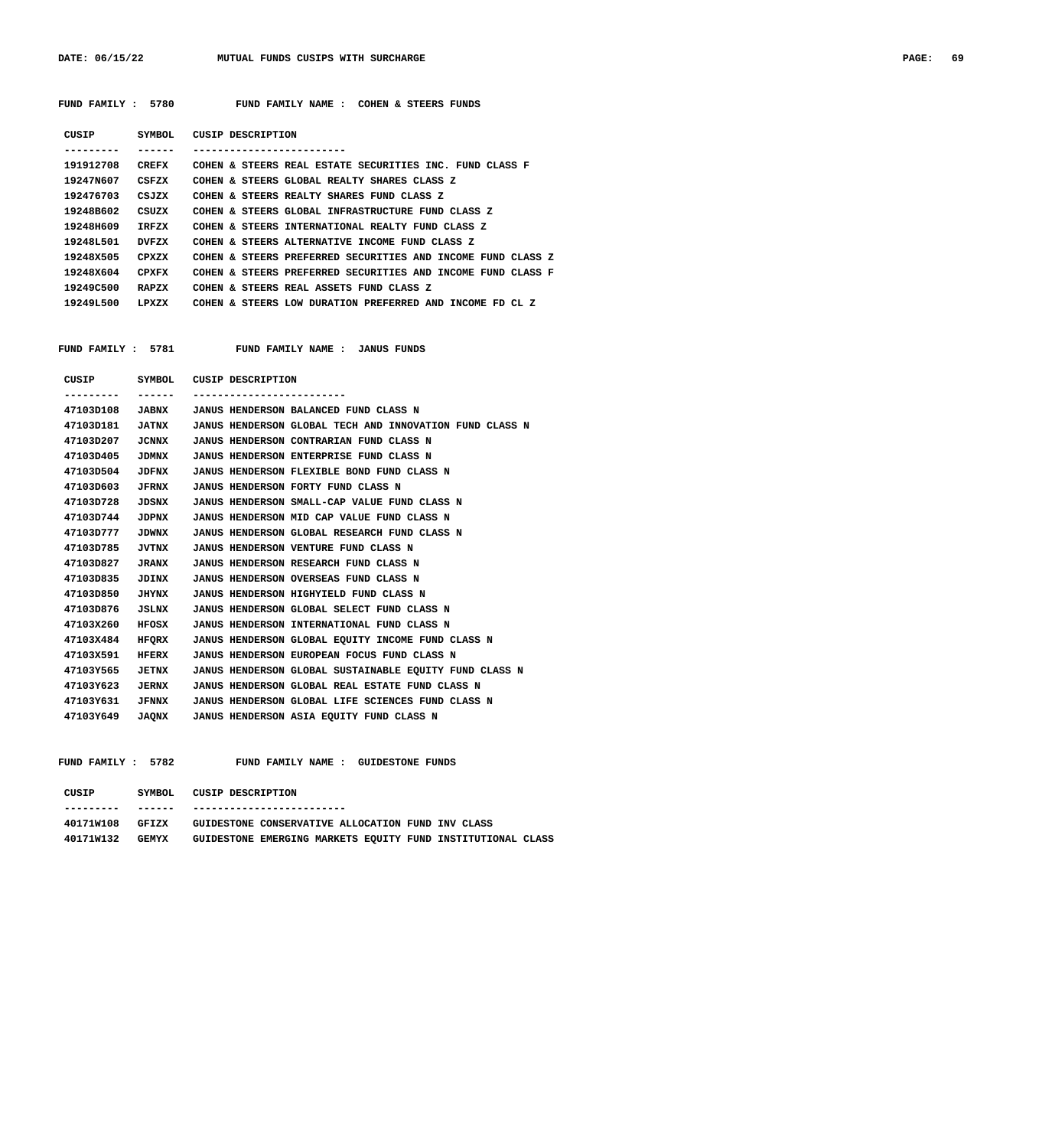DATE: 06/15/22 MUTUAL FUNDS CUSIPS WITH SURCHARGE **PAGE: 70** 

| FUND FAMILY : 5782 |              | FUND FAMILY NAME : GUIDESTONE FUNDS                                               |
|--------------------|--------------|-----------------------------------------------------------------------------------|
|                    |              | CUSIP SYMBOL CUSIP DESCRIPTION<br>-------------------------                       |
|                    |              | 40171W298 GMHZX GUIDESTONE MYDESTINATION 2035 FUND INV CLASS                      |
|                    |              | 40171W363 GMTZX GUIDESTONE MYDESTINATION 2015 FUND INVESTOR CLASS                 |
|                    |              | 40171W488 GSCYX GUIDESTONE SMALL-CAP EQUITY FUND INSTITUTIONAL CLASS              |
|                    |              | 40171W538 GGEYX GUIDESTONE GROWTH EQUITY FUND INSTITUTIONAL CLASS                 |
|                    |              | 40171W579 GVEYX GUIDESTONE VALUE EQUITY FUND INSTITUTIONAL CLASS                  |
|                    |              | 40171W629 GEQYX GUIDESTONE EQUITY INDEX FUND INSTITUTIONAL CLASS                  |
|                    |              | 40171W710 GMDYX GUIDESTONE MEDIUM-DURATION BOND FUND INSTITUTIONAL CLASS          |
|                    |              | 40171W751 GLDYX GUIDESTONE LOW-DURATION BOND FUND INSTITUTIONAL CLASS             |
|                    |              | 40171Y203 GGBEX GUIDESTONE GLOBAL BOND FUND INSTITUTIONAL CLASS                   |
|                    |              | 40171Y302 GREYX GUIDESTONE GLOBAL REAL ESTATE SECURITIES FUND INSTITUTIONAL CLASS |
|                    |              | 40171Y401 GIIYX GUIDESTONE INTERNATIONAL EQUITY INDEX FUND INSTITUTIONAL CLASS    |
| 40171Y500          |              | GUIDESTONE FUNDS CONSERVATIVE ALLOCATION FUND INSTITUTIONAL CLASS                 |
|                    |              | 40171Y708 GUIDESTONE FUNDS GROWTH ALLOCATION FUND INSTITUTIONAL CLASS             |
|                    |              |                                                                                   |
|                    |              | FUND FAMILY: 5784 FUND FAMILY NAME: PIMCO ALLIANZ FISH FUNDS                      |
|                    |              | CUSIP SYMBOL CUSIP DESCRIPTION                                                    |
| . <u>.</u> .       | -------      | -------------------------                                                         |
|                    |              | 01882B205 FXICX PIMCO FIXED INCOME SHARES FUND SERIES C                           |
|                    |              | 01882B304 FXIMX PIMCO FIXED INCOME SHARES FUND SERIES M                           |
|                    |              | 01882B403 FXIRX PIMCO FIXED INCOME SHARES FUND SERIES R                           |
|                    |              | 01882B700 FXIDX PIMCO FIXED INCOME SHARES FUND SERIES LD                          |
| 337946107          |              | PIMCO AD FXIC C PTF                                                               |
|                    |              | 337946206 PIMCO AD FXIC M PTF                                                     |
|                    |              |                                                                                   |
|                    |              | FUND FAMILY : 5799 FUND FAMILY NAME : COMMERCE FUNDS                              |
|                    |              | CUSIP SYMBOL CUSIP DESCRIPTION                                                    |
| . <u>.</u>         | -------      | --------------------------                                                        |
|                    |              | 200626109 CFSTX COMMERCE SHORT TERM GOVERNMENT FUND                               |
|                    |              | 200626208 CFBNX COMMERCE BOND FUND                                                |
| 200626307          |              | COMMERCE BALANCED FUND                                                            |
| 200626406          | CFGRX        | COMMERCE GROWTH FUND                                                              |
| 200626505 CFAGX    |              | COMMERCE MID CAP FUND                                                             |
| 200626703          | CFNLX        | COMMERCE NATIONAL TAX-FREE FUND                                                   |
| 200626786          | KTXIX        | COMMERCE KS TAX FREE INTERMEDIATE BOND FUND                                       |
| 200626802          | <b>CFMOX</b> | COMMERCE MISSOURI TAX-FREE BOND FUND                                              |
| 200626828          | CFVLX        | COMMERCE VALUE FUND                                                               |
|                    |              |                                                                                   |
| FUND FAMILY : 5801 |              | FUND FAMILY NAME : STEWARD FUNDS                                                  |
| CUSIP              | SYMBOL       | <b>CUSIP DESCRIPTION</b>                                                          |

 **--------- ------ -------------------------**

### **860324565 SSMOX STEWARD VALUES FOCUSED SMALL/MID-CAP ENHANCED INDEX FUND CLASS R6**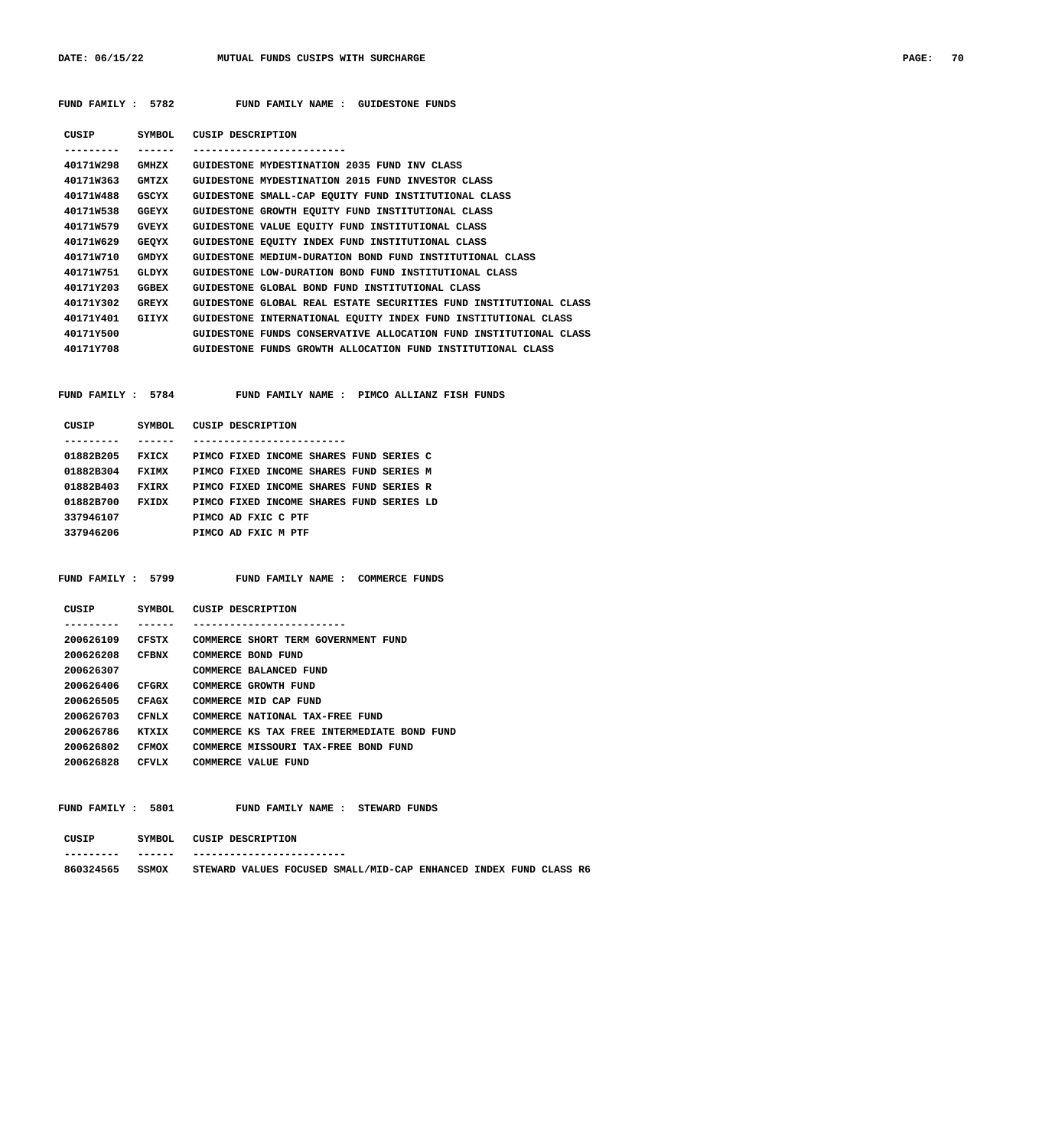| FUND FAMILY : 5801     |               | FUND FAMILY NAME : STEWARD FUNDS                                                                                         |
|------------------------|---------------|--------------------------------------------------------------------------------------------------------------------------|
| CUSIP                  | <b>SYMBOL</b> | <b>CUSIP DESCRIPTION</b>                                                                                                 |
| ---------              | -------       | --------------------------                                                                                               |
| 860324581              |               | SEABX STEWARD SELECT BOND FUND CLASS R6                                                                                  |
| 860324615              |               | SEEHX STEWARD VALUES-FOCUSED LARGE-CAP ENHANCED INDEX FUND CLASS R6                                                      |
| 860324631              | <b>SNTFX</b>  | STEWARD INTERNATIONAL ENHANCED INDEX FUND CLASS R6                                                                       |
| 860324656              | SGIGX         | STEWARD GLOBAL EQUITY INCOME FUND CLASS R6                                                                               |
| 860324680 SCJKX        |               | STEWARD COVERED CALL INCOME FUND CLASS R6                                                                                |
|                        |               |                                                                                                                          |
|                        |               |                                                                                                                          |
| FUND FAMILY : 5805     |               | FUND FAMILY NAME : PRUDENTIAL FUNDS                                                                                      |
|                        |               | CUSIP SYMBOL CUSIP DESCRIPTION                                                                                           |
| ---------              |               | -------------------------                                                                                                |
| 147541502<br>743969396 |               | <b>JENNISON CASH ACCUMULATION TRUST LIQUID ASSETS FUND</b>                                                               |
| 743969412              | PWJBX         | PWJDX PGIM JENNISON INTERNATIONAL OPPORTUNITIES FUND CLASS R4<br>PGIM JENNISON INTERNATIONAL OPPORTUNITIES FUND CLASS R2 |
| 743969420              | PRJDX         | PGIM JENNISON GLOBAL OPPORTUNITIES FUND CLASS R4                                                                         |
| 743969438              |               | PRJBX PGIM JENNISON GLOBAL OPPORTUNITIES FUND CLASS R2                                                                   |
| 743969453              |               | PDHQX PGIM EMERGING MARKETS DEBT HARD CURRENCY FUND CLASS R6                                                             |
| 743969586              |               | PWJQX PGIM JENNISON INTERNATIONAL OPPORTUNITIES FUND CLASS R6                                                            |
| 743969594              | PRJQX         | PRUDENTIAL JENNISON GLOBAL OPPORTUNITIES FUND CLASS R6                                                                   |
| 743969842              |               | PRUDENTIAL INTERNATIONAL EQUITY FUND CLASS F                                                                             |
| 744336660              | PURGX         | PGIM GLOBAL REAL ESTATE FUND CL R4                                                                                       |
| 744336678              | <b>PUREX</b>  | PGIM GLOBAL REAL ESTATE FUND CLASS R2                                                                                    |
| 744336744              | PDSQX         | PGIM SHORT DURATION MUNI FUND CLASS R6                                                                                   |
| 744336876              | PGRQX         | PGIM GLOBAL REAL ESTATE FUND CLASS R6                                                                                    |
| 74437E412              | <b>PJFPX</b>  | PGIM JENNISON GROWTH FUND CLASS R4                                                                                       |
| <b>74437E420</b>       | <b>PJFOX</b>  | PGIM JENNISON GROWTH FUND CL R2                                                                                          |
| 74437E461              | PIBQX         | PGIM BALANCED FUND CLASS R6                                                                                              |
| 74437E479              | PJFQX         | PRUDENTIAL JENNISON GROWTH FUND CLASS R6                                                                                 |
| 74439A509              | PGTQX         | PGIM GLOBAL TOTAL RETURN FUND CLASS R6                                                                                   |
| 74439A855              | PGTSX         | PGIM GLOBAL TOTAL RETURN FUND CLASS R4                                                                                   |
| 74439A863              | PGTOX         | PGIM GLOBAL TOTAL RETURN FUND CLASS R2                                                                                   |
| 74439A889              |               | PHEQX PGIM GLOBAL TOTAL RETURN (USD HEDGED) FUND CLASS R6                                                                |
| 74439V883              | PFRIX         | PGIM FLOATING RATE INCOME FUND CLASS R6                                                                                  |
| 74440B793 PDBSX        |               | PGIM TOTAL RETURN BOND FUND CLASS R4                                                                                     |
| 74440B819              | PDBRX         | PGIM TOTAL RETURN BOND FUND CLASS R2                                                                                     |
| 74440B850              |               | SDMQX PGIM SHORT DURATION MULTI SECTOR BOND FUND CLASS R6                                                                |
| 74440B884              |               | PTRQX PGIM TOTAL RETURN BOND FUND CLASS R6                                                                               |
| 74440K520              |               | PUCQX PGIM STRATEGIC BOND FUND CLASS R6                                                                                  |
| 74440K538              | SUVQX         | PGIM QUANT SOLUTIONS LARGE-CAP VALUE FUND CLASS R6                                                                       |
| 74440K751              | PSGQX         | PGIM JENNISON FOCUSED GROWTH FUND CLASS R6                                                                               |
| 74440M609              | PHIQX         | PGIM MUNICIPAL HIGH INCOME FUND CLASS R6                                                                                 |
| 74440N888              | PJVQX         | PGIM JENNISON VALUE FUND CLASS R6                                                                                        |
| 74440V633              | PDOGX         | PRUDENTIAL DAY ONE 2065 FUND CLASS R5                                                                                    |
| 74440V641              | PDOFX         | PRUDENTIAL DAY ONE 2065 FUND CLASS R4                                                                                    |
| 74440V658              | PDOEX         | PRUDENTIAL DAY ONE 2065 FUND CLASS R3                                                                                    |
| 74440V666              | PDODX         | PRUDENTIAL DAY ONE 2065 FUND CLASS R2                                                                                    |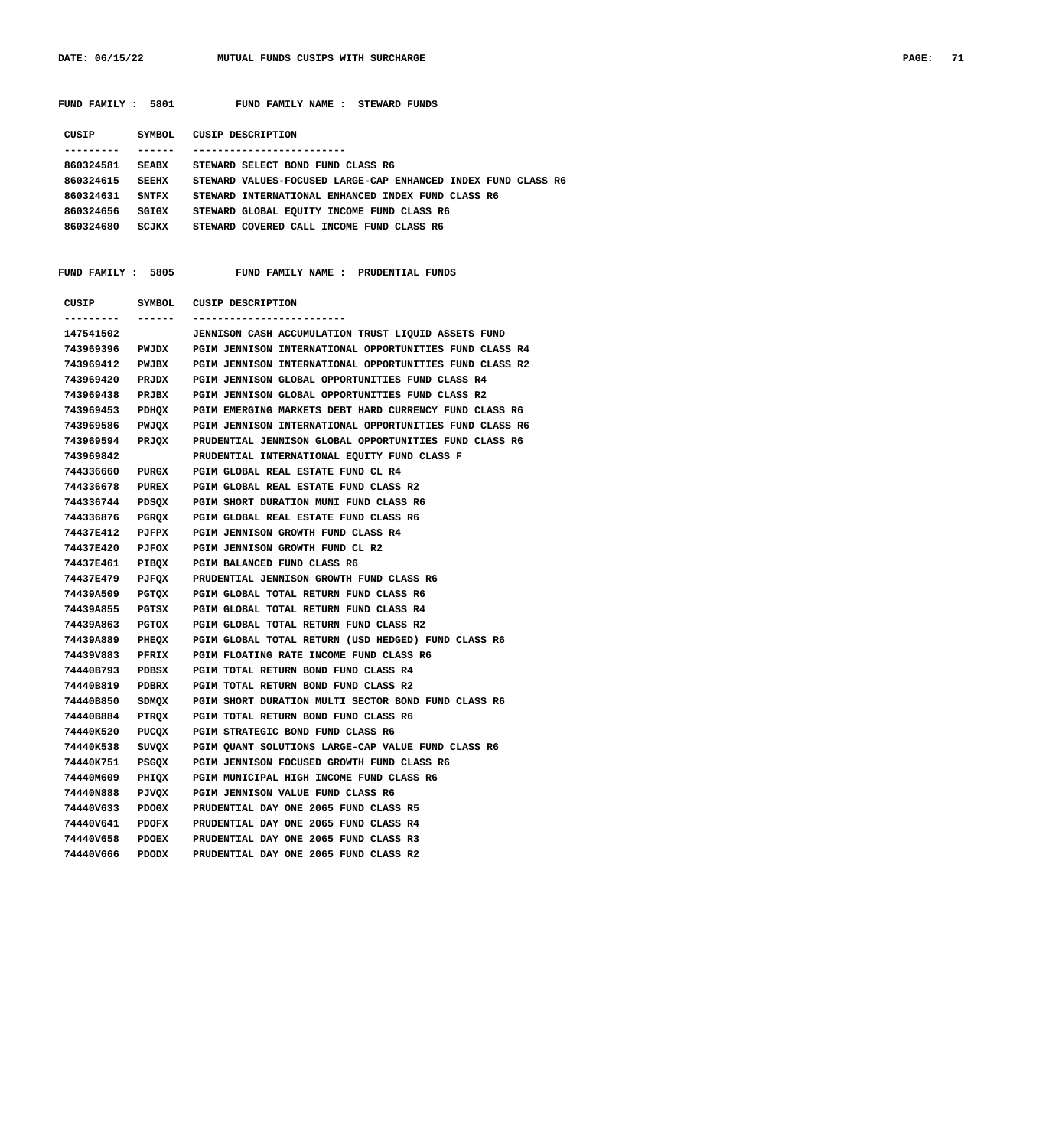**FUND FAMILY : 5805 FUND FAMILY NAME : PRUDENTIAL FUNDS**

| CUSIP             | SYMBOL       | <b>CUSIP DESCRIPTION</b>                            |
|-------------------|--------------|-----------------------------------------------------|
| . _ _ _ _ _ _ _ _ | ------       | ----------------------                              |
| 74440V674         | PDOAX        | PRUDENTIAL DAY ONE 2065 FUND CLASS R1               |
| 74440w409         | PBMXX        | PGIM GOVERNMENT MONEY MARKET FUND CLASS A           |
| 74440Y884         | PHYQX        | PGIM HIGH YIELD FUND CLASS R6                       |
| 74441C857         | PEGGX        | PGIM JENNISON MID-CAP GROWTH FUND CLASS R4          |
| 74441C865         | <b>PEGEX</b> | PGIM JENNISON MID-CAP GROWTH FUND CLASS R2          |
| 74441C881         | PJGQX        | PGIM JENNISON MID CAP GROWTH FD CL R6               |
| 74441J688         | PTMQX        | PGIM QUANT SOLUTIONS LARGE-CAP CORE FUND CLASS R6   |
| 74441J712         | PXBQX        | PGIM INTERNATIONAL BOND FUND CLASS R6               |
| 74441J837         | PADQX        | PGIM ABSOLUTE RETURN BOND FUND CLASS R6             |
| 74441K602         | PJNQX        | PGIM JENNSION NATURA RESOURCES FUND CLASS R6        |
| 74441L741         | <b>PMVFX</b> | PGIM QUANT SOLUTIONS MID-CAP VALUE FUND CLASS R4    |
| 74441L758         | <b>PMVEX</b> | PGIM QUANT SOLUTIONS MID-CAP VALUE FUND CLASS R2    |
| 74441L816         | PJIQX        | PGIM JENNISON GLOBAL EQUITY INCOME FUND CLASS R6    |
| 74441L824         | PMVQX        | PGIM QUANT SOLUTIONS MID-CAP VALUE FUND CLASS R6    |
| 74441N853         | PSCJX        | PGIM JENNISON SMALL COMPANY FUND CLASS R4           |
| 74441N861         | PSCHX        | PGIM JENNISON SMALL COMPANY FUND CLASS R2           |
| 74441N887         | PJSQX        | PGIM JENNISON SMALL COMPANY FUND CLASS R6           |
| 74441P726         | PRUQX        | PGIM JENNISON UTILITY FUND CLASS R6                 |
| 74441P734         | PFSQX        | PGIM JENNISON FINANCIAL SERVICES FUND CLASS R6      |
| 74441P775         | PHLQX        | PGIM JENNISON HEALTH SCIENCES FUND CLASS R6         |
| 74441R607         | PSTQX        | PGIM SHORT-TERM CORPORATE BOND FUND CLASS R6        |
| 74441R805         | PIFEX        | PGIM SHORT TERM CORP BOND FUND CLASS R2             |
| 74441R888         | PIFGX        | PGIM SHORT-TERM CORP BOND FUND CL R4                |
| 74441U600         | PNMQX        | PGIM NATIONAL MUNICIPAL FUND CLASS R6               |
| 74442J406         | HYSQX        | PGIM SHORT DURATION HIGH YIELD INCOME FUND CLASS R6 |
| 74442J604         | PHYEX        | PGIM HIGH YIELD FUND CLASS R2                       |
| 74442J703         | PHYGX        | PGIM HIGH YIELD FD CL R4                            |
| 74445D109         | PDADX        | PRUDENTIAL DAY ONE INCOME FUND CLASS R1             |
| 74445D190         | PDLHX        | PRUDENTIAL DAY ONE 2060 FUND CLASS R5               |
| 74445D208         | <b>PDAEX</b> | PRUDENTIAL DAY ONE INCOME FUND CLASS R2             |
| 74445D216         | PDLGX        | PRUDENTIAL DAY ONE 2060 FUND CLASS R4               |
| 74445D224         | PDLFX        | PRUDENTIAL DAY ONE 2060 FUND CLASS R3               |
| 74445D232         | PDLEX        | PRUDENTIAL DAY ONE 2060 FUND CLASS R2               |
| 74445D240         | PDLDX        | PRUDENTIAL DAY ONE 2060 FUND CLASS R1               |
| 74445D265         | PDKHX        | PRUDENTIAL DAY ONE 2055 FUND CLASS R5               |
| 74445D273         | PDKGX        | PRUDENTIAL DAY ONE 2055 FUND CLASS R4               |
| 74445D281         | PDKFX        | PRUDENTIAL DAY ONE 2055 FUND CLASS R3               |
| 74445D299         | <b>PDKEX</b> | PRUDENTIAL DAY ONE 2055 FUND CLASS R2               |
| 74445D307         | <b>PDAFX</b> | PRUDENTIAL DAY ONE INCOME FUND CLASS R3             |
| 74445D315         | PDKDX        | PRUDENTIAL DAY ONE 2055 FUND CLASS R1               |
| 74445D331         | <b>PDJHX</b> | PRUDENTIAL DAY ONE 2050 FUND CLASS R5               |
| 74445D349         | PDJGX        | PRUDENTIAL DAY ONE 2050 FUND CLASS R4               |
| 74445D356         | <b>PDJFX</b> | PRUDENTIAL DAY ONE 2050 FUND CLASS R3               |
| 74445D364         | PDJEX        | PRUDENTIAL DAY ONE 2050 FUND CLASS R2               |
| 74445D372         | PDJDX        | PRUDENTIAL DAY ONE 2050 FUND CLASS R1               |
| 74445D398         | PDIHX        | PRUDENTIAL DAY ONE 2045 FUND CLASS R5               |
| 74445D406         | PDAGX        | PRUDENTIAL DAY ONE INCOME FUND CLASS R4             |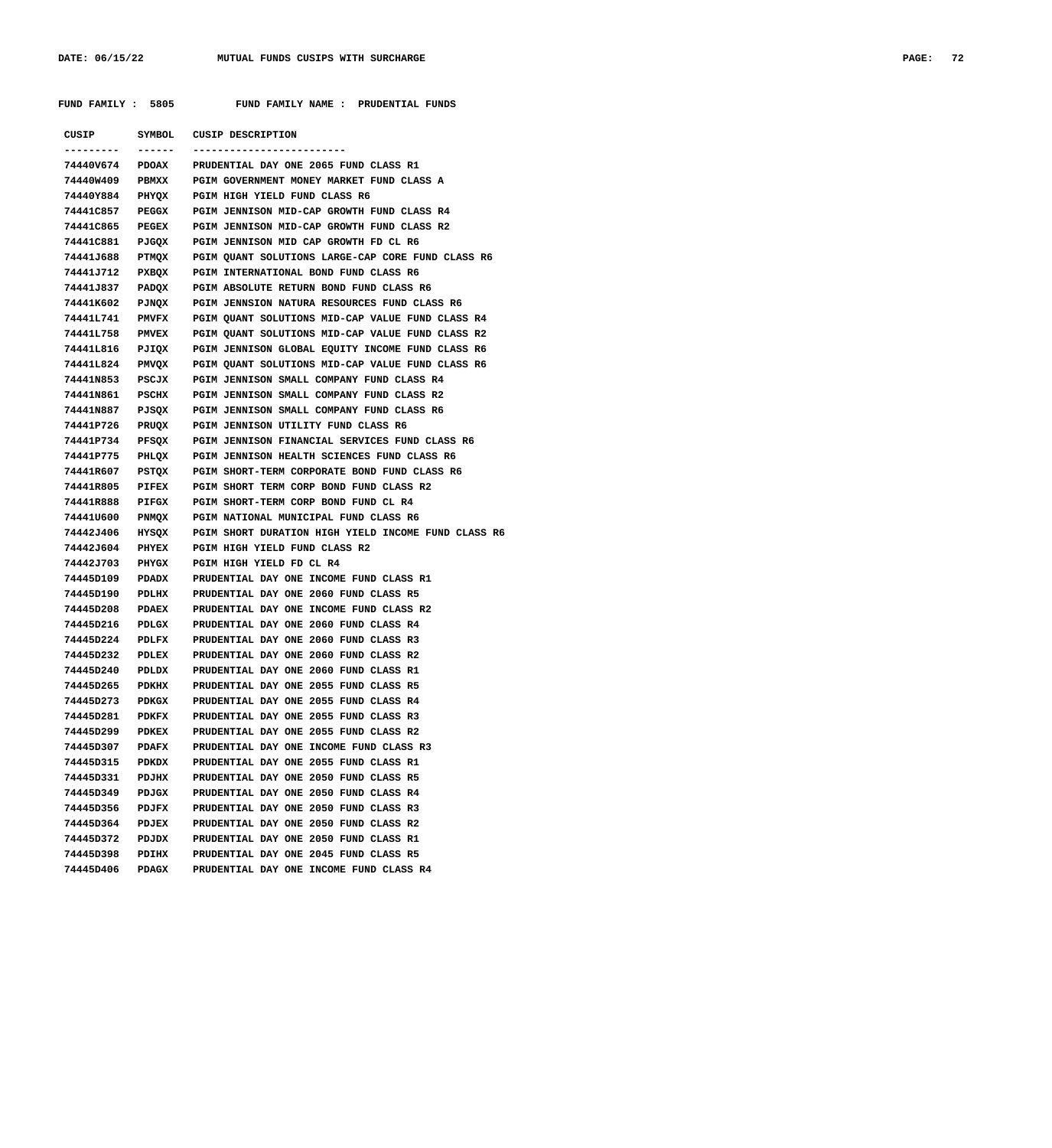**FUND FAMILY : 5805 FUND FAMILY NAME : PRUDENTIAL FUNDS**

| CUSIP     | SYMBOL       | <b>CUSIP DESCRIPTION</b>                           |
|-----------|--------------|----------------------------------------------------|
|           |              |                                                    |
| 74445D414 | PDIGX        | PRUDENTIAL DAY ONE 2045 FUND CLASS R4              |
| 74445D422 | PDIKX        | PRUDENTIAL DAY ONE 2045 FUND CLASS R3              |
| 74445D430 | <b>PDIEX</b> | PRUDENTIAL DAY ONE 2045 FUND CLASS R2              |
| 74445D448 | PDIDX        | PRUDENTIAL DAY ONE 2045 FUND CLASS R1              |
| 74445D463 | PDHHX        | PRUDENTIAL DAY ONE 2040 FUND CLASS R5              |
| 74445D471 | PDHGX        | PRUDENTIAL DAY ONE 2040 FUND CLASS R4              |
| 74445D489 | PDHFX        | PRUDENTIAL DAY ONE 2040 FUND CLASS R3              |
| 74445D497 | PDHEX        | PRUDENTIAL DAY ONE 2040 FUND CLASS R2              |
| 74445D505 | PDAHX        | PRUDENTIAL DAY ONE INCOME FUND CLASS R5            |
| 74445D513 | PDHDX        | PRUDENTIAL DAY ONE 2040 FUND CLASS R1              |
| 74445D539 | PDGHX        | PRUDENTIAL DAY ONE 2035 FUND CLASS R5              |
| 74445D547 | PDGGX        | PRUDENTIAL DAY ONE 2035 FUND CLASS R4              |
| 74445D554 | PDGFX        | PRUDENTIAL DAY ONE 2035 FUND CLASS R3              |
| 74445D562 | PDGEX        | PRUDENTIAL DAY ONE 2035 FUND CLASS R2              |
| 74445D570 | PDGCX        | PRUDENTIAL DAY ONE 2035 FUND CLASS R1              |
| 74445D596 | PDFHX        | PRUDENTIAL DAY ONE 2030 FUND CLASS R5              |
| 74445D612 | PDFGX        | PRUDENTIAL DAY ONE 2030 FUND CLASS R4              |
| 74445D620 | PDFFX        | PRUDENTIAL DAY ONE 2030 FUND CLASS R3              |
| 74445D638 | PDFEX        | PRUDENTIAL DAY ONE 2030 FUND CLASS R2              |
| 74445D646 | PDFCX        | PRUDENTIAL DAY ONE 2030 FUND CLASS R1              |
| 74445D661 | PDEHX        | PRUDENTIAL DAY ONE 2025 FUND CLASS R5              |
| 74445D679 | PDEGX        | PRUDENTIAL DAY ONE 2025 FUND CLASS R4              |
| 74445D687 | PDEFX        | PRUDENTIAL DAY ONE 2025 FUND CLASS R3              |
| 74445D695 | PDEEX        | PRUDENTIAL DAY ONE 2025 FUND CLASS R2              |
| 74445D711 | PDEDX        | PRUDENTIAL DAY ONE 2025 FUND CLASS R1              |
| 74445D737 | PDDHX        | PRUDENTIAL DAY ONE 2020 FUND CLASS R5              |
| 74445D745 | PDDGX        | PRUDENTIAL DAY ONE 2020 FUND CLASS R4              |
| 74445D752 | PDDFX        | PRUDENTIAL DAY ONE 2020 FUND CLASS R3              |
| 74445D760 | PDDEX        | PRUDENTIAL DAY ONE 2020 FUND CLASS R2              |
| 74445D778 | PDDDX        | PRUDENTIAL DAY ONE 2020 FUND CLASS R1              |
| 74445D794 | PDCHX        | PRUDENTIAL DAY ONE 2015 FUND CLASS R5              |
| 74445D810 | PDCGX        | PRUDENTIAL DAY ONE 2015 FUND CLASS R4              |
| 74445D828 | <b>PDCFX</b> | PRUDENTIAL DAY ONE 2015 FUND CLASS R3              |
| 74445D836 | <b>PDCEX</b> | PRUDENTIAL DAY ONE 2015 FUND CLASS R2              |
| 74445D844 | PDCDX        | PRUDENTIAL DAY ONE 2015 FUND CLASS R1              |
| 875921595 | PSVKX        | PGIM QUANT SOLUTIONS SMALL-CAP VALUE FUND CLASS R4 |
| 875921611 | PSVDX        | PGIM QUANT SOLUTIONS SMALL-CAP VALUE FUND CLASS R2 |
| 875921744 | TPCQX        | PGIM CORE BOND FUND CLASS R6                       |
| 875921777 | TSVQX        | PGIM QUANT SOLUTIONS SMALL-CAP VALUE FUND CLASS R6 |

FUND FAMILY : 5810 FUND FAMILY NAME : NEUBERGER BERMAN FUNDS

| CUSIP     | SYMBOL. | CUSIP DESCRIPTION          |                                                 |  |  |
|-----------|---------|----------------------------|-------------------------------------------------|--|--|
| --------- | ------  | -------------------------- |                                                 |  |  |
| 641220234 | NSRSX   |                            | NEUBERGER BERMAN SMALL-CAP GROWTH FUND CLASS R6 |  |  |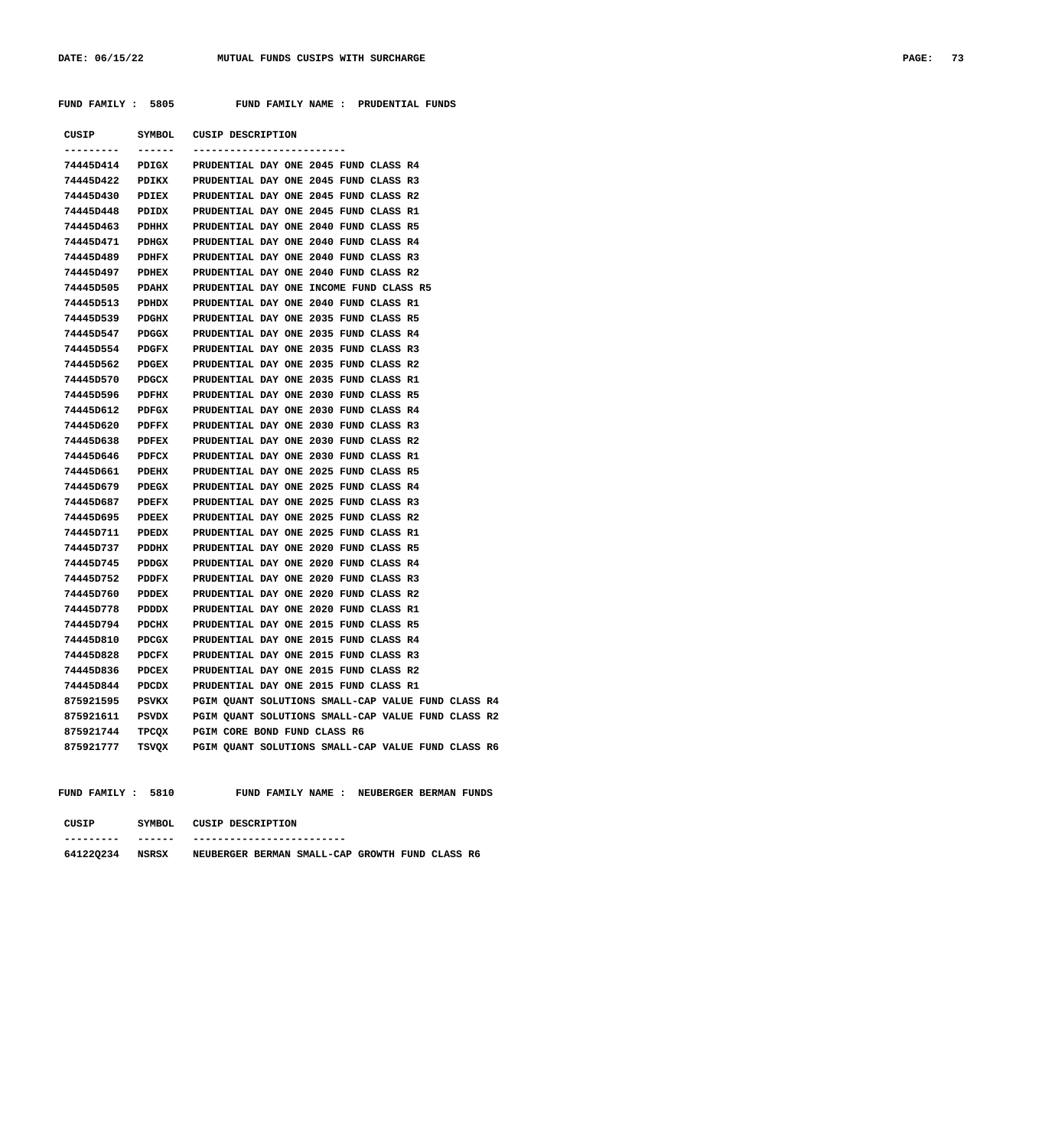| FUND FAMILY : 5810     |               | FUND FAMILY NAME : NEUBERGER BERMAN FUNDS                          |
|------------------------|---------------|--------------------------------------------------------------------|
| CUSIP                  | <b>SYMBOL</b> | <b>CUSIP DESCRIPTION</b>                                           |
| ---------              | -------       | -------------------------                                          |
| <b>641220515 NRREX</b> |               | NEUBERGER BERMAN REAL ESTATE FUND CLASS R6                         |
| 641220531              | NRGSX         | NEUBERGER BERMAN GENESIS FUND CLASS R6                             |
| 64128K579              | <b>NRHIX</b>  | NEUBERGER BERMAN HIGH INCOME BOND FUND CLASS R6                    |
| 64128R558 NUPRX        |               | NEUBERGER BERMAN U.S. EQUITY INDEX PUTWRITE STRATEGY FUND CLASS R6 |
| FUND FAMILY : 5813     |               | FUND FAMILY NAME : BLACKROCK LIQUIDITY FUNDS                       |
| CUSIP                  | SYMBOL        | <b>CUSIP DESCRIPTION</b>                                           |
| ---------              | -------       | -----------------------                                            |
| 09248U106 MUCXX        |               | BLACKROCK LIQUIDITY CALIFORNIA MONEY FUND INSTITUTIONAL CLASS      |
| 09248U254              |               | BLACKROCK LIQUIDITY MUNI CASH CAPITAL                              |
| 09248U395              | <b>BMRXX</b>  | BLACKROCK LIQUIDITY MUNI CASH RESERVE                              |
| 09248U445              | BLFXX         | BLACKROCK LIQUIDITY FEDFUND ADMINISTRATION CLASS                   |
| 09248U452              |               | BLACKROCK LIQUIDITY TREASURY TRUST ADMIN CLASS                     |
| 09248U478              |               | BLACKROCK LIQUIDITY TEMPFUND SELECT CLASS                          |
| 09248U486              |               | BLACKROCK LIQ MUNI FUND SELECT                                     |
| 09248U510              |               | BLACKROCK LIQUIDITY CA SELECT CLASS                                |
| 09248U536              | BTCXX         | BLACKROCK LIQUIDITY TREASURY TRUST FUND CASH MANAGEMENT CLASS      |
| 092480544              |               | BLACKROCK LIQUIDITY TREASURY TRUST FUND DOLLAR CLASS               |
| 09248U551              | TTTXX         | BLACKROCK LIQUIDITY TREASURY TRUST FUND INST CLASS                 |
| 092480635              |               | BLACKROCK LIQUIDITY TEMPCASH FD DLR CLASS                          |
| 09248U643              | TMCXX         | BLACKROCK LIQ TEMPCASH INSTL CLASS                                 |
| 092480668              | BPTXX         | BLACKROCK LIQUIDITY T-FUND CASH MANAGEMENT CLASS                   |
| 092480676              |               | BLACKROCK LIQUIDITY T-FUND ADMIN CLASS                             |
| 09248U692              |               | BLACKROCK LIQUIDITY T FUND DOLLAR CLASS                            |
| 09248U700              | TFDXX         | BLACKROCK LIQUIDITY FEDFUND INSTITUTIONAL SHARES                   |
| 09248U718              | TSTXX         | BLACKROCK LIQUIDITY T-FUND INSTITUTIONAL CLASS                     |
| 09248U759              | <b>MUNXX</b>  | BLACKROCK LIQUIDITY NEW YORK MONEY FUND INSTITUTIONAL CLASS        |
| 09248U783              | BIAXX         | BLACKROCK LIQUIDITY MUNI FUND ADMIN CLASS                          |
| 09248U791              | MFDXX         | BLACKROCK LIQUIDITY FUNDS MUNIFUND DOLLAR CLASS                    |
| 09248U825              | BRCXX         | BLACKROCK LIQUIDITY MUNI CASH MANAGEMENT                           |
| 09248U833              | MCDXX         | BLACKROCK LIQUIDITY MUNI CASH DOLLAR SHARES                        |
| 09248U841              | MCSXX         | BLACKROCK LIQUIDITY MUNI CASH FUND INSTITUTIONAL SHARE CLASS       |
| 09248U874              | TFFXX         | BLACKROCK LIQUID FEDERAL TRUST FUND INSTITUTIONAL CLASS            |

 **FUND FAMILY : 5829 FUND FAMILY NAME : THIRD AVENUE FUNDS**

| CUSIP     | SYMBOL | CUSIP DESCRIPTION                                         |
|-----------|--------|-----------------------------------------------------------|
|           |        |                                                           |
| 884116799 | RETZX  | THIRD AVENUE INTERNATIONAL REAL ESTATE VALUE FUND CLASS Z |
| 884116831 | TARZX  | THIRD AVENUE REAL ESTATE VALUE FUND CLASS Z               |

 **09250C770 BLACKROCK LIQUIDITY TREASURY TRST FUND SELECT CLASS**

 **09250C812 BLACKROCK LIQUIDITY T-FUND SELECT CLASS**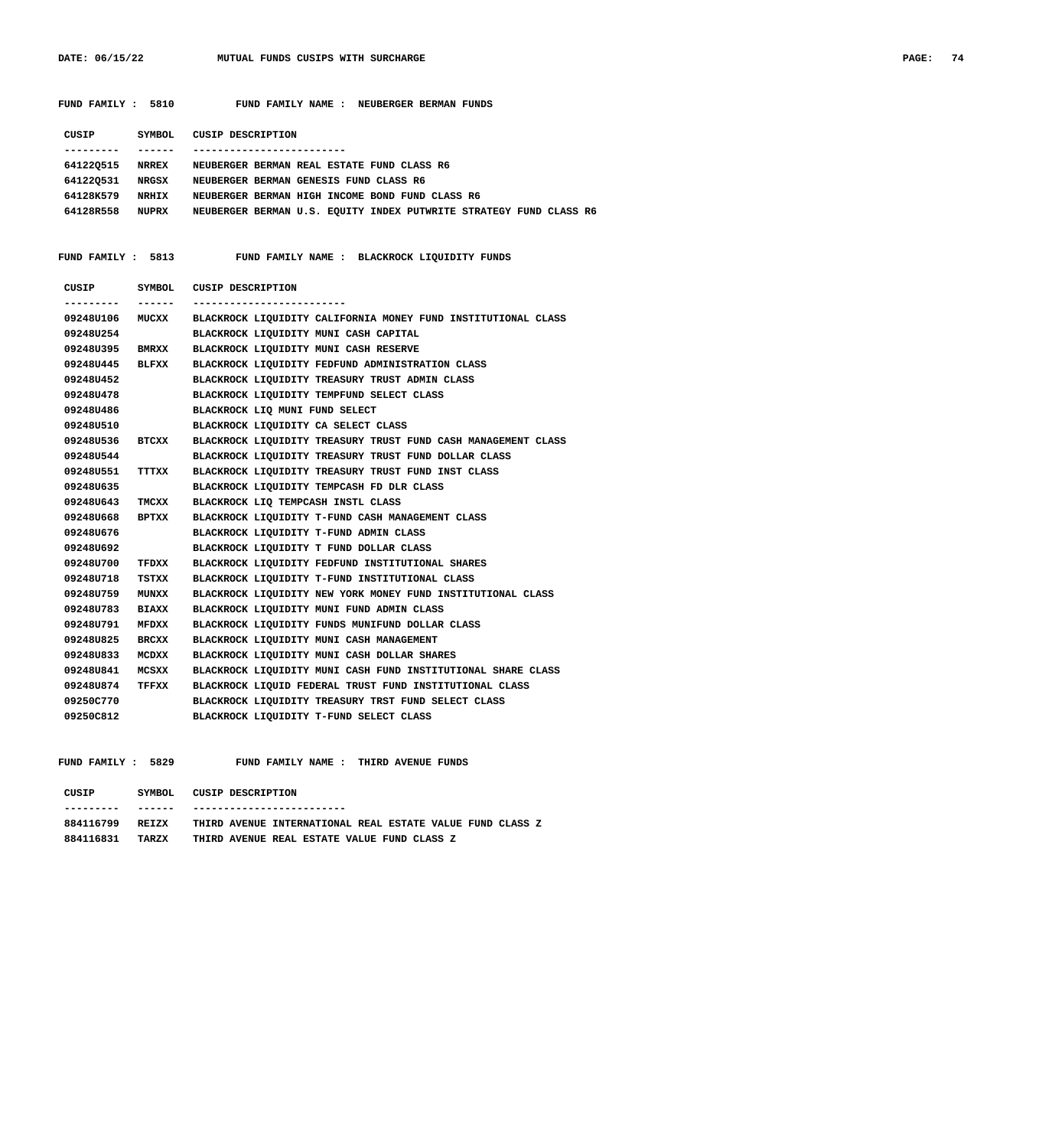| 06/15/22<br><b>DATE:</b><br>the contract of the contract of the contract of the contract of the contract of the contract of the contract of | MUTUAL FUNDS CUSIPS WITH SURCHARGE | PAGE. | 75 |
|---------------------------------------------------------------------------------------------------------------------------------------------|------------------------------------|-------|----|
|                                                                                                                                             |                                    |       |    |

| FUND FAMILY : 5829 |        |  |                   |  | FUND FAMILY NAME : THIRD AVENUE FUNDS |  |
|--------------------|--------|--|-------------------|--|---------------------------------------|--|
| CUSIP              | SYMBOL |  | CUSIP DESCRIPTION |  |                                       |  |

| 884116849 | TASZX | THIRD AVENUE SMALL CAP VALUE FUND CLASS Z |
|-----------|-------|-------------------------------------------|
| 884116856 | TAVZX | THIRD AVENUE VALUE FUND CLASS Z           |

### **FUND FAMILY : 5834 FUND FAMILY NAME : WESTERN ASSET MM FUNDS**

| CUSIP     | SYMBOL. | CUSIP DESCRIPTION |                                                                         |  |  |  |
|-----------|---------|-------------------|-------------------------------------------------------------------------|--|--|--|
| --------- | ------  |                   |                                                                         |  |  |  |
| G2154H105 |         |                   | WESTERN ASSET INSTITUTIONAL LIOUID RESERVES, LTD FUND ISIN KYG2154H1056 |  |  |  |

 **FUND FAMILY : 5835 FUND FAMILY NAME : CALAMOS FUNDS**

| CUSIP     | SYMBOL. | CUSIP DESCRIPTION                           |
|-----------|---------|---------------------------------------------|
| --------- |         | ------------------------                    |
| 128120342 | CVSOX   | CALAMOS MARKET NEUTRAL INCOME FUND CLASS R6 |

FUND FAMILY NAME : PRINCIPAL FUNDS

| CUSIP      | SYMBOL       | CUSIP DESCRIPTION                                 |
|------------|--------------|---------------------------------------------------|
| ---------- | ------       | --------------------------                        |
| 74251T131  |              | PRINCIPAL MID CAP S&P 400 INDEX FUND CLASS R3     |
| 74251T172  |              | PRINCIPAL MID CAP GROWTH FUND CLASS R3            |
| 74251T313  |              | PRINCIPAL LARGE CAP S&P 500 INDEX FUND CLASS R3   |
| 74251T495  | PEASX        | PRINCIPAL INT'L EMERGING MARKETS FUND CLASS R2    |
| 74251T586  |              | PRINCIPAL DIVERSIFIED FUND INSTL CLASS R3         |
| 74251T610  | <b>PINPX</b> | PRINCIPAL DIVERSIFIED INTERNATIONAL FUND CLASS R5 |
| 74251T859  |              | PRINCIPAL BD & MTG SECS FUND CLASS R3             |
| 74253J271  |              | PRINCIPAL SMALL CAP BLEND FUND CLASS R3           |
| 74253J321  |              | PRINCIPAL REAL ESTATE SECS FUND CLASS R3          |
| 74253J743  |              | PRINCIPAL LARGE-CAP GROWTH I FUND CLASS R3        |
| 74253M241  |              | PRINCIPAL LIFETIME STRATEGIC INCOME FUND CLASS R3 |
| 74253M316  |              | PRINCIPAL LIFETIME 2050 FUND CLASS R3             |
| 74253M373  |              | PRINCIPAL LIFETIME 2040 FUND CLASS R3             |
| 74253M449  |              | PRINCIPAL LIFETIME 2030 FUND CLASS R3             |
| 74253M514  |              | PRINCIPAL LIFETIME 2020 FUND CLASS R3             |
| 74253M571  |              | PRINCIPAL LIFETIME 2010 FUND CLASS R3             |
| 742537236  | PGLSX        | PRINCIPAL GLOBAL MULTI-STRATEGY FUND CLASS R6     |
| 742537244  | PGBLX        | PRINCIPAL DIVERSIFIED INCOME FUND CLASS R6        |
| 742537467  | <b>PDARX</b> | PRINCIPAL DIVERSIFIED REAL ASSET FUND CLASS R6    |
| 742537483  | POEFX        | PRINCIPAL ORIGIN EMERGING MARKETS FUND CLASS R6   |
| 742537566  | <b>PSMVX</b> | PRINCIPAL SMALL CAP VALUE FUND II CLASS R6        |
| 742537574  | <b>PCSMX</b> | PRINCIPAL SMALL CAP GROWTH FUND I CLASS R6        |
|            |              |                                                   |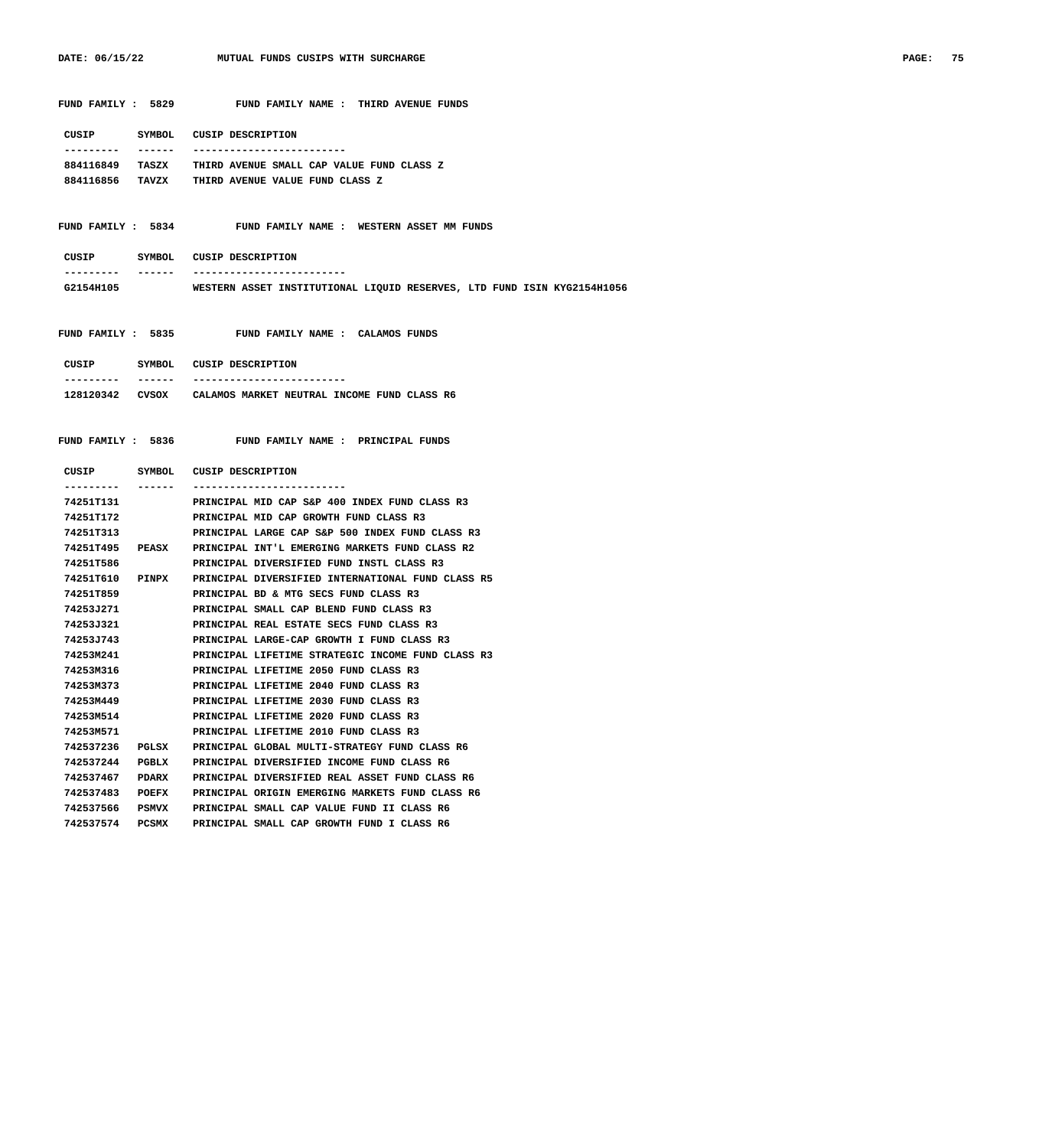## **FUND FAMILY : 5836 FUND FAMILY NAME : PRINCIPAL FUNDS**

|                        |       | CUSIP SYMBOL CUSIP DESCRIPTION                                                               |
|------------------------|-------|----------------------------------------------------------------------------------------------|
|                        |       | 742537590 PLCGX PRINCIPAL LARGE CAP GROWTH FUND I CLASS R6                                   |
|                        |       | 742537616 PICNX PRINCIPAL CORE FIXED INCOME FUND CLASS R6                                    |
|                        |       | 742537624 PGRSX PRINCIPAL GLOBAL REAL ESTATE SECURITIES FUND CLASS R6                        |
| 74254R405              |       | PRINCIPAL MID-CAP VALUE I FUND CLASS R3                                                      |
| <b>74254T849</b>       |       | PRINCIPAL INFLATION PROTN FUND CLASS R3                                                      |
| 74255L530              |       | PRINCIPAL LIFETIME 2060 FUND CLASS R3                                                        |
| 742553274              |       | PRINCIPAL EQUITY INCOME FUND CLASS R3                                                        |
| 742553308              |       | PRINCIPAL LIFETIME 2015 FUND CLASS R3                                                        |
| 742553670              |       | PRINCIPAL LIFETIME 2055 FUND CLASS R3                                                        |
| 742553779              |       | PRINCIPAL LIFETIME 2045 FUND CLASS R3                                                        |
| 742553837              |       | PRINCIPAL LIFETIME 2035 FUND CLASS R3                                                        |
| 742553886              |       | PRINCIPAL LIFETIME 2025 FUND CLASS R3                                                        |
|                        |       | 74256W105 PLRRX PRINCIPAL LIFETIME HYBRID 2015 FUND CLASS R6                                 |
| 74256W196              |       | PRINCIPAL LIFETIME 2065 FUND CLASS R3                                                        |
|                        |       | 74256W204 PLTTX PRINCIPAL LIFETIME HYBRID 2020 FUND CLASS R6                                 |
|                        |       | 74256W303 PLFTX PRINCIPAL LIFETIME HYBRID 2025 FUND CLASS R6                                 |
|                        |       | 74256W402 PLZTX PRINCIPAL LIFETIME HYBRID 2030 FUND CLASS R6                                 |
|                        |       | 74256W469 PMDHX PRINCIPAL SMALL MID CAP DIVIDEND INCOME FUND CLASS R6                        |
|                        |       | 74256W485 PPREX PRINCIPAL SPECTRUM PREFERRED AND CAPITAL SECURITIES INCOME FUND CL R6        |
| 74256W493              |       | PFISX PRINCIPAL INTERNATIONAL SMALL COMPANY FUND CLASS R6                                    |
|                        |       | 74256W501 PLRTX PRINCIPAL LIFETIME HYBRID 2035 FUND CLASS R6                                 |
|                        |       | 74256W519 PFIEX PRINCIPAL INTERNATIONAL EQUITY INDEX FUND CLASS R6                           |
|                        |       | 74256W527 PEDMX PRINCIPAL EDGE MIDCAP FUND CLASS R6                                          |
| 74256W535              |       | PGBHX PRINCIPAL BLUE CHIP FUND CLASS R6                                                      |
| 74256W543              |       | PSPIX PRINCIPAL SMALL CAP S&P 600 INDEX FUND CLASS R6                                        |
| 74256W550              |       | PSMLX PRINCIPAL SMALL CAP FUND CLASS R6                                                      |
| 74256W568              |       | PFRSX PRINCIPAL REAL ESTATE SECURITIES FUND CLASS R6                                         |
|                        |       | 74256W576 PMAPX PRINCIPAL MID CAP S&P 400 INDEX FUND CLASS R6                                |
|                        |       | 74256W584 PMAQX PRINCIPAL MIDCAP FUND CLASS R6                                               |
| 74256W592              |       | PIIDX PRINCIPAL INTERNATIONAL FUND I CLASS R6                                                |
| 74256W600              |       | PLMTX PRINCIPAL LIFETIME HYBRID 2040 FUND CLASS R6                                           |
| 74256W618              |       | PIIMX PRINCIPAL GLOBAL EMERGING MARKETS FUND CLASS R6                                        |
| 74256W626              |       | PHYFX PRINCIPAL HIGH YIELD FUND CLASS R6                                                     |
|                        |       | 74256W709 PLNTX PRINCIPAL LIFETIME HYBRID 2045 FUND CLASS R6                                 |
|                        |       | 74256W808 PLJTX PRINCIPAL LIFETIME HYBRID 2050 FUND CLASS R6                                 |
| 74256W865              | PLTYX | PRINCIPAL LIFETIME HYBRID INCOME FUND CLASS R6                                               |
| 74256W873              |       | PLKTX PRINCIPAL LIFETIME HYBRID 2060 FUND CLASS R6                                           |
| 74256W881              |       | PLHTX PRINCIPAL LIFETIME HYBRID 2055 FUND CLASS R6                                           |
| 74257B654              |       | PCMSX PRINCIPAL MID-CAP VALUE I FUND CLASS R6                                                |
| 74257B811              |       | PDIFX PRINCIPAL DIVERSIFIED INTERNATIONAL FUND CLASS R6                                      |
| 928965177              |       | WM HIGH YIELD FUND CLASS R-1                                                                 |
| 928965185              |       | WM INCOME FUND CLASS R-2                                                                     |
| 928965193              |       | WM INCOME FUND CLASS R-1                                                                     |
| 928965219<br>928965227 |       | WM U.S. GOVERNMENT SECURITIES FUND CLASS R-2<br>WM U.S. GOVERNMENT SECURITIES FUND CLASS R-1 |
| 928965235              |       |                                                                                              |
|                        |       | WM SMALL CAP VALUE FUND CLASS R-2                                                            |
| 928965243              |       | WM SMALL CAP VALUE FUND CLASS R-1                                                            |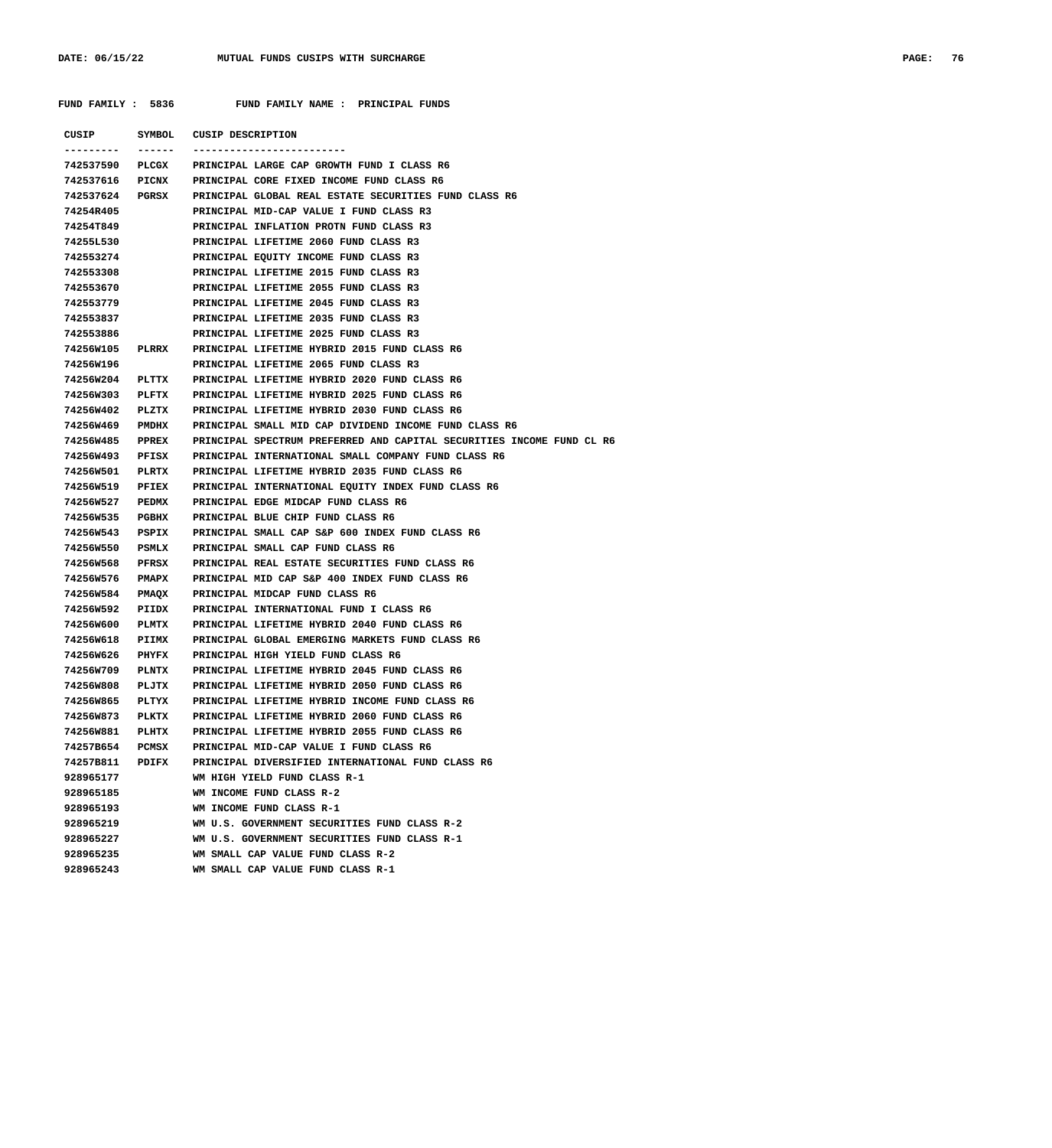FUND FAMILY : 5836 FUND FAMILY NAME : PRINCIPAL FUNDS

|           |         | CUSIP SYMBOL CUSIP DESCRIPTION                    |
|-----------|---------|---------------------------------------------------|
|           | ------- | ------------                                      |
| 928965250 |         | WM MID CAP STOCK FUND CLASS R-2                   |
|           |         | 928965268 WM MID CAP STOCK FUND CLASS R-1         |
| 928965276 |         | WM WEST COAST EQUITY FUND CLASS R-2               |
| 928965284 |         | WM WEST COAST EQUITY FUND CLASS R-1               |
| 928965292 |         | WM GROWTH & INCOME FUND CLASS R-2                 |
| 928965318 |         | WM GROWTH & INCOME FUND CLASS R-1                 |
| 928965326 |         | WM EOUITY INCOME FUND CLASS R-2                   |
| 928965334 |         | WM EOUITY INCOME FUND CLASS R-1                   |
| 928965342 |         | WM REIT FUND CLASS R-2                            |
| 928965359 |         | WM REIT FUND CLASS R-1                            |
|           |         | 928966431 WM SHORT TERM INCOME FUND CLASS R-2     |
| 928966449 |         | WM SHORT TERM INCOME FUND CLASS R-1               |
|           |         |                                                   |
| 928966464 |         | WM INTERNATIONAL GR FUND CLASS R-1                |
|           |         | 928966472 WM SMALL CAP GROWTH FUND CLASS R-2      |
| 928966480 |         | WM SMALL CAP GROWTH FUND CLASS R-1                |
| 928966498 |         | WM GROWTH FUND CLASS R-2                          |
| 928966514 |         | WM GROWTH FUND CLASS R-1                          |
|           |         | 928967710 WM STRATEGIC GROWTH PORTFOLIO CLASS R-2 |
| 928967728 |         | WM STRATEGIC GROWTH PORTFOLIO CLASS R-1           |
| 928967736 |         | WM CONSERVATIVE GR PORTFOLIO CLASS R-2            |
| 928967744 |         | WM CONSERVATIVE GR PORTFOLIO CLASS R-1            |
| 928967751 |         | WM BALANCED PORTFOLIO CLASS R-2                   |
| 928967769 |         | WM BALANCED PORTFOLIO CLASS R-1                   |
| 928967777 |         | WM CONSERVATIVE BALANCED PORTFOLIO CLASS R-2      |
| 928967785 |         | WM CONSERVATIVE BALANCED PORTFOLIO CLASS R-1      |
| 928967793 |         | WM FLEXIBLE INCOME PORTFOLIO CLASS R-2            |
| 928967819 |         | WM FLEXIBLE INCOME PORTFOLIO CLASS R-1            |
|           |         |                                                   |

# FUND FAMILY : 5838 FUND FAMILY NAME : CHURCH INTERVAL FUND  **CUSIP SYMBOL CUSIP DESCRIPTION --------- ------ ------------------------- 17137C103 CHURCH CAPITAL FUND LIQUIDATED TRUST**

| 5863<br>FUND FAMILY: | FUND FAMILY NAME: DWS OFFSHORE FUNDS                      |
|----------------------|-----------------------------------------------------------|
| CUSIP<br>SYMBOL.     | CUSIP DESCRIPTION                                         |
|                      |                                                           |
| L2657D720            | DWS INVEST GLOBAL EX JAPAN (USD) FUND CLASS A2            |
| L2657D779            | DWS INVEST USD RESERVE (USD) FUND CLASS A1                |
| L2657D787            | DWS INVEST USD RESERVE (USD) FUND CLASS A2                |
| L2657D845            | DWS INVEST ALPHA STRATEGY FUND CLASS A2H (USD) (OFFSHORE) |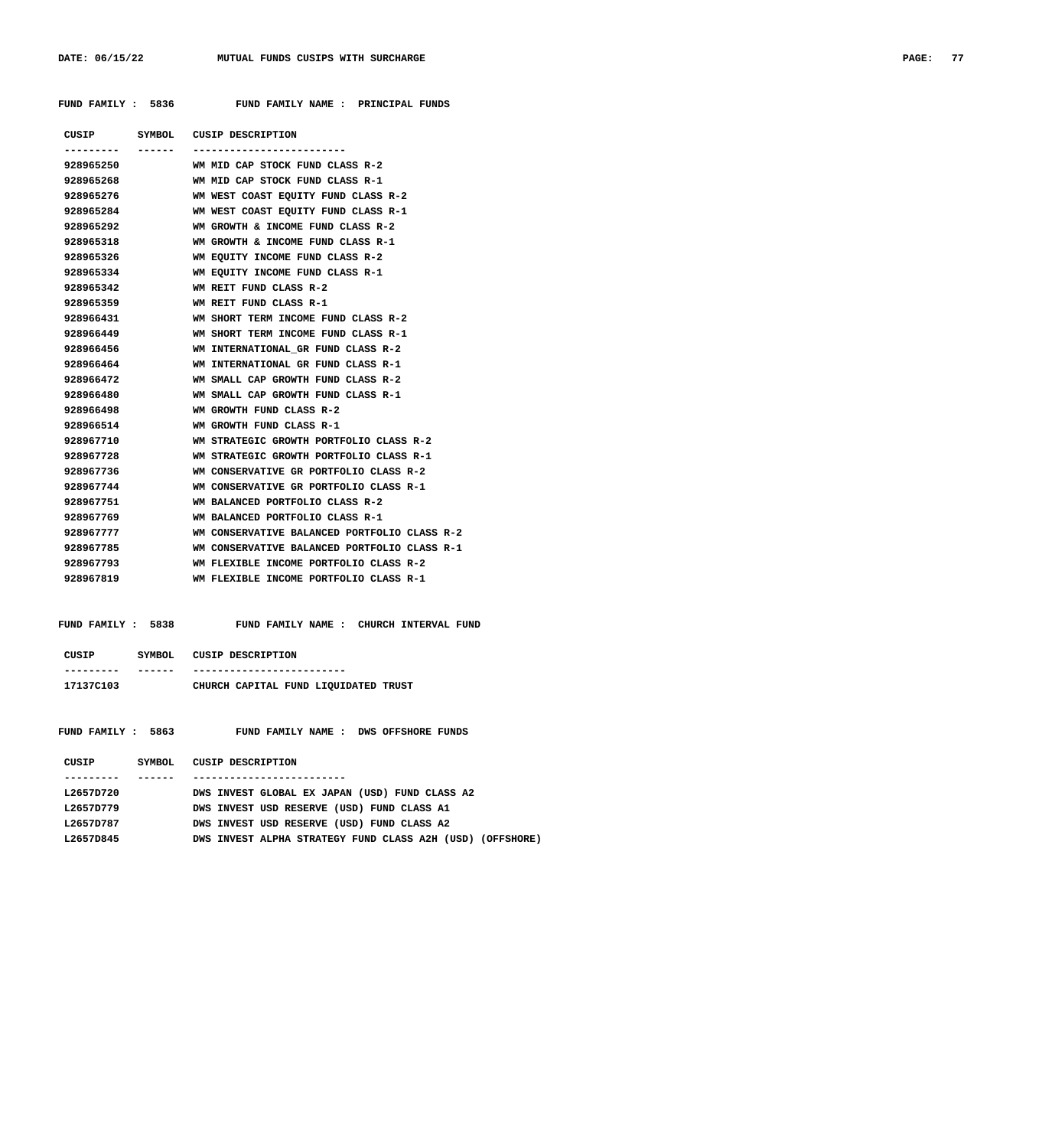| FUND FAMILY : 5863           | FUND FAMILY NAME : DWS OFFSHORE FUNDS                        |
|------------------------------|--------------------------------------------------------------|
| CUSIP                        | SYMBOL CUSIP DESCRIPTION                                     |
| ---------                    | _____________________________________                        |
| L2657N330                    | DWS INVEST GLOBAL VALUE FUND CLASS A2 (USD) (OFFSHORE)       |
|                              | FUND FAMILY: 5864 FUND FAMILY NAME: SAVOS FUNDS              |
| CUSIP                        | SYMBOL CUSIP DESCRIPTION                                     |
| -------<br>. _ _ _ _ _ _ _ _ | -------------------------                                    |
|                              | 80534U100 SVDHX SAVOS DYNAMIC HEDGING FUND                   |
|                              |                                                              |
|                              |                                                              |
|                              | FUND FAMILY : 5882 FUND FAMILY NAME : BLACKROCK FUNDS        |
| CUSIP                        | SYMBOL CUSIP DESCRIPTION                                     |
| -------<br>---------         | --------------------------                                   |
| 066922105<br>WFBIX           | BLACKROCK ISHARES U.S. AGGREGATE BOND INDEX FUND CLASS K     |
| 066922162<br>LPVKX           | BLACKROCK LIFEPATH DYNAMIC 2055 FD CL K                      |
| 066922204<br>WFSPX           | BLACKROCK ISHARES S&P 500 INDEX FUND CLASS K                 |
| 066922220<br>LPHKX           | BLACKROCK LIFEPATH DYNAMIC 2045 FD CL K                      |
| 066922279<br>LPJKX           | BLACKROCK LIFEPATH DYNAMIC 2035 FD CL K                      |
| 066922337<br>LPBKX           | BLACKROCK LIFEPATH DYNAMIC 2025 FD CL K                      |
| 066922568<br>LPSFX           | BLACKROCK LIFEPATH DYNAMIC 2040 FD CL K                      |
| 066922576<br>LPSDX           | BLACKROCK LIFEPATH DYNAMIC 2030 FD CL K                      |
| 066922618<br>LPSAX           | BLACKROCK LIFEPATH DYNAMIC RETIREMENT FD CLASS K             |
| 066923152<br>LIWKX           | BLACKROCK LIFEPATH INDEX 2065 FUND CLASS K                   |
| 066923160<br>LIWPX           | BLACKROCK LIFEPATH INDEX 2065 FUND CLASS P                   |
| 066923210<br>BIDPX           | BLACKROCK ISHARES MUNICIPAL BOND INDEX FUND CLASS P          |
| 066923228<br><b>BMOPX</b>    | BLACKROCK ISHARES U.S. AGGREGATE BOND INDEX FUND CLASS P     |
| 066923236<br>BSPPX           | BLACKROCK ISHARES S&P 500 INDEX FUND CLASS P                 |
| 066923244 BDBPX              | BLACKROCK ISHARES RUSSELL 2000 SMALL-CAP INDEX FUND CLASS P  |
| 066923251<br><b>BTMPX</b>    | BLACKROCK ISHARES MSCI EAFE INTERNATIONAL INDEX FUND CLASS P |
| 066923269 LIZPX              | BLACKROCK LIFEPATH INDEX 2060 FUND CLASS P                   |
| 066923277 LIVPX              | BLACKROCK LIFEPATH INDEX 2055 FUND CLASS P                   |
| 066923285<br>LIPPX           | BLACKROCK LIFEPATH INDEX 2050 FUND CLASS P                   |
| 066923293<br>LIHPX           | BLACKROCK LIFEPATH INDEX 2045 FUND CLASS P                   |

 **066923301 BRGKX BLACKROCK ISHARES RUSSELL 1000 LARGE CAP INDEX FD CL K**

 **066923590 BDOKX BLACKROCK ISHARES MSCI TOTAL INT'L INDEX FUND CLASS K**

 **066923319 LIKPX BLACKROCK LIFEPATH INDEX 2040 FUND CLASS P 066923327 LIJPX BLACKROCK LIFEPATH INDEX 2035 FUND CLASS P 066923335 LIDPX BLACKROCK LIFEPATH INDEX 2030 FUND CLASS P 066923343 LILPX BLACKROCK LIFEPATH INDEX 2025 FUND CLASS P 066923368 LIRPX BLACKROCK LIFEPATH INDEX RETIREMENT FUND CLASS P 066923376 LPDKX BLACKROCK LIFEPATH DYNAMIC 2060 FUND CLASS K 066923442 LIZKX BLACKROCK LIFEPATH INDEX 2060 FUND CLASS K**

 **066923632 LIVKX BLACKROCK LIFEPATH INDEX 2055 FUND CLASS K 066923665 LIPKX BLACKROCK LIFEPATH INDEX 2050 FUND CLASS K**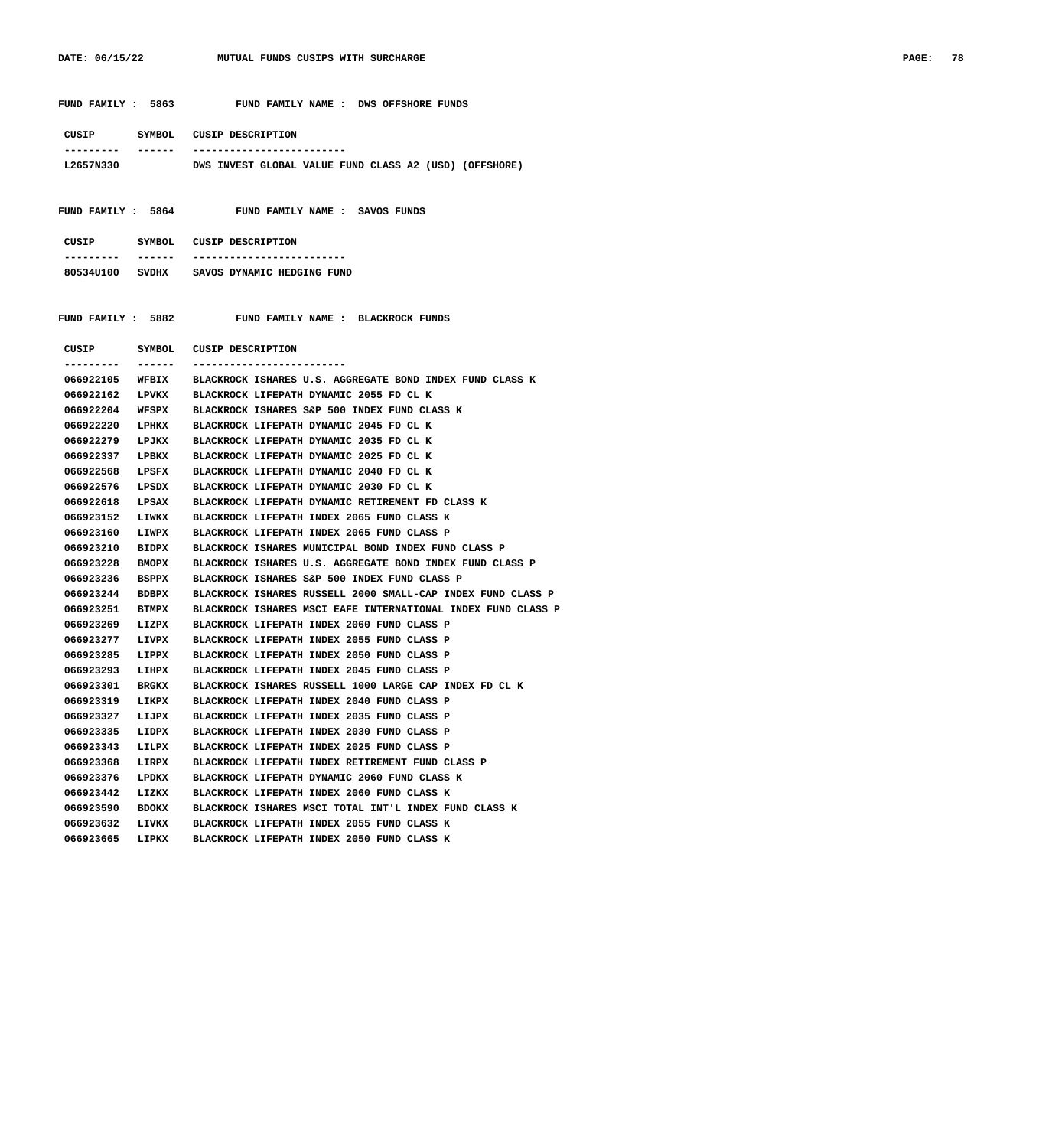FUND FAMILY : 5882 FUND FAMILY NAME : BLACKROCK FUNDS

 **CUSIP SYMBOL CUSIP DESCRIPTION --------- ------ ------------------------- 066923699 LIHKX BLACKROCK LIFEPATH INDEX 2045 FUND CLASS K 066923731 LIKKX BLACKROCK LIFEPATH INDEX 2040 FUND CLASS K 066923764 LIJKX BLACKROCK LIFEPATH INDEX 2035 FUND CLASS K 066923798 LINKX BLACKROCK LIFEPATH INDEX 2030 FUND CLASS K 066923806 LIRKX BLACKROCK LIFEPATH INDEX RETIREMENT FUND CLASS K 066923830 LIBKX BLACKROCK LIFEPATH INDEX 2025 FUND CLASS K 06739T531 LPSGX BLACKROCK LIFEPATH DYNAMIC 2050 FD CL K 091927103 PNIXX BLACKROCK WEALTH LIQUID ENVIRONMENTALLY AWARE FUND INSTITUTIONAL CLASS 091927202 PNPXX BLACKROCK WEALTH LIQUID ENVIRONMENTALLY AWARE FUND SERVICE CLASS 091927301 PINXX BLACKROCK WEALTH LIQUID ENVIRONMENTALLY AWARE FUND INVESTOR CLASS A 091927509 BMCXX BLACKROCK WEALTH LIQUID ENVIRONMENTALLY AWARE FUND INVESTOR CLASS C 091936153 BKTSX BLACKROCK ISHARES TOTAL U.S. STOCK MARKET INDEX FUND CLASS K 091936187 BKRDX BLACKROCK ISHARES DEVELOPED REAL ESTATE IDX FUND CLASS K 091936229 BSMKX BLACKROCK ISHARES RUSSEL SMALL/MID CAP INDEX FUND CLASS K 091936286 BRMKX BLACKROCK ISHARES RUSSELL MID-CAP INDEX FUND CLASS K 091936658 BBSOX BLACKROCK SHORT OBLIGATIONS FUND CLASS K 091937193 BLDRX BLACKROCK MANAGED INCOME FUND CLASS K 092482405 BKSTX BLACKROCK SUSTAINABLE TOTAL RETURN FUND CLASS K 09250J718 MLRKX BLACKROCK ADVANTAGE LARGE-CAP CORE FUND CLASS K 09251C605 MKCPX BLACKROCK SUSTAINABLE BALANCED FUND CLASS K 09251G606 MBVKX BLACKROCK LARGE-CAP FOCUS VALUE INCOME FUND CLASS K 09251J501 MKDCX BLACKROCK EMERGING MARKETS FUND CLASS K 09251M801 MKDVX BLACKROCK EQUITY DIVIDEND FUND CLASS K 09251P507 MKFOX BLACKROCK LARGE-CAP FOCUS GROWTH FUND CLASS K 09251R602 BFGBX BLACKROCK CAPITAL APPRECIATION FUND CLASS K 09252J609 MPCKX BLACKROCK SUSTAINABLE EMERGING MARKETS EQUITY FUND CLASS K 09252M743 MPHQX BLACKROCK TOTAL RETURN FUND CLASS K 09252X608 MKWIX BLACKROCK STRATEGIC GLOBAL BOND FUND CLASS K 09253A664 MKCMX BLACKROCK CALIFORNIA MUNICIPAL OPPORTUNITIES FUND CLASS K 09253C710 MKYHX BLACKROCK HIGH YIELD MUNICIPAL FUND CLASS K 09253C744 BNMLX BLACKROCK NATIONAL MUNICIPAL FUND CLASS K 09253C793 MPLMX BLACKROCK SHORT TERM MUNICIPAL FUND CLASS K 09253E807 MKMTX BLACKROCK STRATEGIC MUNICIPAL OPPORTUNITIES FUND CLASS K 09253F879 BTMKX BLACKROCK ISHARES MSCI EAFE INTERNATIONAL INDEX FUND CLASS K 09253F887 BDBKX BLACKROCK ISHARES RUSSELL 2000 SMALL CAP INDEX FUND CLASS K 09253V106 MSAXX BLACKROCK SUMMIT CASH RESERVE FUND CLASS A 09257E662 BKMIX BLACKROCK MULTI- ASSET INCOME PORTFOLIO FUND CLASS K 09257E712 BKBDX BLACKROCK GLOBAL DIVIDEND FUND CLASS K 09257E720 BKAPX BLACKROCK 80/20 TARGET ALLOCATION FUND CLASS K 09257E738 BKGPX BLACKROCK 60/40 TARGET ALLOCATION FUND CLASS K 09257E746 BKMPX BLACKROCK 40/60 TARGET ALLOCATION FUND CLASS K 09257E753 BKCPX BLACKROCK 20/80 TARGET ALLOCATION FUND CLASS K 09257E779 BDHKX BLACKROCK DYNAMIC HIGH INCOME FUND CLASS K 09258N141 BHEIX BLACKROCK HIGH EQUITY INCOME FUND CLASS K 09258N158 BTEKX BLACKROCK TECHNOLOGY OPPORTUNITIES FUND CLASS K 09258N182 LEFXX BLACKROCK LIQUID ENVIRONMENTALLY AWARE FUND INSTITUTIONAL CLASS 09258N190 LEAXX BLACKROCK LIQUID ENVIRONMENTALLY AWARE INVESTOR FUND INVESTOR A SHARES**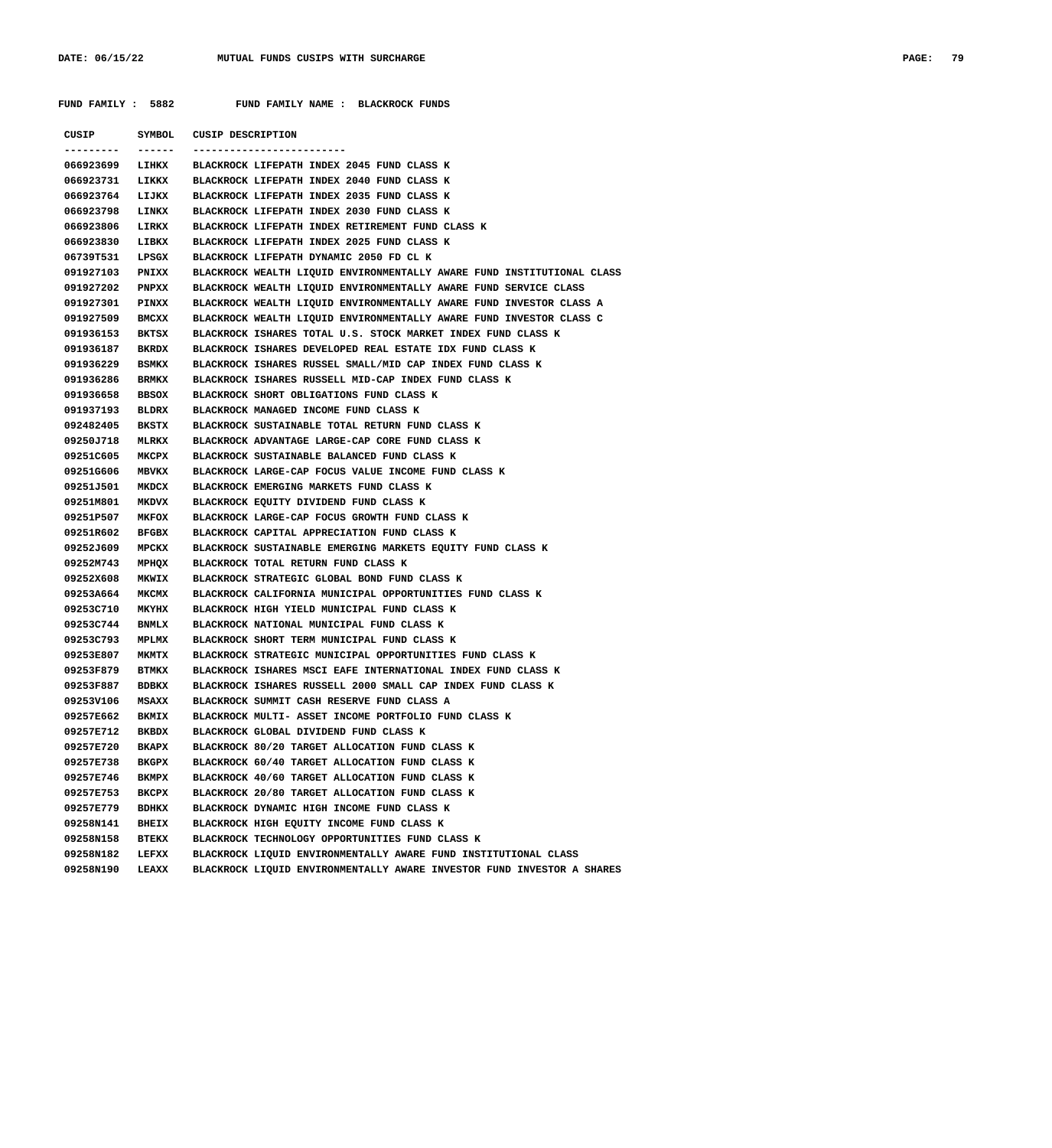**FUND FAMILY : 5882 FUND FAMILY NAME : BLACKROCK FUNDS**

| CUSIP     |              | SYMBOL CUSIP DESCRIPTION                                             |
|-----------|--------------|----------------------------------------------------------------------|
|           | ------       |                                                                      |
| 09258N257 | BREKX        | BLACKROCK INTERNATIONAL DIVIDEND FUND CLASS K                        |
| 09258N273 | BCSKX        | BLACKROCK COMMODITY STRATEGIES FUND CLASS K                          |
| 09258N331 | BIDKX        | BLACKROCK ISHARES MUNICIPAL BOND INDEX FUND CLASS K                  |
| 09258N380 | BSTKX        | BLACKROCK TOTAL FACTOR FUND CLASS K                                  |
| 09258N406 | BIRKX        | BLACKROCK SUSTAINABLE ADVANTAGE LARGE-CAP CORE FUND CLASS K          |
| 09258N570 | PBAKX        | BLACKROCK TACTICAL OPPORTUNITIES FUND CLASS K                        |
| 09258N604 | <b>BMGKX</b> | BLACKROCK MID-CAP GROWTH EQUITY PORTFOLIO CLASS K                    |
| 09258N703 | BGCKX        | BLACKROCK GLOBAL LONG/SHORT EQUITY FUND CLASS K                      |
| 09258N752 | SHSKX        | BLACKROCK HEALTH SCIENCES OPPORTUNITIES FUND CLASS K                 |
| 09258N778 | <b>MKLOX</b> | BLACKROCK GLOBAL ALLOCATION FUND CLASS K                             |
| 09258N802 | BDSKX        | BLACKROCK ADVANTAGE SMALL CAP CORE FUND CLASS K                      |
| 09258N869 | BKIPX        | BLACKROCK ISHARES SHORT TERM TIPS BOND IDX FUND CLASS K              |
| 09259C102 | MCBXX        | BLACKROCK SUMMIT CASH RESERVES INVESTOR FUND CLASS C                 |
| 09259C201 | MSIXX        | BLACKROCK SUMMIT CASH RESERVES FUND INSTL CLASS                      |
| 09260B226 | BSLKX        | BLACKROCK SUSTAINABLE LOW DURATION BOND FUND CLASS K                 |
| 09260B259 | BSHKX        | BLACKROCK SUSTAINABLE HIGH YIELD BOND FUND CLASS K                   |
| 09260B317 | BIGLX        | BLACKROCK U.S. GOVERNMENT BOND PORTFOLIO CLASS K                     |
| 09260B374 | BSIKX        | BLACKROCK STRATEGIC INCOME OPPORTUNITIES PORTFOLIO CLASS K           |
| 09260B440 | CLDBX        | BLACKROCK LOW DURATION BOND PORTFOLIO FUND CLASS K                   |
| 09260B507 | CCBBX        | BLACKROCK CORE BOND PORTFOLIO FUND CLASS K                           |
| 09260B549 | BPLBX        | BLACKROCK INFLATION PROTECTED BOND PORTFOLIO FUND CLASS K            |
| 09260B614 | BRHYX        | BLACKROCK HIGH YIELD BOND PORTFOLIO CLASS K                          |
| 09260B689 | BBGPX        | BLACKROCK GNMA PORTFOLIO FUND CLASS K                                |
| 09260B739 | BFRKX        | BLACKROCK FLOATING RATE INCOME PORTFOLIO FUND CLASS K                |
| 09260B853 | BEHKX        | BLACKROCK SUSTAINABLE EMERGING MARKETS BOND FUND CLASS K             |
| 09260B879 | <b>BMSKX</b> | BLACKROCK INCOME FUND CLASS K                                        |
| 09260C703 | BDMKX        | BLACKROCK GLOBAL LONG/SHORT CREDIT FUND CLASS K                      |
| 09260C851 | BKMBX        | BLACKROCK SYSTEMATIC MULTI-STRATEGY FUND CLASS K                     |
| 09260C869 | <b>BIAKX</b> | BLACKROCK SUSTAINABLE ADVANTAGE COREALPHA BOND FUND CLASS K          |
| 09260J674 | BSDKX        | BLACKROCK SMID-CAP GROWTH EQUITY FUND CLASS K                        |
| 09260J708 | <b>BUKMX</b> | BLACKROCK U.S. IMPACT FUND CLASS K                                   |
| 09260J716 | BKDEX        | BLACKROCK DEFENSIVE ADVANTAGE EMERGING MARKETS FUND CLASS K          |
| 09260J740 | BKDIX        | BLACKROCK DEFENSIVE ADVANTAGE INTERNATIONAL FUND CLASS K             |
| 09260J773 | BKDUX        | BLACKROCK DEFENSIVE ADVANTAGE U.S. FUND CLASS K                      |
| 09260J807 | <b>BIKMX</b> | BLACKROCK INTERNATIONAL IMPACT FUND CLASS K                          |
| 09260J823 | BRZKX        | BLACKROCK SUSTAINABLE ADVANTAGE INTERNATIONAL EQUITY FUND CLASS K    |
| 09260J856 | BLZKX        | BLACKROCK SUSTAINABLE ADVANTAGE EMERGING MARKETS EQUITY FUND CLASS K |
| 09260J880 | <b>BGKMX</b> | BLACKROCK GLOBAL IMPACT FUND CLASS K                                 |
| 09260T409 | <b>BCRKX</b> | BLACKROCK ADVANTAGE COREALPHA BOND FUND CLASS K                      |
| 09260W501 | LPWKX        | BLACKROCK LIFEPATH DYNAMIC 2065 FUND CLASS K                         |
| 09260W592 | LEWKX        | BLACKROCK LIFEPATH ESG INDEX 2065 FUND CLASS K                       |
| 09260W634 | LEZKX        | BLACKROCK LIFEPATH ESG INDEX 2060 FUND CLASS K                       |
| 09260W667 | LEVKX        | BLACKROCK LIFEPATH ESG INDEX 2055 FUND CLASS K                       |
| 09260W691 | LEPKX        | BLACKROCK LIFEPATH ESG INDEX 2050 FUND CLASS K                       |
| 09260W733 | LEHKX        | BLACKROCK LIFEPATH ESG INDEX 2045 FUND CLASS K                       |
| 09260W766 | LEKKX        | BLACKROCK LIFEPATH ESG INDEX 2040 FUND CLASS K                       |
| 09260W790 | LEJKX        | BLACKROCK LIFEPATH ESG INDEX 2035 FUND CLASS K                       |
|           |              |                                                                      |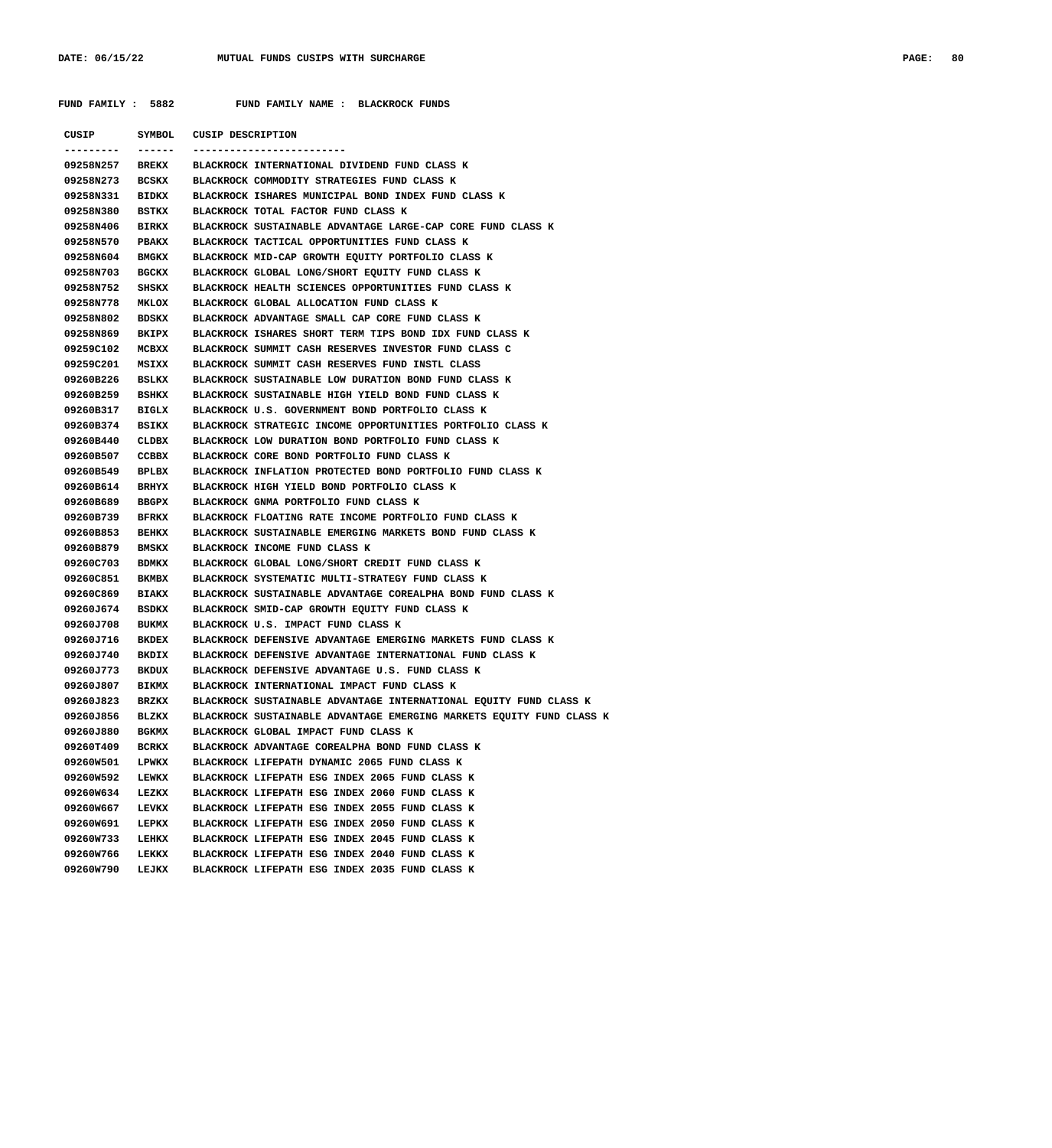## **FUND FAMILY : 5882 FUND FAMILY NAME : BLACKROCK FUNDS**

| CUSIP     |              | SYMBOL CUSIP DESCRIPTION                                        |
|-----------|--------------|-----------------------------------------------------------------|
|           | -------      |                                                                 |
| 09260W808 | LERKX        | BLACKROCK LIFEPATH ESG INDEX RETIREMENT FUND CLASS K            |
| 09260W832 | LENKX        | BLACKROCK LIFEPATH ESG INDEX 2030 FUND CLASS K                  |
| 09260W865 | LEBKX        | BLACKROCK LIFEPATH ESG INDEX 2025 FUND CLASS K                  |
| 09261A508 | <b>BINKX</b> | BLACKROCK INFRASTRUCTURE SUSTAINABLE OPPORTUNITIES FUND CLASS K |
| 09261A805 | <b>BGRKX</b> | BLACKROCK GLOBAL EQUITY ABSOLUTE RETURN FUND CLASS K            |
| 09262K307 | BSGKX        | BLACKROCK SUSTAINABLE U.S. GROWTH EQUITY FUND CLASS K           |
| 09262K604 | <b>BSVKX</b> | BLACKROCK SUSTAINABLE U.S. VALUE EQUITY FUND CLASS K            |
| 09262K885 | <b>BKSIX</b> | BLACKROCK SUSTAINABLE INTERNATIONAL EQUITY FUND CLASS K         |
| 30246Y502 |              | BLACKROCK FDP EQUITY DIVIDEND FUND CLASS A                      |
| 30246Y700 |              | VAN KAMPEN VALUE FDP FUND INVESTOR CLASS C                      |
| 30246Y825 |              | MFS RESEARCH INTERNATIONAL FDP FUND CLASS C                     |
| 30246Y841 |              | MFS RESEARCH INTERNATIONAL FDP FUND INVESTOR CLASS A            |
| 30249C101 |              | FFI GOVERNMENT FUND CLASS B                                     |
| 302580108 |              | FDP BLACKROCK COREALPHA BOND FUND CLASS A                       |
| 302580207 |              | FDP BLACKROCK COREALPHA BOND FUND CLASS C                       |
| 561656703 | <b>BGDVX</b> | BLACKROCK GA DISCIPLINED VOLATILITY EOUITY FUND CLASS K         |
| 561656802 | <b>BGEEX</b> | BLACKROCK GA DYNAMIC EQUITY FUND CLASS K                        |
| 561656877 | BIDVX        | BLACKROCK GA DISCIPLINED VOLATILITY EQUITY FUND INSTL CLASS     |
| 561656885 | <b>BIEEX</b> | BLACKROCK GA DYNAMIC EQUITY FUND INSTITUTIONAL CLASS            |
|           |              |                                                                 |

| CUSIP     | <b>SYMBOL</b> | CUSIP DESCRIPTION                                               |
|-----------|---------------|-----------------------------------------------------------------|
| --------- | ------        |                                                                 |
| 192826105 | FTYXX         | FIDELITY INVESTMENTS MNY MKT FDS TREAS ONLY PORT SELECT CL      |
| 192826204 | FTUXX         | FIDLEITY INVESTMENTS MNY MKT FDS TREAS PORT SELECT CLASS        |
| 192826303 | FGEXX         | FIDELITY INVESTMENTS MNY MKT FDS GOV'T PORT SELECT CL           |
| 192826501 | FMYXX         | FIDELITY INVESTMENTS MNY MKT FDS MNY MKT PORTFOLIO SELECT CL    |
| 192826600 | FSXXX         | FIDELITY INVESTMENTS MNY MKT FDS TAX-EXEMPT PORTFOLIO SELECT CL |
| 233809201 | <b>FDUXX</b>  | FIDELITY TREASURY MONEY MARKET FUND DAILY MONEY CLASS           |
| 233809300 | FSIXX         | FIDELITY INVESTMENTS MNY MKT FDS TREAS ONLY PORT CL I           |
| 233809805 | FOXXX         | FIDELITY INVESTMENTS MNY MKT FDS TREAS ONLY PORT CL II          |
| 233809888 | FOIXX         | FIDELITY INVESTMENTS MNY MKT FDS TREAS ONLY PORT CL III         |
| 233816107 | <b>FDEXX</b>  | FIDELITY TAX-EXEMPT MONEY MARKET FUND DAILY MONEY CLASS         |
| 315792150 | FIKFX         | FIDELITY FREEDOM INDEX INCOME FUND INVESTOR CLASS               |
| 315793208 | FJIFX         | FIDELITY FREEDOM INDEX 2005 FUND INVESTOR CLASS                 |
| 315793307 | FKIFX         | FIDELITY FREEDOM INDEX 2010 FUND INVESTOR CLASS                 |
| 315793406 | FLIFX         | FIDELITY FREEDOM INDEX 2015 FUND INVESTOR CLASS                 |
| 315793505 | <b>FPIFX</b>  | FIDELITY FREEDOM INDEX 2020 FUND INVESTOR CLASS                 |
| 315793554 | <b>FFLEX</b>  | FIDELITY FREEDOM INDEX 2060 FUND INSTITUTIONAL PREMIUM CLASS    |
| 315793588 | FFOLX         | FIDELITY FREEDOM INDEX 2045 FUND INSTITUTIONAL CLASS            |
| 315793596 | FFIZX         | FIDELITY FREEDOM INDEX 2040 FUND INSTITUTIONAL PREMIUM CLASS    |
| 315793604 | FOIFX         | FIDELITY FREEDOM INDEX 2025 FUND INVESTOR CLASS                 |
| 315793612 | FFEZX         | FIDELITY FREEDOM INDEX 2035 FUND INSTITUTIONAL PREMIUM CLASS    |
| 315793620 | <b>FFEGX</b>  | FIDELITY FREEDOM INDEX 2030 FUND INSTITUTIONAL PREMIUM CLASS    |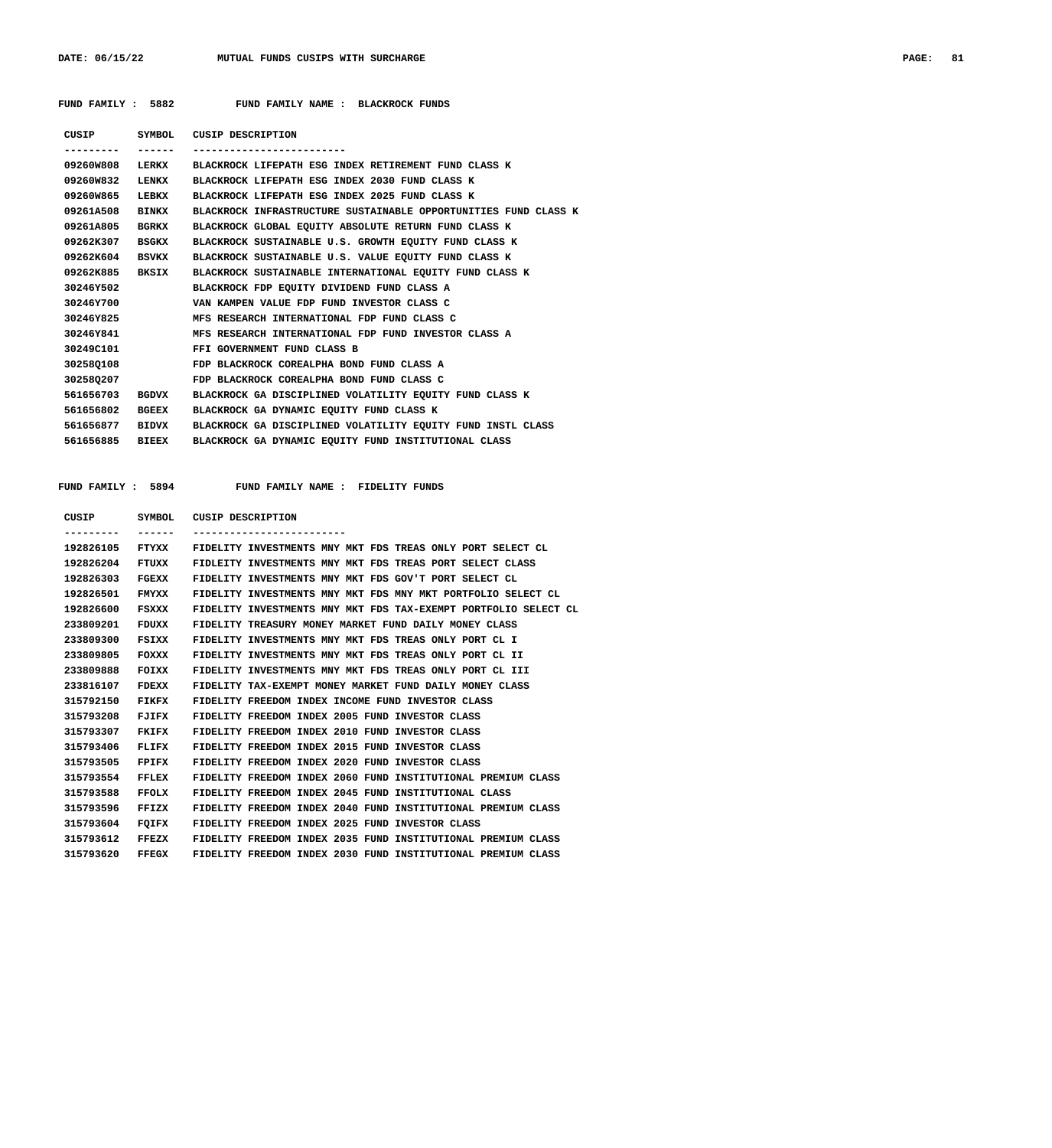| CUSIP                  |                | SYMBOL CUSIP DESCRIPTION                                                           |
|------------------------|----------------|------------------------------------------------------------------------------------|
|                        | -------        |                                                                                    |
| 315793638              | FFEDX          | FIDELITY FREEDOM INDEX 2025 FUND INSTITUTIONAL PREMIUM CLASS                       |
| 315793695              | FDKLX          | FIDELITY FREEDOM INDEX 2060 FUND INVESTOR CLASS                                    |
| 315793703              | FXIFX          | FIDELITY FREEDOM INDEX 2030 FUND INVESTOR CLASS                                    |
| 315793802              | FIHFX          | FIDELITY FREEDOM INDEX 2035 FUND INVESTOR CLASS                                    |
| 315793828              | <b>FDEWX</b>   | FIDELITY FREEDOM INDEX 2055 FUND INVESTOR CLASS                                    |
| 315793869              | FIPFX          | FIDELITY FREEDOM INDEX 2050 FUND INVESTOR CLASS                                    |
| 315793877              | FIOFX          | FIDELITY FREEDOM INDEX 2045 FUND INVESTOR CLASS                                    |
| 315793885              | FBIFX          | FIDELITY FREEDOM INDEX 2040 FUND INVESTOR CLASS                                    |
| 315796102              | FIJHX          | FIDELITY ADVISOR FREEDOM 2005 FUND CLASS Z                                         |
| 315796201              | FIJJX          | FIDELITY ADVISOR FREEDOM 2010 FUND CLASS Z                                         |
| 315796300              | FIJKX          | FIDELITY ADVISOR FREEDOM 2015 FUND CLASS Z                                         |
| 315796409              | FIJLX          | FIDELITY ADVISOR FREEDOM 2020 FUND CLASS Z                                         |
| 315796508              | FIJMX          | FIDELITY ADVISOR FREEDOM 2025 FUND CLASS Z                                         |
| 315796607              | FIJNX          | FIDELITY ADVISOR FREEDOM 2035 FUND CLASS Z                                         |
| 315796615              | FFIKX          | FIDELITY FREEDOM INDEX 2065 INSTL PREMIUM FUND                                     |
| 315796706              | FIJOX          | FIDELITY ADVISOR FREEDOM 2035 FUND CLASS Z                                         |
| 315796748              | FDFOX          | FIDELITY ADVISOR FREEDOM 2065 FUND CLASS Z                                         |
| 315796805              | FIJPX          | FIDELITY ADVISOR FREEDOM 2040 FUND CLASS Z                                         |
| 315796839              | FFIJX          | FIDELITY FREEDOM INDEX 2065 FUND INVESTOR CLASS                                    |
| 315796847              | FIJUX          | FIDELITY ADVISOR FREEDOM INCOME FUND CLASS Z                                       |
| 315796854              | FIJTX          | FIDELITY ADVISOR FREEDOM 2060 FUND CLASS Z                                         |
| 315796862              | FIJSX          | FIDELITY ADVISOR FREEDOM 2055 FUND CLASS Z                                         |
| 315796870              | FIJRX          | FIDELITY ADVISOR FREEDOM 2050 FUND CLASS Z                                         |
| 315796888              | FIJQX          | FIDELITY ADVISOR FREEDOM 2045 FUND CLASS Z                                         |
| 31580A407              | FIQPX          | FIDELITY ADVISOR EMERGING ASIA FUND CLASS Z                                        |
| 31580A506<br>315805119 | FIQQX<br>FVLZX | FIDELITY ADVISOR EMERGING ASIA FUND CLASS Z<br>FIDELITY ADVISOR VALUE FUND CLASS Z |
| 315805127              | FSLZX          | FIDELITY ADVISOR STOCK SELECTOR MID CAP FUND CLASS Z                               |
| 315805135              | FIDLX          | FIDELITY ADVISOR LARGE CAP FUND CLASS Z                                            |
| 315805143              | FGIZX          | FIDELITY ADVISOR GROWTH & INCOM FUND CLASS Z                                       |
| 315805150              | <b>FAEVX</b>   | FIDELITY ADVISOR EQUITY VALUE FUND CLASS Z                                         |
| 315805192              | FZAAX          | FIDELITY ADVISOR BALANCED FUND CLASS Z                                             |
| 315805218              | <b>FZAMX</b>   | FIDELITY ADVISOR MID CAP II FUND CLASS Z                                           |
| 315805226              | <b>FZAKX</b>   | FIDELITY ADVISOR LEVERAGED COMPANY STOCK FUND CLASS Z                              |
| 315805234 FZAOX        |                | FIDELITY ADVISOR SMALL CAP FUND CLASS Z                                            |
| 315805242              | <b>FZAHX</b>   | FIDELITY ADVISOR GROWTH OPPORTUNITIES FUND CLASS Z                                 |
| 315805259              | FZAGX          | FIDELITY ADVISOR EQUITY INCOME FUND CLASS Z                                        |
| 315805267              | <b>FZAFX</b>   | FIDELITY ADVISOR EQUITY GROWTH FUND CLASS Z                                        |
| 315805275              | FZADX          | FIDELITY ADVISOR DIVIDEND GROWTH FUND CLASS Z                                      |
| 315806703              | FIQSX          | FIDELITY ADVISOR FLOATING RATE HIGH INCOME FUND CLASS Z                            |
| 315806802              | FIQTX          | FIDELITY ADVISOR HIGH INCOME ADVANTAGE FUND CLASS Z                                |
| 315807420              | FIWDX          | FIDELITY ADVISOR STRATEGIC INCOME FUND CLASS Z                                     |
| 315807438              | <b>FIKUX</b>   | FIDELITY ADVISOR MORTGAGE SECURITIES FUND CLASS Z                                  |
| 315807446              | <b>FIKRX</b>   | FIDELITY ADVISOR LIMITED TERM BOND FUND CLASS Z                                    |
| 315902106              | <b>FDMXX</b>   | FIDELITY MA MUNI MONEY MARKET FD                                                   |
| 315902304              | <b>FMSXX</b>   | FIDELITY MA AMT TAX FREE MONEY MARKET FUND                                         |
| 315902403              | <b>FMAXX</b>   | FIDELITY MASS AMT TAX-FREE MONEY MKT INSTITUTIONAL CLASS                           |
|                        |                |                                                                                    |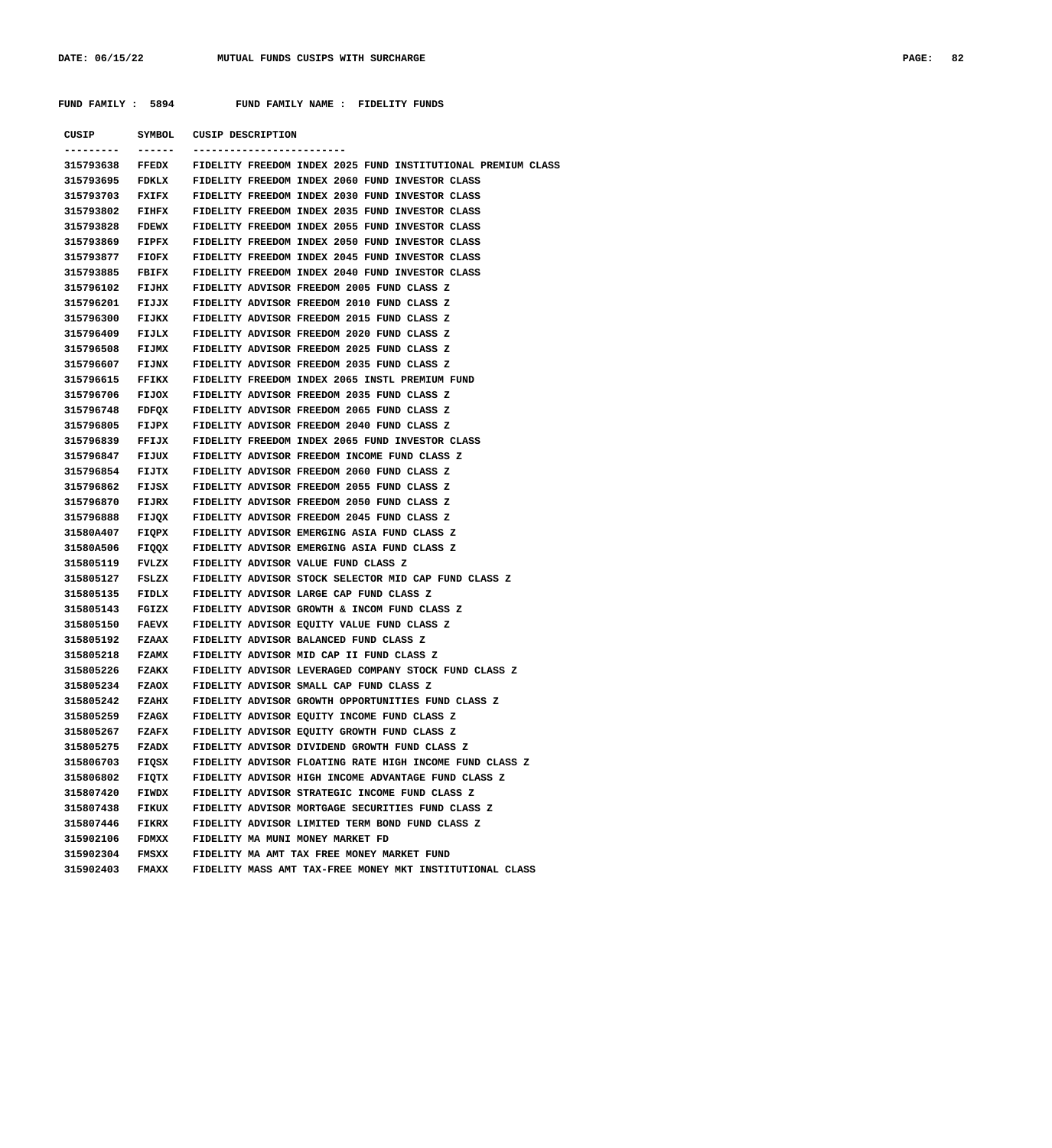| CUSIP           | SYMBOL       | CUSIP DESCRIPTION                                                |
|-----------------|--------------|------------------------------------------------------------------|
|                 |              |                                                                  |
| 315902502 FMHXX |              | FIDELITY MA AMT TAX FREE MNY MKT FD SERVICE CLASS                |
| 315911545       | <b>FIFWX</b> | FIDELITY ADVISOR FOUNDERS FUND CLASS Z                           |
| 315911693       | FSKAX        | FIDELITY TOTAL MARKET INDEX FUND                                 |
| 315911727       | FSPSX        | FIDELITY INTERNATIONAL INDEX FUND                                |
| 315911743       | <b>FSMAX</b> | FIDELITY EXTENDED MARKET INDEX FUND                              |
| 315911750       | <b>FXAIX</b> | FIDELITY 500 INDEX FUND                                          |
| 315912709       | <b>FNCMX</b> | FIDELITY NASDAQ COMPOSITE INDEX FUND                             |
| 315918136       | <b>FIKKX</b> | FIDELITY ADVISOR GLOBAL REAL ESTATE FUND CLASS Z                 |
| 315918144       | <b>FIKJX</b> | FIDELITY ADVISOR REAL ESTATE FUND CLASS Z                        |
| 315918151       | <b>FIKIX</b> | FIDELITY ADVISOR UTILITIES FUND CLASS Z                          |
| 315918169       | <b>FIKHX</b> | FIDELITY ADVISOR TECHNOLOGY FUND CLASS Z                         |
| 315918177       | <b>FIKGX</b> | FIDELITY ADVISOR SEMICONDUCTORS FUND CLASS Z                     |
| 315918185       | <b>FIKEX</b> | FIDELITY ADVISOR INDUSTRIALS FUND CLASS Z                        |
| 315918193       | <b>FIKCX</b> | FIDELTIY ADVISOR HEALTH CARE FUND CLASS Z                        |
| 315918219       | <b>FIKBX</b> | FIDELITY ADVISOR FINANCIAL SERVICES FUND CLASS Z                 |
| 315918227       | <b>FIKAX</b> | FIDELITY ADVISOR ENERGY FUND CLASS Z                             |
| 315918235       | FIJZX        | FIDELITY ADVISOR CONSUMER DISCRETIONARY FUND CLASS Z             |
| 315918243       | FIJYX        | FIDELITY ADVISOR BIOTECHNOLOGY FUND CLASS Z                      |
| 315920140       | <b>FAOSX</b> | FIDELITY ADVISOR OVERSEAS FUND CLASS Z                           |
| 315920157       | FIDZX        | FIDELITY ADVISOR INTERNATIONAL CAPITAL APPRECIATION FUND CLASS Z |
| 315920165       | <b>FZAEX</b> | FIDELITY ADVISOR FOCUS EMERGING MARKETS FUND CLASS Z             |
| 315920173       | <b>FZABX</b> | FIDELITY ADVISOR DIVERSIFIED INTERNATIONAL FUND CLASS Z          |
| 316048107       | <b>FTEXX</b> | FIDELITY MUNICIPAL MONEY MARKET FUND                             |
| 316048206       | FSJXX        | FIDELITY NJ AMT TAX FREE MONEY MARKET FUND                       |
| 31606X100       | FLCEX        | FIDELITY LARGE CAP CORE ENHANCED INDEX FUND                      |
| 31606X209       | <b>FLVEX</b> | FIDELITY LARGE CAP VALUE ENHANCED INDEX FUND                     |
| 31606X308       | <b>FLGEX</b> | FIDELITY LARGE CAP GROWTH ENHANCED INDEX FUND                    |
| 31606X407       | <b>FIENX</b> | FIDELITY INTERNTL ENHANCED INDEX FUND                            |
| 31606X506       | FCPEX        | FIDELITY SMALL CAP ENHANCED INDEX FUND                           |
| 31606X605       | <b>FMEIX</b> | FIDELITY MID CAP ENHANCED INDEX FUND                             |
| 31606Y108       | FSBXX        | FIDELITY CALIFORNIA AMT TAX FREE MNY MKT FUND INST CLASS         |
| 31606Y207       | FSSXX        | FIDELITY CALIFORNIA AMT TAX FREE MNY MKT FD SERVICE CL           |
| 316061100       | FCFXX        | FIDELITY CALIFORNIA MUNICIPAL MONEY MARKET FUND                  |
| 316061407       | FSPXX        | FIDELITY CA AMT TAX FREE MONEY MARKET FD                         |
| 316061845       | FIJBX        | FIDELITY ADVISOR CALIFORNIA MUNICIPAL INCOME FUND CLASS Z        |
| 316066752 FSSZX |              | FIDELITY ADVISOR STOCK SELECTOR SMALL CAP FUND CLASS Z           |
| 316066760       | <b>FZAPX</b> | FIDELITY ADVISOR STOCK SELECTOR ALL CAP FUND CLASS Z             |
| 316067107       | FDRXX        | <b>FIDELITY CASH RESERVES FUND</b>                               |
| 316069343       | FIQCX        | FIDELITY ADVISOR ASSET MANAGER 85% FUND CLASS Z                  |
| 316069350       | FIQBX        | FIDELITY ADVISOR ASSET MANAGER 70% FUND CLASS Z                  |
| 316069368       | FIQAX        | FIDELITY ADVISOR ASSET MANAGER 60% FUND CLASS Z                  |
| 316069376       | FIKZX        | FIDELITY ADVISOR ASSET MANAGER 50% FUND CLASS Z                  |
| 316069384       | <b>FIKYX</b> | FIDELITY ADVISOR ASSET MANAGER 40% FUND CLASS Z                  |
| 316069392       | <b>FIKWX</b> | FIDELITY ADVISOR ASSET MANAGER 30% FUND CLASS Z                  |
| 316069418       | <b>FIKVX</b> | FIDELITY ADVISOR ASSET MANAGER 20% FUND CLASS Z                  |
| 31607A109       | FNSXX        | FIDELITY INVESTMENTS MONEY MARKET PORTFOLIO INSTITUTIONAL CLASS  |
| 31607A406       | FTVXX        | FIDELITY INVESTMENTS MNY MKT FDS TREASURY PORTFOLIO CLASS IV     |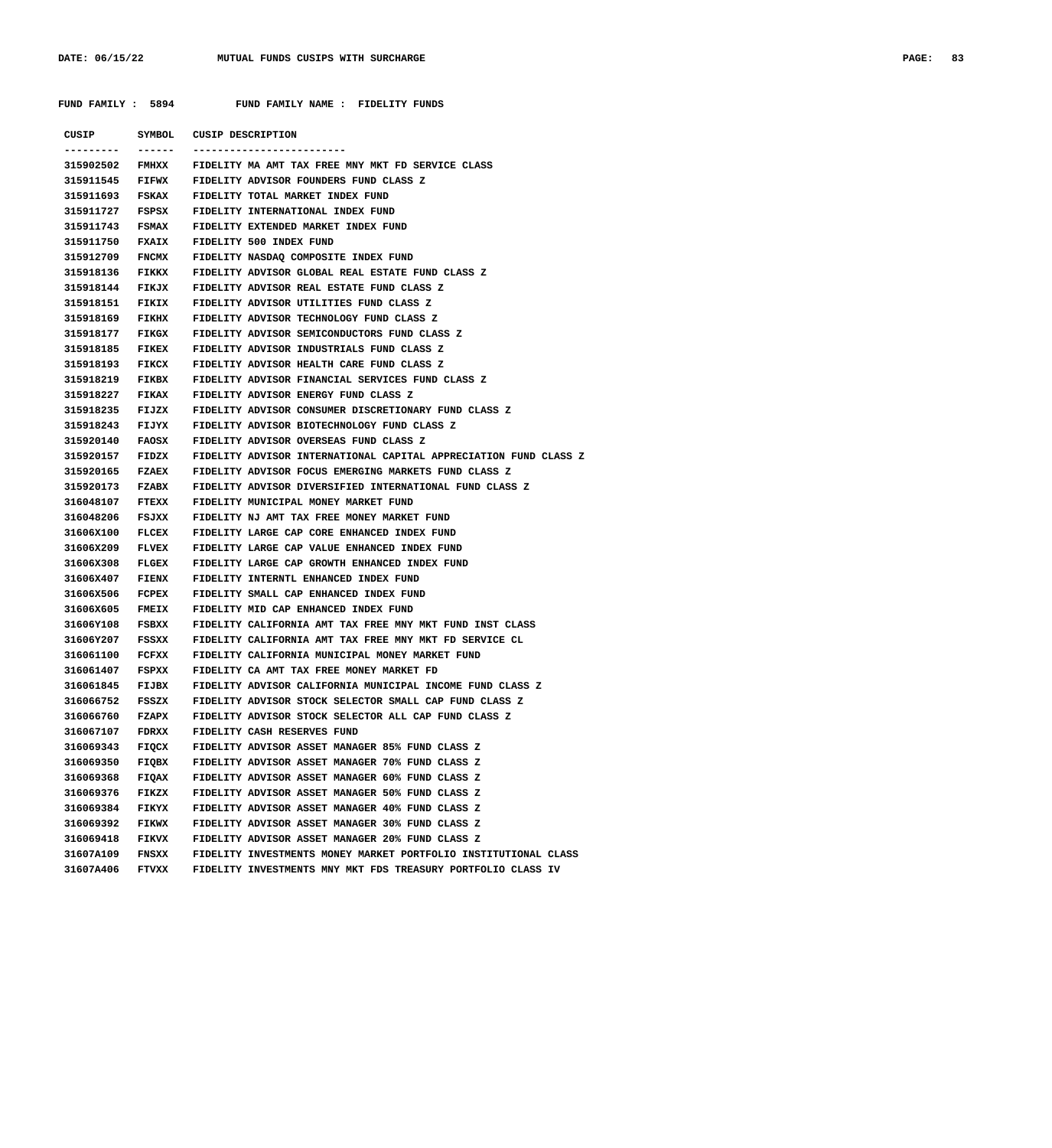| PAGE: | 84 |
|-------|----|
|       |    |

| CUSIP           | SYMBOL       | CUSIP DESCRIPTION                                                         |
|-----------------|--------------|---------------------------------------------------------------------------|
| --------        | ------       |                                                                           |
| 31607A505       | FOPXX        | FIDELITY INVESTMENTS MNY MKT FDS TREASURY ONLY PORTFOLIO CLASS IV         |
| 31607A703       | FRGXX        | FIDELITY INVESTMENTS MNY MKT FDS GOVERNMENT PORTFOLIO INSTITUTIONAL CLASS |
| 31607A802       | FRSXX        | FIDELITY INVESTMENTS MNY MKT FDS TREAS ONLY PORT INSTITUTIONAL CLASS      |
| 31607A885       | FRBXX        | FIDELITY INVESTMENTS MNY MKT FDS TREAS PORT INSTITUTIONAL CLASS           |
| 316071836       | <b>FLCNX</b> | FIDELITY CONTRAFUND FUND CLASS K6                                         |
| 316071869       | <b>FZANX</b> | FIDELITY ADVISOR NEW INSIGHTS FUND CLASS Z                                |
| 316089309       | <b>FNJXX</b> | FIDELITY NEW JERSEY MUNI MONEY MARKET FUND                                |
| 316089408       | FCMXX        | FIDELITY CT MUNI MONEY MARKET FUND                                        |
| 316090406       | FSKXX        | FIDELITY NEW JERSEY AMT TAX FREE MNY MKT FUND INSTL CL                    |
| 316090505       | FNNXX        | FIDELITY NEW JERSEY AMT TAX FREE MNY MKT FD SERVICE CL                    |
| 316127844       | <b>FZACX</b> | FIDELITY ADVISOR DIVERSIFIED STOCK FUND CLASS Z                           |
| 316128511 FIDFX |              | FIDELITY ADVISOR MID CAP VALUE FUND CLASS Z                               |
| 316128529 FSCZX |              | FIDELITY ADVISOR STOCK SELECTOR LARGE CAP VALUE FUND CLASS Z              |
| 316145796 FIQVX |              | FIDELITY ADVISOR CONVERTIBLE SECURITIES FUND CLASS Z                      |
| 316146182 FSSNX |              | FIDELITY SMALL-CAP INDEX FUND                                             |
| 316146232 FSRNX |              | FIDELITY REAL ESTATE INDEX FUND                                           |
| 316146265 FSMDX |              | FIDELITY MID-CAP INDEX FUND                                               |
| 316146315 FSGGX |              | FIDELITY GLOBAL EX U.S. INDEX FUND                                        |
| 316146331 FPADX |              | FIDELITY EMERGING MARKETS INDEX FUND                                      |
| 316146356 FXNAX |              | FIDELITY U.S BOND INDEX FUND                                              |
| 31617F791 FZALX |              | FIDELITY ADVISOR MEGA CAP STOCK FUND CLASS Z                              |
| 31617H102       | <b>SPAXX</b> | FIDELITY GOVERNMENT MONEY MARKET FUND                                     |
| 31617H201       | SPRXX        | FIDELITY MONEY MARKET FUND                                                |
| 31617H300 FDLXX |              | FIDELITY TREASURY ONLY MONEY MARKET FUND                                  |
| 31617H508       | <b>FZAXX</b> | FIDELITY GOVERNMENT MONEY MARKET FUND CAPITAL RESERVES CLASS              |
| 31617H607 FZBXX |              | FIDELITY GOVERNMENT MONEY MARKET FUND DAILY MONEY CLASS                   |
| 31617H706       | FZCXX        | FIDELITY GOVERNMENT MONEY MARKET FUND PREMIUM CLASS                       |
| 31617H805       | FZDXX        | FIDELITY MONEY MARKET FUND PREMIUM CLASS                                  |
| 31617H870       | FZGXX        | FIDELITY GOVERNMENT MONEY MARKET FUND ADVISOR CLASS M                     |
| 31617L418       | <b>FEBGX</b> | FIDELITY ADVISOR ENVIRONMENTAL BOND FUND CLASS Z                          |
| 31617L749       | FIKPX        | FIDELITY ADVISOR GOVERNMENT INCOME FUND CLASS Z                           |
| 31617L798       | <b>FBKWX</b> | FIDELITY ADVISOR TOTAL BOND FUND CLASS Z                                  |
| 316175108       | <b>FIGXX</b> | FIDELITY INVESTMENTS MNY MKT FDS GOVERNMENT PORTFOLIO CLASS I             |
| 316175207 FMPXX |              | FIDELITY INVESTMENTS MONEY MARKET PORTFOLIO CLASS I                       |
| 316175504       | FISXX        | FIDELITY INVESTMENTS MNY MKT FDS TREAS PORT CL I                          |
| 316175603       | FCGXX        | FIDELITY INVESTMENTS MNY MKT FDS GOVERNMENT PORTFOLIO CLASS III           |
| 316175702       | FCOXX        | FIDELITY INVESTMENTS MNY MKT FDS MNY MKT PORTFOLIO CLASS III              |
| 316175835       | FCEXX        | FIDELITY INVESTMENTS MNY MKT FDS TREASURY PORTFOLIO CLASS II              |
| 316175843       | FCIXX        | FIDELITY INVESTMENTS MMY MKT FDS MMY MKT PORT CL II                       |
| 316175850       | FCVXX        | FIDELITY INVESTMENTS MNY MKT FDS GOVT PORT CL II                          |
| 316175884       | FCSXX        | FIDELITY INVESTMENTS MNY MKT FDS TREASURY PORTFOLIO CLASS III             |
| 316176106       | FTCXX        | FIDELITY INVESTMENTS MNY MKT FDS TAX-EXEMPT PORTFOLIO CLASS I             |
| 316176205       | <b>FEXXX</b> | FIDELITY INVESTMENTS MMY MKT FDS TAX-EXEMPT PORT CL II                    |
| 316176304       | FETXX        | FIDELITY INVESTMENTS MMY MKT FDS TAX-EXEMPT PORT CL III                   |
| 31618H218       | FIQRX        | FIDELITY ADVISOR GLOBAL COMMODITY STOCK FUND CLASS Z                      |
| 31618H226 FIQOX |              | FIDELITY ADVISOR WORLDWIDE FUND CLASS Z                                   |
|                 |              | 31618H234 FIQNX FIDELITY ADVISOR TOTAL EMERGING MARKETS FUND CLASS Z      |
|                 |              |                                                                           |
|                 |              |                                                                           |
|                 |              |                                                                           |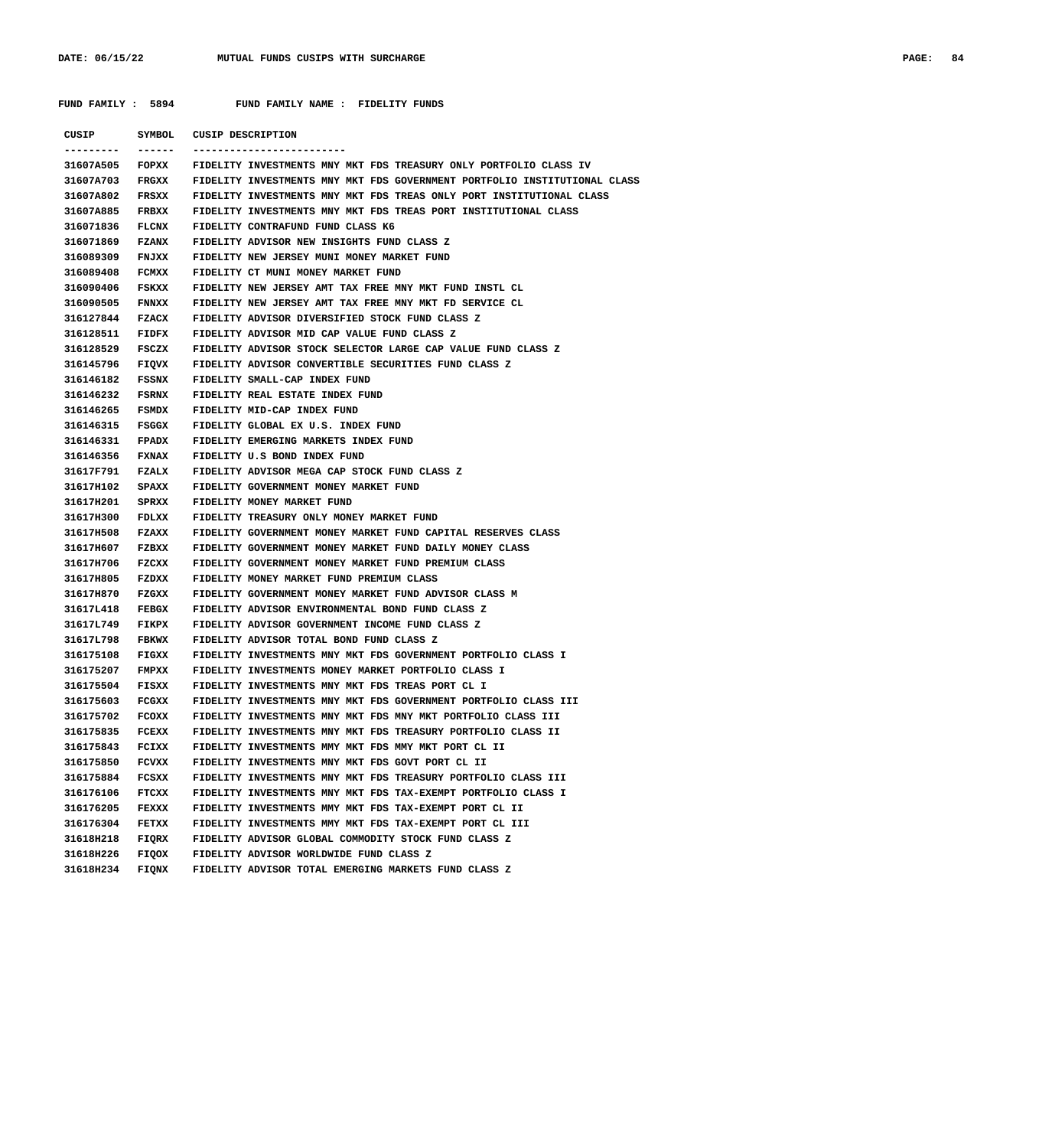| CUSIP                  | SYMBOL       | <b>CUSIP DESCRIPTION</b>                                                       |
|------------------------|--------------|--------------------------------------------------------------------------------|
| ---------<br>31618H242 | -------      | -------------------------<br>FIQMX FIDELITY ADVISOR LATIN AMERICA FUND CLASS Z |
| 31618H259              |              | FIQLX GEIDELITY ADVISOR JAPAN FUND CLASS Z                                     |
| 31618H267              |              | FIQKX - FIDELITY ADVISOR INTERNATIONAL VALUE FUND CLASS Z                      |
| 31618H275              |              | FIQJX - FIDELITY ADVISOR INTL SMALL CAP OPPORTUNITIES FUND CL Z                |
| 31618H283              |              | FIQIX GELECTY ADVISOR INTERNATIONAL SMALL CAP FUND CLASS Z                     |
| 31618H291              | FIQHX        | FIDELITY ADVISOR EUROPE FUND CLASS Z                                           |
| 31618H317              | FIQGX        | FIDELITY ADVISOR EMERGING MARKETS DISCOVERY FUND CLASS Z                       |
| 31618H325              |              | FIQFX FIDELITY ADVISOR CHINA REGION FUND CLASS Z                               |
| 31618H333              | <b>FIQEX</b> | FIDELITY ADVISOR CANADA FUND CLASS Z                                           |
| 31618H465              | <b>FZAJX</b> | FIDELITY ADVISOR INTERNATIONAL GROWTH FUND CLASS Z                             |
| 31618H473              | <b>FZAIX</b> | FIDELITY ADVISOR INTERNATIONAL DISCOVERY FUND CLASS Z                          |
| 31618Q507              | <b>FZEMX</b> | FIDELITY ADVISOR EMERGING MARKETS FUND CLASS Z                                 |
| 31618Q796              | FSZZX        | FIDELITY ADVISOR SUSTAINABLE EMERGING MARKETS EQUITY FUND CLASS Z              |
| 31618Q861              |              | FSQZX - FIDELITY ADVISOR SUSTAINABLE INTERNATIONAL EQUITY FUND CLASS Z         |
| 316201508              | <b>FMIXX</b> | FIDELITY MI MUNICIPAL MONEY MARKET FUND                                        |
| 316203108              | FOMXX        | FIDELITY OHIO MUNICIPAL MONEY MARKET FUND                                      |
| 316203744              | <b>FIWEX</b> | FIDELITY ADVISOR MUNICIPAL INCOME FUND CLASS Z                                 |
| 316203751              | <b>FIWAX</b> | FIDELITY ADVISOR LIMITED-TERM MUNICIPAL INCOME FUND CLASS Z                    |
| 316337104              | <b>FNYXX</b> | FIDELITY NEW YORK MUNICIPAL MONEY MARKET FUND                                  |
| 316337500              | FSNXX        | FIDELITY NY AMT TAX FREE MONEY MARKET FUND                                     |
| 316337849              | <b>FIJAX</b> | FIDELITY ADVISOR NEW YORK MUNICIPAL INCOME FUND CLASS Z                        |
| 316338102              | <b>FNKXX</b> | FIDELITY NEW YORK AMT TAX FREE MNY MKT FUND INSTL CL                           |
| 316338201              | <b>FNOXX</b> | FIDELITY NEW YORK AMT TAX FREE MNY MKT FD SERVICE CL                           |
| 31634R109              | <b>FFNOX</b> | FIDELITY MULTI-ASSET INDEX FUND                                                |
| 316341304              | <b>FZFXX</b> | FIDELITY TREASURY MONEY MARKET FUND                                            |
| 316341403              | FZEXX        | FIDELITY TAX EXEMPT MONEY MARKET FUND PREMIUM CLASS                            |
| 316344100              | <b>FPTXX</b> | FIDELITY PENNSYLVANIA MUNI MONEY MARKET FUND                                   |
| 31635T104              | FIPDX        | FIDELITY INFLATION PROTECTED BOND INDEX FUND                                   |
| 31635T369              | <b>FASVX</b> | FIDELITY ADVISOR SUSTAINABLE INTERMEDIATE MUNICIPAL INCOME FUND CLASS Z        |
| 31635T401              | FNDSX        | FIDELITY SUSTAINABILITY BOND INDEX FUND                                        |
| 31635T443              | <b>FAPEX</b> | FIDELITY ADVISOR SUSTAINABLE LOW DURATION BOND FUND CLASS Z                    |
| 31635T526              | <b>FIAMX</b> | FIDELITY ADVISOR SUSTAINABLE CORE PLUS BOND FUND CLASS Z                       |
| 31635T583              | <b>FBAPX</b> | FIDELITY ADVISOR TACTICAL BOND FUND CLASS Z                                    |
| 31635T732              |              | FBIIX FIDELITY INTERNATIONAL BOND INDEX FUND                                   |
| 31635T765              |              | FMBIX FIDELITY MUNICIPAL BOND INDEX                                            |
| 31635T773              | <b>FISVX</b> | FIDELITY SMALL-CAP VALUE INDEX FUND                                            |
| 31635T781              | FECGX        | FIDELITY SMALL-CAP GROWTH INDEX FUND                                           |
| 31635T799              | <b>FIMVX</b> | FIDELITY MID-CAP VALUE INDEX FUND                                              |
| 31635T807              | FIKQX        | FIDELITY ADVISOR INVESTMENT GRADE BOND FUND CLASS Z                            |
| 31635T815              | <b>FMDGX</b> | FIDELITY MID CAP GROWTH INDEX                                                  |
| 31635T831              | FIQWX        | FIDELITY ADVISOR STRATEGIC DIVIDEND & INCOME FUND CLASS Z                      |
| 31635T872              | FIQDX        | FIDELITY ADVISOR TRATEGIC REAL RETURN FUND CLASS Z                             |
| 31635T880              | FIKTX        | FIDELITY ADVISOR SHORT TERM BOND FUND CLASS Z                                  |
| 31635V125              | <b>FIKOX</b> | FIDELITY ADVISOR CORPORATE BOND FUND CLASS Z                                   |
| 31635V216              | FUMBX        | FIDELITY SHORT-TERM TREASURY BOND INDEX FUND                                   |
| 31635V232              | <b>FNBGX</b> | FIDELITY LONG TERM TREASURY BOND INDEX FUND                                    |
| 31635V257              | <b>FUAMX</b> | FIDELITY INTERMEDIATE TREASURY BOND INDEX FUND                                 |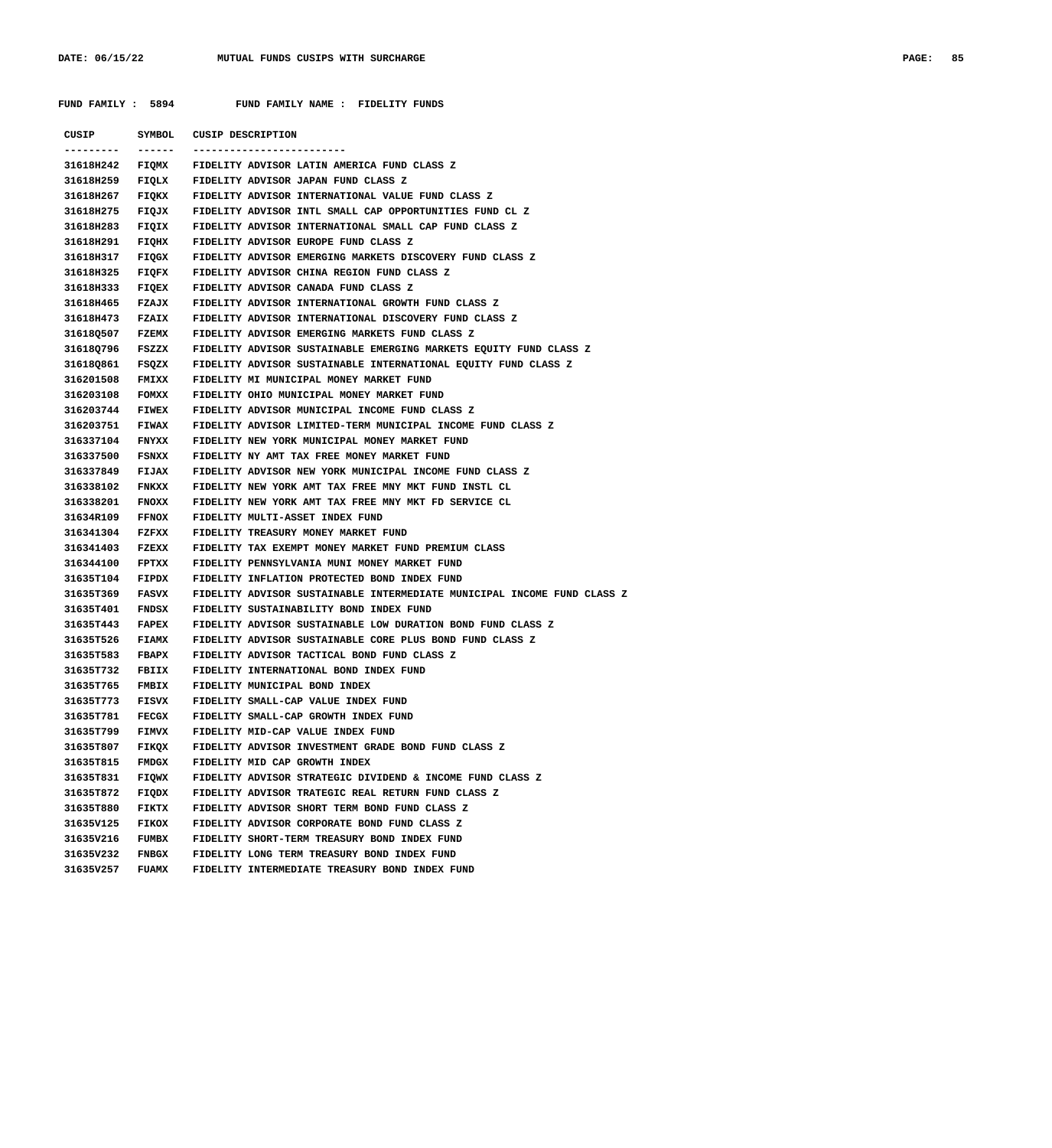|  | FUND FAMILY |  | 5894 |  |
|--|-------------|--|------|--|
|--|-------------|--|------|--|

FUND FAMILY NAME : FIDELITY FUNDS

| CUSIP     | SYMBOL       | <b>CUSIP DESCRIPTION</b>                                     |
|-----------|--------------|--------------------------------------------------------------|
|           |              | --------------------------                                   |
|           |              | 31635V273 FNSOX FIDELITY SHORT TERM BOND INDEX FUND          |
| 31635V349 | FNIDX        | FIDELITY INT'L SUSTAINABILITY INDEX FUND                     |
| 31635V398 | FITLX        | FIDELITY U.S. SUSTAINABILITY INDEX FUND                      |
| 31635V638 | <b>FTIHX</b> | FIDELITY TOTAL INTERNATIONAL INDEX FUND                      |
| 31635V679 | FLCOX        | FIDELITY LARGE CAP VALUE INDEX FUND                          |
| 31635V729 | FSPGX        | FIDELITY LARGE CAP GROWTH INDEX FUND                         |
| 31638R675 | <b>FIWBX</b> | FIDELITY ADVISOR MULTIASSET INCOME FUND CLASS Z              |
| 31638R683 | FIOZX        | FIDELITY ADVISOR INTERMEDIATE MUNICIPAL INCOME FUND CLASS Z  |
| 31638R691 | FIQYX        | FIDELITY ADVISOR GLOBAL CREDIT FUND CLASS Z                  |
| 316389295 | FIKNX        | FIDELITY ADVISOR SMALL CAP VALUE FUND CLASS Z                |
| 316389311 | <b>FIKMX</b> | FIDELITY ADVISOR REAL ESTATE INCOME FUND CLASS Z             |
| 316389360 | FIDGX        | FIDELITY ADVISOR SMALL CAP GROWTH FUND CLASS Z               |
| 316390152 | FIKLX        | FIDELITY ADVISOR INTERNATIONAL REAL ESTATE FUND CLASS Z      |
| 316390160 | FIJFX        | FIDELITY ADVISOR MATERIALS FUND CLASS Z                      |
| 316390178 | FIJDX        | FIDELITY ADVISOR GOLD FUND CLASS Z                           |
| 316390186 | FIJGX        | FIDELITY ADVISOR TELECOMMUNICATIONS FUND CLASS Z             |
| 316390194 | <b>FIJCX</b> | FIDELITY ADVISOR CONSUMER STAPLES FUND CLASS Z               |
| 316391309 | FGKMX        | FIDELITY ADVISOR COMMUNICATION SVCS FUND CLASS Z             |
| 316410128 | FSEWX        | FIDELITY ADVISOR SUSTAINABLE U.S. EQUITY FUND CLASS Z        |
| 316410615 | <b>FWOZX</b> | FIDELITY ADVISOR WOMEN'S LEADERSHIP FUND CLASS Z             |
| 316410714 | FGUMX        | FIDELITY ADVISOR HIGH INCOME FUND CLASS Z                    |
| 316410755 | FGBMX        | FIDELITY NEW MARKET INCOME FUND CLASS Z                      |
| 316410789 | FIJWX        | FIDELITY ADVISOR SHORT DURATION HIGH INCOME FUND CLASS Z     |
| 316433796 | FAPNX        | FIDELITY ADVISOR HEALTHY FUTURE FUND CLASS Z                 |
| 316450105 | FSAXX        | FIDELITY ARIZONA MUNICIPAL MONEY MARKET FUND                 |
| 650914104 | FSRXX        | FIDELITY TREASURY MONEY MARKET FUND CAPITAL RESERVES CLASS   |
| 650914302 | <b>FERXX</b> | FIDELITY TAX EXEMPT MONEY MARKET FUND CAPITAL RESERVES CLASS |
| 650914401 | FDCXX        | FIDELITY TREASURY MONEY MARKET FUND ADVISOR C CLASS          |
|           |              |                                                              |

FUND FAMILY : 5922 FUND FAMILY NAME : AQR FUNDS

| CUSIP     | SYMBOL       | CUSIP DESCRIPTION                                 |
|-----------|--------------|---------------------------------------------------|
|           |              |                                                   |
| 00191K104 | <b>ODARX</b> | AOR DIVERSIFIED ARBITRAGE FUND CLASS R6           |
| 00191K401 | <b>ANDRX</b> | AQR INTERNATIONAL DEFENSIVE STYLE FUND CLASS R6   |
| 00191K500 | OLERX        | AQR LONG-SHORT EQUITY FUND CLASS R6               |
| 00191K609 | <b>AQMRX</b> | AOR MANAGED FUTURES STRATEGY FUND CLASS R6        |
| 00191K633 | OTERX        | AOR TM EMERGING MULTI-STYLE FUND CLASS R6         |
| 00191K708 | OMHRX        | AQR MANAGED FUTURES STRATEGY HV FUND CLASS R6     |
| 00191K765 | <b>OMNRX</b> | AQR EQUITY MARKET NEUTRAL FUND CLASS R6           |
| 00191K831 | <b>OUERX</b> | AOR LARGE CAP DEFENSIVE STYLE FUND CLASS R6       |
| 00191K849 | <b>QSPRX</b> | <b>AQR STYLE PREMIA ALTERNATIVE FUND CLASS R6</b> |
| 00203H164 | ORPRX        | AOR ALTERNATIVE RISK PREMIA FUND CLASS R6         |
| 00203H248 | <b>OIORX</b> | AOR INTERNATIONAL MOMENTUM STYLE FUND CLASS R6    |
| 00203H255 | <b>OSMRX</b> | AQR SMALL CAP MOMENTUM STYLE FUND CLASS R6        |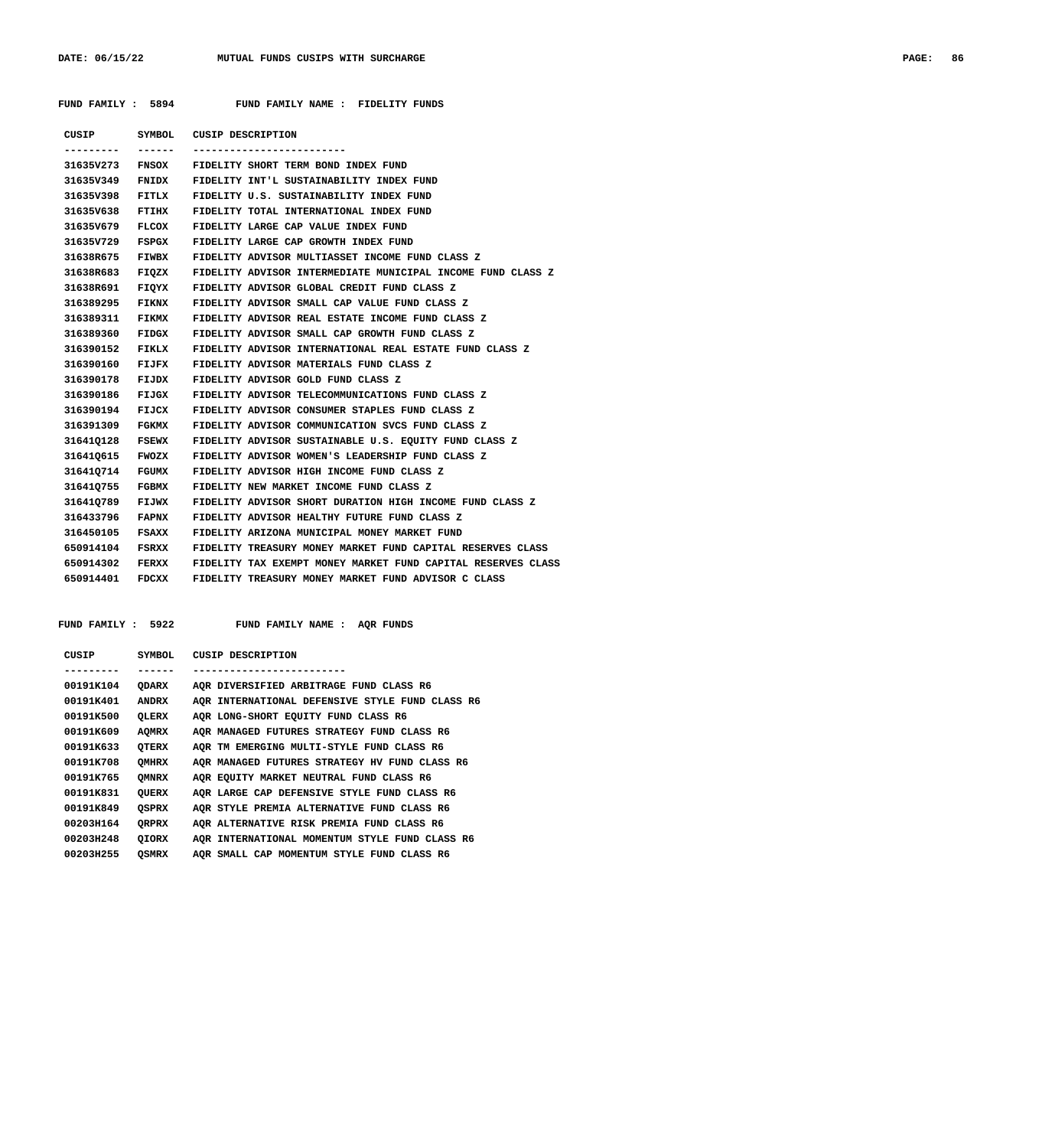DATE: 06/15/22 MUTUAL FUNDS CUSIPS WITH SURCHARGE **PAGE: 87** 

|                        |          | FUND FAMILY : 5922 FUND FAMILY NAME : AQR FUNDS                                        |
|------------------------|----------|----------------------------------------------------------------------------------------|
|                        |          | CUSIP SYMBOL CUSIP DESCRIPTION                                                         |
| ----------             |          | -------------------------                                                              |
|                        |          | 00203H263 QMORX AQR LARGE CAP MOMENTUM STYLE FUND CLASS R6                             |
|                        |          | 00203H289 QICRX AQR INTERNATIONAL MULTI STYLE FUND CLASS R6                            |
|                        |          | 00203H297 QSERX AQR SMALL CAP MULTI- STYLE FUND CLASS R6                               |
|                        |          | 00203H313 QCERX AQR LARGE CAP MULTI STYLE FUND CLASS R6                                |
|                        |          | 00203H388 AQIRX AQR INTERNATIONAL EQUITY FUND CLASS R6                                 |
|                        |          | 00203H396 AQGRX AQR GLOBAL EQUITY FUND CLASS R6                                        |
|                        |          | FUND FAMILY : 5937 FUND FAMILY NAME : AKRE FUNDS                                       |
|                        |          | CUSIP SYMBOL CUSIP DESCRIPTION                                                         |
|                        | _______  | -------------------------<br>74316P751 AKRSX AKRE FOCUS SUPRA FUND INSTITUTIONAL CLASS |
|                        |          | FUND FAMILY : 6534 FUND FAMILY NAME : INDEX FUNDS                                      |
| ----------             | _______  | CUSIP SYMBOL CUSIP DESCRIPTION                                                         |
|                        |          | ---------------------<br>45407J300 INDEX INDEX FUNDS S&P 500 EQUAL WEIGHT              |
|                        |          | FUND FAMILY : 6553 FUND FAMILY NAME : HOMESTEAD FUNDS                                  |
|                        |          | CUSIP SYMBOL CUSIP DESCRIPTION                                                         |
| ----------             | -------- | ---------------------                                                                  |
|                        |          | 437769102 HDIXX HOMESTEAD DAILY INCOME FUND                                            |
|                        |          | FUND FAMILY : 6559 FUND FAMILY NAME : NATIONWIDE FUNDS                                 |
| ---------              | -------  | CUSIP SYMBOL CUSIP DESCRIPTION                                                         |
|                        |          | ---------------------------                                                            |
| 638670731<br>638670756 |          | NATIONWIDE MONEY MARKET FUND CLASS C<br>NATIONWIDE MONEY MARKET FUND CLASS A           |
|                        |          | 63867U764 MIFXX NATIONWIDE GOVERNMENT MONEY MARKET FUND INVESTOR CLASS                 |
|                        |          | 63867U772 GMIXX NATIONWIDE GOVERNMENT MONEY MARKET FUND CLASS R6                       |
|                        |          | 63868B765 NWHOX NATIONWIDE BAILARD TECHNOLOGY & SCIENCE FUND CLASS M                   |
| 63868B823              |          | NWHLX MATIONWIDE BAILARD INTERNATIONAL EQUITIES FUND CLASS M                           |
|                        |          | 63868B872 NWHFX NATIONWIDE BAILARD COGNITIVE VALUE FUND CLASS M                        |
|                        |          | 63868D795 NWAMX NATIONWIDE BNY MELLON DISCIPLINE VALUE FUND CLASS K                    |
|                        |          | FUND FAMILY : 6561 FUND FAMILY NAME : BMO FUNDS                                        |
|                        |          | CUSIP SYMBOL CUSIP DESCRIPTION                                                         |
| . <u>.</u>             | -------  | -----------------------                                                                |
| 09658L133              |          | BMO IN-RETIREMENT FUND CLASS R6                                                        |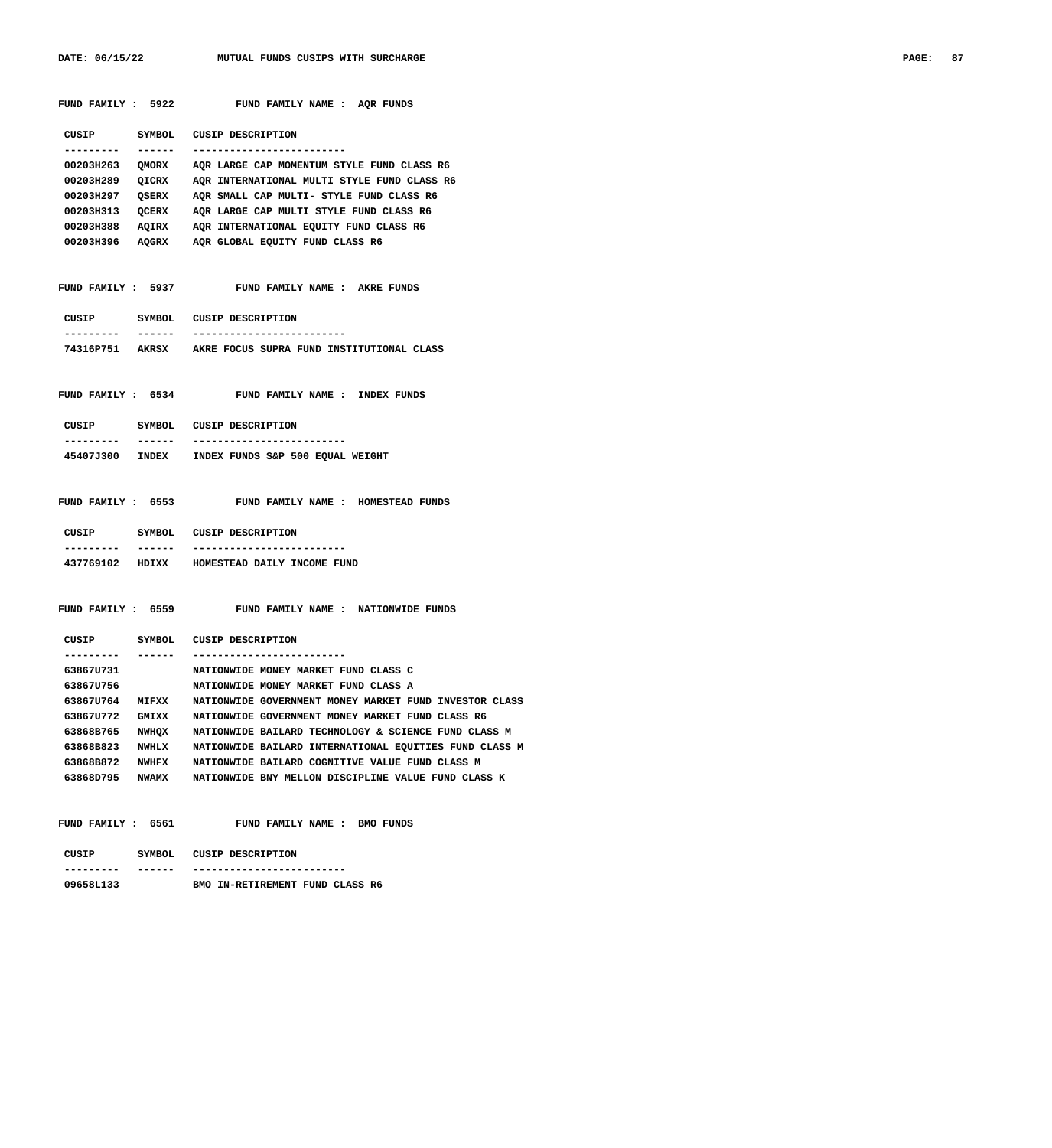DATE: 06/15/22 MUTUAL FUNDS CUSIPS WITH SURCHARGE **PAGE: 88** 

| CUSTP        | SYMBOL.      | CUSTP DESCRIPTION                                   |
|--------------|--------------|-----------------------------------------------------|
|              |              |                                                     |
| 09658V305    |              | BMO TARGET RETTREMENT 2020 FUND CLASS R-6           |
| 096587412    | <b>BMGGX</b> | BMO MID CAP GROWTH FUND CLASS R6                    |
| 096587552    |              | TARGET RETIREMENT 2055 FUND CLASS R-6<br><b>BMO</b> |
| 096587594    |              | TARGET RETIREMENT 2045 FUND CLASS R-6<br><b>BMO</b> |
| 096587636    |              | TARGET RETIREMENT 2035 FUND CLASS R-6<br><b>BMO</b> |
| 096587677    |              | BMO TARGET RETIREMENT 2025 FUND CLASS R-6           |
| 096587701    |              | TARGET RETIREMENT 2030 FUND CLASS R-6<br><b>BMO</b> |
| 09658V727    |              | TARGET RETIREMENT 2015 FUND CLASS R-6<br><b>BMO</b> |
| 09658V826    |              | TARGET RETIREMENT 2050 FUND CLASS R-6<br><b>BMO</b> |
| 09658V867    |              | TARGET RETIREMENT 2040 FUND CLASS R-6<br><b>BMO</b> |
|              |              |                                                     |
|              |              |                                                     |
| FIND FAMILY: | 6563         | TCW FUNDS<br>FUND FAMILY NAME :                     |

 **FUND FAMILY : 6561 FUND FAMILY NAME : BMO FUNDS**

| CUSIP     | SYMBOL. | CUSIP DESCRIPTION                        |
|-----------|---------|------------------------------------------|
|           |         | -----------------------                  |
| 872365713 | TGEPX   | TCW EMERGING MARKETS INCOME FUND CLASS P |

| CUSIP SYMBOL | CUSIP DESCRIPTION                                                              |
|--------------|--------------------------------------------------------------------------------|
|              | ------------------------                                                       |
| G3973S504    | GOLDMAN SACHS U.S. TREASURY LIQUID RESERVES FUND INST CLASS (USD)(ACC)         |
| G3974M217    | GS US\$ LIQUID RESERVES FUND INSTITUTIONAL CLASS (USD)(ACC)                    |
| G3974M225    | GOLDMAN SACHS U.S.S LIQUID RESERVES FUND ADMIN CLASS (USD)(ACC)                |
| G3974M233    | GOLDMAN SACHS USD LIQUID RESERVES FUND CLASS P (ACC)                           |
| G39791283    | GOLDMAN SACHS USD LIQUID RESERVES FUND CLASS R (USD) (ACC)                     |
| L4435C206    | GOLDMAN SACHS BRICS SM PORTFOLIO BASE CLASS                                    |
| L4435C255    | GS BRICS PORTFOLIO CLASS A (DIS) (USD)                                         |
| L4435C339    | GOLDMAN SACHS U.S. EOUITY PORTFOLIO BASE CLASS (USD)                           |
| L4435C347    | GOLDMAN SACHS U.S. EQUITY PORTFOLIO BASE CLASS (ACC) (USD)                     |
| L4435C354    | GS U.S. EOUITY FUND CLASS A (DIS) (USD)                                        |
| L4435C404    | GOLDMAN SACHS U.S. CORE EQUITY PORTFOLIO BASE CLASS (USD)                      |
| L4435C420    | GOLDMAN SACHS U.S. CORE EOUITY PORTFOLIO BASE (ACC) (SNAP) (USD)               |
| L4435C438    | GOLDMAN SACHS U.S. CORE EQUITY PORTFOLIO CLASS I (USD) (ACC) (CAP)             |
| L4435C768    | GS JAPAN PORTFOLIO OTHER CURRENCY SHARES (ACC) (USD-HEDGE)                     |
| L4435D220    | GS GLOBAL LIBOR PLUS I FUND CLASS A (DIS) (USD)                                |
| L4435D394    | GS GROWTH & EMERGING MARKETS DEBT LOCAL PORTFOLIO BASE CLASS                   |
| L4435D402    | GOLDMAN SACHS GLOBAL MARKETS DEBT LOCAL PORTFOLIO BASE CLASS ISIN LU0302282511 |
| L4435D444    | GOLDMAN SACHS GLOB EMERG MKTS DBT LOCAL PORTFOLIO CLASS A ISIN LU0302282941    |
| L4435F407    | GOLDMAN SACHS HIGH YIELD FLOATING RATE PORTFOLIO BASE CLASS (USD)              |
| L4435F423    | GOLDMAN SACHS HIGH YIELD FLOATING RATE PORTFOLIO CLASS P (USD) (ACC)           |
| L4435F449    | GOLDMAN SACHS HIGH YIELD FLOATING RATE PORTFOLIO CLASS R (USD) (ACC)           |
| L4435F514    | GS GLOBAL INCOME BUILDER PORTFOLIO BASE CLASS                                  |
|              |                                                                                |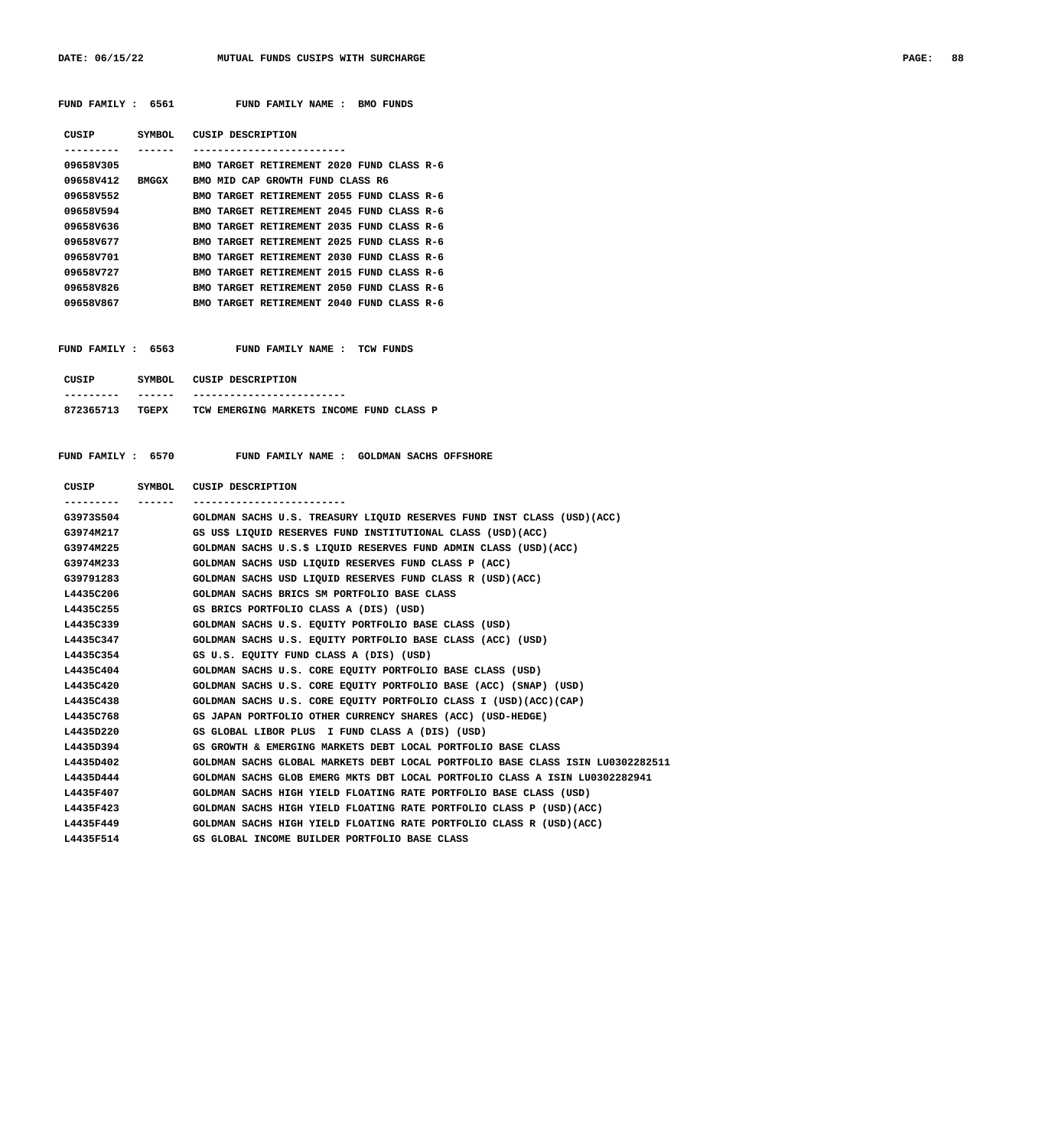|           | CUSIP SYMBOL CUSIP DESCRIPTION                                                 |
|-----------|--------------------------------------------------------------------------------|
|           | -------------------------                                                      |
| L4435F522 | GS GLOBAL INCOME BUILDER PORTFOLIO BASE CLASS (ACC)                            |
| L4446R754 | GOLDMAN SACHS MULTI-MANAGER U.S. EQUITY PORTFOLIO CLASS P (USD) (ACC)          |
| L4485W391 | GOLDMAN SACHS GLOBAL HIGH YIELD FUND CLASS I                                   |
| L4485W631 | GOLDMAN SACHS JAPAN EQUITY PORTFOLIO BASE (SNAP)                               |
| L4485W656 | GOLDMAN SACHS EUROPE EQUITY PARTNERS PORTFOLIO A                               |
| L4485W797 | GOLDMAN SACHS USD MORTGAGE BACKED SECURITIES FUND CLASS A ISIN LU0154844541    |
| L4485W847 | GOLDMAN SACHS USD MORTGAGE BACKED SECURITIES FUND BASE CLASS ISIN LU0154844384 |
| L4485X183 | GOLDMAN SACHS ASIA PORTFOLIO FUND CLASS A (OFFSHORE)                           |
| L4485X456 | GOLDMAN SACHS ASIA PORTFOLIO BASE CLASS (ACC)                                  |
| L4485X555 | GOLDMAN SACHS U.S. SMALL-CAP CORE EQUITY PORTFOLIO CLASS A (USD)               |
| L4485X563 | GOLDMAN SACHS U.S. SMALL CAP CORESM EQUITY FUND BASE CL SNAP ACC (USD)         |
| L4485X571 | GOLDMAN SACHS U.S SMALL CAP CORE EQTY PT BASE (ACC) (SNAP) ISIN LU0234576444   |
| L4485X589 | GS U.S. SMALL CAP CORESM EQUITY PORT (USD) (BASE SNAP)                         |
| L4485Y124 | GS GLOBAL ABSOLUTE RETURN PORTFOLIO BASE CLASS (USD)                           |
| L4485Y132 | GS GLOBAL ABSOLUTE RETURN PORTFOLIO BASE CLASS (USD) (ACC)                     |
| L44860127 | GS GLOBAL FIXED INCOME PORTFOLIO CLASS P                                       |
| L44860135 | GS GLOBAL FIXED INCOME PORTFOLIO CLASS P (ACC)                                 |
| L44860523 | GOLDMAN SACHS GLOBAL STRATEGIC INCOME BOND FUND BASE CL USD (DIS)              |
| L44860531 | GOLDMAN SACHS GLBL STRAT INCOME BD PORT BASE CL (ACC)                          |
| L44860549 | GOLDMAN SACHS GLBL STRATEGIC INCOME BOND PORTFOLIO FD CL I (USD) (INC)         |
| L44860556 | GS GLOBAL STRATEGIC INCOME BOND PORT FUND CLASS I ACC                          |
| L44860598 | GOLDMAN SACHS GLBL STRATEGIC INCOME BOND PORTFOLIO CLASS A ISIN LU0600009640   |
| L44860614 | GS GLOBAL STRATEGIC INCOME BOND PORTFOLIO FUND CL P                            |
| L44860622 | GS GLOBAL STRATEGIC INCOME BOND PORTFOLIO FUND CLASS P (ACC) ISIN LU0600006620 |
| L4490P126 | GOLDMAN SACHS GLOBAL HIGH YIELD PORTFOLIO BASE SHARES ISIN LU0083912112        |
| L4492N111 | GOLDMAN SACHS ASIA PORTFOLIO                                                   |
| L4492N129 | GOLDMAN SACHS EUROPE EQUITY PARTNERS PORTFOLIO                                 |
| L4492N137 | GOLDMAN SACHS GLOBAL EMRGING MARKETS EQUITY                                    |
| L4492N145 | GOLDMAN SACHS GLOBAL EQUITY PORTFOLIO                                          |
| L4492N160 | GOLDMAN SACHS U.S. CORESM EQUITY FUND BASE CLASS (SNAP) (INC) (USD)            |
| L4492N178 | GOLDMAN SACHS GLOBAL FIXED INCOME FUND                                         |
| L4492N194 | GOLDMAN SACHS U.S. FIXED INCOME PORTFOLIO FUND (USD)                           |
| L4492N228 | GOLDMAN SACHS GROWTH EQUITY PORTFOLIO                                          |
| L4492N392 | GOLDMAN SACHS GLOB EMERGING MARKET DEBT BASE CLASS                             |
| L4492N418 | GOLDMAN SACH JAPAN EQUITY PORTFOLIO CLASS A SNAP (DIS) (USD)                   |
| L4492N426 | GOLDMAN SACHS EMERGING MARKETS FUND CLASS A                                    |
| L4492N459 | GS GLOBAL FIXED INCOME FUND CLASS A (DIS) (USD)                                |
| L4492N467 | GOLDMAN SACHS GLOBAL HIGH YIELD PORTFOLIO CLASS A                              |
| L4492N475 | GOLDMAN SACHS U.S. FIXED INCOME PORTFOLIO FUND CLASS A (DIS) ISIN LU0122978074 |
| L4492N491 | GOLDMAN SACHS U.S. CORE SNAP FUND FUND CLASS A (USD)                           |
| L4492N509 | GOLDMAN SACHS U.S GROWTH EQUITY FUND CLASS A                                   |
| L4492N517 | GOLDMAN SACHS GLOBAL EMERGING MARKETS DEBT FUND CLASS A ISIN LU0122974081      |
| L4492N533 | GOLDMAN SACHS ASIA PORTFOLIO CLASS B (OFFSHORE)                                |
| L4492N582 | GOLDMAN SACHS JAPAN EQUITY PORTFOLIO FUND CLASS B (USD)(INC)                   |
| L4492N665 | GOLDMAN SACHS GLOBAL FIXED INCOME PORTFOLIO CLASS B (OFFSHORE)                 |
| L4492N673 | GOLDMAN SACHS GLOBAL HIGH YIELD PORTFOLIO CLASS B (OFFSHORE)                   |
| L4492N681 | GOLDMAN SACHS U.S FIXED INCOME FUND CLASS B (USD)(INC)                         |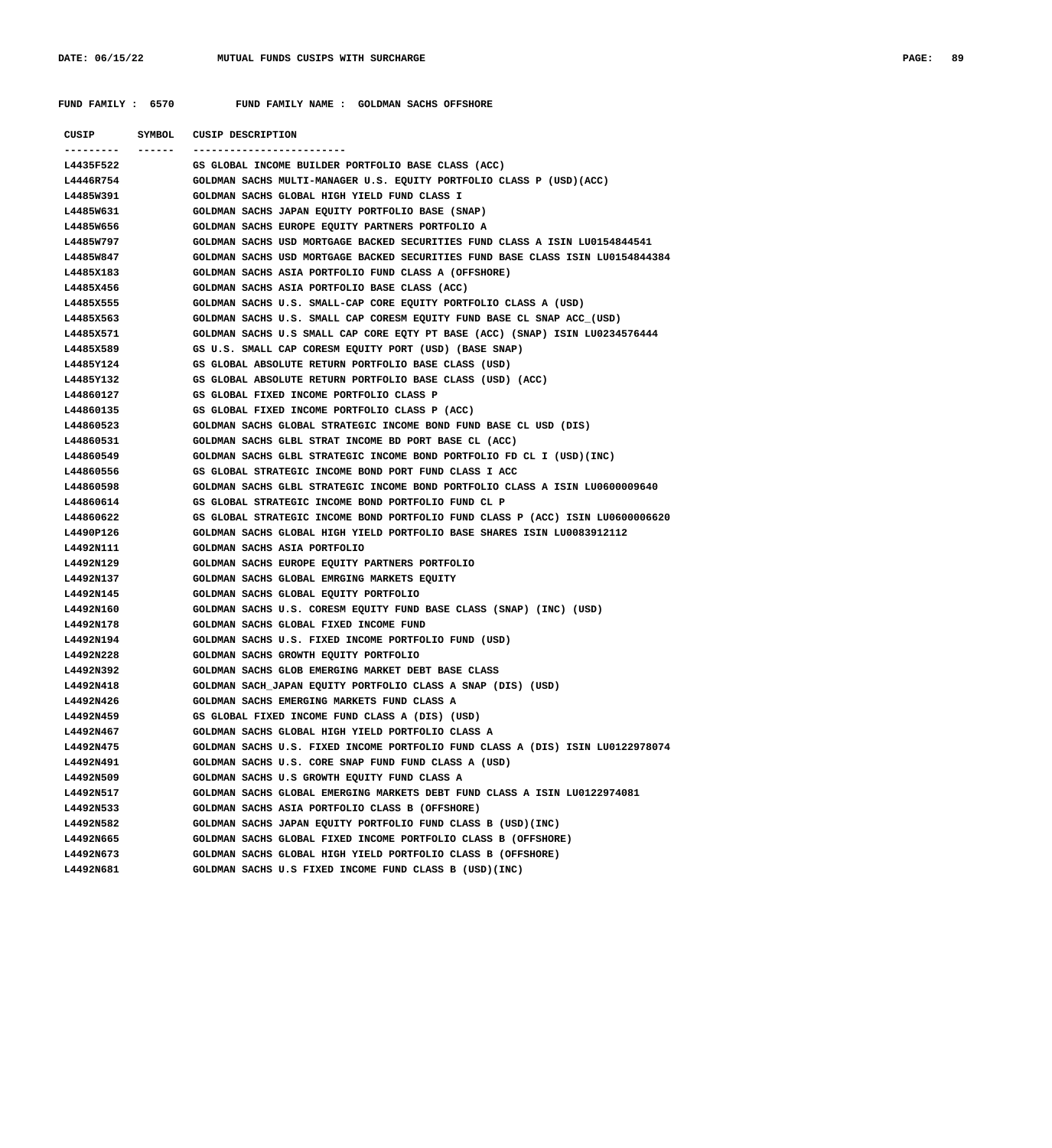| CUSIP                  | SYMBOL | CUSIP DESCRIPTION                                                                                                                   |
|------------------------|--------|-------------------------------------------------------------------------------------------------------------------------------------|
| ---------- ------      |        |                                                                                                                                     |
| L4492P405              |        | GOLDMAN SACHS EUROPE CORESM EQUITY FUND CLASS A                                                                                     |
| L4492P637              |        | GOLDMAN SACHS STRATEGIC GLOBAL EQUITY PORTFOLIO CLASS A (USD)                                                                       |
| L4492P835              |        | GOLDMAN SACHS GLOB CORE EQUITY PORTFOLIO CLASS A (SNAP)                                                                             |
| L4492Q106              |        | GS GLOBAL CORE SM EQUITY PORTFOLIO BASE (SNAP) SHARES                                                                               |
| L4492Q197              |        | GS GROWTH & EMERG MARK BROAD EQUITY FD PORT CL I (ACC) (USD)                                                                        |
| L4492Q239              |        | GOLDMAN SACHS GLBL CORE EQTY PORTFOLIO BASE (ACC) (SNAP)                                                                            |
| L4492Q254              |        | GS GLOBAL CORE SM EQUITY PORTFOLIO BASE (CLOSE) SHARES                                                                              |
| L4492Q270              |        | GOLDMAN SACHS U.S. GROWTH EQUITY PORTFOLIO (ACC) (USD)                                                                              |
| L4492Q346              |        | GOLDMAN SACHS GLOBAL EMERGING MKTS EQUITY PORT BASE CLASS (USD) (ACC)                                                               |
| L4492Q379              |        | GOLDMAN SACHS EMERGING MARKETS DEBT PORTFOLIO CLASS I (ACC) (USD)                                                                   |
| L4492Q403              |        | GOLDMAN SACHS GLOBAL HIGH YIELD PORTFOLIO FUND CLASS I (ACC) (USD)                                                                  |
| L4492Q429              |        | GOLDMAN SACHS GLOBAL EQUITY PORTFOLIO BASE CLASS (ACC) ISIN LU0234571213                                                            |
| L4492Q445              |        | GOLDMAN SACHS U.S. MORTGAGE BACKED SECS PORT FD BASE CLASS (ACC) (USD)                                                              |
| L4492Q452              |        | GOLDMAN SACHS U.S. FIXED INCOME PORTFOLIO CLASS I (USD)(ACC)                                                                        |
| L4492Q460              |        | GS U.S. FIXED INCOME PORTFOLIO FUND BASE CLASS (USD)(ACC)                                                                           |
| L4492Q494              |        | GOLDMAN SACHS GLOBAL HIGH YIELD ACCUM FUND BASE CLASS ACCUM ISIN LU0234573771                                                       |
| L4492Q510              |        | GS GLOBAL FIXED INCOME FUND PORTFOLIO CLASS (ACC) (USD)                                                                             |
| L4492Q528              |        | GS GROWTH & EMERGING MARKETS DEBT PORTFOLIO FD BASE CLASS (ACC) (USD)                                                               |
| L44920585              |        | GS GLOBAL CORESM EQUITY PORTFOLIO FUND CLASS I (USD) (ACC)                                                                          |
| L4492Q833              |        | GOLDMAN SACHS GLOBAL LIBOR PLUS 1 PORTFOLIO BASE CLASS ISIN LU0245321434                                                            |
| L44920866              |        | GS STRATEGIC ABSOLUTE RET BOND I PORT FD BASE CL (USD) (ACC)                                                                        |
| L4492R237              |        | GOLDMAN SACHS GLOB FIXED INC PLUS PORTFOLIO (HEDGED) BASE CLASS ISIN LU0268109229                                                   |
| L4492R799              |        | GS U.S. CORE SM EQUITY PORT FUND CLASS P (SNAP)                                                                                     |
| L4492R815              |        | GS U.S. CORE SM EQUITY PORT FUND CLASS P ACC (SNAP)                                                                                 |
| L4492S573              |        | GS ASIA PORTFOLIO CLASS P                                                                                                           |
| L4492S581              |        | GS ASIA PORTFOLIO CLASS P (ACC)                                                                                                     |
| L4492S599              |        | GS BRICS SM PORTFOLIO CLASS P                                                                                                       |
| L4492S607              |        | GS BRICS SM PORTFOLIO CLASS P (ACC)                                                                                                 |
| L4492S672              |        | GS GROWTH & EMERGING MARKETS BROAD EQUITY PORTFOLIO FUND CLASS P                                                                    |
| L4492S680              |        | GS GROWTH & EMERGING MARKETS BROAD EQUITY PORT FUND CLASS P (ACC)                                                                   |
| L4492S706              |        | GS STRATEGIC GLOBAL EQUITY PORTFOLIO FUND CLASS P (ACC)                                                                             |
| L4492S755              |        | GS INDIA EQUITY PORTFOLIO FUND CLASS P                                                                                              |
| L4492S763              |        | GS INDIA EQUITY PORTFOLIO FUND CLASS P ACC                                                                                          |
| L4492S771<br>L4492S789 |        | GS U.S. EQUITY PORTFOLIO FUND CLASS P                                                                                               |
|                        |        | GS U.S. EQUITY PORTFOLIO FUND CLASS P (ACC)                                                                                         |
| L4492S813              |        | GS U.S. FOCUSED GROWTH EQUITY PORTFOLIO FUND CL P<br>GS U.S. FOCUSED GROWTH EQUITY PORTFOLIO FUND CL P (ACC)                        |
| L4492S821<br>L4492S888 |        |                                                                                                                                     |
| L4492T597              |        | GOLDMAN SACHS GLOBAL CREDIT PORTFOLIO CLASS P (USD) (HDG)<br>GOLDMAN SACHS U.S. SMALL-CAP CORE EQUITY PORT CLASS P (SNAP)(USD)(ACC) |
| L4492X523              |        | GS GLOBAL EQUITY PARTNERS PORTFOLIO CLASS P (ACC)                                                                                   |
| L4492X531              |        | GS GLOBAL EQUITY PARTNERS PORTFOLIO CLASS P                                                                                         |
| L4493C312              |        | GS GLOBAL CREDIT PORTFOLIO BASE CLASS (USD)(HEDG)                                                                                   |
| L4493C320              |        | GOLDMAN SACHS GLOB CREDIT PORTFOLIO (HEDGED) BASE CLASS                                                                             |
| L4493C338              |        | GS GLOBAL CREDIT PORTFOLIO FUND CLASS I (USD)(ACC) (HDG)                                                                            |
| L4493C353              |        | GOLDMAN SACHS GLOB CREDIT PORTFOLIO (HEDGED) CLASS A                                                                                |
| L4493C577              |        | GOLDMAN SACHS GLOBAL FIXED INCOME + PORT FUND CLASS A (USD) (HDG)                                                                   |
| L4493C585              |        | GOLDMAN SACHS GLOB FIXED INC PLUS PORTFOLIO (HEDGED) CLASS A ISIN LU0234690146                                                      |
|                        |        |                                                                                                                                     |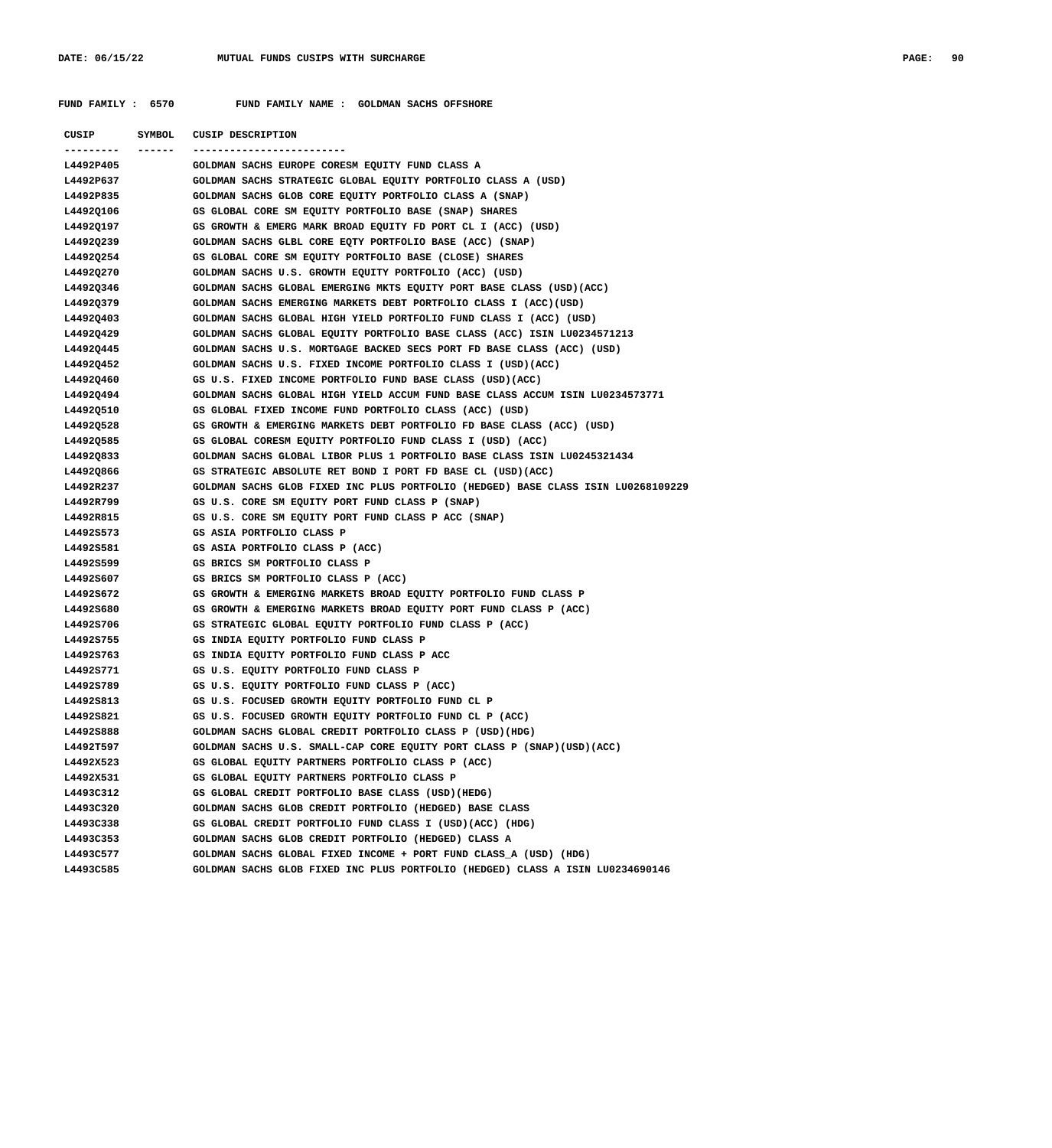| CUSIP<br><b>SYMBOL</b> | CUSIP DESCRIPTION                                                                                 |
|------------------------|---------------------------------------------------------------------------------------------------|
| ---------<br>L4493C635 | -------------------------<br>GS GLOBAL FIXED INCOME PLUS PORTFOLIO BASE CLASS (USD)(ACC)(USD-HDG) |
| L4493C676              | GS GLOBAL FIXED INCOME PLUS PORTFOLIO BASE CLASS (USD)(ACC)                                       |
| L4493D104              | GOLDMAN SACHS GLBL SMALL CAP CORE EQTY PORTOLIO BASE (SNAP) (OFFSHORE)                            |
| L4493D336              | GOLDMAN SACHS GLOBAL SMALL CAP CORE EQUITY FUND BASE CLASS (SNAP) (USD)                           |
| L4493D351              | GS GLOBAL SMALL CAP CORE EQUITY PORTFOLIO FUND (BASE CLOSE) ISIN LU0245329841                     |
| L4493D872              | GS GLOBAL LIBOR PLUS II FUND CLASS A (DIS) (USD)                                                  |
| L4493E128              | GOLDMAN SACHS GLOBAL LIBOR PLUS 2 PORTFOLIO BASE CLASS (DIS) ISIN LU0254094344                    |
| L4493G131              | GS GLOBAL FIXED INCOME PLUS PORTFOLIO CLASS P                                                     |
| L4493G529              | GOLDMAN SACHS GLBL CURRENCY PLUS PORTFOLIO FUND BASE CLASS (ACC) ISIN LU0280918342                |
| L4493G578              | GOLDMAN SACHS GLOB CURRENCY PLUS PORTFOLIO BASE CLASS ISIN LU0280918185                           |
| L4493G594              | GOLDMAN SACHS GLOB CURRENCY PLUS PORTFOLIO CLASS A                                                |
| L4493H436              | GOLDMAN SACHS GLBL STRATEGIC INCOME BOND PORTFOLIO BASE (MONTHLY) ISIN LU0613606549               |
| L4493M385              | GOLDMAN SACHS GLOBAL EQ PARTNERS PORTFOLIO BASE CLASS (DIS) ISIN LU0244545843                     |
| L4493M419              | GOLDMAN SACHS GLOBAL EQ PARTNERS PORTFOLIO CLASS A (DIS) ISIN LU0244548433                        |
| L4493M427              | GS GLOBAL EQUITY PARTNERS PORTFOLIO FUND CLASS A (USD) (ACC)                                      |
| L4493N334              | GS EMERGING MARKETS CORE EQUITY PORTFOLIO FUND CLASS I (ACC) (USD)                                |
| L4493P313              | GOLDMAN SACHS GLBL EMER MKTS CONCEN EQTY PORTFOLIO BASE (USD) (ACC) ISIN LU0292717476             |
| L4493P636              | GOLDMAN SACHS EMER MKT CORE EQTY PORTFOLIO BASE(ACC)                                              |
| L4493R202              | GS U.S. FIXED INCOME PORTFOLIO FUND CLASS P ACC                                                   |
| L4493T620              | GOLDMAN SACHS U.S. REAL ESTATE BALANCED PORTFOLIO FD BASE CL DIS (USD)                            |
| L4493T638              | GOLDMAN SACHS U.S. REAL ESTATE BALANCED PORTFOLIO FD BASE CL ACC (USD)                            |
| L4493U122              | GOLDMAN SACHS N-11 EQUITY PORTFOLIO BASE CLASS (ACC) (USD)                                        |
| L4493U247              | GS N-11 SM EQUITY PORTFOLIO FUND CLASS P                                                          |
| L4493U254              | GS N-11 SM EQUITY PORTFOLIO FUND CLASS P (ACC)                                                    |
| L4493X522              | GOLDMAN SACHS CHINA OPPORTUNITY PORTFOLIO BASE CLASS (ACC)                                        |
| L4493X837              | GOLDMAN SACHS CHINA OPPORTUNITY PORT BASE CLASS (DIS) (OFFSHORE)                                  |
| L4493X852              | GOLDMAN SACHS U.S. MORTGAGE BACKED SECURITIES FUND CLASS I (ACC) (USD)                            |
| L44930409              | GOLDMAN SACHS GLOBAL MILLENNIALS EQUITY PORTFOLIO BASE (USD) (ACC)                                |
| L44930417              | GOLDMAN SACHS GLOBAL MILLENNIALS EQUITY PORTFOLIO CLASS I (USD) (ACC)                             |
| L44930565              | GOLDMAN SACHS GLOBAL HIGH YIELD PORTFOLIO CLASS R (DIS) ISIN LU0927644194                         |
| L4494D814              | GOLDMAN SACHS INDIA EQUITY PORTFOLIO BASE CLASS (DIS)                                             |
| L4494D822              | GOLDMAN SACHS INDIA EQUITY PORTFOLIO BASE CLASS (ACC)                                             |
| L4494D855              | GOLDMAN SACHS INDIA EQUITY PORTFOLIO CLASS A (DIS)                                                |
| L4494E101              | GOLDMAN SACHS INDIA EQUITY PORTFOLIO FUND CLASS I (USD)                                           |
| L4494E119              | GOLDMAN SACHS INDIA EQUITY PORTFOLIO FUND CLASS I (ACC) (USD)                                     |
| L4494E739              | GS GLOBAL EQUITY PARTNERS ESG BASE CL (ACC) (SNAP)                                                |
| L4494J837              | GS KOREA EQUITY PORTFOLIO BASE CLASS (DIS) (OFFSHORE)                                             |
| L4494J845              | GOLDMAN SACHS KOREA EQUITY PORTFOLIO BASE CLASS (ACC) (OFFSHORE)                                  |
| L4494K453              | GS GIVI GLOBAL EQUITY GROWTH MARKETS TILT PORTFOLIO BASE (ACC)                                    |
| L4494L162              | GOLDMAN SACHS GLOBAL HIGH YIELD PORTFOLIO BASE (MONTHLY) ISIN LU0616879127                        |
| L4494L196              | GOLDMAN SACH EMERGING MKTS DEBT PORTFOLIO BASE (MONTHLY) ISIN LU0616879556                        |
| L4494L212              | GOLDMAN SACH EMERGING DEBT LOCAL PORTFOLIO BASE (MONTHLY) ISIN LU0616879713                       |
| L4494L287              | GOLDMAN SACHS U.S FIXED INCOME FUND BASE (MONTHLY)                                                |
| L4494L295              | GOLDMAN SACHS U.S FIXED INCOME FUND CLASS A (USD) (DIS)                                           |
| L4494L303              | GS GROWTH & EMERGING MARKETS DEBT PORTFOLIO CLASS A (DIS) (USD)                                   |
| L4494L311              | GOLDMAN SACHS GLBL HIGH YIELD PORTFOLIO FUND CLASS A (MONTHLY) ISIN LU0620232016                  |
| L4494L337              | GOLDMAN SACHS EMERGING MARKETS CORPORATE BOND PORTFOLIO (DIST) (USD)                              |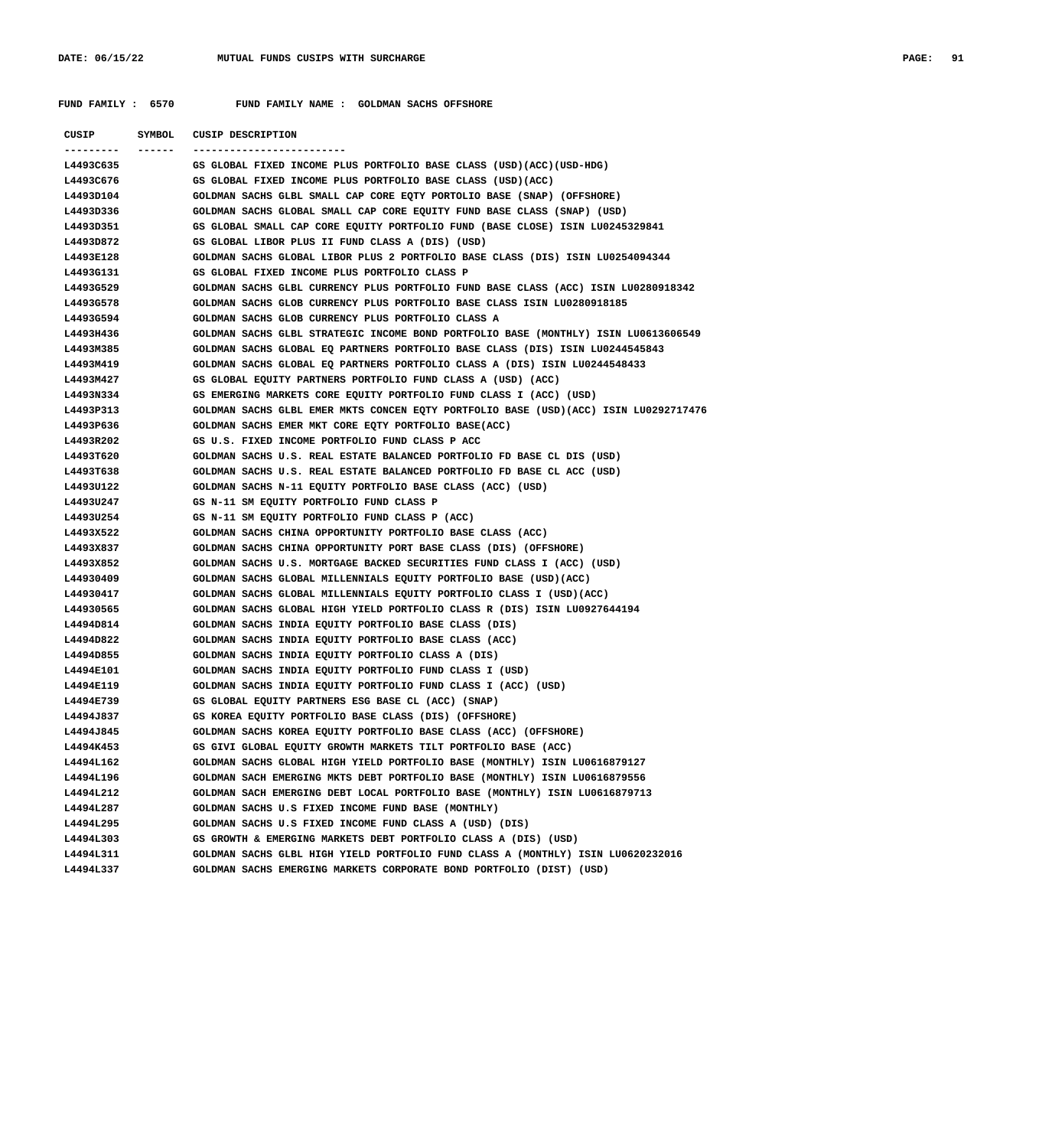| CUSIP     | SYMBOL | CUSIP DESCRIPTION                                                                        |
|-----------|--------|------------------------------------------------------------------------------------------|
|           |        |                                                                                          |
| L4494L345 |        | GOLDMAN SACHS EMERGING MARKETS CORPORATE BOND PORTFOLIO (ACC) (USD)                      |
| L4494L394 |        | GOLDMAN SACHS EMERGING MARKETS CORPORATE BOND PORT FUND CLASS I (ACC) (USD)              |
| L4494L402 |        | GOLDMAN SACHS GLOBAL STRATEGIC INCOME BOND FUND CLASS A M-DIS (USD)                      |
| L4494L501 |        | GS GLOBAL STRATEGIC INCOME BOND PORTFOLIO FUND CLASS P (ACC) ISIN LU0620232362           |
| L4494L550 |        | GOLDMAN SACHS GLOBAL HIGH YIELD PORT FUND BASE CL (DIS) (HEDGED) ISIN LU0630478302       |
| L4494L568 |        | GOLDMAN SACHS GLOBAL HIGH YIELD PORT FUND BASE CL (ACC) (HEDGED)                         |
| L4494L634 |        | GOLDMAN SACHS GLOBAL EMERGING MARKETS DEBT PORT                                          |
| L4494L642 |        | GOLDMAN SACHS GLOBAL EMERGING MARKETS DEBT PORT                                          |
| L4494M244 |        | GOLDMAN SACHS GLOBAL HIGH YIELD PORTFOLIO FUND CLASS I (ACC) (USD) (HEDGED) (OFFSHORE)   |
| L4494M616 |        | GS GLOBAL STRATEGIC INCOME BOND PORTFOLIO CLASS R                                        |
| L4494M624 |        | GS GLOBAL STRATEGIC INCOME BOND PORTFOLIO CLASS R (ACC)                                  |
| L4494M657 |        | GS GLOBAL FIXED INCOME PLUS PORTFOLIO CLASS R (ACC) (USD-HEDGED) ISIN LU0863474408       |
| L4494M681 |        | GOLDMAN SACHS HIGH YIELD FLOATING RATE PORTFOLIO CLASS I (USD) (ACC)                     |
| L4494P486 |        | GOLDMAN SACHS U.S. MORTGAGED BACKED SECS PORT CL R (USD) (ACC)                           |
| L4494P510 |        | GS GROWTH & EMERGING MARKETS CORPORATE BOND PORT FUND CL R (USD) ISIN LU0830643820       |
| L4494P528 |        | GS GROWTH & EMERGING MARKETS CORPORATE BOND PORT FUND CL R (USD) (ACC) ISIN LU0830646419 |
| L4494Q393 |        | GOLDMAN SACHS GLOBAL FUTURE HEALTH CARE EQUITY PORT BASE CL (USD)(ACC)                   |
| L4494Q435 |        | GOLDMAN SACHS GLOBAL FUTURE HEALTH CARE EQUITY PORT CLASS R (USD)(ACC)                   |
| L4494T272 |        | GOLDMAN SACHS ASIA HIGH YIELD BOND PORTFOLIO BASE CLASS (USD)(ACC)(CAP)                  |
| L4494X398 |        | GS LIBERTY HARBOUR OPPORTUNISTIC CORPORATE BOND FD BASE CL (DIS) (USD)                   |
| L4494X406 |        | GS LIBERTY HARBOUR OPPORTUNISTIC CORPORATE BOND FD BASE CL (ACC) (USD)                   |
| L4494Y115 |        | GS WEALTHBUILDER MULTI-ASSET CONSERVATIVE PORT FD BASE CL(USD) (INC)                     |
| L4494Y123 |        | GS WEALTHBUILDER MULTI-ASSET CONSERVATIVE PORT FD BASE CL(USD) (ACC)                     |
| L4494Y214 |        | GS WEALTHBUILDER MULTI-ASSET BALANCED PORT FD BASE CL (USD) (INC)                        |
| L4494Y222 |        | GS WEALTHBUILDER MULTI-ASSET BALANCED PORT FD BASE CL (USD) (ACC)                        |
| L4494Y313 |        | GS WEALTHBUILDER MULTI-ASSET GROWTH PORTFOLIO FUND BASE CLASS (USD)(INC)                 |
| L4494Y321 |        | GS WEALTHBUILDER MULTI-ASSET GROWTH PORTFOLIO FUND BASE CLASS (USD)(ACC)                 |
| L4494Y719 |        | GOLDMAN SACHS EUROPE HIGH YIELD BOND PORTFOLIO BASE CLASS (USD)(ACC)(HDG)                |
| L44940218 |        | GS GLOBAL MILLENNIALS EQUITY PORTFOLIO CLASS R (USD)(ACC)                                |
| L44940457 |        | GOLDMAN SACHS GLOBAL FIXED INCOME PORTFOLIO CLASS R (USD)(ACC)(HDG)                      |
| L4495E340 |        | GOLDMAN SACHS HIGH YIELD FLOATING RATE PORTFOLIO BASE SHARES (USD)(MDIST)                |
| L4495N258 |        | GOLDMAN SACHS GROWTH & EMERGING MKTS BROAD EQUITY PORTFOLIO FU                           |
| L4495N340 |        | GOLDMAN SACHS INDIA EQUITY PORTFOLIO CLASS R (USD)                                       |
| L4495N357 |        | GOLDMAN SACHS INDIA EQUITY PORTFOLIO CLASS R (ACC) (USD)                                 |
| L4495N472 |        | GS EMERGING MARKETS CORE EQUITY PORTFOLIO FUND CLASS R (ACC) (USD)                       |
| L4495N514 |        | GS GLOBAL CORE EQUITY PORTFOLIO CLASS R (SNAP) (ACC)                                     |
| L4495N555 |        | GOLDMAN SACHS U.S. CORE EQUITY PORTFOLIO CLASS R (ACC) (SNAP) (USD)                      |
| L4495N563 |        | GOLDMAN SACHS U.S. SMALL CAP CORE EQUITY FUND CLASS R (SNAP)                             |
| L4495N571 |        | GOLDMAN SACHS U.S. SMALL CAP CORE EQUITY FUND CLASS R (ACC) (SNAP)                       |
| L4495N670 |        | GOLDMAN SACHS GLOBAL CREDIT PORTFOLIO FUND CLASS R (USD) (HDG)                           |
| L4495N688 |        | GS GROWTH & EMERGING MARKETS DEBT FD CL R (USD)                                          |
| L4495N696 |        | GS GROWTH & EMERGING MARKETS DEBT PORT FUND CLASS R (USD) (ACC)                          |
| L4495N779 |        | GOLDMAN SACHS GLOBAL HIGH YIELD PORTFOLIO CLASS R (ACC)                                  |
| L44950290 |        | GOLDMAN SACHS GLOBAL ENV IMPACT EQUITY PORTFOLIO BASE CLASS (USD)                        |
| L4496C293 |        | GOLDMAN SACHS GLOBAL HIGH YIELD PORT FUND BASE CLASS (DIS) (USD) ISIN LU0984041128       |
| L4496C384 |        | GS GLOBAL INCOME BUILDER PORTFOLIO BASE CLASS GROSS (MDIST) (MDIS)                       |
| L4496C467 |        | GOLDMAN SACHS NORTH AMERICAN SHALE REVOLUTION & ENERGY INFRASTRUCTURE FD BASE CL         |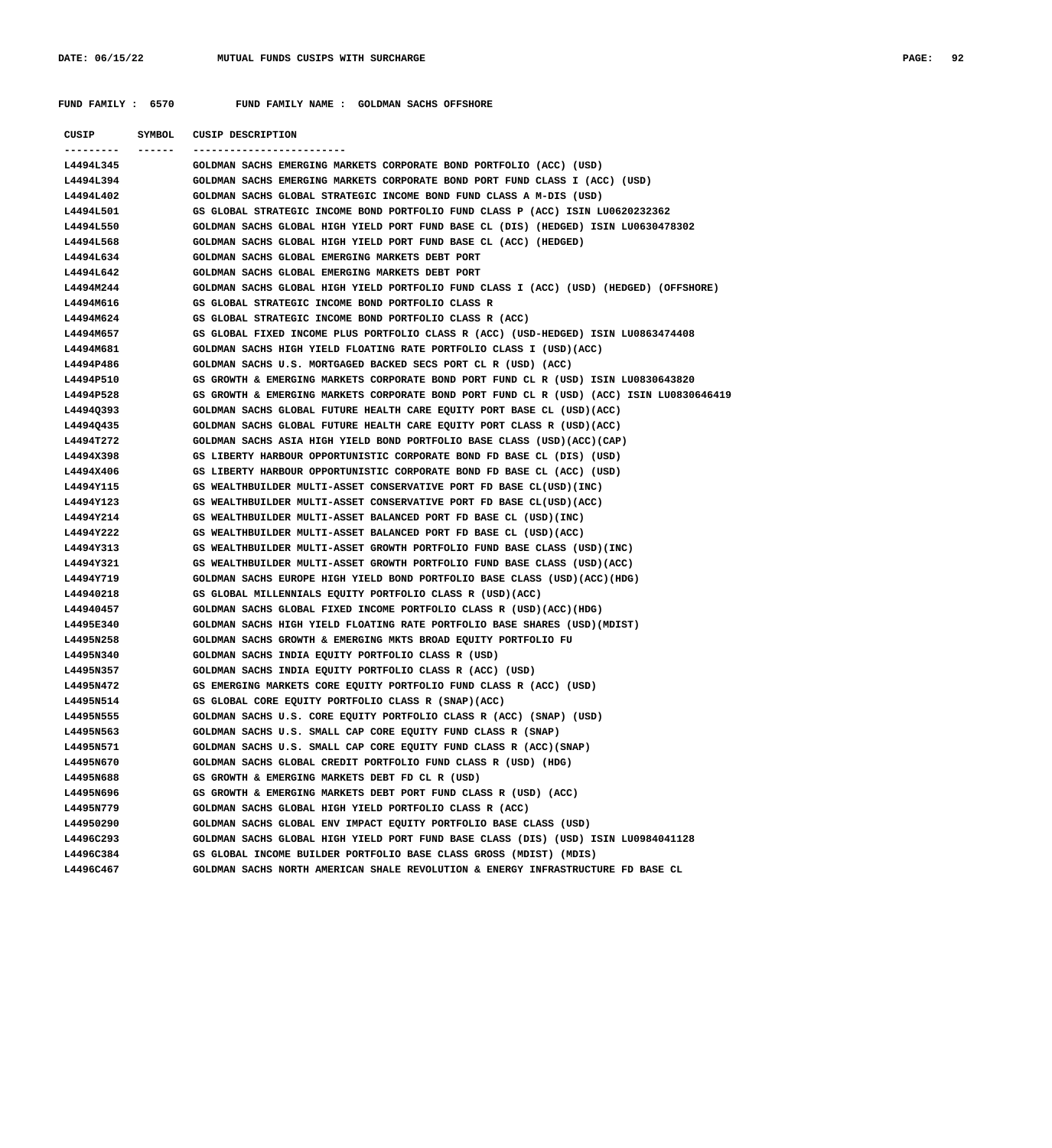**FUND FAMILY : 6570 FUND FAMILY NAME : GOLDMAN SACHS OFFSHORE**

| <b>CUSIP</b> | SYMBOL | <b>CUSIP DESCRIPTION</b>                                                             |
|--------------|--------|--------------------------------------------------------------------------------------|
|              |        | -------------------------                                                            |
| L4496C475    |        | GOLDMAN SACHS NORTH AMERICAN SHALE REVOLUTION & ENERGY INFRASTRUCTURE FD BASE CL ACC |
| L4496C491    |        | GS NORTH AMERICAN ENERGY & ENERGY INFR PORT FD CL I (USD)                            |
| L4496C509    |        | GS NORTH AMERICAN ENERGY & ENERGY INFR PORT FD CL I (USD) (ACC)                      |
| L4496C533    |        | GS NORTH AMERICAN SHALE REVOLUTION & ENERGY INFRASTRUCTURE FD CL R DIS               |
| L4496C541    |        | GS NORTH AMERICAN SHALE REVOLUTION & ENERGY INFRASTRUCTURE FD CL R ACC               |
| L4496T114    |        | GOLDMAN SACHS ABSOLUTE RETURN TRACKER PORTFOLIO CLASS BASE                           |
| L4496T130    |        | GOLDMAN SACHS ABSOLUTE RETURN TRACKER PORTFOLIO FD CL I (USD) (ACC)                  |
| L4497H168    |        | GOLDMAN SACHS JAPAN EQUITY PARTNERS PORTFOLIO CLASS I (USD)                          |
| L4497J149    |        | GOLDMAN SACHS GLOBAL MILLENNIALS EOUITY PORTFOLIO (USD)                              |
| L4497J826    |        | GOLDMAN SACHS USD SHORT DURATION BOND PORT FD CL P (ACC) (USD)                       |
| L4497J883    |        | GOLDMAN SACHS USD SHORT DURATION BOND PORTFOLIO CLASS I (USD)(ACC)                   |
| L4497K765    |        | GOLDMAN SACHS EMERGING MKTS CORPORATE BOND PORT BASE SHARES (MDIST) (USD)            |
| L4497K781    |        | GOLDMAN SACHS EMERGING MKTS CORP BOND PORT BASE SHARES STABLE (MDIST) (USD)          |
| L4498A204    |        | GOLDMAN SACHS EUROPE CORE EQUITY PORTFOLIO OTHER CUR CAP FUND                        |
| L4498A246    |        | GOLDMAN SACHS EUROPE CORE EQUITY PORTFOLIO CAP FUND CLASS I (ACC) (USD)              |
| L4498A469    |        | GOLDMAN SACHS ABSOLUTE RETURN TRACKER PORTFOLIO CLASS A (USD) (ACC)                  |
| L4498A568    |        | GOLDMAN SACHS EUROPE CORE EQUITY FUND CLASS A (USD) (ACC)                            |
| L4498B244    |        | GOLDMAN SACHS JAPAN EQUITY PARTNERS PORTFOLIO CLASS R (USD) (ACC) (HDG)              |
| L4498B277    |        | GOLDMAN SACHS JAPAN EQUITY PORTFOLIO CLASS R (SNAP)(USD)                             |
| L4498B673    |        | GOLDMAN SACHS U.S. DOLLAR SHORT DURATION BOND PORTFOLIO CLASS R (USD)                |
| L4498C168    |        | GOLDMAN SACHS GLOBAL MULTI-ASSET INCOME PORTFOLIO BASE CL (USD)(CAP)(MDIST)          |
| L4498G441    |        | GOLDMAN SACHS U.S. TECHNOLOGY OPPORTUNITIES EQUITY PORT CLASS I (USD) (CAP)          |
| L4498G870    |        | GOLDMAN SACHS GLOBAL FUTURE TECH LEADERS EQTY FUND CLASS P (USD) (ACC)               |
| L8300J170    |        | GS BOSTON PARTNERS GLOBAL LONG SHORT FUND CLASS I (USD)                              |
| L8300J261    |        | GS BOSTON PARTNERS GLOBAL LONG SHORT FUND CLASS R (USD)                              |
|              |        |                                                                                      |

 **FUND FAMILY : 6576 FUND FAMILY NAME : ASHPORT OFFSHORE FUNDS**

| CUSIP     | SYMBOL | CUSIP DESCRIPTION                                  |
|-----------|--------|----------------------------------------------------|
|           |        |                                                    |
| G81970108 |        | ASHPORT LARGE CAP FUND CLASS A (OFFSHORE)          |
| G81970116 |        | ASHPORT LARGE CAP FUND CLASS C (OFFSHORE)          |
| G81970124 |        | ASHPORT MID CAP FUND CLASS A (OFFSHORE)            |
| G81970132 |        | ASHPORT MID CAP FUND CLASS C (OFFSHORE)            |
| G81970140 |        | ASHPORT FIXED INCOME FUND CLASS A (OFFSHORE)       |
| G81970157 |        | ASHPORT FIXED INCOME FUND CLASS C (OFFSHORE)       |
| G81970165 |        | ASHPORT NEW SCIENCES FUND CLASS A (OFFSHORE)       |
| G81970173 |        | ASHPORT NEW SCIENCES FUND CLASS C (OFFSHORE)       |
| G8446H100 |        | STATE TRUST ENHANCED INDEX FUND CLASS A (OFFSHORE) |
| G8446H118 |        | STATE TRUST ENHANCED INDEX FUND CLASS C (OFFSHORE) |
| G84461105 |        | STATE TRUST MULTI CAP FUND CLASS C (OFFSHORE)      |
| G84461204 |        | STATE TRUST MULTI CAP FUND CLASS A (OFFSHORE)      |
| G9317T108 |        | VAL-HOUSE FUND OF MANAGERS CLASS A (OFFSHORE)      |
| G9317T116 |        | VAL-HOUSE FUND OF MANAGERS CLASS C (OFFSHORE)      |
| G93184102 |        | VAL-HOUSE SHORT TERM FUND CLASS A (OFFSHORE)       |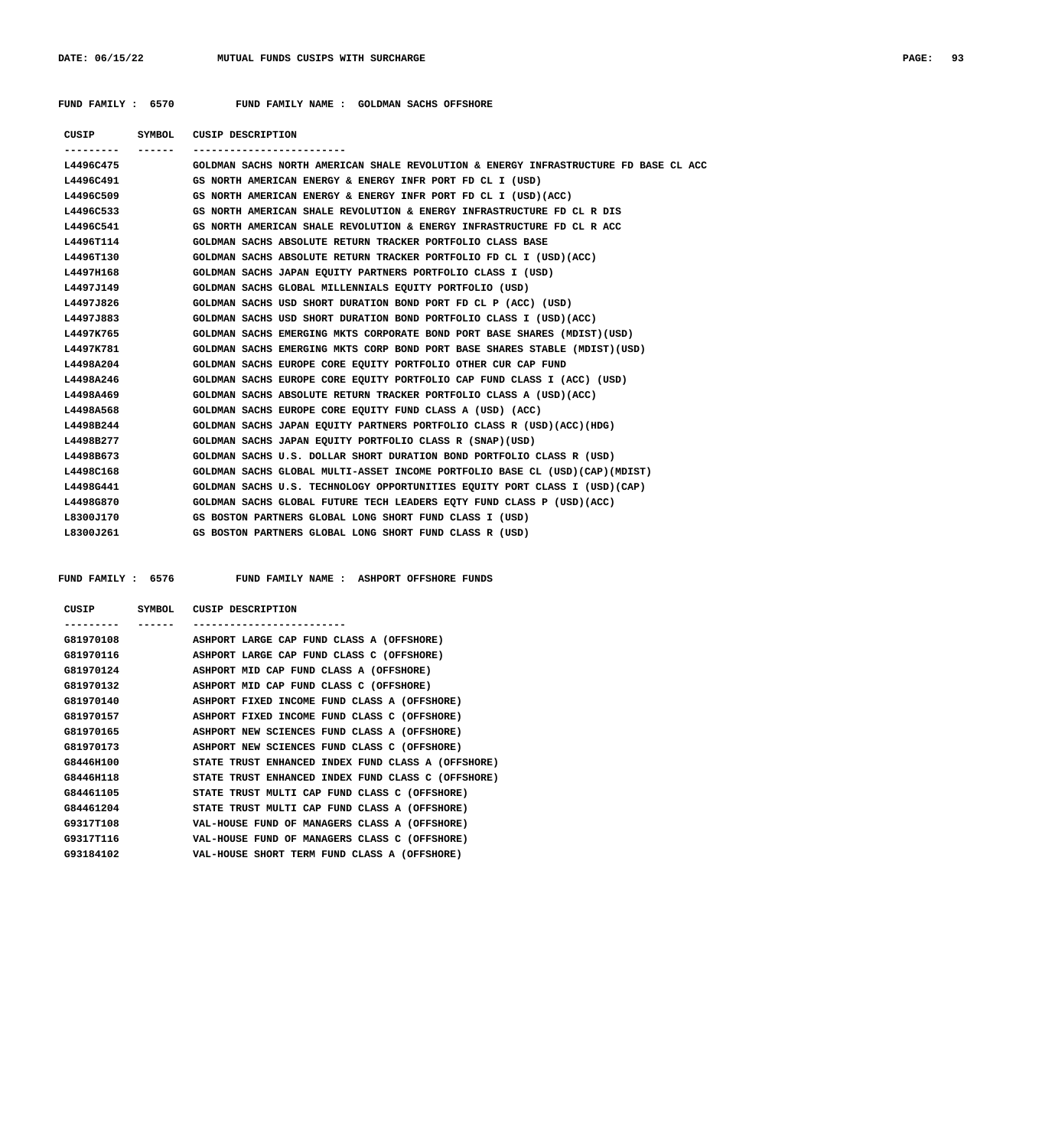|                                | FUND FAMILY : 6576 FUND FAMILY NAME : ASHPORT OFFSHORE FUNDS            |
|--------------------------------|-------------------------------------------------------------------------|
| CUSIP SYMBOL CUSIP DESCRIPTION |                                                                         |
| ------<br>. _ _ _ _ _ _ _ _    | -------------------------                                               |
| G93184110                      | VAL-HOUSE SHORT TERM FUND CLASS C (OFFSHORE)                            |
|                                |                                                                         |
|                                | FUND FAMILY : 6622 FUND FAMILY NAME : BOSTON TRUST & WALDEN FDS         |
|                                |                                                                         |
| CUSIP SYMBOL CUSIP DESCRIPTION |                                                                         |
| -------                        | -------------------------                                               |
|                                | 101156883 BTSMX BOSTON TRUST SMID CAP FUND                              |
|                                | FUND FAMILY : 6631 FUND FAMILY NAME : DOMINI SOCIAL FUNDS               |
| CUSIP SYMBOL CUSIP DESCRIPTION |                                                                         |
| -------<br>. <u>.</u> .        | -------------------------                                               |
| 257132746 LEADX                | DOMINI INTERNATIONAL OPPORTUNITIES FUND INSTITUTIONAL CLASS             |
| 257132779 LIFEX                | DOMINI SUSTAINABLE SOLUTIONS FUND INSTITUTIONAL CLASS                   |
| 257132811 DOMOX                | DOMINI IMPACT INTERNATIONAL EQUITY FUND INSTITUTIONAL CLASS             |
|                                | 257132829 DSBIX DOMINI IMPACT BOND FUND INSTITUTIONAL CLASS             |
|                                | 257132852 DIEQX DOMINI IMPACT EQUITY FUND INSTITUTIONAL CLASS           |
|                                | FUND FAMILY : 6638 FUND FAMILY NAME : AMERICAN TRUST FUNDS              |
| CUSIP SYMBOL CUSIP DESCRIPTION |                                                                         |
| -------<br>. _ _ _ _ _ _ _ _   | -------------------------                                               |
|                                | 007989106 ATAFX AMERICAN TRUST ALLEGIANCE FUND                          |
| 742935869                      | MATRIX EMERGING GROWTH FUND                                             |
| 742935877                      | <b>MATRIX GROWTH FUND</b>                                               |
| 89833E501                      | PSA MARKET LEADERS FUND                                                 |
|                                | FUND FAMILY: 6644 FUND FAMILY NAME: METROPOLITAN FUNDS                  |
| CUSIP<br>SYMBOL                | CUSIP DESCRIPTION                                                       |
| ------                         |                                                                         |
| 592905632 MWCPX                | METROPOLITAN WEST UNCONSTRAINED BOND FUND PLAN CLASS                    |
| 592905640 MWTTX                | METROPOLITAN WEST TOTAL RETURN BOND FUND CLASS I2                       |
|                                | 592905764 MWTSX METROPOLITAN WEST TOTAL RETURN BOND FUND CLASS P        |
| FUND FAMILY : 6653             | FUND FAMILY NAME : ARTISAN FUNDS                                        |
| CUSIP                          | SYMBOL CUSIP DESCRIPTION                                                |
| ------                         |                                                                         |
|                                | 04314H246 ARHBX ARTISAN INTERNATIONAL EXPLORER FUND INSTITUTIONAL CLASS |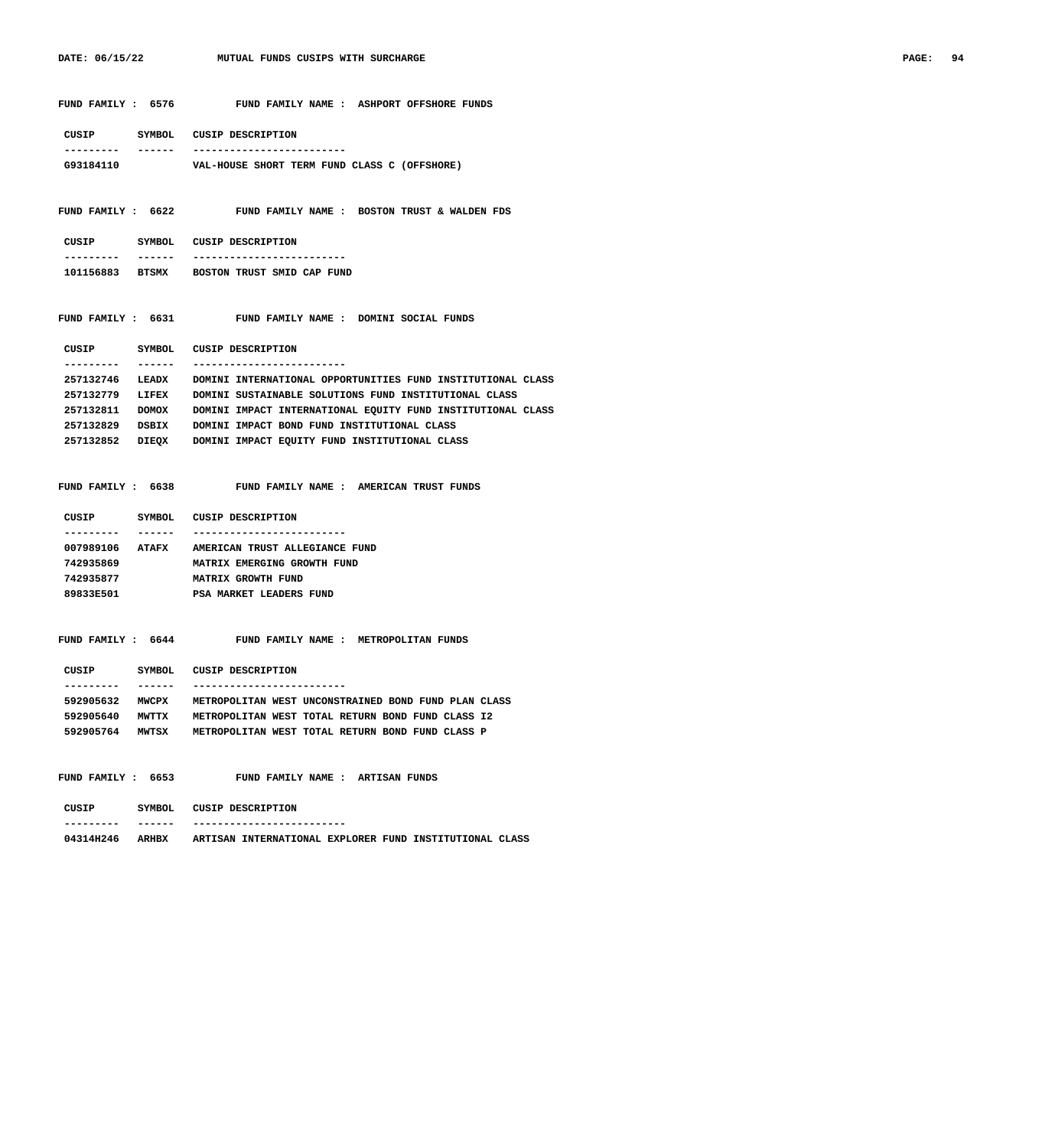## **FUND FAMILY : 6653 FUND FAMILY NAME : ARTISAN FUNDS**

| CUSIP     |              | SYMBOL CUSIP DESCRIPTION                                              |
|-----------|--------------|-----------------------------------------------------------------------|
|           | -------      |                                                                       |
| 04314H287 |              | APHWX ARTISAN VALUE INCOME FUND INSTITUTIONAL CLASS                   |
| 04314H329 | <b>APHPX</b> | ARTISAN GLOBAL UNCONSTRAINED FUND INSTITUTIONAL CLASS                 |
| 04314H352 | APHOX        | ARTISAN EMERGING MARKETS DEBT OPPORTUNITIES FUND INSTITUTIONAL SHARES |
| 04314H386 | APHUX        | ARTISAN FLOATING RATE FUND INSTITUTIONAL CLASS                        |
| 04314H402 | APHIX        | ARTISAN INTERNATIONAL FUND INSTITUTIONAL CLASS                        |
| 04314H451 | APHNX        | ARTISAN SELECT EQUITY FUND INSTITUTIONAL CLASS                        |
| 04314H493 | АРНТХ        | ARTISAN FOCUS FUND INSTITUTIONAL CLASS                                |
| 04314H527 | APHDX        | ARTISAN GLOBAL DISCOVERY FUND INSTITUTIONAL CLASS                     |
| 04314H568 | APHFX        | ARTISAN HIGH INCOME FUND INSTITUTIONAL CLASS                          |
| 04314H576 | APHJX        | ARTISAN INTERNATIONAL SMALL/MID FUND INSTITUTIONAL CLASS              |
| 04314H584 | APHHX        | ARTISAN GLOBAL EOUITY FUND INSTITUTIONAL CLASS                        |
| 04314H592 | <b>APHYX</b> | ARTISAN DEVELOPING WORLD FUND INSTITUTIONAL CLASS                     |
| 04314H600 | <b>APHMX</b> | ARTISAN MID CAP FUND INSTITUTIONAL CLASS                              |
| 04314H741 | <b>APHGX</b> | ARTISAN GLOBAL VALUE FUND INSTITUTIONAL CLASS                         |
| 04314H758 | APHSX        | ARTISAN SMALL-CAP FUND INSTITUTIONAL SHARES                           |
| 04314H774 | APHOX        | ARTISAN MID CAP VALUE FUND INSTITUTIONAL CLASS                        |
| 04314H782 | APIIRX       | ARTISAN GLOBAL OPPORTUNITIES FUND INSTITUTIONAL CLASS                 |
| 04314H790 | APHLX        | ARTISAN VALUE FUND INSTITUTIONAL CLASS                                |
| 04314H857 | APHKX        | ARTISAN INTERNATIONAL VALUE FUND INSTITUTIONAL CLASS                  |
| 04314H865 | APHEX        | ARTISAN SUSTAINABLE EMERGING MARKETS FUND INSTITUTIONAL CLASS         |
|           |              |                                                                       |

FUND FAMILY NAME : OPTIMUM FUNDS

| CUSIP     | SYMBOL.      | CUSIP DESCRIPTION                         |
|-----------|--------------|-------------------------------------------|
| --------  |              | --------------------------                |
| 246118657 | OIFIX        | OPTIMUM FIXED INCOME FUND CLASS I         |
| 246118665 | OCFIX        | OPTIMUM FIXED INCOME FUND CLASS C         |
| 246118681 | OAFIX        | OPTIMUM FIXED INCOME FUND CLASS A         |
| 246118699 | OIIEX        | OPTIMUM INTERNATIONAL FUND CLASS I        |
| 246118707 | <b>OALGX</b> | OPTIMUM LARGE CAP GROWTH FUND CLASS A     |
| 246118715 | <b>OCIEX</b> | OPTIMUM INTERNATIONAL FUND CLASS C        |
| 246118731 | <b>OAIEX</b> | OPTIMUM INTERNATIONAL FUND CLASS A        |
| 246118749 | <b>OISVX</b> | OPTIMUM SMALL-MID CAP VALUE FUND CLASS I  |
| 246118756 | <b>OCSVX</b> | OPTIMIM SMALL-MID CAP VALUE FUND CLASS C  |
| 246118772 | <b>OASVX</b> | OPTIMIM SMALL-MID CAP VALUE FUND CLASS A  |
| 246118780 | <b>OTSGX</b> | OPTIMUM SMALL CAP GROWTH FUND CLASS I     |
| 246118798 | <b>OCSGX</b> | OPTIMUM SMALL-MID CAP GROWTH FUND CLASS C |
| 246118822 | <b>OASGX</b> | OPTIMUM SMALL-MID CAP GROWTH FUND CLASS A |
| 246118830 | <b>OILVX</b> | OPTIMUM LARGE CAP VALUE FUND CLASS I      |
| 246118848 | <b>OCLVX</b> | OPTIMUM LARGE CAP VALUE FUND CLASS C      |
| 246118863 | <b>OALVX</b> | OPTIMUM LARGE CAP VALUE FUND CLASS A      |
| 246118871 | <b>OILGX</b> | OPTIMUM LARGE CAP GROWTH FUND CLASS I     |
| 246118889 | <b>OCLGX</b> | OPTIMUM LARGE CAP GROWTH FUND CLASS C     |

| <b>FUND FAMILY : 6680</b> | FUND FAMILY NAME : |  | GMO TRUST FUNDS |  |
|---------------------------|--------------------|--|-----------------|--|
|---------------------------|--------------------|--|-----------------|--|

| CUSIP           | SYMBOL | CUSIP DESCRIPTION         |
|-----------------|--------|---------------------------|
|                 |        |                           |
| 362014177 GQESX |        | GMO QUALITY FUND CLASS R6 |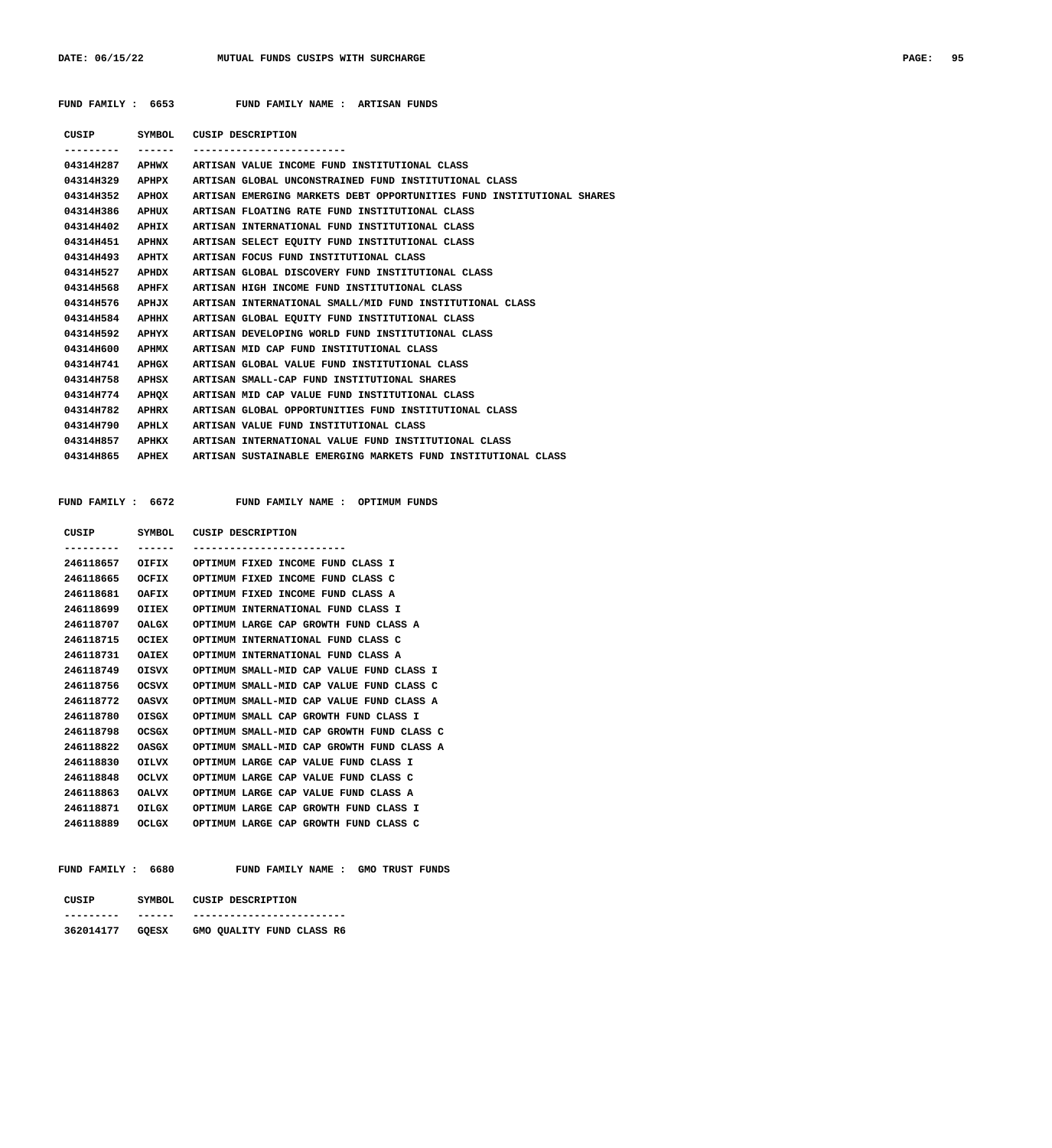FUND FAMILY : 6680 FUND FAMILY NAME : GMO TRUST FUNDS  **CUSIP SYMBOL CUSIP DESCRIPTION --------- ------ ------------------------- 362014441 GBMSX GMO BENCHMARK-FREE ALLOCATION FUND CLASS R6 36256V783 GAAHX GMO RESOURCES FUND CLASS R6 FUND FAMILY : 6684 FUND FAMILY NAME : DIMENSIONAL FUNDS CUSIP SYMBOL CUSIP DESCRIPTION --------- ------ ------------------------- 23320G117 DEMGX DFA EMERGING MARKETS TARGETED VALUE PORTFOLIO FUND INSTITUTIONAL CLASS 23320G133 DURPX U.S. HIGH RELATIVE PROFITABILITY PORTFOLIO FUND INSTITUTIONAL CLASS 23320G141 DIHRX DFA INTERNATIONAL HIGH RELATIVE PROFITABILITY PORTFOLIO 23320G158 DGLIX DFA GLOBAL SMALL COMPANY PORTFOLIO FUND INSTITUTIONAL CLASS 23320G166 DFXIX DFA DIVERSIFIED FIXED INCOME PORTFOLIO INSTITUTIONAL CLASS 23320G174 DRIBX DIMENSIONAL 2010 TARGET DATE RETIREMENT INCOME FD INSTITUTIONAL CL 23320G190 TDIFX DFA RETIREMENT INCOME PORTFOLIO INSTITUTIONAL CLASS 23320G216 DTCPX DFA TARGETED CREDIT PORTFOLIO FUND INSTITUTIONAL CLASS 23320G224 DNYMX DFA NY MUNICIPAL BOND PORTFOLIO FUND INSTITUTIONAL CLASS 23320G232 DFMPX DFA MUNICIPAL BOND PORT FUND INSTITUTIONAL CLASS 23320G240 DUSQX DFA U.S. LARGE CAP EQUITY PORTFOLIO FUND INSTITUTIONAL CLASS 23320G257 DISMX DFA INTERNATIONAL SMALL CAP GROWTH PORTFOLIO FUND INSTITUTIONAL CLASS 23320G265 DILRX DFA INTERNATIONAL LARGE CAP GROWTH PORTFOLIO FUND INSTITUTIONAL CLASS 23320G273 DSCGX DFA U.S. SMALL CAP GROWTH PORTFOLIO FUND INSTITUTIONAL CLASS 23320G281 DUSLX DFA U.S. LARGE CAP GROWTH FUND INSTITUTIONAL CLASS 23320G315 DFTIX DFA INTERMEDIATE- TERM MUNICIPAL BOND PORTFOLIO FUND INSTITUTIONAL CLASS 23320G323 DWFIX DFA WORLD EX U.S. GOVERNMENT FIXED INCOME PORTFOLIO INST CLASS 23320G331 DSHGX DFA SELECTIVELY HEDGED GLOBAL EQUITY PORTFOLIO FUND INST CLASS 23320G430 DCIBX DFA CALIFORNIA INTERMEDIATE-TERM MUNICIPAL BOND PORT FUND INST CLASS 23320G448 DFAPX DFA INVESTMENT GRADE PORTFOLIO FUND INSTITUTIONAL CLASS 23320G463 DCMSX DFA COMMODITY STRATEGY FUND INSTITUTIONAL CLASS 23320G471 DFWVX DFA WORLD EX U.S. VALUE PORT INSTITUTIONAL CLASS 23320G513 DFTEX DFA INTERMEDIATE- TERM EXTENDED QUALITY PORTFOLIO INSTITUTIONAL CLASS 23320G521 DFEQX DFA SHORT-TERM EXTENDED QUALITY PORTFOLIO FUND INSTITUTIONAL CLASS 23320G539 DFVQX DFA INTERNATIONAL VECTOR EQUITY FUND INSTITUTIONAL CLASS 23320G554 DFGEX DFA GLOBAL REAL ESTATE SECURITIES PORTFOLIO 233203108 DFJSX DFA JAPANESE SMALL-COMPANY FUND INSTITUTIONAL CLASS 233203199 DFSPX DFA INTERNATIONAL SUSTAINABILITY CORE 1 PORTFOLIO FD 233203207 DFUKX DFA UNITED KINGDOM SMALL-COMPANY FUND INSTITUTIONAL CLASS 233203215 DFSIX DFA U.S. SUSTAINABILITY CORE 1 PORTFOLIO FD 233203223 DFSHX DFA SELECTIVELY HEDGED GLOBAL FIXED INCOME PROTFOLIO FD INSTITUTIONAL CLASS 233203298 DFUEX DFA U.S. SOCIAL CORE EQUITY 2 PORTFOLIO FUND 233203330 DFCMX DFA CALIFORNIA SHORT-TERM MUNI BOND PORTFOLIO INSTITUTIONAL CLASS 233203348 DFITX DFA INTERNATIONAL REAL ESTATE SECURITIES FUND INSTITUTIONAL CLASS 233203355 DIPSX DFA INFLATION-PROTECTED SECURITIES PORTFOLIO INSTITUTIONAL CLASS 233203363 DFESX DFA EMERGING MARKETS SOCIAL CORE EQUITY PORTFOLIO FD INSTITUTIONAL CLASS 233203371 DFIEX DFA INTERNATIONAL CORE EQUITY PORTFOLIO INSTITUTIONAL CLASS 233203389 DFVEX DFA U.S. VECTOR EQUITY FUND INSTITUTIONAL CLASS**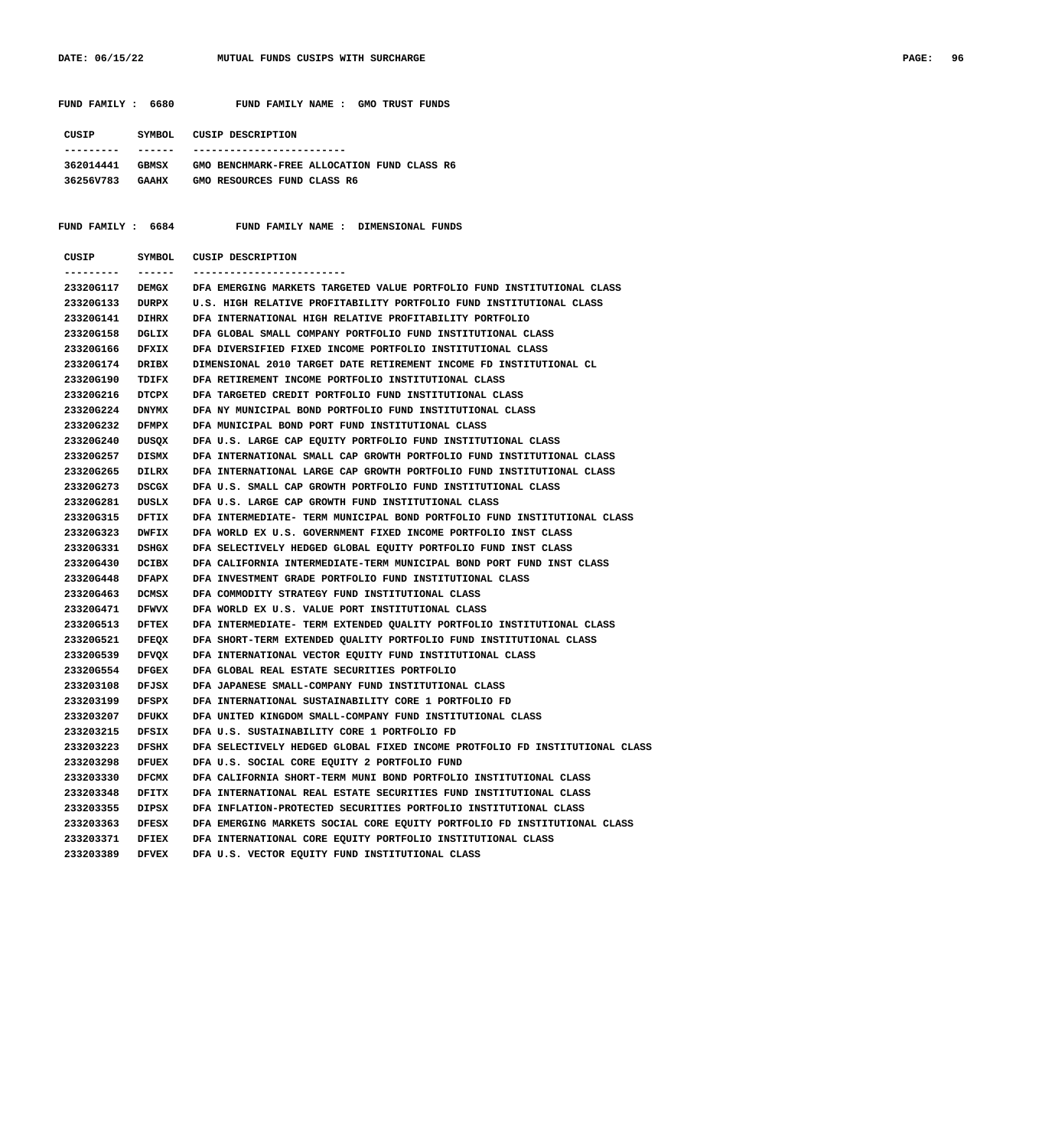**FUND FAMILY : 6684 FUND FAMILY NAME : DIMENSIONAL FUNDS**

| CUSIP                  | SYMBOL          | <b>CUSIP DESCRIPTION</b>                                                                                                      |
|------------------------|-----------------|-------------------------------------------------------------------------------------------------------------------------------|
| ----------             | $- - - - - - -$ | ------------------------                                                                                                      |
|                        |                 | 233203397 DFQTX DFA U.S. CORE EQUITY 2 PORTFOLIO INSTITUTIONAL CLASS                                                          |
| 233203405              | DFFGX           | DFA SHORT-TERM GOVERNMENT PORT INSTITUTIONAL CLASS                                                                            |
| 233203413              | <b>DFEOX</b>    | DFA U.S. CORE EQUITY 1 PORTFOLIO INSTITUTIONAL CLASS                                                                          |
| 233203421              | <b>DFCEX</b>    | DFA EMERGING MARKETS CORE EQUITY PORTFOLIO INSTITUTIONAL CLASS                                                                |
| 233203439              | <b>DFSMX</b>    | DFA SHORT-TERM MUNICIPAL BOND FUND INSTITUTIONAL CLASS                                                                        |
| 233203504              | DFSCX           | DFA U.S. MICRO-CAP FUND INSTITUTIONAL CLASS                                                                                   |
| 233203587              | <b>DFEVX</b>    | DFA EMERGING MARKETS VALUE FUND INSTITUTIONAL CLASS                                                                           |
| 233203595              | <b>DFFVX</b>    | DFA U.S. TARGET VALUE PORTFOLIO FUND INSTITUTIONAL CLASS                                                                      |
| 233203603              | DFIHX           | DFA ONE YEAR FIXED INCOME PORTFOLIO INSTITUTIONAL CLASS                                                                       |
| 233203611              | DEMSX           | DFA EMERGING MARKETS SMALL-CAP PORTFOLIO INSTITUTIONAL CLASS                                                                  |
| 233203629              | DFISX           | DFA INTERNATIONAL SMALL-COMPANY FUND INSTITUTIONAL CLASS                                                                      |
| 233203637              | DFELX           | DFA ENHANCED U.S. LARGE-COMPANY FUND INSTITUTIONAL CLASS                                                                      |
| 233203645              | <b>DFGFX</b>    | DFA TWO YEAR GLOBAL FIXED-INCOME FUND INSTITUTIONAL CLASS                                                                     |
| 233203702              | DFCSX           | DFA CONTINENTAL SMALL-COMPANY FUND INSTITUTIONAL CLASS                                                                        |
| 233203736              | DISVX           | DFA INTERNATIONAL SMALL-CAP VALUE FUND INSTITUTIONAL CLASS                                                                    |
| 233203785              | <b>DFEMX</b>    | DFA EMERGING MARKETS FUND INSTITUTIONAL CLASS                                                                                 |
| 233203819              | DFSVX           | DFA U.S. SMALL-CAP VALUE FUND INSTITUTIONAL CLASS                                                                             |
| 233203827              | DFLVX           | DFA U.S. LARGE-CAP VALUE FUND INSTITUTIONAL CLASS                                                                             |
| 233203835              | <b>DFREX</b>    | DFA REAL ESTATE SECURITIES FUND INSTITUTIONAL CLASS                                                                           |
| 233203843              | DFSTX           | DFA U.S. SMALL-CAP FUND INSTITUTIONAL CLASS                                                                                   |
| 233203850              | DFRSX           | DFA ASIA PACIFIC SMALL-COMPANY FUND INSTITUTIONAL CLASS                                                                       |
| 233203868              | <b>DFALX</b>    | DFA LARGE-CAP INTERNATIONAL FUND INSTITUTIONAL CLASS                                                                          |
| 233203876              | <b>DFIGX</b>    | DFA INTERMEDIATE GOVERNMENT FIXED INCOME FUND INSTL CLASS                                                                     |
| 233203884              | DFGBX           | DFA FIVE YEAR GLOBAL FIXED-INCOME FUND INSTITUTIONAL CLASS                                                                    |
| 25239Y105              | <b>DREIX</b>    | DFA WORLD CORE EQUITY PORTFOLIO INSTITUTIONAL CLASS                                                                           |
| 25239Y279              | <b>DFABX</b>    | DFA SHORT-TERM SELECTIVE STATE MUNICIPAL BOND PORTFOLIO INSTITUTIONAL CLASS                                                   |
| 25239Y287              | DAADX           | DFA EMERGING MARKETS EX-CHINA CORE EQUITY PORTFOLIO INSTITUTIONAL CLASS                                                       |
| 25239Y295              | <b>DFAAX</b>    | DFA GLOBAL CORE PLUS REAL RETURN PORTFOLIO INSTITUTIONAL CLASS                                                                |
| 25239Y311              | DAABX           | DFA U.S. SUSTAINABILITY TARGETED VALUE FUND INSTITUTIONAL CLASS                                                               |
| 25239Y337              | <b>DGBEX</b>    | DFA GLOBAL SOCIAL CORE EQUITY FUND INSTITUTIONAL CLASS                                                                        |
| 25239Y345              | DSSMX           | DFA SELECTIVE STATE MUNICIPAL BOND PORTFOLIO INSTITUTIONAL CLASS                                                              |
| 25239Y352              | <b>DOGMX</b>    | DFA OREGON MUNICIPAL BOND PORTFOLIO INSTITUTIONAL CLASS                                                                       |
| 25239Y360<br>25239Y378 | DGSFX<br>DESIX  | DFA GLOBAL SUSTAINABILITY FIXED INCOME PORTFOLIO FD INSTL CLASS                                                               |
| 25239Y386              | <b>DGCFX</b>    | DFA EMERGING MARKETS SUSTAINABILITY CORE 1 PORT FUND INSTL<br>DFA GLOBAL CORE PLUS FIXED INCOME PORTFOLIO INSTITUTIONAL CLASS |
|                        | 25239Y394 DCARX | DFA CALIFORNIA MUNICIPAL REAL RETURN PORTFOLIO INSTITUTIONAL CLASS                                                            |
| 25239Y410              | <b>DMNBX</b>    | DFA MN MUNICIPAL BOND PORTFOLIO INSTITUTIONAL CLASS                                                                           |
| 25239Y428              | DSFIX           | DFA SOCIAL FIXED INCOME FUND INSTITUTIONAL CLASS                                                                              |
| 25239Y436              | DRILX           | DIMENSIONAL 2060 TARGET DATE RETIREMENT INCOME FD INSTITUTIONAL CL                                                            |
| 25239Y444              | DRIKX           | DIMENSIONAL 2055 TARGET DATE RETIREMENT INCOME FD INSTITUTIONAL CL                                                            |
| 25239Y451              | DRIJX           | DIMENSIONAL 2050 TARGET DATE RETIREMENT INCOME FD INSTITUTIONAL CL                                                            |
| 25239Y469              | DRIIX           | DIMENSIONAL 2045 TARGET DATE RETIREMENT INCOME FD INSTITUTIONAL CL                                                            |
| 25239Y477              | DRIHX           | DIMENSIONAL 2040 TARGET DATE RETIREMENT INCOME FD INSTITUTIONAL CL                                                            |
| 25239Y485              | DRIGX           | DIMENSIONAL 2035 TARGET DATE RETIREMENT INCOME FD INSTITUTIONAL CL                                                            |
| 25239Y493              | DRIWX           | DIMENSIONAL 2030 TARGET DATE RETIREMENT INCOME FD INSTITUTIONAL CL                                                            |
| 25239Y519              | DRIUX           | DIMENSIONAL 2025 TARGET DATE RETIREMENT INCOME FD INSTITUTIONAL CL                                                            |
| 25239Y527              | DRIRX           | DIMENSIONAL 2020 TARGET DATE RETIREMENT INCOME FD INSTITUTIONAL CL                                                            |
|                        |                 |                                                                                                                               |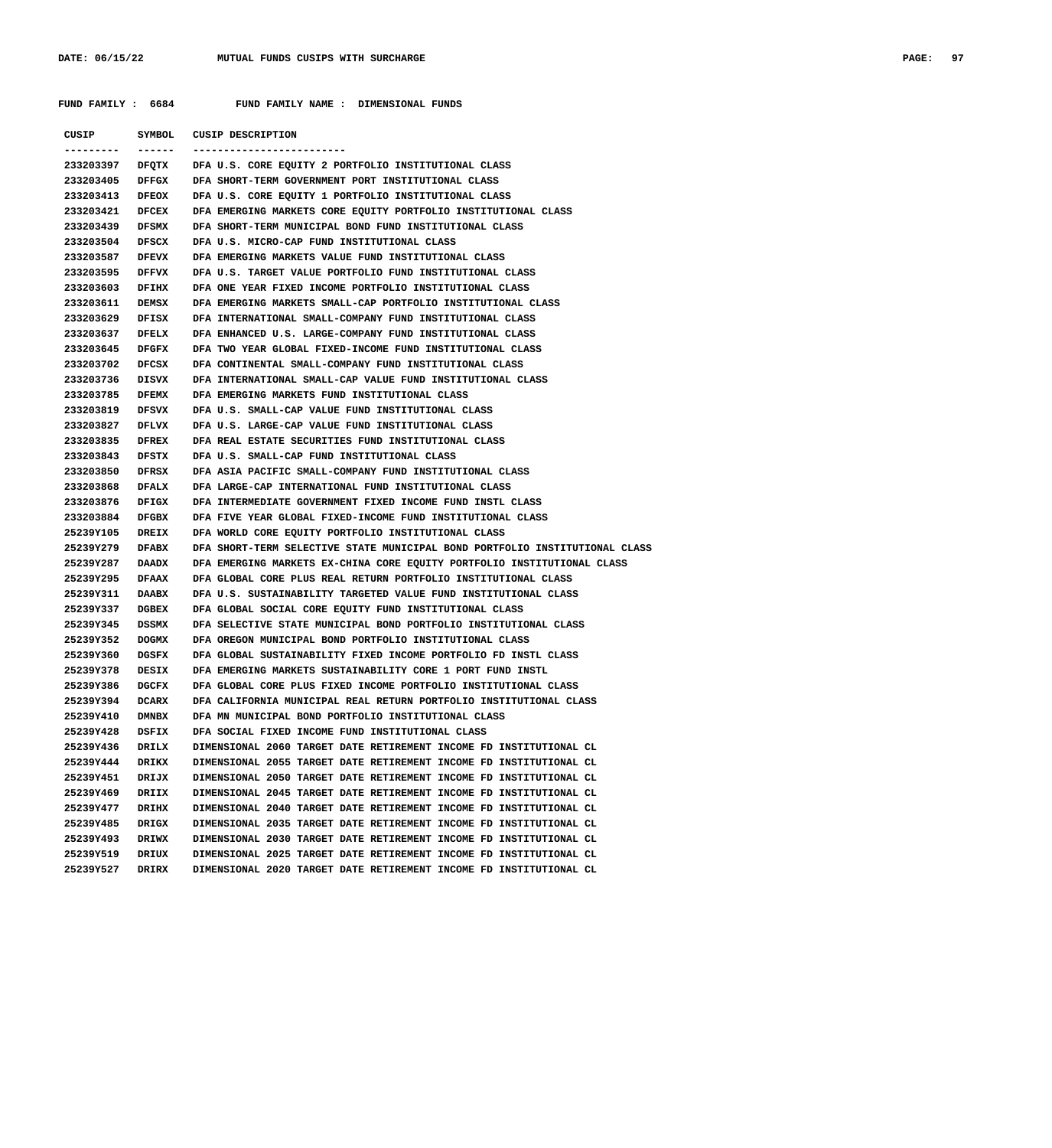| PAGE: | 98 |
|-------|----|
|-------|----|

 **FUND FAMILY : 6684 FUND FAMILY NAME : DIMENSIONAL FUNDS**

| CUSIP        | SYMBOL       | <b>CUSIP DESCRIPTION</b>                                                      |
|--------------|--------------|-------------------------------------------------------------------------------|
| . <u>.</u> . | ------       | -------------------------                                                     |
| 25239Y535    |              | DRIOX DIMENSIONAL 2015 TARGET DATE RETIREMENT INCOME FD INSTITUTIONAL CL      |
| 25239Y550    | <b>DMREX</b> | DFA MUNICIPAL REAL RETURN PORTFOLIO FUND INSTITUTIONAL CLASS                  |
| 25239Y576    | <b>DFAIX</b> | DFA SHORT-DURATION REAL RETURN PORTFOLIO FUND INSTITUTIONAL CLASS             |
| 25239Y592    | DFWIX        | DFA WORLD EX U.S. CORE EOUITY PORTFOLIO FUND INSTITUTIONAL CLASS              |
| 25239Y618    | DWUSX        | DFA WORLD EX U.S. TARGETED VALUE PORTFOLIO FUND INSTITUTIONAL CLASS           |
| 25239Y626    | DSCLX        | DFA INTERNATIONAL SOCIAL CORE EOUITY PORTFOLIO FUND INSTITUTIONAL CLASS       |
| 25239Y709    |              | DIMENSIONAL RETIREMENT FIXED INCOME II FUND CL I                              |
| 25239Y873    | DRXIX        | DFA LTIP PORTFOLIO INSTITUTIONAL CLASS                                        |
| 25434D203    | DFIVX        | DFA INTERNATIONAL VALUE FUND INSTITUTIONAL CLASS                              |
| 25434D633    | DGTSX        | DFA GLOBAL ALLOCATION 25/75 PORT INSTITUTIONAL CLASS                          |
| 25434D658    | DGSIX        | DFA GLOBAL ALLOCATION 60/40 PORT INSTITUTIONAL CLASS                          |
| 25434D674    | DGEIX        | DFA GLOBAL EQUITY PORTFOLIO INSTITUTIONAL CLASS                               |
| 25434D682    | DGERX        | *DFA GLOBAL EOUITY PORTFOLIO CLASS R                                          |
| 25434D708    | DFVIX        | DFA INTERNATIONAL VALUE PORTFOLIO III                                         |
| 25434D807    | DFUVX        | DFA U.S. LARGE CAP VALUE PORTFOLIO III                                        |
| 25434D823    | DFUSX        | DFA U.S. LARGE COMPANY PORTFOLIO                                              |
| 25434D831    |              | DFA TAX-MANAGED U.S. MARKETWIDE VALUE II PORTFOLIO *MER* 25434V724 EFF 5/6/22 |
| 25434D864    | DFYGX        | AAM/DFA TWO-YEAR GOVERNMENT PORTFOLIO INSTITUTIONAL CLASS                     |
| 25434D872    | DFCFX        | AAM/DFA TWO YEAR FIXED INCOME PORTFOLIO INSTITUTIONAL CLASS                   |
|              |              |                                                                               |

| FUND FAMILY: 6686 | FUND FAMILY NAME : |  |  | SMEAD FUNDS |  |
|-------------------|--------------------|--|--|-------------|--|
|-------------------|--------------------|--|--|-------------|--|

| CUSIP SYMBOL CUSIP DESCRIPTION |                                                              |
|--------------------------------|--------------------------------------------------------------|
|                                | 83178C709 SVFYX SMEAD VALUE FUND CLASS Y                     |
|                                | FUND FAMILY: 6747 FUND FAMILY NAME: AGF FUNDS                |
|                                |                                                              |
| CUSIP SYMBOL CUSIP DESCRIPTION |                                                              |
|                                |                                                              |
|                                | 351680764 AGF GLOBAL SUSTAINABLE GROWTH EQUITY FUND CLASS R6 |
|                                | FUND FAMILY: 7383 FUND FAMILY NAME: BRINKER CAPITAL FUNDS    |
| CUSIP SYMBOL CUSIP DESCRIPTION |                                                              |
|                                |                                                              |
| 10964R772<br>DMSZX             | DESTINATIONS MULTI STRATEGY ALTERNATIVES FUND CLASS Z        |
| 10964R780<br>DMFZX             | DESTINATIONS MUNICIPAL FIXED INCOME FUND CLASS Z             |
| 10964R798<br>DGFZX             | DESTINATIONS GLOBAL FIXED INCOME OPPORTUNITIES FUND CLASS Z  |
| 10964R814<br>DLDZX             | DESTINATIONS LOW DURATION FIXED INCOME FUND CLASS Z          |

 **10964R822 DCFZX DESTINATIONS CORE FIXED INCOME FUND CLASS Z**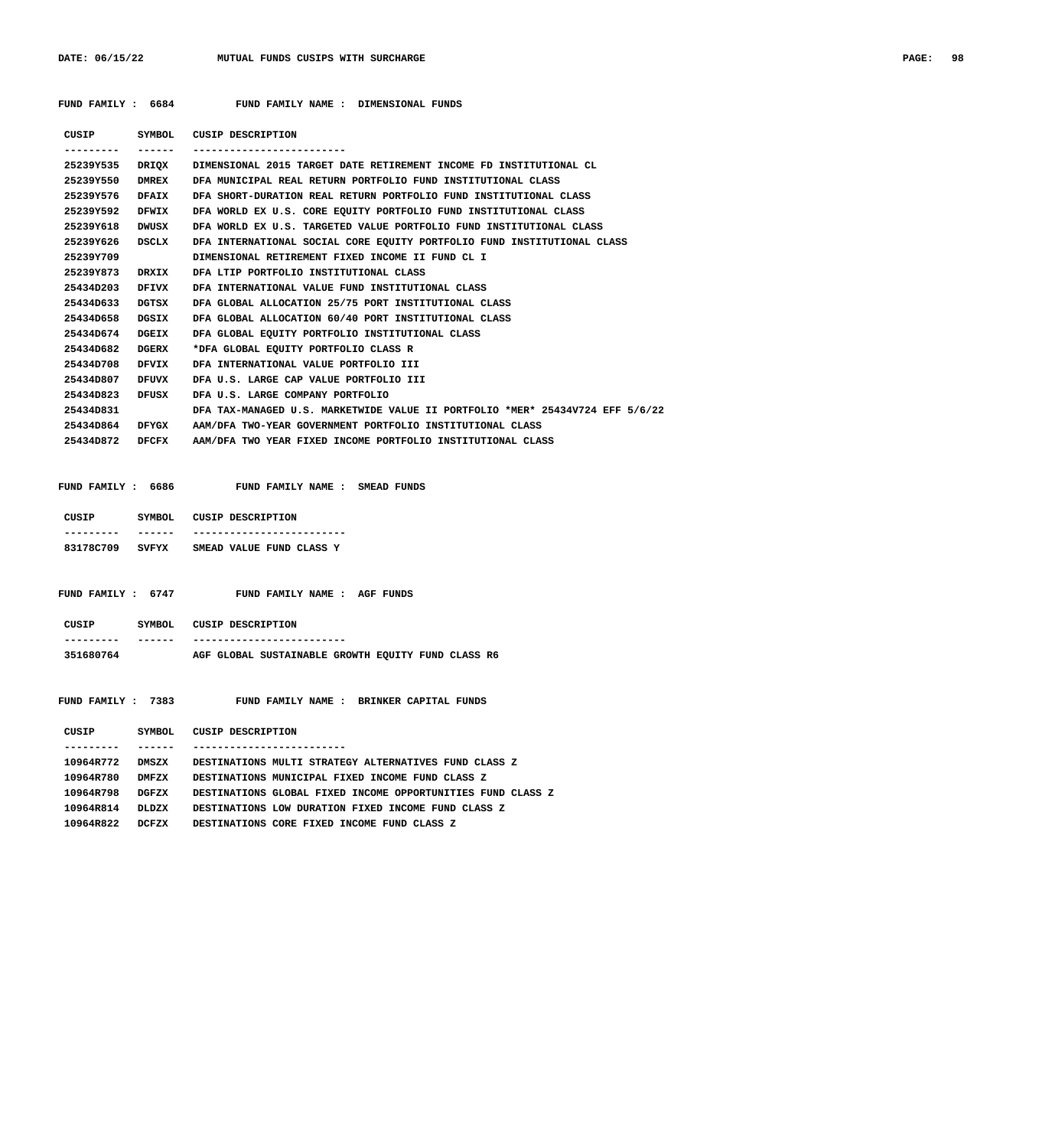| FUND FAMILY : 7383 |              | FUND FAMILY NAME : BRINKER CAPITAL FUNDS                                      |
|--------------------|--------------|-------------------------------------------------------------------------------|
| <b>CUSIP</b>       |              | SYMBOL CUSIP DESCRIPTION                                                      |
| . _ _ _ _ _ _ _ _  | _______      | -------------------------                                                     |
|                    |              | 10964R830 DGEZX DESTINATIONS EQUITY INCOME FUND CLASS Z                       |
|                    |              | 10964R848 DIEZX DESTINATIONS INTERNATIONAL EQUITY FUND CLASS Z                |
|                    |              | 10964R855 DSMZX DESTINATIONS SMALL MID CAP EQUITY FUND CLASS Z                |
|                    |              | 10964R863 DLCZX DESTINATIONS LARGE CAP EQUITY FUND CLASS Z                    |
| FUND FAMILY : 7555 |              | FUND FAMILY NAME : BLACKSTONE FUNDS                                           |
|                    |              |                                                                               |
| CUSIP              |              | SYMBOL CUSIP DESCRIPTION                                                      |
|                    | -------      |                                                                               |
|                    |              | 09257V102 BXMMX BLACKSTONE ALTERNATIVE MULTI-MANAGER FUND CLASS I             |
|                    |              | 09257V508 BXMYX BLACKSTONE ALTERNATIVE MULTI-STRATEGY FUND CLASS Y            |
|                    |              |                                                                               |
| FUND FAMILY : 7938 |              | FUND FAMILY NAME : WELLINGTON OFFSHORE FUNDS                                  |
| CUSIP              |              | SYMBOL CUSIP DESCRIPTION                                                      |
|                    | -------      | ------------------------                                                      |
| G9530N151          |              | WELLINGTON DIVERSIFIED INFLATION HEDGES FUND CLASS D (USD) (CAP)              |
|                    |              |                                                                               |
| FUND FAMILY : 7979 |              | FUND FAMILY NAME : JOHCM FUNDS                                                |
|                    |              | CUSIP SYMBOL CUSIP DESCRIPTION                                                |
|                    | -------      | -------------------------                                                     |
|                    |              | 46653M104 JOEMX JOHCM EMERGING MARKETS OPPORTUNITIES FUND INSTITUTIONAL CLASS |
|                    |              | 46653M708 JOGIX JOHCM GLOBAL SELECT FUND INSTITUTIONAL CLASS                  |
|                    |              |                                                                               |
| FUND FAMILY: 9490  |              | FUND FAMILY NAME : BAILLIE GIFFORD FUNDS                                      |
| CUSIP              |              | SYMBOL CUSIP DESCRIPTION                                                      |
|                    | _______      | -------------------------                                                     |
|                    |              | 056823156 BGBKX BAILLIE GIFFORD MULTI ASSET FUND CLASS K                      |
| 056823172          | <b>BPEKX</b> | BAILLIE GIFFORD POSITIVE CHANGE EQUITIES FUND CLASS K                         |
| 056823198          | BTLKX        | BAILLIE GIFFORD INTL CONCENTRATED GROWTH EQUITIES FUND CLASS K                |
| 056823222          | <b>BGSKX</b> | BAILLIE GIFFORD GLOBAL STEWARDSHIP EQUITIES FUND CLASS K                      |
| 056823248          | <b>BASKX</b> | BAILLIE GIFFORD ASIA EX JAPAN FUND CLASS K                                    |
| 056823263          | <b>BGAKX</b> | BAILLIE GIFFORD GLOBAL ALPHA EQUITIES FUND CLASS K                            |
| 056823289          | <b>BGGKX</b> | BAILLIE GIFFORD U.S. EQUITY GROWTH FUND CLASS K                               |
| 056823313          | BGLKX        | BAILLIE GIFFORD LONG TERM GLOBAL GROWTH FUND CLASS K                          |
| 056823339          | <b>BGPKX</b> | BAILLIE GIFFORD DEVELOPED EAFE ALL CAP FUND CLASS K                           |
| 056823354 BKGCX    |              | BAILLIE GIFFORD EAFE PLUS ALL CAP FUND CLASS K                                |